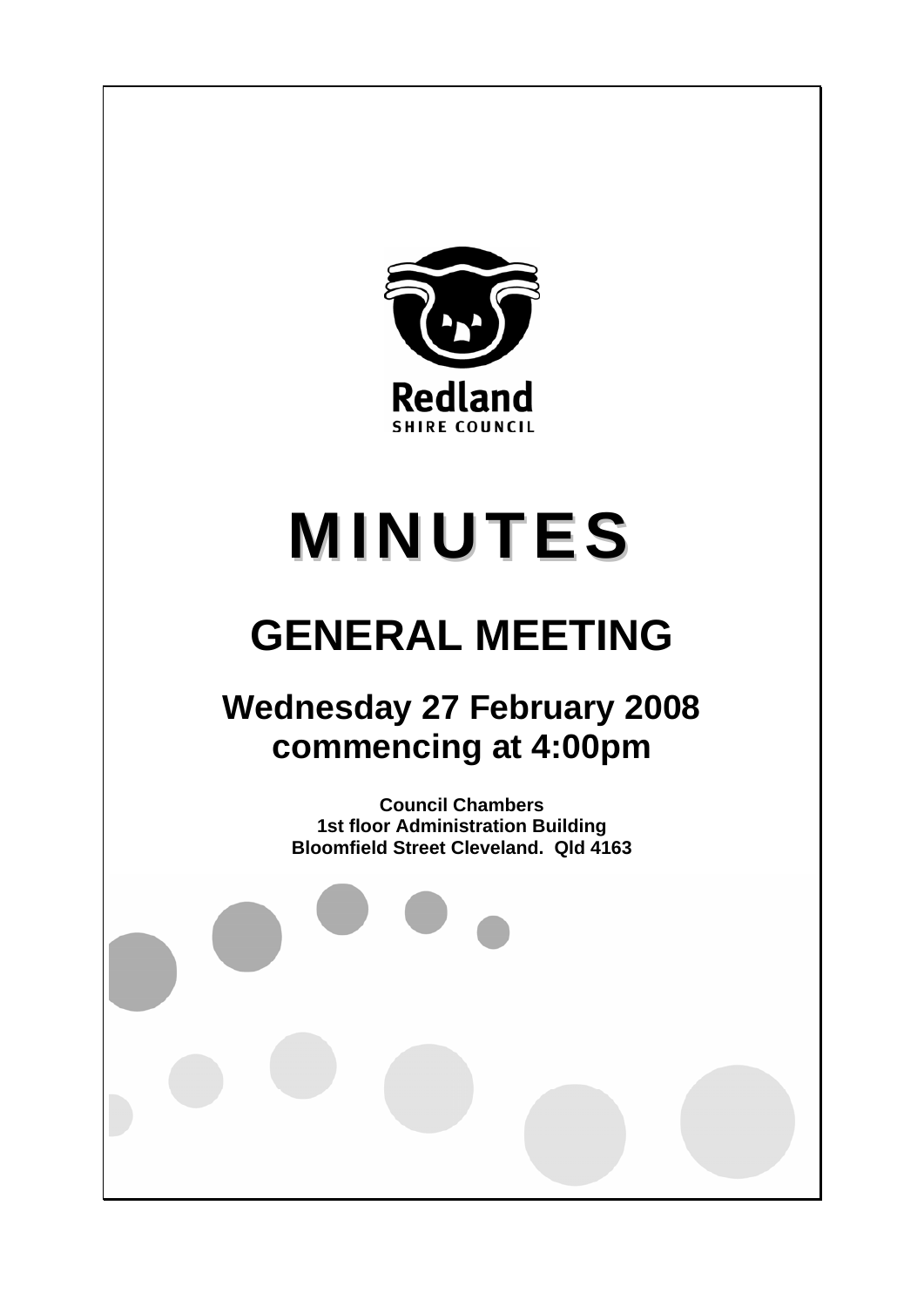### **TABLE OF CONTENTS**

| <b>ITEM</b>    |                                                         | <b>SUBJECT</b>                                                                                                                           | <b>PAGE NO</b> |
|----------------|---------------------------------------------------------|------------------------------------------------------------------------------------------------------------------------------------------|----------------|
| $\mathbf 1$    |                                                         |                                                                                                                                          |                |
| $\overline{2}$ |                                                         |                                                                                                                                          |                |
| 3              |                                                         |                                                                                                                                          |                |
| 4              |                                                         |                                                                                                                                          |                |
| 5              |                                                         | <b>MATTERS OUTSTANDING FROM PREVIOUS GENERAL MEETING</b>                                                                                 |                |
|                | 5.1                                                     |                                                                                                                                          |                |
|                | 5.1.1                                                   |                                                                                                                                          |                |
|                | 5.1.2                                                   | PETITION (DIVISION 9) - REQUESTING COUNCIL CLOSE<br>PATHWAY ADJACENT TO 13 AND 15 DIANA STREET,                                          |                |
|                | 5.1.3                                                   | PETITION (DIVISION 9) - REQUEST TO INSTALL LOCAL<br><b>AREA TRAFFIC MANAGEMENT DEVICES IN KILLARNEY</b>                                  |                |
|                | 5.1.4                                                   | PETITION (DIVISION 4) - REDLANDS DISTRICT<br><b>MOTORCYCLE CLUB REQUESTING THAT COUNCIL</b><br>PROVIDE FACILITY FOR OFF ROAD MOTOR CYCLE |                |
|                | 5.1.5                                                   | PETITION (DIVISION 3) - REQUEST TO CONTROL<br>TRAFFIC SPEEDS IN CLIFFORD PERSKE DRIVE,                                                   |                |
|                | 5.1.6                                                   | <b>REQUEST FOR REPORT - HEAVY VEHICLES, MT</b>                                                                                           |                |
| 6              |                                                         |                                                                                                                                          |                |
| 7              |                                                         |                                                                                                                                          |                |
|                | 7.1                                                     | <b>PETITION (DIVISION 9) - REQUESTING TRAFFIC</b><br><b>CALMING DEVICES IN WILLARD ROAD, CAPALABA 8</b>                                  |                |
| 8              |                                                         |                                                                                                                                          |                |
| 9              | <b>DECLARATION OF MATERIAL PERSONAL INTEREST ON ANY</b> |                                                                                                                                          |                |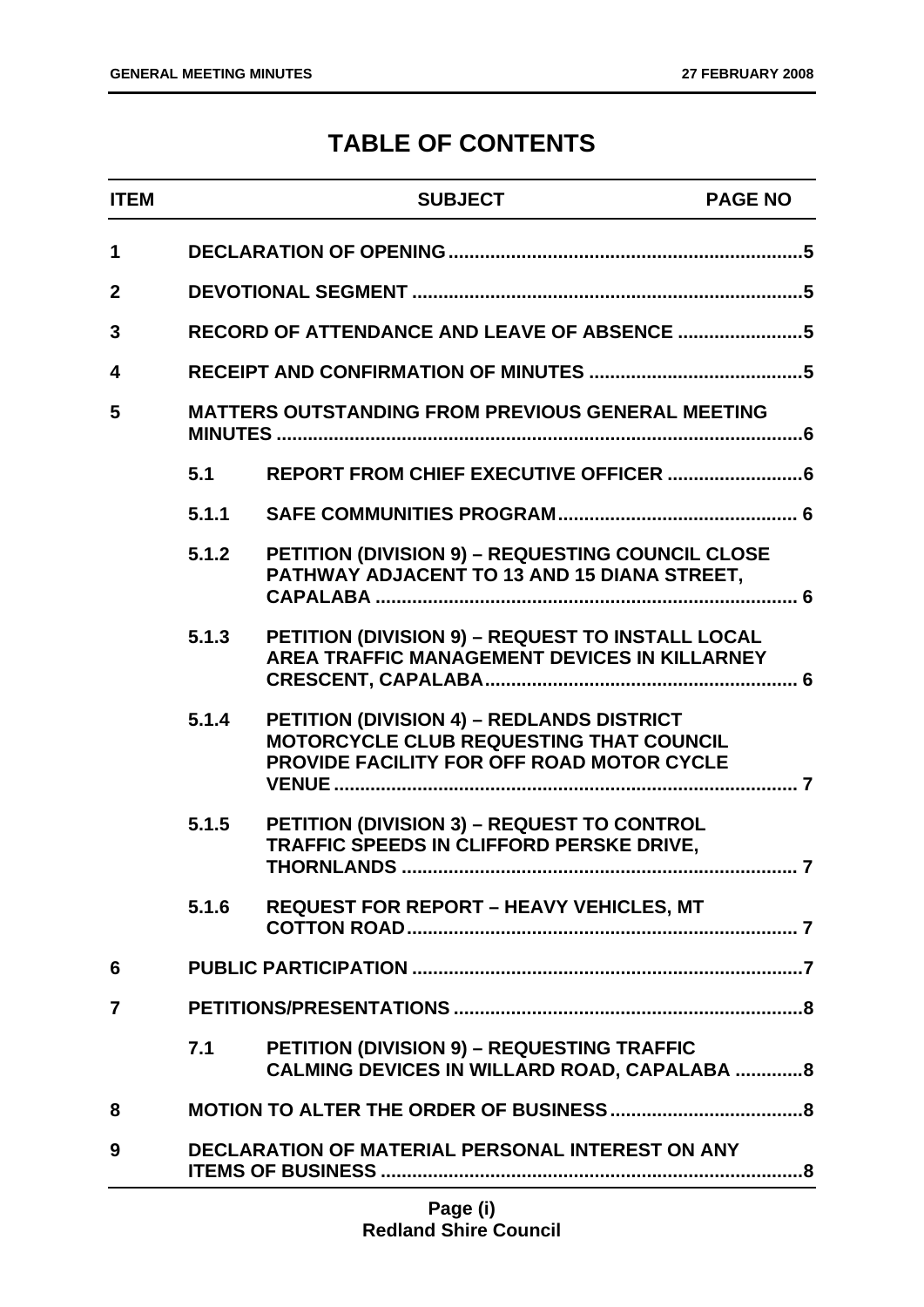| 10              | <b>ITEM DEFERRED FROM DEVELOPMENT ASSESSMENT</b> |                                                                                                        |
|-----------------|--------------------------------------------------|--------------------------------------------------------------------------------------------------------|
|                 |                                                  |                                                                                                        |
|                 | 10.1.1                                           | <b>EXTENSION TO EXISTING MARINE SERVICES (BOAT</b><br>STORAGE FACILITY) - 98 & 102-104 BEVERIDGE ROAD, |
| 11              |                                                  | PLANNING & POLICY COMMITTEE 13/02/08 - RECEIPT AND                                                     |
|                 | 11.1                                             |                                                                                                        |
|                 | 11.1.1                                           | <b>COUNCILLORS' CCBF DIVISION 1 - PROVISION OF PARK</b>                                                |
|                 | 11.1.2                                           | <b>COUNCILLORS' CCBF DIVISION 3 - PROVISION OF PARK</b>                                                |
|                 | 11.2                                             |                                                                                                        |
|                 | 11.2.1                                           | MACLEAY ISLAND CAR PARK EXTENSION  62                                                                  |
|                 | 11.2.2                                           | PETITION FOR COUNCIL TO UNDERTAKE A REVIEW OF<br>PARKING & SECURITY - VICTORIA POINT  65               |
|                 | 11.2.3                                           | <b>INTERIM VEGETATION PROTECTION ORDER - HARDY</b>                                                     |
|                 |                                                  |                                                                                                        |
|                 | 11.3                                             | <b>ITEM DEFERRED AT GENERAL MEETING 30 JANUARY</b>                                                     |
|                 |                                                  | 11.3.1 PUBLIC NOTIFICATION - SOUTH-EAST THORNLANDS                                                     |
|                 |                                                  |                                                                                                        |
| 12 <sub>2</sub> |                                                  | <b>REDLAND WATER AND WASTE COMMITTEE 20/02/08 - RECEIPT</b>                                            |
|                 | 12.1                                             |                                                                                                        |
|                 |                                                  | 12.1.1 REDLAND WATER & WASTE COUNCIL BUSINESS UNIT                                                     |
| 13              |                                                  | <b>FINANCE AND CORPORATE MANAGEMENT COMMITTEE</b>                                                      |
|                 |                                                  |                                                                                                        |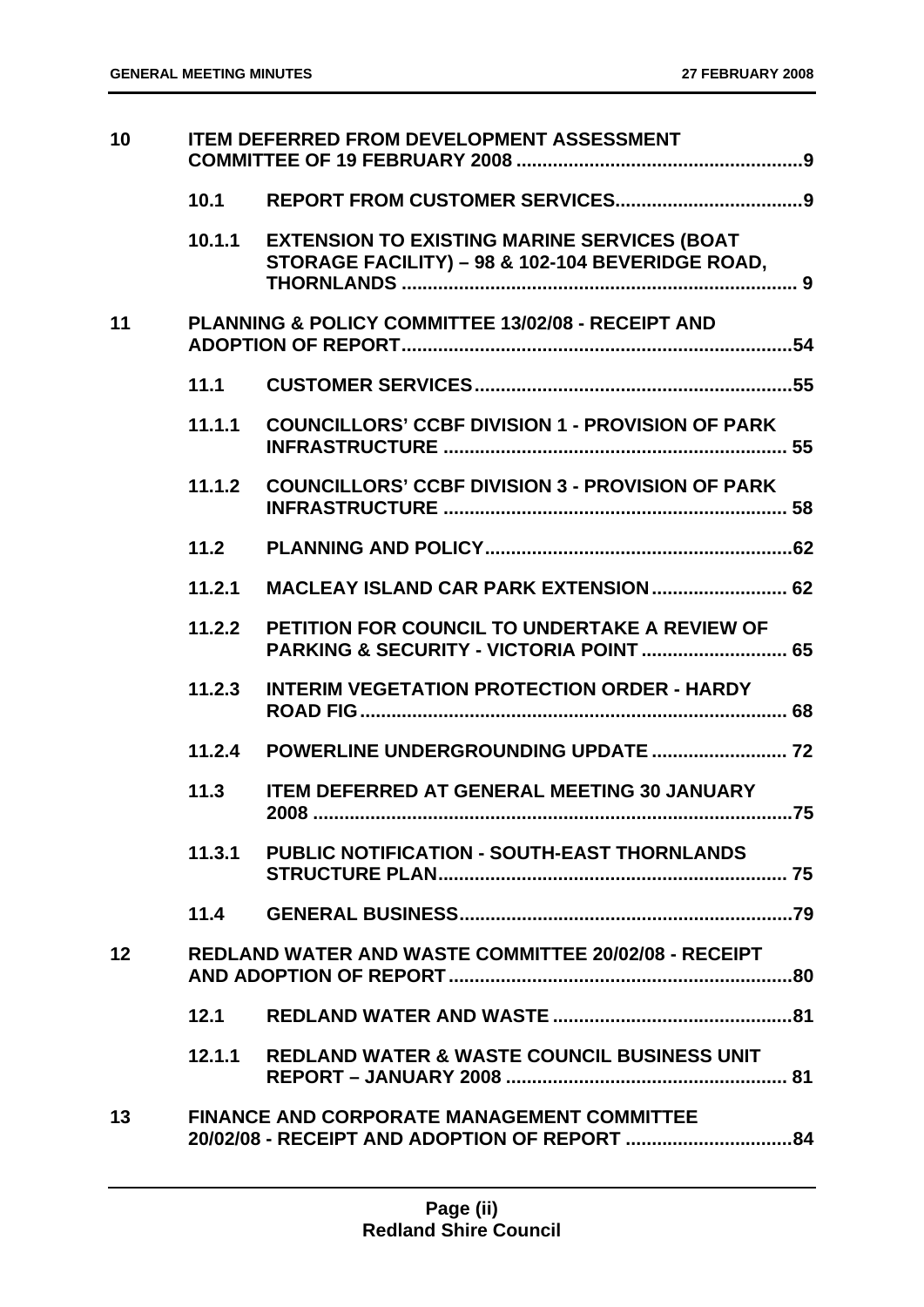| 13.1   |                                                                                                   |
|--------|---------------------------------------------------------------------------------------------------|
| 13.1.1 | <b>DELEGATED AUTHORITY - COUNCIL ELECTION PERIOD  85</b>                                          |
| 13.1.2 | <b>REDLANDS RUGBY UNION &amp; RECREATION CLUB -</b>                                               |
| 13.1.3 | <b>ROTARY CLUB OF REDLANDS BAYSIDE - DIVISION 5</b>                                               |
| 13.1.4 | <b>VICTORIA POINT-REDLAND BAY MEALS ON WHEELS -</b>                                               |
| 13.2   |                                                                                                   |
| 13.2.1 |                                                                                                   |
| 13.2.2 | JANUARY 2008 - MONTHLY FINANCIAL REPORTS104                                                       |
| 13.2.3 |                                                                                                   |
| 13.2.4 | <b>DISPLAY OF LAND ZONE INFORMATION ON RATE</b>                                                   |
| 13.2.5 |                                                                                                   |
| 13.2.6 |                                                                                                   |
| 13.2.7 | <b>EXTENSION OF LEASE AREA - AMITY POINT</b>                                                      |
| 13.2.8 | <b>NORTH STRADBROKE ISLAND RUGBY LEAGUE &amp;</b><br>ALLSPORTS CLUB INC -FORMERLY NSI ALLSPORTS & |
| 13.2.9 | <b>REDLANDS UNITED FOOTBALL CLUB INC. - TRUSTEE</b>                                               |
| 13.3   |                                                                                                   |
| 13.3.1 | <b>CLEVELAND SHOWGROUNDS IMPROVEMENTS -</b>                                                       |
| 13.3.2 | <b>PROPOSED ROAD OPENING FROM LOT 1 ON RP 30620</b>                                               |
| 13.3.3 | <b>LOCAL DISASTER MANAGEMENT PLAN VOLUME 10 -</b>                                                 |
| 13.4   |                                                                                                   |
| 13.4.1 | <b>MONTHLY BALANCED SCORECARD FOR JANUARY 2008146</b>                                             |
|        | <b>Page (iii)</b>                                                                                 |

**Page (iii) Redland Shire Council**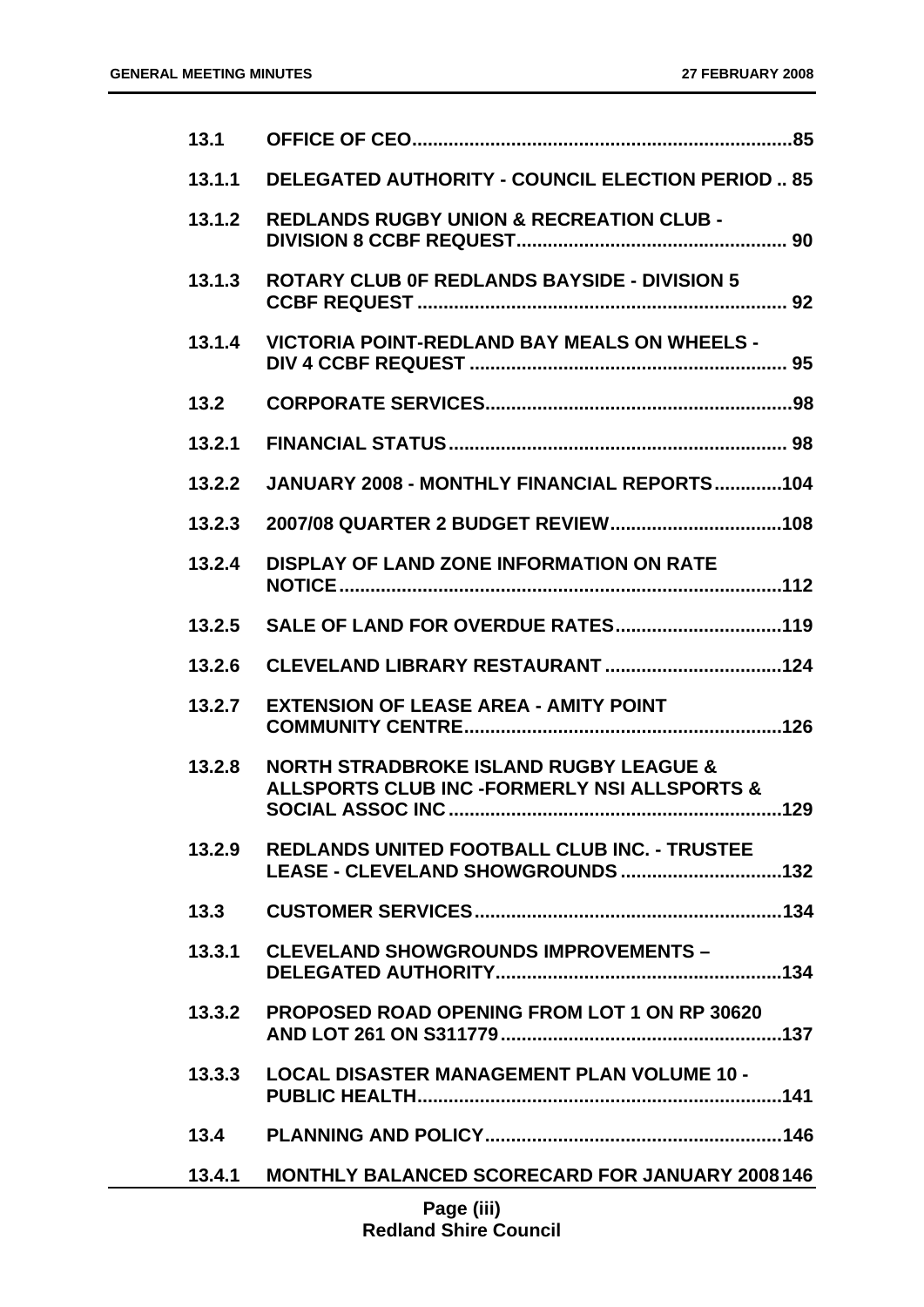|    | 13.4.2 | <b>QUARTERLY OPERATIONAL PLAN REPORT FOR</b>                                                       |  |
|----|--------|----------------------------------------------------------------------------------------------------|--|
|    | 13.5   |                                                                                                    |  |
|    | 13.5.1 | <b>MOSQUITO AERIAL TREATMENT CONTRACT155</b>                                                       |  |
|    | 13.5.2 | <b>PROVISION OF MAINTENANCE TO THE FUEL</b>                                                        |  |
|    | 13.6   |                                                                                                    |  |
| 14 |        |                                                                                                    |  |
| 15 |        |                                                                                                    |  |
|    | 15.1   |                                                                                                    |  |
|    | 15.1.1 | <b>DELEGATED AUTHORITY - ENVIRONMENTAL</b><br><b>PROTECTION ACT 1994 ANTI-LITTER PROVISIONS166</b> |  |
|    | 15.2   | REPORT FROM CHIEF EXECUTIVE OFFICER 170                                                            |  |
|    | 15.2.1 | <b>CODE OF CONDUCT MATTER RELATING TO CR TONI</b>                                                  |  |
| 16 |        |                                                                                                    |  |
| 17 |        |                                                                                                    |  |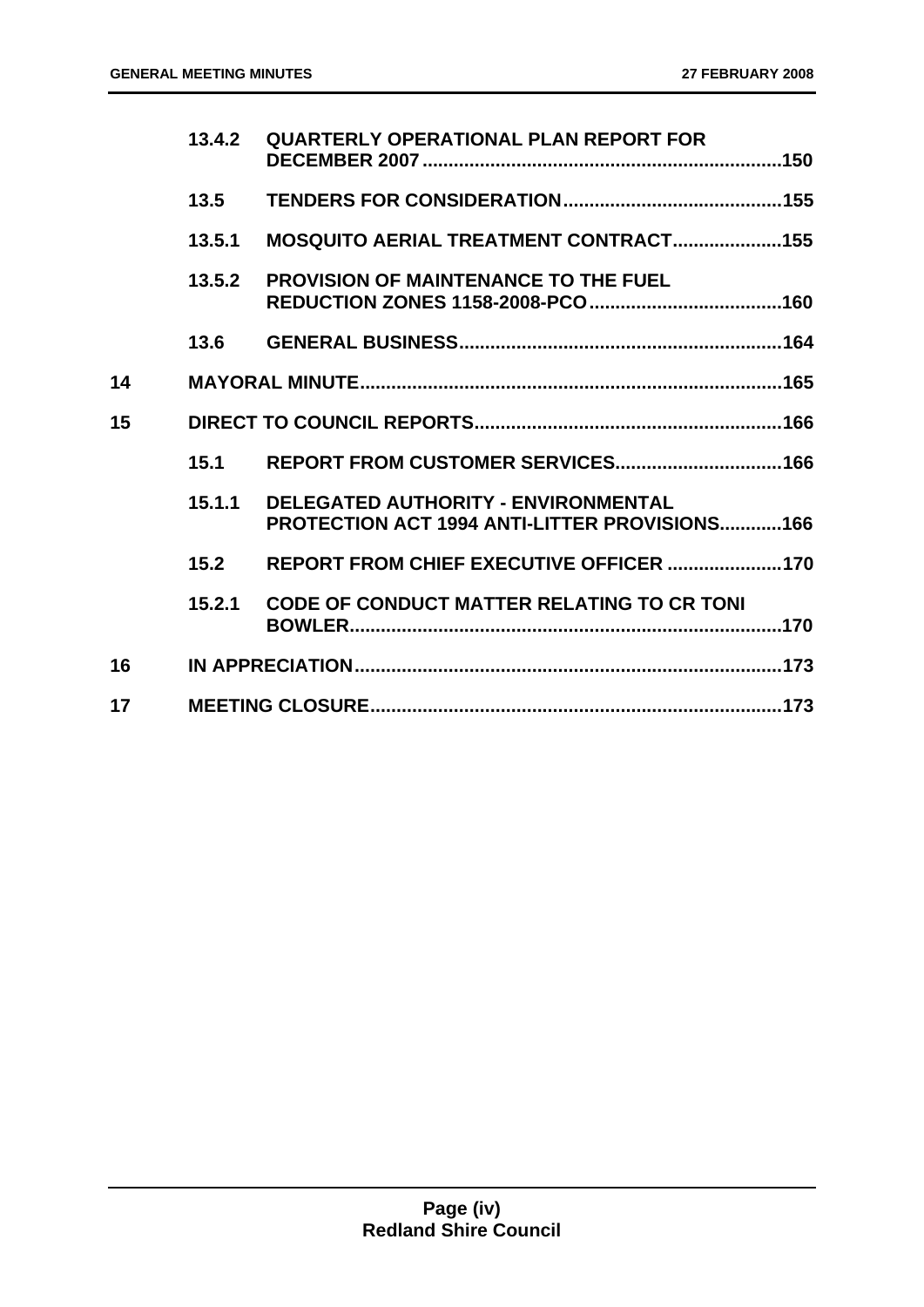#### <span id="page-5-0"></span>**1 DECLARATION OF OPENING**

The Mayor declared the meeting open at 4.00pm.

#### <span id="page-5-1"></span>**2 DEVOTIONAL SEGMENT**

Pastor Glen Gray, from the Redland Ministers' Fellowship, led Council in a brief devotional segment.

#### <span id="page-5-2"></span>**3 RECORD OF ATTENDANCE AND LEAVE OF ABSENCE**

#### **MEMBERS PRESENT:**

| Cr D H Seccombe | Mayor                                  |
|-----------------|----------------------------------------|
| Cr P J Dowling  | Deputy Mayor and Councillor Division 4 |
| Cr A G Barker   | <b>Councillor Division 1</b>           |
| Cr C B Ogilvie  | <b>Councillor Division 2</b>           |
| Cr D A Henry    | <b>Councillor Division 3</b>           |
| Cr J L Burns    | <b>Councillor Division 5</b>           |
| Cr T Bowler     | <b>Councillor Division 6</b>           |
| Cr M A Elliott  | <b>Councillor Division 7</b>           |
| Cr A R Beard    | <b>Councillor Division 8</b>           |
| Cr K M Williams | <b>Councillor Division 9</b>           |
| Cr H J Murray   | <b>Councillor Division 10</b>          |
|                 |                                        |

#### **EXECUTIVE LEADERSHIP GROUP:**

| Mrs S Rankin   | <b>Chief Executive Officer</b>             |
|----------------|--------------------------------------------|
| Mr M Goode     | <b>General Manager Customer Services</b>   |
| Mr R Turner    | <b>General Manager Corporate Services</b>  |
| Mr G Soutar    | General Manager Redland Water & Waste      |
| Mr G Underwood | <b>General Manager Planning and Policy</b> |

#### **MINUTES:**

Mrs J Parfitt **Corporate Meetings & Registers Team** 

#### <span id="page-5-3"></span>**4 RECEIPT AND CONFIRMATION OF MINUTES**

| Moved by:    | Cr Beard |
|--------------|----------|
| Seconded by: | Cr Burns |

That the minutes of the General Meeting of Council held on 30 January 2008 be confirmed.

#### CARRIED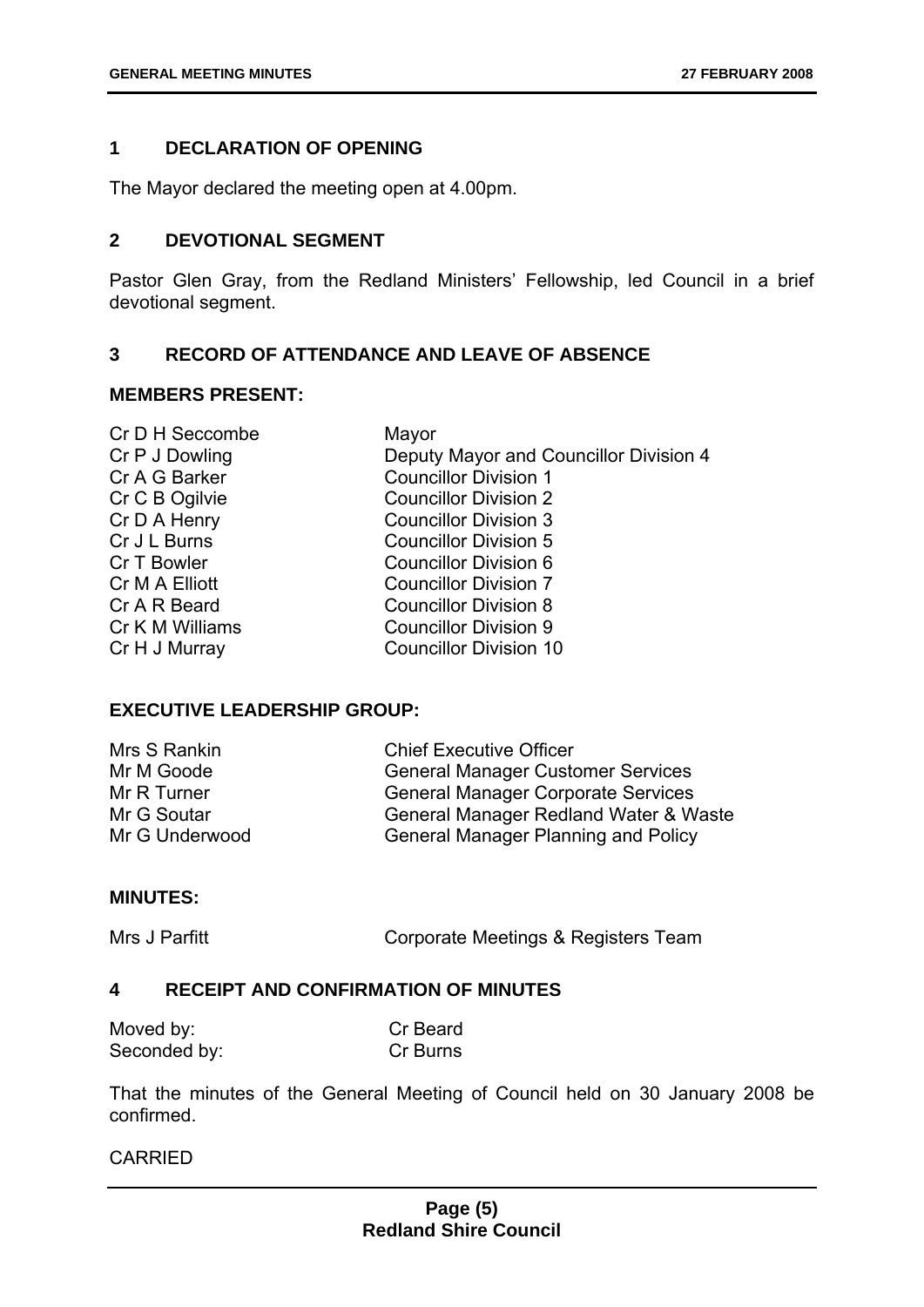#### <span id="page-6-0"></span>**5 MATTERS OUTSTANDING FROM PREVIOUS GENERAL MEETING MINUTES**

#### <span id="page-6-1"></span>**5.1 REPORT FROM CHIEF EXECUTIVE OFFICER**

The following was presented to Council for noting.

Reports on the following matters have not yet been presented to committee meetings, however, were scheduled to be presented to existing committees.

Council, at its statutory 2008 post-election meeting, will appoint committees and schedule all meeting dates. Therefore, the following matters will be presented to the relevant committees in due course.

#### <span id="page-6-2"></span>**5.1.1 SAFE COMMUNITIES PROGRAM**

At the General Meeting of 26 September 2007, it was resolved that a report be prepared on the Safe Communities Program and its applicability to the Redlands community as a means to:

- 1. Assisting Council to meet its obligations under the Corporate Plan and Community Safety Policy:
- 2. Determining the best way forward for community members and organisations with a demonstrable focus on, and commitment to, community safety; and
- 3. Identifying other options to strengthen the community's capacity to respond to safety issues.

#### <span id="page-6-3"></span>**5.1.2 PETITION (DIVISION 9) – REQUESTING COUNCIL CLOSE PATHWAY ADJACENT TO 13 AND 15 DIANA STREET, CAPALABA**

At the General Meeting of 28 November 2007, Council resolved that the petition requesting that Council take appropriate measures to close the pathway adjacent to 13 and 15 Diana Street, Capalaba, be received and referred to the appropriate area of Council for consideration and a report to Council.

#### <span id="page-6-4"></span>**5.1.3 PETITION (DIVISION 9) – REQUEST TO INSTALL LOCAL AREA TRAFFIC MANAGEMENT DEVICES IN KILLARNEY CRESCENT, CAPALABA**

At the General Meeting of 19 December 2007, Council resolved that the petition requesting Council install local area traffic management devices in Killarney Crescent, Capalaba, be received and referred to the appropriate area of Council for consideration and a report to Council.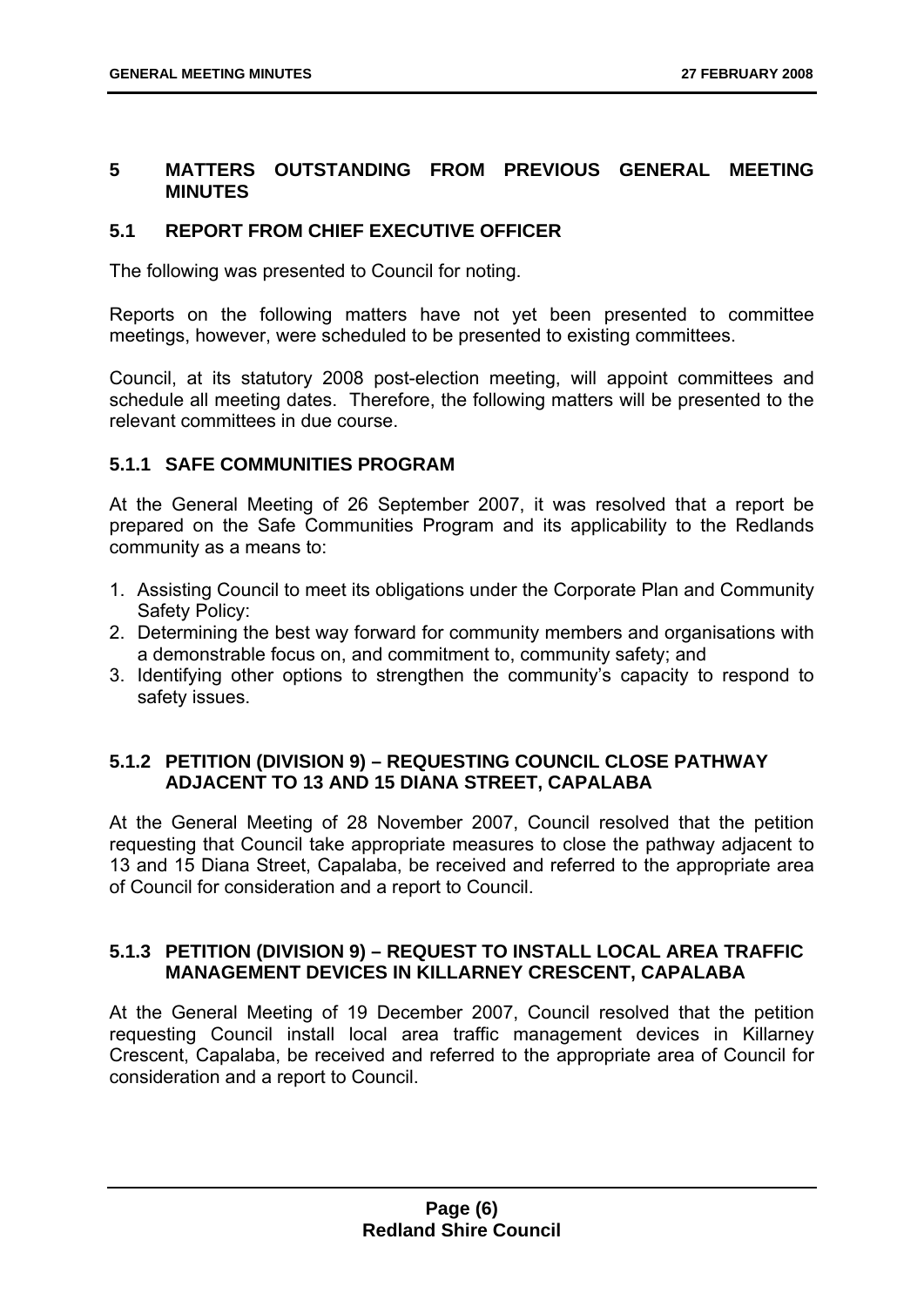#### <span id="page-7-0"></span>**5.1.4 PETITION (DIVISION 4) – REDLANDS DISTRICT MOTORCYCLE CLUB REQUESTING THAT COUNCIL PROVIDE FACILITY FOR OFF ROAD MOTOR CYCLE VENUE**

At the General Meeting of 19 December 2007, Council resolved that the petition requesting that Council provide a facility for off-road motor cycle venue, be received and referred to the appropriate area of Council for consideration and a report to Council.

#### <span id="page-7-1"></span>**5.1.5 PETITION (DIVISION 3) – REQUEST TO CONTROL TRAFFIC SPEEDS IN CLIFFORD PERSKE DRIVE, THORNLANDS**

At the General Meeting of 30 January 2008, Council resolved that the petition requesting that Council investigate means of controlling traffic speeds in Clifford Perske Drive so as to avoid further wildlife fatalities; the increasing threat to the safety of residents and pedestrians; and the accompanying decline in amenity and quality of life, be received and referred to the appropriate area of Council for consideration and a report to Council.

#### <span id="page-7-2"></span>**5.1.6 REQUEST FOR REPORT – HEAVY VEHICLES, MT COTTON ROAD**

At the General Meeting of 30 January 2008, Council resolved that:

- 1. A report be prepared and brought back to Planning & Policy Committee investigating the need to remove heavy vehicles, including quarry trucks, along Mt Cotton Road between Broadwater & Moreton Bay Roads; and
- 2. That a 'Load Limit' sign be installed.

#### <span id="page-7-3"></span>**6 PUBLIC PARTICIPATION**

| Moved by:    | Cr Dowling |
|--------------|------------|
| Seconded by: | Cr Henry   |

That the proceedings of the meeting adjourn for a public participation segment.

#### CARRIED

- Ms L Boundy of Sheldon briefly addressed Council in relation to Item 14.2.1 *Code of Conduct Matter Relating to Cr Toni Bowler.*
- Mr N Owen, Chairman of the Redlands Youth Forum, presented Council with copies and a brief outline of the Redlands Youth Forum Annual Report for 2007. (A copy of the Annual Report will be noted on the appropriate Council file).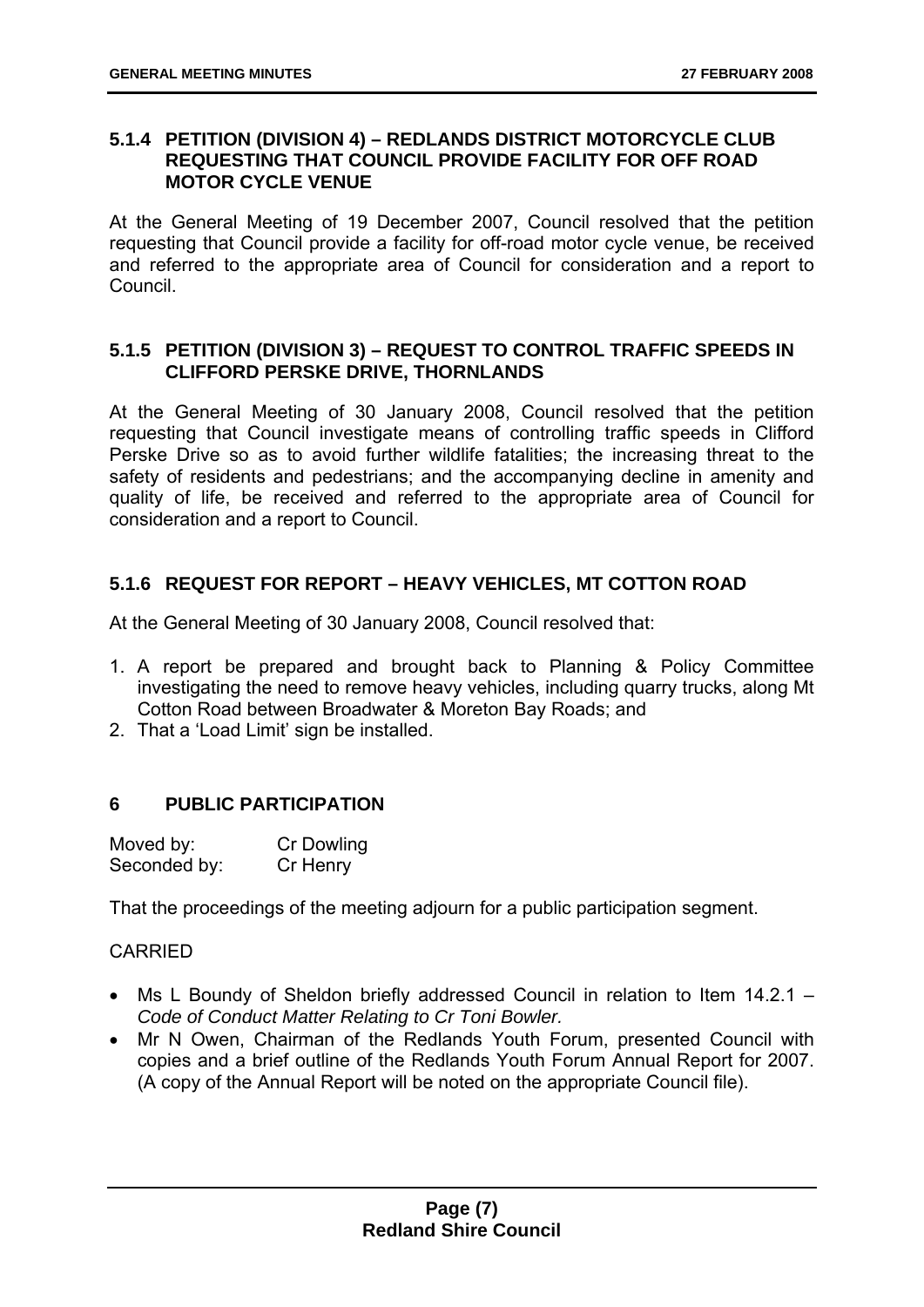#### **MOTION TO RESUME MEETING**

| Moved by:    | <b>Cr Bowler</b>  |
|--------------|-------------------|
| Seconded by: | <b>Cr Elliott</b> |

That the proceedings of the meeting resume.

CARRIED

#### <span id="page-8-0"></span>**7 PETITIONS/PRESENTATIONS**

#### <span id="page-8-1"></span>**7.1 PETITION (DIVISION 9) – REQUESTING TRAFFIC CALMING DEVICES IN WILLARD ROAD, CAPALABA**

| Moved by:    | <b>Cr Williams</b> |
|--------------|--------------------|
| Seconded by: | <b>Cr Elliott</b>  |

**That the petition, which reads as follows, be received and referred to the appropriate area of Council for consideration and a report to Council:** 

*"We, the majority of residents in Willard Road, Capalaba, request some form of traffic calming device, i.e. speed humps, to be placed on our road and in addition footpaths for our sidewalks."* 

#### **CARRIED**

#### <span id="page-8-2"></span>**8 MOTION TO ALTER THE ORDER OF BUSINESS**

Nil.

#### <span id="page-8-3"></span>**9 DECLARATION OF MATERIAL PERSONAL INTEREST ON ANY ITEMS OF BUSINESS**

The Mayor declared a conflict of interest in the Mayoral Minute in that he is one of three people appointed to see the establishment of the Redland Foundation Limited through to a general meeting to appoint a board.

Cr Bowler declared a conflict of interest in Item 15.2.1 – *Code of Conduct Matter Relating to Cr Toni Bowle*r, and remained in the Chamber for discussion and decision on this matter.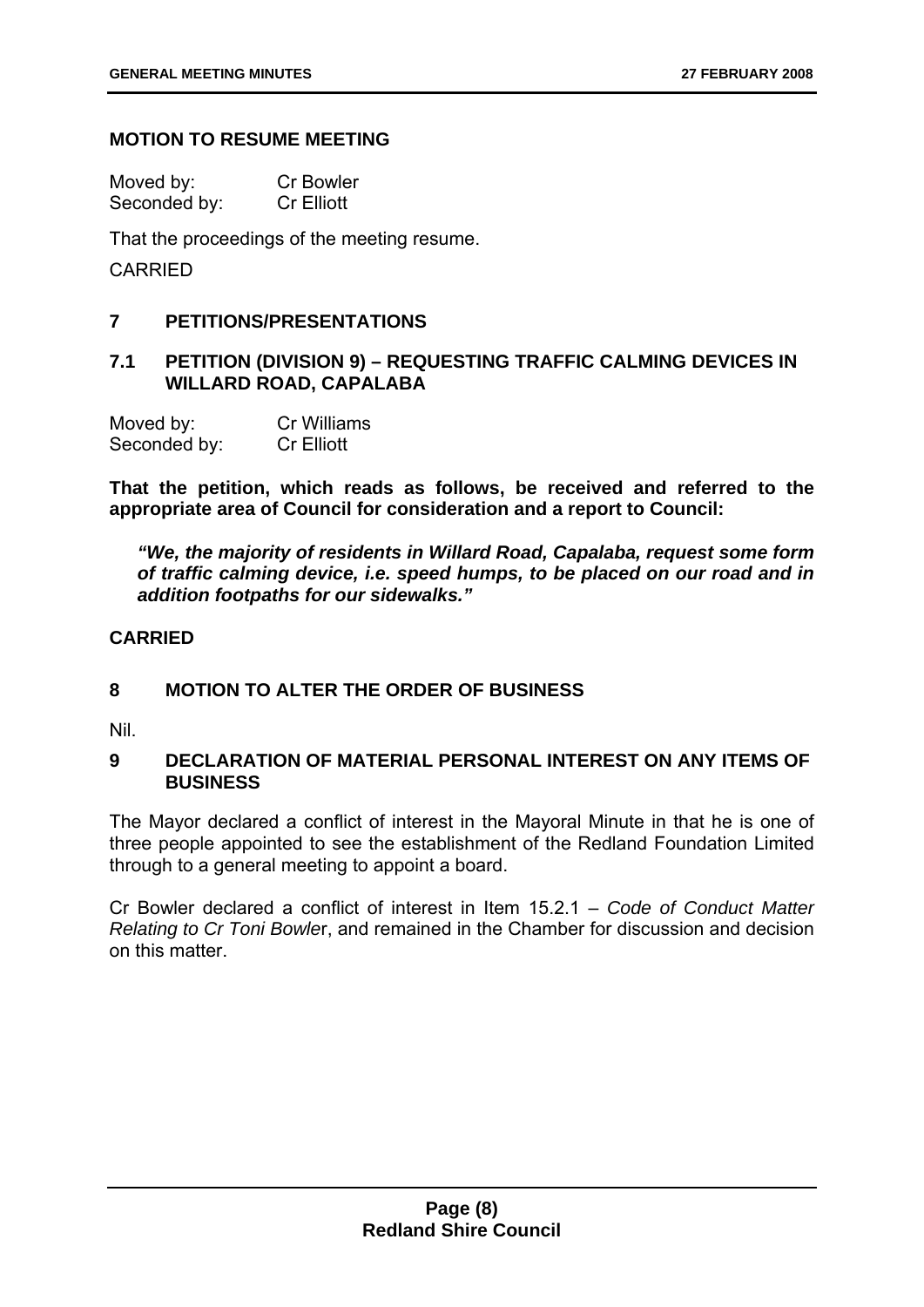#### <span id="page-9-0"></span>**10 ITEM DEFERRED FROM DEVELOPMENT ASSESSMENT COMMITTEE OF 19 FEBRUARY 2008**

#### <span id="page-9-1"></span>**10.1 REPORT FROM CUSTOMER SERVICES**

#### <span id="page-9-2"></span>**10.1.1 EXTENSION TO EXISTING MARINE SERVICES (BOAT STORAGE FACILITY) – 98 & 102-104 BEVERIDGE ROAD, THORNLANDS**

| <b>Dataworks Filename:</b>       | MC010757                                                                                               |
|----------------------------------|--------------------------------------------------------------------------------------------------------|
| Attachment:                      | <b>Locality Map</b>                                                                                    |
| <b>Responsible Officer Name:</b> | <b>Neil Wilson</b><br><b>Acting Senior Planner - Project Manager,</b><br><b>Development Assessment</b> |
| <b>Author Name:</b>              | <b>Janice Worland</b><br><b>Senior Planner Development Assessment</b>                                  |

#### **EXECUTIVE SUMMARY**

| <b>Application Type</b>                             | <b>Code Assessment</b>                           |  |
|-----------------------------------------------------|--------------------------------------------------|--|
| <b>Proposed Use</b>                                 | Extension to Existing Marine Services            |  |
|                                                     | (Boat Storage Facility)                          |  |
| <b>Property Description</b>                         | Lot 17 and 18 RP 76813                           |  |
| Location                                            | 102-104<br>98<br>and<br><b>Beveridge</b><br>Road |  |
|                                                     | Thornlands QLD 4164                              |  |
| <b>Land Area</b>                                    | 64016.2m <sup>2</sup>                            |  |
| <b>Planning</b><br><b>Scheme</b><br><b>Redlands</b> | <b>Marine Activity</b>                           |  |
| Zoning                                              | Conservation                                     |  |
| <b>Zoning Sub-Area</b>                              | Marine Activity sub-area MA2                     |  |
| <b>Designated</b><br><b>Community</b>               | <b>No</b>                                        |  |
| <b>Infrastructure</b>                               |                                                  |  |
| <b>Overlays</b>                                     | <b>Acid Sulfate Soils</b>                        |  |
|                                                     | <b>Bushfire Hazard</b>                           |  |
|                                                     | <b>Bushland Habitat</b>                          |  |
|                                                     | Flood Prone, Storm Tide and Drainage             |  |
|                                                     | <b>Constrained Land</b>                          |  |
|                                                     | State Koala Policy                               |  |
|                                                     | Waterways, Wetlands and Moreton Bay              |  |
| <b>No. of Public Submissions</b>                    | Not Applicable                                   |  |
| <b>Applicant</b>                                    | <b>Thornlands Marina Trust</b>                   |  |
| <b>Land Owner</b>                                   | DJ Paterson & JM Goetze As Trustee               |  |
| Date of Receipt                                     | 01/08/2007                                       |  |
| <b>Start Decision Stage</b>                         | 29/11/2007                                       |  |
| <b>Statutory Decision Date</b>                      | 19/02/2008                                       |  |
| <b>Revised Statutory Decision Date</b>              | Application extended to 28/02/2008               |  |
| <b>Application Coordinator</b>                      | Janice Worland                                   |  |
| <b>Manager</b>                                      | <b>Neil Wilson</b>                               |  |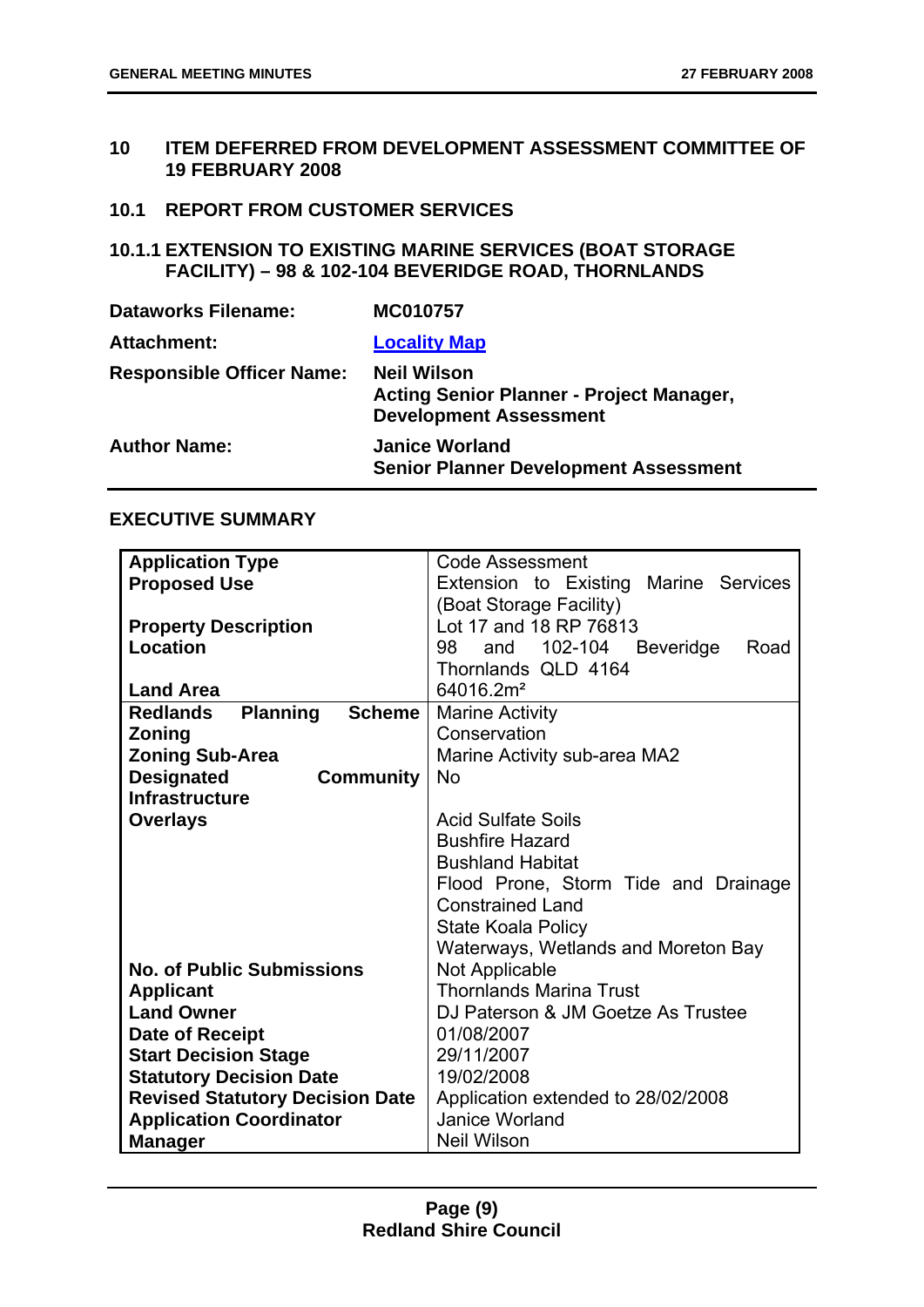Council has received an application seeking a Development Permit for a Material Change of Use (Code Assessment) for the Extension to an Existing Marine Services Use (addition of a Boat Storage Facility and Fuel Storage Area) on an allotment zoned Marine Activity and Conservation, on land at 98 and 102-104 Beveridge Road, Thornlands.

The proposal, consisting of the addition of a five level boat storage shed and a fuel storage area, has been assessed by relevant internal assessment teams, the majority of which are satisfied with the proposal.

The application was made in accordance with the *Integrated Planning Act 1997* and did not require public consultation. The proposal complies with the intent of the *SEQ Regional Plan 2005-2026* and the proposed use is considered to be consistent with that required in the zone. The application has been assessed against the relevant sections of the *Redlands Planning Scheme*, including the overlays triggered by the application. The proposal is considered to be generally in accordance with this planning scheme, however has not adequately addressed the full requirements outlined in this planning document. It is therefore recommended that the application be granted a **Preliminary Approval**. A development permit will only be issued subject to the applicant meeting additional requirements, as listed below in the Officer's Recommendation.

#### **BACKGROUND**

In 1983, Council issued an approval for the site to be used for boat storage and construction. In November 1988, approval was granted to increase the number of boats stored on site to 50, which was followed by a further extension for storage of an additional 10 boats, approved in 1993 (C1601). Reconstruction and improvement works have also been undertaken for the existing slipway, marina and hardstand and car parking areas as per the ERA and Operational Works Approval of  $13<sup>th</sup>$  June 2007 (MC009285 and OP000685).

#### **CONSULTATION**

The Development Assessment Team has consulted with other assessment teams where appropriate. Copies of the original proposal and subsequent amendments to the application were provided to Councillor Debra Henry of Division 3 on 6 August 2007 and 8 October 2007. The Councillor requested that the application be referred to the Development Assessment Committee for determination. Cr Henry has stated that she believes the application to be an over-development of the site.

#### **1.0 DEVELOPMENT PROPOSAL AND SITE DESCRIPTION**

#### **1.1 Proposal**

The proposal is for the construction of a boat storage shed over the existing outdoor boat storage area (the existing buildings on the eastern side of the site which are used for boat building and maintenance will be retained). The shed will have the capacity to store up to 450 boats within five racking levels. The proposal will have a maximum height of approximately 21 metres and will be constructed of Colorbond metal sheeting. The proposed shed has a total floor area of 5595.8m² (39.97m width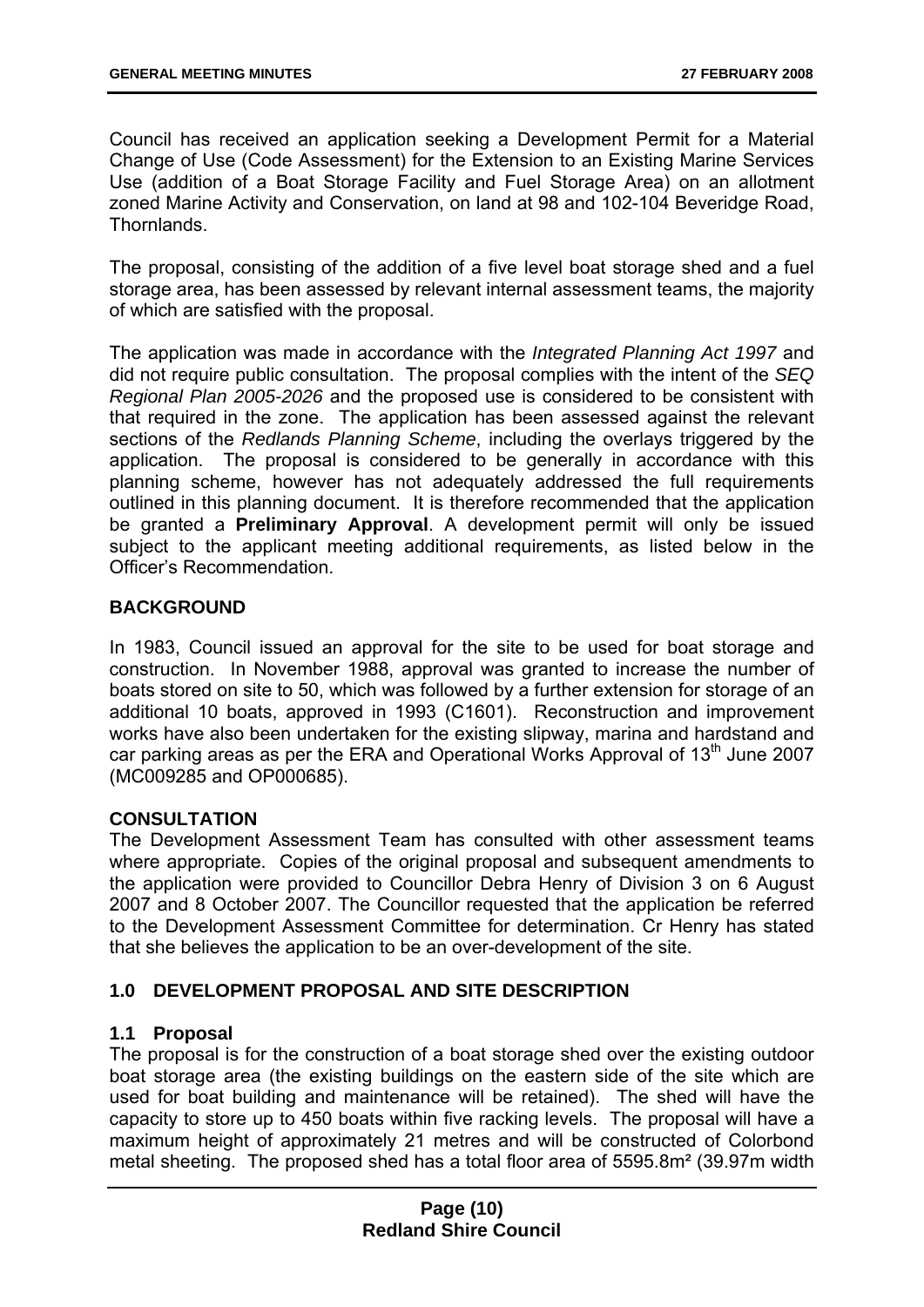and 140m length). The proposed storage shed is located along the western boundary of the site (in the Marine Activity Zoned portion of the land) and is sited 37.2 metres from the front boundary and 0.25m from the western side boundary.

The applicant has stated that:

*"The development will operate in a similar manner to the current situation where clients having boats in storage will park at the front of the site and make their way to the office to direct staff to move their boat to the water. They will then make their way down to the marina and slipway (which have been previously approved through operational works applications) and take possession of the boat once moored to a pontoon and then set off for the day. Upon their return, the boat will be moored in the Marina and will be cleaned and returned to the storage shed by staff".* 

The applicant has also proposed a fuel storage area as part of the application. The proposal for a fuel storage area requires an Environmentally Relevant Activity (ERA) approval (ERA11). The proposed fuel storage area involves the construction of three underground tanks with a total maximum capacity of 60 000 Litres. The tanks will be used for refuelling of boats using the facility and will be located adjacent to the existing slipway in the Marine Activity Zoned portion of the land. Responsibility for the ERA approval is devolved to local government in this instance.

#### **1.2 Site**

The site is located on the northern side of Beveridge Road, Thornlands, at the end of the road. Lot 17 has an area of 4906.8m² and is zoned Conservation. Lot 18 has an area of 59109m². The front and western portions of the site are zoned Marine Activity sub-area MA2 (a total area of approximately 29622m²), with the north-eastern portion of the site zoned Conservation (a total area of approximately 28120m²). The northern and eastern boundaries of the site adjoin Eprapah Creek and there is an existing slipway and holding berth providing access to the Creek. The site has further been improved with buildings at the south of the site (including a dwelling house) and three sheds along the eastern boundary. Informal car parking is located at the front of the site. The site is relatively flat and includes areas of remnant vegetation (located in the north-eastern and south-eastern portions of the allotment), however the proposal is not located in these areas and will not require the clearing of any vegetation.

#### **1.3 Surrounding Area**

Sites in the surrounding area are zoned Marine Activity, Conservation and Environmental Protection. There are a number of private residences along Beveridge Road.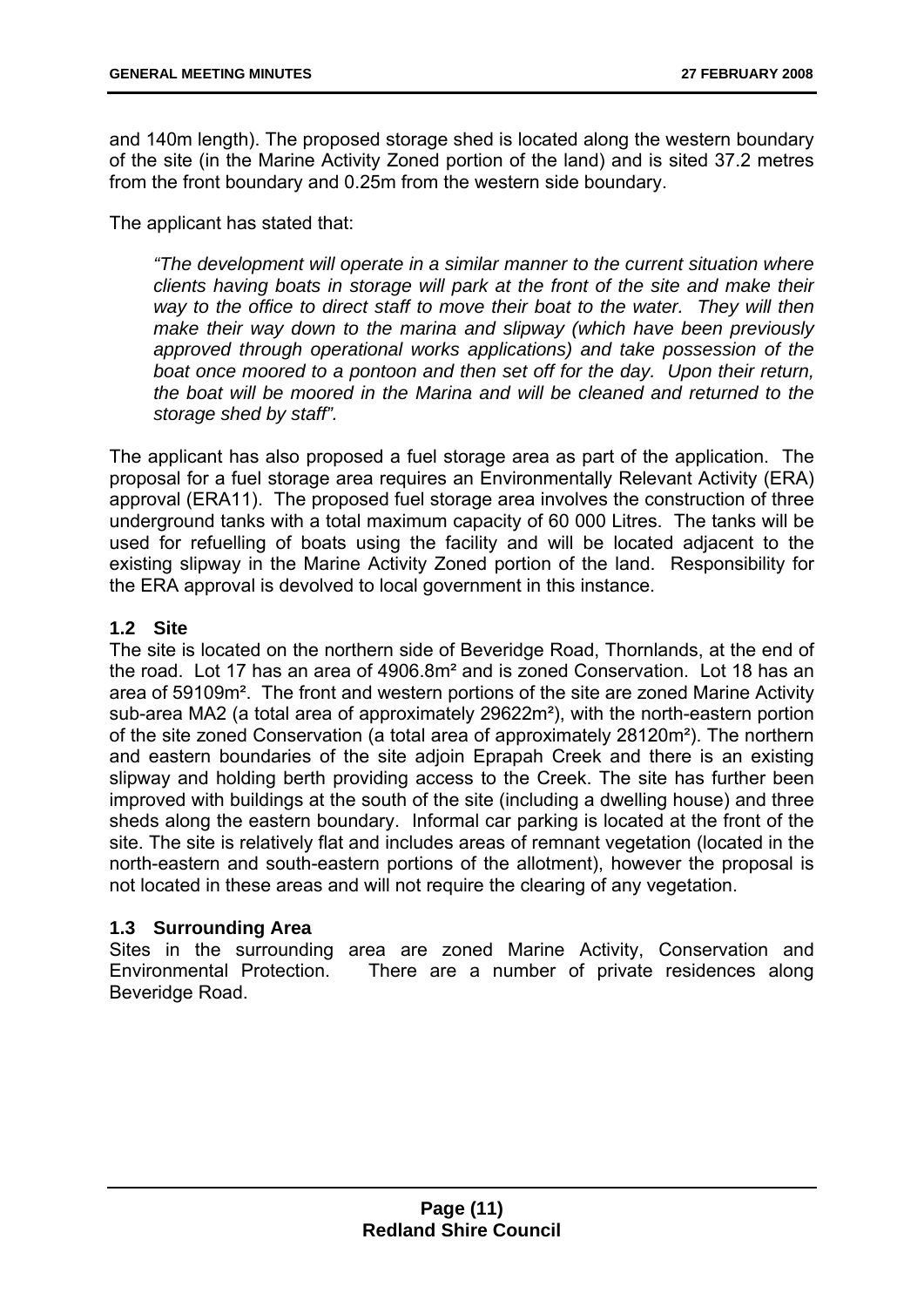#### **2.0 APPLICATION ASSESSMENT**

#### **2.1 Integrated Planning Act 1997 (IPA)**

This application has been made in accordance with Chapter 3 (Integrated Development Assessment System, IDAS) of the *Integrated Planning Act 1997* and constitutes an application for code assessment for a material change of use under the *Redlands Planning Scheme.* 

#### **2.2 SEQ Regional Plan 2005-2026**

The subject land is designated within the Urban Footprint land use category in the SEQ Regional Plan 2005-2026. The Urban Footprint identifies land to provide for the region's urban development needs to 2026. The Urban Footprint includes existing urban areas and greenfield areas potentially suitable for future urban development. The area includes sufficient land to accommodate the full range of acceptable urban uses, such as housing, industry, business, infrastructure, community facilities and urban open spaces projected to be required over the next 20 years.

| 2.5 State Fiaming Folicies                                                                                                                                                                                                                                                                                                   |                                                                                                                                                                                                                                                                                                                                                                                               |  |
|------------------------------------------------------------------------------------------------------------------------------------------------------------------------------------------------------------------------------------------------------------------------------------------------------------------------------|-----------------------------------------------------------------------------------------------------------------------------------------------------------------------------------------------------------------------------------------------------------------------------------------------------------------------------------------------------------------------------------------------|--|
| <b>State Planning Policy</b>                                                                                                                                                                                                                                                                                                 | <b>Applicability to current Application</b>                                                                                                                                                                                                                                                                                                                                                   |  |
| <b>Nature Conservation</b><br>(Koala)<br><b>Conservation Plan 2006</b>                                                                                                                                                                                                                                                       | The property has been identified as being<br>in the Koala Sustainability Area as defined<br><b>Nature Conservation</b><br>(Koala)<br>the<br>in<br>Conservation Plan 2006. The application<br><b>Environmental</b><br>the<br>referred to<br>was<br>Protection Agency who granted approval of<br>the proposal subject to conditions which<br>are to be attached to any development<br>approval. |  |
| <b>State Coastal Management Plan</b><br>Under the Coastal Protection and<br>Management Act 1995 the State<br>Coastal Management Plan<br>and<br>Regional<br>subsequent<br>Coastal<br>Management Plans have the status<br>of State Planning Policies for the<br>purpose of assessing and deciding<br>development applications. | The<br>application was referred<br>the<br>to<br><b>Environmental Protection Agency</b><br>who<br>granted approval of the proposal subject to<br>conditions which are to be included in any<br>development approval.                                                                                                                                                                           |  |

#### **2.3 State Planning Policies**

#### **2.4 Redlands Planning Scheme**

#### **Zone Code**

The proposal for a boat storage shed and fuel storage on the site is defined as 'Marine Services' in the Redlands Planning Scheme (RPS). 'Marine Services' is defined as the use of premises for any coastal dependent activity on land adjoining Moreton Bay or that part of a waterway subject to tidal influence. The term includes premises used for the launching, berthing, storage, fuelling, servicing and repairing of boats.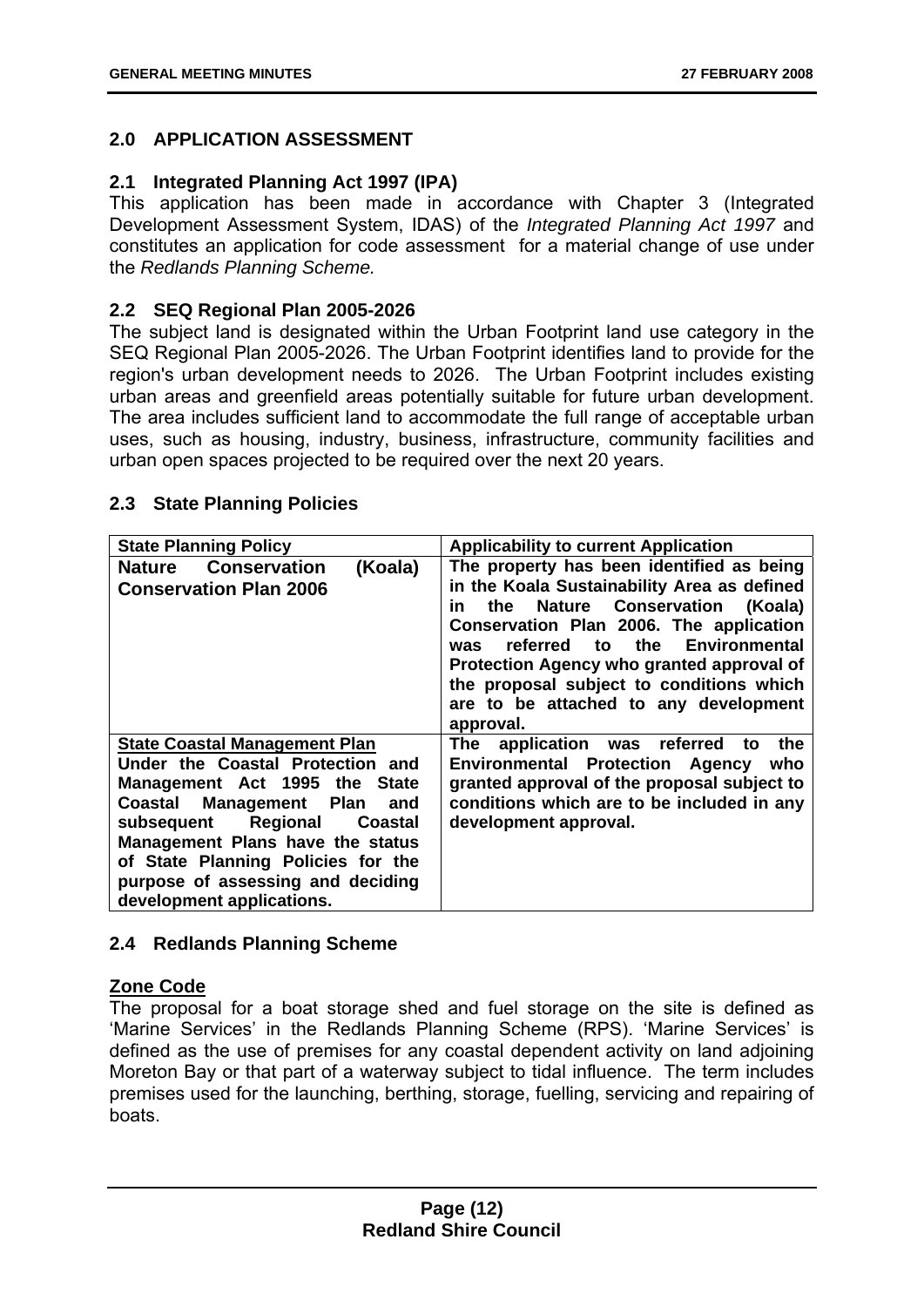The subject site is zoned Conservation and Marine Activity however the proposed shed and fuel storage area are to be located in the Marine Activity zoned portion of the land. Access to the shed and fuel storage area is to be through the Conservation Zone, however the RPS states that:

*'where access is provided as part of a material change of use of premises, and the provision of that access is located in a zone which has a higher level of assessment than would otherwise apply to the use, the level of assessment applicable to the provision of access is the same as the level of assessment applicable to the use'.* 

Marine Services are a permitted form of development in the Marine Activity Zone, subject to Code Assessment, however is an inconsistent use in the Conservation Zone, requiring Impact Assessment. As the proposed building works is to only occur in the Marine Activity Zone, Code Assessment only has been triggered (the site access and car parking provided have previously been approved – refer to Council application numbers MC009285 and OP000685).

The application has been made in accordance with the provisions of the RPS and is considered to be generally in compliance with the requirements of the Marine Activity Zone. However, in terms of amenity, articulation, building bulk and height, there is considered to be areas of non-compliance with the Code (refer to table below) which need to be further investigated and addressed prior to issue of a development permit. It is considered that insufficient justification has been provided by the applicant at this stage to support the inconsistencies and thus a preliminary approval only is recommended.

| <b>Specific</b>                                                                 | <b>Probable</b>                                                                    | <b>Officer's Comment</b>                                                                                                                                                                                                                                                                                                                                                                                                                                                                                                                                                                                                                                                                                                                                                                                                                                                                                                                                                                                                                                                                                                                                     |
|---------------------------------------------------------------------------------|------------------------------------------------------------------------------------|--------------------------------------------------------------------------------------------------------------------------------------------------------------------------------------------------------------------------------------------------------------------------------------------------------------------------------------------------------------------------------------------------------------------------------------------------------------------------------------------------------------------------------------------------------------------------------------------------------------------------------------------------------------------------------------------------------------------------------------------------------------------------------------------------------------------------------------------------------------------------------------------------------------------------------------------------------------------------------------------------------------------------------------------------------------------------------------------------------------------------------------------------------------|
| <b>Outcomes</b>                                                                 | <b>Solutions</b>                                                                   |                                                                                                                                                                                                                                                                                                                                                                                                                                                                                                                                                                                                                                                                                                                                                                                                                                                                                                                                                                                                                                                                                                                                                              |
| S2.3<br>(1)<br>Building<br>height<br>respects<br>the<br>waterfront<br>locality. | <b>P2.3</b><br>(1) Building<br>height is no<br>greater than<br>11<br>(a)<br>metres | The proposed building is approximately 20 metres<br>high and therefore exceeds, and almost doubles, the<br>probable solution height of 11 metres. In justifying<br>the height of the structure, the applicant provided<br>computer modelled perspectives and a series of<br>photographs from locations in the surrounding area<br>after floating balloons on 20m lines at the proposed<br>shed site. The applicant has stated that there will be<br>few sites from which a view of the shed will be visible<br>due to 'the topography of the land and the amount of<br>vegetation between the vantage point and the<br>development site'. Although this is the case at the<br>moment, the vegetation screening the proposed shed<br>is located on freehold land and therefore the future<br>retention of this vegetation, which would currently<br>provide some visual screening the shed, is not<br>guaranteed. Additionally, the bulk of the building is<br>not considered to be accurately depicted by the<br>balloons and therefore do not give an accurate<br>representation of views to the shed.<br>In relation to the computer modelled perspectives |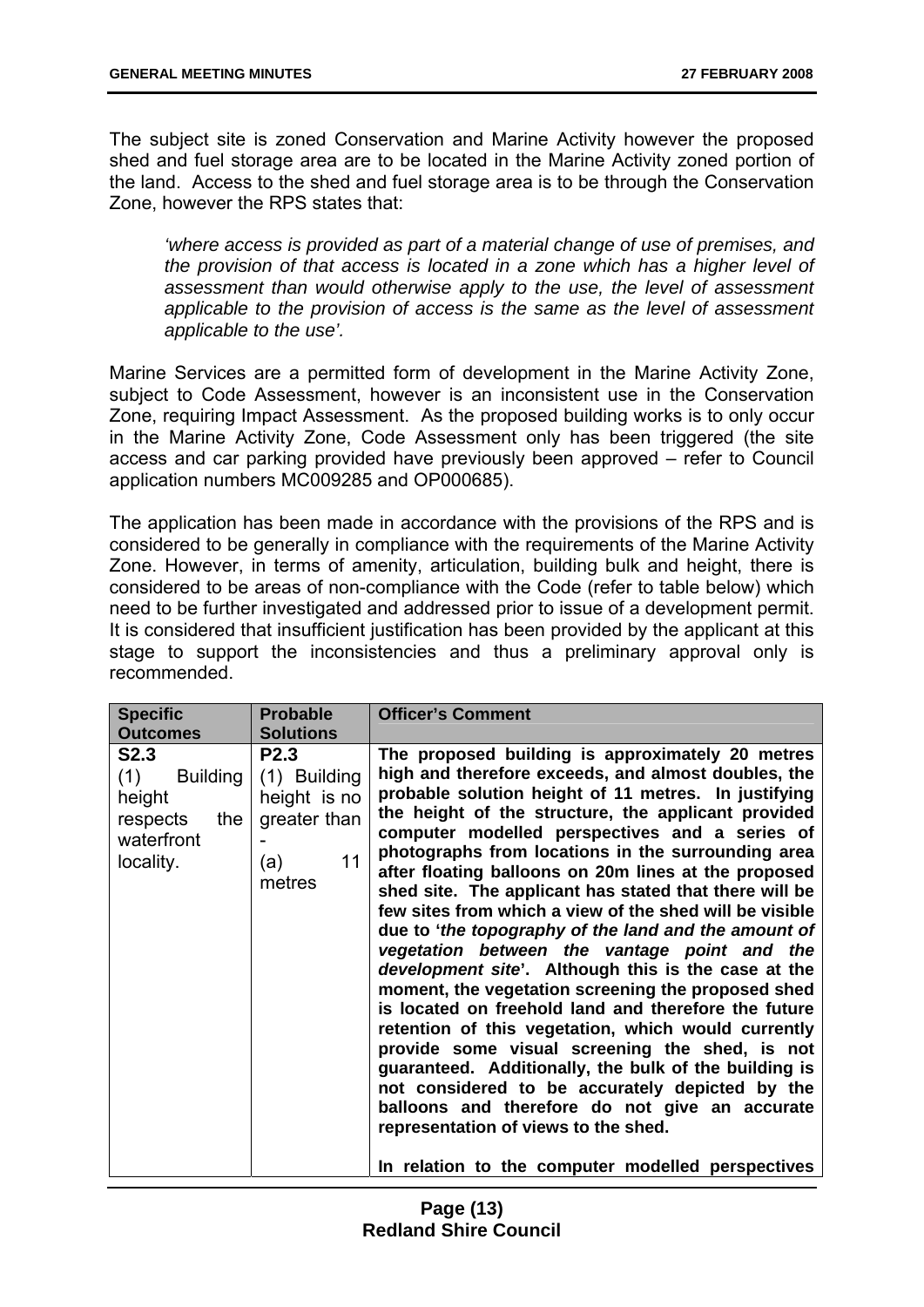| <b>Specific</b>                                 | <b>Probable</b>                      | <b>Officer's Comment</b>                                                                                                                                                                                                                                                                                                                                                                                                                                                                                                                                                                                                                                                                                                                        |  |
|-------------------------------------------------|--------------------------------------|-------------------------------------------------------------------------------------------------------------------------------------------------------------------------------------------------------------------------------------------------------------------------------------------------------------------------------------------------------------------------------------------------------------------------------------------------------------------------------------------------------------------------------------------------------------------------------------------------------------------------------------------------------------------------------------------------------------------------------------------------|--|
| <b>Outcomes</b>                                 | <b>Solutions</b>                     |                                                                                                                                                                                                                                                                                                                                                                                                                                                                                                                                                                                                                                                                                                                                                 |  |
|                                                 |                                      | provided, Council's Architect has stated that 'While<br>these images are useful they give a rather distorted<br>impression of the reality. Firstly the trees on the<br>adjoining site are shown as being densely planted<br>and higher than the building which makes the<br>building appear small. There is no guarantee that<br>these trees will remain and so the eventual result<br>after a few years may be quite different to that<br>Also the angle of reference of the<br>portrayed.<br>perspective is that of looking down from a height<br>higher than the building.<br>This reduces the<br>dominance of the building when compared to views<br>from eye height.'                                                                      |  |
|                                                 |                                      | It is considered that the proposal has the potential to<br>dominate the surrounding area. At close distances<br>views of the building may be masked by existing<br>surrounding tall vegetation but this cannot be<br>guaranteed to remain. More distant views of the<br>building will be obtained (from the mainland and<br>waterways) where overall height and bulk is more<br>relevant.                                                                                                                                                                                                                                                                                                                                                       |  |
|                                                 |                                      | In this respect, the proposal is not considered to<br>meet overall outcome 2b(ii)(a) of the Zone Code<br>which states that 'The scale of uses and buildings<br>contribute to a built form that respects the foreshore<br>location by adopting building heights, width, depth<br>and bulk that minimise visual impacts'. Furthermore,<br>the proposal is not considered to meet overall<br>outcome 2c(i) which states that 'Uses and other<br>development achieve a high standard of amenity by:<br>a. protecting and enhancing places of<br>cultural significance or scenic value;<br>b. maintaining the character and amenity<br>of the foreshore areas of Moreton Bay;<br>c. avoiding adverse impacts on the<br>amenity of surrounding uses'. |  |
|                                                 |                                      | Additionally, the approval of a shed of this height in<br>the area has the potential to set a precedent for<br>development of the surrounding Marine Activity<br>Zoned Sites.<br>The potential replication of this<br>structure height on adjoining lots would have a<br>negative impact on the amenity of the area and<br>streetscape (which is shared by both residential and<br>marine activity uses).                                                                                                                                                                                                                                                                                                                                       |  |
| <b>S2.4</b><br>(1)<br><b>Building</b><br>design | <b>P2.4</b><br>(1)<br>No<br>probable | Council's Architect has advised that the proposal is<br>not considered to meet the specific outcome as:<br>(a) the bulk of the building does not permit                                                                                                                                                                                                                                                                                                                                                                                                                                                                                                                                                                                         |  |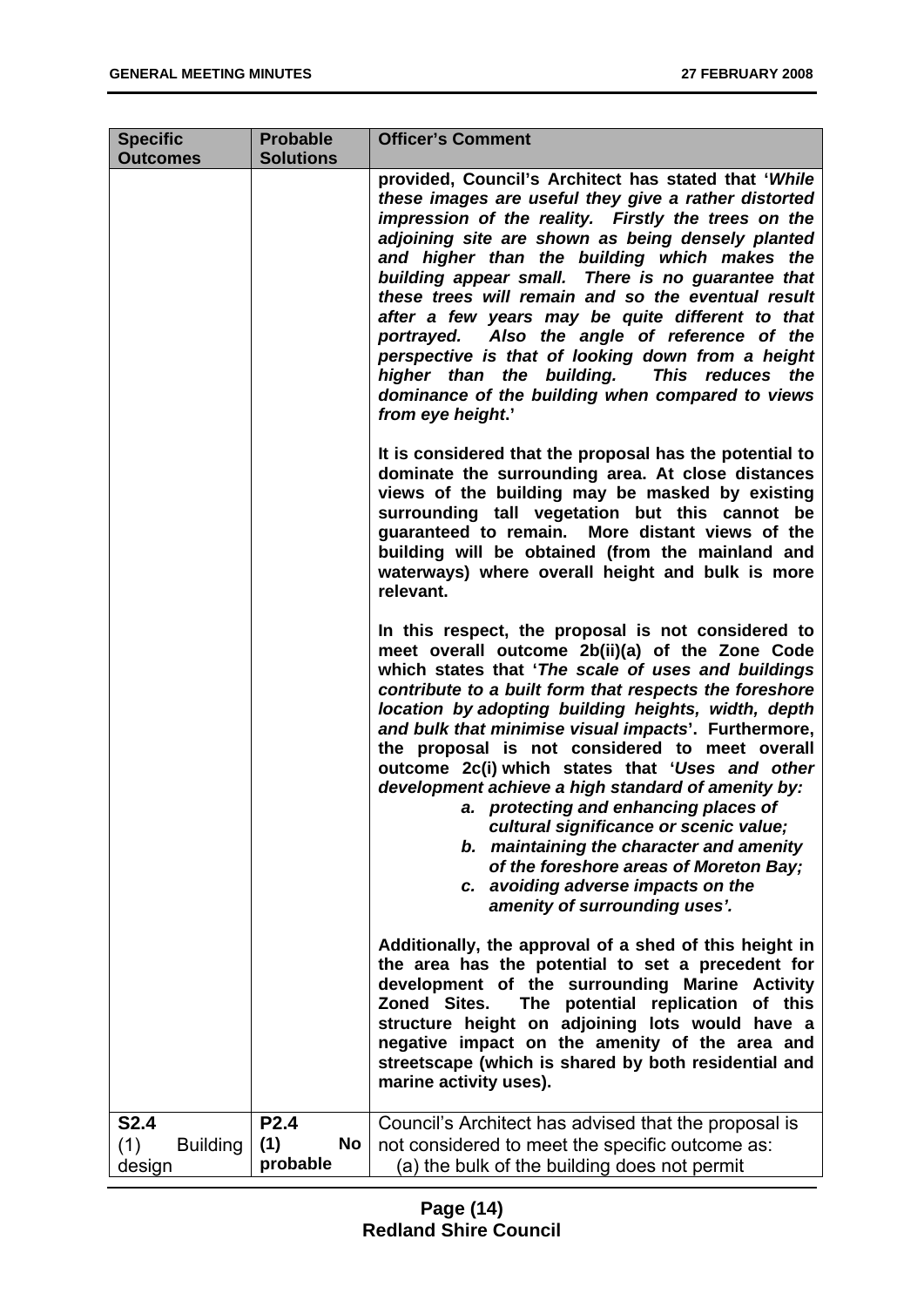| <b>Specific</b><br><b>Outcomes</b>                                                                                                                                                                                                                                                                                                                                                                                                   | <b>Probable</b><br><b>Solutions</b>                        | <b>Officer's Comment</b>                                                                                                                                                                                                                                                                                                                                                                                                                                                                                                                                                                                                                                                                                                        |
|--------------------------------------------------------------------------------------------------------------------------------------------------------------------------------------------------------------------------------------------------------------------------------------------------------------------------------------------------------------------------------------------------------------------------------------|------------------------------------------------------------|---------------------------------------------------------------------------------------------------------------------------------------------------------------------------------------------------------------------------------------------------------------------------------------------------------------------------------------------------------------------------------------------------------------------------------------------------------------------------------------------------------------------------------------------------------------------------------------------------------------------------------------------------------------------------------------------------------------------------------|
| incorporates<br>architectural<br>elements that -<br>integrate<br>(a)<br>with landscape<br>planting<br>and<br>prevailing<br>coastal<br>landscape<br>features;<br>(b)<br>minimise<br>adverse<br>any<br>overshadowing<br>reflective<br>and<br>impacts;<br>(c) incorporate<br>articulated<br>walls<br>with<br>horizontal and<br>vertical<br>variations,<br>shadow detail<br>and colour, to<br>the<br>reduce<br>impact of blank<br>walls. | solution<br>identified.                                    | integration with landscape planting;<br>(b) overshadowing is not minimised due to its<br>height and bulk;<br>(c) walls are unarticulated, being approx 140m<br>long x 17m high.<br>As stated above in relation to P2.3, the proposal is<br>not considered to be adequately articulated and is of<br>a height and bulk which does not respect the locality<br>and its significant scenic value. The proposal for a<br>boat storage shed on the site is considered to be an<br>appropriate use of the site, however it is considered<br>that the design of the building should be amended<br>prior to issue of a development permit to ensure that<br>the proposal will not have a negative impact on the<br>amenity of the area. |
| <b>S2.6</b><br><b>Building</b><br>design<br>and<br>materials<br>ın<br>MA <sub>2</sub><br>subarea<br>are compatible<br>with<br>a<br>high<br>quality marine<br>industry<br>design.                                                                                                                                                                                                                                                     | P <sub>2.6</sub><br>No probable<br>solution<br>identified. | The present design is not considered to comply in<br>terms of size, bulk and appearance. The proposed<br>shed has been articulated only by painted design. It<br>is considered that additional structural articulation<br>(i.e. further articulation of the roof design) should be<br>provided to improve the appearance of the structure<br>and reduce the impact of the bulk of the building.                                                                                                                                                                                                                                                                                                                                 |

#### **Overlay Code**

The subject site is affected by the following overlays of the *Redlands Planning Scheme:*

**Acid Sulfate Soils Overlay** – The entire site is located below 5 metres AHD. As the site is relatively level, no excavation or fill works is required for the proposed shed and the self assessable requirements will be conditioned. Fuel storage is proposed in three underground tanks with a combined capacity of 60,000 litres. The excavation necessary for the tanks will result in removal of about 150 cubic metres of soil. The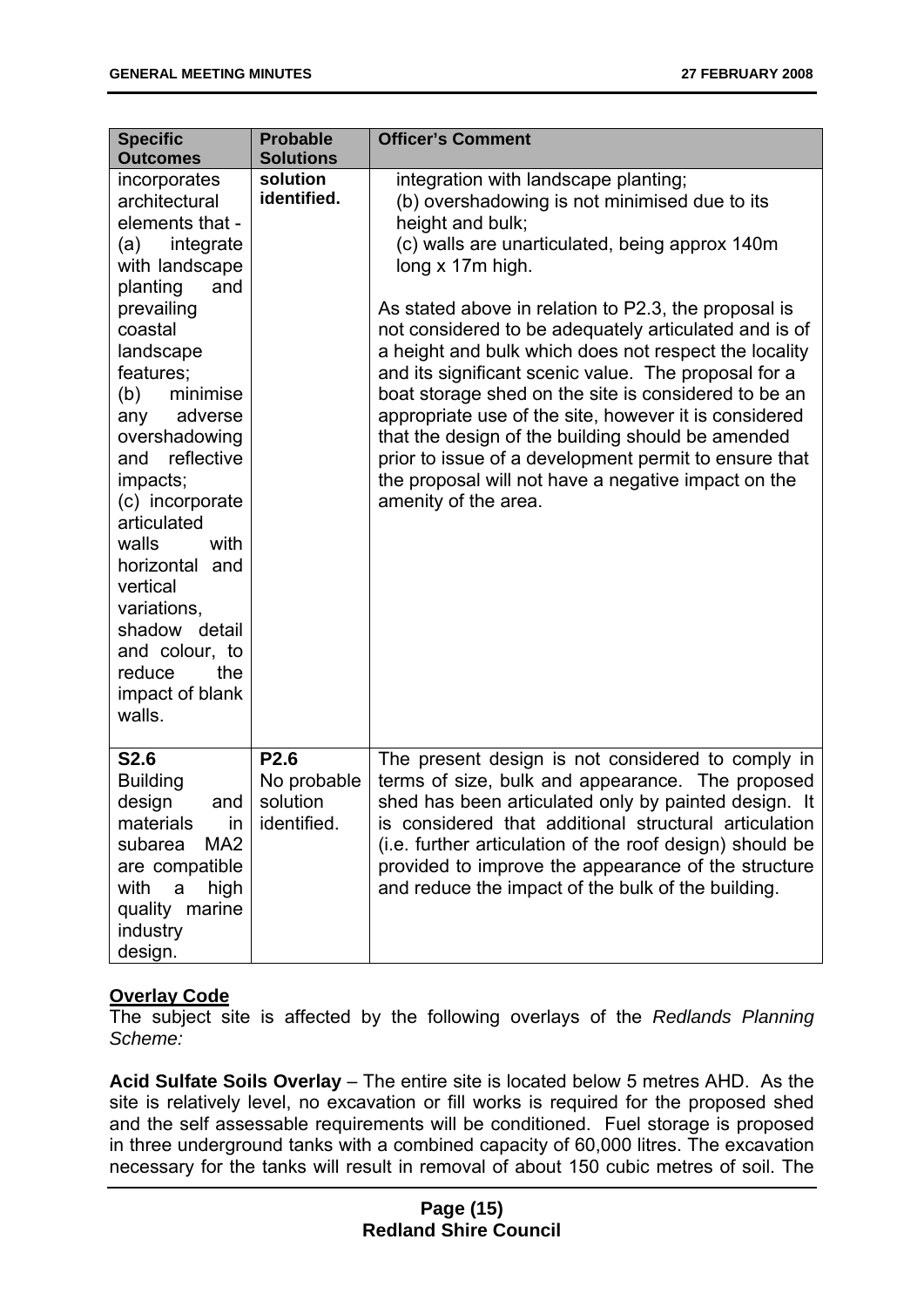tank location is in an area where a previous study indicates the presence of acid sulfate material. The previous study was in respect of the material change of use application for expansion of the marina and changes to the hardstand area (application number MC009285). Any approval conditions for the material change of use would include a requirement for a detailed acid sulfate management plan before the related works commence. The applicant has advised that excavation for the fuel tanks will be carried out at the same time as the bulk earthworks for the material change of use. The subject approval can therefore be conditioned accordingly.

**Bushfire Hazard Overlay** – A very small portion of the south-east corner of the land is designated as a Medium Bushfire Risk. No development is to occur in or near this designated area and the proposal is therefore self assessable against this code.

**Habitat Protection Overlay (Bushland Habitat)** – The whole of Lot 17 is designated as an Enhancement Area (no development proposed in this area) and the northeastern portion of Lot 18 is designated as Marine Habitat. No development is proposed in the Marine Habitat designated area. The proposal complies with the requirements of the Code.

**Habitat Protection Overlay (State Koala Policy)** – The site is located within a Koala Sustainability Area. The application was referred to the Environmental Protection Agency who granted approval subject to conditions which are to be attached to any development approval.

#### Advisory

The EPA provided advice that the applicant should consider replanting of about 150 koala habitat trees on an external site, with the cooperation of a local conservation group. While Council would support this, without a nominated conservation group advising Council of its agreement to take part, Council cannot mandate such a condition.

The EPA recommended that Council install additional koala signage along Beveridge Road to warn motorists about koalas, and to review speed limits if appropriate. While Council may consider these items, they cannot be required as conditions to be met by the applicant.

**Flood Prone, Storm Tide and Drainage Constrained Land Overlay** – The northern portion of the site is located within a storm tide area. The proposed shed and fuel storage area are located outside of this area. Relevant conditions will be included in any decision notice.

**Waterways, Wetlands and Moreton Bay Overlay** – The site includes a Major Waterway (slipway) and a Waterways and Wetland Buffer (majority of site). The majority of the proposed shed is located outside of the buffer area. The entire site including proposed boat storage and fuel tank areas is gravelled or hardstand, and has had essentially an industrial character for some time. The standard 100 metre waterway buffer extends partially into the boat storage location. The Environmental Protection Agency recognises the existing character and use of the site and considers that rehabilitation and revegetation of the site are not practical.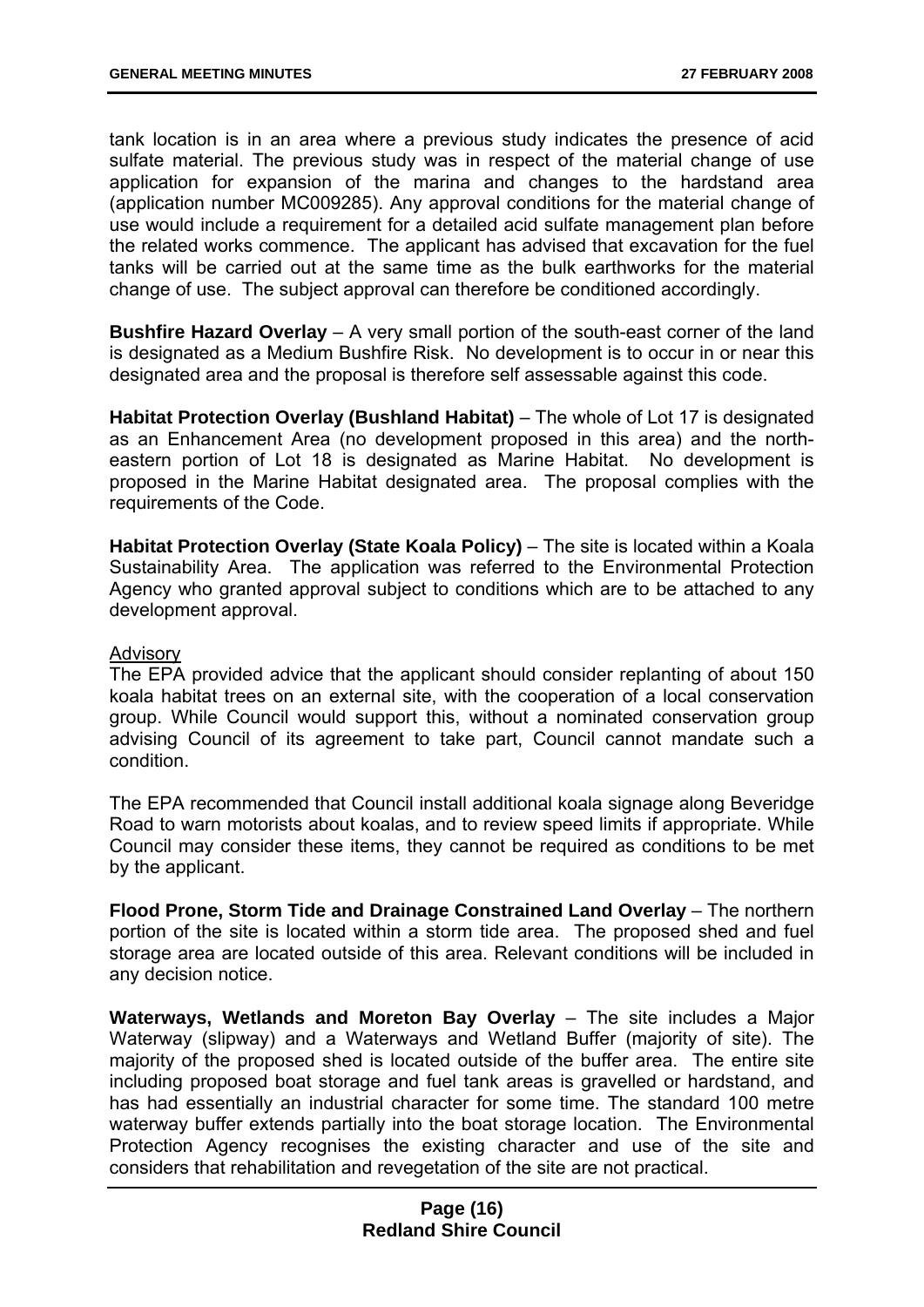#### Advisory

The EPA recommends rehabilitation of an external site in lieu, with the agreement of a local conservation group, as noted above.

#### **General/Other Development Codes**

The application has been assessed against the following codes:

- Development Near Underground Infrastructure Code;
- Erosion Prevention and Sediment Control Code;
- Excavation and Fill Code:
- Landscape Code; and
- Infrastructure Works Code.

The proposal is considered to comply with the requirements of the above codes with conditions pertaining to the approval given below.

#### **2.5 Engineering**

Road Access and Required Road Frontage Works The site has street frontage to Beveridge Road.

#### *Beveridge Road:*

- Currently has open drainage along the entire frontage of the site discharging into the marine wetlands to the east. It is appropriate to require this drainage to be constructed in conjunction with roadworks to be constructed at the front of the site.
- Currently has no kerb and channel and two driveway entries exist (one sealed and the other not). The site abuts the end of Beveridge Road with an ill-formed gravel turning area which may have impacts on the adjoining marine wetlands. It is appropriate to condition the construction of road widening and turning facilities to Council standards. These works must include the construction of crossovers to suit the proposed development.
- There is no existing footpath along the frontage of the site which is adjacent to the alignment of the proposed Eddie Santaguiliana Way cycle trail. As the verge width is to be only 3.5m between the property alignment and the proposed kerb line, there is insufficient space for a cycleway. To make matters worse, the power pole alignment is located in the middle of the proposed verge. There is an opportunity to provide a 1.5m pedestrian footpath as an interim measure.

#### Internal Traffic Movement and Car Parking Internal traffic movements generally comply with AS2890.1.

Car parking numbers are as per the Council's requirements in that there are no specific outcomes for parking numbers. The applicant proposes to provide 158 spaces on site. Of those, 7 are disabled spaces.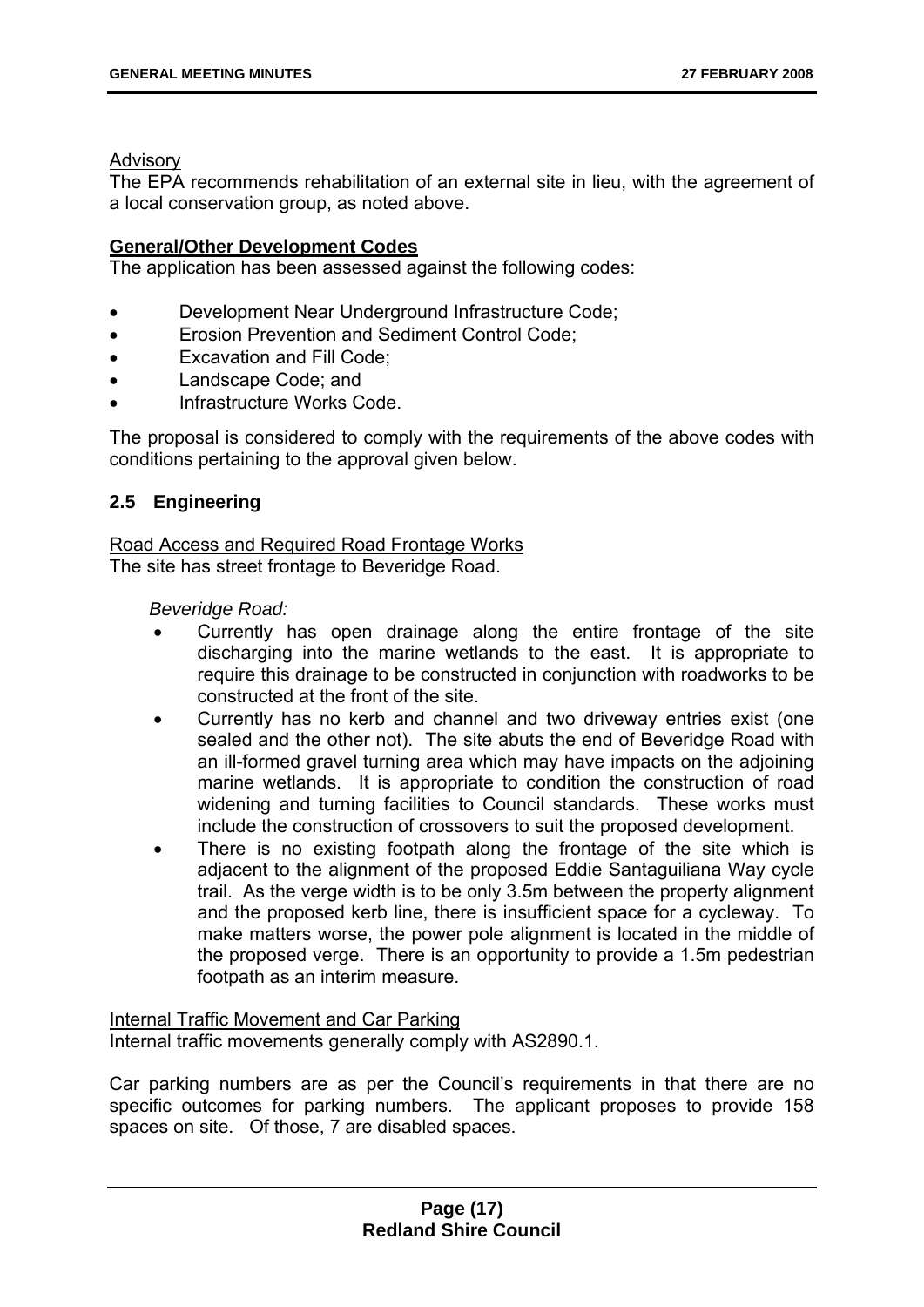Dimensions and layouts of the car parking spaces generally comply with AS2890.1, but the applicant should provide pedestrian movement spaces on site to provide a refuge for patrons from machinery being operated in conjunction with boat launching.

#### **Stormwater**

Environmental Assessment has reviewed the stormwater management facilities for the proposed development. Their advice is that the works approved from the previous application on the site caters adequately for this addition to the site.

The related application for the slipway and hardstand expansion (MC009285) included stormwater controls designed by Ross Campbell & Associates. These include a temporary detention system that is partly designed to treat the general slipway wash down area, as conditioned by PPT. The boat storage facility is to be connected to this system so that the stormwater and wash down wastewater take advantage of the same already approved treatment processes.

The relevant approved drawings (for MC009285) are Ross Campbell & Associates:

2001A-08 Rev D 2001A-09 Rev C 2001A-10 Rev E 2001A-11 Rev B 2001A-12 Rev B 2001A-20 Rev E

#### Sewerage

There is no existing sewerage connection to the site. The application documents identify a proposed amenities block to serve patrons which is to be provided in the future.

The use of the site for storage of such large number of boats would necessitate the provision of public conveniences for large numbers of boat owners. It is not proposed to require the provision of public facilities at this time. It is reasonable though to require the applicant to identify the treatment systems and the disposal areas to be used for such facilities in the future. Unless this is done, the present development proposal may jeopardise the options for waste disposal.

It is appropriate to require the applicant to prepare relevant information about waste disposal with this application.

#### Water Supply

A water supply is currently available to the site. Conditions for the collection of roofwater from the proposed shed are appropriate and be designed to minimise the demands on Council potable water supply. The collected water should be of sufficient volumes to provide for the proposed toilet facilities, landscaping and boat wash down areas.

#### Electricity Services

The subject land has access to overhead electricity services.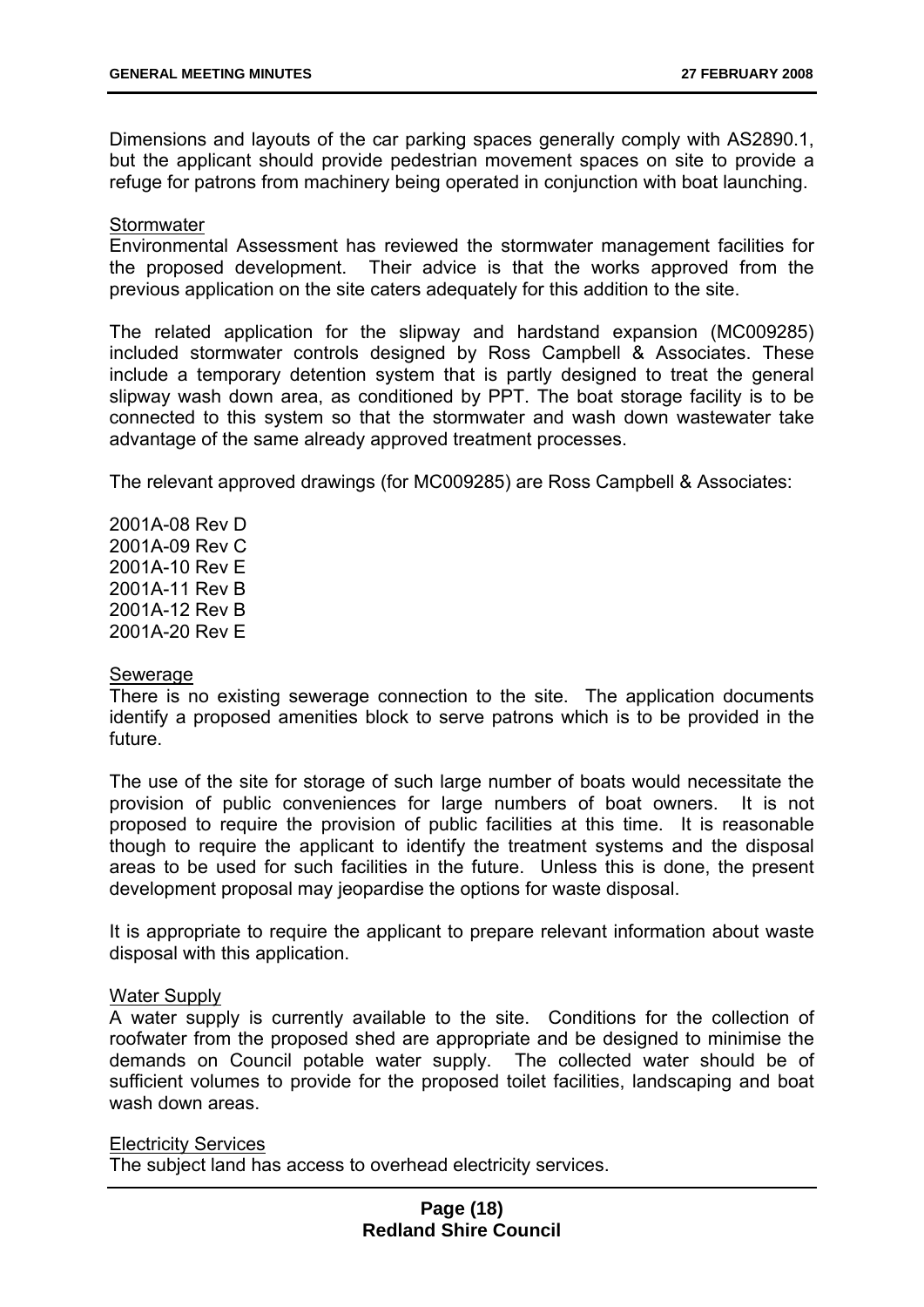#### Telecommunication Services

The subject land has access to telecommunication services.

#### **2.6 Pollution Prevention**

The Council's Pollution Prevention Unit has assessed the proposal and considered it satisfactory. Conditions of approval have been provided.

#### **2.7 Environmental Assessment**

Council's Environmental Assessment Team has assessed the proposal and considered it satisfactory. Conditions of approval have been applied. Other relevant conditions are included where appropriate as advice from state agencies or attached as concurrence conditions from state agencies.

#### **2.8 Development Assessment Architect**

The architect reviewed the applicant's submission dated 14 February, 2008, and provided the following comments:

*'The applicant has provided computer generated modelling perspectives from various locations around the site as well as photographs looking back at the site from distant viewpoints in order to determine whether the building will be seen from these locations. Balloons were used on the site to give the approximate height of the building. While these images are useful they give a rather distorted impression of the reality. Firstly the trees on the adjoining site are shown as being densely planted and higher than the building which makes the building appear small. There is no guarantee that these trees will remain and so the eventual result after a few years may be quite different to that portrayed. Also the angle of reference of the perspective is that of looking down from a height higher than the building. This reduces the dominance of the building when compared to views from*  eye height. Secondly, while the balloons give an indication of the height of *the building, they do not accurately represent the bulk of the building. If a balloon can be seen, there is a very likely chance that a good portion of the building will also be seen.'* 

#### **2.9 Landscaping**

Council's Landscaping officer has assessed the proposal and considered it satisfactory. Conditions of approval have been provided.

#### **2.10 Redland Water and Waste**

The team did not require conditions of approval to be included for water or waste management.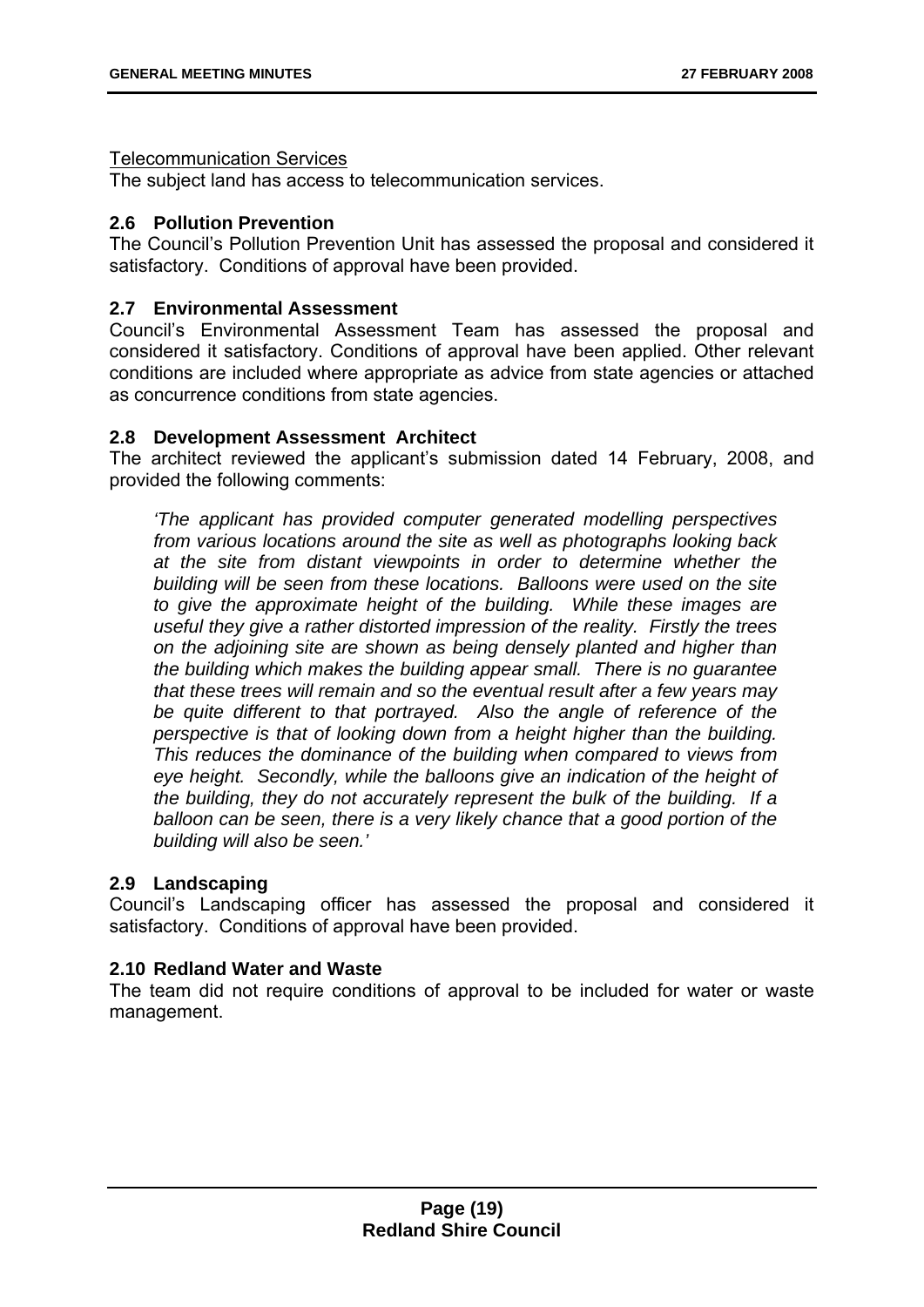#### **3.0 Referral Agencies**

The application required referral to the following agencies:

| <b>Agency</b>      | <b>Referral Type</b> | <b>Issue</b>                                                                                                               | <b>Response</b>                                                                                                                                                                                                                                                                                                                                                                                                                                                                                                                                                                                              |
|--------------------|----------------------|----------------------------------------------------------------------------------------------------------------------------|--------------------------------------------------------------------------------------------------------------------------------------------------------------------------------------------------------------------------------------------------------------------------------------------------------------------------------------------------------------------------------------------------------------------------------------------------------------------------------------------------------------------------------------------------------------------------------------------------------------|
| Environmental      | Advice               | Within 100m                                                                                                                | Response provided with advice                                                                                                                                                                                                                                                                                                                                                                                                                                                                                                                                                                                |
| Protection         |                      | of a wetland                                                                                                               | that must be included with any                                                                                                                                                                                                                                                                                                                                                                                                                                                                                                                                                                               |
| Agency (EPA)       |                      |                                                                                                                            | Development Permit.                                                                                                                                                                                                                                                                                                                                                                                                                                                                                                                                                                                          |
|                    |                      |                                                                                                                            | Increase in boats stored may be<br>unsustainable.<br>Increase<br><i>in</i><br>intensity of use poses a risk to the<br>marine environment. Development<br>should be compatible with coastal<br>values<br>adopt<br>and<br>best<br>management practices. Further<br>dredging of Eprapah creek will not<br>be supported.<br>Comment: Council does not know<br>whether the development will<br>cause an increase in boat traffic in<br>Eprapah Creek and the bay, or<br>only centralise the storage of<br>existing boats. There is no current<br>proposal before Council in relation<br>to dredging of the creek. |
| <b>EPA</b>         | Advice               | Conservation<br>Estate - within<br>$100m$ of a                                                                             | As above                                                                                                                                                                                                                                                                                                                                                                                                                                                                                                                                                                                                     |
| <b>EPA</b>         | Concurrence          | marine park<br>MCU in a<br>Koala<br>Sustainability<br>Area with a<br>total footprint<br>greater than<br>1000m <sup>2</sup> | Approval<br>granted<br>subject<br>to<br>conditions that must attach to any<br>Development Approval                                                                                                                                                                                                                                                                                                                                                                                                                                                                                                           |
| <b>EPA</b>         | Concurrence          | Contaminated<br>Land (land on<br>the<br>Environmental<br>Management<br>Register)                                           | granted<br>Approval<br>subject<br>to<br>conditions that must attach to any<br>Development Approval                                                                                                                                                                                                                                                                                                                                                                                                                                                                                                           |
| <b>EPA</b>         | Concurrence          | Coastal<br>Management<br><b>District</b>                                                                                   | Approval<br>granted<br>subject<br>to<br>conditions that must attach to any<br><b>Development Approval</b>                                                                                                                                                                                                                                                                                                                                                                                                                                                                                                    |
| Council            | Concurrence          | Environmental                                                                                                              | granted<br>Approval<br>subject<br>to                                                                                                                                                                                                                                                                                                                                                                                                                                                                                                                                                                         |
| Pollution          | (devolved to         | ly Relevant                                                                                                                | conditions that must attach to any                                                                                                                                                                                                                                                                                                                                                                                                                                                                                                                                                                           |
| Prevention<br>Team | Council)             | Activity (ERA)                                                                                                             | Development Approval                                                                                                                                                                                                                                                                                                                                                                                                                                                                                                                                                                                         |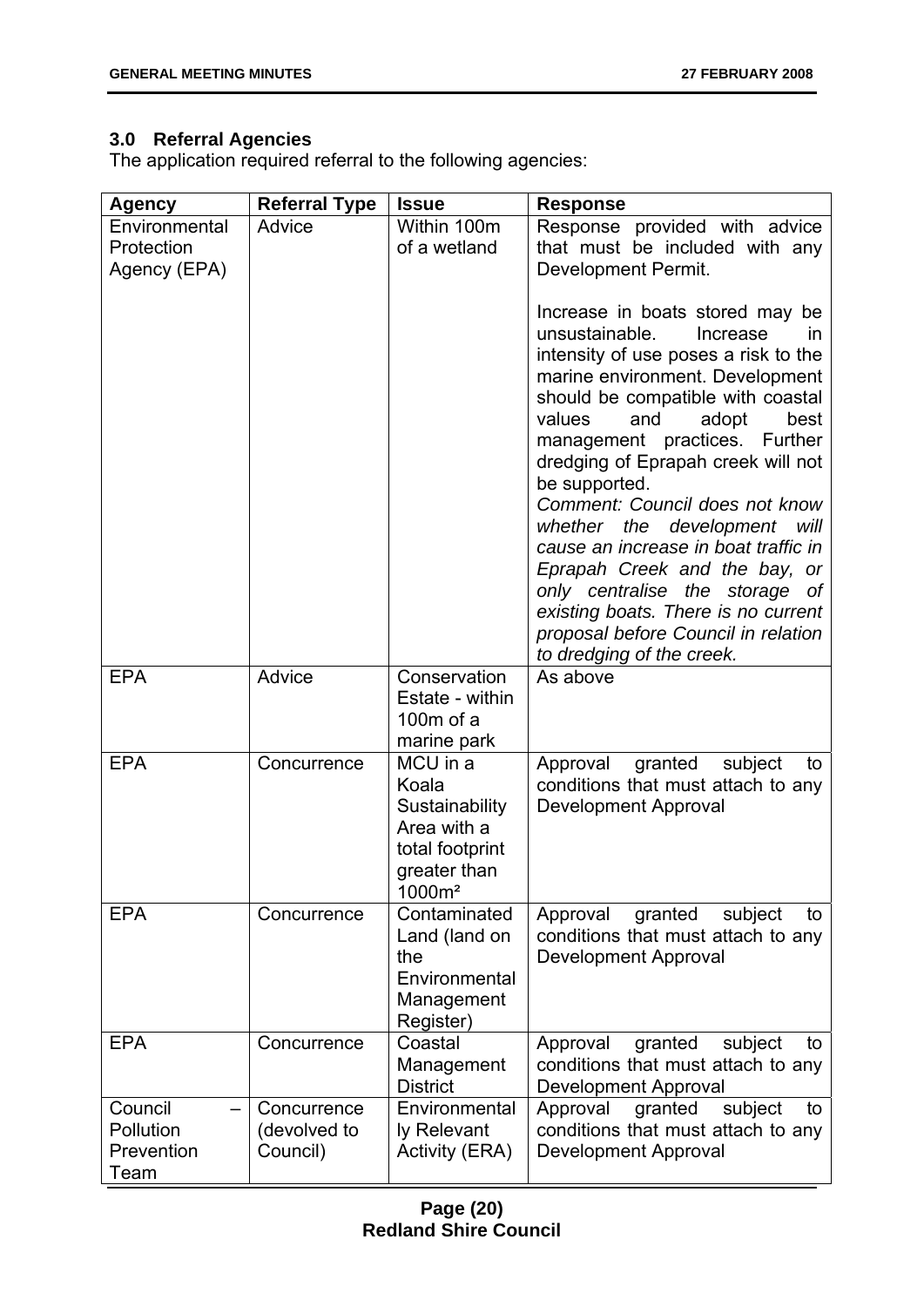#### **4.0 CONCLUSION**

The proposed Extension to an Existing Marine Services Use (addition of a Boat Storage Facility and Fuel Storage Area), located at 98 and 102-104 Beveridge Road, Thornlands, has been assessed against the requirements of the Redlands Planning Scheme. The proposal is considered to be generally in accordance with this planning scheme, however has not adequately addressed the full requirements outlined in this planning document. It is therefore recommended that the proposal be issued a Preliminary Approval by Council.

#### **OFFICER'S RECOMMENDATION TO DEVELOPMENT ASSESSMENT COMMITTEE ON 19 FEBRUARY 2008**

That Council resolve as follows:

A. PRELIMINARY APPROVAL

That the application submitted to Council on 1 August 2007 under s3.2.1 of the *Integrated Planning Act 1997* for a development approval for a Material Change of Use for the Extension to an Existing Marine Services Use (addition of a Boat Storage Facility and Fuel Storage Area) at 98 and 102-104 Beveridge Road, Thornlands, on land described as Lots 17 and 18 on RP 76813, be granted a Preliminary Approval.

#### B. ADDITIONAL INFORMATION PRIOR TO DEVELOPMENT PERMIT

1. Plumbing

Provide information regarding the provision of toilets on the site (for the use of employees and visitors) and the required effluent disposal area and show how it complies with Council's Planning Scheme, Onsite Sewage Disposal Code and AS/NZ 1547 2000 Onsite Waste Water Management. The information required is to show that the disposal area is of sufficient size to cater for the proposal, how it complies with setback distances from water sources and environmentally sensitive areas, setbacks to land below RL2.4m AHD, flooding and the reduplication of the area in the event of failure of the disposal system.

2. Building Design

The design of the proposed boat storage facility is to be amended to comply with the requirements of the Marine Activity Zone Code. The building design, articulation and materials used are to be consistent with a high quality marine industrial design. The bulk, dominance and overshadowing of the building and its potential to impact on the scenic amenity of the surrounding area is to be mitigated by reducing the height of the building, providing suitable articulation and by reducing overshadowing through the incorporation of architectural elements. Articulation is to be achieved by means of horizontal and vertical variations, shadow detail and colour to reduce the impact of blank walls.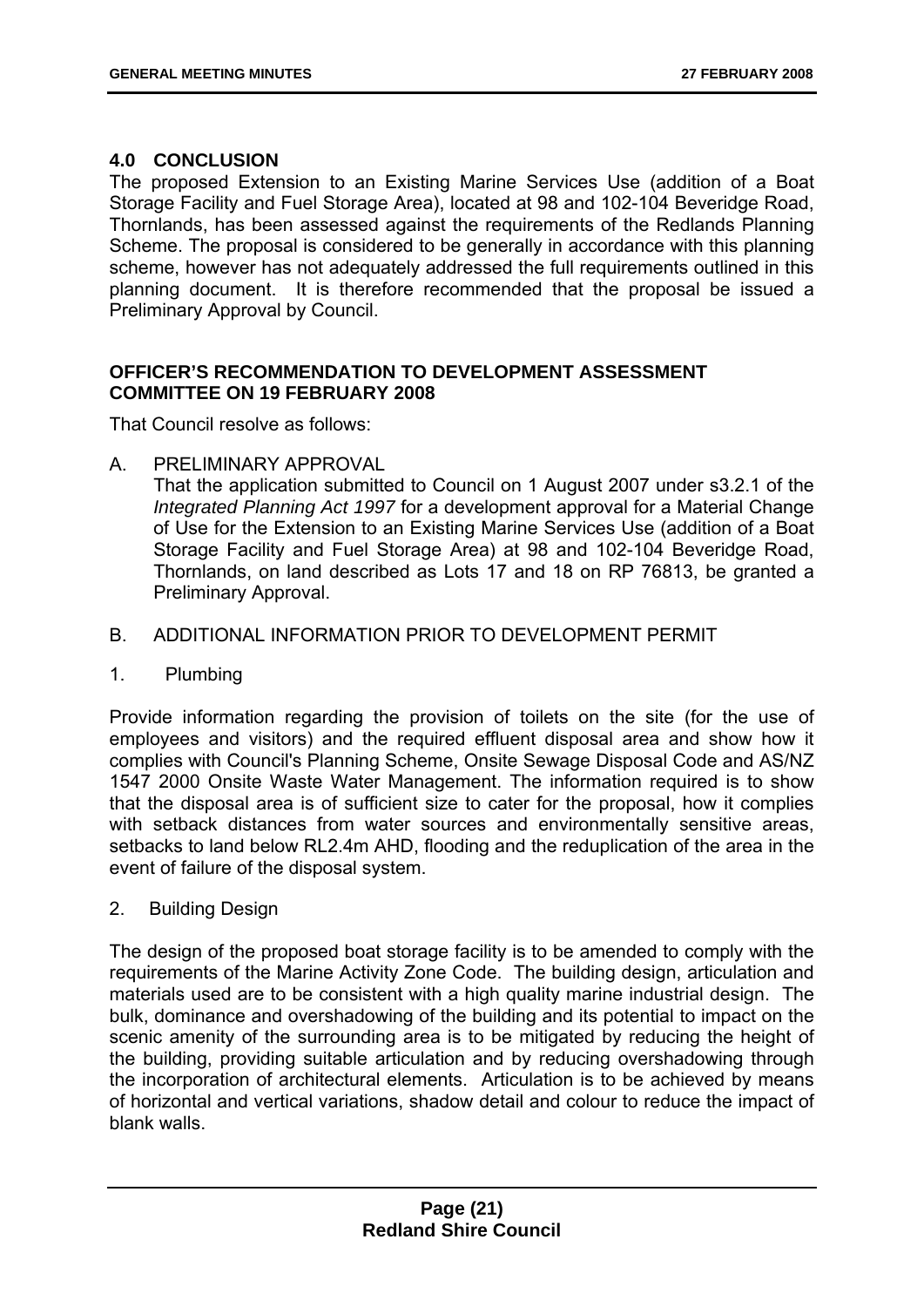#### 3. Car Parking Layout

Amend the car parking layout to provide a pedestrian movement network from car parks to the boat receival area. This must be in the form of dedicated pavement which is appropriately line marked and sign posted.

**Following the committee meeting on 19 February, applicants submitted additional plans and information and the officers have further considered the application and now recommend a Development Permit with conditions, presented in the following additional report with a new Officer's Recommendation:** 

Council has received an application seeking a Development Permit for a Material Change of Use (Code Assessment) for the Extension to an Existing Marine Services Use (addition of a Boat Storage Facility and Fuel Storage Area) on an allotment zoned Marine Activity and Conservation, on land at 98 and 102-104 Beveridge Road, Thornlands.

The proposal, consisting of the addition of a five level boat storage shed and a fuel storage area, has been assessed by relevant internal assessment teams. The application was made in accordance with the *Integrated Planning Act 1997* and did not require public consultation. The proposal complies with the intent of the *SEQ Regional Plan 2005-2026* and the proposed use is considered to be consistent with that required in the zone. The application has been assessed against the relevant sections of the *Redlands Planning Scheme*, including the overlays triggered by the application. The proposal is considered to be generally in accordance with this planning scheme. It is therefore recommended that the application be granted a **Development Permit**, subject to conditions. The applicant will be required to obtain a number of additional permits prior to construction of the proposal.

#### **PURPOSE**

The purpose of this report is to recommend that a Development Permit with conditions be granted on this application.

#### **BACKGROUND**

In 1983, Council issued an approval for the site to be used for boat storage and construction. In November 1988, approval was granted to increase the number of boats stored on site to 50, which was followed by a further extension for storage of an additional 10 boats, approved in 1993 (C1601). Reconstruction and improvement works have also been undertaken for the existing slipway, marina and hardstand and car parking areas as per the ERA and Operational Works Approval of  $13<sup>th</sup>$  June 2007 (MC009285 and OP000685).

#### **RELATIONSHIP TO CORPORATE PLAN**

The recommendation primarily supports Council's strategic priority to enhance employment participation and the community's standard of living through encouraging economic development opportunities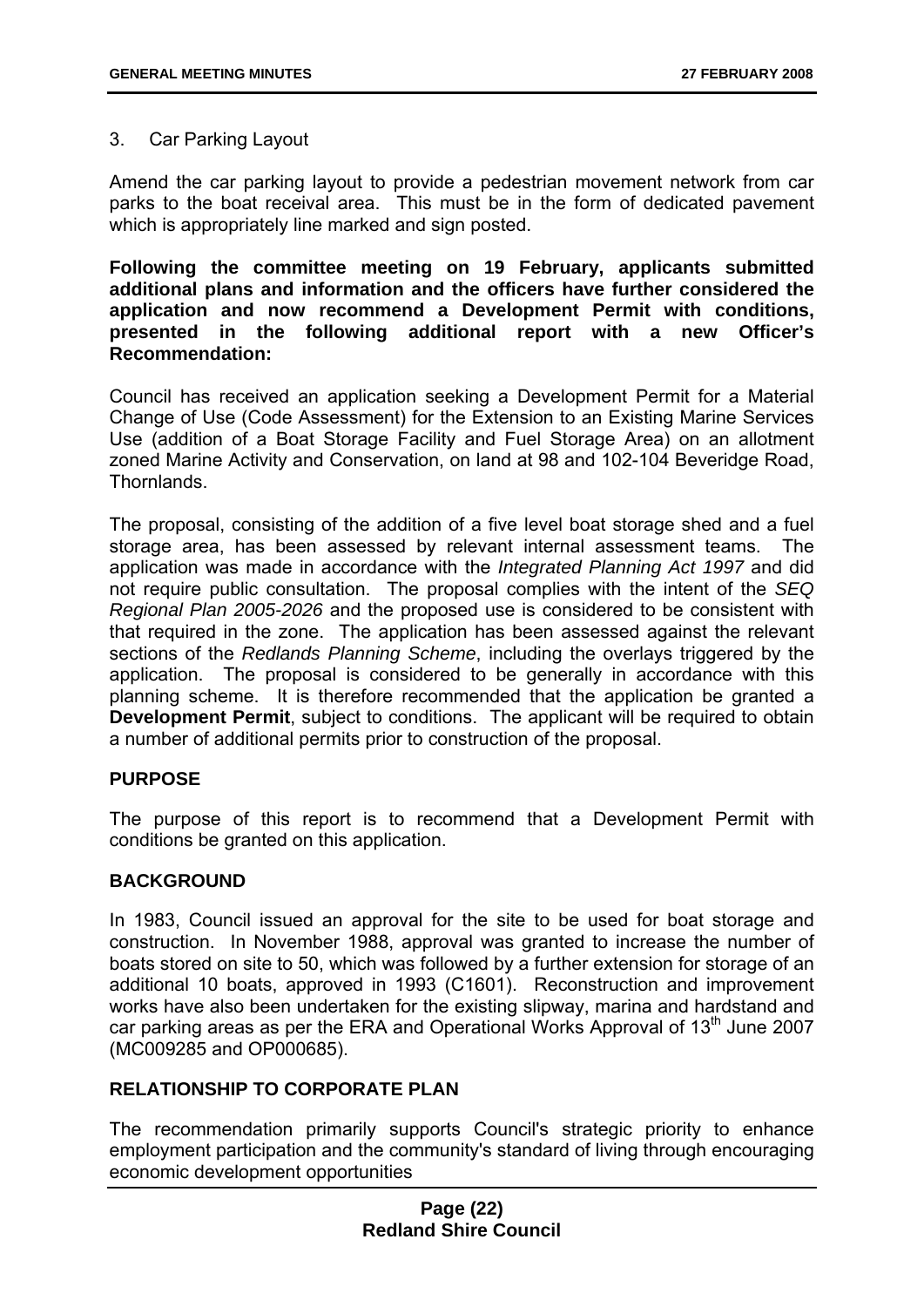#### **CONSULTATION**

The Development Assessment Team has consulted with other assessment teams where appropriate. Copies of the original proposal and subsequent amendments to the application were provided to Councillor Debra Henry of Division 3 on 6 August 2007 and 8 October 2007. The Councillor requested that the application be referred to the Development Assessment Committee for determination and was presented to the meeting on 19 February 2008 and deferred for consideration at the General Meeting on 27 February 2008. Cr Henry has stated that she believes the application to be an over-development of the site.

#### **5.0 DEVELOPMENT PROPOSAL AND SITE DESCRIPTION**

#### **5.1 Proposal**

The proposal is for the construction of a boat storage shed over the existing outdoor boat storage area (the existing buildings on the eastern side of the site which are used for boat building and maintenance will be retained). The shed will have the capacity to store up to 450 boats within five racking levels. The proposal will have a maximum height of approximately 21 metres and will be constructed of Colorbond metal sheeting. The proposed shed has a total floor area of 5595.8m² (39.97m width and 140m length). The proposed storage shed is located along the western boundary of the site (in the Marine Activity Zoned portion of the land) and is sited 37.2 metres from the front boundary and 0.25m from the western side boundary.

The applicant has stated that:

*"The development will operate in a similar manner to the current situation where clients having boats in storage will park at the front of the site and make their way to the office to direct staff to move their boat to the water. They will then make their way down to the marina and slipway (which have been previously approved through operational works applications) and take possession of the boat once moored to a pontoon and then set off for the day. Upon their return, the boat will be moored in the Marina and will be cleaned and returned to the storage shed by staff".* 

The applicant has also proposed a fuel storage area as part of the application. The proposal for a fuel storage area requires an Environmentally Relevant Activity (ERA) approval (ERA11). The proposed fuel storage area involves the construction of three underground tanks with a total maximum capacity of 60 000 Litres. The tanks will be used for refuelling of boats using the facility and will be located adjacent to the existing slipway in the Marine Activity Zoned portion of the land. Responsibility for the ERA approval is devolved to local government in this instance.

#### **5.2 Site**

The site is located on the northern side of Beveridge Road, Thornlands, at the end of the road. Lot 17 has an area of 4906.8m² and is zoned Conservation. Lot 18 has an area of 59109m². The front and western portions of the site are zoned Marine Activity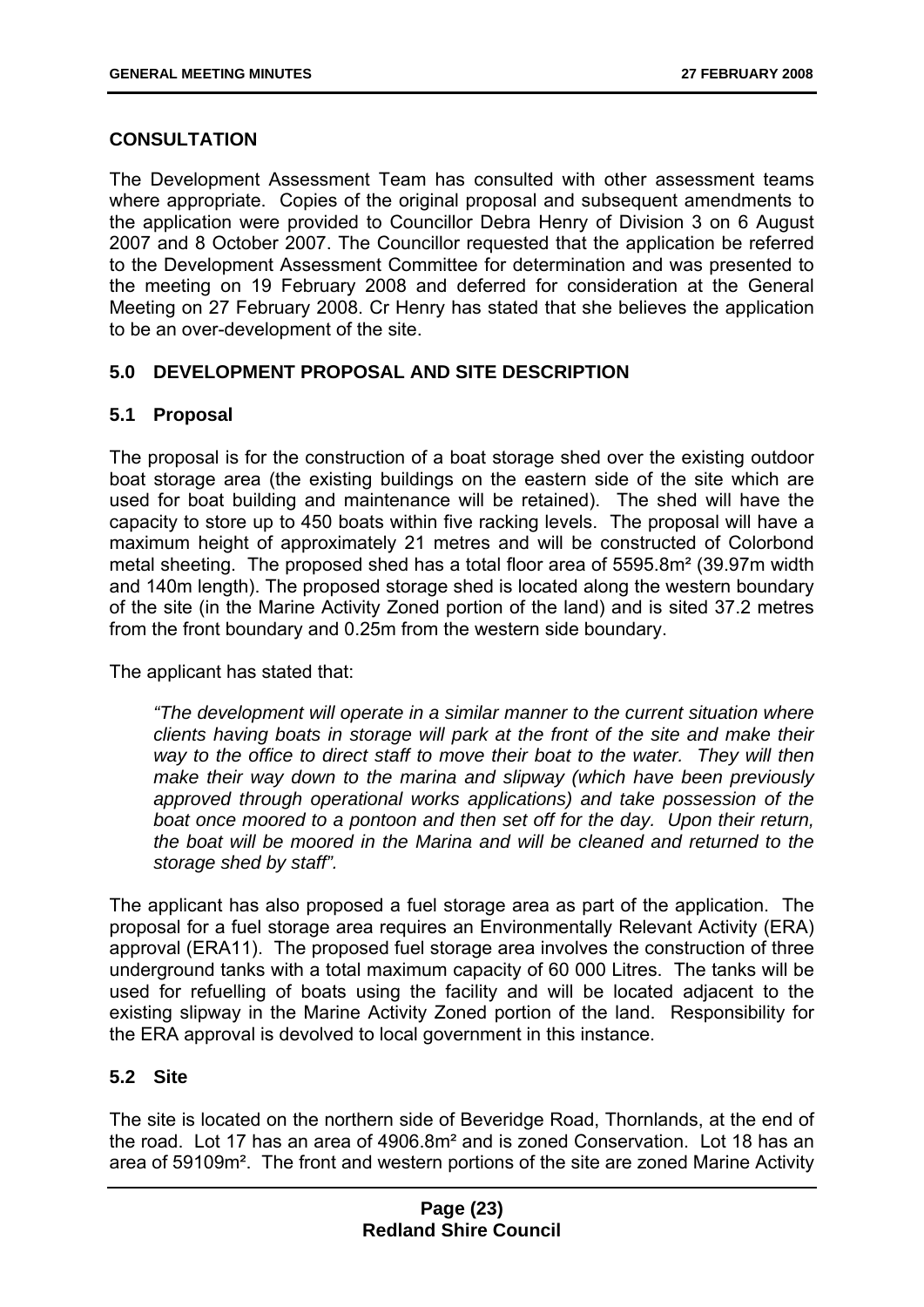sub-area MA2 (a total area of approximately 29622m²), with the north-eastern portion of the site zoned Conservation (a total area of approximately 28120m²). The northern and eastern boundaries of the site adjoin Eprapah Creek and there is an existing slipway and holding berth providing access to the Creek. The site has further been improved with buildings at the south of the site (including a dwelling house) and three sheds along the eastern boundary. Informal car parking is located at the front of the site. The site is relatively flat and includes areas of remnant vegetation (located in the north-eastern and south-eastern portions of the allotment), however the proposal is not located in these areas and will not require the clearing of any vegetation.

#### **5.3 Surrounding Area**

Sites in the surrounding area are zoned Marine Activity, Conservation and Environmental Protection. There are a number of private residences along Beveridge Road.

#### **6.0 APPLICATION ASSESSMENT**

#### **6.1 Integrated Planning Act 1997 (IPA)**

This application has been made in accordance with Chapter 3 (Integrated Development Assessment System, IDAS) of the *Integrated Planning Act 1997* and constitutes an application for code assessment for a material change of use under the *Redlands Planning Scheme.* 

#### **6.2 SEQ Regional Plan 2005-2026**

The subject land is designated within the Urban Footprint land use category in the SEQ Regional Plan 2005-2026. The Urban Footprint identifies land to provide for the region's urban development needs to 2026. The Urban Footprint includes existing urban areas and greenfield areas potentially suitable for future urban development. The area includes sufficient land to accommodate the full range of acceptable urban uses, such as housing, industry, business, infrastructure, community facilities and urban open spaces projected to be required over the next 20 years.

#### **6.3 State Planning Policies**

| <b>State Planning Policy</b>          | <b>Applicability to current Application</b> |  |
|---------------------------------------|---------------------------------------------|--|
| <b>Nature Conservation</b><br>(Koala) | The property has been identified as being   |  |
| <b>Conservation Plan 2006</b>         | in the Koala Sustainability Area as defined |  |
|                                       | in the Nature Conservation (Koala)          |  |
|                                       | Conservation Plan 2006. The application     |  |
|                                       | referred to the Environmental<br>was        |  |
|                                       | Protection Agency who granted approval      |  |
|                                       | of the proposal subject to conditions which |  |
|                                       | are to be attached to any development       |  |
|                                       | approval.                                   |  |
| <b>State Coastal Management Plan</b>  | The application was referred to<br>the      |  |
| Under the Coastal Protection and      | Environmental Protection Agency<br>who      |  |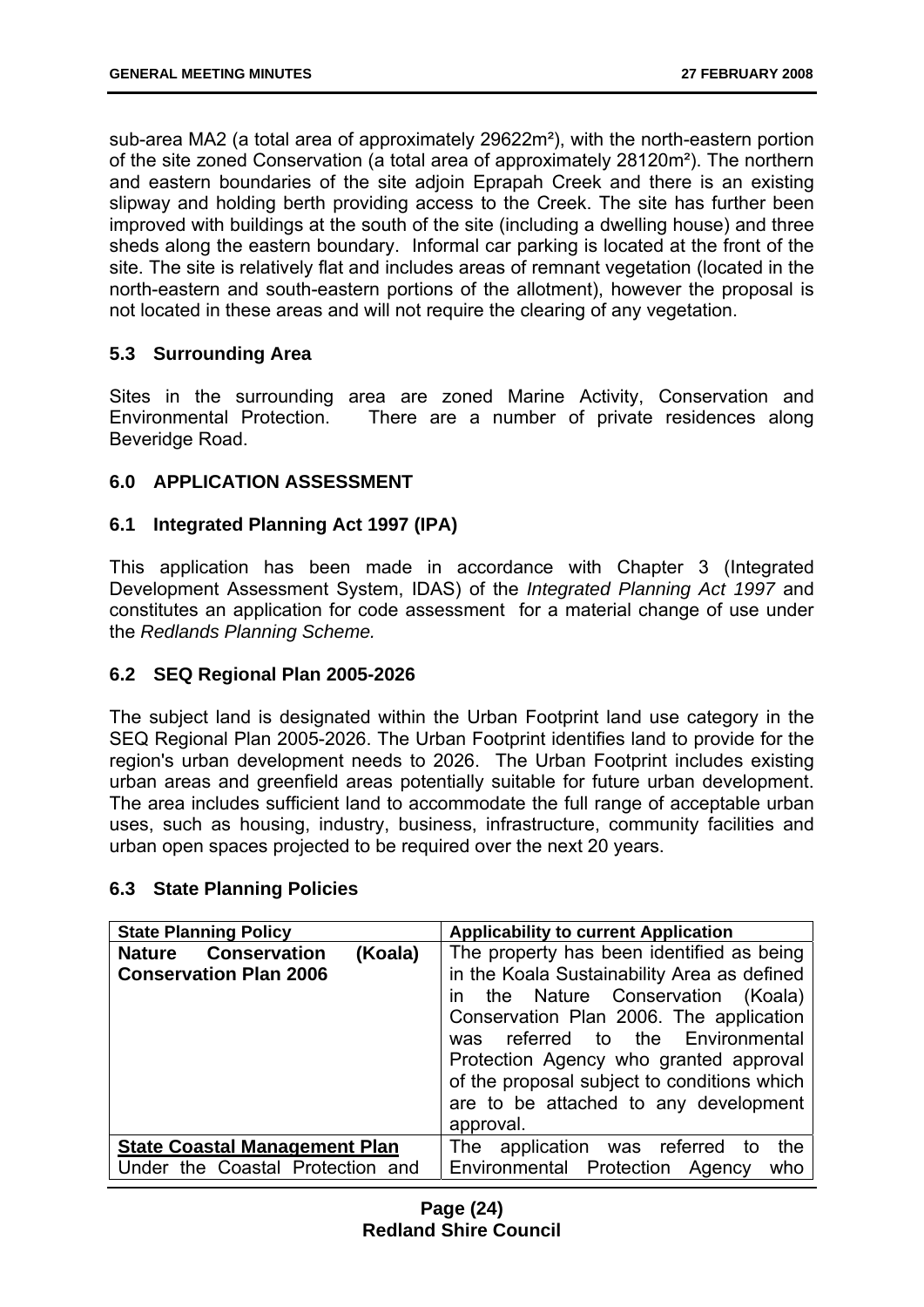| Management Act 1995 the State      | granted approval of the proposal subject to |
|------------------------------------|---------------------------------------------|
| Coastal Management Plan and        | conditions which are to be included in any  |
| subsequent Regional Coastal        | development approval.                       |
| Management Plans have the status   |                                             |
| of State Planning Policies for the |                                             |
| purpose of assessing and deciding  |                                             |
| development applications.          |                                             |

#### **6.4 Redlands Planning Scheme**

#### **Zone Code**

The proposal for a boat storage shed and fuel storage on the site is defined as 'Marine Services' in the Redlands Planning Scheme (RPS). 'Marine Services' is defined as the use of premises for any coastal dependent activity on land adjoining Moreton Bay or that part of a waterway subject to tidal influence. The term includes premises used for the launching, berthing, storage, fuelling, servicing and repairing of boats.

The subject site is zoned Conservation and Marine Activity however the proposed shed and fuel storage area are to be located in the Marine Activity zoned portion of the land. Access to the shed and fuel storage area is to be through the Conservation Zone, however the RPS states that:

*'where access is provided as part of a material change of use of premises, and the provision of that access is located in a zone which has a higher level of assessment than would otherwise apply to the use, the level of assessment applicable to the provision of access is the same as the level of assessment applicable to the use'.* 

Marine Services are a permitted form of development in the Marine Activity Zone, subject to Code Assessment, however is an inconsistent use in the Conservation Zone, requiring Impact Assessment. As the proposed building works is to only occur in the Marine Activity Zone, Code Assessment only has been triggered (the site access and car parking provided have previously been approved – refer to Council application numbers MC009285 and OP000685).

The application has been made in accordance with the provisions of the RPS and is considered to be generally in compliance with the requirements of the Marine Activity Zone. However, in terms of amenity, articulation, building bulk and height, there is considered to be areas of non-compliance with the Code (refer to table below). Conditions of approval which address these areas of inconsistency and ensure the proposal meets the Specific Outcomes have been attached to the Development Permit.

|             | <b>Specific</b><br><b>Outcomes</b> | Probable<br><b>Solutions</b> | <b>Officer's Comment</b>                                                   |
|-------------|------------------------------------|------------------------------|----------------------------------------------------------------------------|
| <b>S2.3</b> |                                    | <b>P2.3</b>                  | The proposed building is a maximum of 21 metres                            |
|             |                                    |                              | Building (1) Building   high (17.5 metres to eaves) and therefore exceeds, |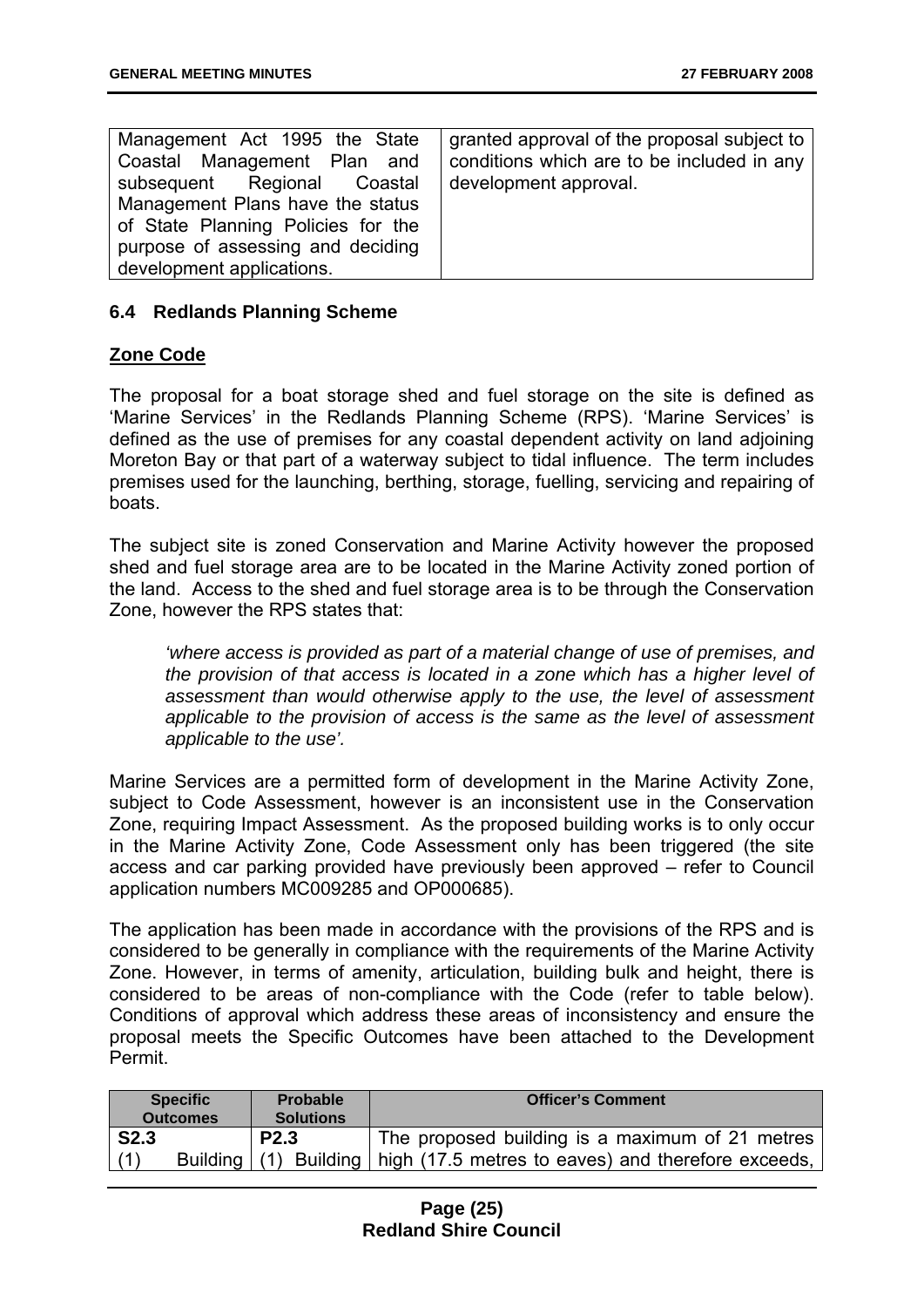| <b>Specific</b><br><b>Outcomes</b>                   | <b>Probable</b><br><b>Solutions</b>                 | <b>Officer's Comment</b>                                                                                                                                                                                                                                                                                                                                                                                                                                                                                                                                                                                                                                                                                                                                                                                                                                                                                                                                                                                                                                                                                                                                                                                         |  |
|------------------------------------------------------|-----------------------------------------------------|------------------------------------------------------------------------------------------------------------------------------------------------------------------------------------------------------------------------------------------------------------------------------------------------------------------------------------------------------------------------------------------------------------------------------------------------------------------------------------------------------------------------------------------------------------------------------------------------------------------------------------------------------------------------------------------------------------------------------------------------------------------------------------------------------------------------------------------------------------------------------------------------------------------------------------------------------------------------------------------------------------------------------------------------------------------------------------------------------------------------------------------------------------------------------------------------------------------|--|
| height<br>respects<br>the<br>waterfront<br>locality. | height is no<br>greater than<br>11<br>(a)<br>metres | and almost doubles, the probable solution height of<br>11 metres. In justifying the height of the structure,<br>provided<br>applicant<br>computer<br>modelled<br>the<br>perspectives and a series of photographs from<br>locations in the surrounding area after floating<br>balloons on 20m lines at the proposed shed site.<br>The applicant has stated that there will be few sites<br>from which a view of the shed will be visible due to<br>'the topography of the land and the amount of<br>vegetation between the vantage point and the<br><i>development site</i> '. Although this is the case at the<br>moment, the vegetation screening the western side<br>of the proposed shed is located on freehold land and<br>therefore the future retention of this vegetation,<br>which would currently provide some visual screening<br>the shed, is not guaranteed (Vegetation on the<br>eastern side of the site and around Eprapah Creek is<br>unlikely to be disturbed as it is listed as Remnant<br>Vegetation). Additionally, the bulk of the building is<br>not considered to be accurately depicted by the<br>balloons and therefore do not give an accurate<br>representation of views to the shed. |  |
|                                                      |                                                     | In relation to the computer modelled perspectives<br>provided, Council's Architect has stated that 'While<br>these images are useful they give a rather distorted<br>impression of the reality. Firstly the trees on the<br>adjoining site are shown as being densely planted<br>and higher than the building which makes the<br>building appear small. There is no guarantee that<br>these trees will remain and so the eventual result<br>after a few years may be quite different to that<br>portrayed. Also the angle of reference of the<br>perspective is that of looking down from a height<br>higher than the building. This reduces the<br>dominance of the building when compared to views<br>from<br>height'<br>eye<br>It is considered that the proposal (in its current form)<br>has the potential to dominate the surrounding area.<br>At close distances views of the building may be<br>masked by existing surrounding tall vegetation but<br>this cannot be guaranteed to remain.<br>Additionally, the approval of a shed of this height in                                                                                                                                                     |  |
|                                                      |                                                     | the area has the potential to set a precedent for                                                                                                                                                                                                                                                                                                                                                                                                                                                                                                                                                                                                                                                                                                                                                                                                                                                                                                                                                                                                                                                                                                                                                                |  |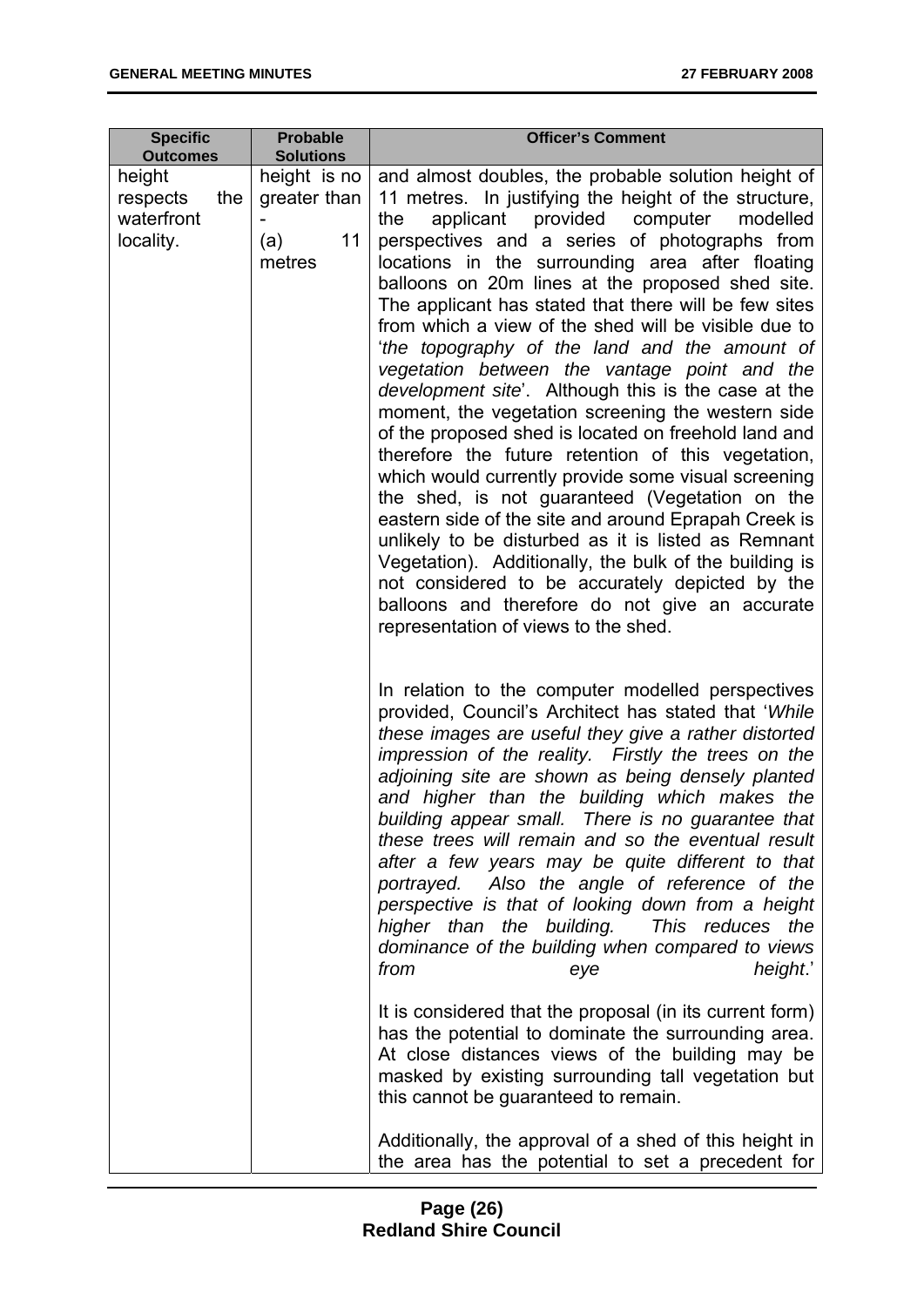| <b>Specific</b><br><b>Outcomes</b>                    | <b>Probable</b><br><b>Solutions</b> | <b>Officer's Comment</b>                                                                                                                                                                                                                                                                                                                                                                      |
|-------------------------------------------------------|-------------------------------------|-----------------------------------------------------------------------------------------------------------------------------------------------------------------------------------------------------------------------------------------------------------------------------------------------------------------------------------------------------------------------------------------------|
|                                                       |                                     | development of the surrounding Marine Activity<br>Zoned Sites. The potential replication of this<br>structure height on adjoining lots would have a<br>negative impact on the amenity of the area and<br>streetscape (which is shared by both residential and<br>marine activity uses).                                                                                                       |
|                                                       |                                     | In response to these issues, conditions of approval<br>including the reduction of the building height and<br>additional structural articulation have been included<br>to reduce the impact of the structure on its waterfront<br>locality. The conditions set by Council officers have<br>been included to ensure that the proposal meets the<br>following overall outcomes of the Zone Code: |
|                                                       |                                     | • 2b(ii)(a) which states that 'The scale of uses<br>and buildings contribute to a built form that<br>respects the foreshore location by adopting<br>building heights, width, depth and bulk that<br>minimise visual impacts'.<br>• 2c(i) which states that 'Uses and other                                                                                                                    |
|                                                       |                                     | development achieve a high standard of<br>amenity by:                                                                                                                                                                                                                                                                                                                                         |
|                                                       |                                     | a. protecting and enhancing places of<br>cultural significance or scenic value;<br>b. maintaining the character and amenity<br>of the foreshore areas of Moreton Bay;<br>c. avoiding adverse impacts on the<br>amenity of surrounding uses'.                                                                                                                                                  |
| <b>S2.4</b>                                           | P <sub>2.4</sub>                    | Council's Architect has advised that the proposal is                                                                                                                                                                                                                                                                                                                                          |
| (1)<br><b>Building</b><br>design                      | (1)<br>No<br>probable               | not considered to meet the specific outcome as:<br>(a) the bulk of the building does not permit                                                                                                                                                                                                                                                                                               |
| incorporates                                          | solution                            | integration with landscape planting;                                                                                                                                                                                                                                                                                                                                                          |
| architectural                                         | identified.                         | (b) overshadowing is not minimised due to its                                                                                                                                                                                                                                                                                                                                                 |
| elements that -<br>(a)<br>integrate<br>with landscape |                                     | height and bulk;<br>(c) walls are unarticulated, being approx 140m<br>long x 17m high.                                                                                                                                                                                                                                                                                                        |
| planting<br>and<br>prevailing                         |                                     | As stated above in relation to P2.3, the proposal is                                                                                                                                                                                                                                                                                                                                          |
| coastal                                               |                                     | not considered to be adequately articulated and is of                                                                                                                                                                                                                                                                                                                                         |
| landscape                                             |                                     | a height and bulk which does not respect the locality                                                                                                                                                                                                                                                                                                                                         |
| features;<br>(b)<br>minimise                          |                                     | and its significant scenic value. The proposal for a<br>boat storage shed on the site is considered to be an                                                                                                                                                                                                                                                                                  |
| adverse<br>any                                        |                                     | appropriate use of the site, however it is considered                                                                                                                                                                                                                                                                                                                                         |
| overshadowing<br>reflective<br>and                    |                                     | that the design of the building should be amended to<br>ensure that the proposal will not have a negative                                                                                                                                                                                                                                                                                     |
| impacts;                                              |                                     | impact on the amenity of the area.                                                                                                                                                                                                                                                                                                                                                            |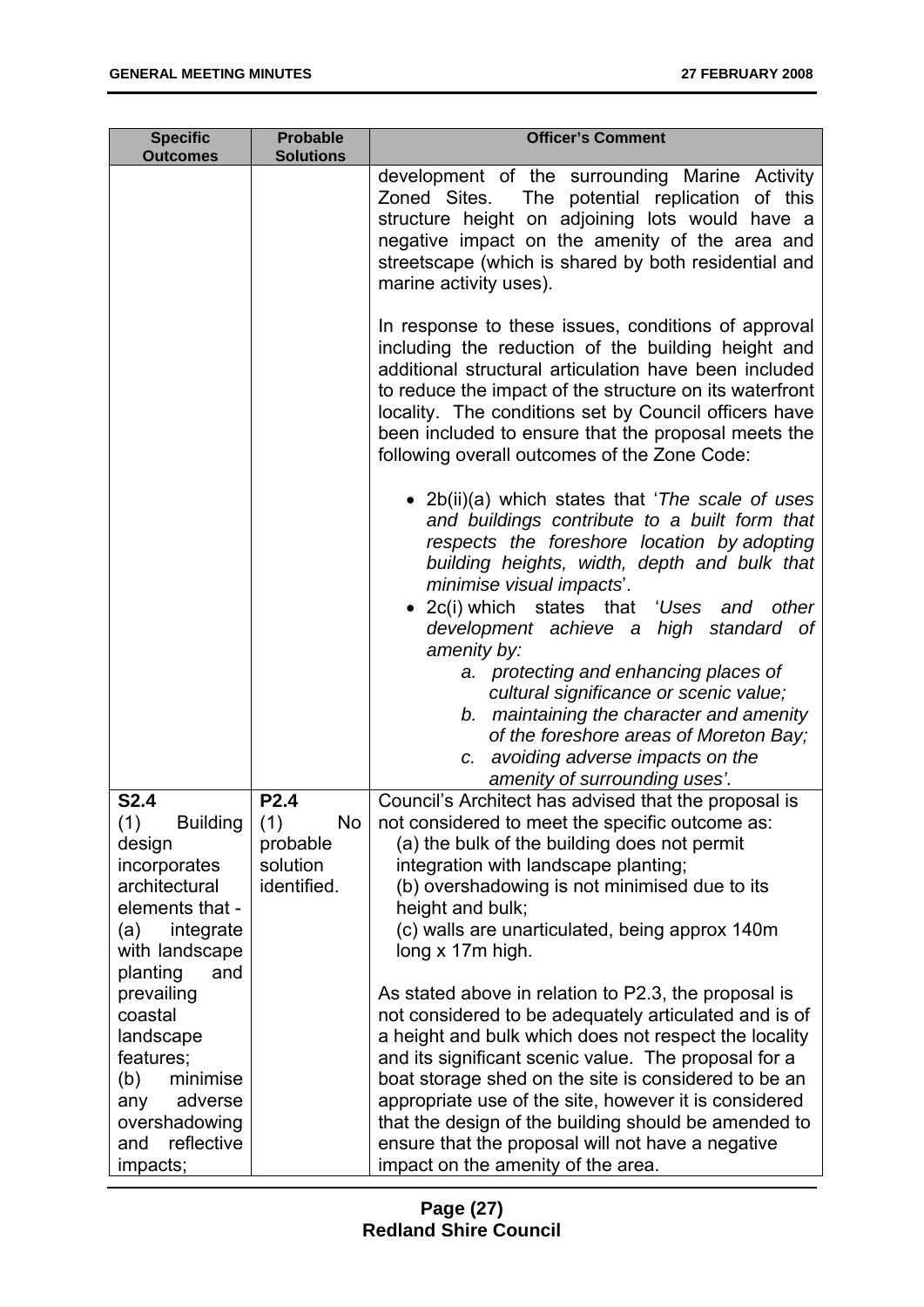| <b>Specific</b><br><b>Outcomes</b>                                                                                                                                                | <b>Probable</b><br><b>Solutions</b>                        | <b>Officer's Comment</b>                                                                                                                                                                                                                                                                                                                         |
|-----------------------------------------------------------------------------------------------------------------------------------------------------------------------------------|------------------------------------------------------------|--------------------------------------------------------------------------------------------------------------------------------------------------------------------------------------------------------------------------------------------------------------------------------------------------------------------------------------------------|
| (c) incorporate<br>articulated<br>with<br>walls<br>horizontal and<br>vertical<br>variations,<br>shadow detail<br>and colour, to<br>the<br>reduce<br>impact of blank<br>walls.     |                                                            | Conditions of approval relating to Building Design<br>have been included in the development permit that<br>require the applicant to provide amended plans to<br>Council prior to application for Building Works and/or<br>Operational Works approvals.                                                                                           |
| <b>S2.6</b><br><b>Building</b><br>design<br>and<br>materials<br>in.<br>MA <sub>2</sub><br>subarea<br>are compatible<br>with<br>high<br>a<br>quality marine<br>industry<br>design. | P <sub>2.6</sub><br>No probable<br>solution<br>identified. | The present design is not considered to comply in<br>terms of size, bulk and appearance. The proposed<br>shed has been articulated only by painted design. It<br>is considered that additional structural articulation<br>should be provided to improve the appearance of the<br>structure and reduce the impact of the bulk of the<br>building. |

#### **Overlay Code**

The subject site is affected by the following overlays of the *Redlands Planning Scheme:*

**Acid Sulfate Soils Overlay** – The entire site is located below 5 metres AHD. As the site is relatively level, no excavation or fill works is required for the proposed shed and the self assessable requirements will be conditioned. Fuel storage is proposed in three underground tanks with a combined capacity of 60,000 litres. The excavation necessary for the tanks will result in removal of about 150 cubic metres of soil. The tank location is in an area where a previous study indicates the presence of acid sulfate material. The previous study was in respect of the material change of use application for expansion of the marina and changes to the hardstand area (application number MC009285). Any approval conditions for the material change of use would include a requirement for a detailed acid sulfate management plan before the related works commence. The applicant has advised that excavation for the fuel tanks will be carried out at the same time as the bulk earthworks for the material change of use. The subject approval can therefore be conditioned accordingly.

**Bushfire Hazard Overlay** – A very small portion of the south-east corner of the land is designated as a Medium Bushfire Risk. No development is to occur in or near this designated area and the proposal is therefore self assessable against this code.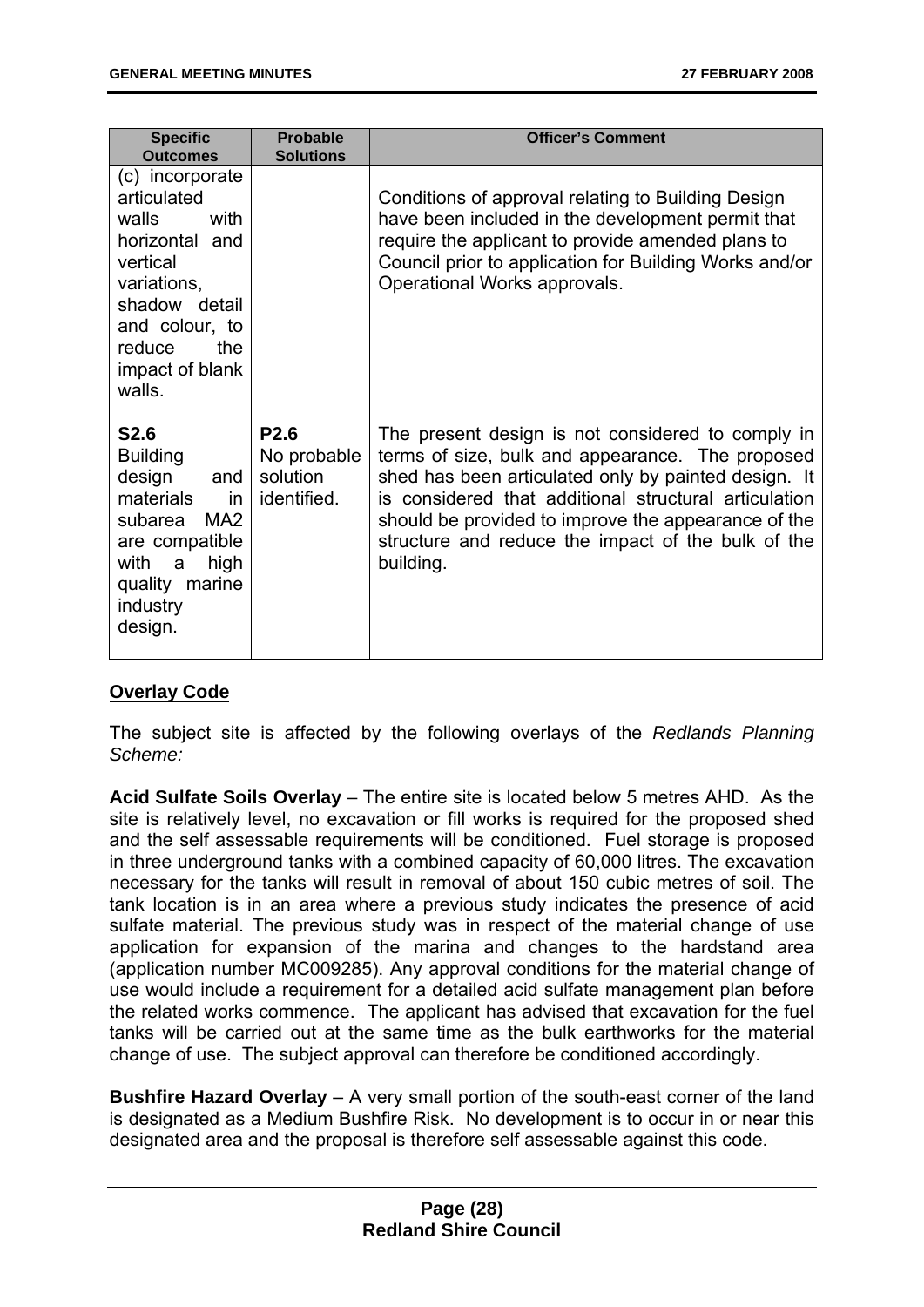**Habitat Protection Overlay (Bushland Habitat)** – The whole of Lot 17 is designated as an Enhancement Area (no development proposed in this area) and the northeastern portion of Lot 18 is designated as Marine Habitat. No development is proposed in the Marine Habitat designated area. The proposal complies with the requirements of the Code.

**Habitat Protection Overlay (State Koala Policy)** – The site is located within a Koala Sustainability Area. The application was referred to the Environmental Protection Agency who granted approval subject to conditions which are to be attached to any development approval.

#### Advisory

The EPA provided advice that the applicant should consider replanting of about 150 koala habitat trees on an external site, with the cooperation of a local conservation group. While Council would support this, without a nominated conservation group advising Council of its agreement to take part, Council cannot mandate such a condition.

The EPA recommended that Council install additional koala signage along Beveridge Road to warn motorists about koalas, and to review speed limits if appropriate. While Council may consider these items, they cannot be required as conditions to be met by the applicant.

**Flood Prone, Storm Tide and Drainage Constrained Land Overlay** – The northern portion of the site is located within a storm tide area. The proposed shed and fuel storage area are located outside of this area. Relevant conditions will be included in any decision notice.

**Waterways, Wetlands and Moreton Bay Overlay** – The site includes a Major Waterway (slipway) and a Waterways and Wetland Buffer (majority of site). The majority of the proposed shed is located outside of the buffer area. The entire site including proposed boat storage and fuel tank areas is gravelled or hardstand, and has had essentially an industrial character for some time. The standard 100 metre waterway buffer extends partially into the boat storage location. The Environmental Protection Agency recognises the existing character and use of the site and considers that rehabilitation and revegetation of the site are not practical.

#### Advisory

The EPA recommends rehabilitation of an external site in lieu, with the agreement of a local conservation group, as noted above.

#### **General/Other Development Codes**

The application has been assessed against the following codes:

- Development Near Underground Infrastructure Code;
- Erosion Prevention and Sediment Control Code;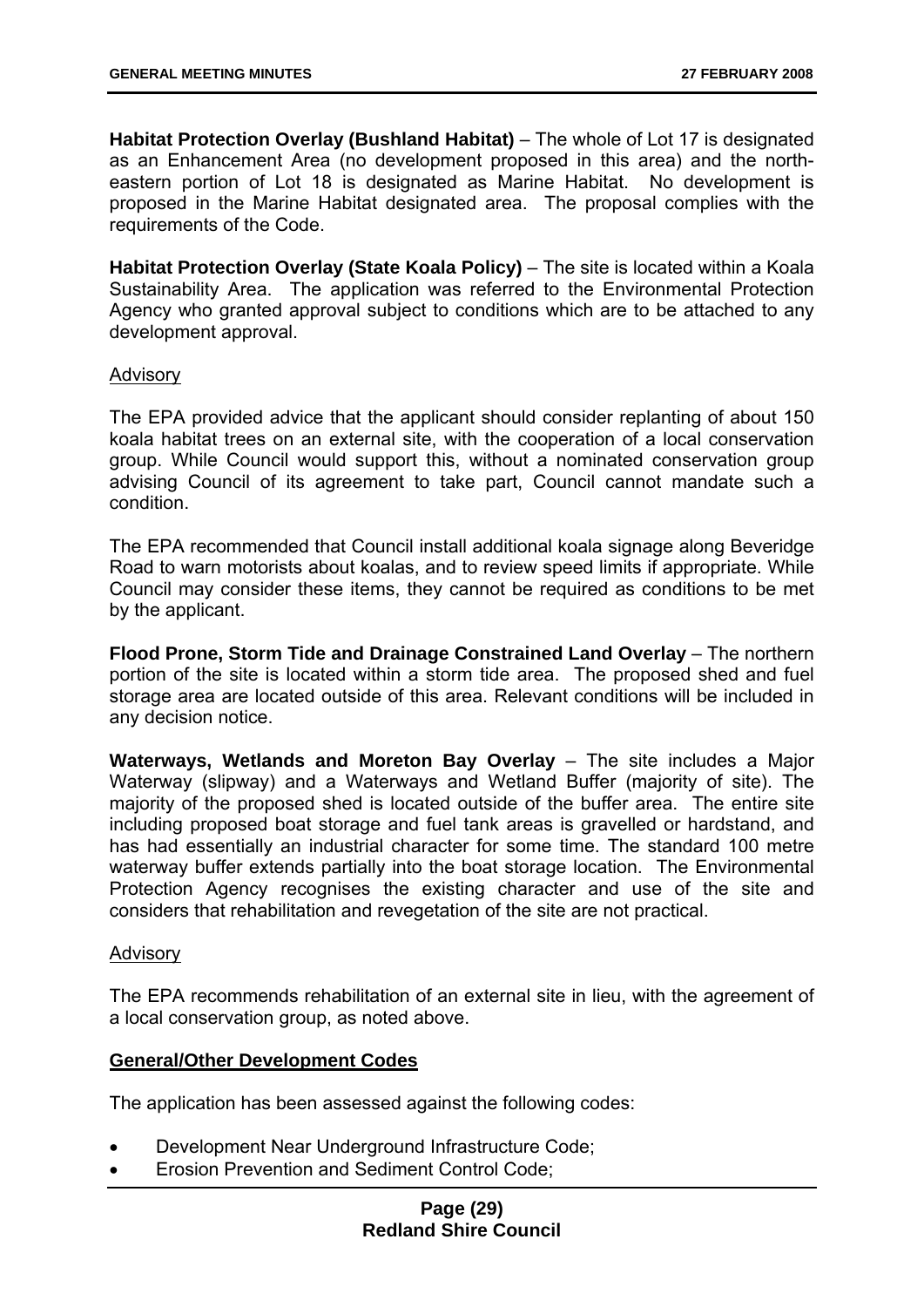- Excavation and Fill Code;
- Landscape Code; and
- Infrastructure Works Code.

The proposal is considered to comply with the requirements of the above codes with conditions pertaining to the approval given below.

#### **6.5 Engineering**

#### Road Access and Required Road Frontage Works

The site has street frontage to Beveridge Road.

*Beveridge Road:* 

- Currently has open drainage along the entire frontage of the site discharging into the marine wetlands to the east. It is appropriate to require this drainage to be constructed in conjunction with roadworks to be constructed at the front of the site.
- Currently has no kerb and channel and two driveway entries exist (one sealed and the other not). The site abuts the end of Beveridge Road with an ill-formed gravel turning area which may have impacts on the adjoining marine wetlands. It is appropriate to condition the construction of road widening and turning facilities to Council standards. These works must include the construction of crossovers to suit the proposed development.
- There is no existing footpath along the frontage of the site which is adjacent to the alignment of the proposed Eddie Santagiuliana Way cycle trail. As the verge width is to be only 3.5m between the property alignment and the proposed kerb line, there is insufficient space for a cycleway. To make matters worse, the power pole alignment is located in the middle of the proposed verge. There is an opportunity to provide a 1.5m pedestrian footpath as an interim measure.

#### Internal Traffic Movement and Car Parking

Internal traffic movements generally comply with AS2890.1.

Car parking numbers are as per the Council's requirements in that there are no specific outcomes for parking numbers. The applicant proposes to provide 158 spaces on site. Of those, 7 are disabled spaces.

Dimensions and layouts of the car parking spaces generally comply with AS2890.1, but the applicant should provide pedestrian movement spaces on site to provide a refuge for patrons from machinery being operated in conjunction with boat launching.

#### **Stormwater**

Environmental Assessment has reviewed the stormwater management facilities for the proposed development. Their advice is that the works approved from the previous application on the site caters adequately for this addition to the site.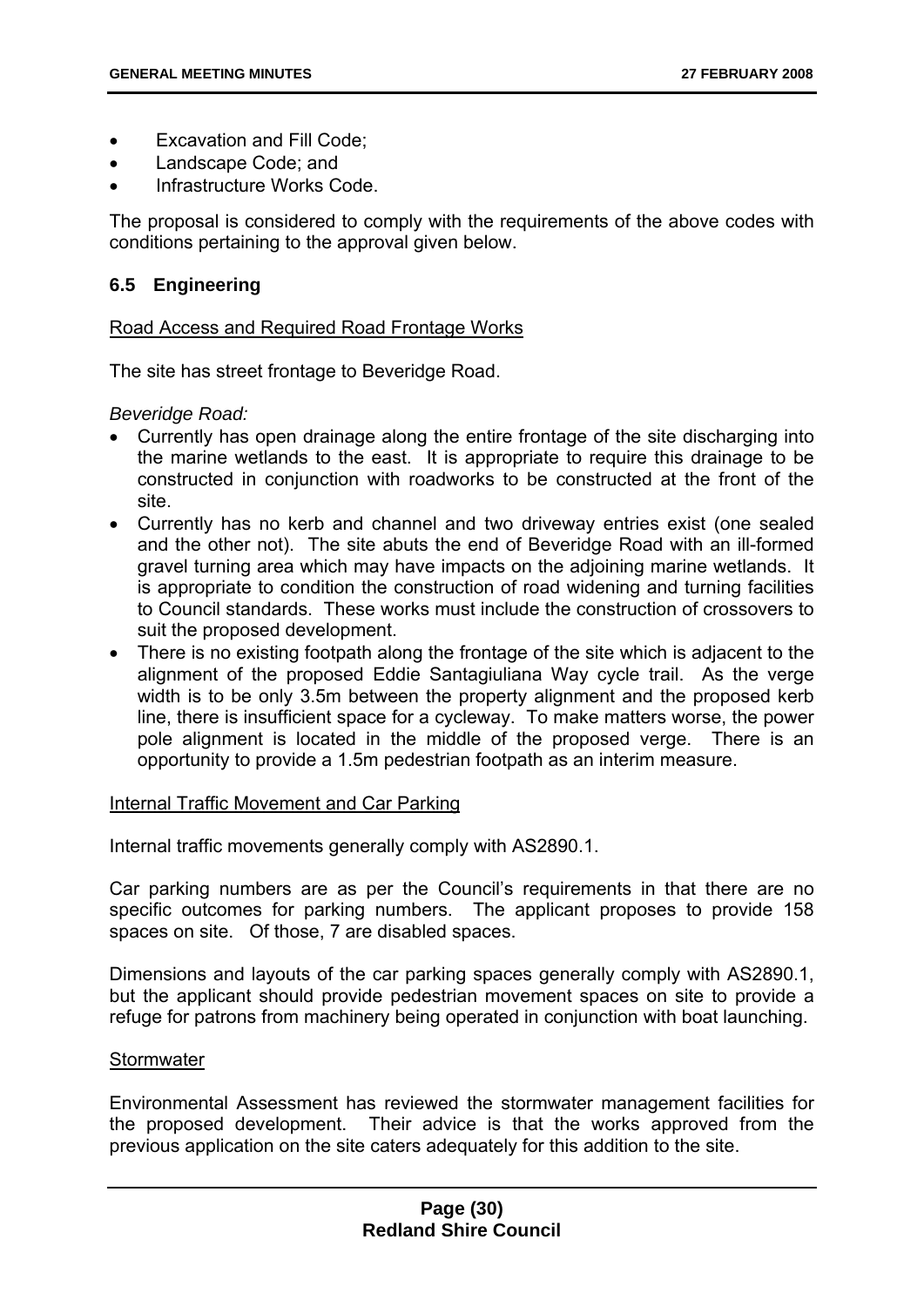The related application for the slipway and hardstand expansion (MC009285) included stormwater controls designed by Ross Campbell & Associates. These include a temporary detention system that is partly designed to treat the general slipway wash down area, as conditioned by PPT. The boat storage facility is to be connected to this system so that the stormwater and wash down wastewater take advantage of the same already approved treatment processes.

The relevant approved drawings (for MC009285) are Ross Campbell & Associates:

2001A-08 Rev D 2001A-09 Rev C 2001A-10 Rev E 2001A-11 Rev B 2001A-12 Rev B 2001A-20 Rev E

#### Sewerage

There is no existing sewerage connection to the site. The application documents identify a proposed amenities block to serve patrons which is to be provided in the future.

The use of the site for storage of such large number of boats would necessitate the provision of public conveniences for large numbers of boat owners. It is not proposed to require the provision of public facilities at this time. It is reasonable though to require the applicant to identify the treatment systems and the disposal areas to be used for such facilities in the future. The applicant has provided the relevant information about waste disposal to Council's Plumbing Team who are satisfied with the proposed design.

#### Water Supply

A water supply is currently available to the site. Conditions for the collection of roofwater from the proposed shed are appropriate and be designed to minimise the demands on Council potable water supply. The collected water should be of sufficient volumes to provide for the proposed toilet facilities, landscaping and boat wash down areas.

#### Electricity Services

The subject land has access to overhead electricity services.

#### Telecommunication Services

The subject land has access to telecommunication services.

#### **6.6 Pollution Prevention**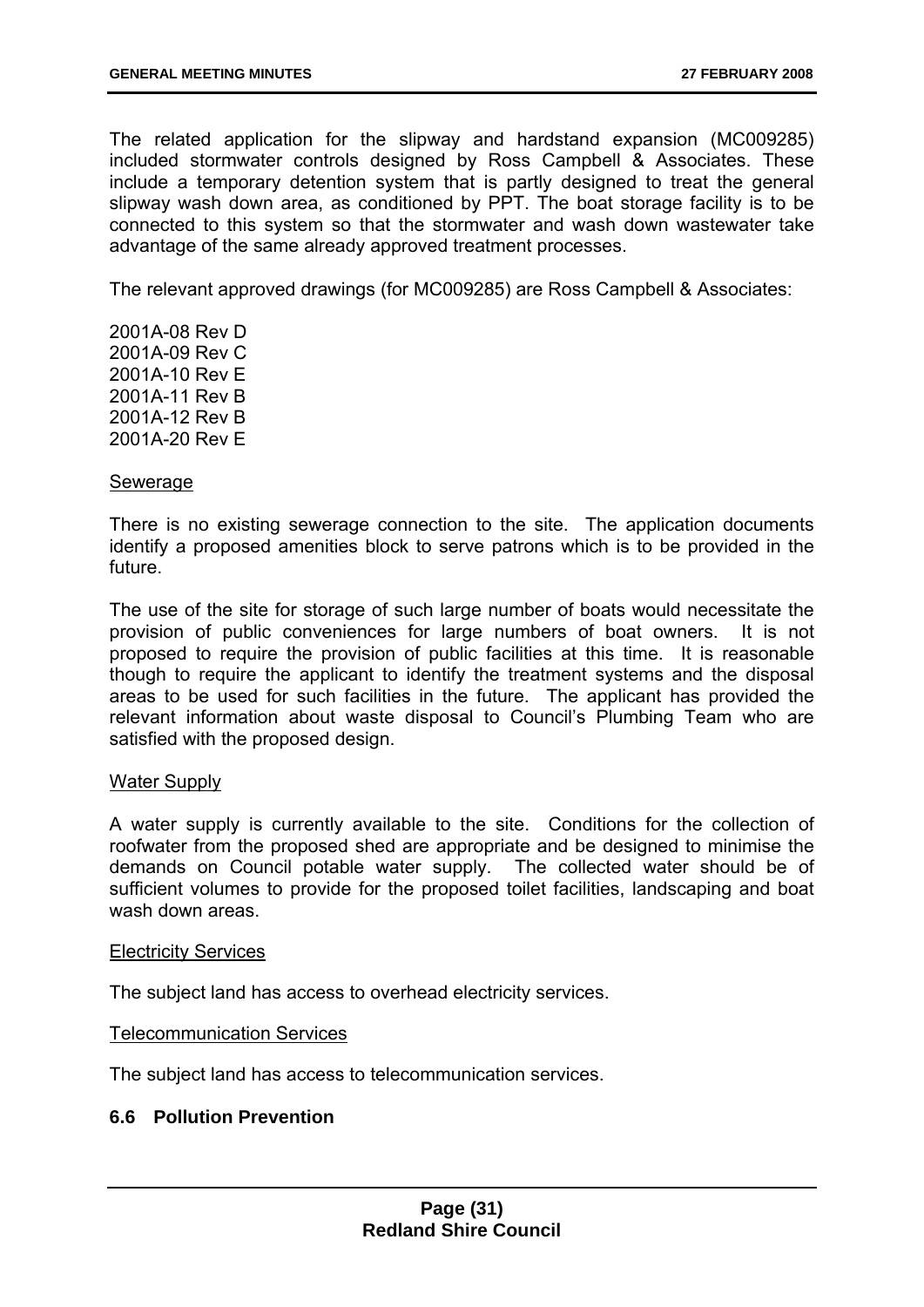The Council's Pollution Prevention Unit has assessed the proposal and considered it satisfactory. Conditions of approval have been provided.

#### **6.7 Environmental Assessment**

Council's Environmental Assessment Team has assessed the proposal and considered it satisfactory. Conditions of approval have been applied. Other relevant conditions are included where appropriate as advice from state agencies or attached as concurrence conditions from state agencies.

#### **6.8 Development Assessment Architect**

The architect reviewed the applicant's submission dated 14 February, 2008, and provided the following comments:

*'The applicant has provided computer generated modelling perspectives from various locations around the site as well as photographs looking back at the site from distant viewpoints in order to determine whether the building will be seen from these locations. Balloons were used on the site to give the approximate height of the building. While these images are useful they give a rather distorted impression of the reality. Firstly the trees on the adjoining site are shown as being densely planted and higher than the building which makes the building appear small. There is no guarantee that these trees will remain and so the eventual result after a few years may be quite different to that portrayed. Also the angle of reference of the perspective is that of looking down from a height higher than the building. This reduces the dominance of the building when compared to views from*  eye height. Secondly, while the balloons give an indication of the height of *the building, they do not accurately represent the bulk of the building. If a balloon can be seen, there is a very likely chance that a good portion of the building will also be seen.'* 

A condition of approval has been attached to the Development Permit which requires the applicant to reduce the building height by one stack (from five to four stacks) to reduce the bulk of the building and potential for the structure to be seen from other parts of the Shire.

#### **6.9 Landscaping**

Council's Landscaping officer has assessed the proposal and considered it satisfactory. Conditions of approval have been provided.

#### **6.10 Redland Water and Waste**

The team did not require conditions of approval to be included for water or waste management.

#### **7.0 Referral Agencies**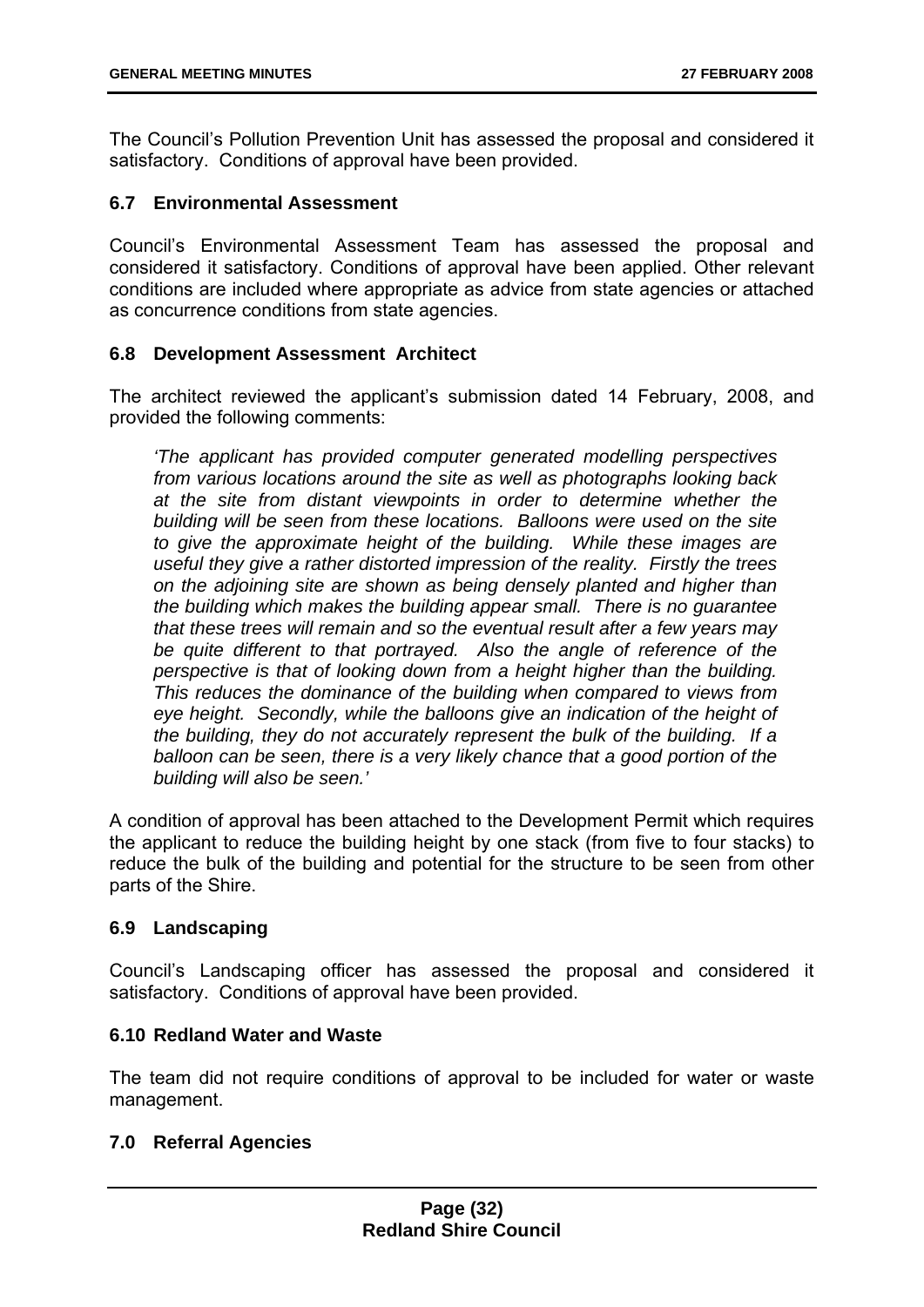The application required referral to the following agencies:

| <b>Agency</b>                               | <b>Referral</b>                         | <b>Issue</b>                                                                                                                  | <b>Response</b>                                                                                                                                                                                                                                                                                                                                                                                                                                                                                                                                                                                                                        |
|---------------------------------------------|-----------------------------------------|-------------------------------------------------------------------------------------------------------------------------------|----------------------------------------------------------------------------------------------------------------------------------------------------------------------------------------------------------------------------------------------------------------------------------------------------------------------------------------------------------------------------------------------------------------------------------------------------------------------------------------------------------------------------------------------------------------------------------------------------------------------------------------|
| Environmental<br>Protection<br>Agency (EPA) | Type<br>Advice                          | Within 100m of a<br>wetland                                                                                                   | Response<br>provided<br>with<br>advice that must be included<br>with any Development Permit.                                                                                                                                                                                                                                                                                                                                                                                                                                                                                                                                           |
|                                             |                                         |                                                                                                                               | Increase in boats stored may<br>be unsustainable. Increase in<br>intensity of use poses a risk to<br>marine<br>environment.<br>the<br>Development<br>should<br>be<br>compatible with coastal values<br>and adopt best management<br>practices. Further dredging of<br>Eprapah creek will not be<br>supported.<br>Comment: Council does not<br>the<br>know<br>whether<br>development will cause<br>an<br>boat<br>traffic<br>increase<br>in<br>in<br>Eprapah Creek and the bay,<br>or only centralise the storage<br>of existing boats. There is no<br>before<br>current<br>proposal<br>Council in relation to dredging<br>of the creek. |
| <b>EPA</b>                                  | Advice                                  | Conservation<br><b>Estate</b><br>within<br>$\qquad \qquad \blacksquare$<br>100m of a marine<br>park                           | As above                                                                                                                                                                                                                                                                                                                                                                                                                                                                                                                                                                                                                               |
| <b>EPA</b>                                  | Concurrence                             | <b>MCU</b><br>Koala<br>in<br>- a<br>Sustainability<br>Area<br>with a total footprint<br>than<br>greater<br>1000m <sup>2</sup> | Approval granted subject to<br>conditions that must attach to<br>any Development Approval                                                                                                                                                                                                                                                                                                                                                                                                                                                                                                                                              |
| <b>EPA</b>                                  | Concurrence                             | Contaminated Land<br>the<br>(land<br>on<br>Environmental<br>Management<br>Register)                                           | Approval granted subject to<br>conditions that must attach to<br>any Development Approval                                                                                                                                                                                                                                                                                                                                                                                                                                                                                                                                              |
| <b>EPA</b>                                  | Concurrence                             | Coastal<br>Management<br><b>District</b>                                                                                      | Approval granted subject to<br>conditions that must attach to<br>any Development Approval                                                                                                                                                                                                                                                                                                                                                                                                                                                                                                                                              |
| Council<br>Pollution<br>Prevention<br>Team  | Concurrence<br>(devolved to<br>Council) | Environmentally<br>Relevant<br>Activity<br>(ERA)                                                                              | Approval granted subject to<br>conditions that must attach to<br>any Development Approval                                                                                                                                                                                                                                                                                                                                                                                                                                                                                                                                              |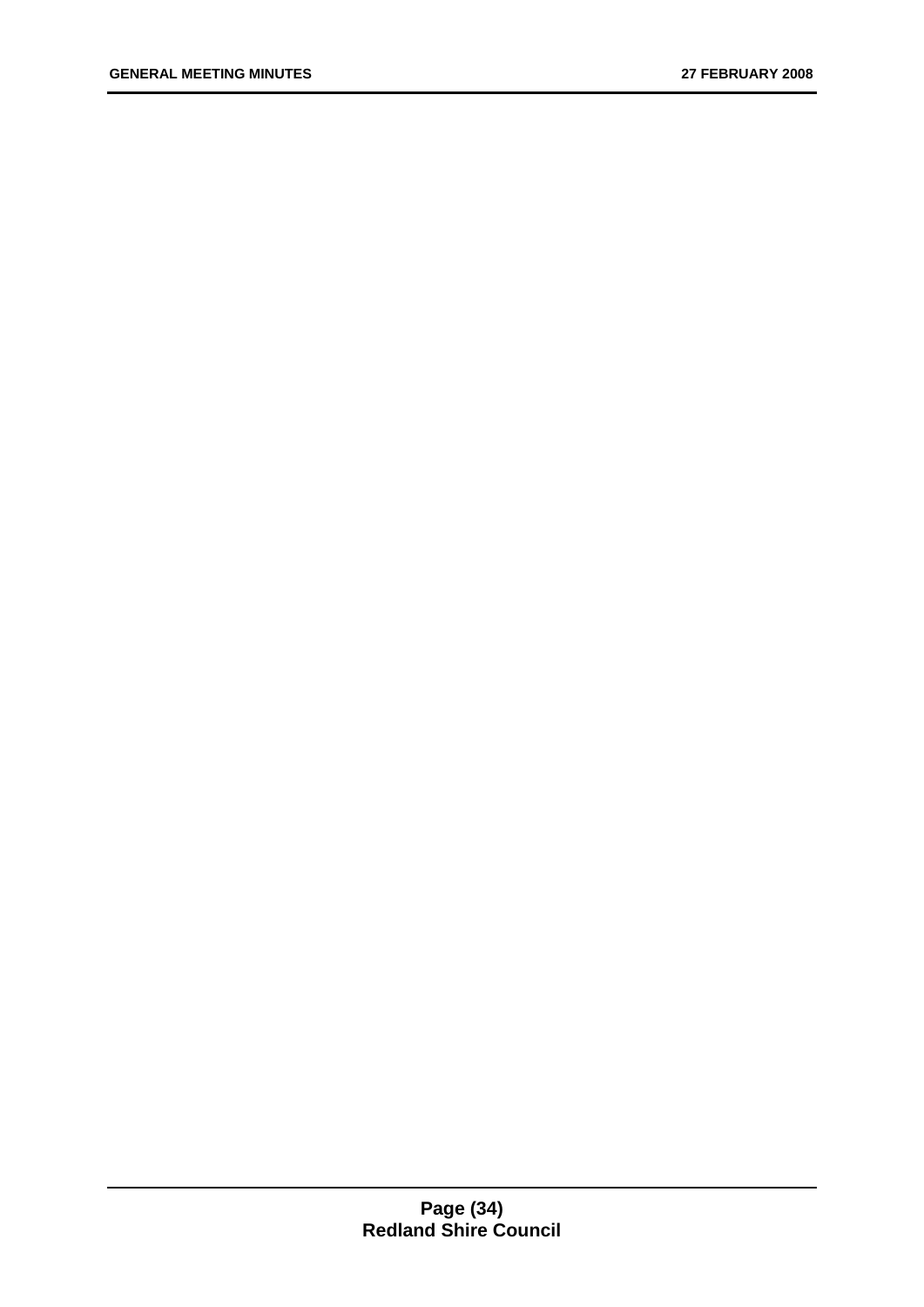#### **8.0 CONCLUSION**

The proposed Extension to an Existing Marine Services Use (addition of a Boat Storage Facility and Fuel Storage Area), located at 98 and 102-104 Beveridge Road, Thornlands, has been assessed against the requirements of the *Redlands Planning Scheme*. The proposal is considered to be generally in accordance with this planning scheme. Accordingly, it is recommended that the application be approved and a **Development Permit** be granted, subject to conditions.

#### **OFFICER'S RECOMMENDATION/ COUNCIL RESOLUTION**

| Moved by:    | <b>Cr Dowling</b> |
|--------------|-------------------|
| Seconded by: | Cr Burns          |

**That Council resolve as follows:** 

#### **B. MATERIAL CHANGE OF USE – DEVELOPMENT PERMIT**

That the application submitted to Council on 1<sup>st</sup> of August 2007 under s3.2.1 of **the** *Integrated Planning Act 1997* **for a development approval for a Material Change of Use for the Extension to an Existing Marine Services Use (addition of a Boat Storage Facility and Fuel Storage Area) at 98 and 102-104 Beveridge Road, Thornlands, on land described as Lots 17 and 18 on RP 76813, be approved and a development permit be granted subject to the following conditions:** 

- **B. CONDITIONS FOR DEVELOPMENT PERMIT**
- **1.0 APPROVED PLANS AND DOCUMENTS**
- **1.1 The approved plans and/or documents for this development approval are listed in the following table:**

| <b>Plan/Document</b><br><b>Number</b> | <b>Plan/Document</b><br><b>Title</b> | <b>Prepared by</b>       | Date received<br>by the Council |
|---------------------------------------|--------------------------------------|--------------------------|---------------------------------|
| <b>AOO</b>                            | <b>Perspectives</b>                  | $I3$ consulting          | 25<br><b>February</b><br>2008   |
| <b>AO1</b>                            | <b>Site Plan</b>                     | $I3$ consulting          | 25<br><b>February</b><br>2008   |
| <b>AO2</b>                            | <b>Floor Plan</b>                    | $I3$ consulting          | 25<br><b>February</b><br>2008   |
| AO3                                   | <b>Building</b><br><b>Elevations</b> | $I3$ consulting          | 25<br><b>February</b><br>2008   |
| AO4                                   | <b>Building</b><br><b>Elevations</b> | $I3$ consulting          | 25<br><b>February</b><br>2008   |
| 2001AK23<br><b>Admt B</b>             | <b>Layout Plan</b>                   | Ross Campbell<br>& Assoc | 26<br><b>October</b><br>2007    |
| 2001A-23<br>Admt                      | Landscape<br><b>Plan</b>             | Ross Campbell            | 8 October 2007                  |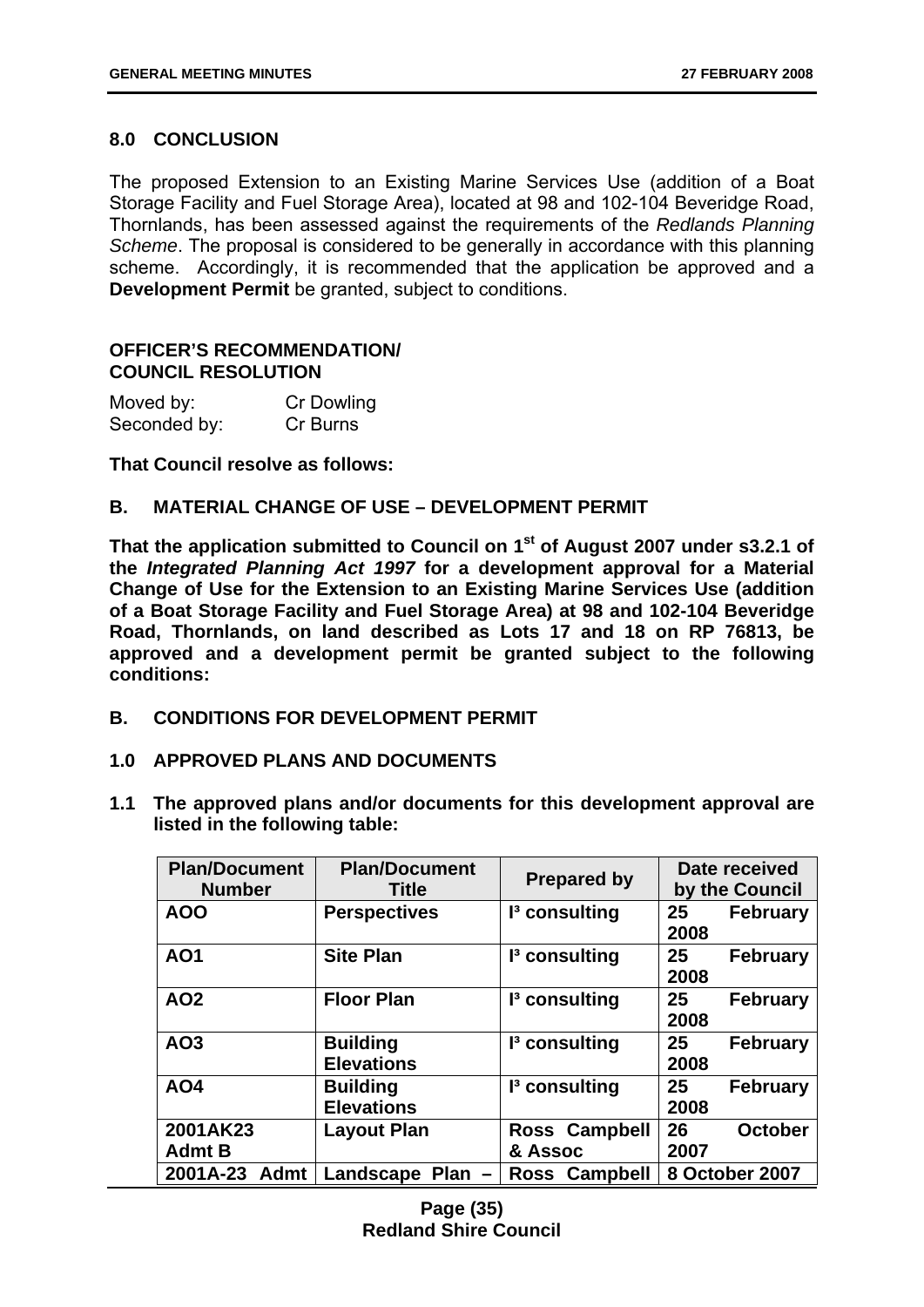| D             | <b>Beveridge</b><br>amended<br>in<br>(as<br>red by Council) | Road   & Assoc                 |                      |
|---------------|-------------------------------------------------------------|--------------------------------|----------------------|
| 2001A-15 Admt | <b>Signs</b><br>and                                         | Ross Campbell   8 October 2007 |                      |
| Ε             | Linemarking                                                 | & Assoc                        |                      |
| Sheet 1 of 1  | <b>Noise</b>                                                | <b>Applicant</b>               | <b>October</b><br>24 |
|               | <b>Management Plan</b>                                      |                                | 2007                 |
| 2001AK26      | <b>Covered</b><br><b>Surface</b>                            | Ross Campbell                  | 26                   |
|               | <b>Irrigation</b><br><b>Drip</b>                            | & Assoc                        | February2008         |
|               | <b>Proposal Two</b>                                         |                                |                      |

#### **2.0 DESIGN**

- **2.1 The development must be carried out generally in accordance with the details set out in the application and the approved drawing(s) and/or document(s) listed under Condition 1.1 unless otherwise required by a condition of this approval.**
- **3.0 GENERAL**
- **3.1 The Council and/or other appropriate authority(ies) must be paid the cost of necessary alterations to existing public utility mains, services or installations due to building and works in relation to the proposed development and/or material change of use, or any works required by condition(s) of this approval. Such costs will be determined by the Council and/or the relevant authority(ies) and must be paid prior to commencement of the use.**
- **3.2 All payments to be made to the Council and/or money to be deposited and/or bond to be lodged pursuant to any condition of this approval must be made prior to commencement of the use. Other conditions must, where applicable, be complied with before the use is commenced, unless otherwise required or agreed in writing by the Council or a delegated officer.**
- **3.3 For the construction of the proposed boat storage shed, filling or excavation is limited to excavating or otherwise removing less than 100m³**  of soil or sediment or filling of land with less than 500m<sup>3</sup> of material, **where the average depth of the material is less than 500mm.**
- **4.0 BUILDING DESIGN**
- **4.1 The building height is to be reduced by one stack from the current 19.2metres to 16 metres.**
- **4.2 Prior to applying for building and operational works approvals, the design of the proposed boat storage facility building is to be amended to comply with the requirements of the Marine Activity Zone Code to Council's satisfaction. The building design, articulation and materials used are to be consistent with a high quality marine industrial design. The bulk,**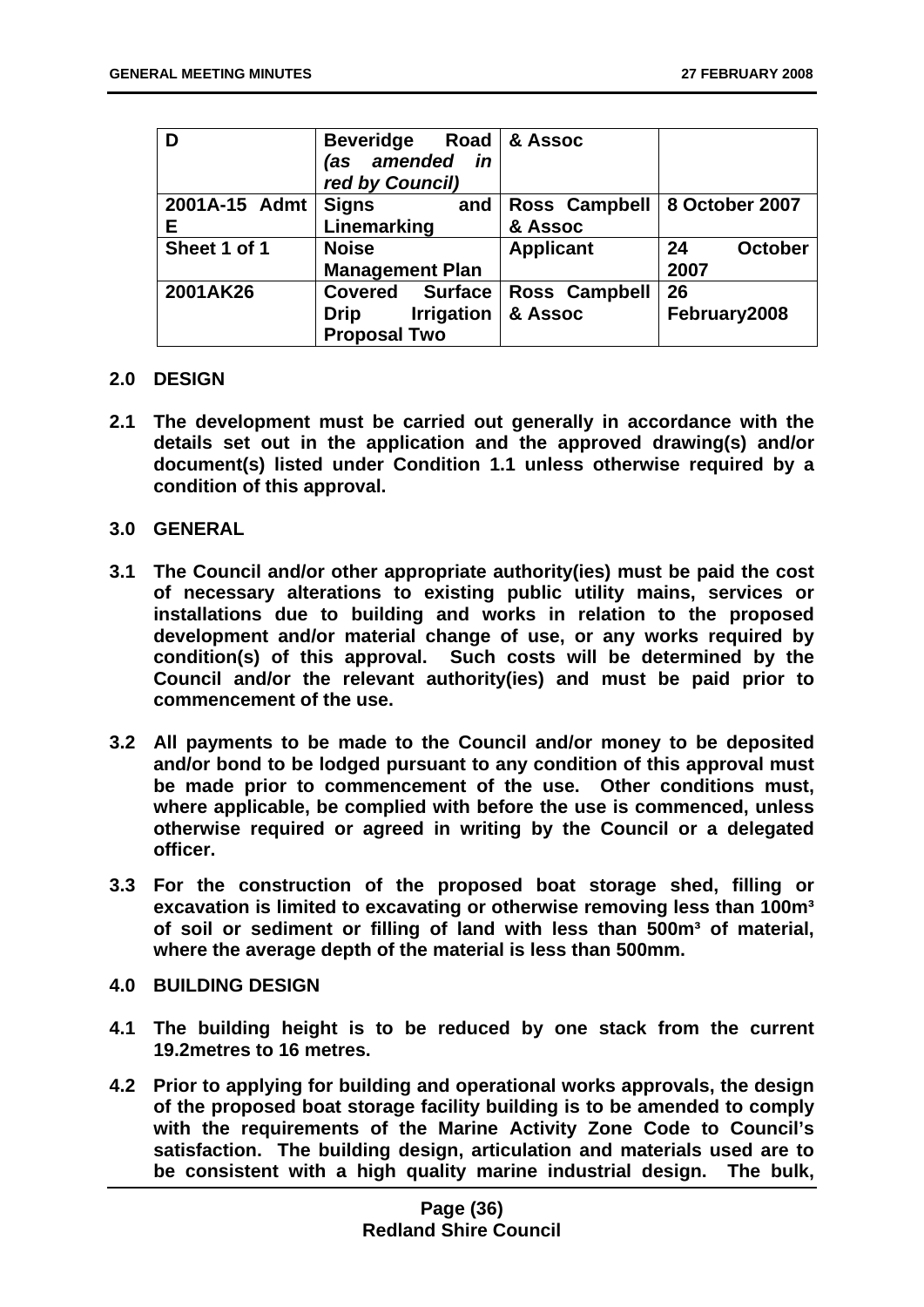**dominance and overshadowing of the building and its potential to impact on the scenic amenity of the surrounding area is to be mitigated. This is to be achieved by a combination of the following measures:** 

- **By providing articulation in the overall length of the built form by breaking up the main building into two (2) or more portions. The separate portions are to be no closer than 8.5m apart and may be connected by a central roofed aisle which also provides side entry. The roof to this connection is to be at least 3.0m lower than the main roof;**
- **The provision of a 500mm wide landscape strip along the entire east elevation (except for the access doors) next to the buildings as well as larger planting areas at each end and within the car parking bays at no more than 20.0m intervals. (The loss in car park bays may be made up by extending the bays for the full length of the buildings.);**
- **The fixed metal louvers along each long elevation are to be incorporated into a band of darker colour which extends to the ground, providing a plinth to the building. This plinth is to extend to the end elevations;**
- **The colours and waved banding is to be continued on the west elevation;**
- **The decorative "sails" and a raised central section of roof may project 2.0m above the main roof;**
- **The decorative "sails" are to be of concrete and are to stand proud of the main wall.**
- **4.3 External walls adjacent to side boundaries where there is insufficient space for maintenance to be carried out are to have a maintenance-free finish or a finish which is guaranteed by the manufacturer and the applicant of the finish to be maintenance free for a period of no less than 10 years.**
- **4.4 External walls must also be designed and/or treated to resist graffiti up to a height of no less than 3.0m above the ground or other location giving access to the wall, to the satisfaction of Council or its delegated officer(s). The following graffiti resistant surface treatments are deemed to be satisfactory: -** 
	- **Transparent graffiti resistant coating with a minimum 10 years warranty on coating; or**
	- **Use of textured panels instead of smooth surfaces; or**
	- **Use of glass instead of solid walls where possible and if approved by Council of the relevant building certifier; or**
	- **Other ways if approved in writing by Council or a delegated officer.**
- **4.5 Sensor lights in vulnerable locations around the building may be included in addition to the above in order to deter graffiti. Where provided sensor lights must be buffered from adjacent properties and must not cause unreasonable glare to road traffic or pedestrians.**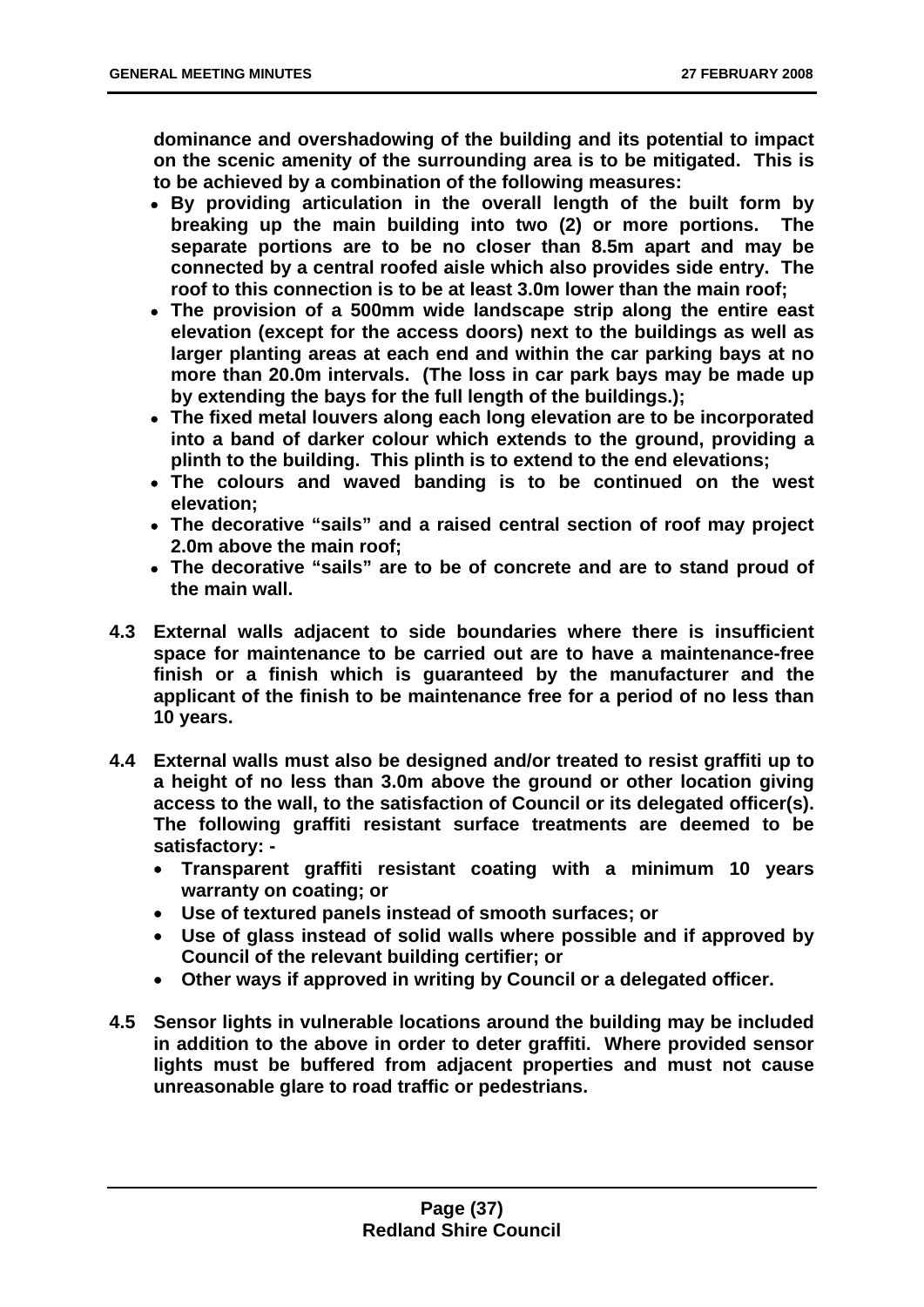## **5.0 SIGNAGE**

- **5.1 Signage clutter is to be minimised, especially to the external streetscape. This is to be achieved by full compliance with the RPS Advertising Devices Code for all existing and proposed signage.**
- **5.2 Communal signage is to be provided, preferably in the form of an architectural and landscaped feature.**

### **6.0 PLUMBING**

**6.1 Prior to approval of Operational Works for the development, the applicant is to provide plans to Council's plumbing department indicating the location and design of proposed amenities and effluent disposal area that is to be provided for use of employees and visitors to the approved boat storage shed. The proposed amenities and effluent disposal area is to comply with Council's Planning Scheme, Onsite Sewage Disposal Code and AS/NZ 1547 2000 Onsite Waste Water Management. The proposal is to provide a disposal area of sufficient size to cater for the proposal which complies with the setback distances from water sources and environmental sensitive areas as well as 2.4 AHD setbacks, flooding and the reduplication of the area in the event of failure.** 

### **7.0 WASTE MANAGEMENT**

- **7.1 Waste and recycling is to be managed to minimise impacts on the environment and nearby premises by:** 
	- **(a) Ensuring secure storage of containers;**
	- **(b) Locating containers on impermeable surfaces;**
	- **(c) Screening waste storage areas from view;**
	- **(d) Providing unobstructed and safe access for collection vehicles;**
	- **(e) Ensuring that traffic flow is not obstructed when collection vehicles service containers;**
	- **(f) Minimising odour impacts from containers; and**
	- **(g) Incorporating effective solid and liquid waste prevention and minimisation measures into the operational aspects of the use.**

# **8.0 STORM TIDE LAND**

- **8.1 Any components of infrastructure that are likely to fail to function or may result in contamination when inundated by flood or storm tide flows, such as electrical switch gear and motors, or water supply pipeline air valves are to be located above the storm tide level or designed and constructed to exclude floodwater intrusion/infiltration.**
- **8.2 Infrastructure is to be designed and constructed to resist hydrostatic and hydrodynamic forces as a result of inundation by a storm tide level.**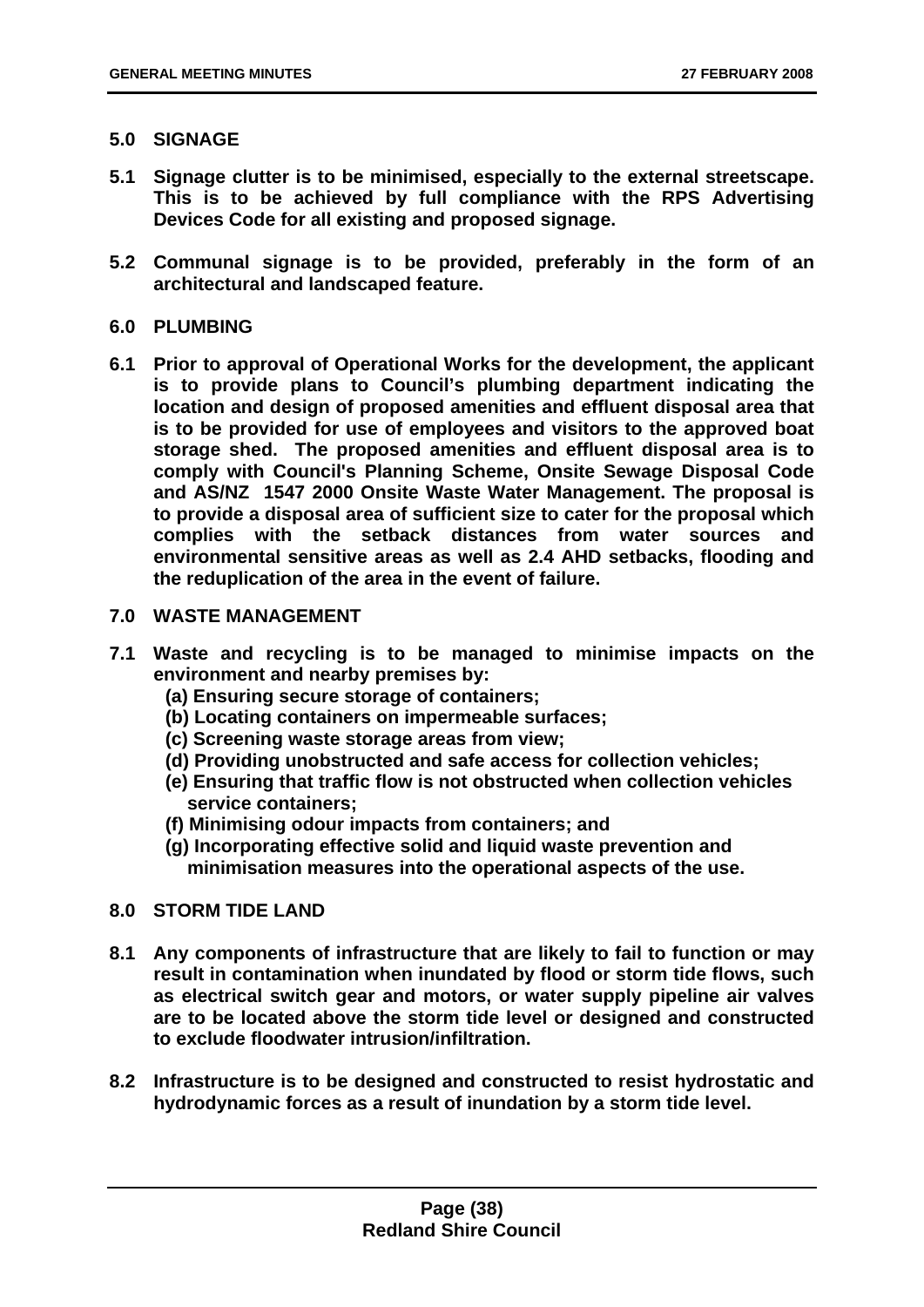### **9.0 ENVIRONMENTAL ASSESSMENT**

#### **9.1 State Coastal Management Plan**

 **Refer attached conditions from the Environmental Protection Agency.** 

#### **9.2 Koala Conservation Plan**

 **Refer attached response from the Environmental Protection Agency.** 

#### **9.3 Acid Sulfate Soil**

 **Excavation for installation of underground fuel tanks and associated identification and treatment of acid sulphate material must be undertaken in conjunction with the excavation and acid sulphate treatment over the marina and hardstand parts of the site, as described in approval MC009285. The relevant conditions were as follows, and apply to this approval for the boat storage facility / fuel tanks:** 

 **Before works requiring compliance assessment can commence, the Acid Sulfate Management Plan 6256asmprevfap.06 by Bowler Geotechnical Pty Ltd dated 2 August 2006 shall be revised to include the following elements:** 

 **Acid sulfate management items recommended by Department of Natural Resources and Water on 16 October 2006:** 

 **Reference to the formerly proposed Bunker Road site shall be removed, and replaced by reference to the Plencove Pty Ltd and National Landfill Technologies sites.** 

 **The applicant must ensure that all soil transported away from the site or from adjacent Lot 19 is in fully-enclosed sealed trucks to prevent contaminated material from reaching the external environment.** 

 **Soil material must not be taken to any permanent disposal site other than one which is licensed to accept treated or untreated acid sulfate material.** 

 **The applicant shall ensure that Council's Environmental Assessment Team and the Department of Natural Resources and Water (South-East Region – Ipswich) are informed:** 

- **(a) If any further alteration to the management plan is found to be necessary, on the advice of a person competent in acid sulfate assessment.**
- **(b) If any acidic material is released into the external marine or terrestrial environment, apart from at a licensed landfill.**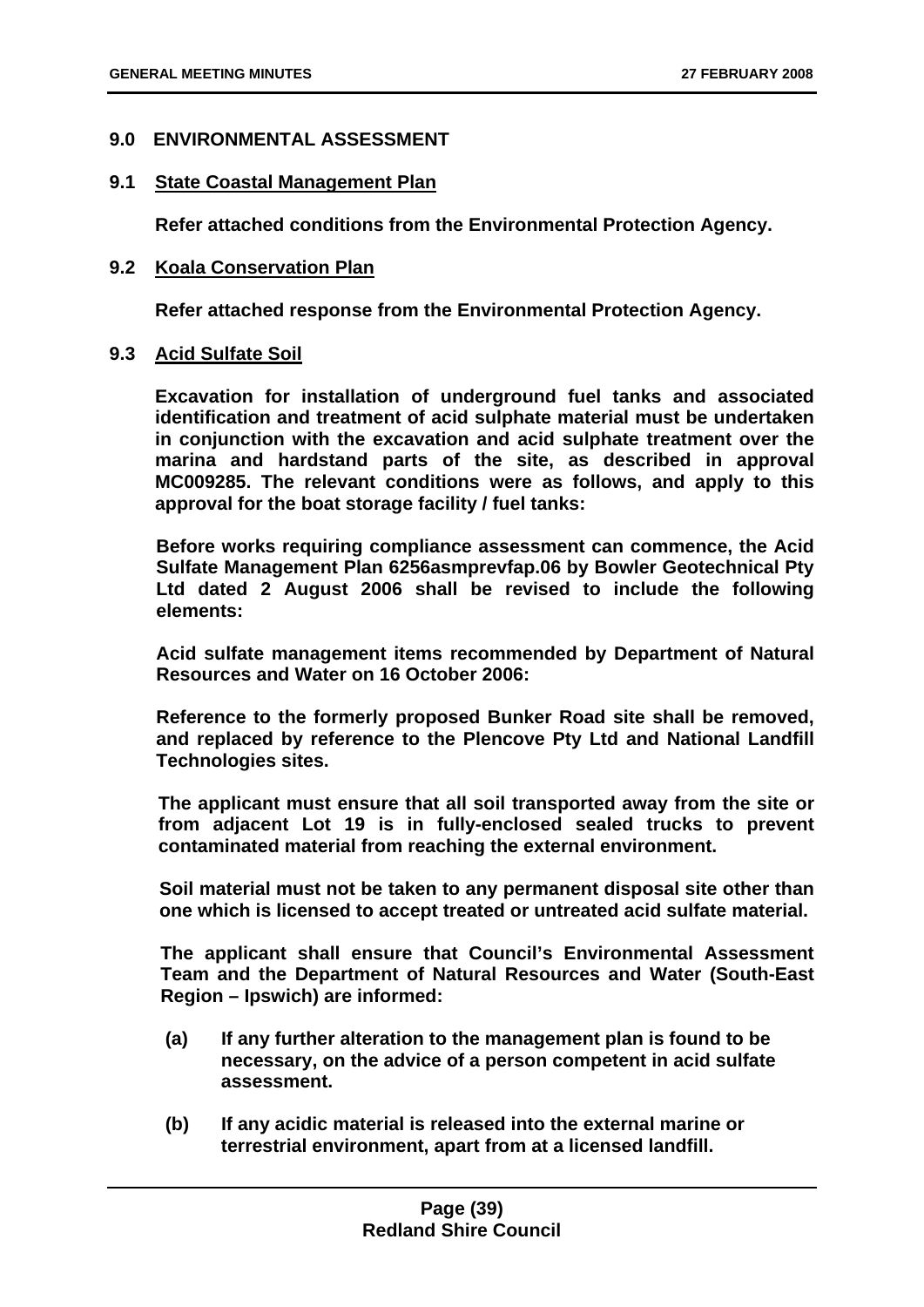- **(c) When final testing of treated acidic material is completed, and the results of such testing certified by a person competent in acid sulfate assessment.**
- **(d) When all dredging has ceased and all spoil has been removed from the site and transported to permanent landfill.**

 **In addition to the above conditions, if acid sulfate neutralisation is likely to continue after 30 June 2008, the applicant shall, before that date, seek the consent of the owner of Lot 19 RP76813 (94-96 Beveridge Road) to extend the expiry date for consent to use Lot 19. If this is not possible, the applicant shall, before that date, provide Council with written consent of the owners or operators of the permanent landfill disposal site(s) to accept untreated material.** 

### **Advisory**

**As the Environmental Protection Agency states that any future dredging of Eprapah Creek will not be supported, Council can give no guarantees in regard to this.** 

#### **10.0 POLLUTION PREVENTION**

- **10.1 Dangerous Goods Storage An application for Flammable and Combustible Licence must be made prior to any works being conducted. Prior to any works being conducted, provide details of all dangerous goods proposed to be stored on site and demonstrate compliance with the operators Compliance Guide for Crude Oil or Petroleum Product Storage. (Please note section 10.0 Stormwater Management of the Operators Compliance Guide has been updated, a copy of the updated Operators Compliance Guide has been included for your reference). Include details such as, but not limited to:** 
	- **class of liquid**
	- **quantity of each class (Table 2.1 of AS1940 The Storage and Handling of Flammable and Combustible Liquids.**
	- **proposed storage methods (Section 2 of** *AS1940 The Storage and Handling of Flammable and Combustible Liquids)***.**
	- **design and location of storage tanks (including roof and bunds)**
	- **placarding and manifest**
	- **fire fighting and spill equipment**
	- **maintenance systems**
	- **leak detection**

**Where flammable and combustible liquids are to be stored on site and are above minor storage limits, demonstrate compliance with Section 2.3**  *Precautions Applying to Minor Storage* **of AS1940** *The Storage and Handling of Flammable and Combustible Liquids.* 

**10.2 Noise Management Plan - The noise management plan, titled Noise Management Plan Proposed Boat Storage Facility 98-102 Beveridge Road,**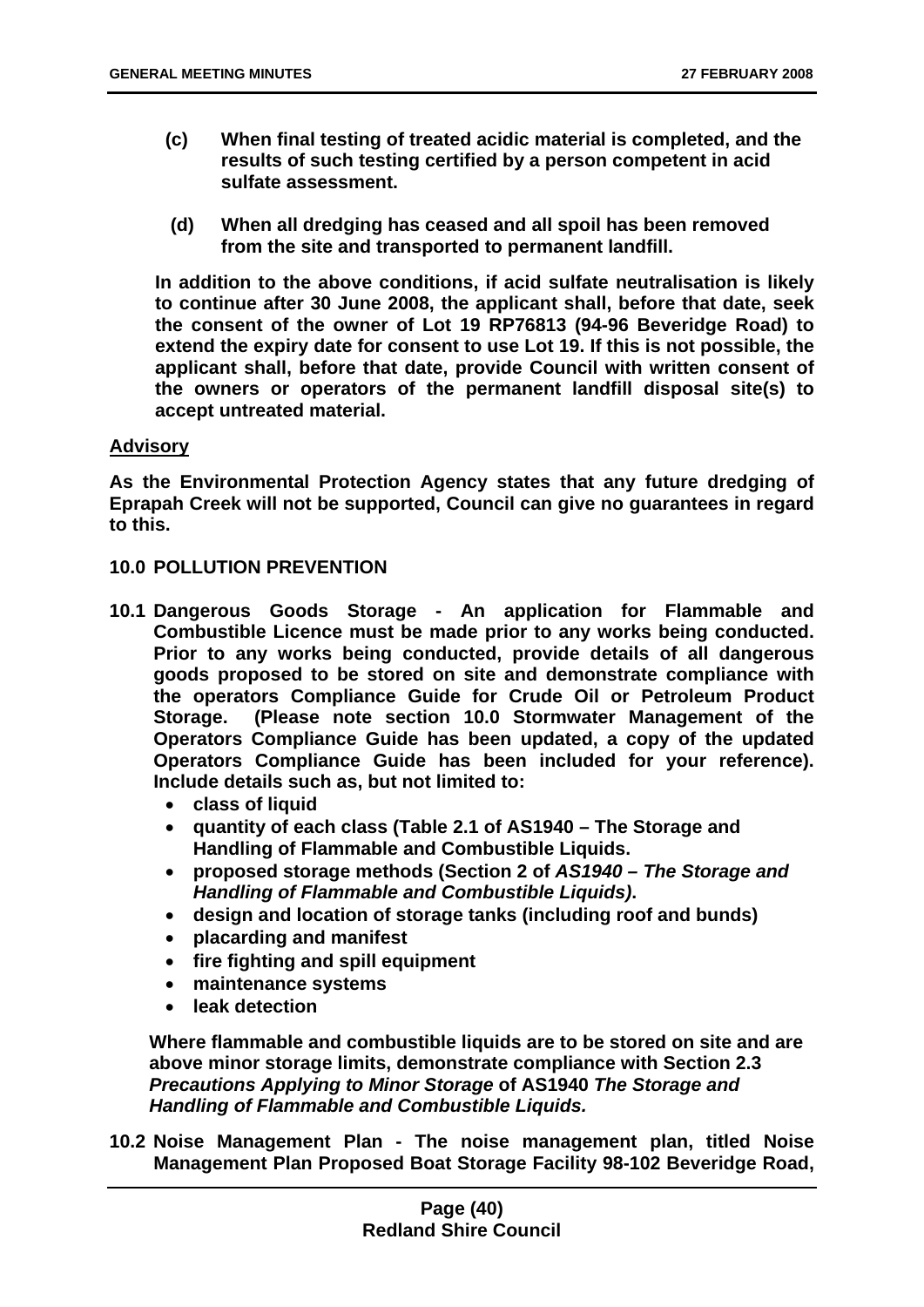**Thornlands, received on the 24 October 2007, must be implemented on site and effective as of this development permit. This plan must be reviewed regularly and Council must be notified of any intended amendments to the noise management plan. Amendments to the noise management plan must not be implemented prior to gaining Council approval.** 

- **10.3 Waste Prior to an application for Operational Works, provide details of all wastes produced from the activity (the refuelling area). This should include details of the type, volume, storage, transport, disposal and final destination (i.e. re-used / recycled / disposed of to general refuse) of the waste. Please include an assessment of methods / practices that may be employed to minimize waste production on site.**
- **10.4 Sediment and Erosion Control Plan Prior to an application for Operational Works, a sediment and erosion control plan must be submitted that demonstrates the environmental safeguards to be implemented at the site both during and following construction. Any water discharged from the site during the excavation works must be conducted so as to prevent detrimental impact to the surrounding environment and all necessary measures must be taken to prevent contamination of the stormwater system. Refer to Redland Planning Scheme Division 6 – Erosion Prevention and Sediment Control for guidance in complying with this code.**
- **10.5 Dust Pollution Prevention is not supportive of the use of water for dust suppression. Prior to an application for Operational Works, provide further information regarding alternative dust suppression / minimisation techniques to be used at the site, during both the construction and operational phases. Consideration must be given to all potential dust sources (vehicle manoeuvring whilst moving boats on site) and the proximity of sensitive receiving environments (i.e. residential).**
- **10.6 Mechanical Plant Refrigeration equipment, pumps, compressors and mechanical ventilation systems must be located, designed and installed to achieve a maximum noise level of 3dB(A) above background levels as measured from noise sensitive locations and a maximum noise level of 8 dB(A) above background levels as measured from commercial locations.**
- **10.7 Lighting Where outdoor lighting is required the applicant must locate, design and install lighting which minimises the potential for light spillage to cause nuisance to neighbours.**
- **C. CONDITIONS REQUIRING COMPLIANCE ASSESSMENT**
- **1.0 OPERATIONAL WORKS COMPLIANCE ASSESSMENT (LANDSCAPING)**
- **1.1 The site, including adjacent footpath(s) must be landscaped in accordance with the details indicated on an approved Landscape Plan and any other relevant construction documentation.**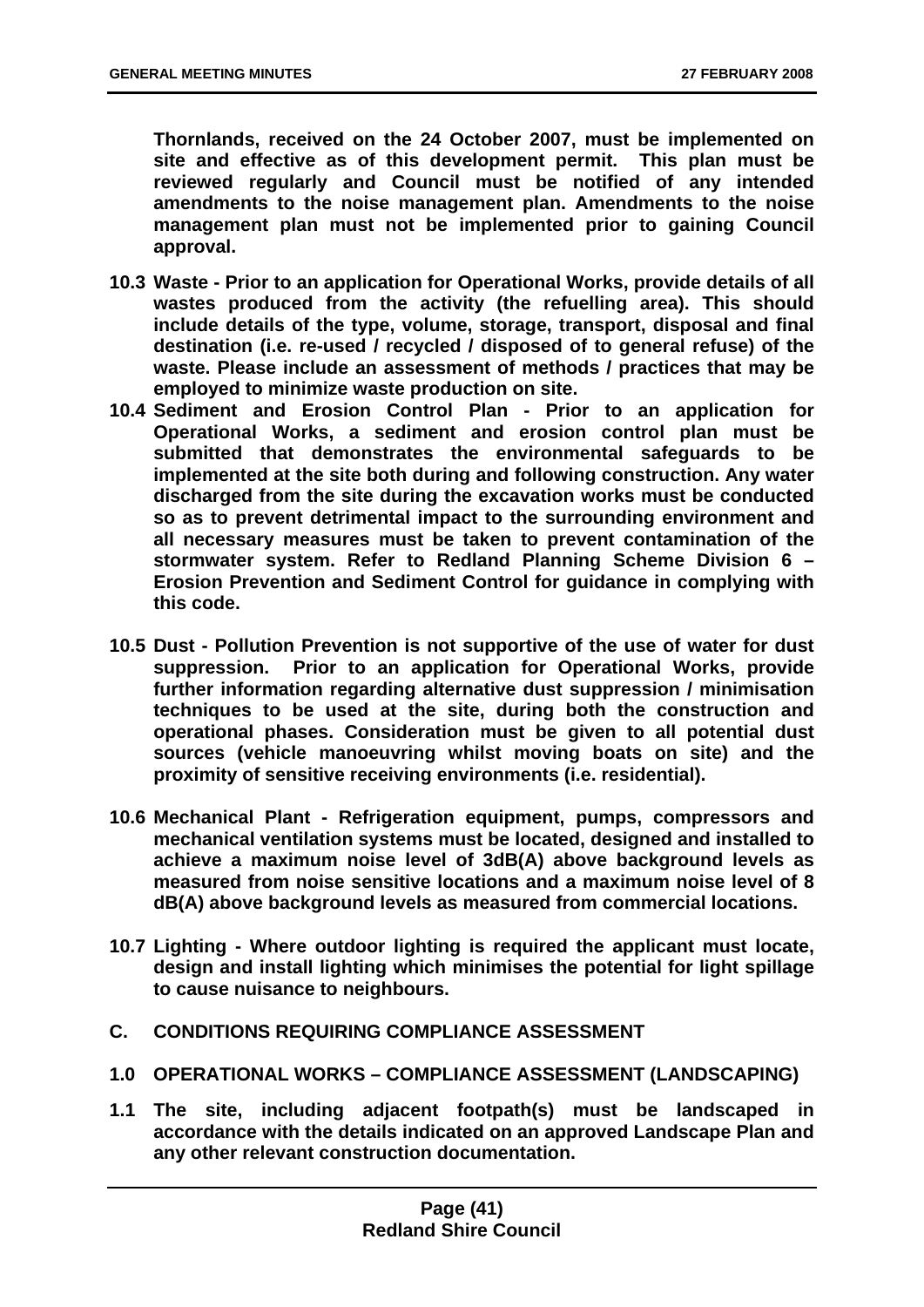- **1.2 Prior to site works commencing, the applicant(s) and/or developer must apply for an approval from the Council for landscaping plan(s) and specifications for the construction of the proposed works. In this regard, the applicant(s) and/or developer shall apply for and receive an approval for Operational Works – Compliance Assessment (Landscaping) from the Council.**
- **1.3 Documentation (no less than 5 copies) to be lodged with the application form, shall include performance securities, landscape plans and specifications for the construction of the proposed works.**
- **1.4 Documentation must take the form of scaled plan(s) and/or drawing(s) and/or supporting information in accordance with following Redlands Planning Scheme (RPS) documents;** 
	- **Part 8 General Codes, Division 8-Landscape;**
	- **Part 11-Planning Scheme Policy 9 Infrastructure Works-Chapter 11;**
	- **Schedules, Schedule 9 –Street Trees;**
	- **Part 9 Schedules, Schedule 10 –Vegetation Species List; and**
	- **Part 9 Schedules, Schedule 12 Weed Species List which are available on the Council's web site www.redland.qld.gov.au ; and**
	- **generally in accordance with the amended landscape drawings (amendments noted in red) by Ross Campbell & Associates, Dwg No: 2001A-23 .**
- **1.5 The documentation is to contain the following information:**

### **Existing Vegetation**

**a) Integration of existing vegetation, street trees and overhanging trees on adjacent properties.** 

#### **Planting Design**

- **b) A planting design with plant material that is in accordance with Schedules 9, 10 and 12 of the RPS .The planting design must not contain any plant material that has been identified in the RPS as:** 
	- **declared environmental weeds;**
	- **an invasive weed; or**
	- **a poisonous plant in South-East Queensland. Similarly, any existing vegetation that falls within the above categories shall be removed.**

**The design is to provide:** 

- **A hierarchy of planting, which includes shade trees, shrubs and groundcovers.**
- **Provide a shady tree focus.**
- **Proposed screening any back-of-house service areas, refuse bins from public view.**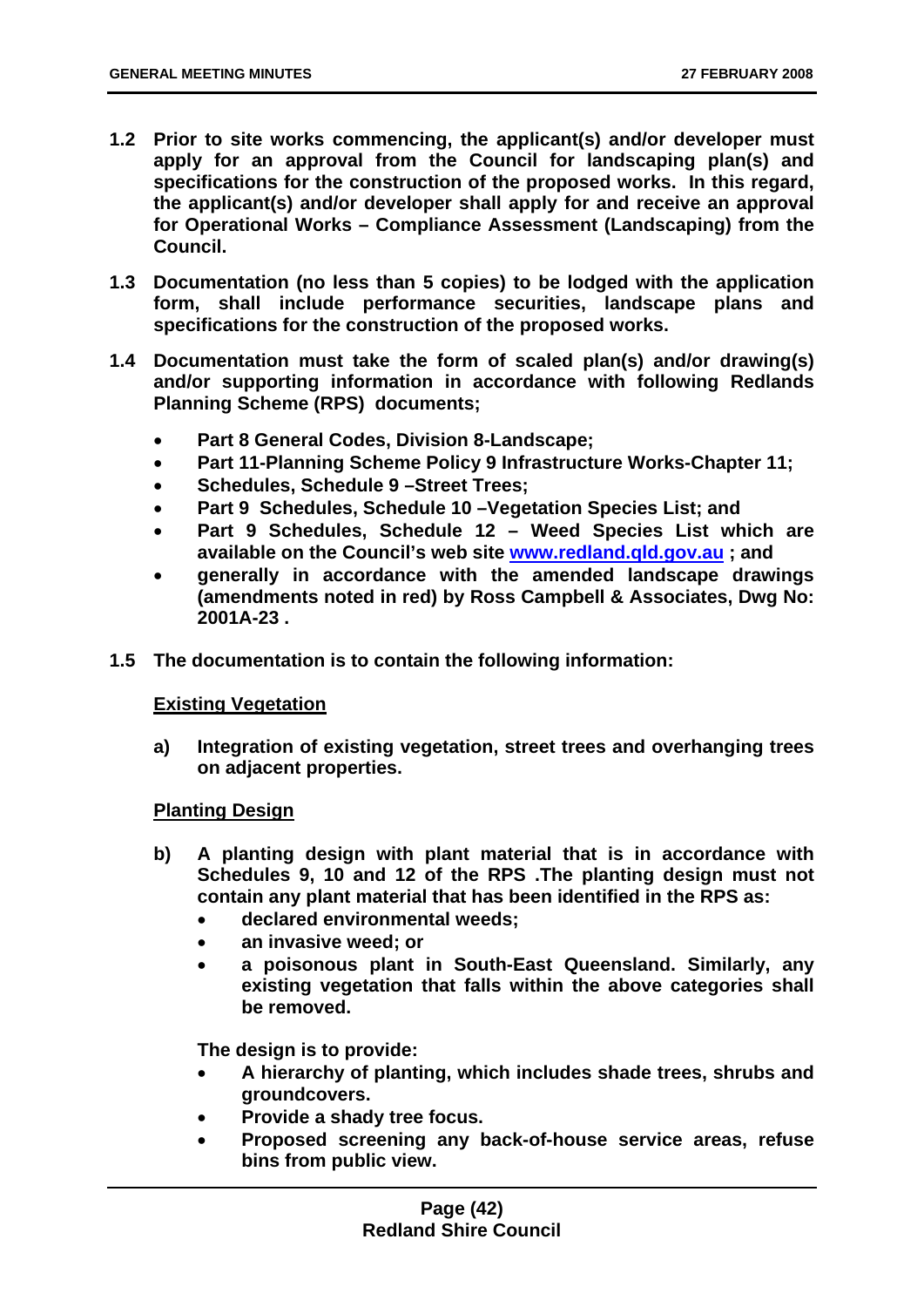**c) Provision of street trees to Beveridge Road frontage in accordance with Schedule 9. The proscribed species is Lophostemon confertus (as per the amended landscape plans) Stock sizes must be not less than 100 litres with a minimum height of 2 metres, unless otherwise negotiated with the Council. NOTE: Street trees must not conflict with services (underground and overhead). If there are Energex overhead power lines, the tree species selection must not conflict with the height of powerlines and the provision of continuous power.** 

### **Irrigation**

- **d) Watering of all plant material in accordance with Redland Shire's Watering Restrictions to promote health, viability and growth.**
- **e) Provision of a Management Plan to demonstrate how plant material (including turf) on public land is to be kept alive during the "On Maintenance "period of 12 months.**
- **f) Provision of Management Plan that includes irrigating from rainwater from on-site storage tanks for plant material (including turf) on private land; and/or use of water-saving products and materials for the site such as soil-wetting agents and aeration products that;** 
	- **have the ability to store water and absorb soluble fertiliser;**
	- **have the potential to reduce the amount of water required by up to 50%;**
	- **reduce the amount of fertiliser lost to leaching;**
	- **enable soils and potting mixes to be easily re-wet;**
	- **gradually release easily available water to the root;**
	- **increase soil aeration & improving clay soils;**
	- **increase the water holding ability of sandy loams by up to 70;and**
	- **enhance the self-restoring ability of turfed areas.**
- **g) Details of soil improvements systems to maximise the viability and successful maturity of all plant material. This may include;** 
	- **the use of water absorption products mixed in with the soil that allow water and air nutrients to be readily absorbed by the root system;**
	- **imported compost and topsoil (preferably a premium organic garden blend) ; and**
	- **organic mulch (not pebbles).**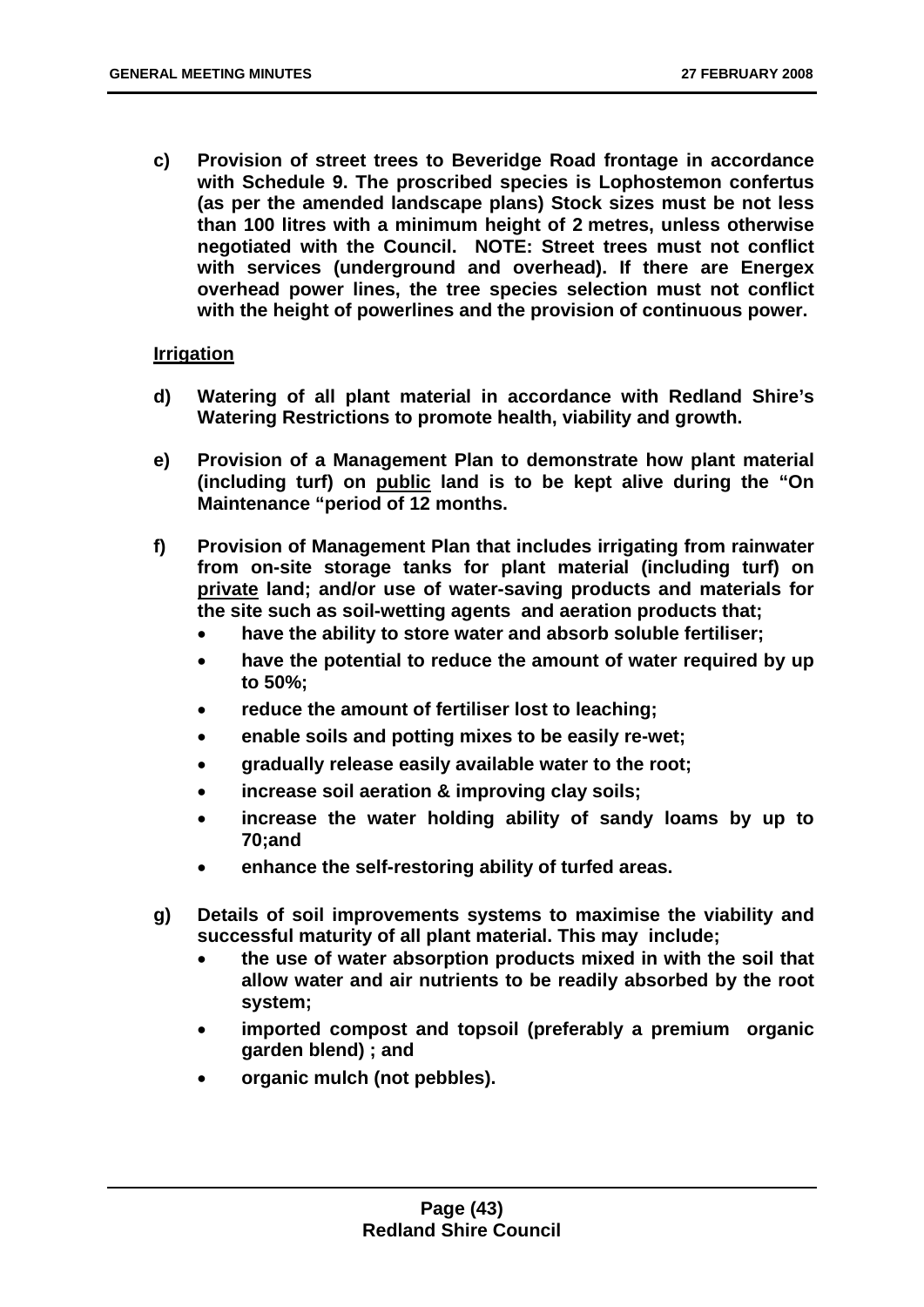#### **Hard Landscape Works**

- **h) Fences are:** 
	- **to be finished and maintained to be visually attractive and contribute to or blend with planted landscaping and building materials;**
	- **to be designed and detailed to provide visual interest to the streetscape, Moreton Bay and Eprapah Creek;**
	- **not to be erected on a boundary directly adjoining Moreton bay, or Eprapah Creek;**
	- **to provide an effective visual and acoustic screen to adjoining sensitive environments;**
	- **to assist in highlighting entrances and pedestrian paths;**
	- **to maximise safety and security.**
- **h) Location of existing services such as overhead power lines and power poles, underground cabling, etc. which have the potential to impact on the placement of plant material.**
- **i) Location/s of rainwater tanks.**

#### **Lighting Design**

**j) Lighting design details showing an integration of external lighting to driveways and other areas of pedestrian and car conflict. Bollards may be used to demarcate pedestrian uses with overhead lighting to provide a high level of illumination.** 

**Design details are to integrate the principles of Crime Prevention through Environmental Design (CPTED) theory. Lighting design is to illuminate potential areas of concealment and is to project illumination so that a human face is easily discernible from 15 metres.** 

- **k) Provision of sufficient night lighting, which renders people, colours, vegetation and objects correctly. i.e. 'white' light. Particular attention should be given to pathways, driveways and common external spaces.**
- **1.6 Lighting design and planting design is not to conflict with a safe pedestrian environment.**
- **1.7 The cost of any new fencing must be borne by the developer.**
- **1.8 Approved landscaping works must be completed prior to the use commencing.**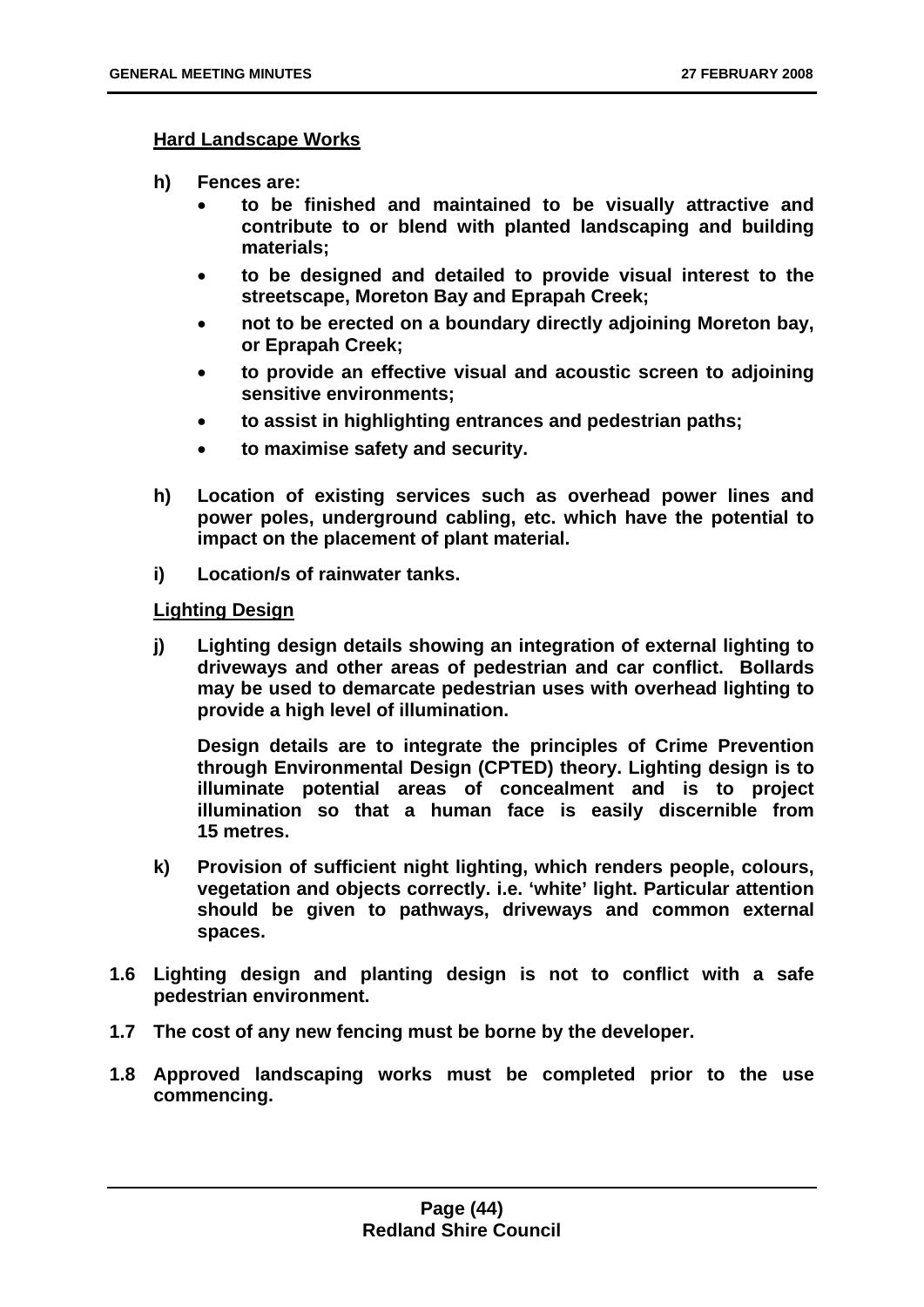### **2.0 OPERATIONAL WORKS – COMPLIANCE ASSESSMENT (ENGINEERING)**

### **2.1 Compliance Assessment and Approvals**

**Prior to the commencement of use of the site, the applicant must receive approval for and complete construction of the following works. In this regard, the developer is required to apply for and receive an Operational Works – Compliance Assessment approval from the Council.** 

### **2.2 Signage Prior to Construction**

**Prior to the commencement of any construction works associated with the development, a sign of approved size detailing the project team must be placed in a prominent position, at the road frontage, at each entrance to the development. The sign must detail the relevant project coordinator for the works being undertaken on the site, and the following parties (where relevant):** 

 **Developer Project Coordinator Architect / Building Designer Builder Civil Engineer Civil Contractor Landscape Architect** 

### **2.3 Construction Supervision, Required Council Inspections, and Acceptance of Works by the Council**

**The developer is advised to ensure that their engineering representatives contact the Council as early in the process as possible.** 

**a) Engineering Works – Supervision** 

**All site earthworks, drainage and pavement construction must be designed by and the construction supervised by a Registered Professional Engineer, Queensland (RPEQ). Testing must be carried out by N.A.T.A. registered laboratories.** 

**Prior to occupancy of the units, the developer's Supervising Engineer must submit a certificate to the Council certifying that all work has been satisfactorily completed in accordance with all requirements of the Council, and to accepted engineering standards.** 

**b) Engineering Works – Council Inspections** 

**The Council inspections must be called for, and carried out, at the following stages:-**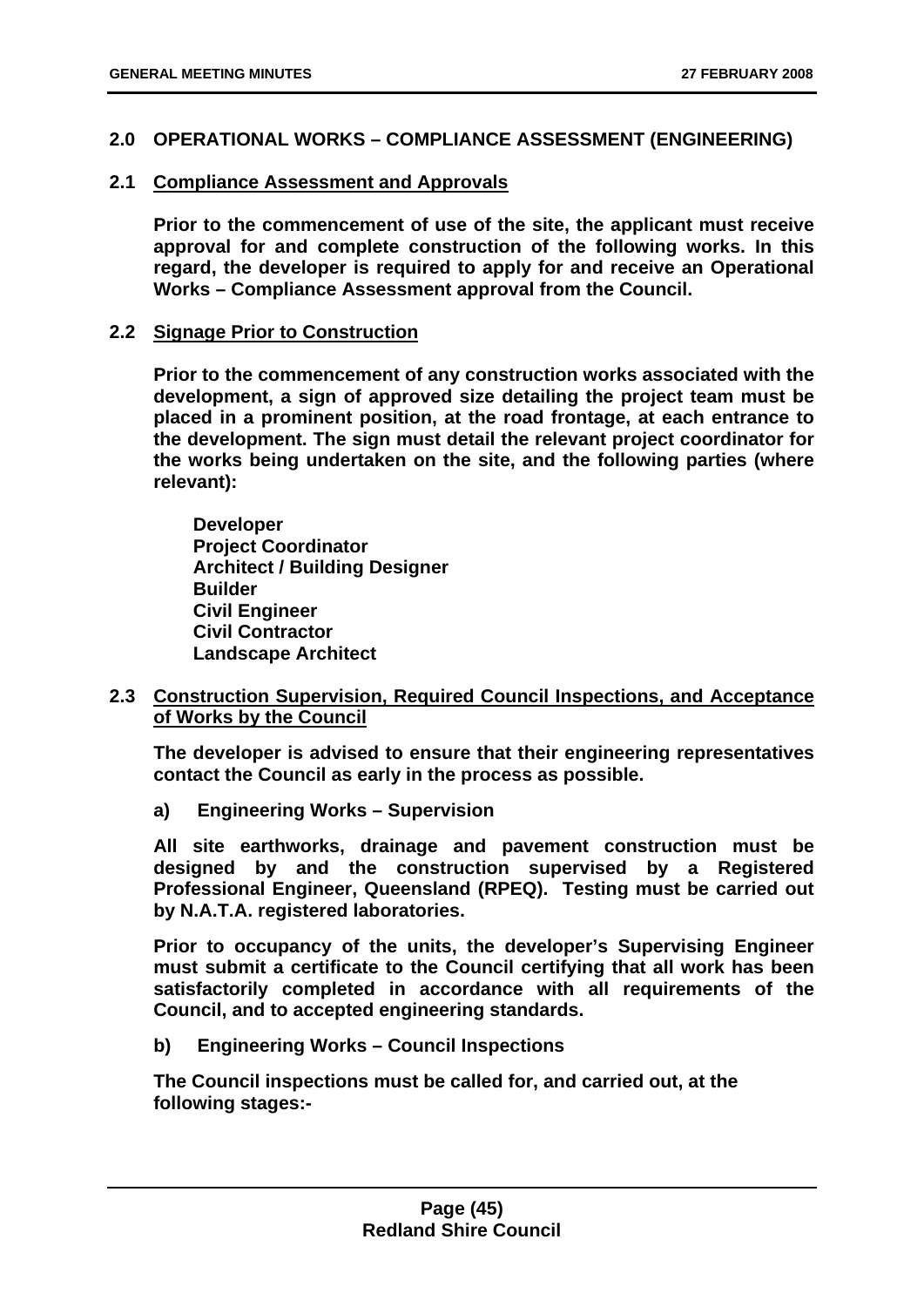- **i) Pre start This meeting is to be carried out prior to any works commencing, within an existing road reserve or on any infrastructure that will eventually be transferred to the Council.**
- **ii) Installation of erosion and sediment management measures.**
- **iii) 'Box' inspection of crossover and footpath with reinforcing in place. Reinforcing mesh is to be supported on bar chairs.**
- **iv) Stormwater pipelines and manholes bedded and partially backfilled.**
- **v) 'On Maintenance' inspection of completed works.**
- **vi) 'Off Maintenance' inspection of works 12 months after acceptance of works on maintenance.**
- **c) Engineering Works Acceptance of Works by the Council**

**The Council's Design Standards for Developments details all requirements to be complied with prior to works being accepted On and Off Maintenance by the Council.** 

### **2.4 As Constructed Requirements**

**As part of all land or building developments within the Shire Council requires as-constructed details for any road, roofwater, stormwater, water or sewerage infrastructure installed/constructed. The as-constructed details shall:** 

- **a) be supplied and presented in accordance with the standard requirements of Redland Planning Scheme Policy 9 – Infrastructure Works; and**
- **b) be surveyed and presented on Redland Shire Council's Co-ordinate System and on AHD vertical datum.**
- **c) No new Permanent Survey Marks are required**

**Upon request, the following information can be supplied by Council to assist the developer's survey and engineering consultants meet the above requirements:** 

- **a) A map detailing co-ordinated and or levelled PSMs adjacent to the site.**
- **b) A listing of Council (RSC) co-ordinates for some adjacent coordinated PSMs.**
- **c) An extract from Natural Resources and Mines' SCDB database for each PSM.**
- **d) Permanent Survey Mark sketch plan copies.**

**This information can be supplied without charge once Council receives a signed declaration from the consultant agreeing to Council's terms and conditions in relation to the use of the supplied information.**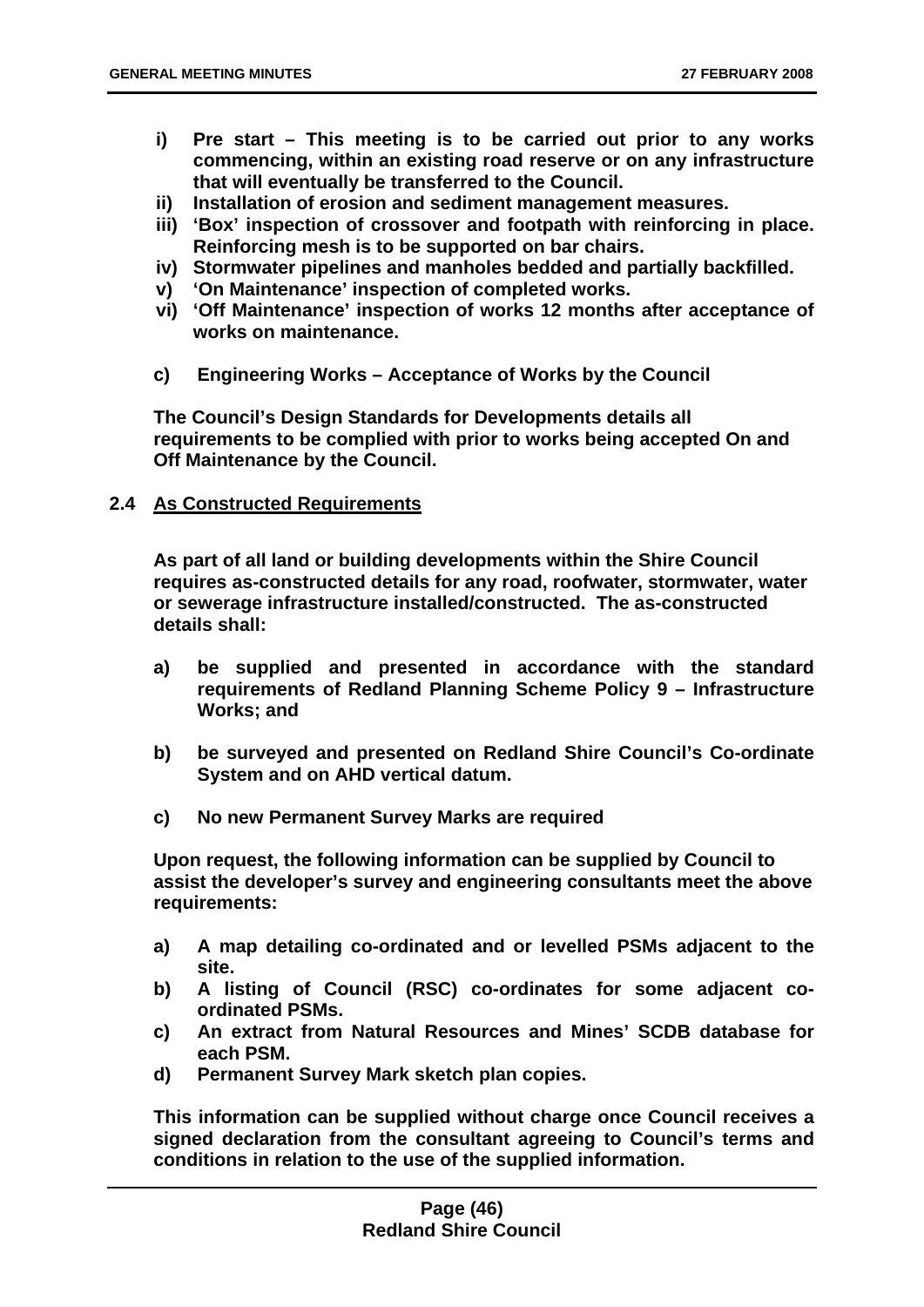**Refer to Documentation and General Conditions in Chapter 2 of the Infrastructure Works Policy for further details.** 

### **2.5 Frontage Works**

**The developer must construct the following works, to the Council's standards, along the entire frontage of the site to Beveridge Road.** 

- **a) Footpath earthworks, topsoiling and turfing of all disturbed footpath areas;**
- **b) Construction of kerb and channel on an approved alignment;**
- **c) Construction of underground drainage across the frontage of the site;**
- **d) Construction of a turning area at the end of Beveridge Road to Council standard, with kerb and channel, aligned to avoid the loss of any vegetation;**
- **e) Linkage to the proposed Eddie Santaguiliana Way cycle path;**
- **f) Entry treatment / access to the site as per the Council's standards;**
- **g) A minimum 1.5 metre concrete shared footpath to the Council's standards;**
- **h) Adjustments and relocations necessary to public utility services resulting from these works;**
- **i) Street lighting to Australian Standards;**
- **j) Signage and line marking as per the Department of Main Roads' standard, titled the Manual of Uniform Traffic Control Devices (MUTCD);**

### **2.6 Electrical Poles and Construction Considerations**

**A 300mm gap, in any proposed concrete slabs, is to be maintained around the base of all electricity poles along the frontage of the development. Other readily removable surface treatments are to be constructed up to the base of the pole.** 

### **2.7 Stormwater from Roofed and Paved Areas**

**Stormwater drainage from roofed and paved areas shall be discharged to an approved drainage system within adjoining site.** 

**Construction of driveways and drainage must be to the Council and/or Department of Main Roads standards, including the provision for an ARI 100 year's overland flow through driveways, open space areas or easements over adjoining properties. An assessment of the effect of 50% blockage of inlets must be included in the drainage calculations.** 

**Temporary drainage is to be provided during the building construction phase such that discharge from all constructed roofs and paved areas is disposed of to an approved street drainage system or to an approved site**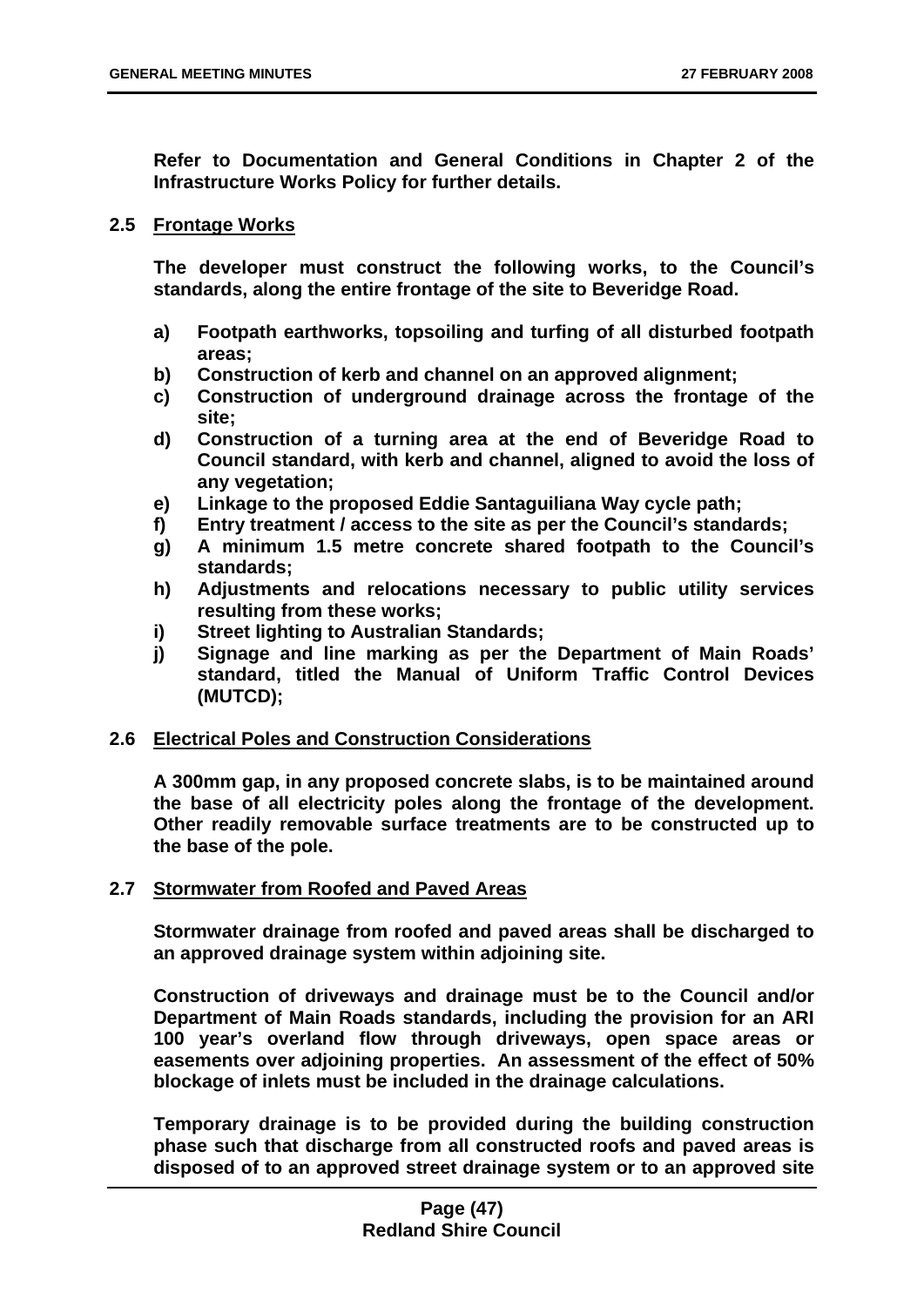**based retention system. This temporary system must be maintained for the duration of building works.** 

#### **2.8 Stormwater Nuisance and Legal Right of Stormwater Discharge**

**Overland flow paths and underground drainage is to be designed so as not to directly or indirectly cause nuisance to a downstream or adjoining property.** 

#### **2.9 Rainwater Harvesting**

**The applicant is to provide collect roofwater runoff from the proposed boat storage shed in a way that enables the reuse of water for pubic conveniences, boat washing and landscaping. The volume of storage is to meet the needs of the development as determined by a suitably qualified person. Approval and installation of the system is to be carried out under an approval for compliance assessment – plumbing.** 

**The criteria for assessment of this system is to be the minimisation of demands on Council's potable water supply.** 

#### **2.10 Reticulated Water Supply Connection**

**The development is already connected to the existing reticulated water supply system.** 

**Where the existing reticulated water supply does not currently meet the needs of the proposed development, the developer is to pay the Council its estimated cost to construct the required connection/s to the site.** 

**Requests for connections and estimates must be made to the Council in writing, with details of work required specified. The payment for such works is to be made prior to works being carried out.** 

### **2.11 Sewerage**

**The applicant must provide public facilities for the use by patrons of the development, including toilets and showers. The facilities are to be capable of meeting the average demands of patrons and be serviced by an approved sewerage treatment and disposal system. The proposed new amenities block and effluent disposal area must comply with Council's Planning Scheme, Onsite Sewage Disposal Code and AS/NZ 1547 2000 Onsite Waste Water Management. The applicant must demonstrate that the disposal area is of sufficient size to cater for the proposal, how it complies with setback distances from water sources and environmental sensitive areas, RL2.4m AHD setbacks, flooding and the reduplication of the disposal area in the event of failure.**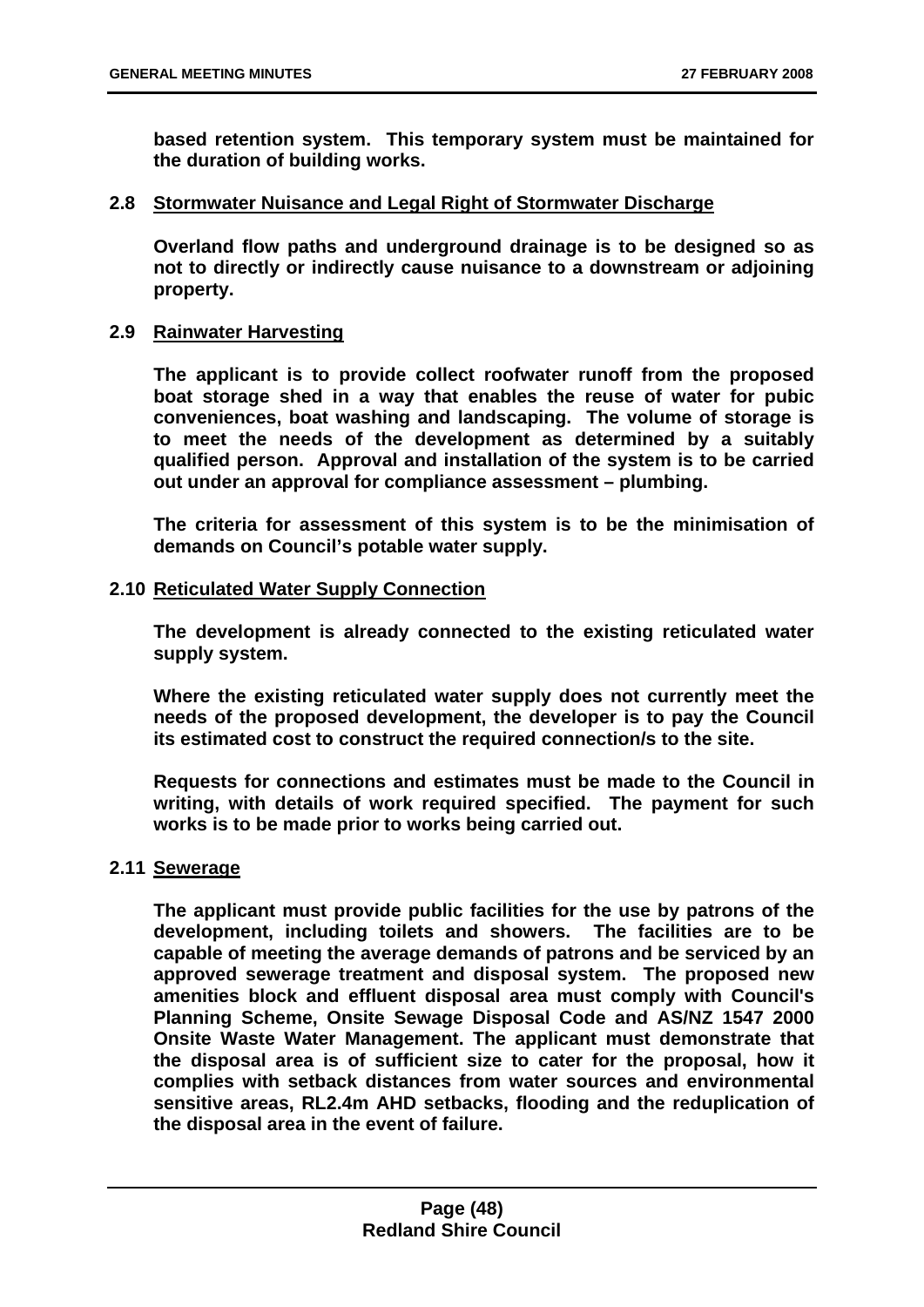### **2.12 Earthworks**

**If the development of the subject property requires soil to be imported or exported, the developer must identify the allotments that would be used for borrowing or filling and must advise the Council of such works. Any significant borrowing or filling may require the approval of the Council. If clarification is required on the significance of the works to be undertaken, contact should be made with the Council to determine relevant approvals required.** 

### **2.13 Car Parking and Internal Driveways**

**The applicant must construct the car parking facilities and internal driveways. The following issues are to be addressed as part of the design:** 

- **a) Compliance with Australian Standard AS 2890.1: Off Street Parking Car Parking Facilities.**
- **b) As the driveway is longer than 20 metres, there will be a requirement to provide a slow point of 15 km/hour into the roadway.**
- **c) Provision is to be made for vehicles to turn within the subject site so as to enter and exit the property in a forward gear, without encroachment into formal visitor parking spaces.**
- **d) Parking areas should not be used for general storage or any purpose other than the parking of motor vehicles.**
- **e) Construction must comply with the following:** 
	- **i) Surfacing is to be a bituminous seal coat, asphalt, concrete, or pavers, and**
	- **ii) Properly constructed, drained and maintained to good engineering standards.**
- **f) All site earthworks, drainage and pavement construction are to be designed and supervised by a Registered Professional Engineer, Queensland (RPEQ). Testing is to be carried out by NATA Registered Laboratories. Prior to occupancy or the use commencing, the Supervising Engineer must submit a certificate certifying that all work has been satisfactorily completed to the quality control criteria for this site.**
- **g) Disabled parking bays are to be located adjacent to the entrance to the proposed development.**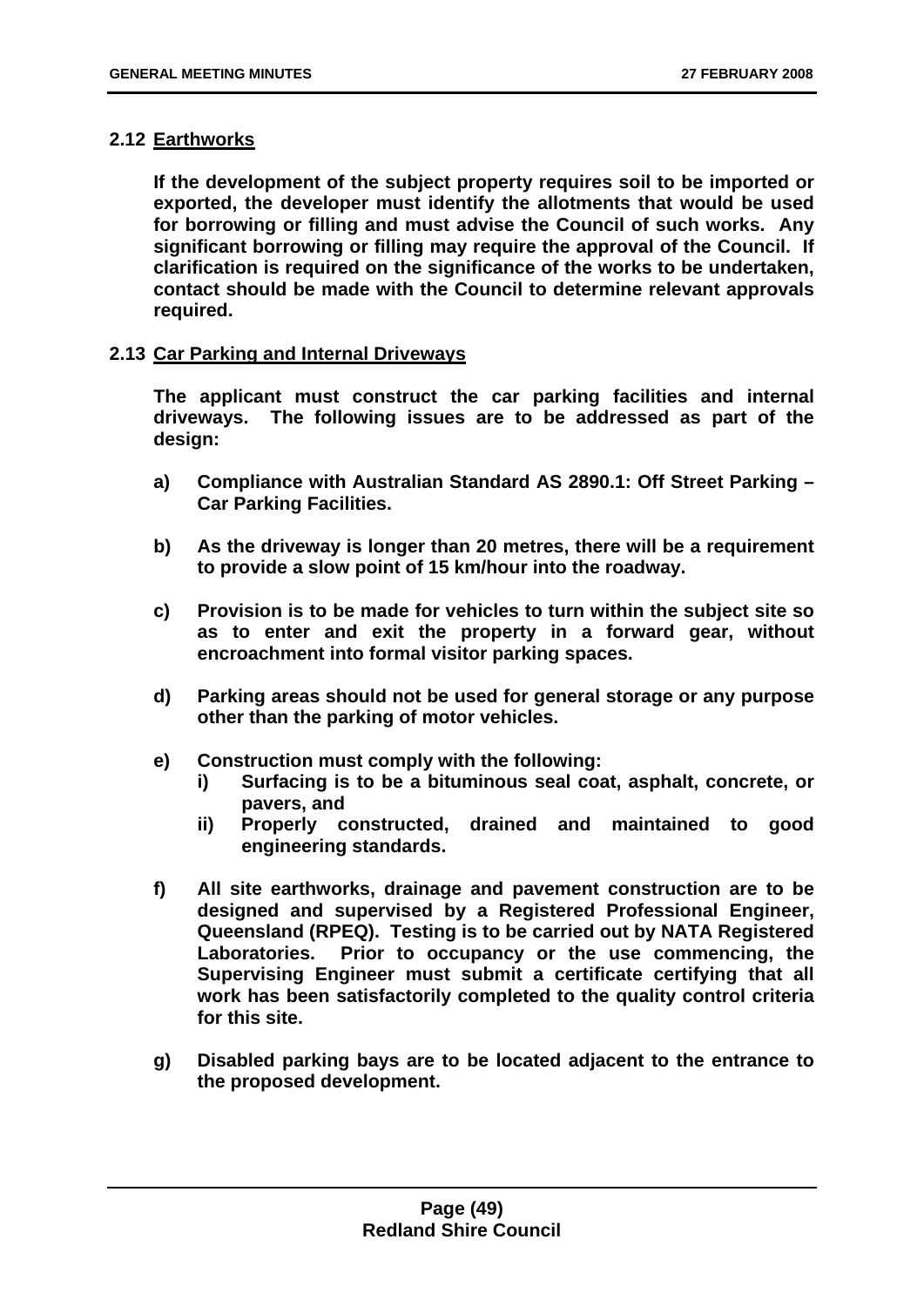### **2.14 Transport Infrastructure Charges Contributions**

**As the proposed development is not to be used for residential purposes, a monetary contribution for local transport infrastructure is not required to be paid to Council. In accordance with Council's Policy titled, "Framework for Infrastructure Charges Contributions", roadworks to the frontage of the site are required to be constructed in lieu (as conditioned above).** 

#### **2.15 Water Supply Headworks**

**A contribution for water supply augmentation and other works must be made to the Council, at the rate applicable at the time of payment, prior any works commencing.** 

**The amount payable for this development must comply with Planning Scheme Policy 3 – Contributions and Security Bonding. In this regard the following comments are made:** 

- **The current rate for 2007/2008 per equivalent tenement is \$7,148.64**
- **The conversion factor for water supply headworks payable vary amongst the different uses. Refer to the policy in this regard.**
- **the amount of contribution for a particular development is determined by multiplying the calculated number of equivalent tenements by the rate per equivalent tenement based on the conversion factor for the particular development included in the table of conversion factors;**
- **The rate of contribution is reviewed annually on 01 July.**

**Any headworks previously paid may be claimed as contributing towards the amount due to the Council.** 

### **2.16 Sediment and Erosion**

**Prior to and during the construction and maintenance phases of this development, the developer is to be responsible for the installation and maintenance of erosion and sediment management facilities. These facilities must accord with the specific outcomes of the Erosion Prevention and Sediment Control Code until the site works are completed.** 

**At all times the development is to adhere to the "Erosion Prevention and Sediment Control Code" and chapter 4 "Erosion Prevention and Sediment Control" of Policy 9 "Infrastructure Works".** 

- **3.0 Performance Bonding Agreement**
- **3.1 In accordance with Planning Scheme Policy 3 Contributions and Security Bonding, the lodgement of security with the Council in accordance with the table in Condition 3.2 must be undertaken to**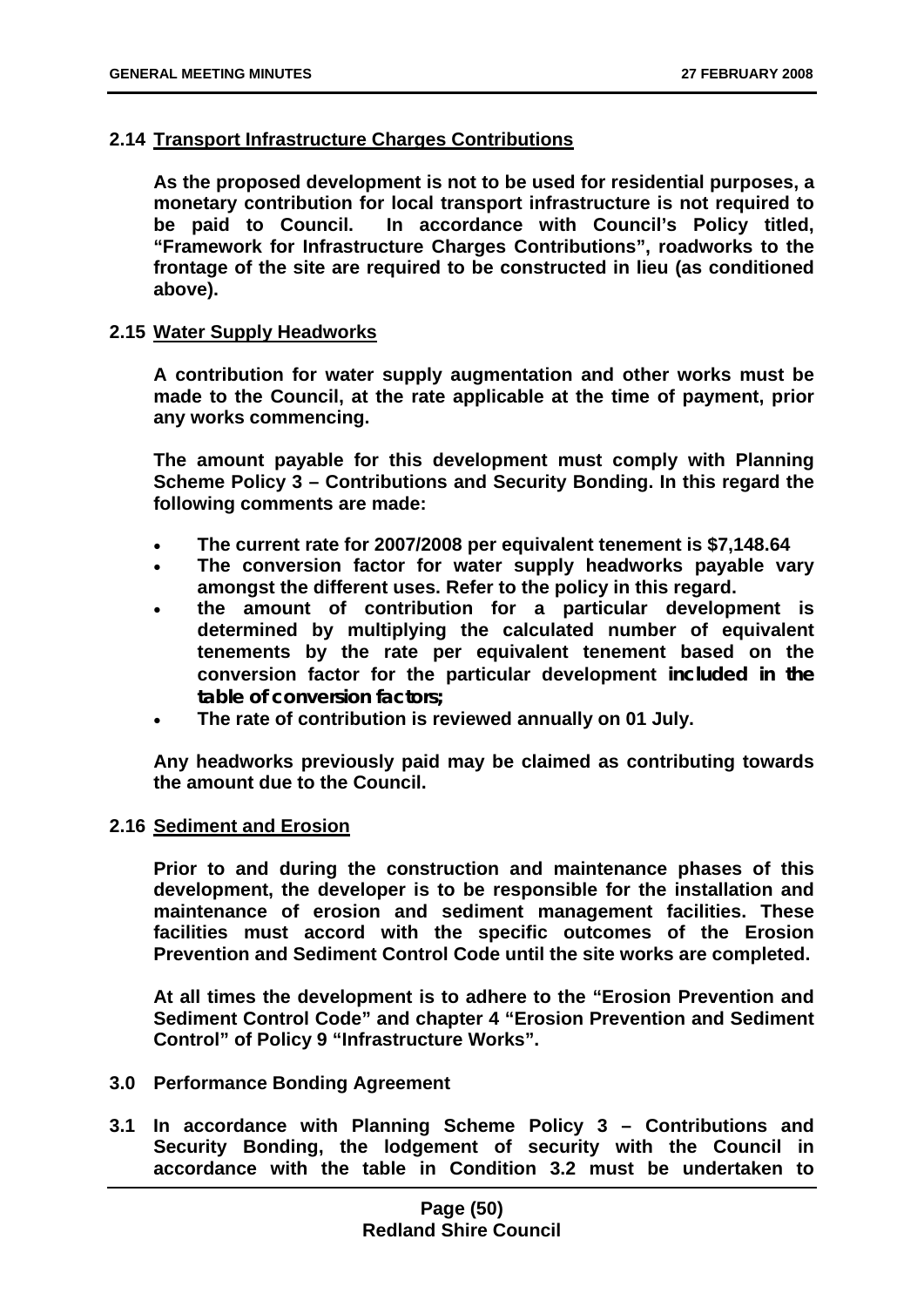**guarantee the execution of works to be done in association with this approval.** 

**3.2 All of the following payments must be made to the Council pursuant to any condition(s) of this approval. The performance security can be in the form of cash or bank guarantee and must be made prior to the Council being required to issue any approval for Operational Works – Compliance Assessment or commencement of any site works.** 

| <b>Item</b>                                                         | <b>Amount</b> | Drawn down                                                                                                                            | <b>Returned</b>                                                                                                                                                                      |
|---------------------------------------------------------------------|---------------|---------------------------------------------------------------------------------------------------------------------------------------|--------------------------------------------------------------------------------------------------------------------------------------------------------------------------------------|
| <b>Engineering</b><br><b>Infrastructure</b><br>external to the site | \$75,000      | the greater<br>to<br>\$1,000 and<br>of<br>5% of the value<br>of works, when<br>On<br>accepted<br><b>Maintenance by</b><br>the Council | <b>When</b><br>works<br>accepted<br>are<br>Off<br>Maintenance by<br><b>Council</b><br>the<br>(Note – There is<br>minimum<br>a<br>maintenance<br>period<br><b>of</b><br>6<br>months). |
| Landscaping                                                         | \$5,000       |                                                                                                                                       | works<br>When<br>accepted<br>are<br>Off<br><b>Maintenance by</b><br><b>Council</b><br>the<br>(Note – There is<br>minimum<br>a<br>maintenance<br>period of<br>6<br>months).           |
| General<br>performance                                              | \$35,000      | not applicable                                                                                                                        | <b>When</b><br>all<br>conditions<br>associated with<br>this<br>approval<br>been<br>have<br>complied with,<br>as accepted by<br>the Council.                                          |
| <b>TOTAL</b>                                                        | \$115,000     |                                                                                                                                       |                                                                                                                                                                                      |

**3.3 In the case of failure to comply with the above conditions, the Council may cause the necessary work to be carried out and may deduct the cost thereof from the money deposited and/or bond held. Should such cost exceed the security held, the applicant(s) and/or the developer and/or their successor must on demand pay to the Council the amount of the works.**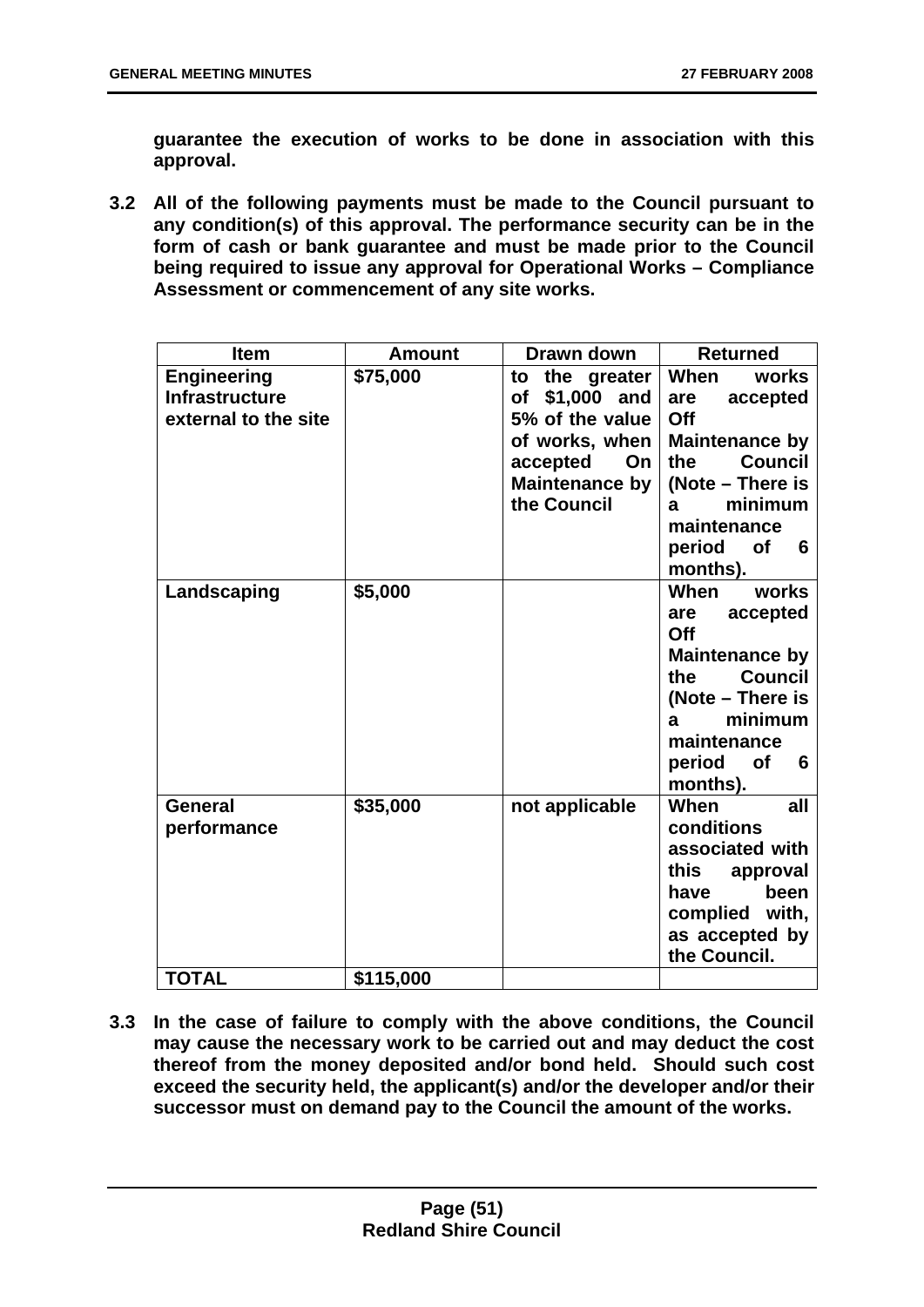### **D. REFERRAL AGENCY CONDITIONS**

**Referral Agency (Concurrence and Advice Agency) conditions are as per attachments.** 

**Note: The Council's conditions incorporate those of any referral agency.** 

### **E. ADDITIONAL PERMITS / APPROVALS REQUIRED**

- **1 This approval does not allow development to be carried out. Further development permits are required for building works and plumbing and drainage works.**
- **2 Operational Works Compliance Assessment approvals (from the Council) are required for:** 
	- **Engineering** 
		- **External roadworks and drainage works;**
		- **Internal car parking and stormwater drainage works**
	- **Landscaping**
- **3 A road opening permit must be obtained from the Council where any works are proposed within an existing road reserve. This approval must be obtained prior to the works commencing.**
- **F. ADVICE**
- **1 Relevant Period**

**This development permit for a material change of use will remain current for a period of four (4) years starting the day the approval takes effect, as per sections 3.5.21 and 3.5.19 of the** *Integrated Planning Act 1997***.** 

**2 Fire Ants** 

**Certain areas within Redland Shire have been identified as having an infestation of the Red Imported Fire Ant (RIFA). The movement of extracted or waste soil, retaining soil, turf, pot plants, plant material, baled hay/straw or mulch/green waste/fuel into, within and out of the Shire from a property inside a restricted area is subject to approval of the Department of Primary Industries(DPI) - RIFA Movement Controls. Further information can be obtained from the DPI Call Centre 13 25 23 or on their web site www.dpi.qld.gov.au/fireants .** 

**5 Eprapah Creek** 

**This development permit does not permit future dredging of Eprapah Creek.**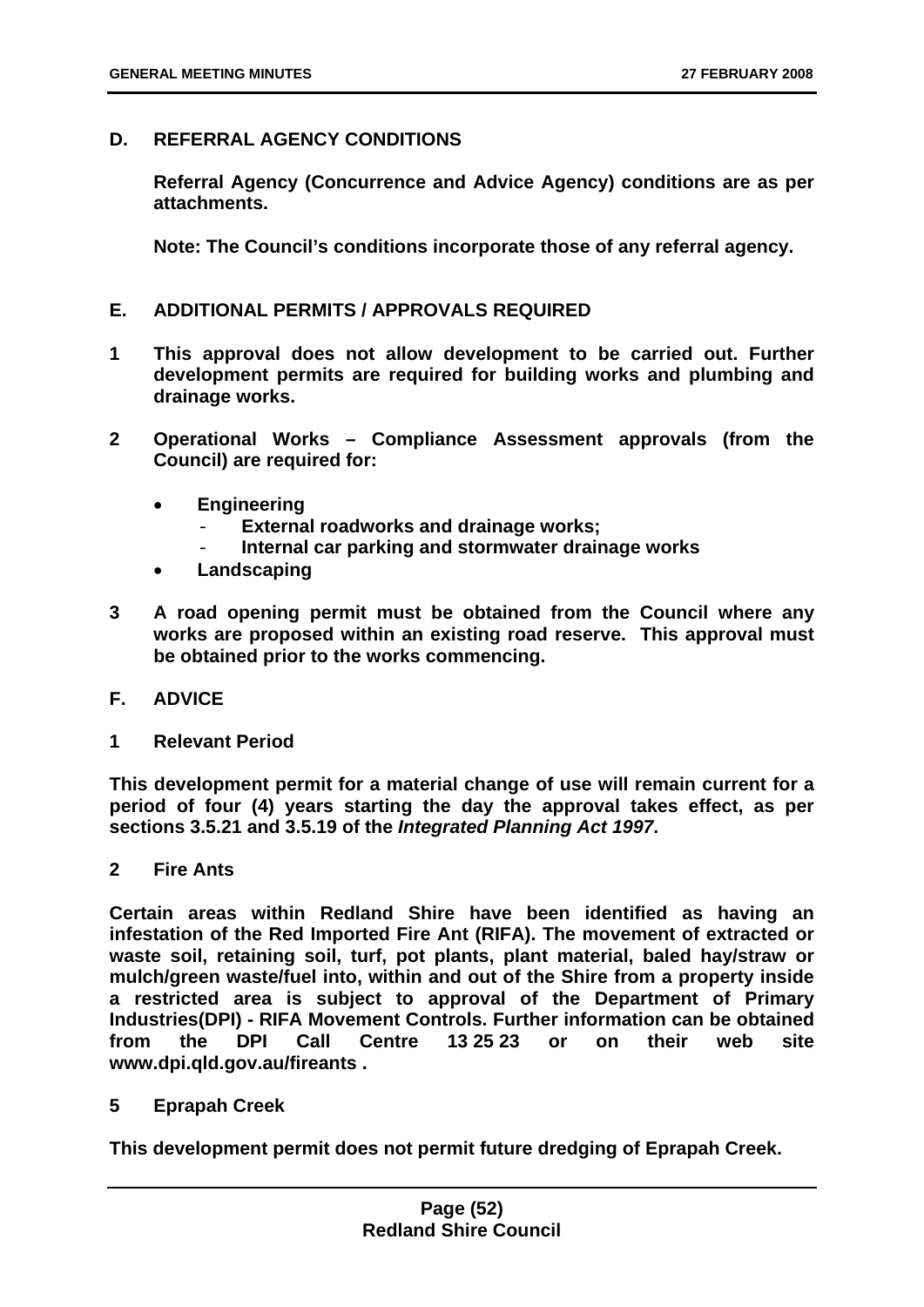# **6 Environment**

**The use of the property is to protect the environment from impacts associated with the use including stormwater run-off, water quality, erosion and sediment run-off and weed infestation. Land contamination is to be mitigated by:** 

- **Ensuring storage, use and spillage of potential contaminants does not result in the contamination of land;**
- **Incorporating waste storage and collection measures that protect against spillage of contaminated materials;**
- **Ensuring storage areas for potentially contaminating substances are roofed and located on impermeable surfaces; and**
- **Incorporating space for accidental spill areas to be bunded and the contaminant retained on-site in an impermeable area/system, before removal by an approved means.**

# **7 Amenity**

**Glare and reflection from the sun is to be minimised through choice of building materials and glazing. Artificial lighting is not to result in unreasonable disturbance to any person or activity. Uses and other development are to minimise emissions of dust and odour and the generation of airborne pollutants. Dust impacts of vehicle movements and stockpiling of materials are to be eliminated or mitigated.** 

# **CARRIED**

A division was called for.

Crs Williams, Beard, Burns, Dowling, Barker and Seccombe voted in the affirmative.

Crs Murray, Elliott, Bowler, Henry and Ogilvie voted in the negative.

The motion was declared by the Mayor as **CARRIED.**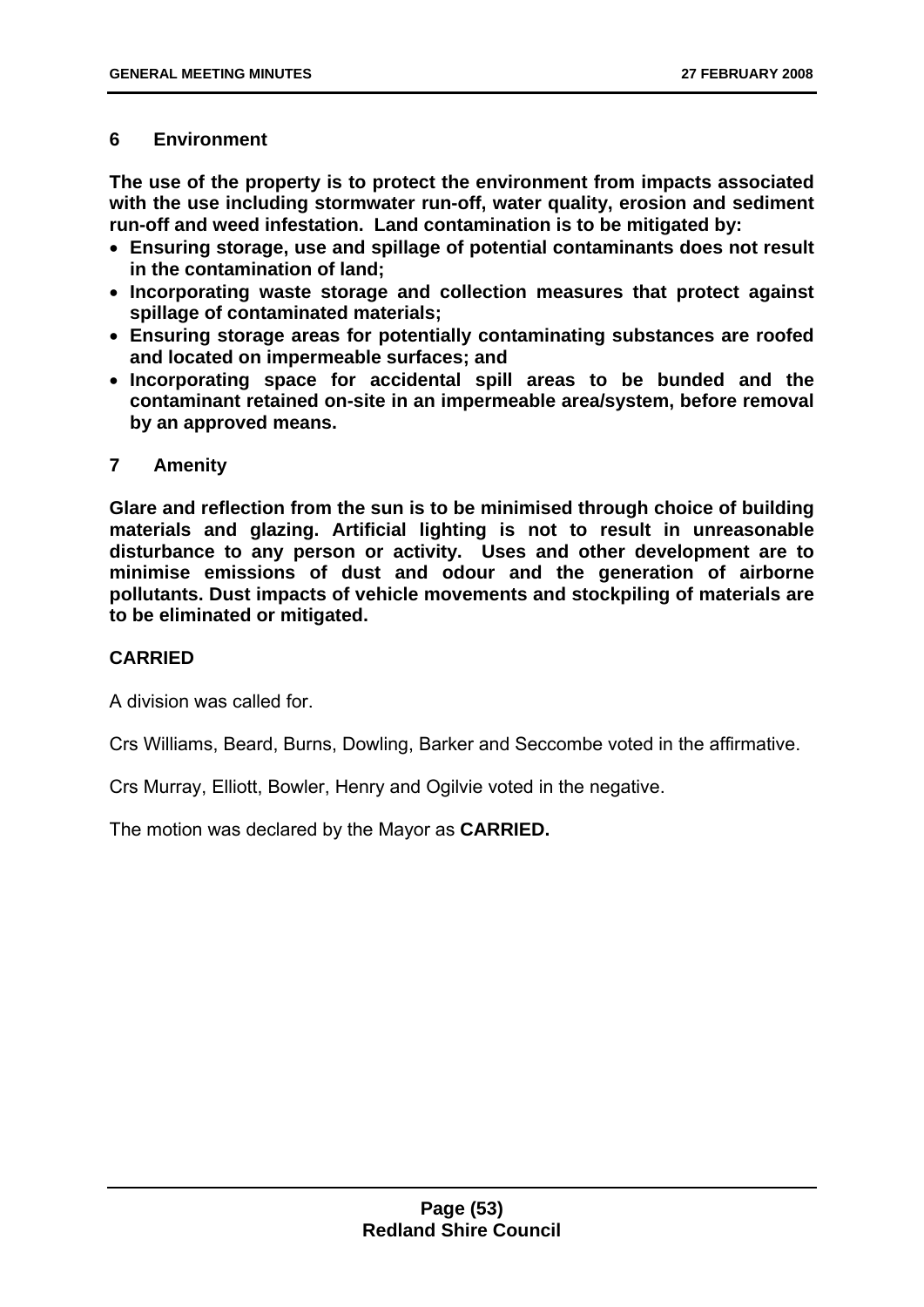# **11 PLANNING & POLICY COMMITTEE 13/02/08 - RECEIPT AND ADOPTION OF REPORT**

| Moved by:    | Cr Burns          |
|--------------|-------------------|
| Seconded by: | <b>Cr Elliott</b> |

That the Planning & Policy Committee Report of 22 January 2008 be received.

CARRIED

### **DECLARATION OF OPENING**

Cr Burns declared the meeting open at 9.00am.

### **RECORD OF ATTENDANCE AND LEAVE OF ABSENCE**

| Members Present                            |                                              |
|--------------------------------------------|----------------------------------------------|
| Cr J L Burns                               | <b>Chairperson and Councillor Division 5</b> |
| Cr D H Seccombe                            | Mayor                                        |
| Cr A G Barker                              | <b>Councillor Division 1</b>                 |
| Cr C B Ogilvie                             | Councillor Division 2 – entered at 9.02am    |
| Cr D A Henry                               | <b>Councillor Division 3</b>                 |
| Cr P J Dowling                             | Deputy Mayor and Councillor Division 4       |
| Cr T Bowler                                | <b>Councillor Division 6</b>                 |
| Cr M A Elliott                             | <b>Councillor Division 7</b>                 |
| Cr A R Beard                               | <b>Councillor Division 8</b>                 |
| Cr K M Williams                            | <b>Councillor Division 9</b>                 |
| Cr H J Murray                              | <b>Councillor Division 10</b>                |
|                                            |                                              |
| <b>Committee Manager</b><br>Mr G Underwood | <b>General Manager Planning and Policy</b>   |
|                                            |                                              |
| <b>Officers</b>                            |                                              |
| Mrs S Rankin                               | <b>Chief Executive Officer</b>               |
| Mr D Elliott                               | Manager Infrastructure Planning              |
| Mr G Photinos                              | <b>Manager Environmental Management</b>      |
| Mr L Newlands                              | <b>Advisor Reserves Management</b>           |
| Mr W Dawson                                | <b>Manager Land Use Planning</b>             |
|                                            |                                              |
| <b>Minutes</b>                             |                                              |
| Mrs J Parfitt                              | Corporate Meetings & Registers Officer       |
|                                            |                                              |
| <b>PUBLIC PARTICIPATION AT MEETING</b>     |                                              |
| Nil                                        |                                              |
| <b>DECLARATION OF INTEREST</b>             |                                              |
| Nil                                        |                                              |
|                                            |                                              |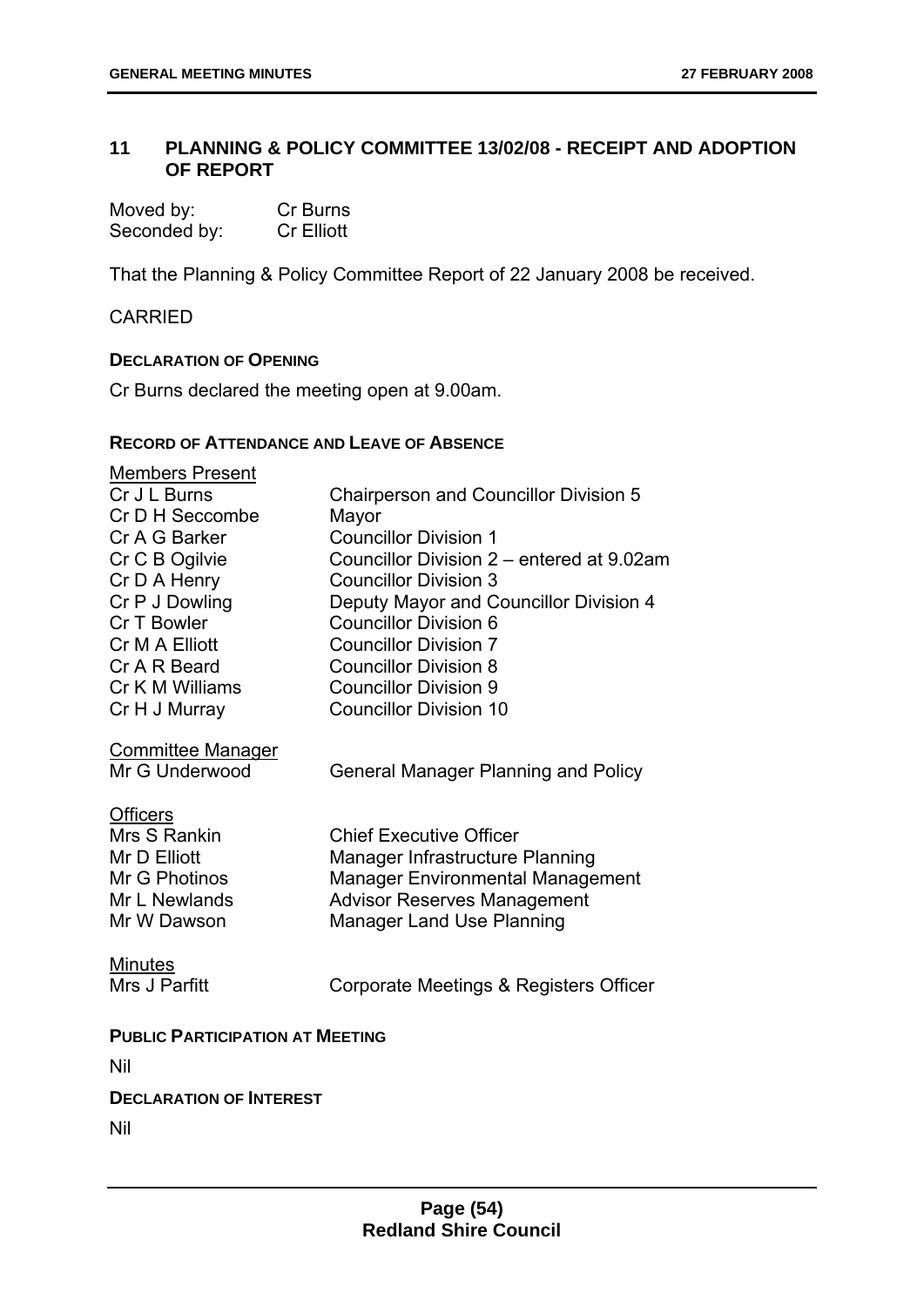### **ORDER OF BUSINESS**

It was noted that Item 4.1 *Southern Redland Regional Sport Facility Plan* was withdrawn.

Cr Ogilvie left the meeting at 9.12am during discussion on item 2.2 and returned at 9.16am during discussion on item 2.4.

Cr Bowler left the meeting at 9.44am during General Business.

# **11.1 CUSTOMER SERVICES**

**11.1.1 COUNCILLORS' CCBF DIVISION 1 - PROVISION OF PARK INFRASTRUCTURE** 

| <b>Dataworks Filename:</b>       | <b>G &amp; S Community Benefit Fund</b>                               |
|----------------------------------|-----------------------------------------------------------------------|
| <b>Responsible Officer Name:</b> | <b>Neil Kesur</b><br><b>Services Manager Parks &amp; Conservation</b> |
| <b>Author Name:</b>              | <b>Bill McDowell</b><br><b>Senior Advisor Urban Landscape</b>         |

### **EXECUTIVE SUMMARY**

Council annually allocates in its budget an amount for discretionary spending by Divisional Councillors known as the Councillors' Community Benefit Fund (CCBF). All requests for funding individual projects with a greater expenditure than \$5,000 requires approval from Council.

This request is for a total amount of \$27,000.00 (GST exclusive) to be allocated for the provision of new park shelters with table and seats within Apex Park, Wellington Point and the relocation of an existing shelter to Fellmonger Park, Ormiston.

# **PURPOSE**

The purpose of this report is to seek approval from Council for an allocation from the Division 1 portion of the CCBF for \$27,000.00 (GST exclusive). This funding will be used for the provision of 2 new shelters and associated park furniture for Apex Park and the relocation of an existing shelter in Apex Park to Fellmonger Park.

# **BACKGROUND**

The Councillor for Division 1 contacted the Senior Advisor Urban Landscape with a request to supply a quote for the installation of park furniture in a few parks within Division 1. A quote was provided.

Upon inspection of one of these parks by the Senior Advisor Urban Landscape, it was recommended that this park was not ready for the addition of this infrastructure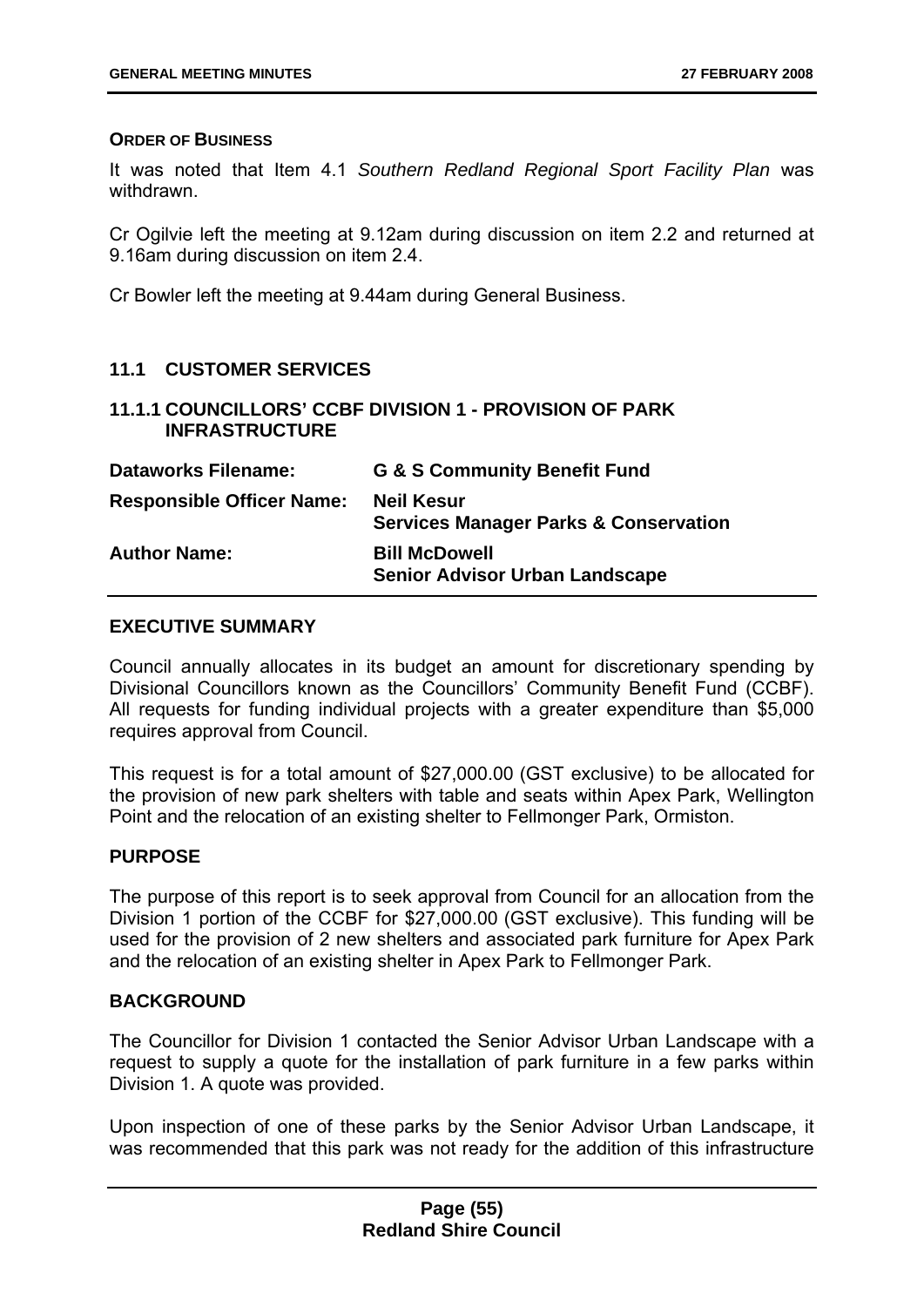and another alternative was proposed. This was to install a new shelter at Fellmonger Park. This proposal was accepted by the Councillor.

Further consultation was initiated with the Advisor Landscape Architecture to define this proposal relevant to master planning of the park. This consultation led to another proposal to provide the CBF funding for the development of Apex Park subject to it having an approved master plan. An on site meeting with Advisor Landscape Architecture was held. The proposal still included the provision of a shelter for Fellmonger Park based on relocating an existing shelter from Apex Park.

Following the on site meeting, a quotation was sought from Council suppliers for the installation of 2 skillion roof shelters, the provision and installation of park furniture for each shelter plus another shelter, and the relocation of an existing shelter in Apex Park to Fellmonger Park. The costs associated with this proposal are:

- Supply and install 2 x Kit 302 Skillion roof Shelters \$15,375.00 (GST exclusive)
- Supply and install 3 x Gossi Access tables with bench seats \$4,501.00 (GST exclusive
- Relocation of existing shelter Apex Park to Fellmonger Park \$7,124.00 (GST exclusive).

Total cost of project is \$27,000.00 (GST exclusive)

The quotation was submitted to the Division 1 Councillor for approval and sufficient funds are available for this project to proceed.

# **ISSUES**

No issues have been identified.

# **RELATIONSHIP TO CORPORATE PLAN**

The recommendation in this report primarily supports Council's strategic priority to build safe, strong and self reliant communities with access to community services, infrastructure and opportunities for participation in community life.

### **FINANCIAL IMPLICATIONS**

The Division 1 Councillor supports this project and has sufficient funds to allocate an amount of \$27,000.00 (GST exclusive) from the Division 1 portion of the CCBF.

# **PLANNING SCHEME IMPLICATIONS**

The Land Use Planning Group was consulted and it is considered that the outcome of recommendations in this report will not require any amendments to the Redlands Planning Scheme.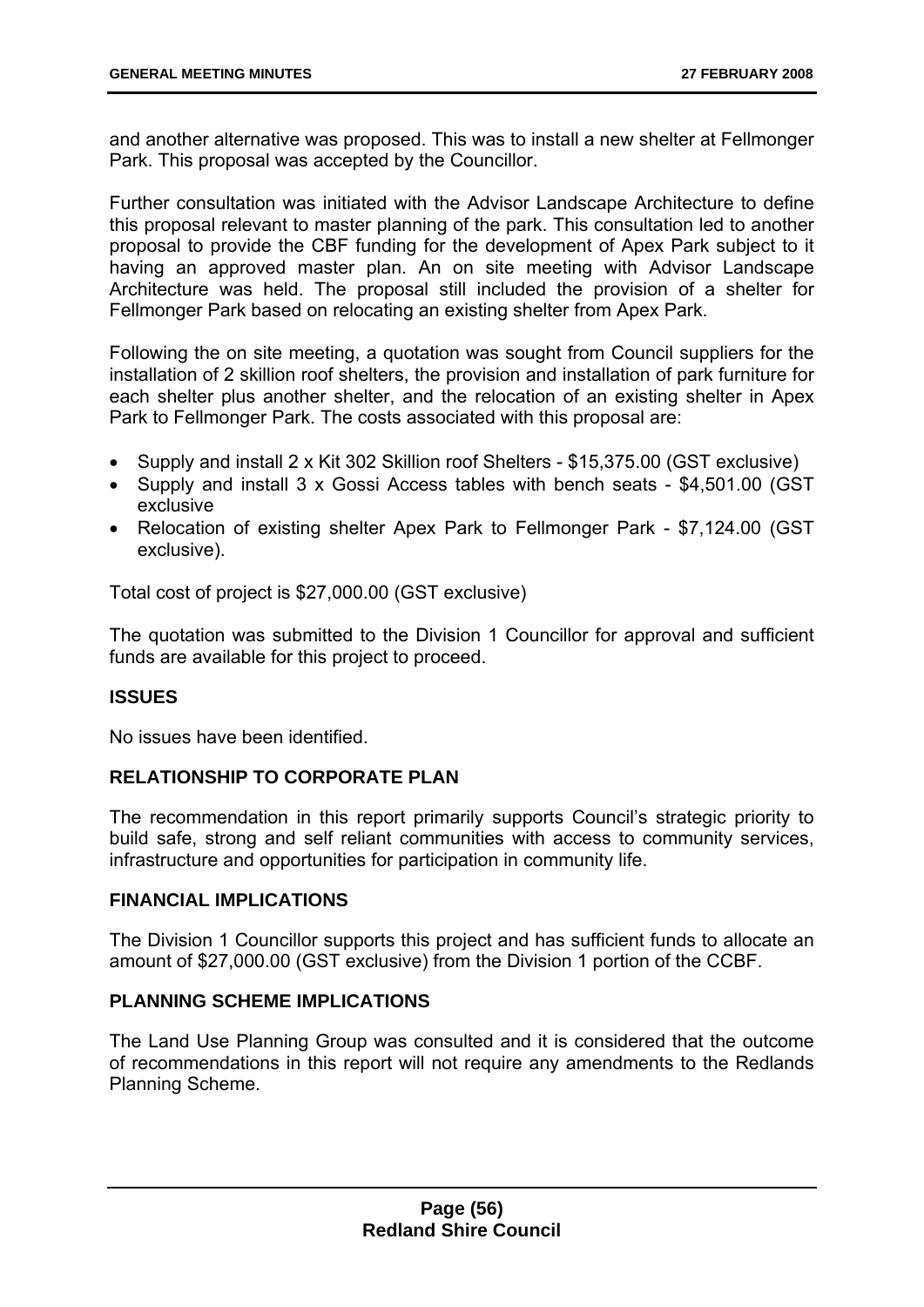## **CONSULTATION**

Following the initial proposal from the Division 1 Councillor, the Senior Advisor Urban Landscape has facilitated an on site meeting to discuss the proposal with the Advisor Landscape Architect.

The Councillor Division 1 has been consulted regarding the changing of the original proposal through to the final agreed outcome for the upgrade of Apex Park and Fellmonger Park.

The Advisor Landscape Architect has been kept informed of the development of these park upgrades.

### **OPTIONS**

#### **PREFERRED**

That Council resolve to approve an allocation of \$27,000.00 (GST exclusive) from the Division 1 portion of the Councillors' Community Benefit Fund for the supply and installation of shelters and associated park furniture for Apex Park, Wellington Point, and Fellmonger Park, Ormiston.

#### **ALTERNATIVE**

That Council not approve the allocation of \$27,000.00 (GST exclusive) for this project.

### **OFFICER'S/COMMITTEE RECOMMENDATION/ COUNCIL RESOLUTION**

| Moved by:    | Cr Burns          |
|--------------|-------------------|
| Seconded by: | <b>Cr Elliott</b> |

**That Council resolve to approve an allocation of \$27,000.00 (GST exclusive) from the Division 1 portion of the Councillors' Community Benefit Fund for the supply and installation of shelters and associated park furniture for Apex Park, Wellington Point, and Fellmonger Park, Ormiston.** 

### **CARRIED**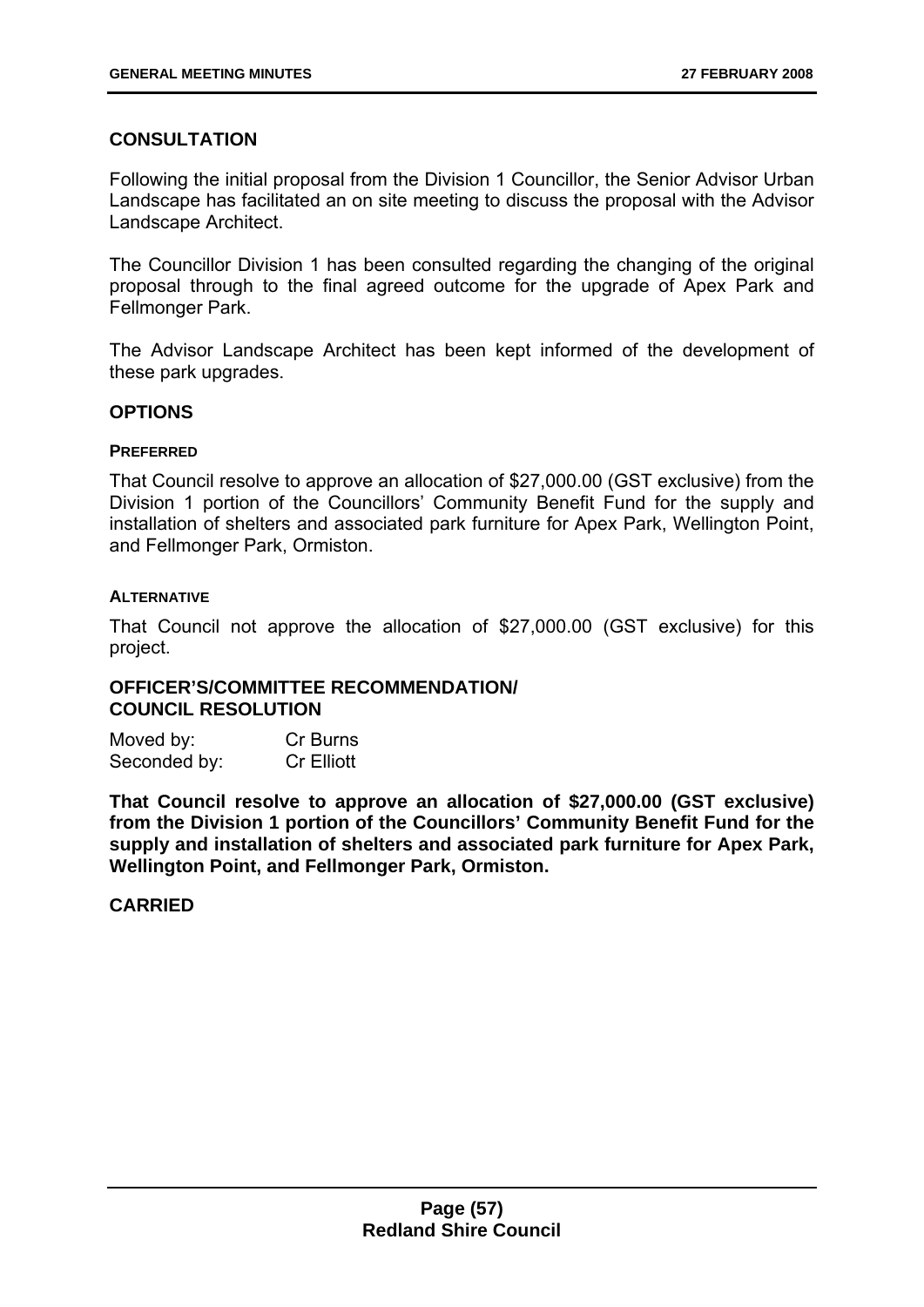# **11.1.2 COUNCILLORS' CCBF DIVISION 3 - PROVISION OF PARK INFRASTRUCTURE**

| <b>Dataworks Filename:</b>       | <b>G &amp; S Community Benefit Fund</b>                               |
|----------------------------------|-----------------------------------------------------------------------|
| <b>Responsible Officer Name:</b> | <b>Neil Kesur</b><br><b>Services Manager Parks &amp; Conservation</b> |
| <b>Author Name:</b>              | <b>Bill McDowell</b><br><b>Senior Advisor Urban Landscape</b>         |

### **EXECUTIVE SUMMARY**

Council annually allocates in its budget an amount for discretionary spending by Divisional Councillors known as the Councillors' Community Benefit Fund (CCBF). All requests for funding individual projects with a greater expenditure than \$5,000 requires approval from Council.

This request is for a total amount of \$14,658.00 (GST exclusive) to be allocated for the provision of a new park shelter with table and seats within Crystal Waters Park, Thornlands, and park infrastructure including seats, table and seat setting and drinking tap within Manning Esplanade Foreshore Park, Robert Mackie Park, and William Stewart Park, Thornlands.

### **PURPOSE**

The purpose of this report is to seek approval from Council for an allocation from the Division 3 portion of the CCBF for \$14,658.00 (GST exclusive). This funding will be used for the provision of 1 new shelter and associated park furniture for Crystal Waters Park and park infrastructure including seat, table and seat setting and drinking tap within Manning Esplanade Foreshore Park, Robert Mackie Park, and William Stewart Park, Thornlands, respectively.

# **BACKGROUND**

The Councillor for Division 3 contacted the Senior Advisor Urban Landscape with a request to investigate the upgrading of new public open space acquired from developer contribution. The park is located on Manning Esplanade, Thornlands and is currently known as Manning Esplanade Foreshore. This open space is listed with Environmental Management for future District Park development.

An initial inspection of this park by the Senior Advisor Urban Landscape and Senior Advisor Open Space Planning with the Division 3 Councillor was undertaken in 2007. At this meeting, ideas for district park development were discussed with the resultant proposal that a master plan would be required in the future for this development to proceed.

As the Councillor Division 3 desired to use current CBF funds for this park, a proposal to install a shelter was promoted following a meeting with the Senior Advisor Urban Landscape and another on site meeting with the Division 3 Councillor. Further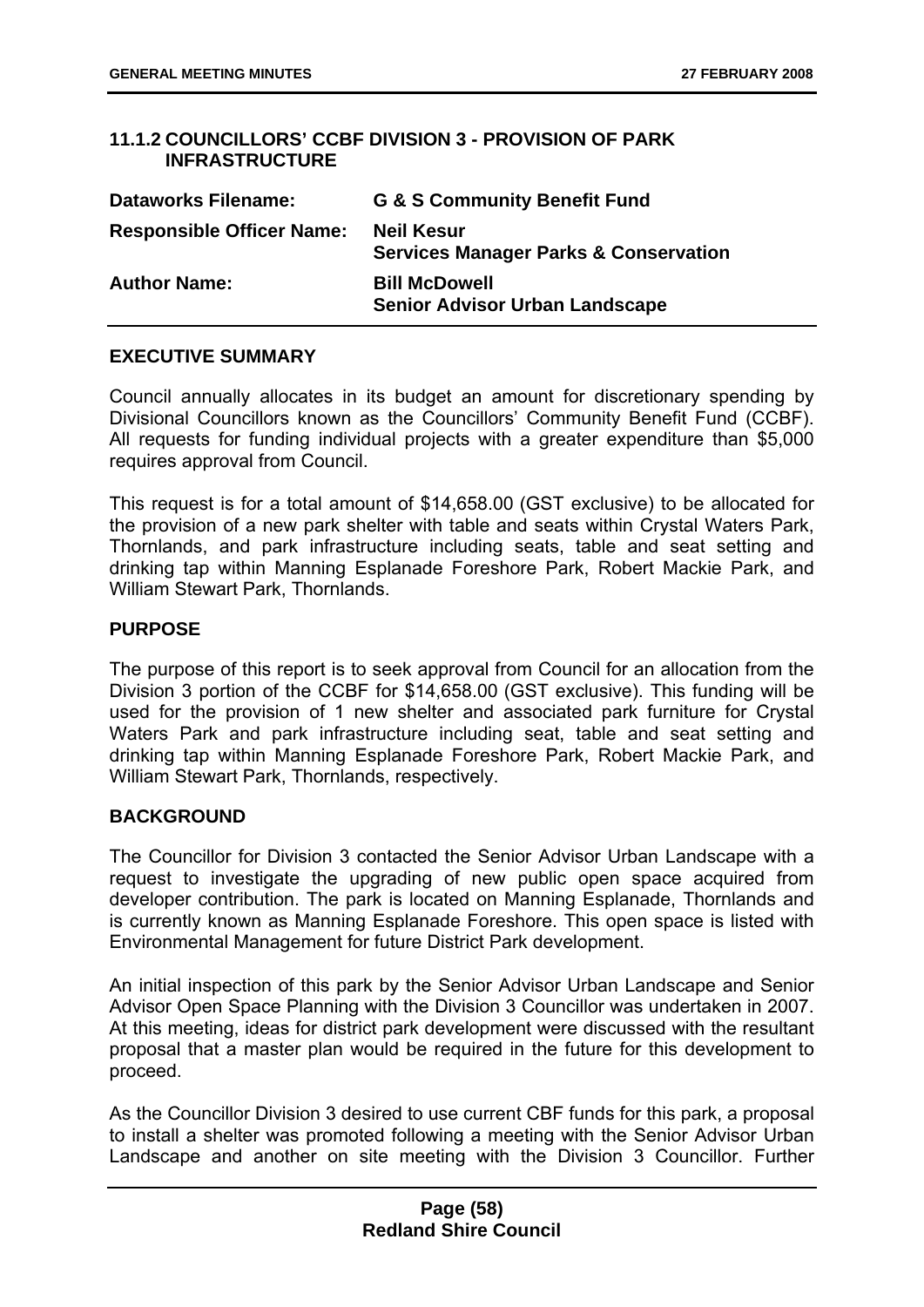consultation was initiated with the Advisor Landscape Architecture to define this proposal relevant to future master planning of the park.

Robert Mackie Park within Division 3 was also visited during this time of on site meeting to assess needs within this park.

Quotations for the supply of a skillion roof shelter and other park infrastructure was sought from Council suppliers.

The Councillor undertook some follow-up consultation with nearby residents to Manning Esplanade Foreshore to gauge their support or otherwise. The outcome of this consultation was that residents preferred to see the master plan developed prior to any major park upgrade taking place.

Consequently the proposal to install a shelter was moved to Crystal Waters Park where an approved master plan already exists.

Therefore after consultation between the Councillor and the Senior Advisor Urban Parkland, a proposal for park upgrades was finalised. The costs associated with this proposal are:

- Crystal Waters Park Supply and install 1 x Kit 302 Skillion roof Shelter \$8,362.00 (GST exclusive);
- Crystal Waters Park Supply and install 1 x Gossi Access table with bench seats \$1,552.00 (GST exclusive);
- Manning Esplanade Foreshore Park Supply and install 1 x Gossi park seat \$942.00 (GST exclusive);
- Robert Mackie Park Supply and install 1 x Gossi Access table with bench seats - \$1,552.00 (GST exclusive);
- William Stewart Park Supply and install new drinking tap adjacent to existing skate park - \$2,250.00 (GST exclusive)

Total cost of project is \$14,658.00 (GST exclusive)

The quotation was submitted to the Division 3 Councillor for approval and sufficient funds are available for this project to proceed.

# **ISSUES**

No issues have been identified.

### **RELATIONSHIP TO CORPORATE PLAN**

The recommendation in this report primarily supports Council's strategic priority to build safe, strong and self reliant communities with access to community services, infrastructure and opportunities for participation in community life.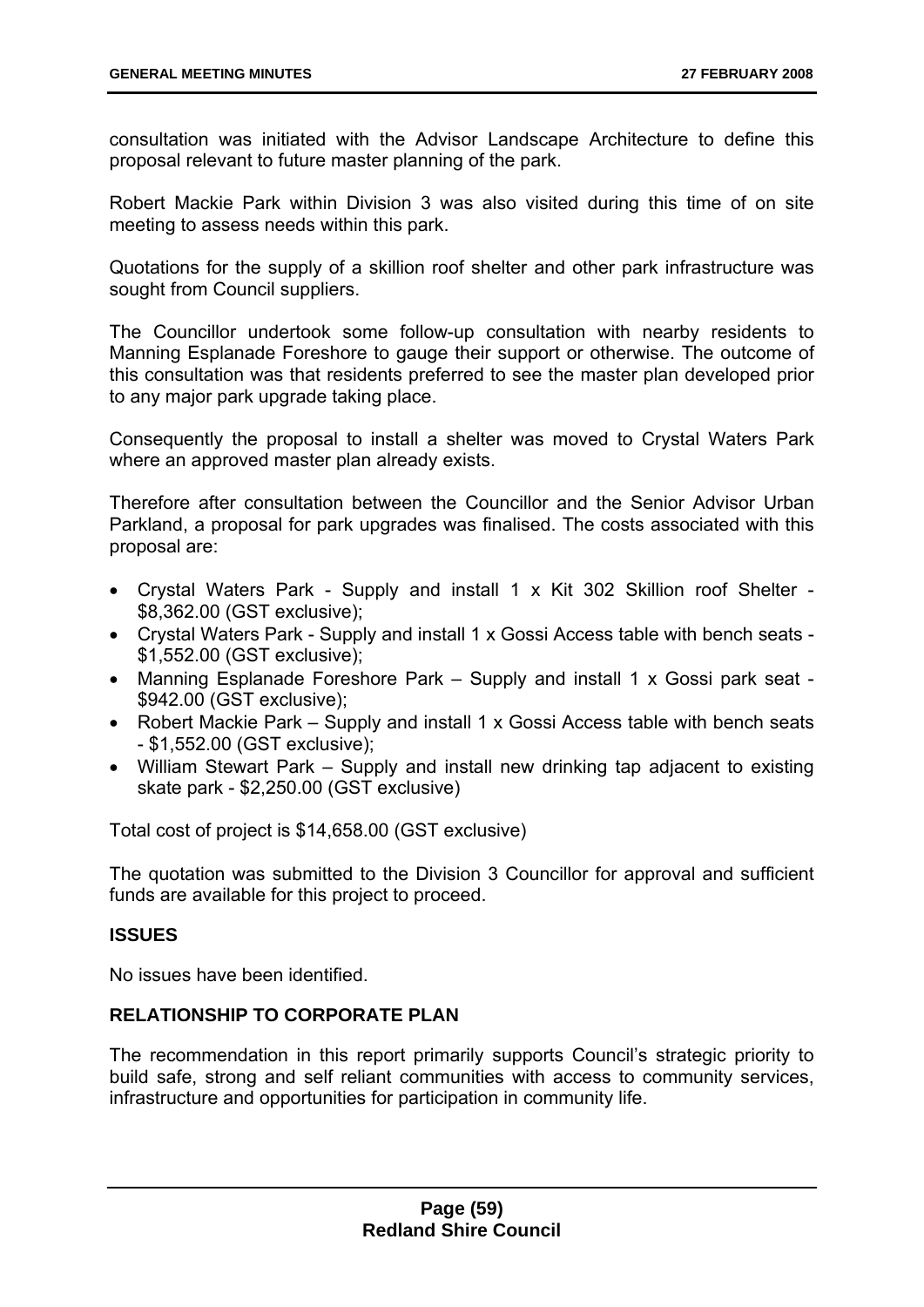## **FINANCIAL IMPLICATIONS**

The Division 3 Councillor supports this project and has sufficient funds to allocate an amount of \$14,658.00 (GST exclusive) from the Division 3 portion of the CCBF.

### **PLANNING SCHEME IMPLICATIONS**

The Land Use Planning Group was consulted and it is considered that the outcome of recommendations in this report will not require any amendments to the Redlands Planning Scheme.

# **CONSULTATION**

Following the initial proposal from the Division 3 Councillor, the Senior Advisor Urban Landscape has facilitated an on site meeting to discuss the proposal with the Senior Advisor Open Space Planning and other meetings with the Advisor Landscape Architecture.

The Councillor Division 3 undertook consultation with local residents adjacent to Manning Esplanade Foreshore to determine their current attitude to park development in their area.

The Councillor Division 3 has been consulted regarding the changing of the original proposal through to the final agreed outcome for the upgrade of Crystal Waters Park, Robert Mackie Park, Manning Esplanade Foreshore and William Stewart Park.

### **OPTIONS**

### **PREFERRED**

That Council resolve to approve an allocation of \$14,658.00 (GST exclusive) from the Division 3 portion of the Councillors' Community Benefit Fund for the supply and installation of a shelter and associated park furniture for Crystal Waters Park, and other park infrastructure including seat, table and seat setting and drinking tap within Manning Esplanade Foreshore Park, Robert Mackie Park, and William Stewart Park, Thornlands, respectively.

### **ALTERNATIVE**

That Council not approve the allocation of \$14,658.00 (GST exclusive) for this project.

### **OFFICER'S/COMMITTEE RECOMMENDATION/ COUNCIL RESOLUTION**

| Moved by:    | Cr Burns          |
|--------------|-------------------|
| Seconded by: | <b>Cr Elliott</b> |

**That Council resolve to approve an allocation of \$14,658.00 (GST exclusive) from the Division 3 portion of the Councillors' Community Benefit Fund for the supply and installation of a shelter and associated park furniture for Crystal Waters Park, and other park infrastructure including seat, table and seat setting**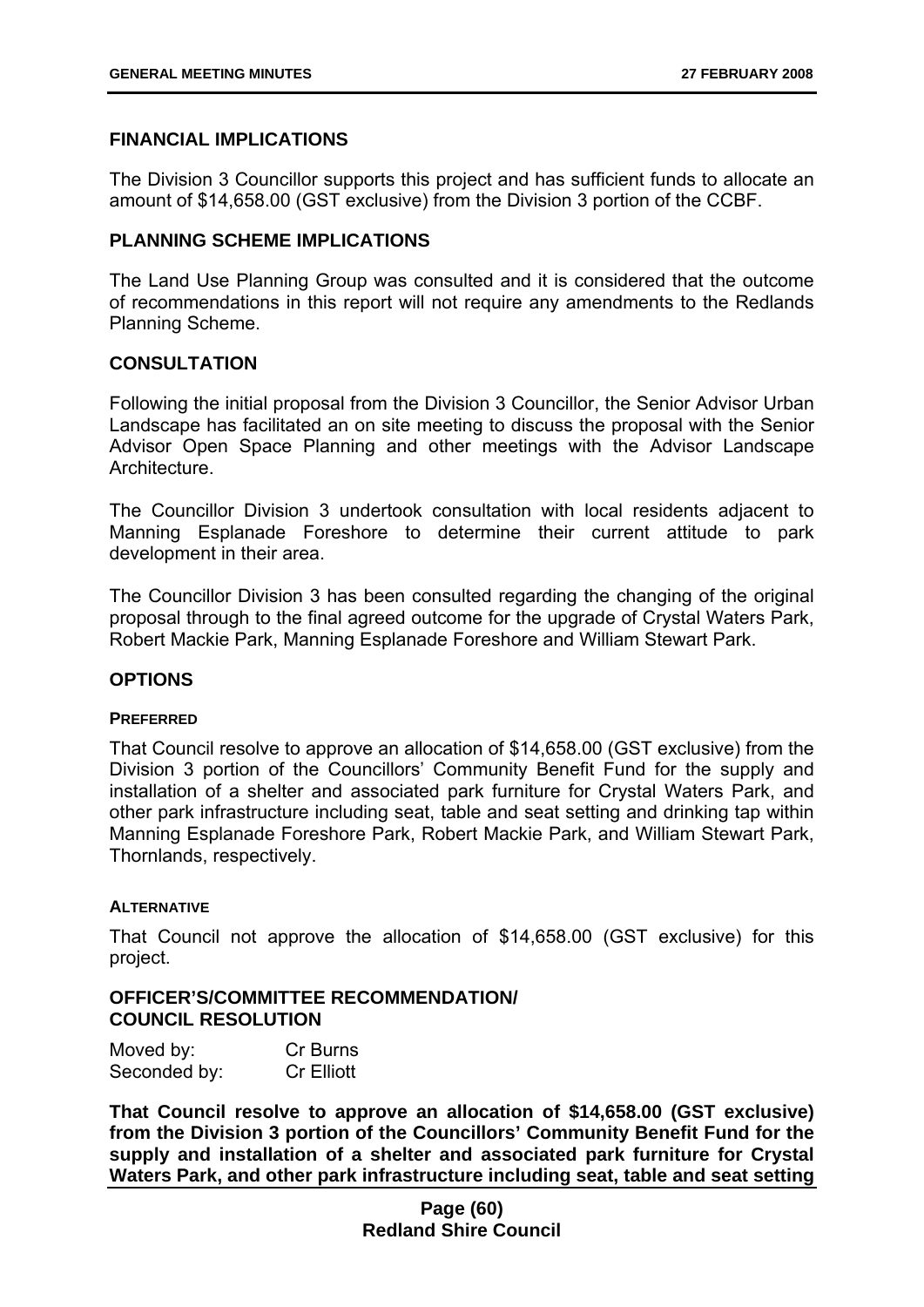**and drinking tap within Manning Esplanade Foreshore Park, Robert Mackie Park, and William Stewart Park, Thornlands, respectively.** 

# **CARRIED**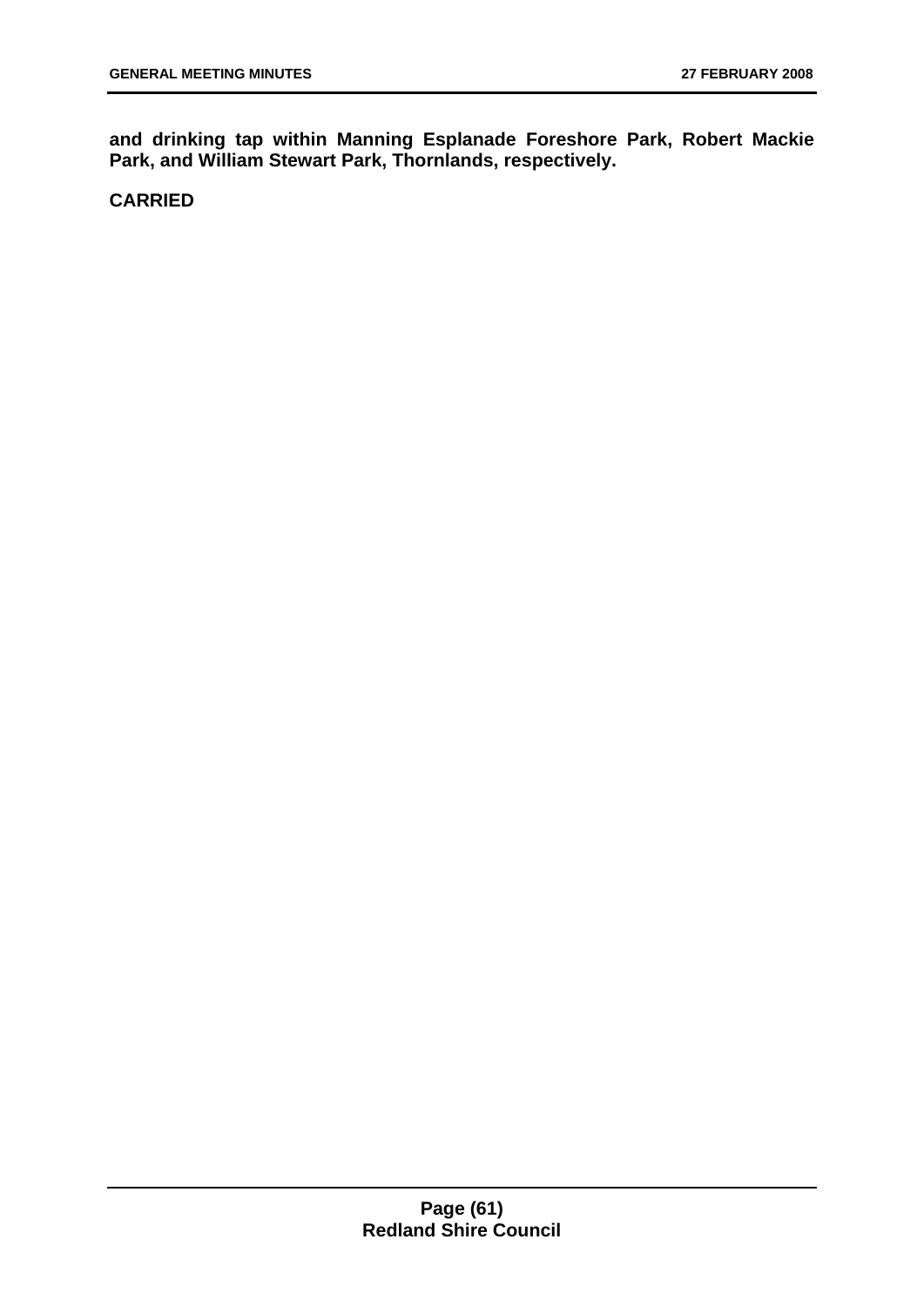## **11.2 PLANNING AND POLICY**

#### **11.2.1 MACLEAY ISLAND CAR PARK EXTENSION**

| <b>Dataworks Filename:</b>       | <b>RTT: Carparks</b>                                                                                                 |
|----------------------------------|----------------------------------------------------------------------------------------------------------------------|
| <b>Attachments:</b>              | <b>Aerial Photo Macleay Island Car Park</b><br><b>Concept Design Extension of Car Park, Macleay</b><br><b>Island</b> |
| <b>Responsible Officer Name:</b> | <b>David Elliott</b><br><b>Manager Infrastructure Planning</b>                                                       |
| <b>Author Name:</b>              | <b>Rod Powell</b><br><b>Technical Officer Marine Projects</b>                                                        |

#### **EXECUTIVE SUMMARY**

The 94 car park spaces currently provided at the ferry terminal on Macleay Island are primarily for long term parking. These long term car park spaces are usually fully occupied by working commuters from early in the morning on most days, thereby restricting other commuters of parking spaces during the day.

A second issue is the use of the current boat ramp for both commercial barge landing operations and recreational boating. Competition for use of the ramp can result in delays to public transport and put the safety of recreational users at risk. In addition, the number of car/trailer units (CTU) spaces allocated and the area dedicated for manoeuvring and rigging/de-rigging of recreational vessels falls far short of Queensland Transport Boating Infrastructure Capital/Maintenance Program (BICMP) guidelines.

All of these issues are well known to Council and it was planned to extend the carpark and provide a second ramp dedicated to recreational users in the 2006/2007 financial year. This project was delayed due to environmental constraints. A "Review of Environmental Factors" (REF) has now been completed.

To progress to a formal pre-design conference with the EPA a code assessable development approval is required for a Material Change of Use for this site which is currently zoned CP12.

This report accords with Council's Transport Plan 2016 – actions HPA2 and A5.54 on the review of parking demand and supply on the bay islands and mainland ferry terminals.

### **PURPOSE**

To update Council on the proposed extension of the current Macleay Island car-park to provide 80 extra car-parking and 13 car/trailer spaces to support the QT funded boat ramp in line with BICMP Guidelines.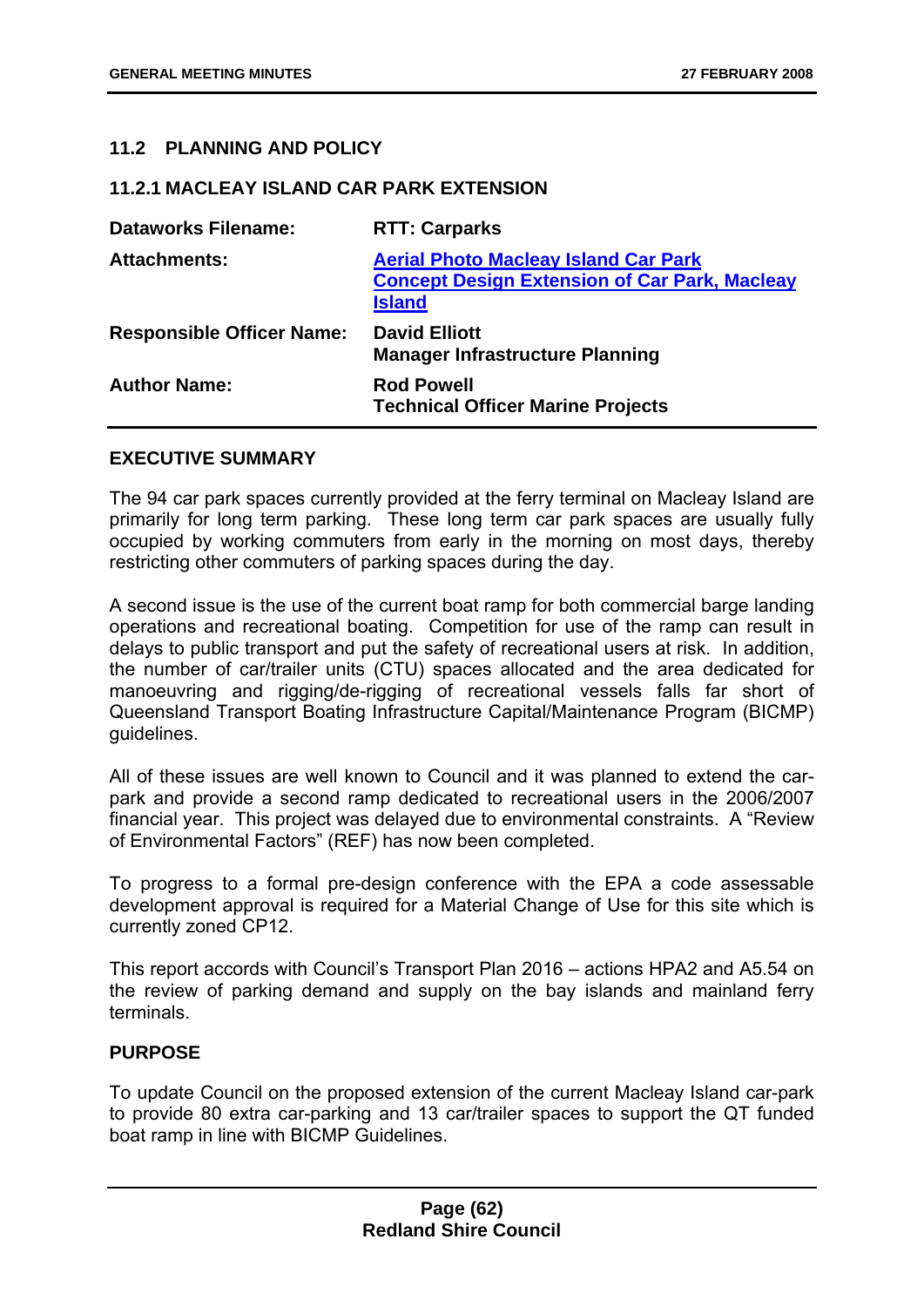# **BACKGROUND**

This project was previously funded for 2006/2007 but has been delayed pending a Review of Environmental Factors (REF). The REF is now completed and QT under the auspices of the BICMP has funding set aside to construct the second boat ramp. This funding is available in a 2 year budget window which commenced in 2006/2007 in line with the original plan. This money may not be available after the end of the 2007/2008 Financial Year.

The available land is zoned CP12 and while a car park is consistent with this zone it is not exempt form the Development Assessment process and a Code Assessable application is required. Once this is complete the approval process can move along to a pre- design conference with EPA.

# **ISSUES**

Recreational boating must share the current boat ramp and facilities with commuters and commercial operations. This contributes to traffic congestion and user safety. The construction of shore side facilities and a dedicated recreational ramp should alleviate this.

The demand for car park spaces exceeds the spaces that can be provided on the limited land at the ferry terminals of the islands. The subsidised trial bus service on Macleay Island did not resolve this parking demand issue and has since been withdrawn. With increasing development on the islands and increasing patronage of both the ferry and barge services the situation can only deteriorate. The proposed increase of 80 parking spaces with provision for improved traffic circulation via the High Central Road connection provided by this development will improve the situation at Macleay Island considerably. However the introduction of a peak hour QT/Translink bus service will be required in the future. Council officers will continue to make representations to QT/Translink in this respect.

### **RELATIONSHIP TO CORPORATE PLAN**

The recommendation primarily supports Council's strategic priority to provide and maintain water, waste services, roads, drainage & support the provision of transport and waterways infrastructure to sustain our community.

### **FINANCIAL IMPLICATIONS**

The estimated total cost of the car park extension and connecting roadworks is \$1.9 million. It is proposed to undertake the detailed design (\$200,000) in 2008/09 and fund the construction over two (2) financial years (\$700,000 in 2009/10 and \$1,000,000 in 2010/11.

# **PLANNING SCHEME IMPLICATIONS**

The Land Use Planning Group was consulted and it is considered that the outcome of recommendations in this report will not require any amendments to the Redlands Planning Scheme.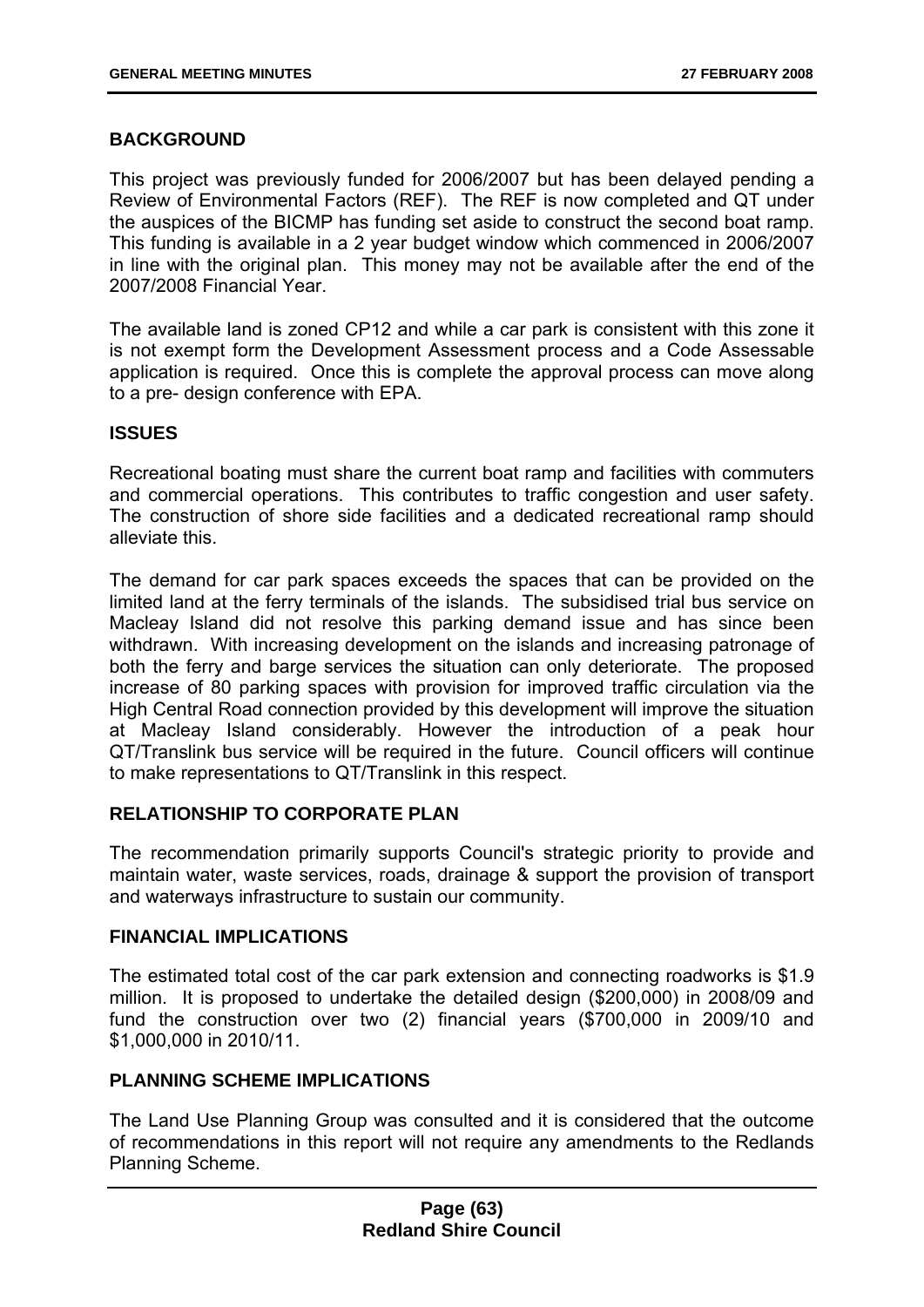# **CONSULTATION**

The General Manager Planning and Policy, Divisional Councillor, President Macleay Island Progress Association and Queensland Transport Boating Infrastructure Branch were consulted and all are in general agreement with the preferred options to improve parking usage and boating safety on Macleay Island.

## **OPTIONS**

### **PREFERRED**

That Council resolve to:

- 1. Note the progress made on obtaining the necessary planning and environmental approvals for the car park extension project; and
- 2. Endorse the Concept Design as attached.

### **ALTERNATIVE**

Not to proceed with the proposed car-park.

### **OFFICER'S RECOMMENDATION**

That Council resolve to:

- 1. Note the progress made on obtaining the necessary planning and environmental approvals for the car park extension project; and
- 2. Endorse the Concept Design as attached.

### **COMMITTEE DISCUSSION**

In outlining the proposed project Council's Manager Infrastructure Planning highlighted the fact that there were a number of environmental approvals required before this project could proceed to construction.

## **COMMITTEE RECOMMENDATION/ COUNCIL RESOLUTION**

| Moved by:    | Cr Burns          |
|--------------|-------------------|
| Seconded by: | <b>Cr Elliott</b> |

**That Council resolve to:** 

- **1. Note the progress made on obtaining the necessary planning and environmental approvals for the car park extension project; and**
- **2. Endorse the Concept Design, as attached, for planning purposes.**

### **CARRIED**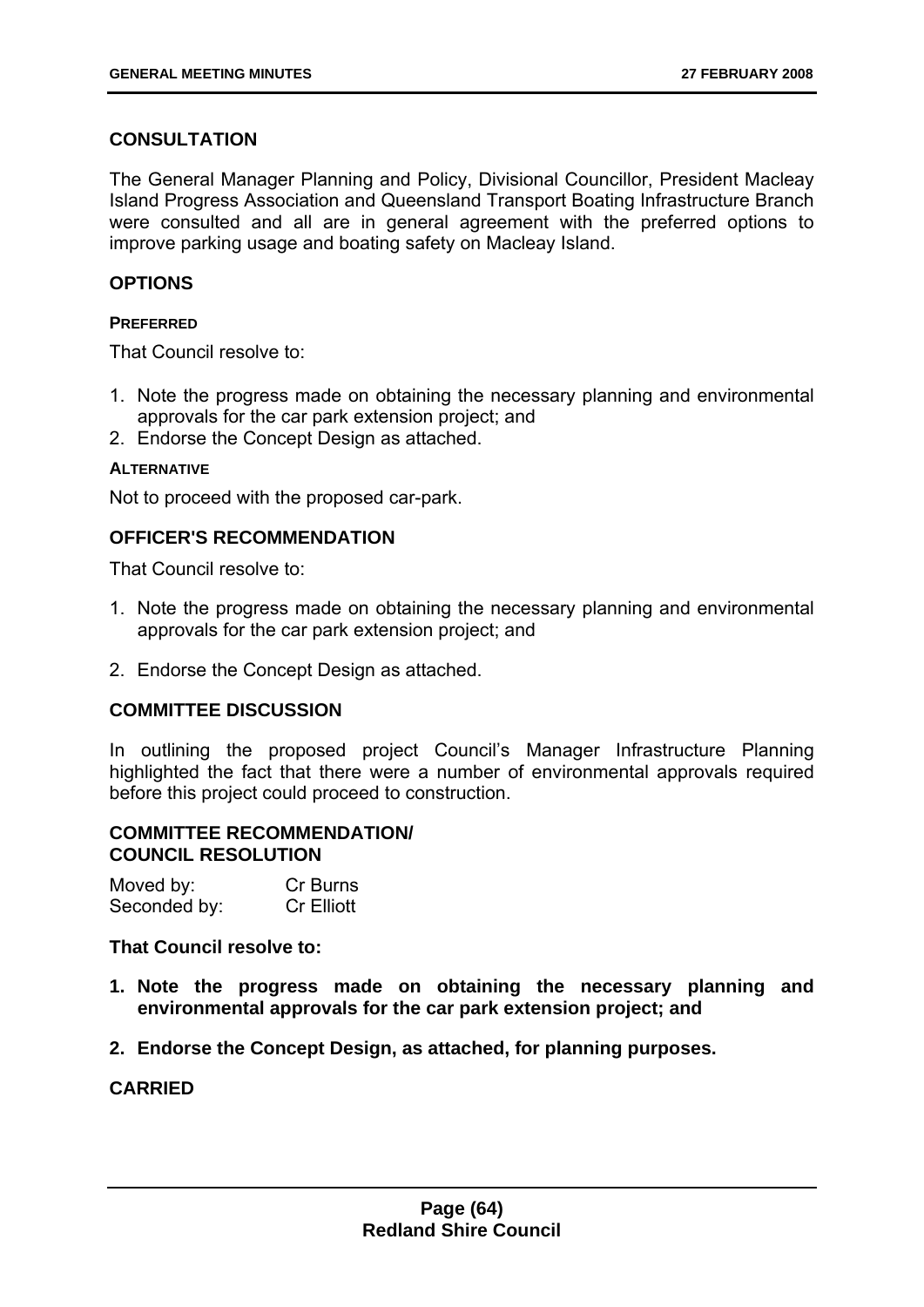### **11.2.2 PETITION FOR COUNCIL TO UNDERTAKE A REVIEW OF PARKING & SECURITY - VICTORIA POINT**

| <b>Dataworks Filename:</b>       | <b>RTT: Maintenance Marine Landing Facilities</b><br><b>Victoria Point</b> |
|----------------------------------|----------------------------------------------------------------------------|
| <b>Responsible Officer Name:</b> | <b>David Elliott</b><br><b>Manager Infrastructure Planning</b>             |
| <b>Author Name:</b>              | <b>Michael Pattinson</b><br><b>Senior Advisor Investigations</b>           |

# **EXECUTIVE SUMMARY**

A petition was received from the residents and visitors of Coochiemudlo Island at the 28 November 2007 General Meeting, relating to safety concerns and security parking at the Victoria Point Reserve. Council considered a similar petition in 2006 and resolved to adopt the outcomes of the Victoria Point Reserve Land Management Plan and Master Plan.

This report revisits the rationale and actions taken in 2006. The preferred option is that Council continues with the current security patrols and does not create a secured parking area.

### **PURPOSE**

To respond to a petition that Council received at its General Meeting on 28 November 2007. The petition reads:

*That Council undertake a review of parking and security at Victoria Point with a view to obtaining security improvement program funding to upgrade lighting and other measures and to consider rezoning some of the existing car park to 'Council Purposes' in order that a secure park may be considered.* 

### **BACKGROUND**

A similar petition was presented to Council in 2006. The 2006 petition read:

*We the undersigned, being residents and visitors of Coochiemudlo Island, do hereby petition the Redland Shire Council and relevant State Government authorities to rectify the absence of secure parking at Victoria Point Reserve when compares with other Bay Islands and the current discrimination which applies in the shared parking area on the eastern foreshore. On the vast majority of weekends, few if any vehicles*  with trailers are found parked in this area while 44 single vehicles are deprived of *legal parking in close proximity to water transport to Coochiemudlo Island. We request additional parking space be found, possibly through reclamation.*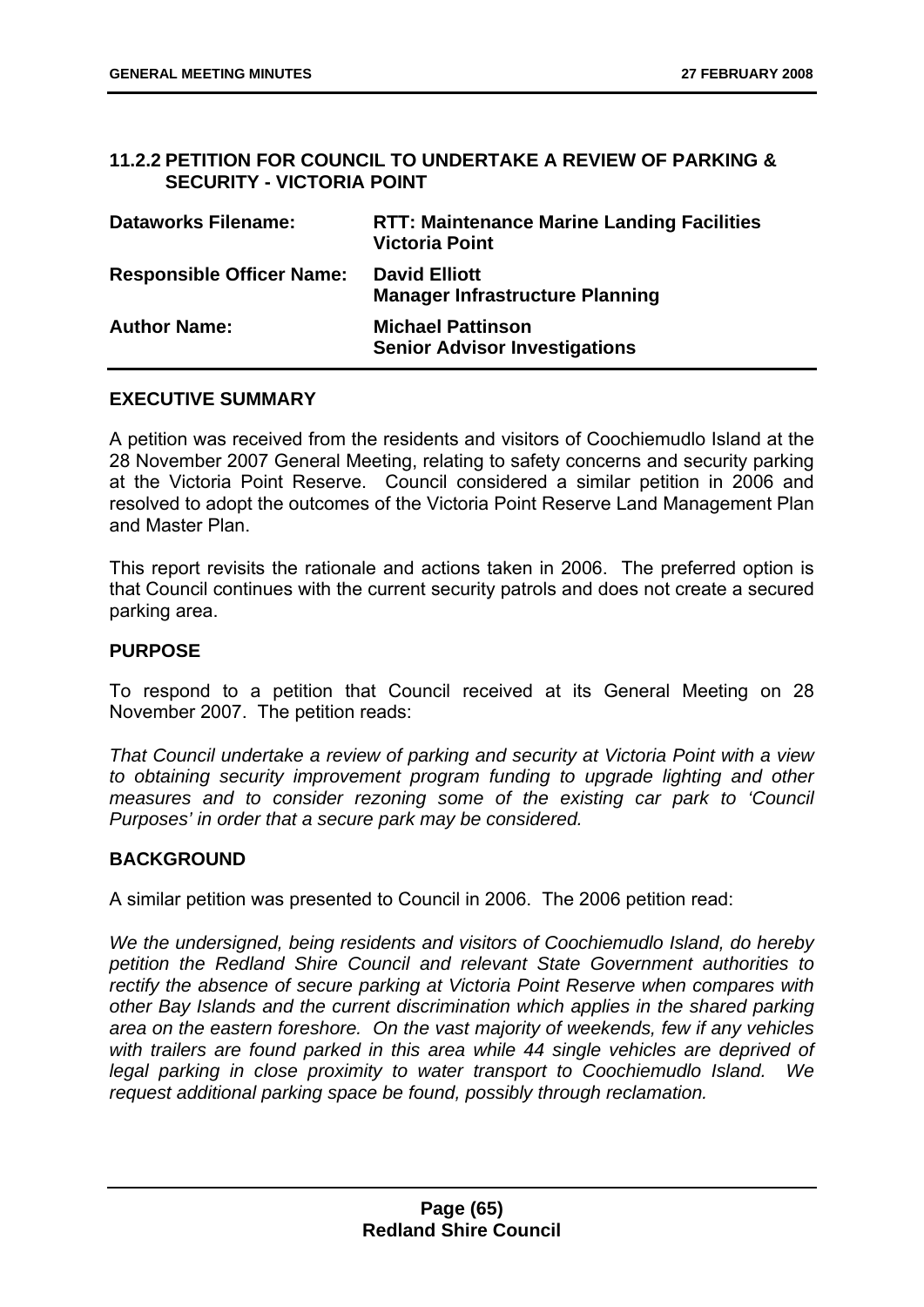Council resolved at the General Meeting 26 July 2006:

- 1. That the adopted outcomes of the Victoria Point Reserve Land Management Plan and Master Plan 2005 remain unaltered;
- 2. That investigations be carried out to assess the feasibility of upgrading lighting in parking areas;
- 3. That increased security patrols be trialled in the reserve;
- 4. That the concerns of the petitioners be forwarded to the Local State Member; and
- 5. That the principal petitioner be advised in accordance with the content of the report.

# **ISSUES**

Actions arising from the July 2006 resolutions from Council General Meeting:

- Community & Social Planning Section has applied for a grant from the Queensland State Government to upgrade security lighting at Victoria Point. The proposed budget is \$27,100 in 2008/09.
- Security patrols were increased in December 2006 to two patrols per night with a dog.
- The concerns of the petitioners were forwarded to the State Member for Redlands in November 2006.
- The principal petitioner was contacted in December 2006 and advised of Council's decision in relation to the petition.

The Victoria Point Reserve is State owned land, held in trust by Redland Shire Council. During the process of developing the Land Management Plan and Master Plan, the Department of Natural Resources and Water clarified that its main purpose was that of a recreational reserve. Furthermore, they advised that a secure car compound is neither a community purpose consistent with a recreational reserve or the Council zoning of open space.

Public security and safety is a matter for the Queensland Police Service who receive the reports of criminal activities that take place in the reserve. Discussions were held with police to discuss safety concerns; they state that "Police have a tasking objective to patrol Victoria Point Reserve.

Officers patrol the car park several times a night dependent upon availability. Police are aware of the problem with vandalism, with offence times generally at night."

# **RELATIONSHIP TO CORPORATE PLAN**

The recommendation contained in this report primarily supports Council's strategic priority to provide and maintain water, waste services, roads, drainage and support the provision of transport and waterways infrastructure.

# **FINANCIAL IMPLICATIONS**

No financial implications if the preferred option is adopted.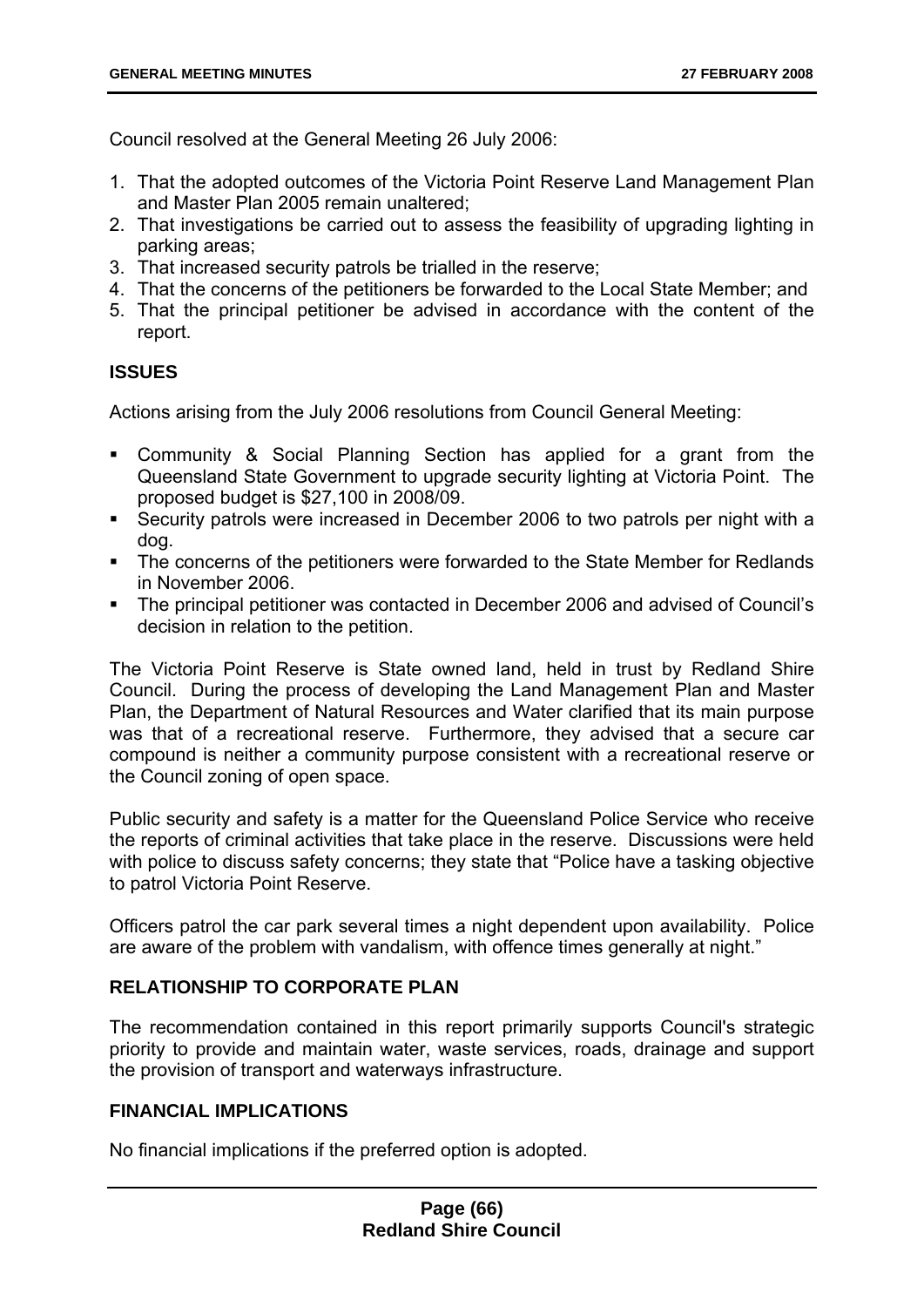## **PLANNING SCHEME IMPLICATIONS**

There are no planning implications proposed.

### **CONSULTATION**

The following were consulted; Manager Land Use Planning, Manager Community & Social Planning, General Manager Planning & Policy and Group Manager Infrastructure Planning.

### **OPTIONS**

#### **PREFERRED**

That Council resolve as follows:

- 1. That the adopted outcomes of the Victoria Point Reserve Land Management Plan and Master Plan 2005 remain unaltered;
- 2. That the proposed security lighting upgrades be considered for approval in the 2008/09 budget deliberations;
- 3. That the existing security patrols be continued; and
- 4. That the head petitioner be requested to advise the other petitioners of Council's decision.

#### **ALTERNATIVE**

That Council resolve as follows:

- 1. That no further action be taken on security issues; and
- 2. The petitioners be advised accordingly.

### **OFFICER'S/COMMITTEE RECOMMENDATION/ COUNCIL RESOLUTION**

| Moved by:    | Cr Burns          |
|--------------|-------------------|
| Seconded by: | <b>Cr Elliott</b> |

**That Council resolve as follows:** 

- **1. That the adopted outcomes of the Victoria Point Reserve Land Management Plan and Master Plan 2005 remain unaltered;**
- **2. That the proposed security lighting upgrades be considered for approval in the 2008/09 budget deliberations;**
- **3. That the existing security patrols be continued; and**
- **4. That the head petitioner be requested to advise the other petitioners of Council's decision.**

**CARRIED**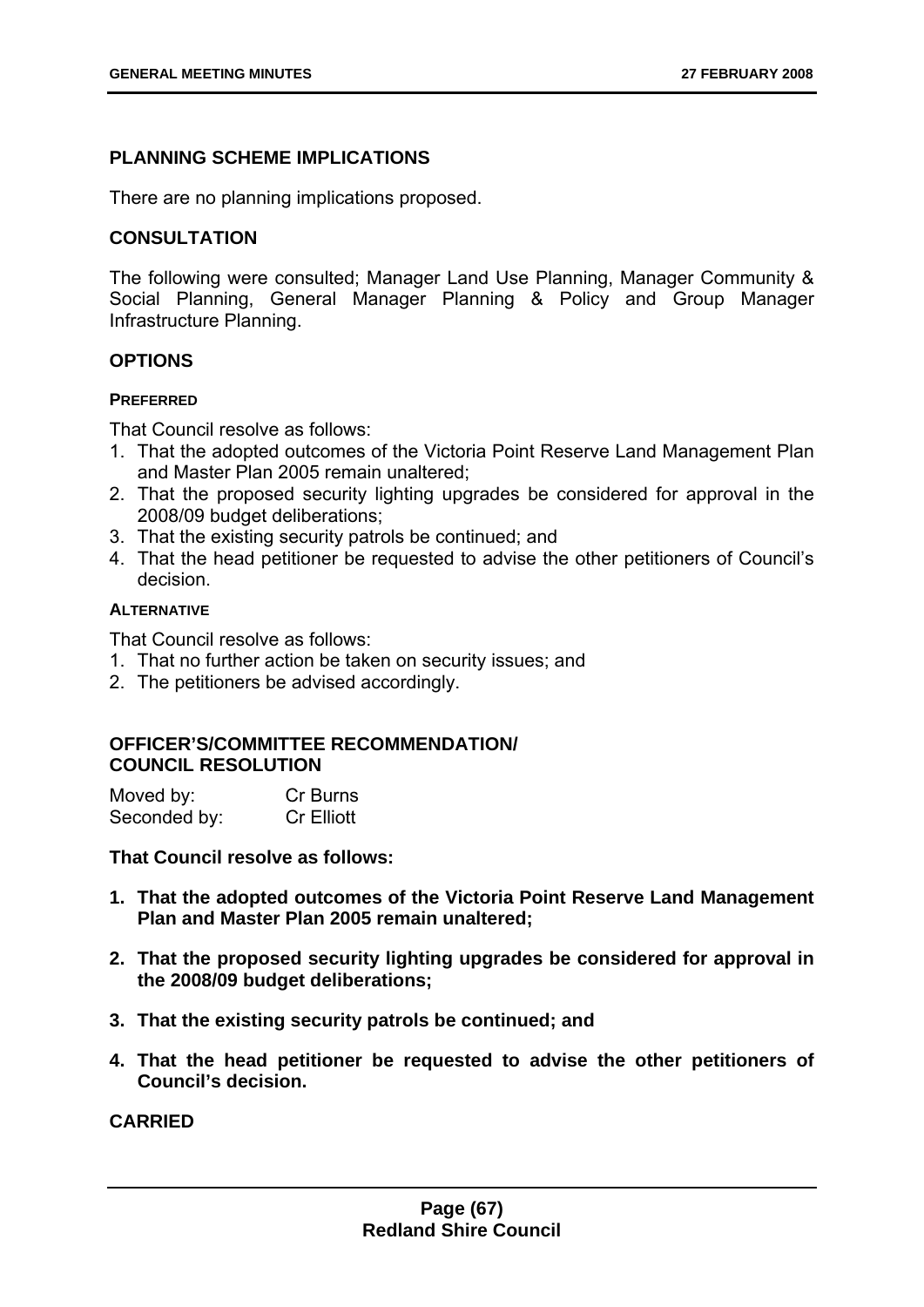### **11.2.3 INTERIM VEGETATION PROTECTION ORDER - HARDY ROAD FIG**

| <b>Dataworks Filename:</b>       | <b>EM Vegetation Protection</b>                                       |
|----------------------------------|-----------------------------------------------------------------------|
| <b>Attachments:</b>              | <b>Hardy Road Fig - Aerial Photo</b><br><b>Hardy Road Fig - Photo</b> |
| <b>Responsible Officer Name:</b> | <b>Gary Photinos</b><br><b>Manager - Environmental Management</b>     |
| <b>Author Name:</b>              | <b>Richard Collins</b><br><b>Advisor - Habitat Protection</b>         |

#### **EXECUTIVE SUMMARY**

Council resolved at the General Meeting of 28 November 2007 that it begin action to protect the large fig tree on Lot 13 SP 188629.

The fig tree (*Ficus benjamina*) is a significant specimen considered to be 150 years old. While it once stood on farmland it is now within an urban lot but remains an important land mark in the area.

This report outlines the rationale and considerations for the proposed Interim Vegetation Protection Order for the tree.

### **PURPOSE**

That Council resolve to make an Interim Vegetation Protection Order under the provision of Local Law No. 6 "Protection of Vegetation" on a large fig tree located at 31 Hardy Road, Wellington Point (Lot 13 on SP188629).

### **BACKGROUND**

- The fig tree was inspected by Steve Bachman of 'All Tree Care Independent Consulting Arborist' on 2 February 2004 who recommended that, as part of the conditions for developing the site, the tree should be retained.
- The Environmental Assessment Team suggested that the fig should be retained in public ownership, however, the provision of additional park was rejected and it was recommended by Environmental Management that the fig tree should be retained within a private allotment.
- Redland Shire Council Local Law 6 (Protection of Vegetation) provides for the protection of vegetation through Vegetation Protection Orders.
- Council resolved at the General Meeting of 28 November 2007 to begin action to protect the large fig tree on Lot 13 SP 188629.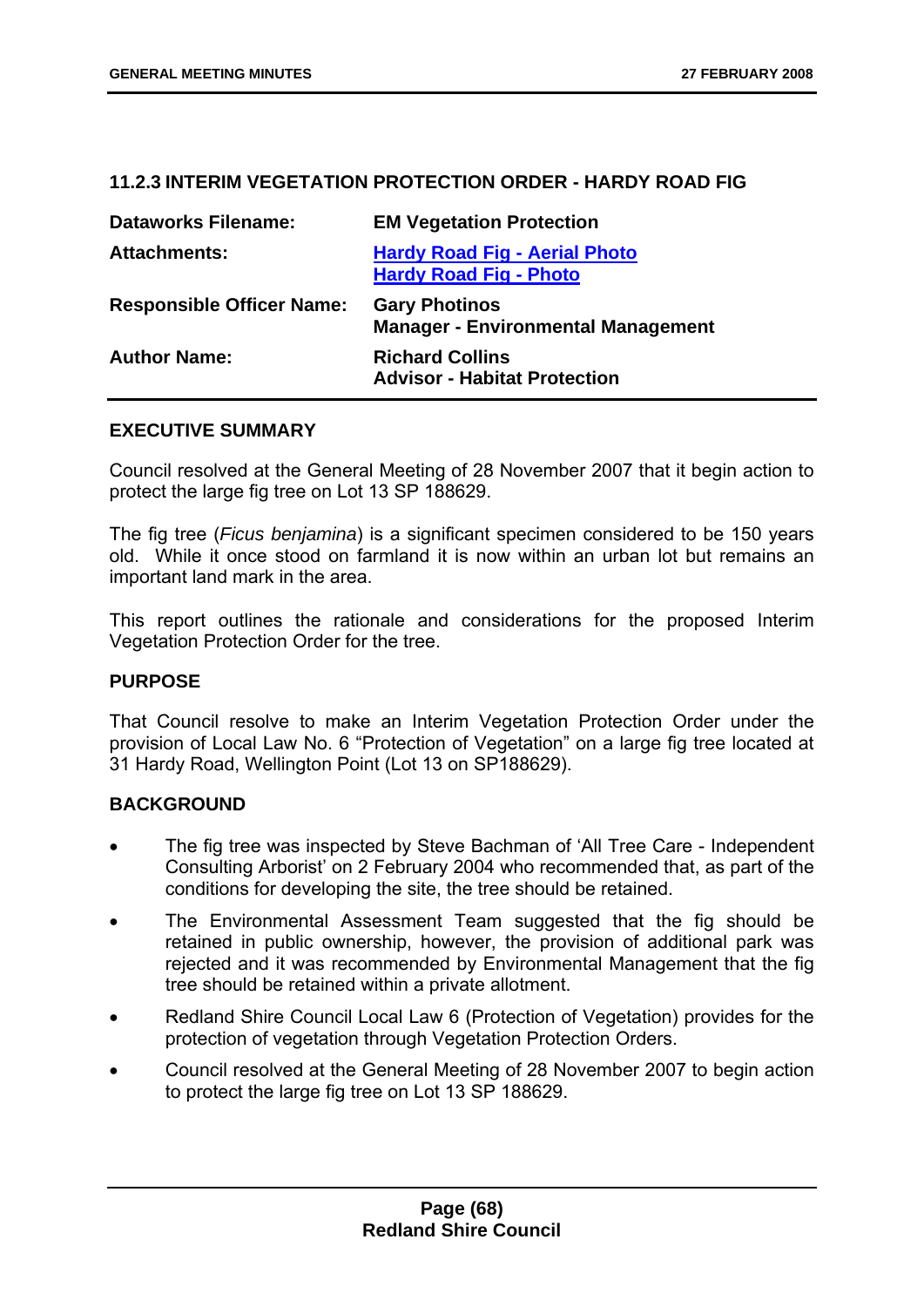# **ISSUES**

The Local Government may make a Vegetation Protection Order (VPO) to protect significant vegetation, as defined under s3. of Local Law 6, on freehold land.

Council may resolve to apply an Interim Vegetation Protection Order which remains in place for 6 months. Within this period, the requirements for establishing a VPO can be undertaken. These include public notification and the consideration of submissions and an expert report. Council may then confirm the VPO.

GROUNDS FOR THE VEGETATION PROTECTION ORDER

Local Law 6 defines significant vegetation by providing criteria (a) to (s). It is recommended that the fig tree is protected because it achieves the following criteria;

- (a) a valuable part of the natural heritage of the area;
- (m) important for its aesthetic value or its beneficial effect on the amenity of the locality in which it is situated;
- (n) important for its age, height, trunk circumference or canopy spread; and it is
- (o) important for its unique contribution to the landscape.

The fig tree has been an important part of the landscape of Wellington Point for many years. Originally growing adjacent to farm sheds on the corner of Hardy Road and Marlborough Road, its height and canopy spread should ensure that this fig remains a local landmark reminding residents of the farming past of this suburb.

Subordinate Local Law No. 6 describes the circumstances when vegetation protected by a VPO may be damaged other than by the grant of a permit. These include, if the damage is:-

- within ten (10) metres of a constructed dwelling house lawfully in existence at the date of commencement of this Local Law;
- within three (3) metres of a building or structure (other than a dwelling or fence) or the foundations of a building or structure (other then a dwelling or fence) lawfully in existence at the date of commencement of this Local Law;
- within three (3) metres of the site of a proposed building or structure (other than fence) in respect to which a development permit or preliminary approval has been granted under the provisions of the *Integrated Planning Act 1997* (as amended from time to time) to the carrying out of work pursuant to the provisions of the *Building Act 1975* and Standard Building Local Laws as amended from time to time:
- within three (3) metres of the boundary between land under separate ownership and is reasonably necessary for erecting or maintaining a dividing fence;
- within three (3) metres of the boundary between land under separate ownership and is reasonably necessary for a survey of the boundary by a registered surveyor; within three (3) metres of the boundary between land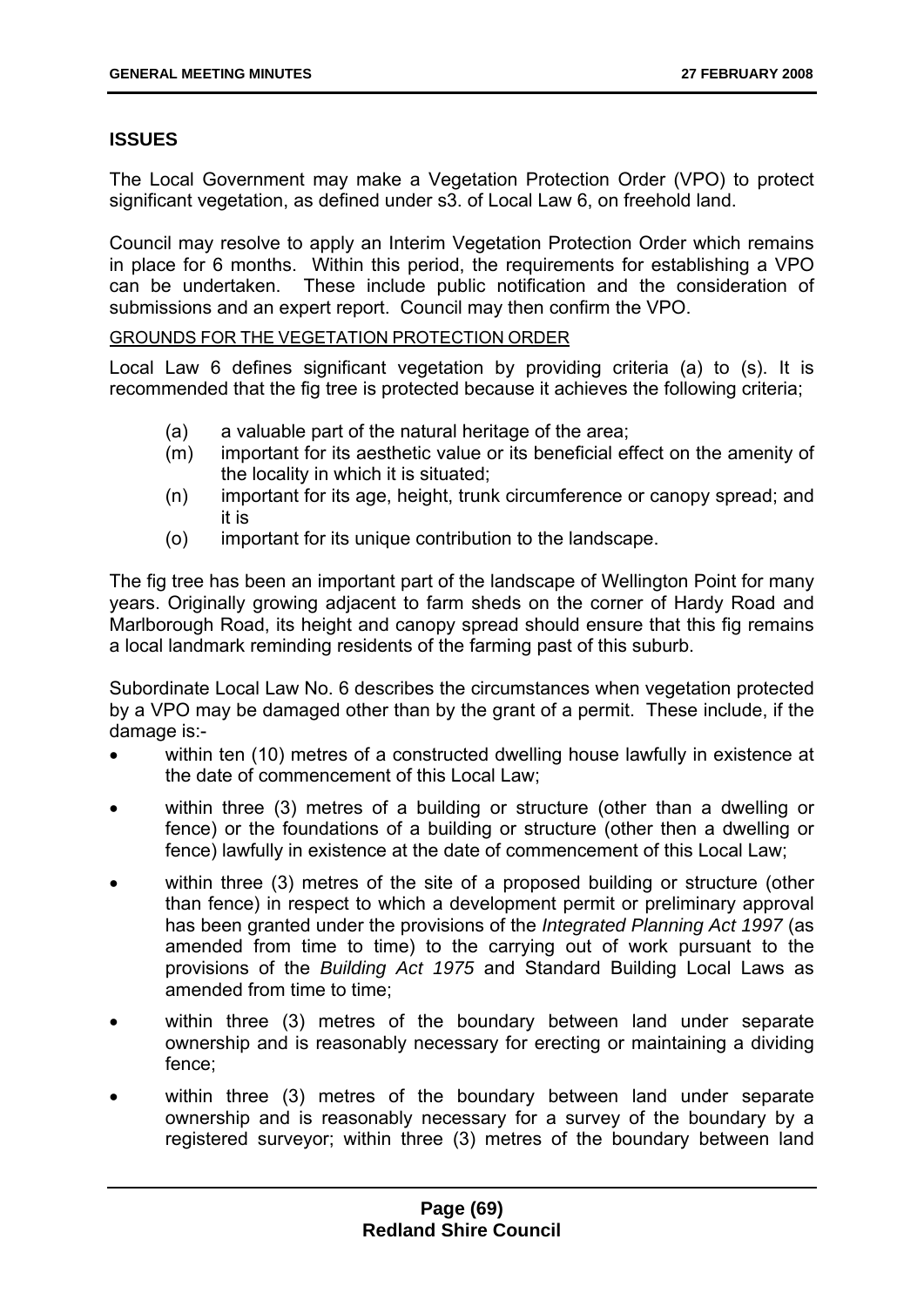under separate ownership and is reasonably necessary to establish or maintain a fire break;

### **except where a vegetation protection order has been declared for the express purpose of protecting such vegetation.**

Therefore, it would be a condition of the VPO that the fig tree would not be subject to these exemptions.

#### NOTICE OF ORDER

As Council has resolved to begin action to protect the fig tree, the owner of the land will need to be given written notice of the order. In addition, public notice of the order will need to be advertised in the local newspaper. One requirement of the notice is to invite submissions for or against the order.

### **RELATIONSHIP TO CORPORATE PLAN**

The recommendation primarily supports Council's strategic priority to ensure the enhancement of biodiversity including koala habitat, bushland, greenspace, waterways, catchments, air and coastal ecosystems in recognition of our unique location on Moreton Bay.

### **FINANCIAL IMPLICATIONS**

There are minor financial implications associated with advertising the order and contracting an expert's report.

# **PLANNING SCHEME IMPLICATIONS**

The Land Use Planning Group was consulted and it is considered that the outcome of recommendations in this report will not require any amendments to the Redlands Planning Scheme.

### **CONSULTATION**

Consultation has been undertaken with the Environmental Management Group, Development Assessment Group, Operations and Maintenance Group who are all supportive of the recommendation.

As described above, notice of the order will need to be provided to the owner of the land and an advertisement placed in the local paper asking for submissions.

### **OPTIONS**

### **PREFERRED**

That Council resolve to make an Interim Vegetation Protection Order under the provision of Local Law No. 6 "Protection of Vegetation" on a large fig tree located at 31 Hardy Road, Wellington Point (Lot 13 on SP188629) and that the exemptions (i) – (vi) described s27(b) will not apply in this instance.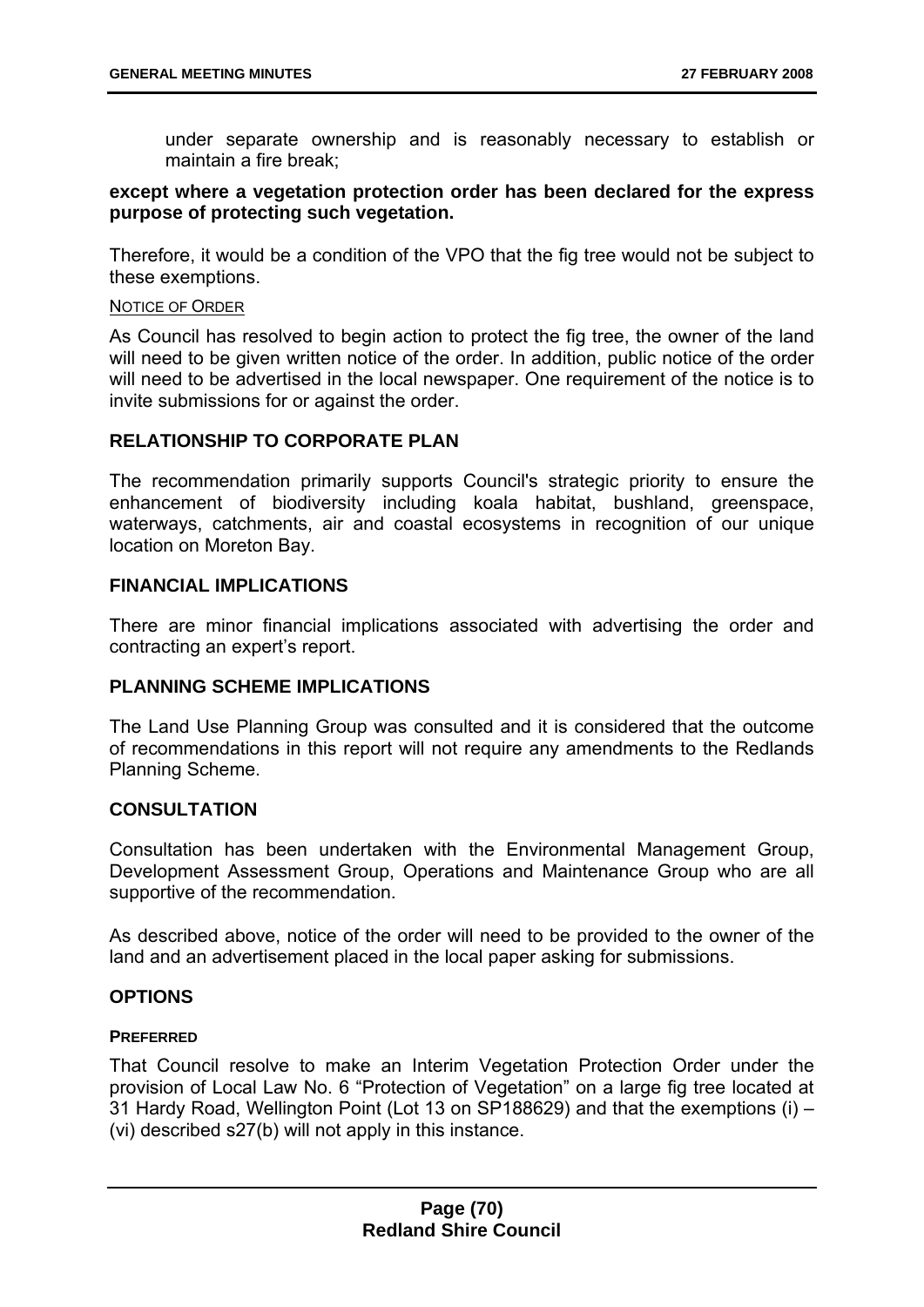#### **ALTERNATIVE**

That Council resolve to **not** make an Interim Vegetation Protection Order under the provision of Local Law No. 6 "Protection of Vegetation" on a large fig tree located at 31 Hardy Road, Wellington Point (Lot 13 on SP188629) and that the exemptions (i) – (vi) described s27(b) will not apply in this instance.

### **OFFICER'S/COMMITTEE RECOMMENDATION/ COUNCIL RESOLUTION**

| Moved by:    | Cr Burns          |
|--------------|-------------------|
| Seconded by: | <b>Cr Elliott</b> |

**That Council resolve to make an Interim Vegetation Protection Order under the provision of Local Law No. 6 "Protection of Vegetation" on a large fig tree located at 31 Hardy Road, Wellington Point (Lot 13 on SP188629) and that the exemptions (i) – (vi) described s27(b) will not apply in this instance.** 

### **CARRIED**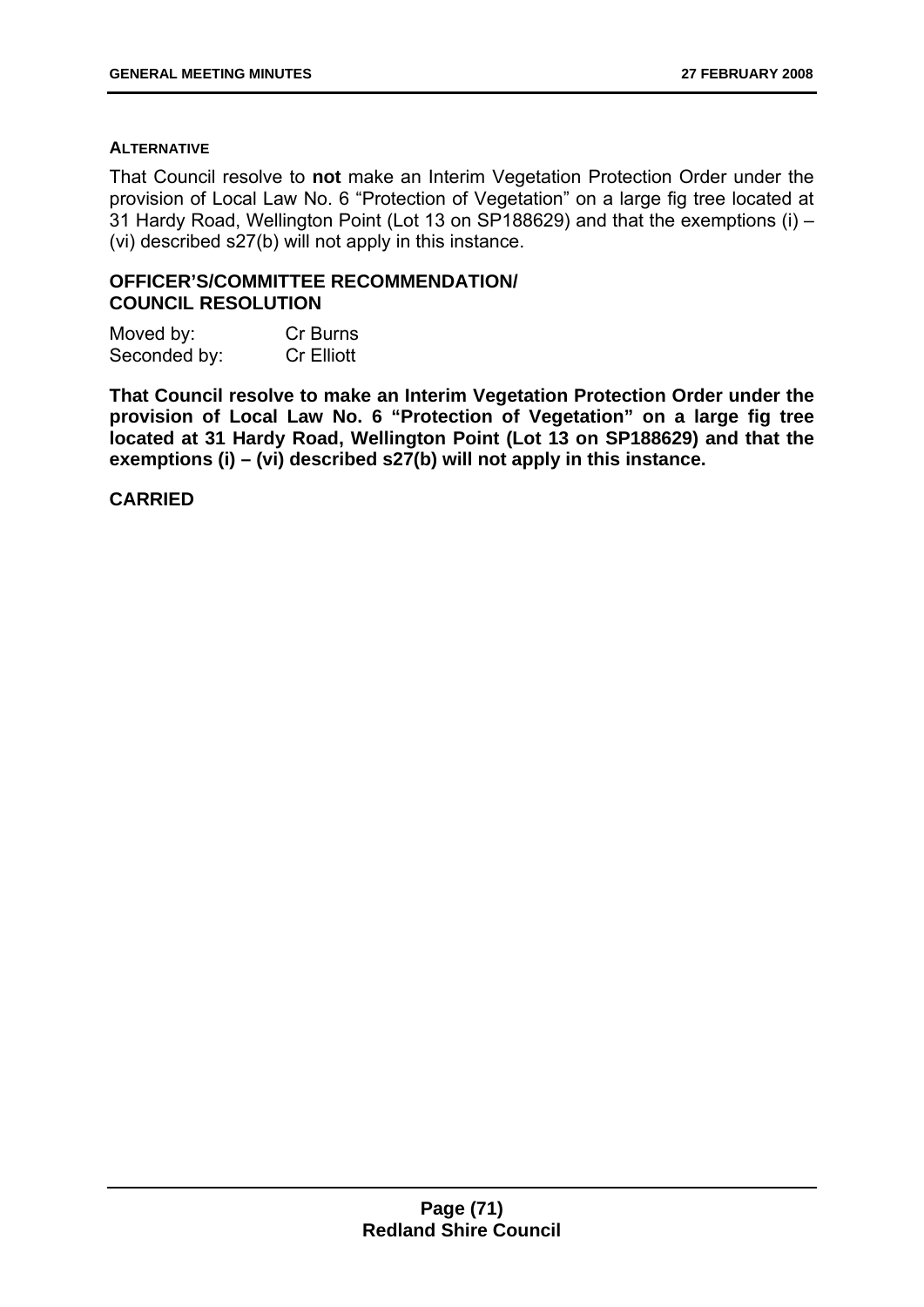# **11.2.4 POWERLINE UNDERGROUNDING UPDATE**

| <b>Dataworks Filename:</b>       | <b>Undergrounding Powerlines</b>                                                                                                          |
|----------------------------------|-------------------------------------------------------------------------------------------------------------------------------------------|
| <b>Attachments:</b>              | <b>Attachment A- Committee Report 14.3.07</b><br><b>Attachment B- 2007 Priority List for Potential</b><br><b>Powerline Undergrounding</b> |
| <b>Responsible Officer Name:</b> | <b>Gary Photinos</b><br><b>Manager-Environmental Management</b>                                                                           |
| <b>Author Name:</b>              | <b>Leo Newlands</b><br><b>Advisor- Reserves Management</b>                                                                                |

## **EXECUTIVE SUMMARY**

At the General Meeting of 28 November 2007, Council resolved that a report be presented to Council on the progress made with Energex regarding undergrounding of powerlines in selected areas.

Council has produced a list of priority areas for undergrounding powerlines in the Shire as per the Memorandum of Understanding between Council and Energex in regards to vegetation near powerlines. This list was provided to Energex by  $30<sup>th</sup>$ March 2007. Parks and Conservation have and are liaising with Energex and co funding actions to reduce impacts of powerlines on trees in specific locations.

## **PURPOSE**

That Council resolve to note the progress made with Energex regarding undergrounding of powerlines in selected areas.

# **BACKGROUND**

- A MOU (Memorandum of Understanding) between Council and Energex was developed and signed 1<sup>st</sup> June 2006.
- A Council resolution on 20 December 2006, requested that Council initiate discussions with Energex and report to Council within two months on progress on the potential to implement a program of gradual undergrounding of electric powerlines for the purpose of conservation of urban koala habitat on both public and private land. A report, 'Undergrounding Powerlines for Conservation Purposes' was subsequently submitted to Council in March 2007 (Attachment A).
- A motion was agreed at General Meeting of 28 November 2007 that a report be presented to Council on the progress made with Energex regarding undergrounding of powerlines in selected areas.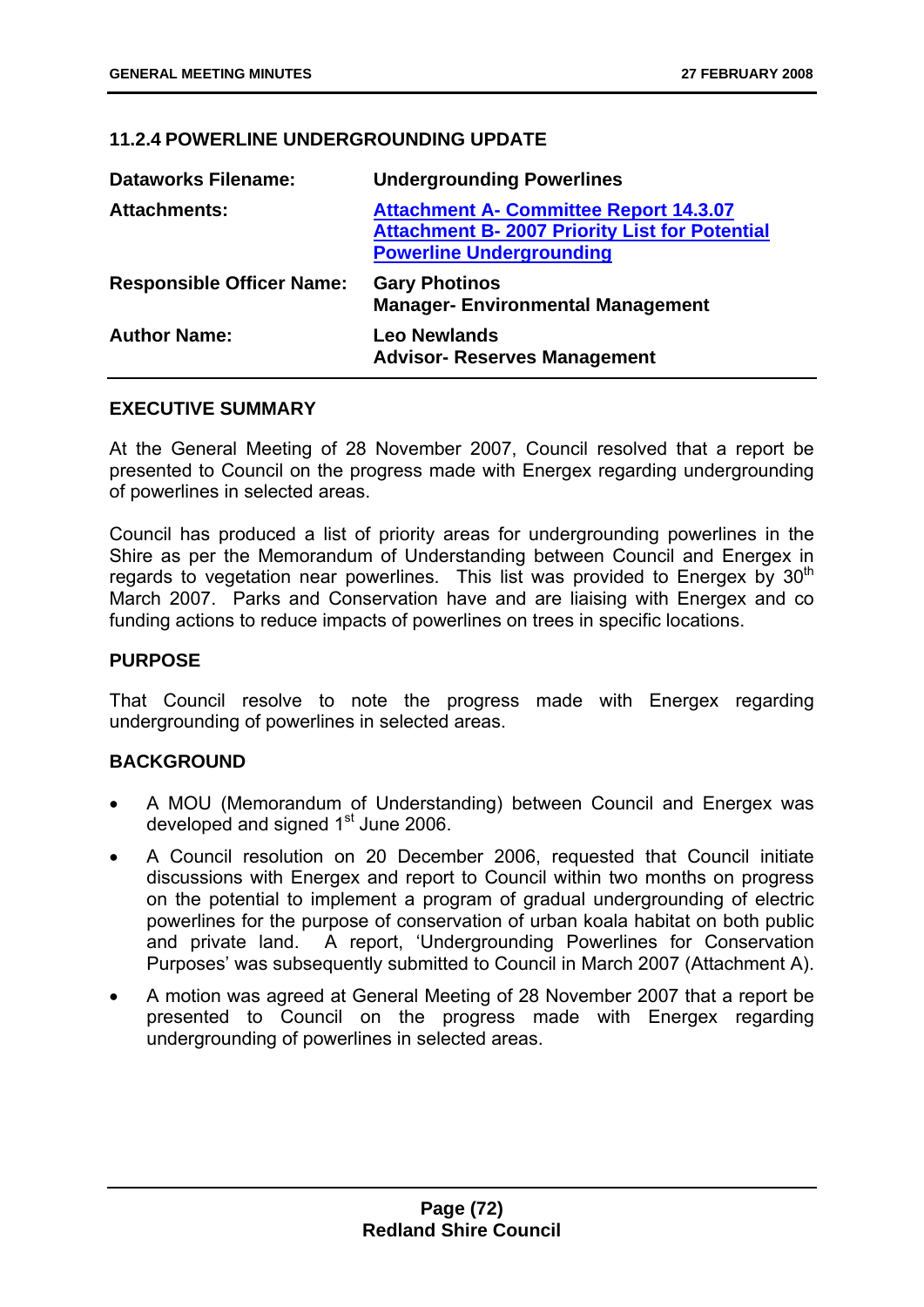## **ISSUES**

#### ENERGEX MOU (MEMORANDUM OF UNDERSTANDING)

Council has previously considered vegetation management issues in proximity to powerlines resulting in the development of an MOU with Energex on 1<sup>st</sup> June 2006. The MOU outlines the roles, responsibilities and cooperation required for best practice management of vegetation in proximity to powerlines. The MOU also provides for the identification and submission of a priority list of areas for potential undergrounding. Undergrounding is defined as placement of overhead powerlines underground where retrofitting of services is planned.

#### MOU PRIORITY LIST FOR UNDER-GROUNDING

In consultation with Parks and Conservation and Energex, a list of prioritised areas for potential undergrounding was collated and supplied to Energex by 30<sup>th</sup> March 2007. Parks and Conservation are now charged with liaising with Energex and updating this prioritised list by the  $30<sup>th</sup>$  March annually as per the MOU.

#### ENERGEX FEEDBACK ON PRIORITY LIST

Energex have provided feedback on the priority list (Attachment B) for undergrounding and have indicated that they will have discussions with Council in early 2008 regarding potential works.

#### OTHER EFFORTS WITH ENERGEX TO REDUCE POWERLINE IMPACTS

1. Bundling of overhead power cables

Parks and Conservation are also liaising with Energex to conserve habitat trees through powerline modification. Parks and Conservation currently have \$40,000 a year devoted to powerline modifications which tends to be matched dollar for dollar by Energex (hence an \$80,000 program). These funds are mainly used for aerial bundling and the elevation and extension of cross arms to avoid conflict with trees. Undergrounding has not really been undertaken at this stage mainly due to the expense.

2. Removal of potentially surplus redundant overhead powerlines.

Energex have been consulted in regards to the removal of potentially surplus/redundant overhead powerlines in Oak Street, Ormiston and King Street, Thornlands. Feedback from Energex indicated that these lines are still required for load sharing purposes and that removal would not be possible.

### **RELATIONSHIP TO CORPORATE PLAN**

The recommendation primarily supports Council's strategic priority to ensure the enhancement of biodiversity including koala habitat, bushland, greenspace, waterways, catchments, air and coastal ecosystems in recognition of our unique location on Moreton Bay.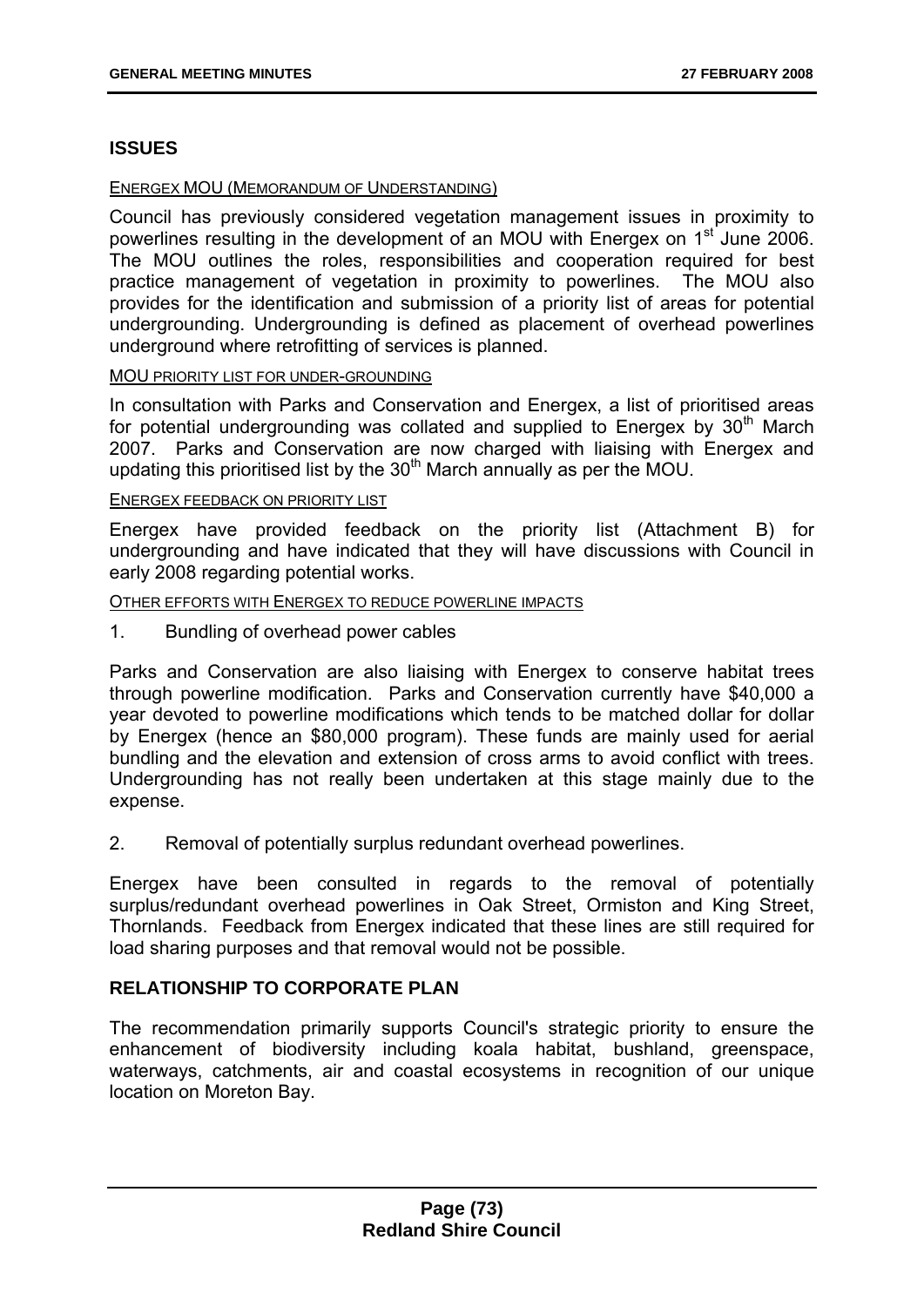### **FINANCIAL IMPLICATIONS**

There will be financial implications however we are not sure the cost of the actions identified in the attached list. Further discussions with Energex regarding the costs and cost sharing arrangements need to occur. Outcomes of such discussions will be brought back to council when required.

## **PLANNING SCHEME IMPLICATIONS**

The Land Use Planning Group was consulted and it is considered that the outcome of recommendations in this report will not require any amendments to the Redlands Planning Scheme.

## **CONSULTATION**

Council's Environmental Management Group, Parks and Conservation Unit, Land Use Planning Group and Energex were consulted in the development of this report. A meeting was held on the  $31<sup>st</sup>$  of January 2008 to discuss the Energex revisions to its policy in regards to undergrounding power.

## **OPTIONS**

#### **PREFERRED**

That Council resolve to note the progress made with Energex regarding undergrounding of powerlines in selected areas.

#### **ALTERNATIVE**

That Council resolve not to accept this report and provide further direction regarding this matter.

### **OFFICER'S/COMMITTEE RECOMMENDATION/ COUNCIL RESOLUTION**

| Moved by:    | Cr Burns          |
|--------------|-------------------|
| Seconded by: | <b>Cr Elliott</b> |

**That Council resolve to note the progress made with Energex regarding undergrounding of powerlines in selected areas.**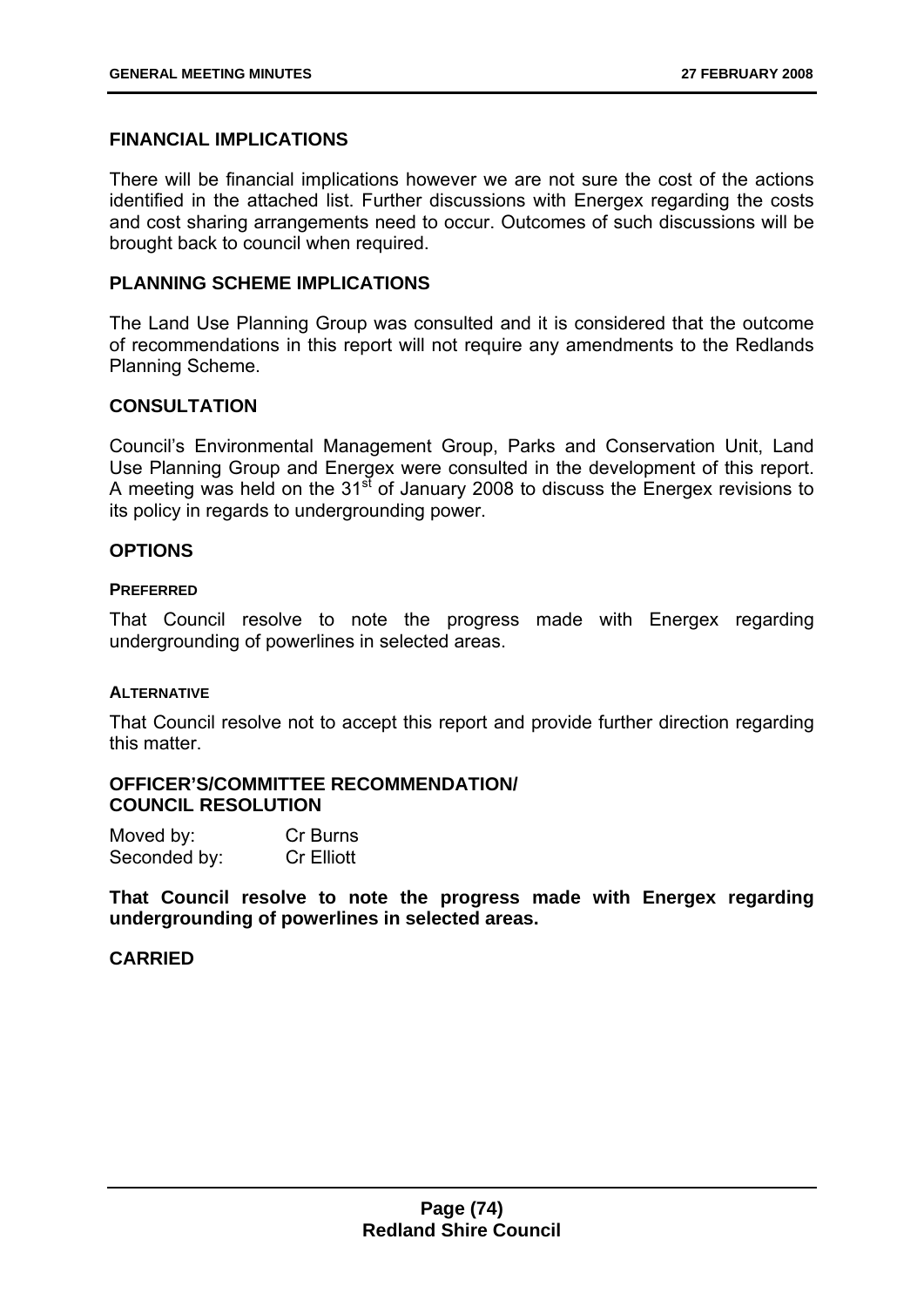## **11.3 ITEM DEFERRED AT GENERAL MEETING 30 JANUARY 2008**

### **11.3.1 PUBLIC NOTIFICATION - SOUTH-EAST THORNLANDS STRUCTURE PLAN**

| <b>Dataworks Filename:</b>       | <b>LUP Studies - South-East Thornlands</b>                            |
|----------------------------------|-----------------------------------------------------------------------|
| <b>Responsible Officer Name:</b> | <b>Greg Underwood</b><br><b>General Manager Planning &amp; Policy</b> |
| <b>Author Name:</b>              | <b>Wayne Dawson</b><br><b>Manager Land Use Planning</b>               |

#### **EXECUTIVE SUMMARY**

### **At the General Meeting of 30 January 2008, Council resolved that consideration of this matter be deferred.**

By letter dated 25 January 2008 the Acting Minister for Infrastructure and Planning has confirmed no State interests would be adversely affected by the proposed South-East Thornlands Structure Plan and associated Redlands Planning Scheme amendments. Accordingly, Council may now proceed to public notification of the proposed planning scheme amendments [and by association, the draft Structure Plan], subject to complying with the following Ministerial condition:

 Insert a footnote in Structure Plan Map 1 - 'Land Use Precincts' against the reference in the legend entitled 'Mixed Use' as follows:

'Note: The State Government has concerns regarding the location of the proposed mixed use precinct, with reference to the preferred option identified in the planning study. The community is encouraged to comment to ensure a comprehensive consideration of all relevant issues prior to final approval of the Structure Plan.

### **PURPOSE**

To seek Council approval to commence the public notification for thirty [30] business days of the proposed South-East Thornlands Structure Plan and associated Redlands Planning Scheme amendments in accordance with section 12 of Schedule 1 of the *Integrated Planning Act 1997*.

### **BACKGROUND**

Council at its Special Meeting on 21 April 2006 adopted the draft South-East Thornlands Structure Plan and associated planning scheme amendments for the purposes of First State Interest Review. Since that time Council has provided a response to comments received from State Agencies and an amended version of the draft structure plan and scheme amendments was submitted to the State in July 2007.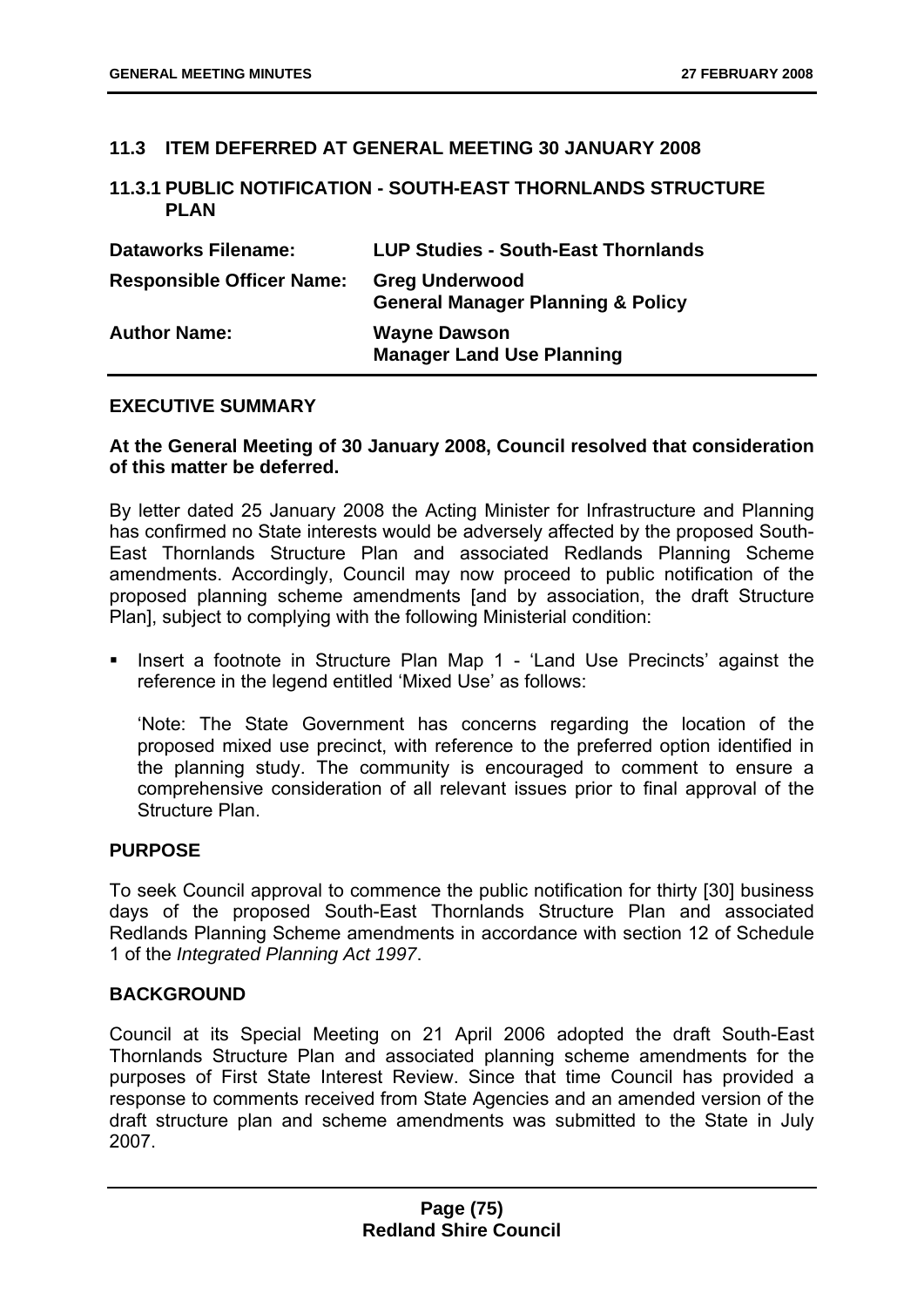# **ISSUES**

The Department of Infrastructure and Planning has formally reviewed the amended version of the draft structure plan and associated scheme amendments. By letter dated 25 January 2008 the Acting Minister for Infrastructure and Planning has advised that the Regional Level Structure Plan does contain some issues of concern to the State Government including:

- 1. The proposed location of the local centre/mixed use precinct;
- 2. The extent of the greenspace network in the southern sector, along Eprapah Creek;
- 3. Koala habitat impacts;
- 4. Pedestrian and bicycle permeability through the middle portion of the Major Development Area to access the local centre.

However, the Acting Minister recognises that these matters may be resolved at the Second State Interest Review following an examination of any submissions received and the inclusion of additional provisions for several of the issues. Accordingly, the Acting Minister has confirmed that no State interests would be adversely affected by the proposed structure plan and associated scheme amendments and Council may now proceed to public notification subject to complying with the following Ministerial condition:

5. Insert a footnote in Structure Plan Map 1 - 'Land Use Precincts' against the reference in the legend entitled 'Mixed Use' as follows:

'Note: The State Government has concerns regarding the location of the proposed mixed use precinct, with reference to the preferred option identified in the planning study. The community is encouraged to comment to ensure a comprehensive consideration of all relevant issues prior to final approval of the Structure Plan.

Public notification of the draft structure plan and scheme amendments will involve a number of consultation activities including:

- the preparation and distribution of a newsletter;
- display material in Council's Customer Service Centres and libraries;
- **i** internet material including on-line submission function;
- **•** public information days.

It is estimated that it will take approximately four [4] weeks to prepare the necessary consultation material to support the public notification of the structure plan and associated scheme amendments.

# **RELATIONSHIP TO CORPORATE PLAN**

The recommendation primarily supports Council's strategic priority to preserve a balance with urban, rural, bushland, village, coastal and island character of the Redlands by managing growth.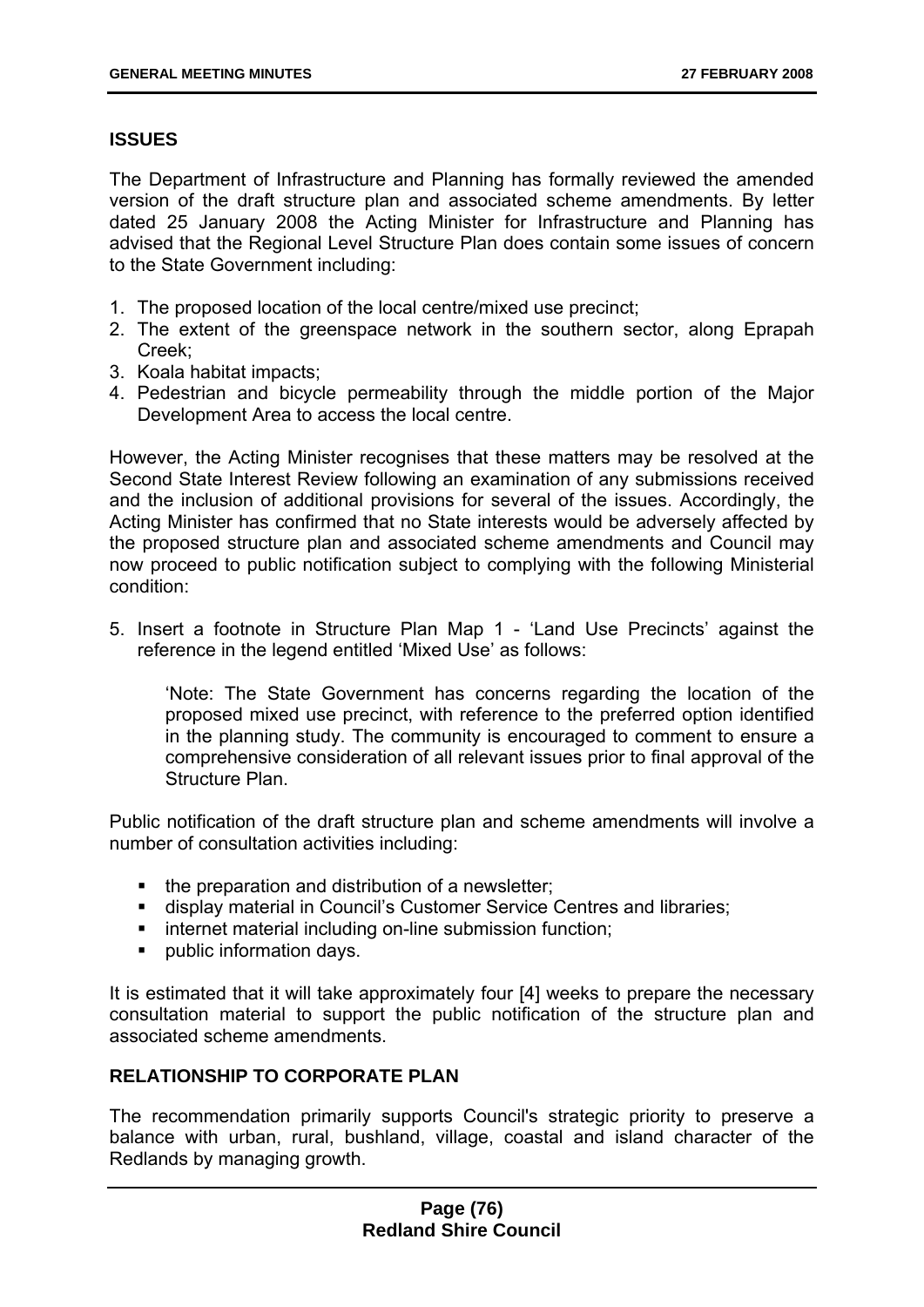## **FINANCIAL IMPLICATIONS**

The South East Thornlands Structure Plan is a budgeted project which requires no additional funding to undertake the proposed public exhibition and community engagement strategy.

## **PLANNING SCHEME IMPLICATIONS**

Implementation of the South-East Thornlands Structure Plan will result in amendments to the Redlands Planning Scheme.

## **CONSULTATION**

Land Use Planning has consulted with other groups of Planning and Policy throughout the preparation and First State Interest Review of the structure plan and associated scheme amendments.

### **OPTIONS**

### **PREFERRED**

That Council resolve:

- 1. To commence public notification of the draft South-East Thornlands Structure Plan and associated Redlands Planning Scheme amendments in accordance with the following:
	- the Ministerial condition to insert a footnote in Structure Plan Map 1 'Land Use Precincts' against the reference in the legend entitled 'Mixed Use' as follows:

'Note: The State Government has concerns regarding the location of the proposed mixed use precinct, with reference to the preferred option identified in the planning study. The community is encouraged to comment to ensure a comprehensive consideration of all relevant issues prior to final approval of the Structure Plan and

- for thirty [30] business days in accordance with section 12 of Schedule 1 of the *Integrated Planning Act 1997*.
- 2. That the draft South-East Thornlands Structure Plan and associated planning scheme amendments remain confidential pending commencement of public notification.

### **ALTERNATIVE**

That Council resolve not to proceed with public notification of the South-East Thornlands Structure Plan and associated Redlands Planning Scheme amendments.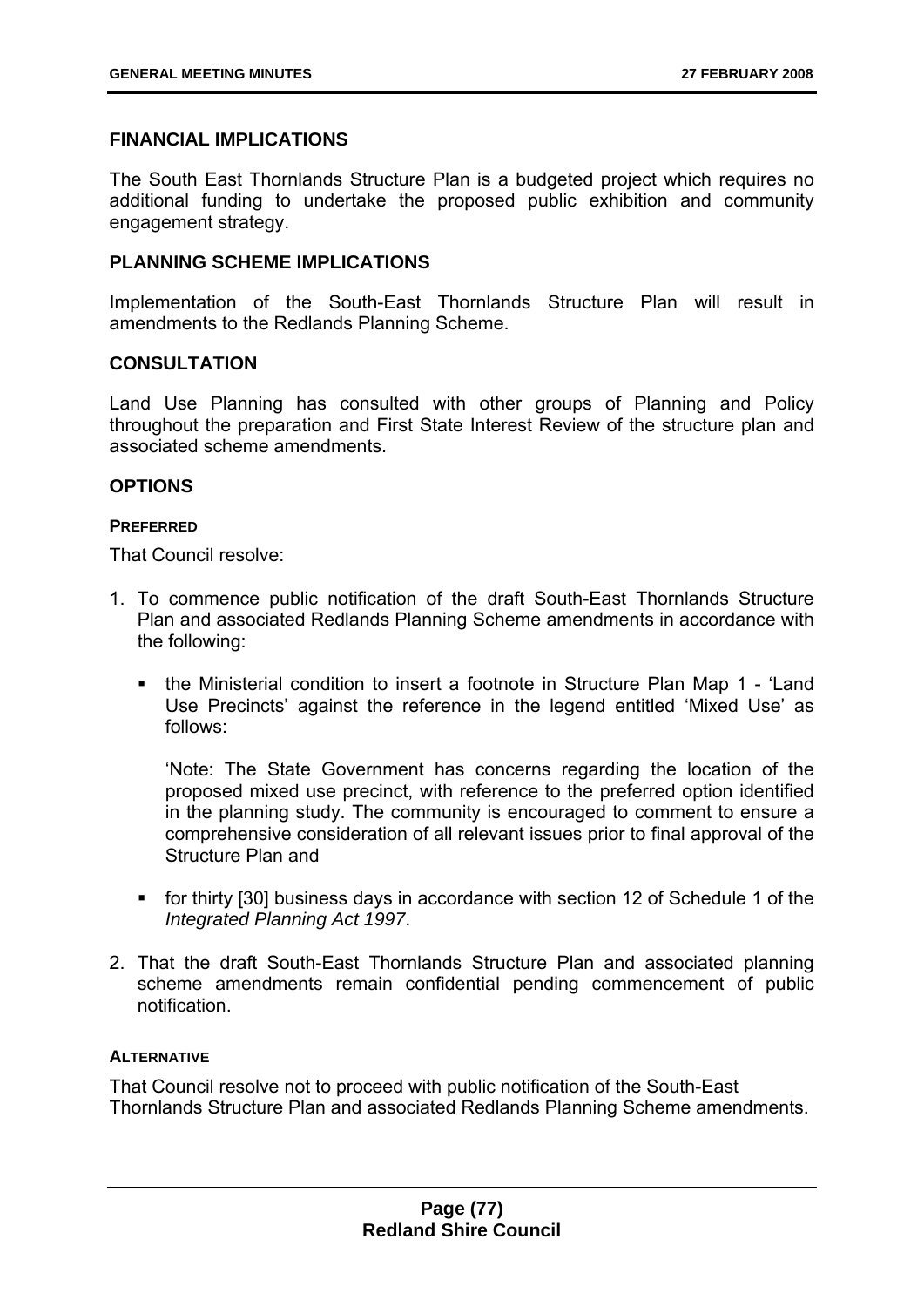### **OFFICER'S/COMMITTEE RECOMMENDATION/ COUNCIL RESOLUTION**

| Moved by:    | Cr Burns          |
|--------------|-------------------|
| Seconded by: | <b>Cr Elliott</b> |

**That Council resolve as follows:** 

- **1. To commence public notification of the draft South-East Thornlands Structure Plan and associated Redlands Planning Scheme amendments in accordance with the following:** 
	- **the Ministerial condition to insert a footnote in Structure Plan Map 1 'Land Use Precincts' against the reference in the legend entitled 'Mixed Use' as follows:**

**'Note: The State Government has concerns regarding the location of the proposed mixed use precinct, with reference to the preferred option identified in the planning study. The community is encouraged to comment to ensure a comprehensive consideration of all relevant issues prior to final approval of the Structure Plan and** 

- **for thirty [30] business days in accordance with section 12 of Schedule 1 of the** *Integrated Planning Act 1997***.**
- **2. That the draft South-East Thornlands Structure Plan and associated planning scheme amendments remain confidential pending commencement of public notification.**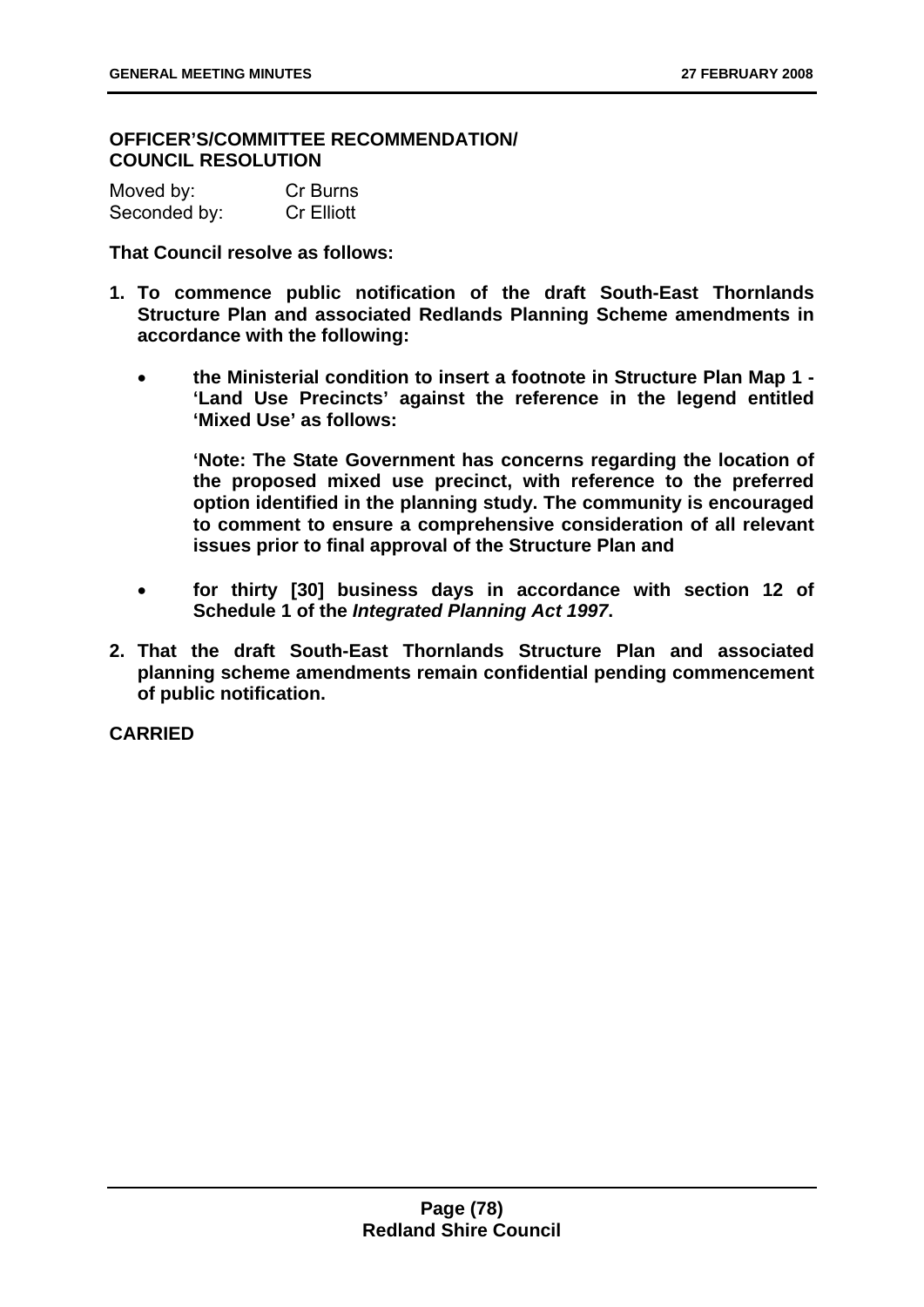# **11.4 GENERAL BUSINESS**

Permission was granted for the following items of general business to be raised:

- 1. Cr Elliott requested a workshop to discuss options for the removal of unregistered vehicles parked on roadways.
- 2. Cr Williams requested a workshop to discuss the issue of abandoned shopping trolleys.

## **COMMITTEE RECOMMENDATION/ COUNCIL RESOLUTION**

| Moved by:    | Cr Burns          |
|--------------|-------------------|
| Seconded by: | <b>Cr Elliott</b> |

# **That the General Business items be noted.**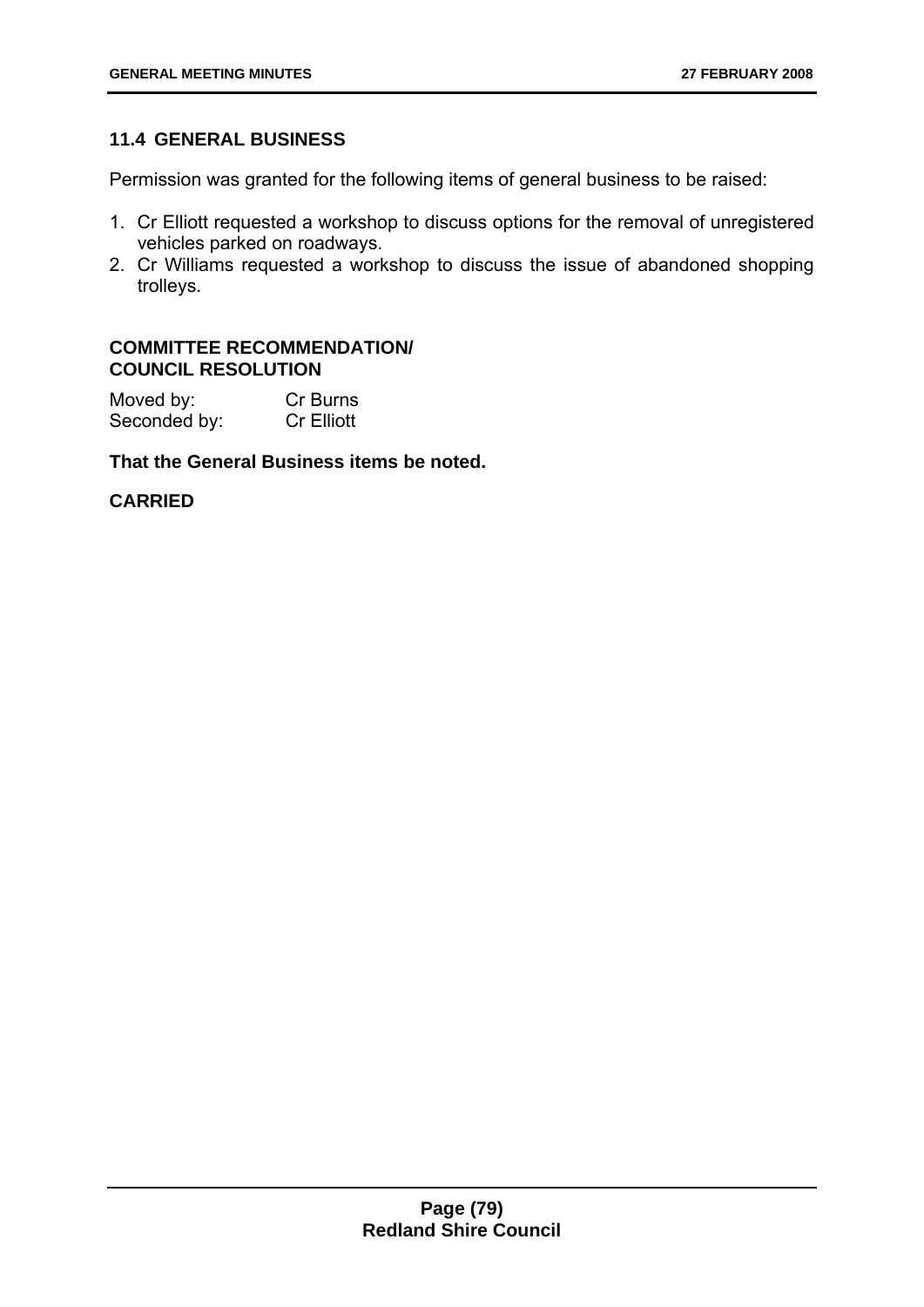# **12 REDLAND WATER AND WASTE COMMITTEE 20/02/08 - RECEIPT AND ADOPTION OF REPORT**

| Moved by:    | <b>Cr Barker</b> |
|--------------|------------------|
| Seconded by: | Cr Dowling       |

That the Redland Water and Waste Committee Report of 20 February 2008 be received.

CARRIED

#### **DECLARATION OF OPENING**

Cr Barker declared the meeting open at 9.00am.

### **RECORD OF ATTENDANCE AND LEAVE OF ABSENCE**

| <b>Members Present</b>   |                                                       |
|--------------------------|-------------------------------------------------------|
| Cr A G Barker            | <b>Chair and Councillor Division 1</b>                |
| Cr C B Ogilvie           | <b>Councillor Division 2</b>                          |
| Cr D A Henry             | <b>Councillor Division 3</b>                          |
| Cr P J Dowling           | Deputy Mayor and Councillor Division 4                |
| Cr J L Burns             | Councillor Division 5 – entered at 9.02am             |
| Cr T Bowler              | Councillor Division 6 - entered at 9.01am             |
| Cr M A Elliott           | <b>Councillor Division 7</b>                          |
| Cr A R Beard             | <b>Councillor Division 8</b>                          |
| Cr K M Williams          | <b>Councillor Division 9</b>                          |
| <b>Committee Manager</b> |                                                       |
| Mr G Soutar              | General Manager Redland Water & Waste                 |
|                          |                                                       |
| <b>Officers</b>          |                                                       |
| Mrs S Rankin             | <b>Chief Executive Officer</b>                        |
| Mr S Cantrell            | <b>Acting Manager Technical Support</b>               |
| Mr P Milner              | <b>Acting Manager Customer Service &amp; Business</b> |
|                          | Performance                                           |
| <b>Minutes</b>           |                                                       |
| Mrs J Parfitt            | Corporate Meetings & Registers Officer                |
|                          |                                                       |
| <b>LEAVE OF ABSENCE</b>  |                                                       |
| $M$ oved by:             | Cr Ogilvio                                            |

| Moved by:    | Cr Ogilvie |
|--------------|------------|
| Seconded by: | Cr Dowling |

That leave of absence from today's meeting be approved for Cr H J Murray.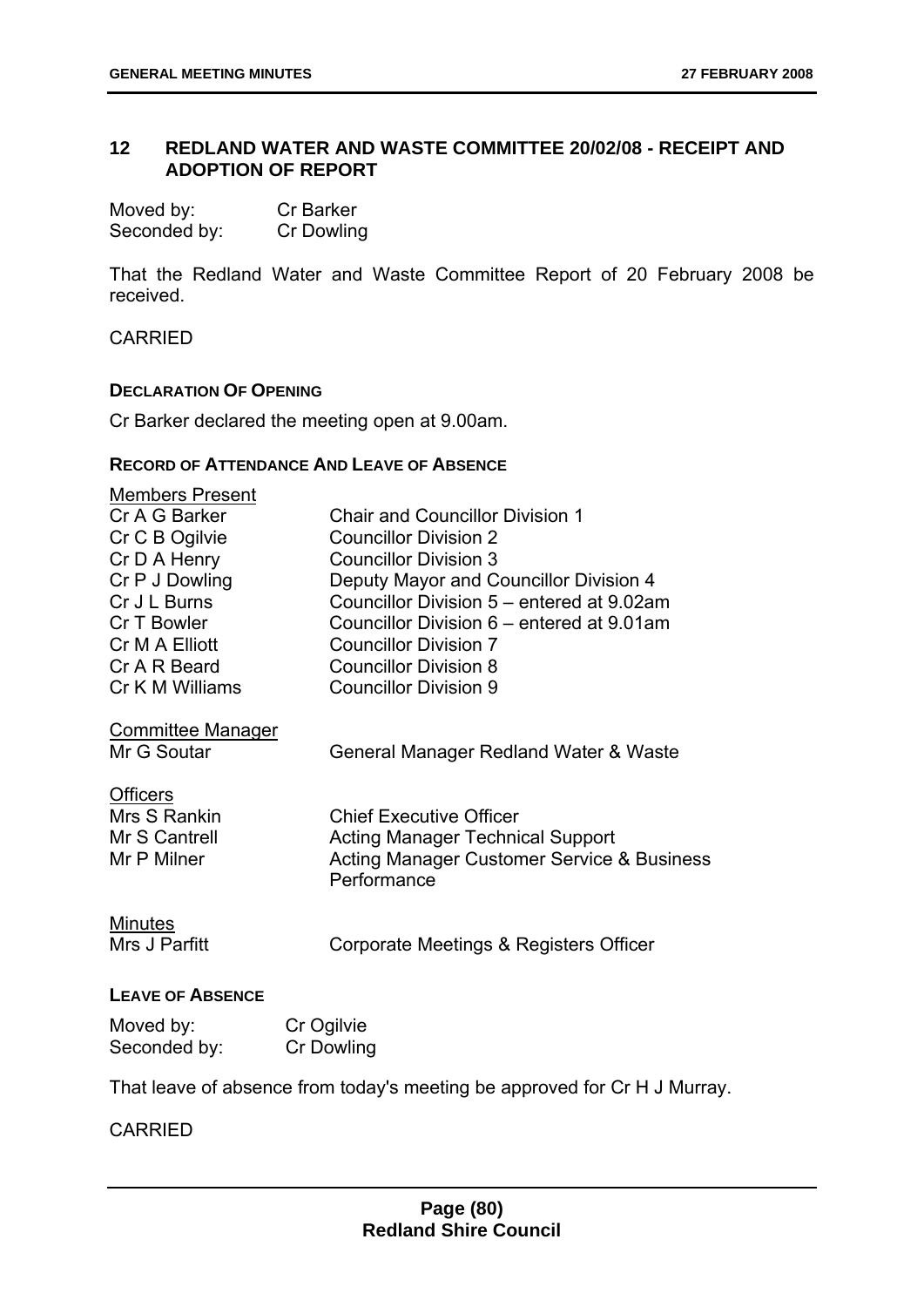### **ABSENT**

Cr D H Seccombe, Mayor.

## **PUBLIC PARTICIPATION AT MEETING**

Nil

**DECLARATION OF INTEREST**

Nil

## **MOTION TO ALTER THE ORDER OF BUSINESS**

Nil

Cr Burns left the meeting at 9.11am during discussion on item 1.1 and returned at 9.34am.

Cr Ogilvie left the meeting at 9.29am during discussion on item 1.1 and returned at 9.33am.

# **12.1 REDLAND WATER AND WASTE**

# **12.1.1 REDLAND WATER & WASTE COUNCIL BUSINESS UNIT REPORT – JANUARY 2008**

| <b>Dataworks Filename:</b>       | <b>WW Redland Water &amp; Waste Committee</b><br><b>WM Redland Water &amp; Waste Committee</b><br><b>WS Redland Water &amp; Waste Committee</b>                                                          |
|----------------------------------|----------------------------------------------------------------------------------------------------------------------------------------------------------------------------------------------------------|
| <b>Attachments:</b>              | <b>Business Unit Report - January 2008</b><br><b>Appendix A – Additional Water Quality Indicators</b><br><b>Appendix B - Wastewater Treatment Plants</b><br><b>Supplementary Performance Information</b> |
| <b>Responsible Officer Name:</b> | <b>Gary Soutar</b><br><b>General Manager, Redland Water &amp; Waste</b>                                                                                                                                  |
| <b>Author Name:</b>              | <b>Gary Soutar</b><br><b>General Manager, Redland Water &amp; Waste</b>                                                                                                                                  |

### **EXECUTIVE SUMMARY**

The Redland Water & Waste (RWW) Council Business Unit report is presented to Council for noting. The report provides the business unit's performance for the month of January 2008 and covers financial and non-financial indicators for water, wastewater and waste.

It is expected that, most of the time the report findings will be "business as usual". Where exceptions occur, these will be highlighted.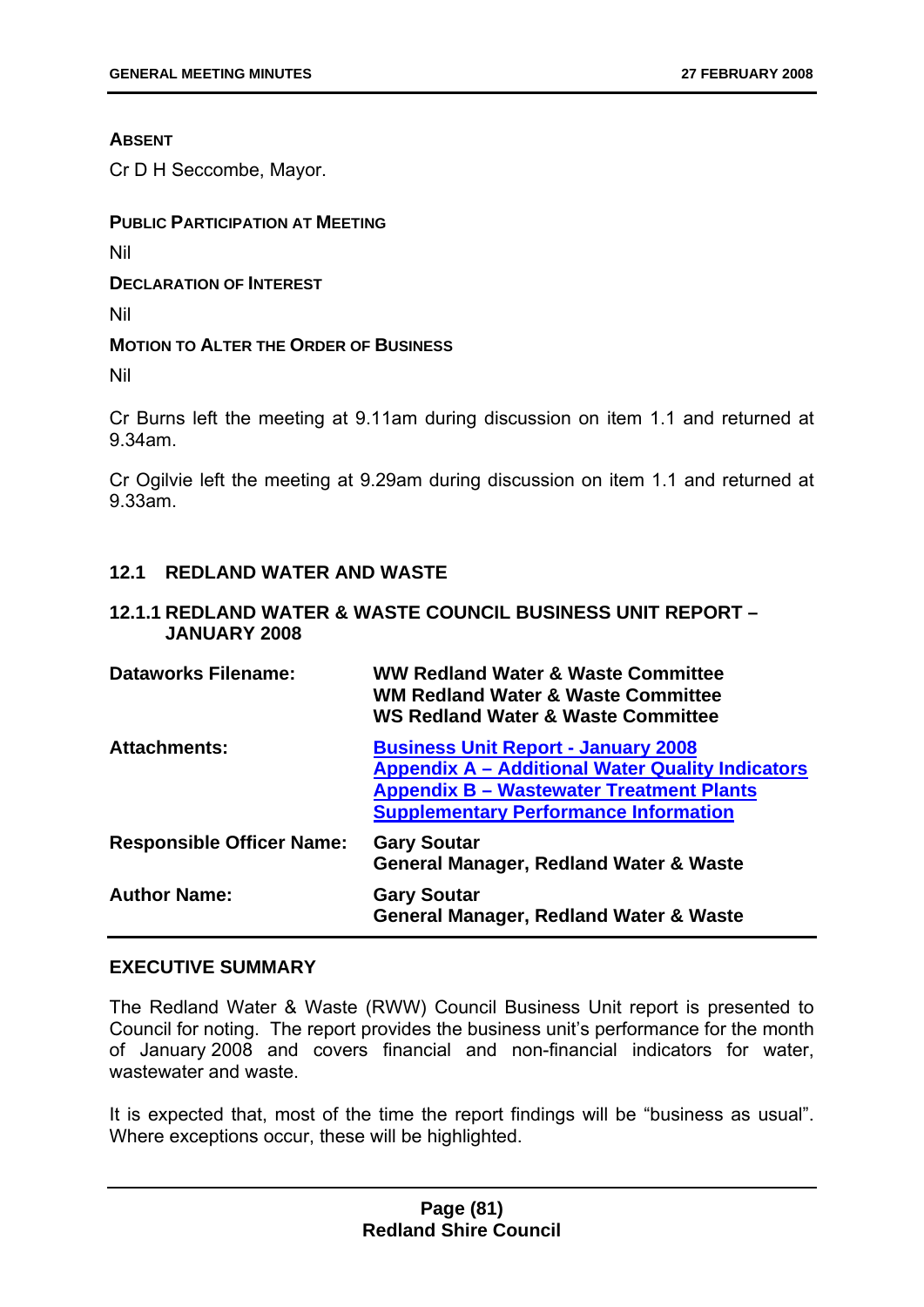The report provides a regular opportunity for Council to consider the performance of RWW and to respond to any exceptional reporting.

Council is provided with the option to accept the report or, accept it and request additional information or a review of performance.

### **PURPOSE**

To report on the ongoing performance of the business unit against key performance indicators (KPIs).

## **BACKGROUND**

RWW's performance plan identifies KPIs for which performance targets have been agreed with Council. Reporting is done each month through the RWW Committee.

### **ISSUES**

The report is provided to Council as a means of monitoring the performance of RWW for the activities of water, wastewater and waste.

The first part of the report comprises a "snapshot" of the business unit's achievement in meeting KPIs (year-to-date) and financial report card.

The report then provides specific financial report and commentary, capital expenditure (graphically) and a detailed customer overview.

The main body of the report focuses on actual levels of achievement against the KPIs for the month. Where exceptions have occurred and targets not met, an explanation is given as well as action taken to improve performance.

The report closes with a summary of the major issues for each group during the month.

# **RELATIONSHIP TO CORPORATE PLAN**

The recommendation primarily supports Council's strategic priority to provide and maintain water, wastewater and waste services to sustain our community.

Providing this report also supports Council's Governance strategic priority to provide a clear organisational direction supported by effective leadership and a framework of policies, plans and strategies that are responsive to the community's needs and which promote accountable and ethical standards of practice.

### **FINANCIAL IMPLICATIONS**

There are no direct financial implications resulting from this report. Financial implications may result where Council requests a performance review or requests an increase in performance standards.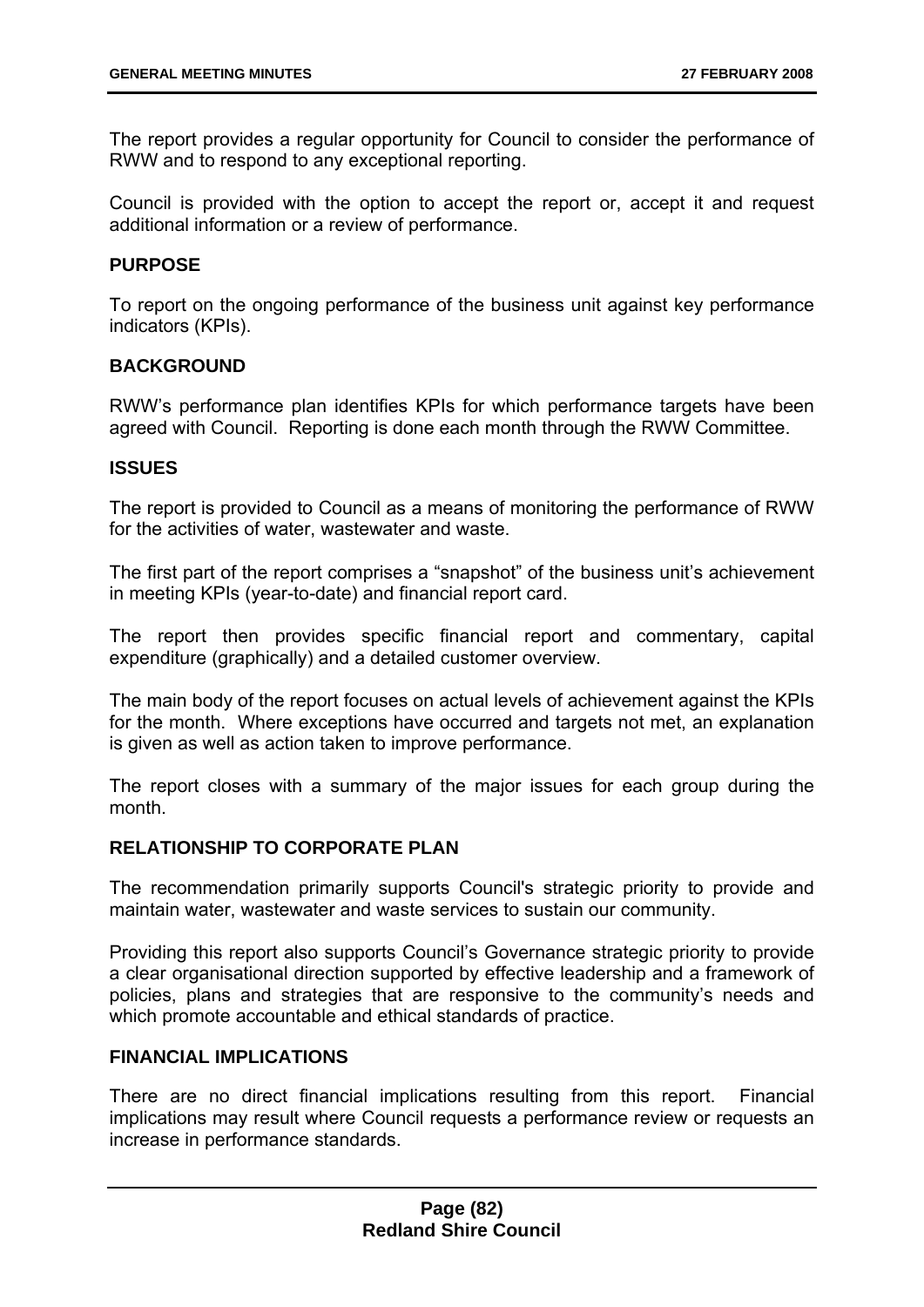# **CONSULTATION**

Consultation has occurred with:

- Manager Customer Service & Business Performance, RWW;
- Manager Treatment Operations, RWW;
- Manager Technical Support, RWW; and
- Senior Advisor, Financial Management, RWW.

# **OPTIONS**

### **PREFERRED**

That Council resolve to accept the Redland Water & Waste Council business unit report for January 2008, as presented in the attachment.

#### **ALTERNATIVE**

That Council accepts the report and requests additional information or a review of performance.

# **OFFICER'S/COMMITTEE RECOMMENDATION/ COUNCIL RESOLUTION**

| Moved by:    | <b>Cr Barker</b>  |
|--------------|-------------------|
| Seconded by: | <b>Cr Elliott</b> |

**That Council resolve to accept the Redland Water & Waste Council Business Unit Report for January 2008, as presented in the attachment.**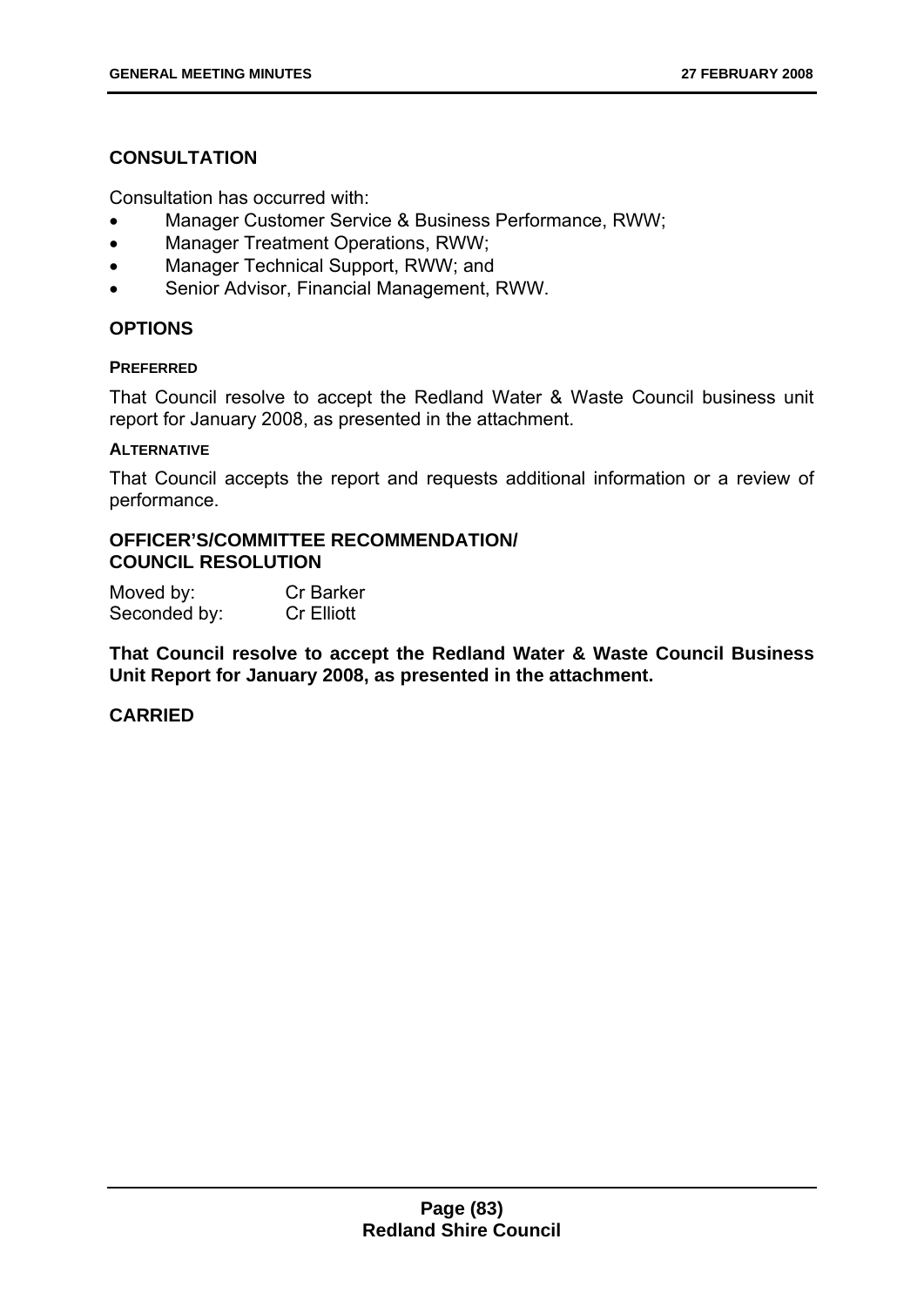# **13 FINANCE AND CORPORATE MANAGEMENT COMMITTEE 20/02/08 - RECEIPT AND ADOPTION OF REPORT**

| Moved by:    | Cr Williams       |
|--------------|-------------------|
| Seconded by: | <b>Cr Dowling</b> |

That the Finance and Corporate Management Committee Report of 20 February 2008 be received.

CARRIED

### **DECLARATION OF OPENING**

Cr Williams declared the meeting open at 2.00 pm.

#### **RECORD OF ATTENDANCE AND LEAVE OF ABSENCE**

| <b>Members Present</b><br>Cr K M Williams | <b>Chair and Councillor Division 9</b>                                  |
|-------------------------------------------|-------------------------------------------------------------------------|
| Cr D H Seccombe                           | Mayor                                                                   |
| Cr A G Barker                             | <b>Councillor Division 1</b>                                            |
| Cr C B Ogilvie                            | <b>Councillor Division 2</b>                                            |
| Cr D A Henry                              | <b>Councillor Division 3</b>                                            |
| Cr P J Dowling                            | Deputy Mayor and Councillor Division 4                                  |
| Cr J L Burns                              | <b>Councillor Division 5</b>                                            |
| Cr T Bowler                               | <b>Councillor Division 6</b>                                            |
| Cr M A Elliott                            | Councillor Division 7 Entered at 2.02 pm                                |
| Cr A R Beard                              | <b>Councillor Division 8</b>                                            |
| Cr H J Murray                             | Councillor Division 10 Entered at 2.08 pm                               |
| <b>Committee Manager</b><br>Mr R Turner   | <b>General Manager Corporate Services</b>                               |
| <b>Officers</b>                           |                                                                         |
| Mrs S Rankin                              | <b>Chief Executive Officer</b>                                          |
| Mr G Underwood                            | <b>General Manager Planning and Policy</b>                              |
| Mr G Soutar<br>Ms K Phillips              | Manager Operations and Maintenance<br><b>Manager Financial Services</b> |
| Mr M Elliott                              | <b>Property Services Manager</b>                                        |
| Mr W van Wyk                              | Manager Corporate Planning Performance & Risk                           |
|                                           |                                                                         |
| <b>Minutes</b>                            |                                                                         |
| Mrs J Thomas                              | Corporate Meetings & Registers Officer                                  |
|                                           |                                                                         |

## **PUBLIC PARTICIPATION AT MEETING**

Nil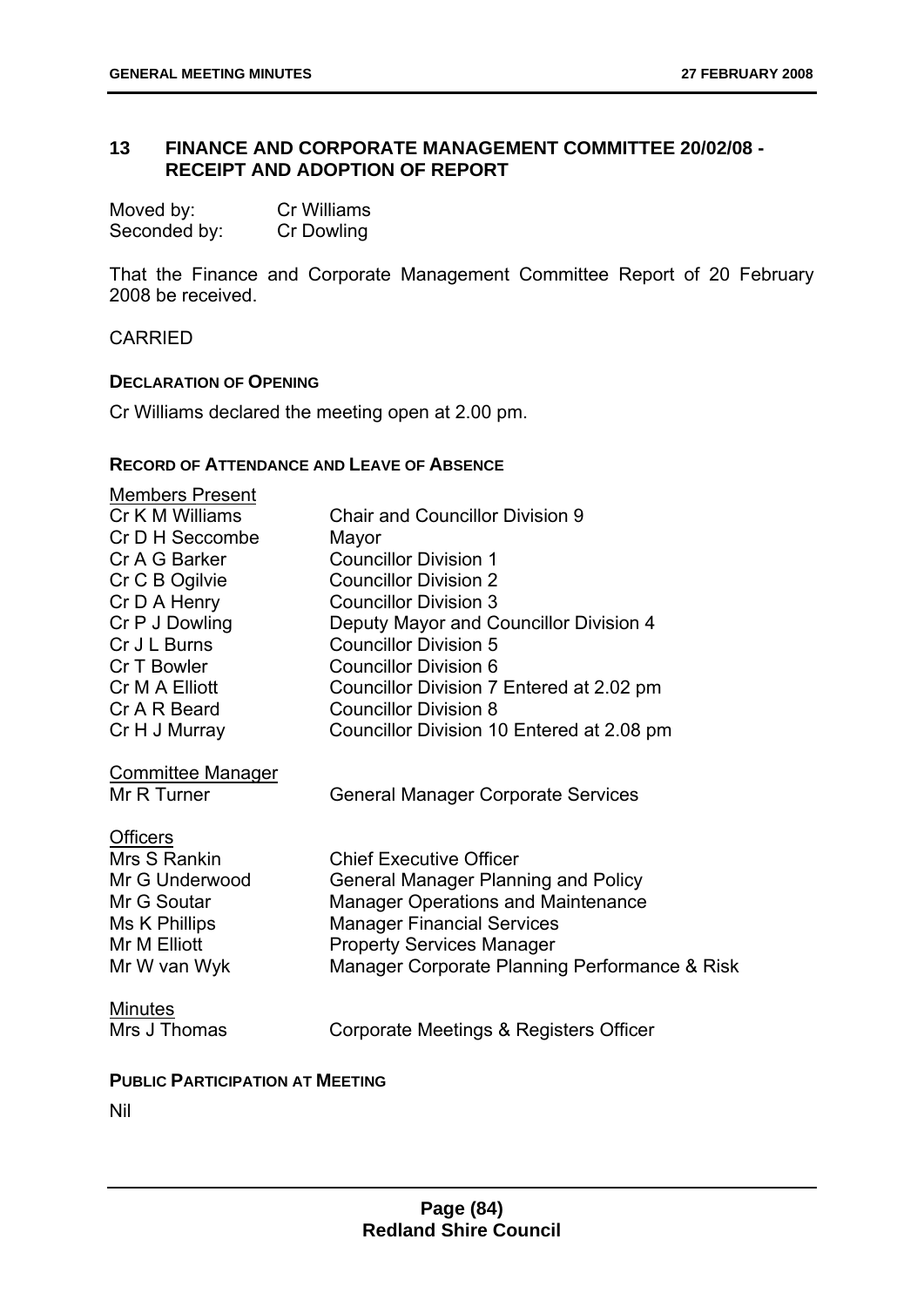#### **DECLARATION OF INTEREST**

Nil

### **MOTION TO ALTER THE ORDER OF BUSINESS**

Nil

Cr Burns left the meeting at 2.22 pm (during item 2.1)

Cr Bowler left the meeting at 2.35 pm (during item 2.4)

Cr Dowling left the meeting at 2.57 pm (during general business)

Cr Seccombe left the meeting at 2.57 pm (during general business)

Cr Barker left the meeting at 2.57 pm (during general business)

Cr Beard left the meeting at 2.57 pm (during general business)

Cr Ogilvie left the meeting at 3.00 pm (during general business)

Cr Henry left the meeting at 3.00 pm (during general business)

# **13.1 OFFICE OF CEO**

# **13.1.1 DELEGATED AUTHORITY - COUNCIL ELECTION PERIOD**

| <b>Dataworks Filename:</b><br><b>Responsible Officer Name:</b> | <b>GOV Delegation – LGA s472</b><br><b>Susan Rankin</b><br><b>Chief Executive Officer</b> |
|----------------------------------------------------------------|-------------------------------------------------------------------------------------------|
| <b>Author Name:</b>                                            | <b>Anne Roseler</b><br><b>Manager Legal Services</b>                                      |

# **EXECUTIVE SUMMARY**

The final General Meeting of Council prior to the 2008 local government elections will occur on 27 February 2008. The quadrennial local government elections take place on 15 March 2008. Within fourteen days of the election, a statutory post-election meeting must be held to consider matters which include the appointment of its standing committees and the day and time for holding council and committee meetings. During the period from 28 February 2008 until the first General Meeting of the new Council, it will be necessary to put in place appropriate delegations.

It is proposed that for the period from 28 February 2008 until the first General Meeting of the new Council, the Chief Executive Officer be delegated the authority, in accordance with the requirements of the *Local Government Act 1993* and other relevant legislation, to:

- decide development applications under the Integrated Planning Act 1997;
- decide applications under the Redlands Planning Scheme;
- provide instructions to legal counsel for litigation including appeal matters actioned under Chapter 4 of the Integrated Planning Act 1997;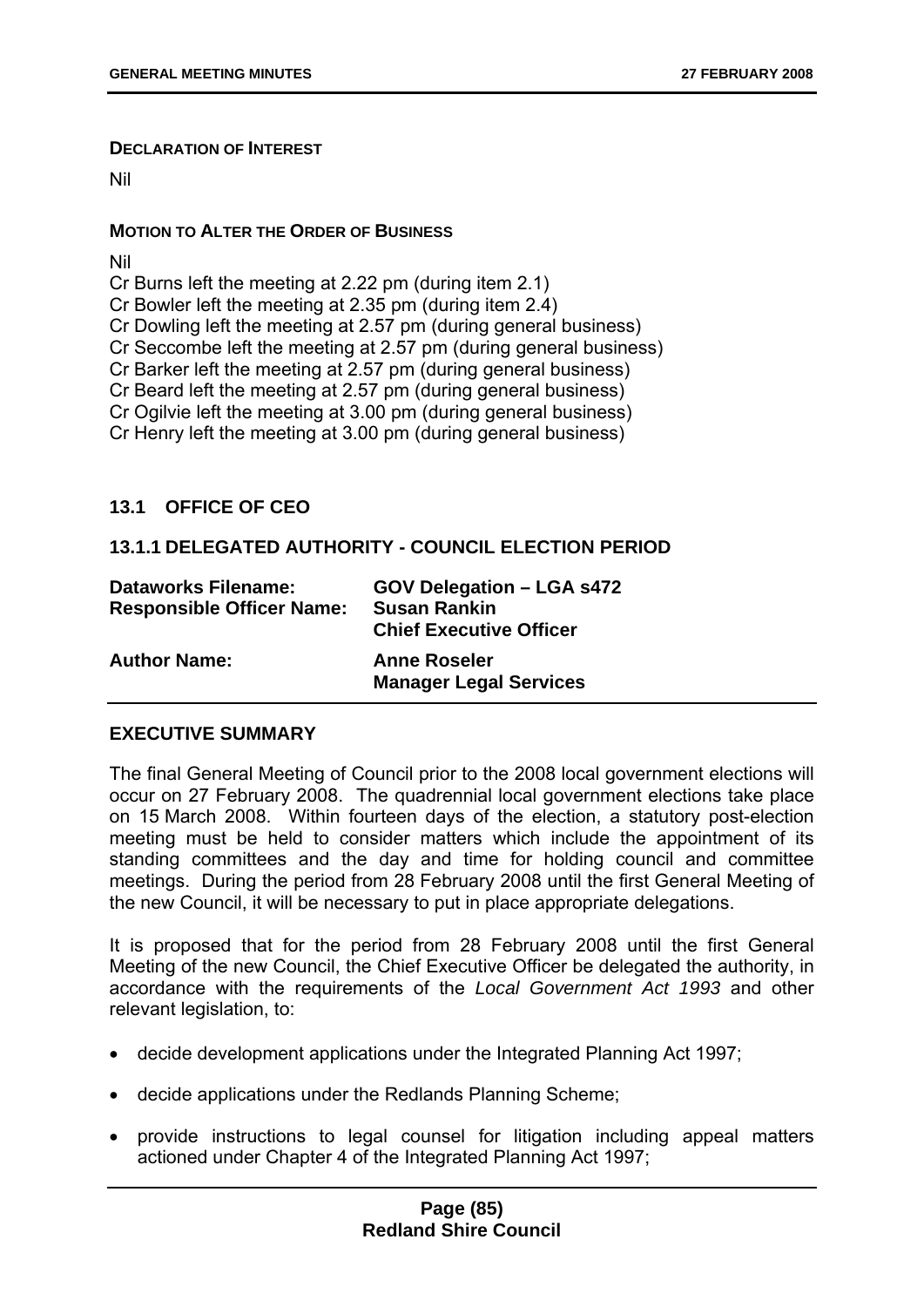- make vary and discharge contracts with a value in excess of \$500,000;
- have the ability to apply to the Minister for Local Government for approval for any major policy decision during the caretaker period in accordance with section 441D of the *Local Government Act 1993*.

The *Local Government Act 1993* restricts a local government from making major policy decisions during the caretaker period. The delegation of these powers will be subject to those same restrictions.

Other delegations already in place for Council officers through the Chief Executive Officer will remain unchanged and in effect.

## **PURPOSE**

The purpose of this report is to recommend that Council delegates the powers of the Development Assessment Committee, the ability to provide instructions in litigation and the ability to make vary and discharge contracts in excess of \$500,000, to the Chief Executive Officer, for the period after the last meeting in the term of the current council and the first scheduled meeting of the term of the new Council after the 15 March 2008 elections.

## **BACKGROUND**

The next quadrennial local government election is set for 15 March 2008. Council is currently in a caretaker period since the election was called on 2 February 2008 when the public notice of the holding of the election was given under section 301(1) of the *Local Government Act 1993*.

There is no requirement under the Act that meetings not be held in a caretaker period, however, section 441D of the *Local Government Act 1993* prohibits councils from making major policy decisions, as defined by section 441C of the Act.

The last General Meeting to be held in the term of the current council will be on 27 February 2008. Within fourteen days of the election, a statutory post-election meeting must be held to consider matters which include the appointment of its standing committees and the day and time for holding council and committee meetings.

During the period from 28 February 2008 until the first General Meeting of the new Council, it will be necessary to put in place appropriate delegations to ensure that the business of Council is able to continue.

### **ISSUES**

It is intended that a report be presented to the first General Meeting detailing all matters determined under the proposed delegated authority during the subject period.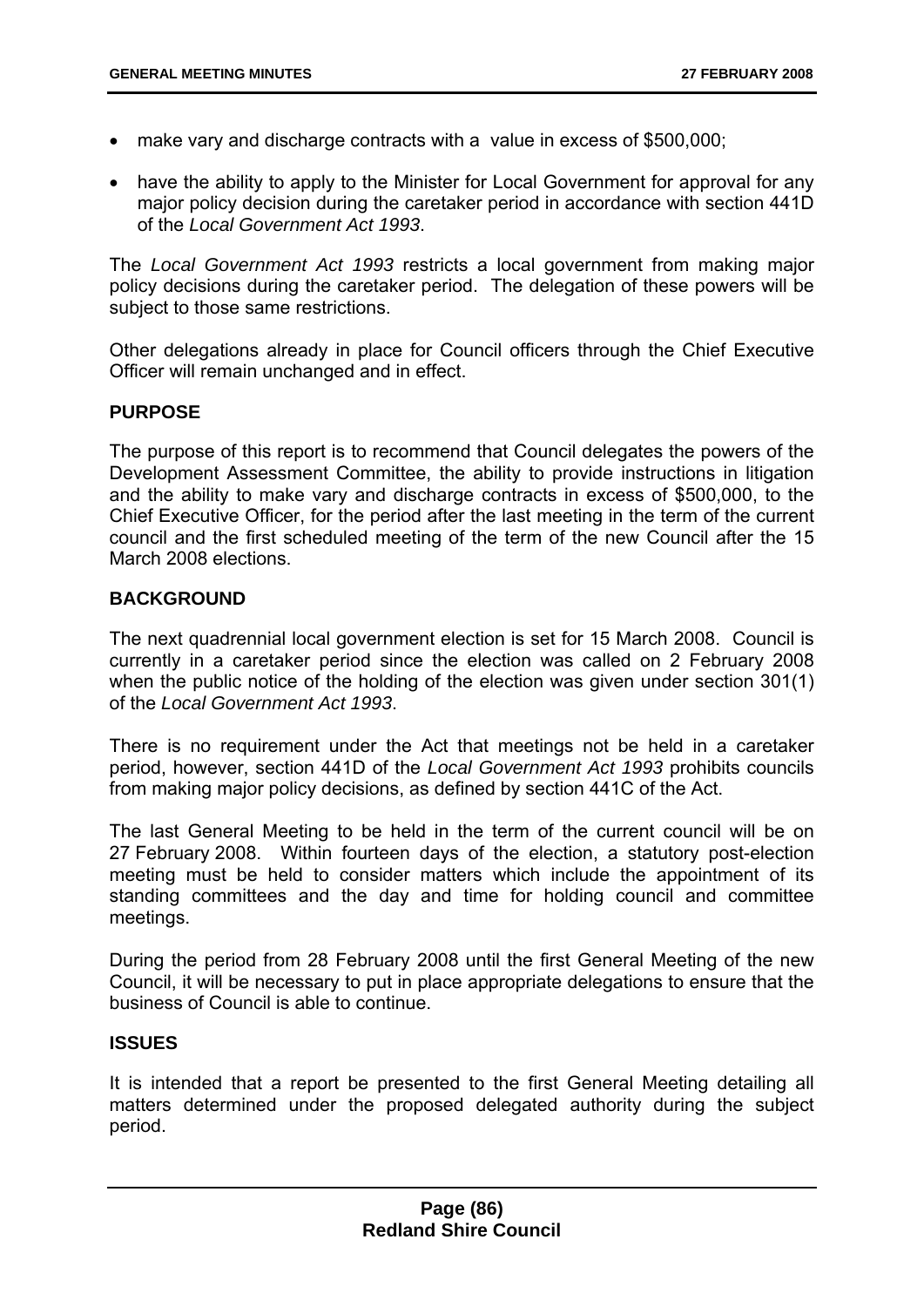It is proposed to delegate these powers to the Chief Executive Officer alone and not conjointly with the Mayor as has been the practice in the past, to ensure consistency with arrangements being put in place for amalgamating councils, which advice indicates is applicable to all councils.

### Powers of Development Assessment Committee

The existing powers conferred on the Development Assessment Committee are to decide development applications under the *Integrated Planning Act 1997* and provide instructions to legal Counsel for appeal matters actioned under Chapter 4 of the *Integrated Planning Act 1997*.

To comply with the Integrated Development Assessment System (IDAS) timeframes and ensure continuity within this decision-making process, it is proposed that Council delegates the powers conferred on the Development Assessment Committee to the Chief Executive Officer.

### Legislative Restrictions on Powers

Any decisions made under the proposed delegations will be subject to any and all legislative restrictions on the local government's exercise of its powers, for example the restrictions in section 441D of the *Local Government Act 1993* on making major policy decisions during the caretaker period. Section 441D of the *Local Government Act 1993* requires the approval of the Minister for Local Government before any major policy decision is made or contract entered whose value is greater than 1% of council's net rates and utility charges. Therefore the ability to make such an application to the Minister should the need arise is also sought to be delegated.

# **RELATIONSHIP TO CORPORATE PLAN**

The recommendation in this report primarily supports Council's strategic priority to provide a clear organisational direction supported by effective leadership and a framework of policies, plans and strategies that are responsive to the community's needs and which promote accountable and ethical standards of practice.

### **FINANCIAL IMPLICATIONS**

Nil

# **PLANNING SCHEME IMPLICATIONS**

It is considered that the outcome of recommendations in this report will not require any amendments to the Redlands Planning Scheme.

# **CONSULTATION**

This delegation is consistent with the practice adopted by this Council since the beginning of its term, whenever there is an extended period without any meetings.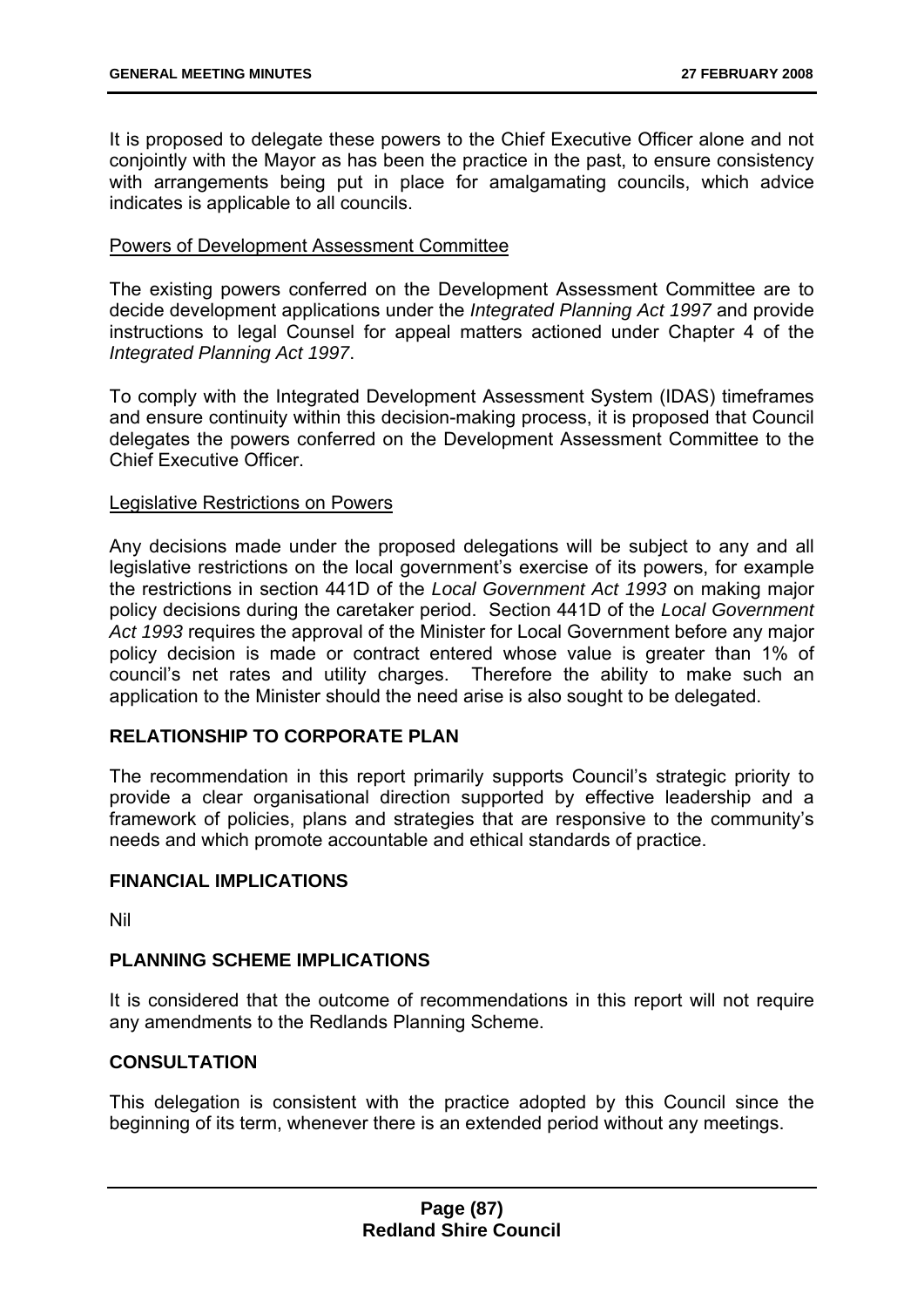# **OPTIONS**

#### **PREFERRED**

- 1. That under section 472(1) of the *Local Government Act 1993* Council delegate to the Chief Executive Officer for the period from 28 February 2008 until the first Development Assessment Committee Meeting and General Meeting after the 15 March 2008 local government quadrennial election the following powers:
	- a. to decide development applications under the *Integrated Planning Act 1997;*
	- b. to decide applications under the Redlands Planning Scheme;
	- c. to provide instructions to legal counsel for litigation including appeal matters actioned under Chapter 4 of the Integrated Planning Act 1997;
	- d. to make vary and discharge contracts with a value in excess of \$500,000 subject to the requirements of the Local Government Act 1993;
	- e. to apply to the Minister for Local Government for approval for any major policy decision during the caretaker period in accordance with section 441D of the Local Government Act 1993;
- 2. That the above delegations only be exercised subject to the requirements of the Local Government Act 1993, Integrated Planning Act 1997 and any other relevant legislation; and
- 3. That all matters determined under this delegated authority during the subject period be reported to the first General Meeting of the new Council.

### **ALTERNATIVE**

That Council resolve to adopt the Officer's Recommendation with amendments.

#### **OFFICER'S/COMMITTEE RECOMMENDATION/ COUNCIL RESOLUTION**

| Moved by:    | <b>Cr Williams</b> |
|--------------|--------------------|
| Seconded by: | <b>Cr Elliott</b>  |

**That Council resolve as follows:** 

- **1. That in accordance with section 472(1) of the Local Government Act 1993, delegate to the Chief Executive Officer for the period from 28 February 2008 until the first Development Assessment Committee Meeting and General Meeting after the 15 March 2008 local government quadrennial election the following powers:** 
	- **a. to decide development applications under the Integrated Planning Act 1997;**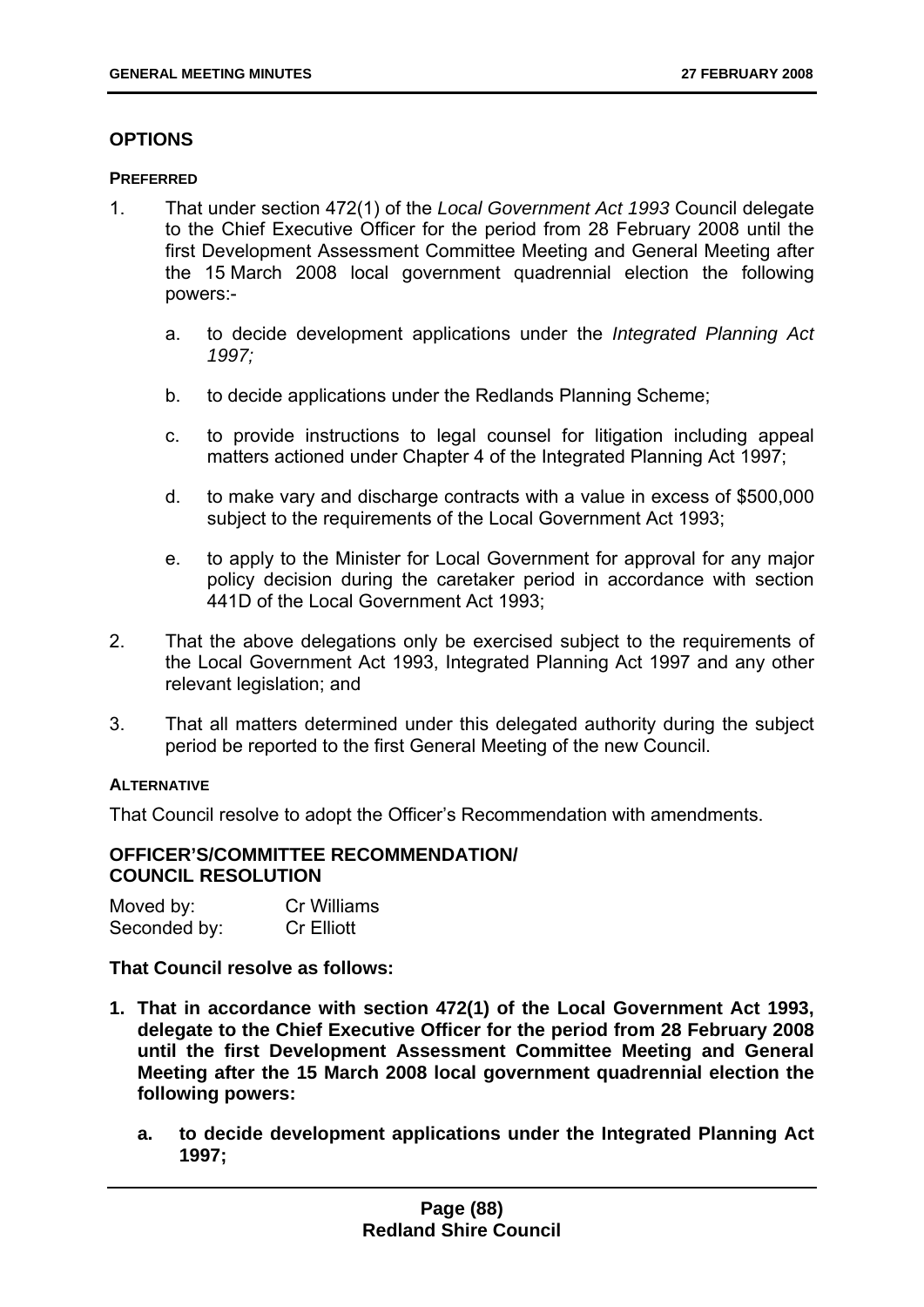- **b. to decide applications under the Redlands Planning Scheme;**
- **c. to provide instructions to legal counsel for litigation including appeal matters actioned under Chapter 4 of the Integrated Planning Act 1997;**
- **d. to make vary and discharge contracts with a value in excess of \$500,000 subject to the requirements of the Local Government Act 1993;**
- **e. to apply to the Minister for Local Government for approval to make any major policy decision during the caretaker period in accordance with section 441D of the Local Government Act 1993;**
- **2. The above delegations are to be exercised subject to the requirements of the Local Government Act 1993, the Integrated Planning Act 1997 and any other relevant legislation; and**
- **3. That all matters determined under the above delegations be reported to the first General Meeting of the new Council.**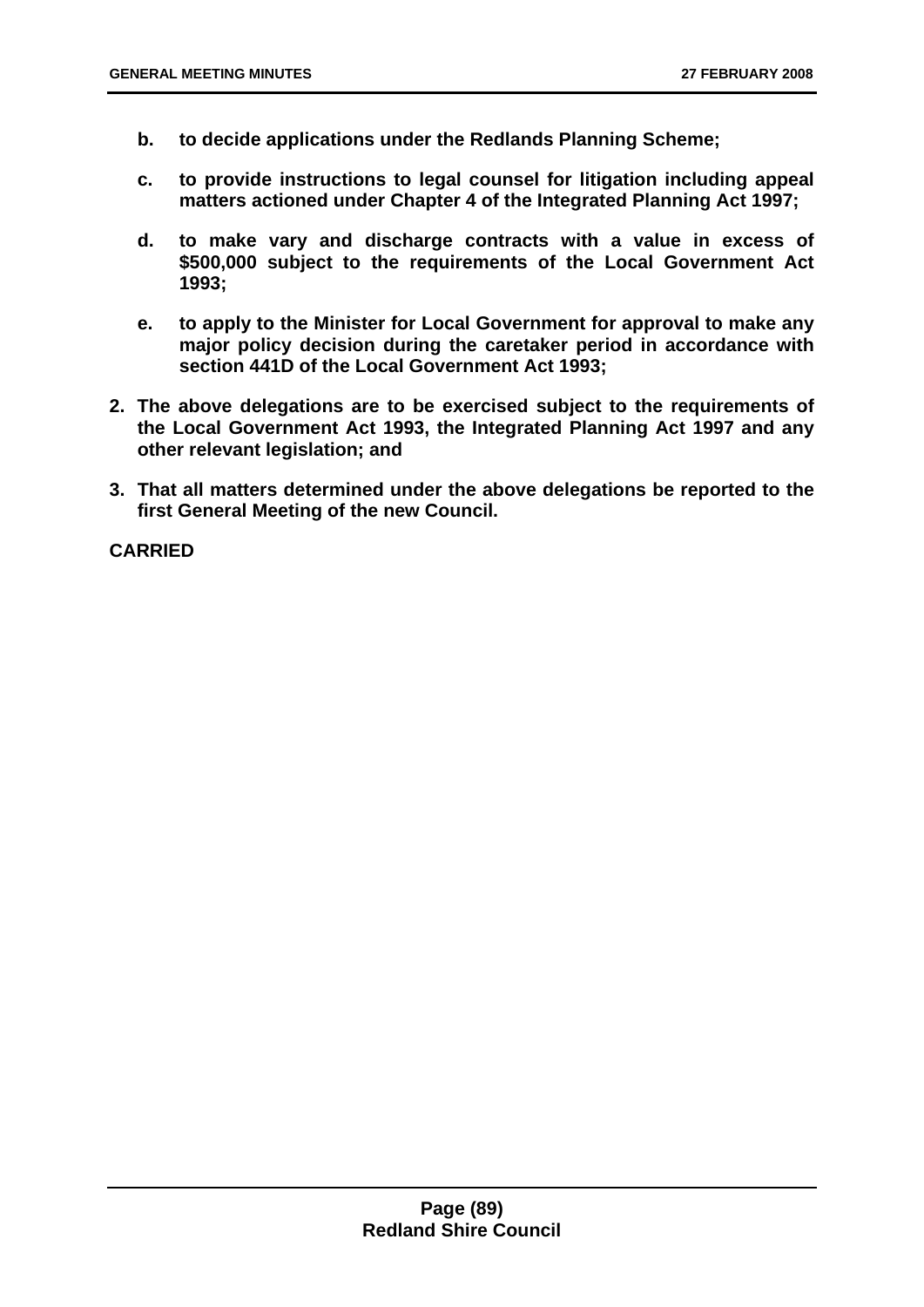## **13.1.2 REDLANDS RUGBY UNION & RECREATION CLUB - DIVISION 8 CCBF REQUEST**

| <b>Dataworks Filename:</b>       | <b>G&amp;S Councillors' Community Benefit Fund</b>       |
|----------------------------------|----------------------------------------------------------|
| <b>Responsible Officer Name:</b> | <b>Susan Rankin</b><br><b>Chief Executive Officer</b>    |
| <b>Author Name:</b>              | <b>Tina Robinson</b><br><b>Executive Support Officer</b> |

## **EXECUTIVE SUMMARY**

Council annually allocates in its budget an amount for discretionary spending by Divisional Councillors known as the Councillors' Community Benefit fund (CCBF). In accordance with the requirements of the CCBF Policy and Guideline requests for expenditure over \$5,000.00 require Council approval.

### **PURPOSE**

The purpose of this report is to seek Council approval to allocate \$5,194.36 (GST Exc) from the Division 8 portion of the CCBF to assist the Redlands Rugby Union with the purchase of 106 junior football jerseys for the Redlands Rugby Union Club.

## **BACKGROUND**

The Redlands Rugby Union Club submitted a CCBF application on the 31 January 2008 for assistance to purchase junior football jerseys for the club.

The club advises that the football jerseys would be made available to the local youth who actively participate in Rugby Union at the club's facilities. Furthermore, the club has advised in writing that the jerseys would remain their property to pass from player to player, each season.

Cr Alan Beard considered the club's request and on 31 January 2008 advised the Office of the CEO of his support.

# **ISSUES**

As per CCBF Guidelines (GL-2034), 2 written quotes have been provided.

# **RELATIONSHIP TO CORPORATE PLAN**

The recommendation of this report primarily supports Council's strategic priority to build safe, strong and self reliant communities with access to community services, infrastructure and opportunities for participation in community life.

### **FINANCIAL IMPLICATIONS**

The Division 8 portion of the CCBF has sufficient funds to support this request.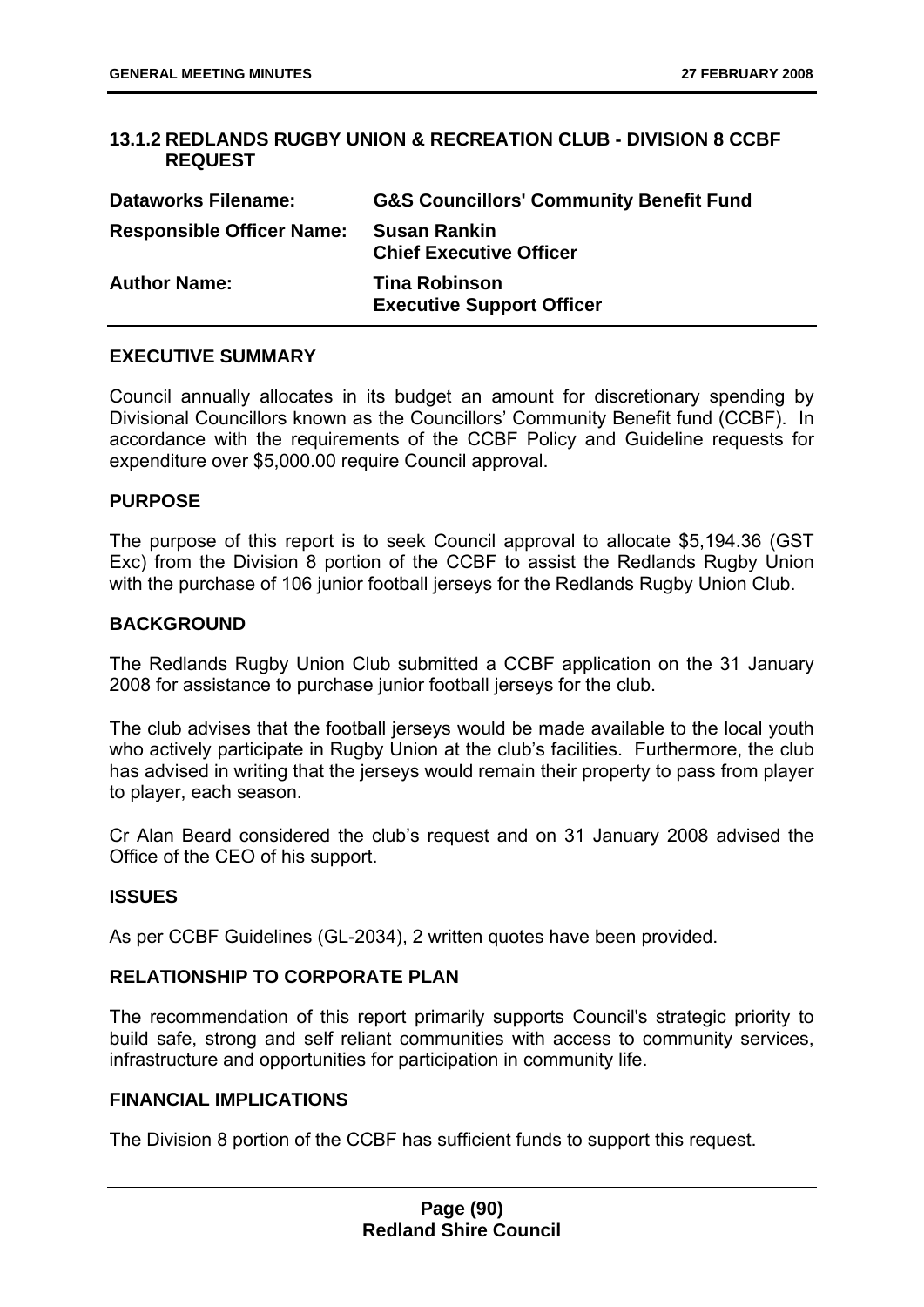# **CONSULTATION**

Cr Alan Beard has consulted with the Redlands Rugby Union & Recreation Club as to their project requirements.

## **OPTIONS**

#### **PREFERRED**

That Council approve the allocation of \$5,194.00 (GST Exc) from the Division 8 portion of the CCBF to assist the Redland Rugby Union & Recreation Club with the purchase of 106 junior football jerseys.

### **ALTERNATIVE**

That Council not approve the allocation of \$5,194.00 (GST Exc) from the CCBF.

### **OFFICER'S/COMMITTEE RECOMMENDATION/ COUNCIL RESOLUTION**

Moved by: Cr Williams Seconded by: Cr Elliott

**That Council resolve to approve the allocation of \$5,194.00 (GST Exc) from Division 8 portion of the CCBF to assist the Redland Rugby Union & Recreation Club with the purchase of 106 junior football jerseys.**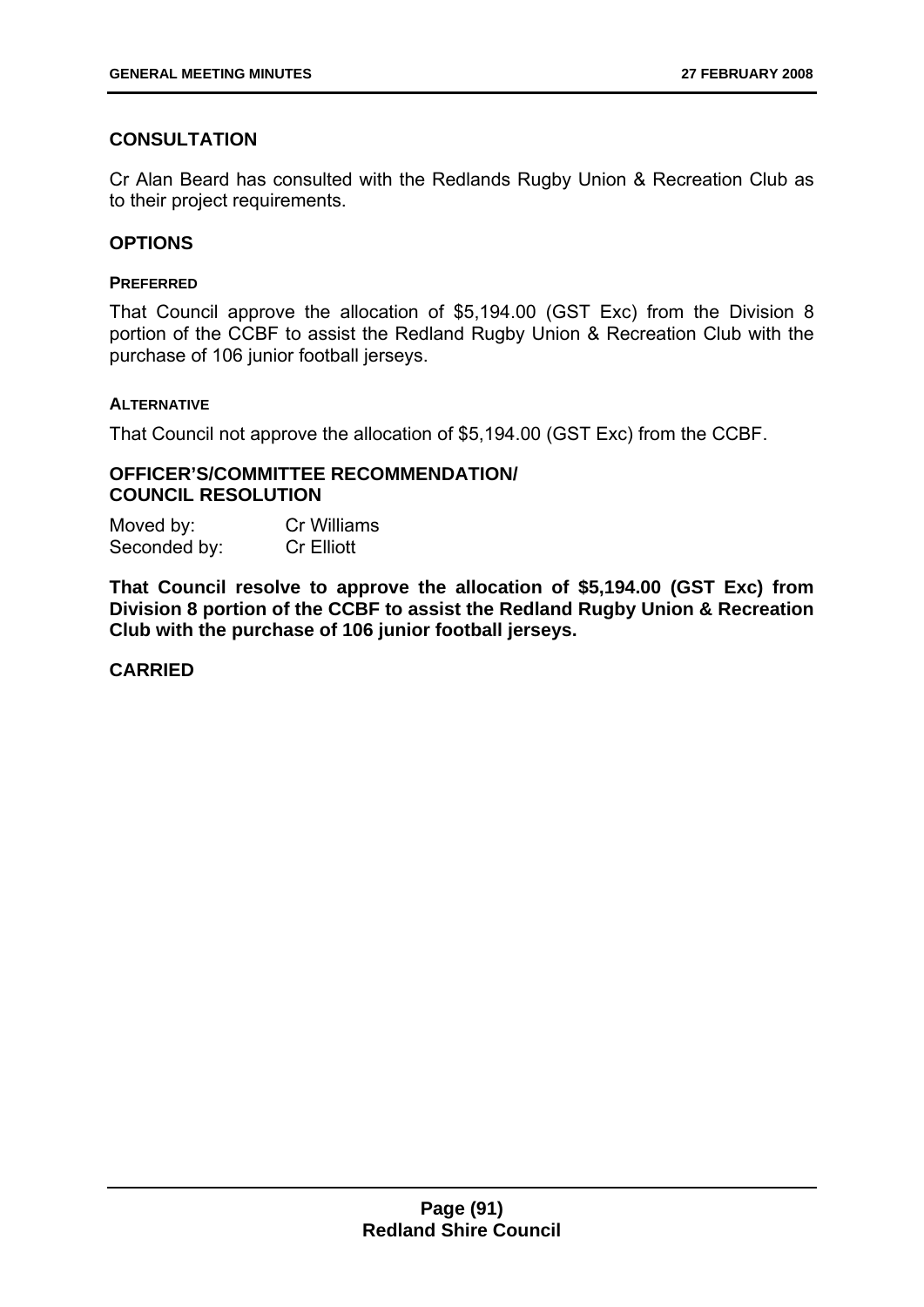# **13.1.3 ROTARY CLUB 0F REDLANDS BAYSIDE - DIVISION 5 CCBF REQUEST**

| <b>Dataworks Filename:</b>       | <b>G&amp;S Councillors' Community Benefit Fund</b>       |
|----------------------------------|----------------------------------------------------------|
| <b>Responsible Officer Name:</b> | <b>Susan Rankin</b><br><b>Chief Executive Officer</b>    |
| <b>Author Name:</b>              | <b>Tina Robinson</b><br><b>Executive Support Officer</b> |

### **EXECUTIVE SUMMARY**

Council annually allocates in its budget an amount for discretionary spending by Divisional Councillors known as the Councillors' Community Benefit Fund (CCBF). In accordance with the requirements of the CCBF Policy and Guideline requests for expenditure over \$5,000.00 require Council approval.

This report details Cr Burns' request to allocate \$5,000.00 (GST Exclusive) from the Division 5 portion of the CCBF to assist with the construction of a computer room at the Redland Bay Community Hall, located at Banana Street, Redland Bay.

### **PURPOSE**

The purpose of this report is to seek Council approval to allocate \$5,000.00 (GST Exclusive) from the Division 5 portion of the CCBF to assist the Rotary Club of Redlands Bayside with the construction of a computer room at the Redland Bay Community Hall, located at Banana Street, Redland Bay.

### **BACKGROUND**

In June 2007 Council acknowledged the Rotary Club of Redlands Bayside to fund an extension at the Redland Bay Community Hall and requested supporting documentation.

At Council's General Meeting of 1 August 2007 a report was prepared by Customer and Community Services regarding the proposed extension to the Redland Bay Community Hall. This report stated that the project would require partial funding (\$5,000.00) Cr John Burns' Division 5 portion of the CCBF and a further \$20,000.00 (GST Exc) would be allocated from the 2007/08 Council budget.

On 5 September 2007 the Rotary Club of Redlands responded to Council's correspondence dated 22 June 2007 and provided one quotation from Devonbourne Homes (Volrose Constructions).

In late October 2007 a CCBF application was forwarded to the Rotary Club of Redlands Bayside and was returned to Council mid November 2007.

Cr John Burns supports this request and seeks Council approval to allocate \$5,000.00 (GST Exc) from the Division 5 portion of the Councillors' Community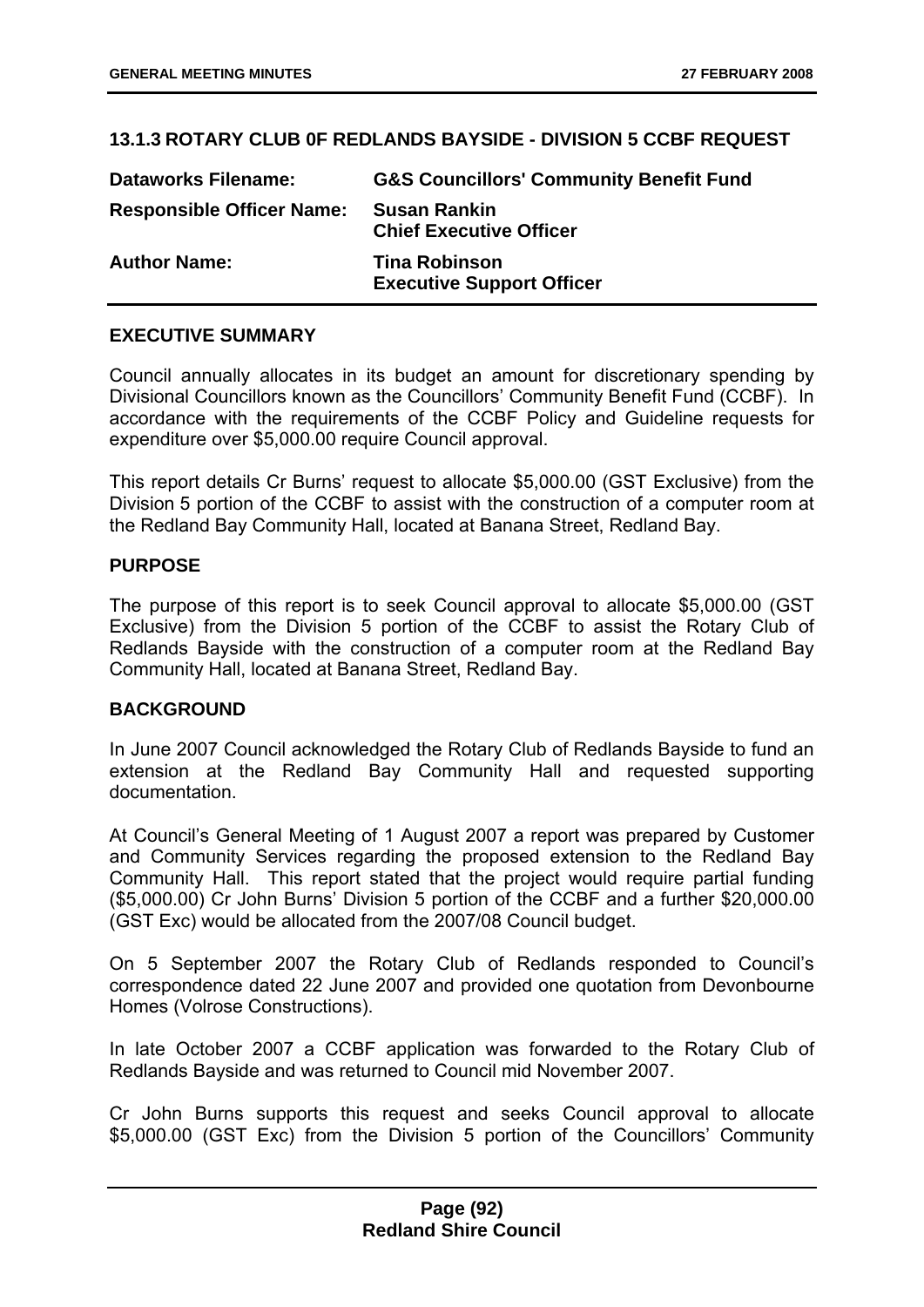Benefit Fund to assist with the computer room construction costs at the Redland Bay Community Hall.

## **ISSUES**

Council's Community and Social Planning Group had already accepted the quotation from Devonbourne Homes (Volrose Constructions) before the CCBF application was made; therefore it was not reasonable to request quotes to meet the CCBF guidelines.

# **RELATIONSHIP TO CORPORATE PLAN**

The recommendation of this report primarily supports Council's strategic priority to build safe, strong and self reliant communities with access to community services, infrastructure and opportunities for participation in community life.

#### **FINANCIAL IMPLICATIONS**

The Division 5 portion of the Councillors' Community Benefit Fund has sufficient funds to support this request.

The Rotary Club has provided a quotation from Devonbourne Homes (Volrose Constructions) in relation to the \$20,000.00 (GST Exc) Grant issued by Council. This quotation is also to be used for the allocation of \$5,000.00 (GST Exc) from the Division 5 portion of the CCBF.

## **CONSULTATION**

Cr Burns has met with a representative from the Rotary Club of Redlands Bayside to discuss the construction of the computer room at the Redland Bay Community Hall.

Further consultation has occurred between the Office of the CEO and Community and Customer Services and advice has been provided from Integrated Commercial that the construction has met final building certification requirements (BD.140957).

### **OPTIONS**

### **PREFERRED**

That Council approve the allocation of \$5,000.00 (GST Exclusive) from the Division 5 portion of the Councillors' Community Benefit Fund to assist the Rotary Club Redlands Bayside with the construction of a computer room at the Redland Bay Community Hall, located at Banana Street, Redland Bay.

### **ALTERNATIVE**

That Council not approve the allocation of \$5,000.00 (GST Exclusive) from the Division 5 portion of the Councillors' Community Benefit Fund to assist with the construction of a computer room at the Redland Bay Community Hall.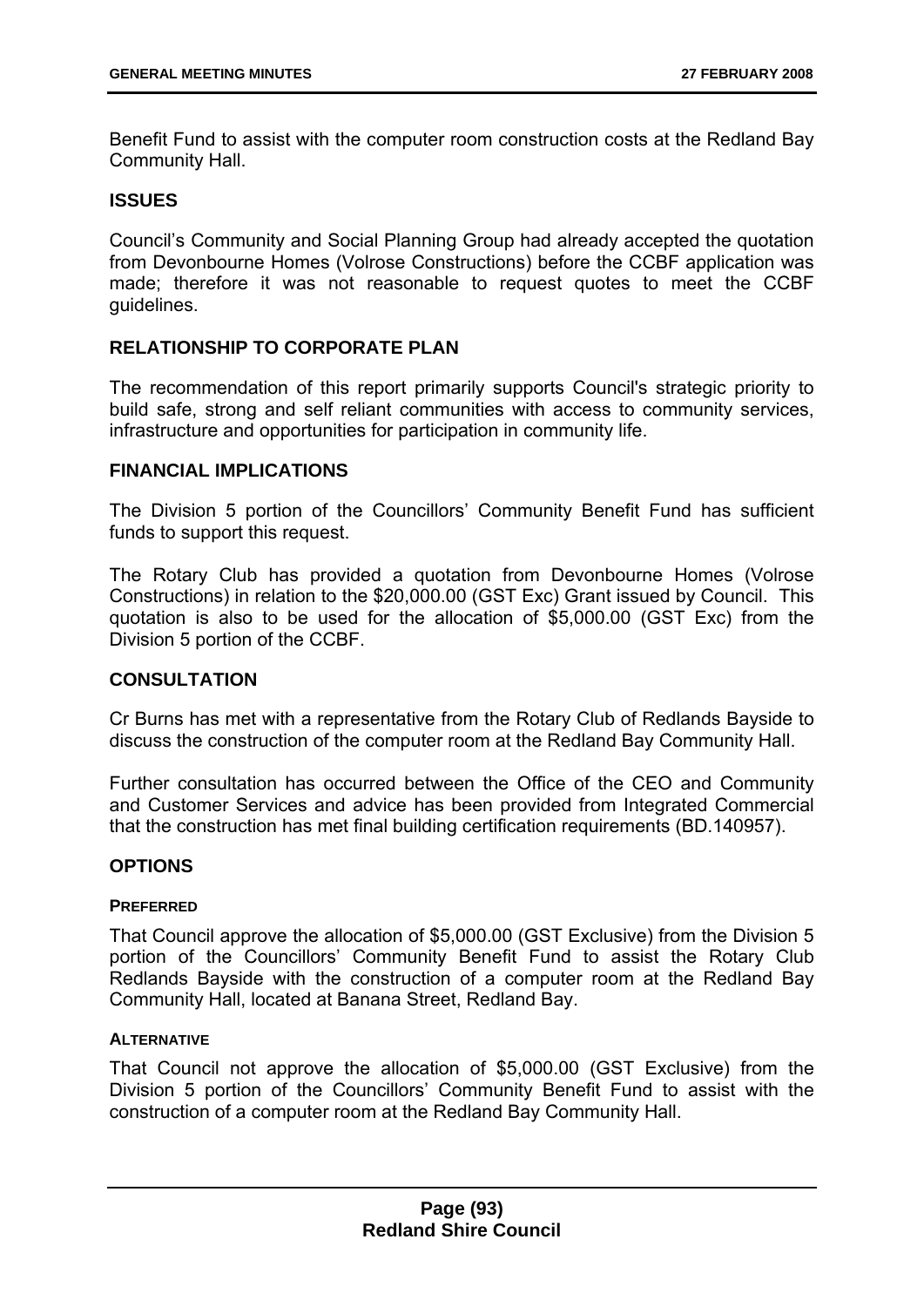## **OFFICER'S/COMMITTEE RECOMMENDATION/ COUNCIL RESOLUTION**

| Moved by:    | <b>Cr Williams</b> |
|--------------|--------------------|
| Seconded by: | <b>Cr Elliott</b>  |

**That Council resolve to approve the allocation of \$5,000.00 (GST Exclusive) from the Division 5 portion of the Councillors' Community Benefit Fund to assist the Rotary Club Redlands Bayside with the construction of a computer room at the Redland Bay Community Hall, located at Banana Street, Redland Bay.**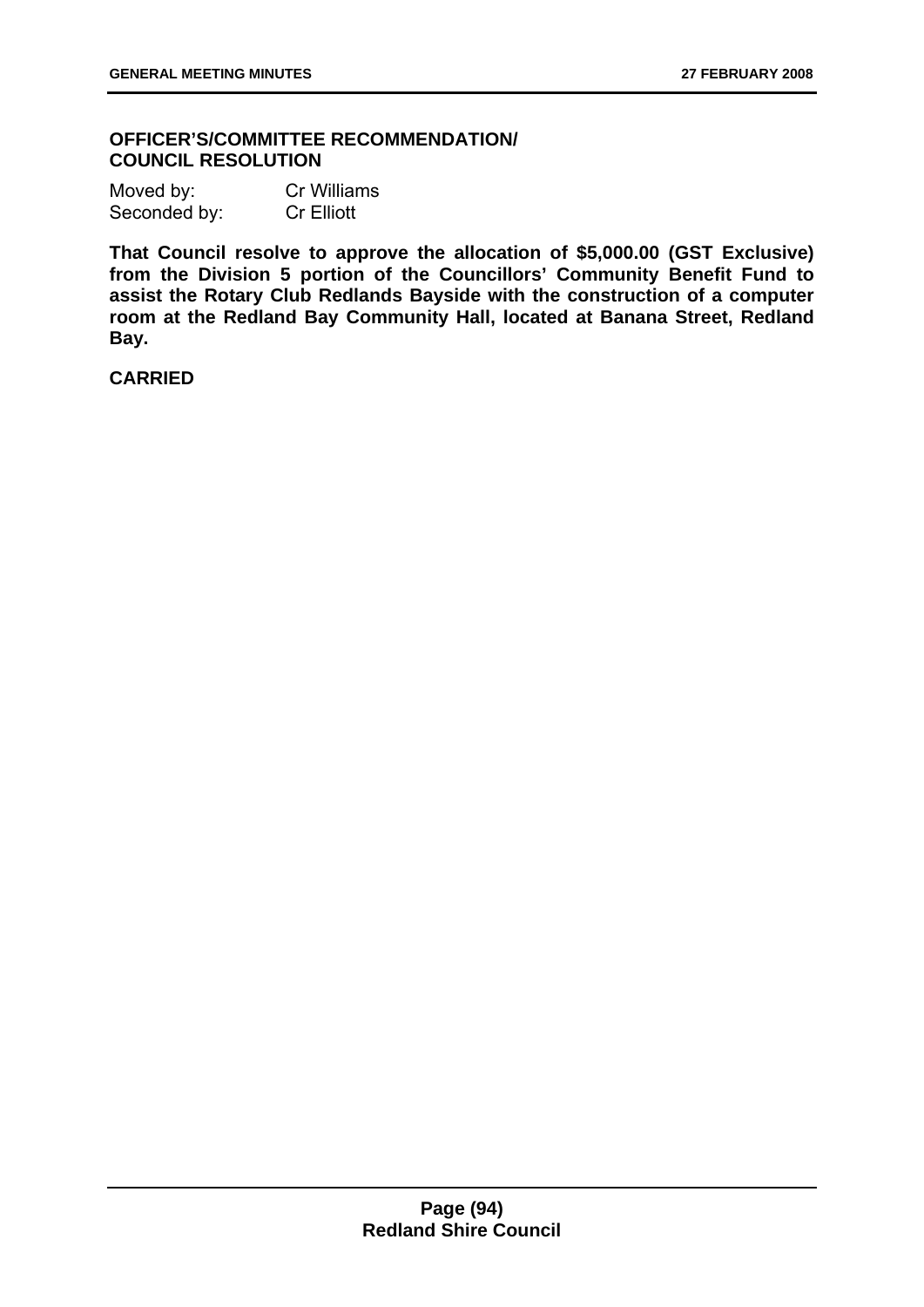## **13.1.4 VICTORIA POINT-REDLAND BAY MEALS ON WHEELS - DIV 4 CCBF REQUEST**

| <b>Dataworks Filename:</b>       | <b>G&amp;S Councillors' Community Benefit Fund</b>       |
|----------------------------------|----------------------------------------------------------|
| <b>Responsible Officer Name:</b> | <b>Susan Rankin</b><br><b>Chief Executive Officer</b>    |
| <b>Author Name:</b>              | <b>Tina Robinson</b><br><b>Executive Support Officer</b> |

## **EXECUTIVE SUMMARY**

Council annually allocates in its budget an amount for discretionary spending by Divisional Councillors known as the Councillors' Community Benefit Fund (CCBF). In accordance with the requirements of the CCBF Policy and Guideline requests for expenditure over \$5,000.00 require Council approval.

This report details Cr Dowling's request to allocate \$6,338.37 (GST Exc) from the Division 4 portion of the CCBF for the purpose of assisting the Victoria Point–Redland Bay Meals on Wheels, (Council owned facility at 140–142 Link Road, Victoria Point) with electrical upgrading of the main switch board, mains cable and dishwasher installation.

### **PURPOSE**

The purpose of this report is to seek Council approval to allocate \$6,338.37 (GST Exc) from the Division 4 portion of the CCBF to assist Victoria Point–Redland Bay Meals on Wheels, a Council owned facility by upgrading the main switch board, mains cable and installation of a dishwasher.

### **BACKGROUND**

The Victoria Point–Redland Bay Meals on Wheels currently lease from Council the facility at 140–142 Link Road, Victoria Point (Lot 1 on RP198374).

This community group recently acquired a dishwasher to assist with their volunteer work; however during the quotation process for the dishwasher installation it was identified that the upgrade of the main switchboard and mains cable was also required due to the following:

- 1. The electrical mains cable feeding the main board is grossly overloaded and no extra loading can be put on the system.
- 2. The Switchboard was not designed for a commercial kitchen. There are currently 7 x separate individual modules (add-on after add-on).
- 3. Energex meters are attached to a backing board which is not fire resistant and requires replacement.
- 4. The electrical service conductor point on the attachment box and hook bolt need to be upgraded to the new Energex requirements when new mains are installed.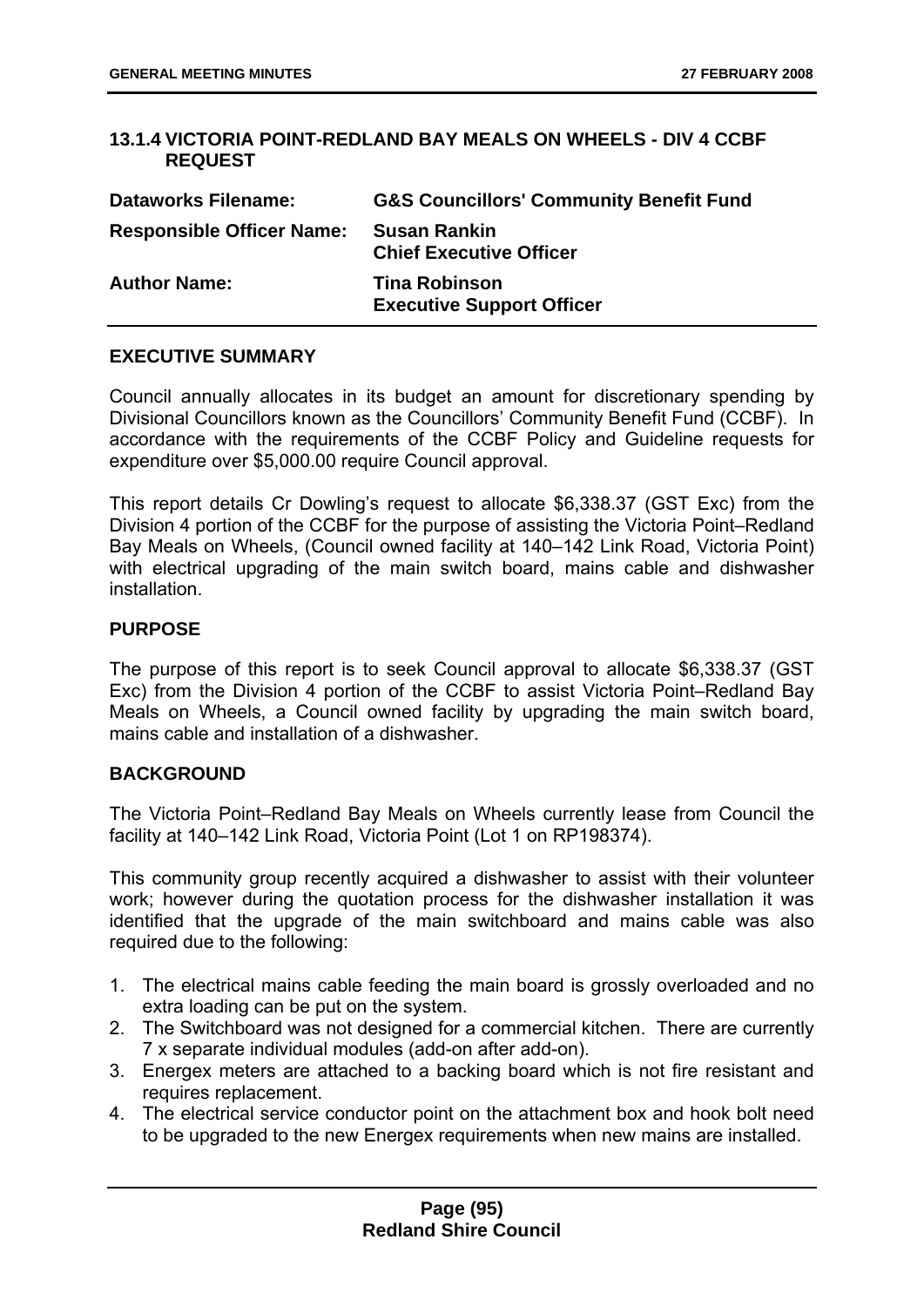The unexpected expense of the electrical upgrade prompted the community group to contact Cr Dowling to seek funding assistance from the Division 4 portion of the **CCBF** 

## **ISSUES**

As per Councillors' Community Benefit Fund (GL-2034), two written quotations have been provided.

## **RELATIONSHIP TO CORPORATE PLAN**

The recommendation in this report primarily supports Council's strategic priority to build safe, strong and self reliant communities with access to community services, infrastructure and opportunities for participation in community life.

### **FINANCIAL IMPLICATIONS**

The Division 4 portion of the Councillors' Community Benefit has sufficient funds to support the allocation of \$6,338.37 (GST Exc).Planning Scheme Implications

## **CONSULTATION**

The Victoria Point – Redland Bay Meals on Wheels consulted with Cr Dowling on their project requirements.

Cr Dowling also discussed Energex requirements with the contractor.

### **OPTIONS**

#### **PREFERRED**

That Council approve the allocation of \$6,338.37 (GST Exc) from the Division 4 portion of the Councillors' Community Benefit Fund to assist Victoria Point–Redland Bay Meals on Wheels with the upgrade of the main switchboard, mains cable and dishwasher installation at the Council owned facility located at 140-142 Link Road, Victoria Point.

#### **ALTERNATIVE**

That Council not approve the allocation of \$6,338.37 (GST Exc) from the Division 4 portion of the Councillors' Community Benefit Fund to assist Victoria Point–Redland Bay Meals on Wheels with the upgrade to the main switchboard, mains cable and dishwasher installation at 140–142 Link Road, Victoria Point.

### **OFFICER'S/COMMITTEE RECOMMENDATION/ COUNCIL RESOLUTION**

Moved by: Cr Williams Seconded by: Cr Elliott

**That Council resolve to approve the allocation of \$6,338.37 (GST Exc) from the Division 4 portion of the Councillors' Community Benefit Fund to assist the**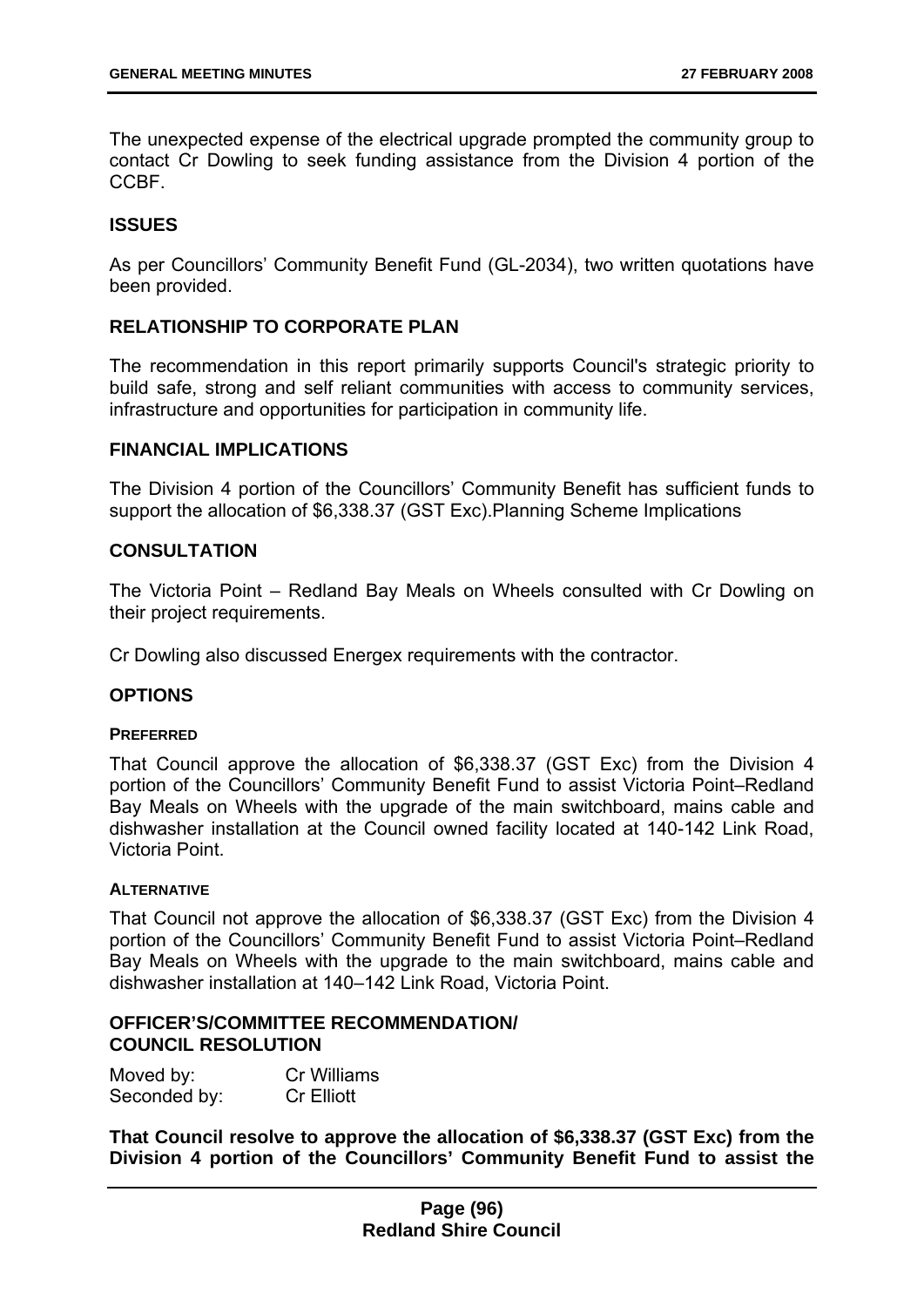**Victoria Point–Redland Bay Meals on Wheels with the upgrade of the main switchboard, mains cable and dishwasher installation at the Council owned facility located at 140-142 Link Road, Victoria Point.**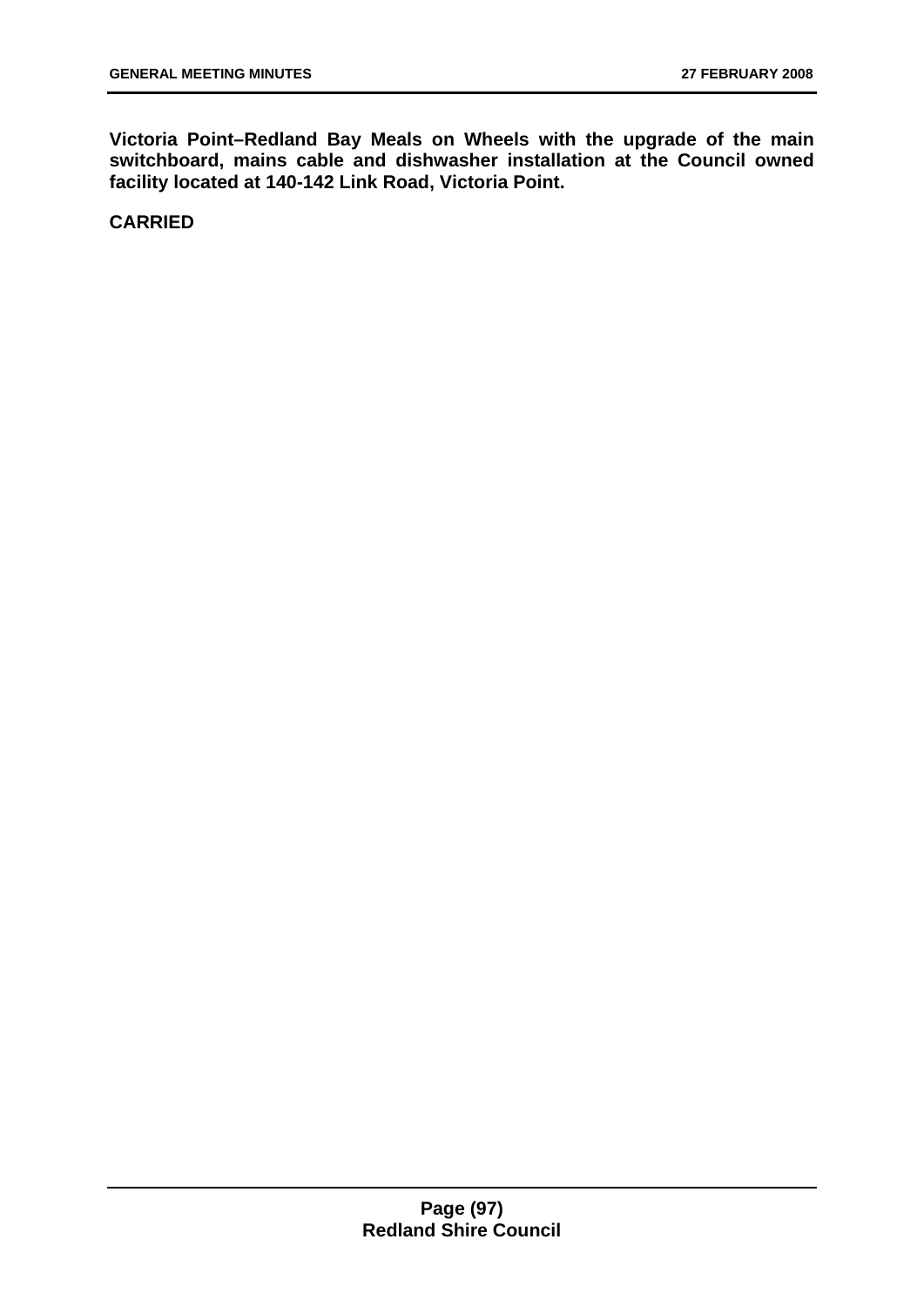# **13.2 CORPORATE SERVICES**

**13.2.1 FINANCIAL STATUS** 

| <b>Dataworks Filename:</b>       | <b>FM Financial Planning</b>                |
|----------------------------------|---------------------------------------------|
| <b>Responsible Officer Name:</b> | <b>Ray Turner</b><br><b>General Manager</b> |
| <b>Author Name:</b>              | <b>Ray Turner</b><br><b>General Manager</b> |

### **EXECUTIVE SUMMARY**

This report will review the financial position of Council over the past four years of this Council's term and also show the estimated financial outcome in terms of key financial measures over the next four years.

**For the past four years, all key financial measures have been maintained at better than target levels across every year.** This reflects the strong emphasis placed on reviewing Council decisions against the financial impacts on a monthly, quarterly and annual basis.

**Operating revenues** have increased at an annual compound rate of **5.9%** over the past four years. General **operating costs** have increased at an annual compound rate of **8.5%** over this time.

Overall equity of Council has grown from \$1.158 billion on 1 July 2004 to an estimated \$1.927 billion on 30 June 2008, **an increase of \$769 million**. Asset revaluations accounted for approximately \$669 million of this increase.

Council's debt has increased from \$105.7 million on 1 July 2004 to an estimated \$128.6 million on 30 June 2008, an increase of \$22.9 million. During the same period, Council outlaid \$207.9 million on capital works. Council's debt servicing ratio was maintained within the target range of the Financial Strategy.

## **All key financial measures are maintained for the next four years at better than the targets set in the current Financial Strategy.**

These results are subject to a number of assumptions that have been made to project revenues, expenditure and our financial position forward:

### **PURPOSE**

The purpose of this report is to advise current and prospective councillors of the financial status of Redland Shire Council.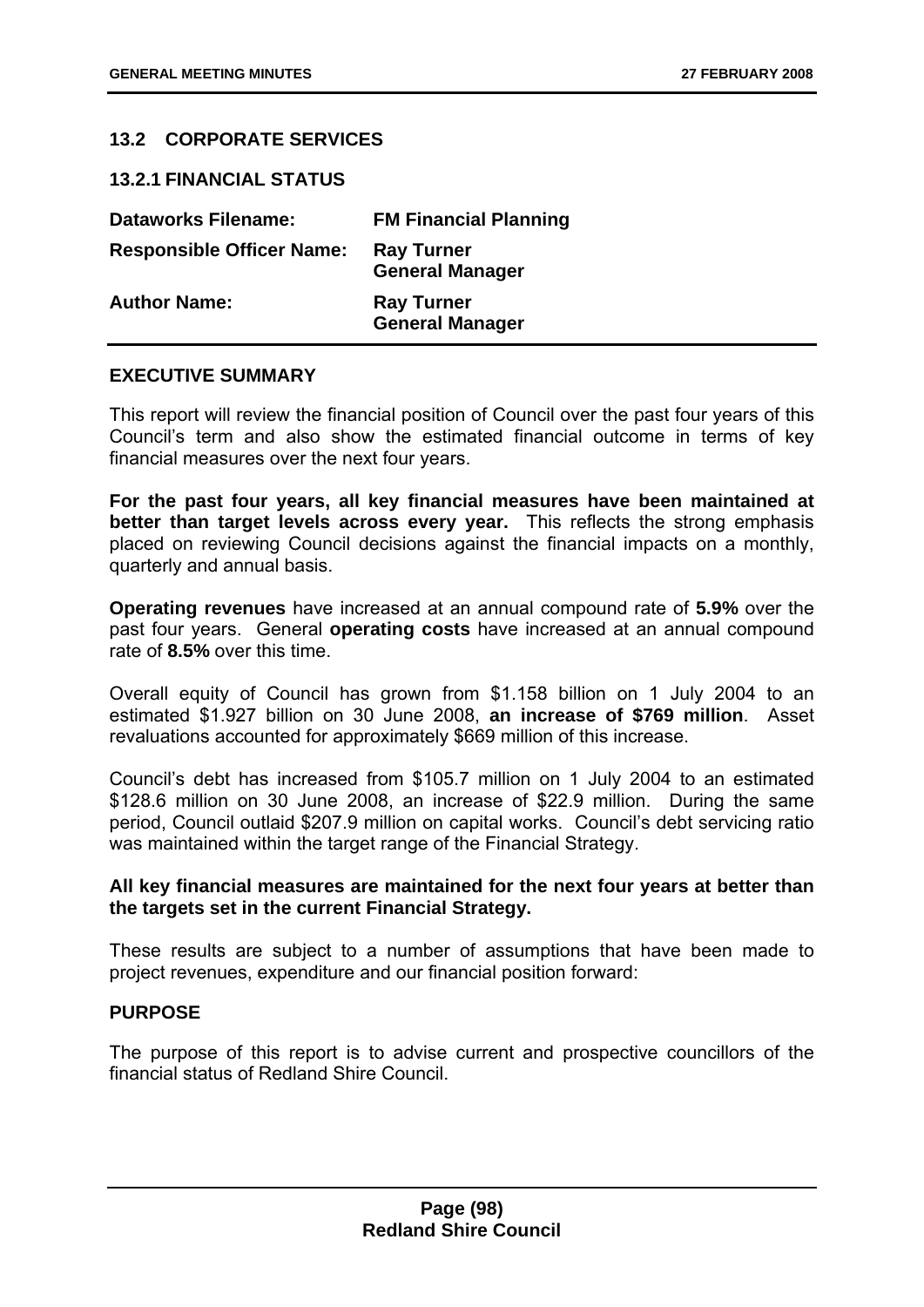### **BACKGROUND**

Redland Shire Council adopted a Financial Strategy in February 2003 with the purpose of *'ensuring the short, medium, and long-term financial viability of the Redland Shire Council.'*

The Strategy contains a range of assumptions, parameters, and financial measures and ratios. Every month, Council receives a financial report that contains a suite of financial statements and a scorecard showing how the organisation is tracking against key financial measures.

Each annual budget, and any amendments to the budget throughout the year, is evaluated against the key financial measures to ensure budget decisions maintain the financial viability of the organisation.

This report will review the financial position of Council over the past four years of this Council's term and also show the estimated financial outcome in terms of key financial measures over the next four years.

### **ISSUES**

### **Current Four Year Council Term**

#### Key Financial Measures

Table 1 displays the key financial measures identified in the Financial Strategy and the results for the past four years. The revised budget position has been used for 2007/08.

### **Financial Stability Ratios – Table 1**

| <b>Ratio</b>                                              | <b>Target</b>    | 2004/05 | 2005/06 | 2006/07 | 2007/08 |
|-----------------------------------------------------------|------------------|---------|---------|---------|---------|
| Level of dependence on rate<br>revenue                    | $< 80\%$         | 72.2%   | 76.8%   | 77.6%   | 78.2%   |
| Ability to pay our bills - current<br>ratio               | $\geq 1.1$       | 1.74    | 1.94    | 1.62    | 1.38    |
| Ability to repay our debt - debt<br>servicing ratio       | $\leq 17\%$      | 13.9%   | 15.6%   | 15.7%   | 16.0%   |
| Cash balances – cash capacity<br>in months                | $3$ to 4<br>mths | 7.4     | 8.3     | 8.5     | 5.2     |
| Longer term financial stability -<br>debt to assets ratio | $≤ 15%$          | 8.6%    | 7.5%    | 6.3%    | 6.1%    |
| <b>Operating Performance</b>                              | $\geq 15\%$      | 20.3%   | 24.2%   | 24.5%   | 17.0%   |

**All measures have been maintained at better than target levels across every year.** This reflects the strong emphasis placed on reviewing Council decisions against the financial impacts on a monthly, quarterly and annual basis.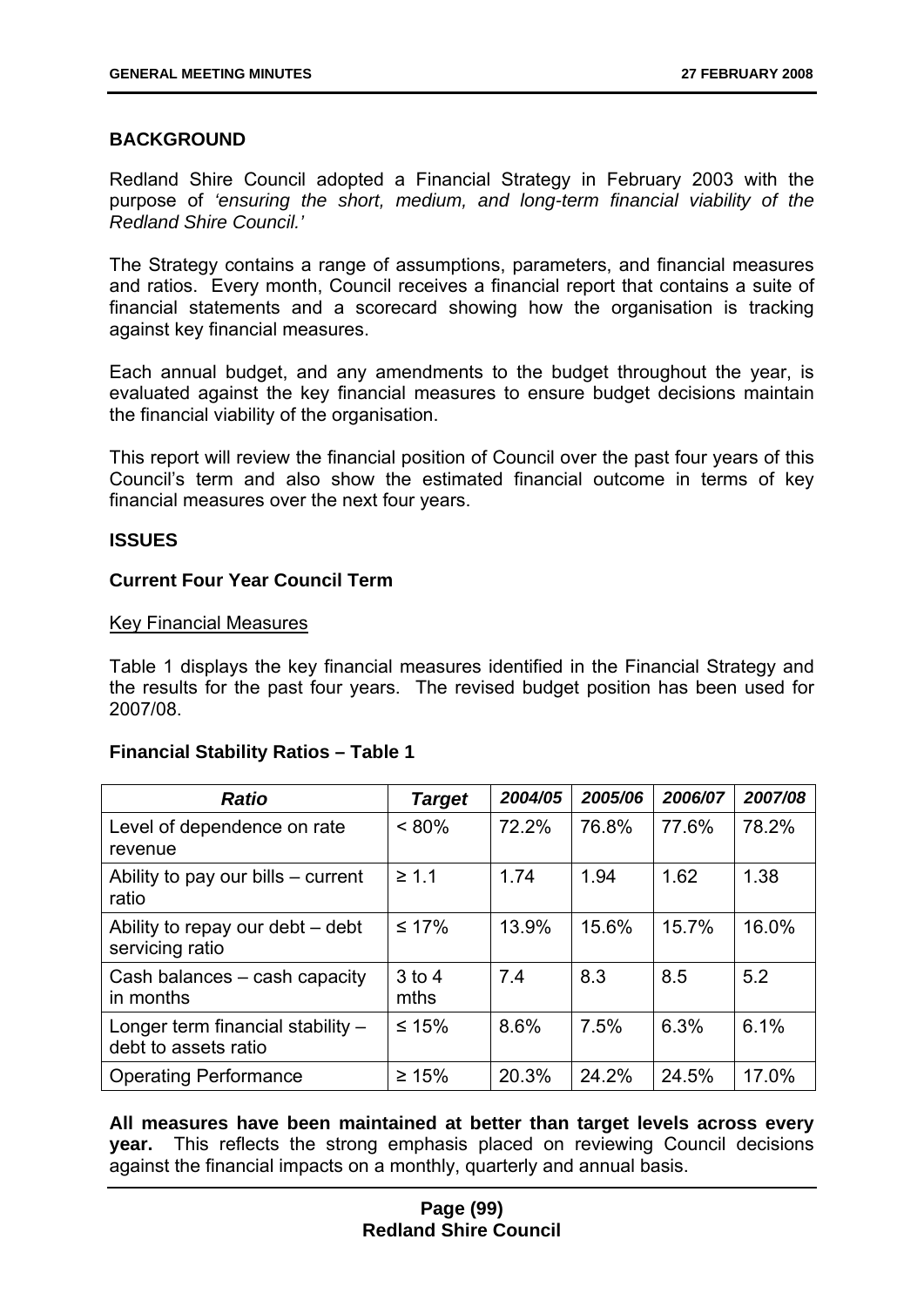With the use of any ratio or indicator, one-off events or anomalies can provide distortions to the results.

The only major one-off financial event of significance that occurred over the past four years that had such an effect was the payment by Council of in excess of \$7 million compensation for a land resumption. A major proportion of this payment was for road purposes which is classified as an operating cost as this land is transferred to the State by legislation.

This transaction was accrued to the 2006/07 accounts but was paid in early 2007/08 and has detrimentally affected the Operating Performance ratio for the 2007/08 year. Notwithstanding the impact of this transaction, this ratio is still in excess of the targets set in the Financial Strategy.

### Operating Position

**Operating revenues** have increased at an annual compound rate of **5.9%** over the past four years. This reflects price increases and growth.

A dissection of revenue reveals compound increases of:

- General rates 6.2%;
- Utility charges 10.1%;
- Fees and charges 3.8%;
- Operating subsidies and contributions -7.7%.

General rate price increases have been 2.5% for 2004/05, and 4% for each of the following three years. The remaining increase in general rates revenue was related to growth in rateable properties.

The reduction in operating subsidies and contributions is directly related to Council divesting itself of Child Care operations during this term.

Significant revenues were also lost from the reduction in water usage across the shire over the past couple of years due to the drought conditions and restrictions applicable in the SEQ area.

General **operating costs** have increased at an annual compound rate of **8.5%** over the past four years. A dissection of these costs shows increases of:

- Employee costs 6.0%;
- Materials and services 10.9%.

Employee wage increases account for 3.9% of the increase per year, increases in the employee provisions around 1%, and growth in numbers around 1%.

## **Page (100) Redland Shire Council**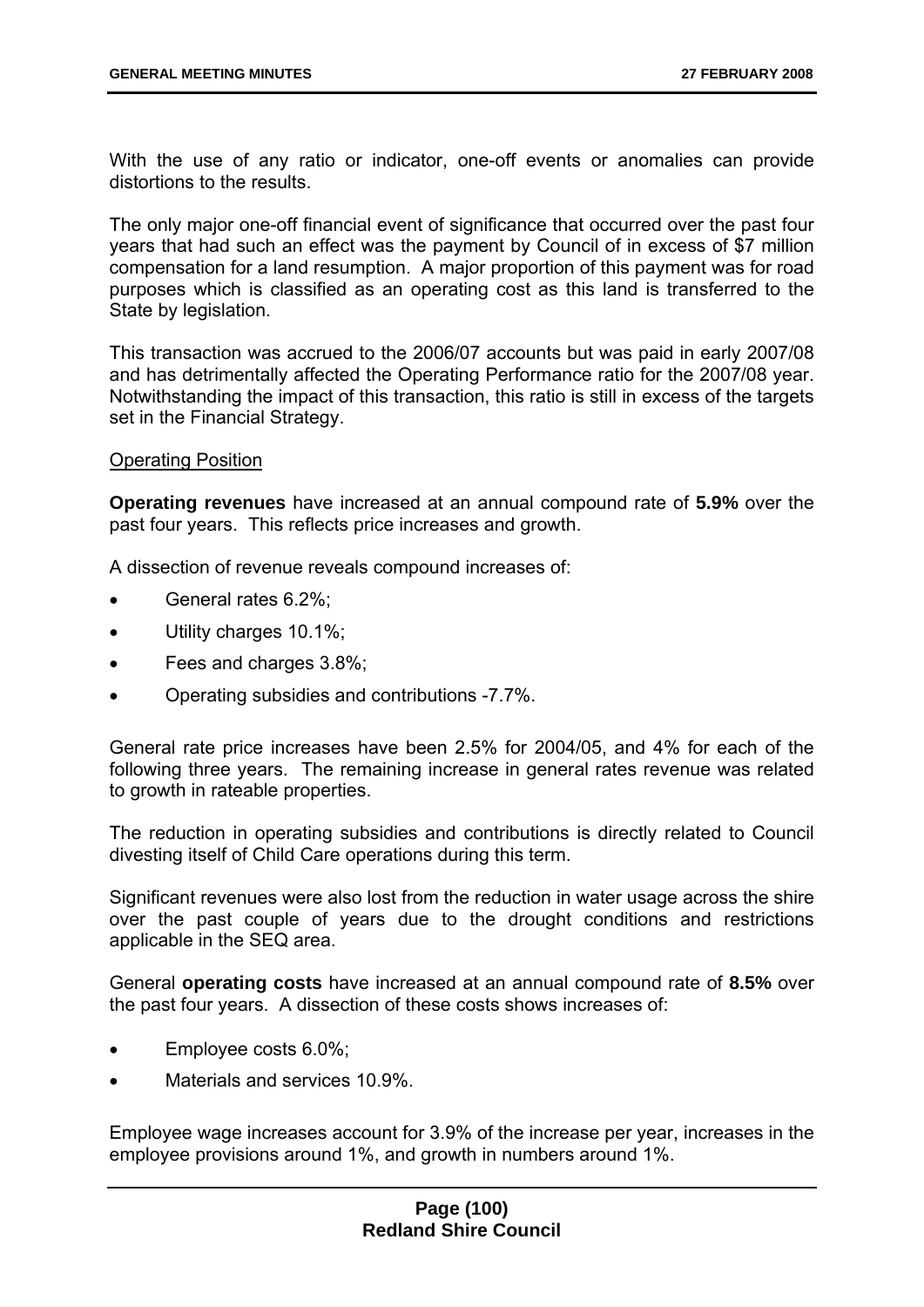There has been significant cost increases for materials and services as a result of market forces. However, this component of expenditure is strongly influenced by cyclical major operational projects undertaken such as dredging and canal maintenance works.

It should be noted that these cost increases have been reduced by the loss of the Child Care business.

### Financial Position

Overall equity of Council has grown from \$1.158 billion on 1 July 2004 to an estimated \$1.927 billion on 30 June 2008, **an increase of \$769 million**. Asset revaluations accounted for approximately \$669 million of this increase.

Cash levels have remained strong across the four years, with Council's ability to pay all debts when due consistently well above the minimum target.

### Debt

Council's debt has increased from \$105.7 million on 1 July 2004 to an estimated \$128.6 million on 30 June 2008, an increase of \$22.9 million. During the same period, Council outlaid \$207.9 million on capital works. Council's debt servicing ratio was maintained within the target range of the Financial Strategy.

### **Next Four Years**

### **Financial Stability Ratios – Table 2**

Table 2 displays the estimated results for key financial measures over the next four years.

| <b>Ratio</b>                                              | <b>Target</b>    | 2008/09 | 2009/10 | 2010/11 | 2011/12 |
|-----------------------------------------------------------|------------------|---------|---------|---------|---------|
| Level of dependence on rate<br>revenue                    | $< 80\%$         | 79.5%   | 79.6%   | 55.0%   | 57.1%   |
| Ability to pay our bills – current<br>ratio               | $\geq 1.1$       | 2.30    | 3.46    | 3.69    | 3.69    |
| Ability to repay our debt – debt<br>servicing ratio       | $\leq 17\%$      | 3.2%    | 2.9%    | 3.7%    | 3.6%    |
| Cash balances - cash capacity<br>in months                | $3$ to 4<br>mths | 5.0     | 5.9     | 8.4     | 8.9     |
| Longer term financial stability -<br>debt to assets ratio | $≤ 15%$          | 2.7%    | 4.9%    | 4.7%    | 4.6%    |
| <b>Operating Performance</b>                              | $\geq 15\%$      | 17.6%   | 20.5%   | 18.2%   | 17.7%   |

**All measures are maintained for the four years at better than the targets set in the current Financial Strategy.**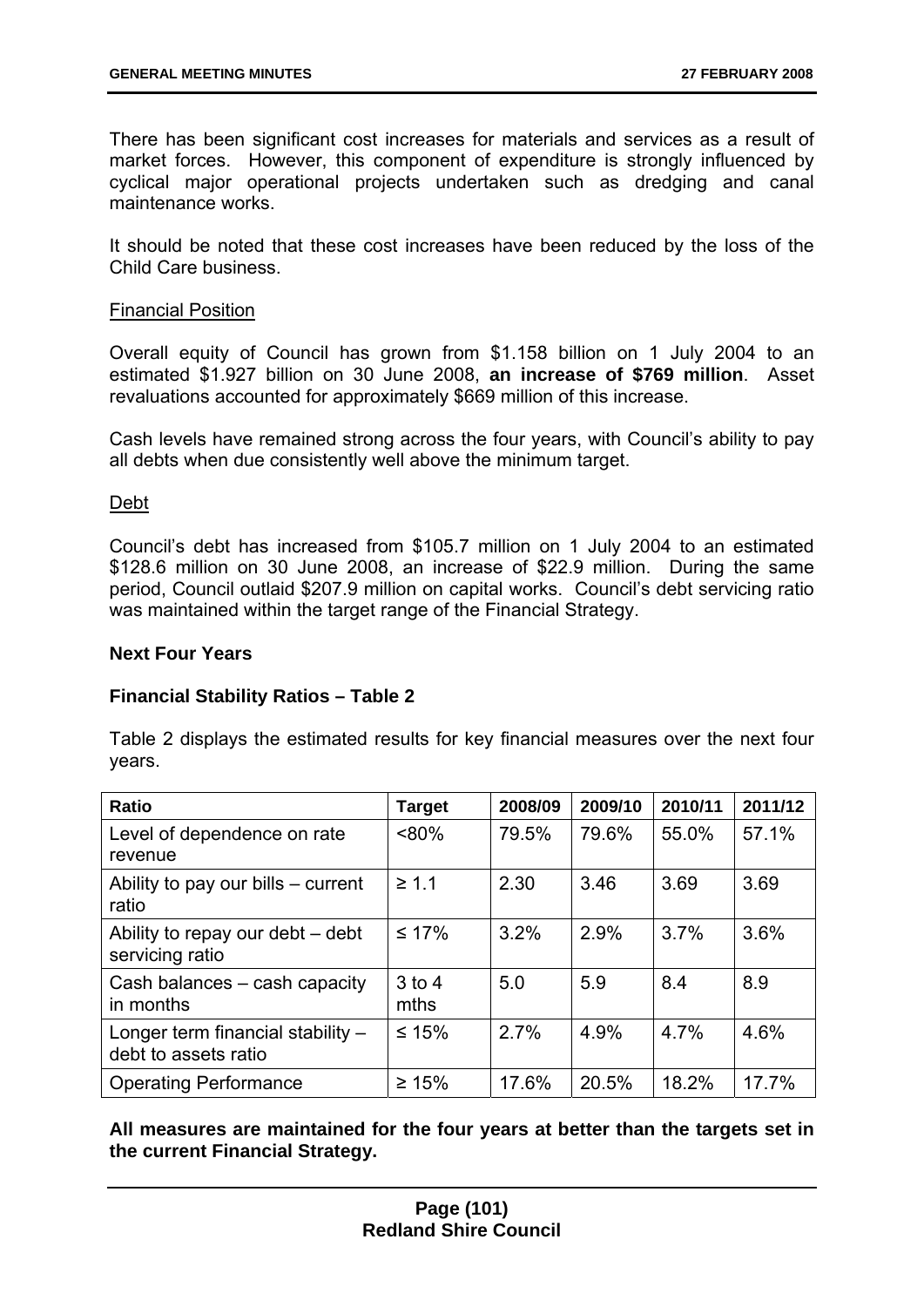These results are subject to a number of assumptions that have been made to project revenues, expenditure and our financial position forward:

- 1. \$120 million of bulk water assets will be transferred to the State from 1 July 2008. Compensation will be \$72.9 million which will be applied to our existing debt with the State.
- 2. From 1 July 2008, RSC will purchase bulk, treated water from the State and distribute and on sell that water through council's assets. At this time the State has not provided any indication of possible water pricing to RSC for the next two years while Council will still undertake water retailing.

For modelling purposes, a purchase price of 90 cents per kilolitre has been applied for 2008/09 and 92.2 cents per kilolitre for 2009/10. Under a regulated pricing regime, Council is able to reflect any changes to those cost estimates in our pricing and thus amend revenue streams accordingly.

A water price increase of 25% per year in each of the next two years has been modelled to reflect the buying price from the State and to move towards full cost pricing in five years as per current RSC policy.

A current review of regulated pricing of existing water assets will inform 2008/09 and 2009/10 budget decisions on pricing.

- 3. From 1 July 2010, all remaining Council water and sewerage assets will be moved to a separate entity. RSC will receive an annual dividend payment based on an estimated \$500 million equity position in the new entity. No other water and sewerage revenue, expenditure or balance sheet effects are included in the RSC financials after 1 July 2010.
- 4. General rate and fees and charges increases are aligned to an estimated RSC blended CPI of 4.5%.
- 5. Wastewater increases of ten percent have been applied for each of the next two years in accordance with existing Council decisions to move to full cost pricing in ten years. A current review of regulated pricing of wastewater assets will inform 2008/09 and 2009/10 budget decisions on pricing.
- 6. The current Council policy on infrastructure charging and related capital expenditure has been applied to future estimates.

# **RELATIONSHIP TO CORPORATE PLAN**

The recommendation in this report primarily supports Council's strategic priority to support the organisation's capacity to deliver services to the community by building a skilled, motivated and continually learning workforce, ensuring our assets and finances are well managed, our corporate knowledge is captured and used to best advantage, and that we market and communicate our services effectively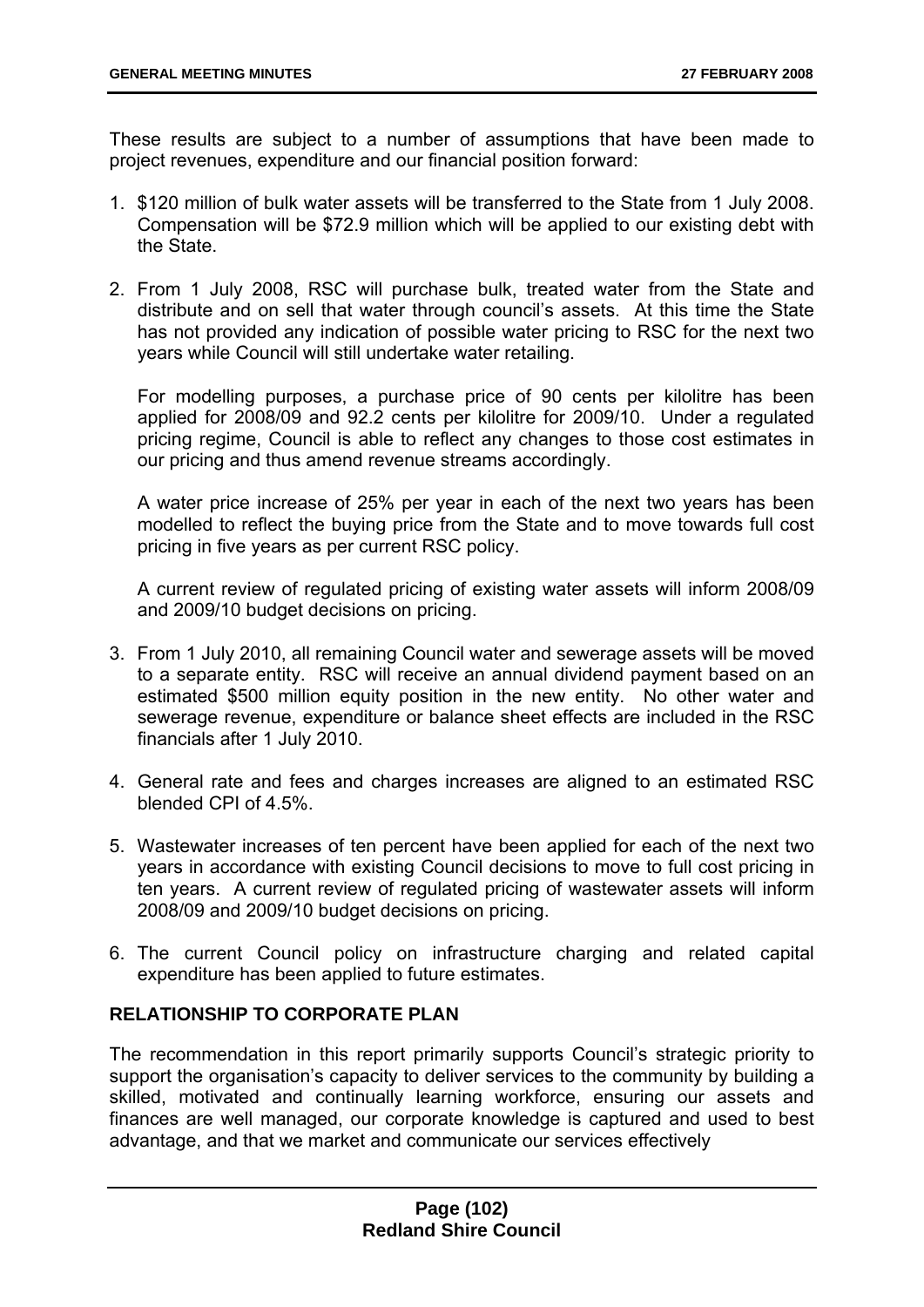### **FINANCIAL IMPLICATIONS**

This is an information report only.

### **PLANNING SCHEME IMPLICATIONS**

The Land Use Planning Group was consulted and it is considered that the outcome of recommendations in this report will not require any amendments to the Redlands Planning Scheme.

## **CONSULTATION**

Council's ten year financial plan as reviewed from time to time by the Executive Leadership Group and Council has been used in the compilation of this report.

## **OFFICER'S/COMMITTEE RECOMMENDATION/ COUNCIL RESOLUTION**

| Moved by:    | <b>Cr Williams</b> |
|--------------|--------------------|
| Seconded by: | <b>Cr Elliott</b>  |

**That Council resolve that this report, on the financial performance of Council over the past four years and projections for the next fours years, be noted.**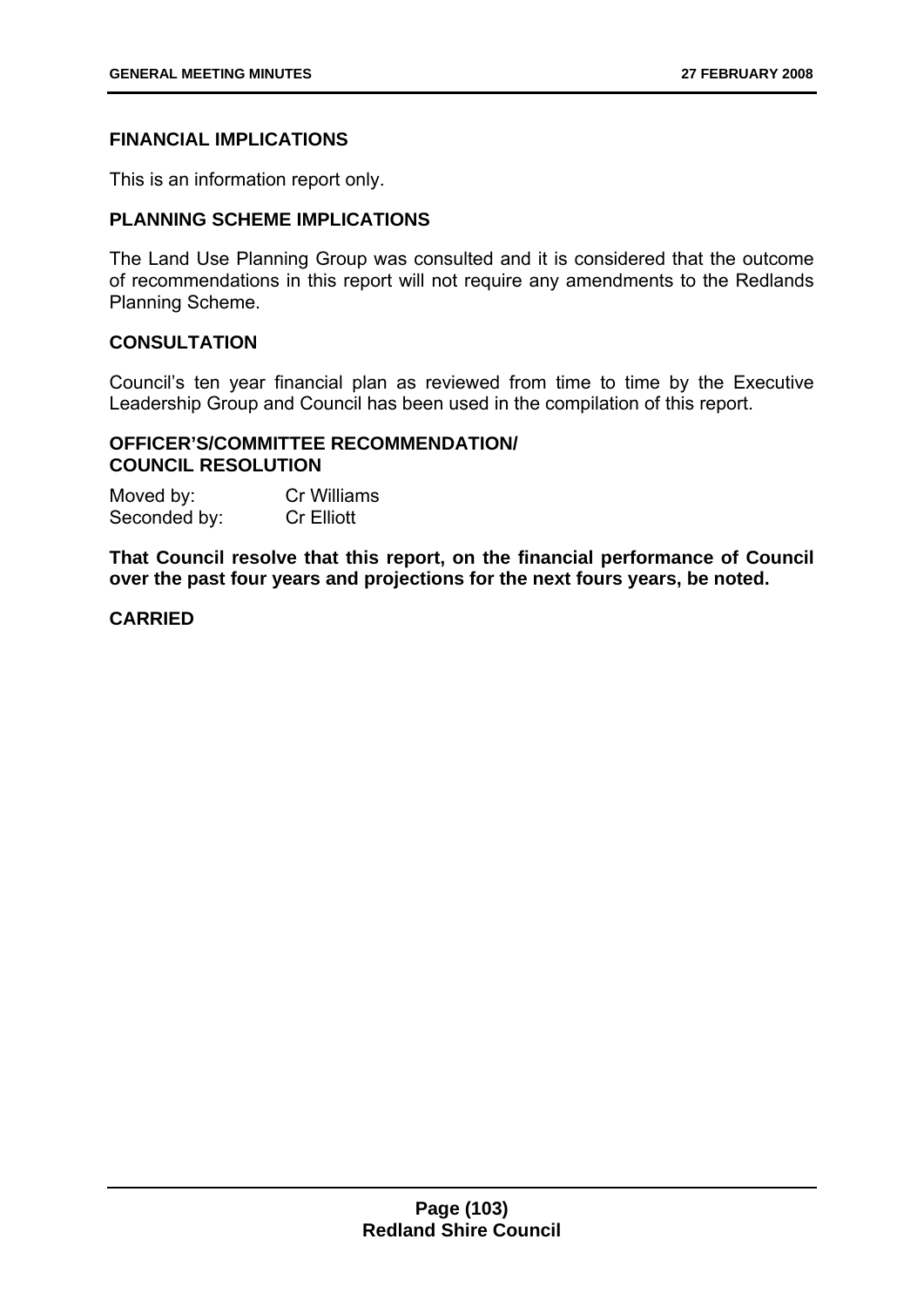## **13.2.2 JANUARY 2008 - MONTHLY FINANCIAL REPORTS**

| <b>Dataworks Filename:</b>       | <b>FM Monthly Financial Reports to Committee</b>           |
|----------------------------------|------------------------------------------------------------|
| <b>Attachment:</b>               | <b>EOM Financial Reports January 2008</b>                  |
| <b>Responsible Officer Name:</b> | <b>Kerry Phillips</b><br><b>Manager Financial Services</b> |
| <b>Author Name:</b>              | <b>Deborah Hall</b><br><b>Finance Officer</b>              |

### **EXECUTIVE SUMMARY**

Section 528(1) of the *Local Government Act 1993* requires that Council's statement of accounts be presented at an ordinary monthly meeting.

The attachments to this report present the interim January 2008 financial statement of accounts to Council and provide detailed analytical commentary.

Five of the seven Key Financial Performance Indicators exceeded targets set at the beginning of the financial year. These were:

- level of dependence on general rate revenue;
- ability to pay our bills current ratio;
- cash balance;
- cash balances cash capacity in months; and
- longer term financial stability debt to assets ratio.

The two indicators which fell outside the target range are the operating performance and the debt servicing ratios. The operating performance KPI of 12.9% for January fell short of the target of 15% due to less than budgeted cash received from both rates/utilities and fees/charges. The debt servicing ratio of 20.0% for January was outside the target level of under 17% due to the early payment of QTC loan instalments during the first part of the financial year as well as budget phasing. These are expected to be timing differences only and will come into range before year end.

The operating financial result (Earnings Before Interest, Tax and Depreciation – EBITD) is ahead of budget by nearly \$7.2 million, with operating expenditure favourable by \$3.8 million and operating revenue favourable by \$3.4 million.

Capital expenditure is \$5.2 million behind budget expenditure levels at the end of January.

The cash flow position for the year is behind forecast levels by \$0.8 million at the end of January 2008.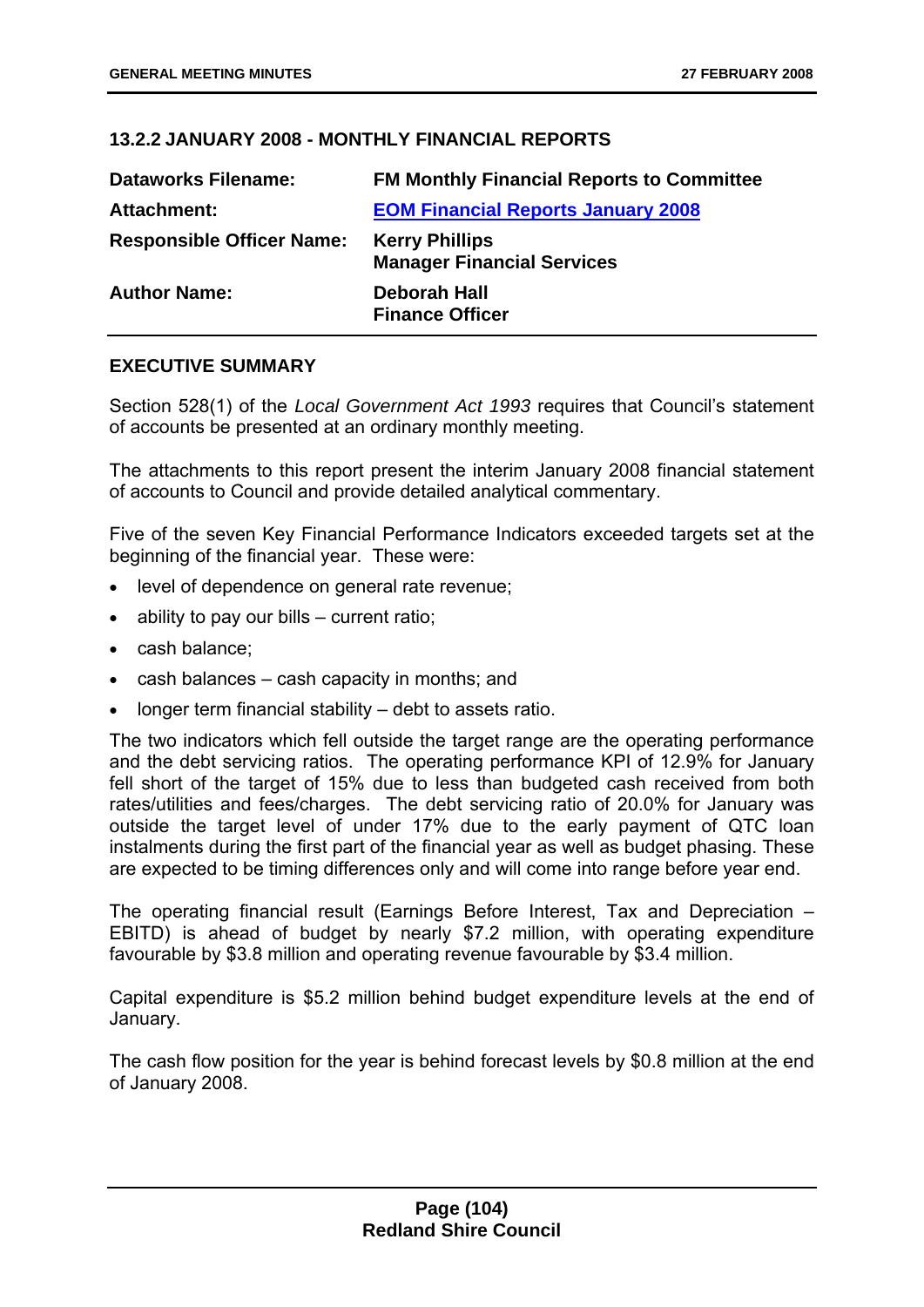### **PURPOSE**

The purpose is to present the January 2008 report to Council and explain the content and analysis of the report. Section 528 of the *Local Government Act 1993* requires the Chief Executive Officer of a local government to present statements of its accounts to the local government.

### **BACKGROUND**

The Corporate Plan contains a strategic priority to ensure the long term financial viability of the Shire and provide public accountability in financial management. For organisational effectiveness, it is important that Council receive and understand the monthly financial statements.

#### **ISSUES**

The following elements, shown in the attachments, comprise the interim End of Month Financial Reports for January 2008:

### **Corporate Financial Report Card (A)**

- Operating Revenue compared with Budget;
- General Operating Costs compared with Budget;
- Capital Expenditure compared with Budget;
- Cash Position; and
- Employee Costs compared with Budget.

### **Report Card Analysis (B)**

Classifies variances between revised budget and actual results as being either timing or permanent variances as well as favourable or unfavourable. Timing variances are anticipated to evaporate once 30 June 2008 figures are produced. Permanent variances imply the variance will remain into the next financial year.

#### **Council Financial Report 1 (C)**

Shows the percentage variance of year to date actual results compared with year to date budget by colour indicators.

### **Council Financial Report 2 (D)**

Shows year to date actual results compared with annual and year to date budgets. This report has a brief commentary on all year to date variances greater than \$20,000.

An **Operational Statement by Strategic Priority (E)**; a **Balance Sheet (F)**, an **Investment Summary (G)**, a **Statement of Cash Flows (H)**, **Financial Stability Ratios Report (I)**, and a **Community Benefit Fund Report (J)** have been included to provide the complete picture of Council's finances.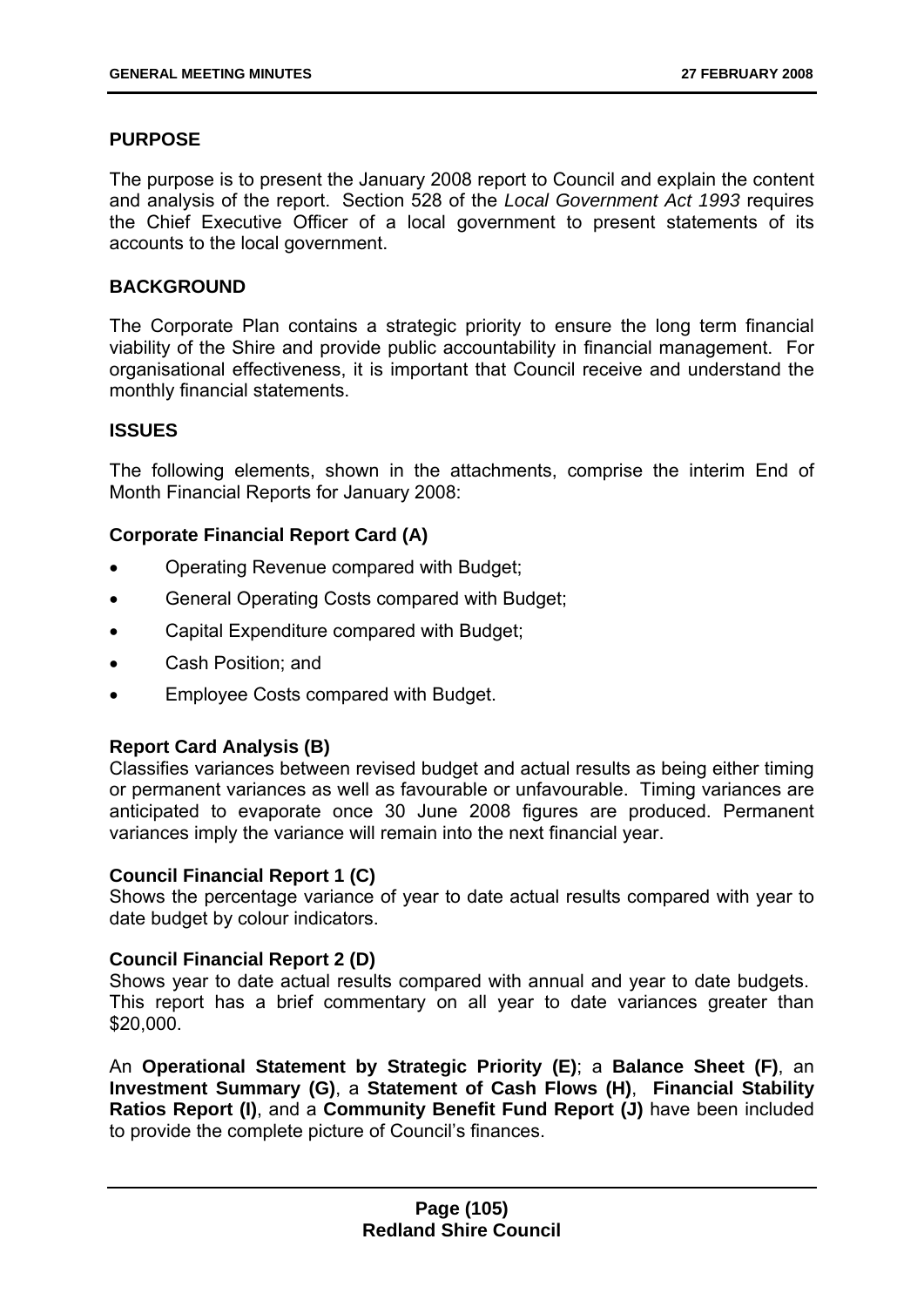# **RELATIONSHIP TO CORPORATE PLAN**

The recommendation in this report primarily supports Council's strategic priority to support the organisation's capacity to deliver services to the community by building a skilled, motivated and continually learning workforce, ensuring assets and finances are well managed, corporate knowledge is captured and used to best advantage, and that services are marketed and communicated effectively.

#### **FINANCIAL IMPLICATIONS**

The overall financial position remains strong with EBITD of \$29.1 million (approaching \$7.2 million ahead of budget). This result is due to total operating revenue of \$96.0 million (\$3.4 million ahead of budget) and total operating costs of \$66.9 million (favourable variance of \$3.8 million).

The capital expenditure program is \$5.2 million behind targeted expenditure levels at the end of January 2008.

The investment of surplus funds for the month returned a weighted average rate of return of 6.89% that compares unfavourably to the benchmark UBS Australia Bank Bill Index of 6.93%. These returns are reported on a monthly weighted average return. In turn Council benchmarks the funds against the UBS Australia Bank Bill Index. Interest return is reported on both an annual effective and nominal rate of return. On a YTD basis it is slightly below due to the volatility of world markets.

The Cash Enhanced Funds have now under performed for 6 of the last 7 months due to the uncertainty of world financial markets. A reduction was made in these types of investments mid September 2007. A further decision was made in December 2007 to transfer the balance in the Q I C Cash Enhanced Fund to the QTC Cash Fund and the situation to be kept under review during the coming months.

The cash balance exceeds the target range of \$32 million to \$42 million at \$50.7 million, equivalent to 4.9 months cash capacity. The balance is behind the YTD budget due to the large QTC repayments made in December and is expected to increase during the next period from rates and utilities payments.

### **PLANNING SCHEME IMPLICATIONS**

It is considered that the outcome of recommendations in this report will not require any amendments to the Redlands Planning Scheme.

### **CONSULTATION**

Consultation has taken place amongst the Executive Leadership Group.

### **OPTIONS**

#### **PREFERRED**

That Council note the End of Month Financial Reports for January 2008 and explanations as presented in the attachments.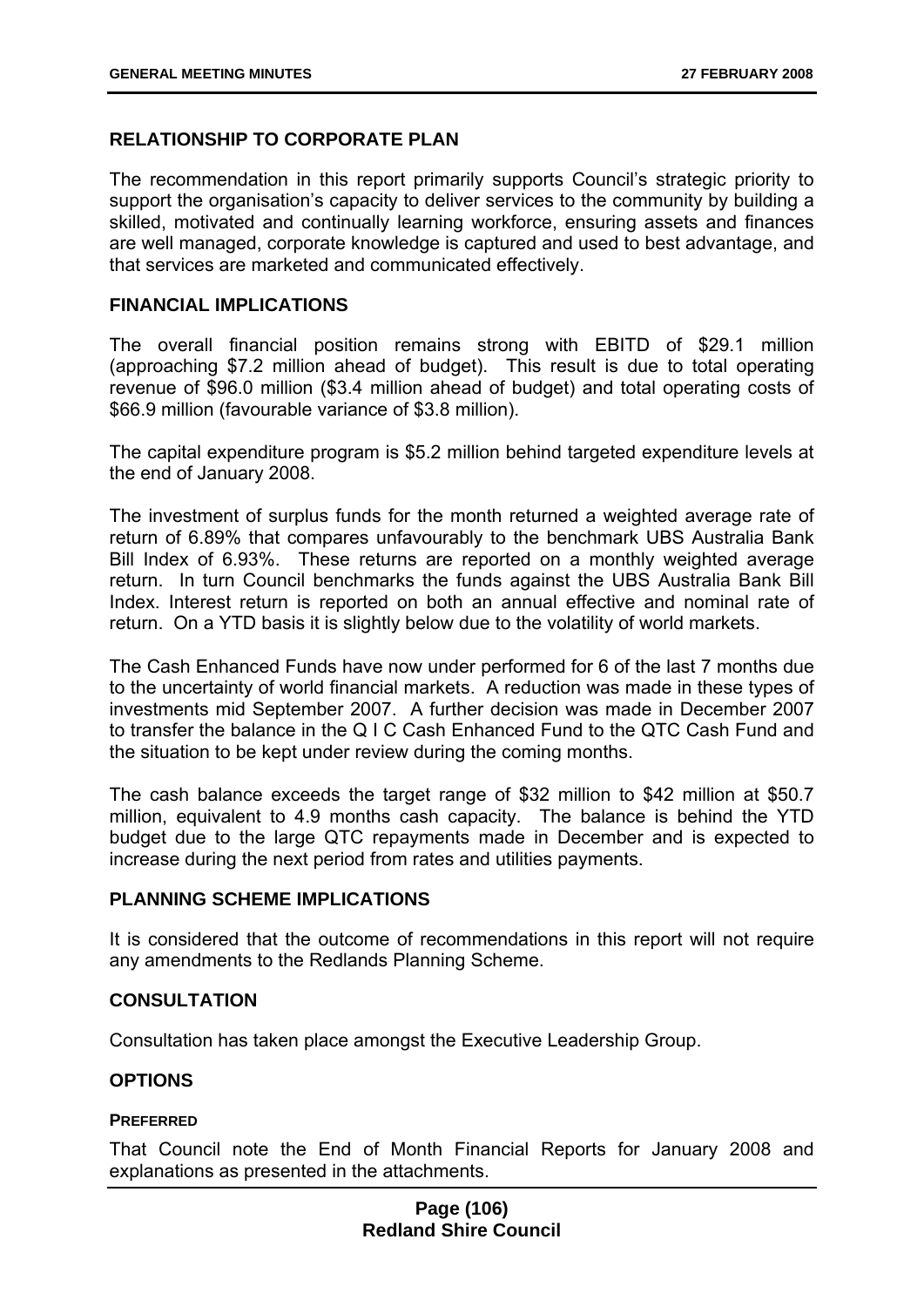#### **ALTERNATIVE**

That Council requests additional information.

### **OFFICER'S/COMMITTEE RECOMMENDATION/ COUNCIL RESOLUTION**

| Moved by:    | <b>Cr Williams</b> |
|--------------|--------------------|
| Seconded by: | <b>Cr Elliott</b>  |

**That Council resolve to note the End of Month Financial Reports for January 2008 and explanations as presented in the following attachments:** 

- **1. Corporate Financial Report Card;**
- **2. Report Card Analysis;**
- **3. First Council Financial Report;**
- **4. Second Council Financial Report;**
- **5. Operational Statement by Strategic Priority;**
- **6. Balance Sheet;**
- **7. Investment Summary;**
- **8. Statement of Cash Flows;**
- **9. Financial Stability Ratios Report; and**
- **10. Community Benefit Fund Report.**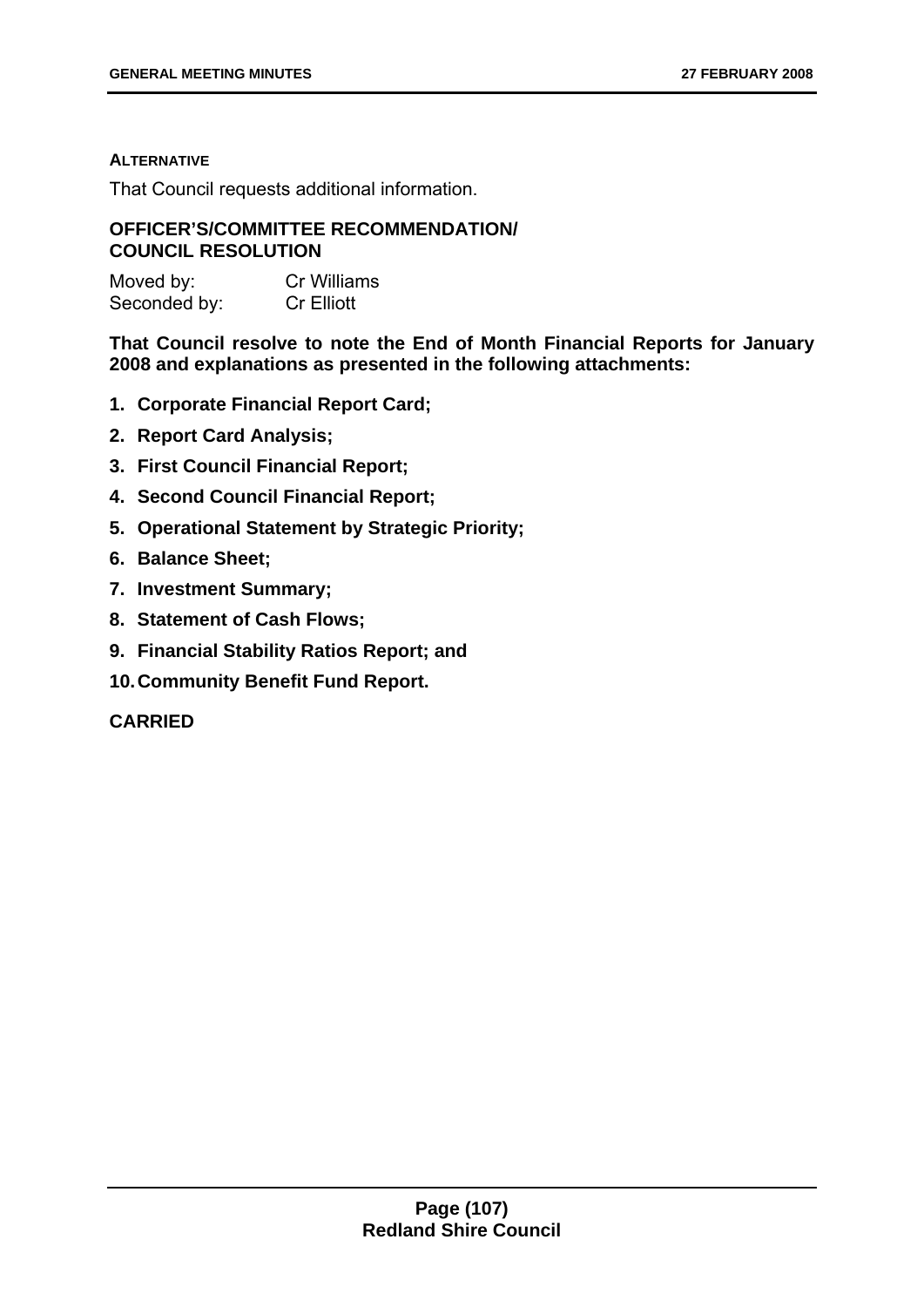## **13.2.3 2007/08 QUARTER 2 BUDGET REVIEW**

| <b>Dataworks Filename:</b>       | <b>FM Budget Review Committee Reports</b>                                                  |
|----------------------------------|--------------------------------------------------------------------------------------------|
| <b>Attachments:</b>              | 2007/08 Quarter 2 Budget Review                                                            |
| <b>Responsible Officer Name:</b> | <b>Kerry Phillips</b><br><b>Manager - Financial Services</b>                               |
| <b>Author Name:</b>              | <b>Gavin Holdway</b><br>Service Manager - Budget, Financial Modelling<br>and Group Support |

## **EXECUTIVE SUMMARY**

A review of the 2007/08 budget was conducted at the end of December 2007 to consider the required and or requested budget adjustments to Council's 2007/08 Revised Budget.

The proposed revised budget for 2007/08, based on the December 2007 Budget Review, is now presented to Council for adoption in accordance with the attachments and the Local Government Finance Standard 2005.

Attached to this report are the following financial reports and information:

- Budgeted Statement of Cash Flows to 30 June 2008;
- Budgeted Statement of Financial Position (Balance Sheet);
- Revised 2007/08 Operating Statement, Capital Funding Statement and Other Items;
- December 2007 Budget Review Information (Summary and Details);
- Revised Key Financial Performance Indicators (KPI's); and
- Revised 2007/08 Strategic Priority Operating and Capital Funding Statement.

Overall, the proposed budget review produces a cash surplus of \$11.649 million, which improves Council's June 2008 ending cash forecast from \$45.554 million to \$57.203 million.

It is proposed that Council resolve to adopt the revised budget for 2007/08 at Redland Shire Council (RSC) consolidated level. In addition to this and in accordance with Section 520 of the *Local Government Act 1993*, it is proposed that Council resolve to adopt the Redland Water & Waste financial statements that are presented in the attached financial documentation. The relevant pages are outlined within the Officer's Recommendation further in this report.

## **PURPOSE**

To address the known budget expectations and significant forecast variances, and to consider budget review submissions.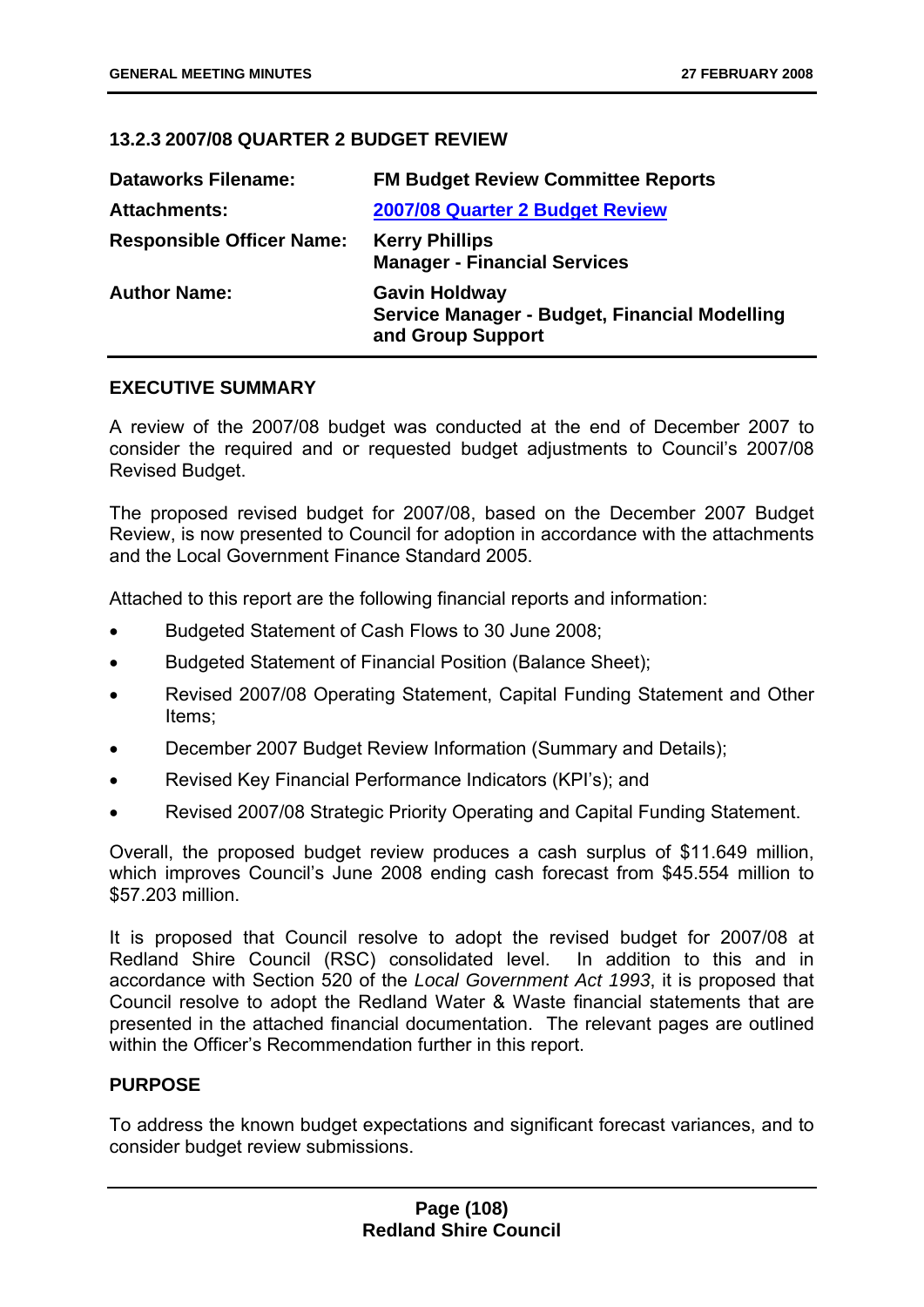# **BACKGROUND**

This report presents a review of the 2007/08 revised budget as at December 2007. As a part of Council's financial management framework, comprehensive quarterly budget reviews are conducted by all departments. The December 2007 budget review usually focuses on considering forecast under and over-expenditure based on the half year financial position, while incorporating any new/changed programs or priorities for the year.

Council last revised the 2007/08 Budget in November 2007 in accordance with the September 2007 Budget Review (Item No. 12.2.2 of the General Meeting Minutes dated 28th November 2007).

## **ISSUES**

Budget review submissions have been categorised as:

- New Projects Projects and initiatives proposed by officers that have not previously been approved by Council for any level of expenditure;
- New Projects Councillor/Committee Projects and initiatives that have been referred by Councillors or Council/Committee meetings that have not received previous approval for any level of expenditure;
- New Submissions Adjustments and variations to existing projects or services and revenue estimates that would affect Council's surplus/deficit or cash position;
- Transfers Adjustments and variations to existing projects or services and revenue estimates that would not affect Council's surplus/deficit or cash position.

A total of 179 individual submissions have been included in this budget review and a summary of the December 2007 Budget Review Submissions is provided in the attachments.

# **RELATIONSHIP TO CORPORATE PLAN**

The recommendation in this report primarily supports Council's strategic priority to support the organisation's capacity to deliver services to the community by building a skilled, motivated and continually learning workforce, ensuring our assets and finances are well managed, our corporate knowledge is captured and used to best advantage, and that we market and communicate our services effectively.

# **FINANCIAL IMPLICATIONS**

In comparison to the revised budget adopted from the September 2007 quarterly review, it is now forecast that Council will increase its June 2008 cash ending balance by \$11.649m. This favourable cash movement has been influenced by various proposed adjustments to the 2007/08 revised budget. The high level movements influencing this cash movement include the following forecast changes;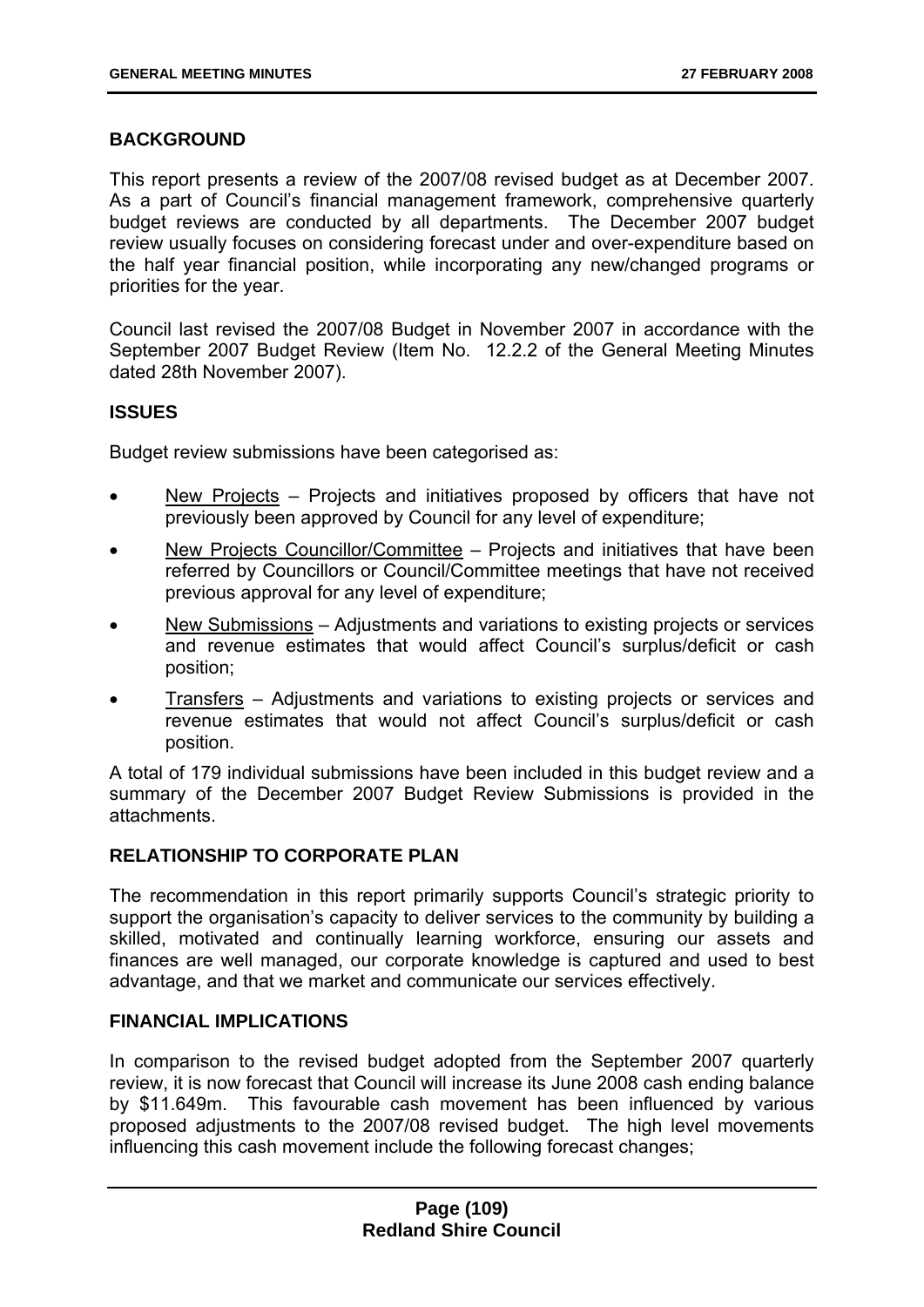• **Favourable – An increase in operational revenue of \$3.207m** 

(Primarily influenced by a transfer of capital revenue to operational revenue of \$3m for the Heinemann Rd #3 Reservoir. However, offsetting this was a reduction of expected revenue for water consumption of \$0.699m)

# • **Unfavourable - A reduction in operational expenditure of \$0.860m**

(Primarily influenced by savings in salary and wages of \$1.074m – mainly attributable to permanent savings realised from unfilled / vacant positions, however, offset by a transfer of capital to operational expenditure for the Heinemann Rd #3 Reservoir)

- **Favourable An increase in expected interest revenue of \$0.250m**
- **Favourable A reduction in capital expenditure of \$13.207m**  (Primarily attributable to various capital projects being deferred to the 2008/09

financial year. Additionally, some savings have been taken to account for various projects coming under budget)

- **Unfavourable A reduction in capital grants & subsidies of \$5.782m**  (Primarily attributable to various capital revenues and contributions moving with the deferred capital expenditure projects into 2008/09. As mentioned above, a transfer of \$3m for work associated with the Heinemann Rd #3 Reservoir has influenced this movement)
- **Favourable An increase in proceeds from sale of PP&E of \$1.628m**  (Primarily influenced by the proceeds forecast for the sale of SMBI land) Please note that the above listing includes only the major cash flow movements, however all budget submissions can be reviewed on pages 10 to 23 of the attached reports.

All of the key performance indicators are favourable against their respective targets and this proposed budget still provides Council with a sound financial base for 2007/08. This in turn, does not impact Council's ability to make payments as they fall due.

# **CONSULTATION**

Budget review submissions were considered at the ELG Meeting of 4 February 2008 and joint Councillor/ELG workshop of 6 February 2008. The review contains only those submissions and adjustments which were presented or discussed at the Councillor/ELG workshop.

# **OPTIONS**

## **PREFERRED**

1. That Council resolve to adopt the Revised Budget for 2007/08 at Redland Shire Council consolidated level. This refers to adopting the following: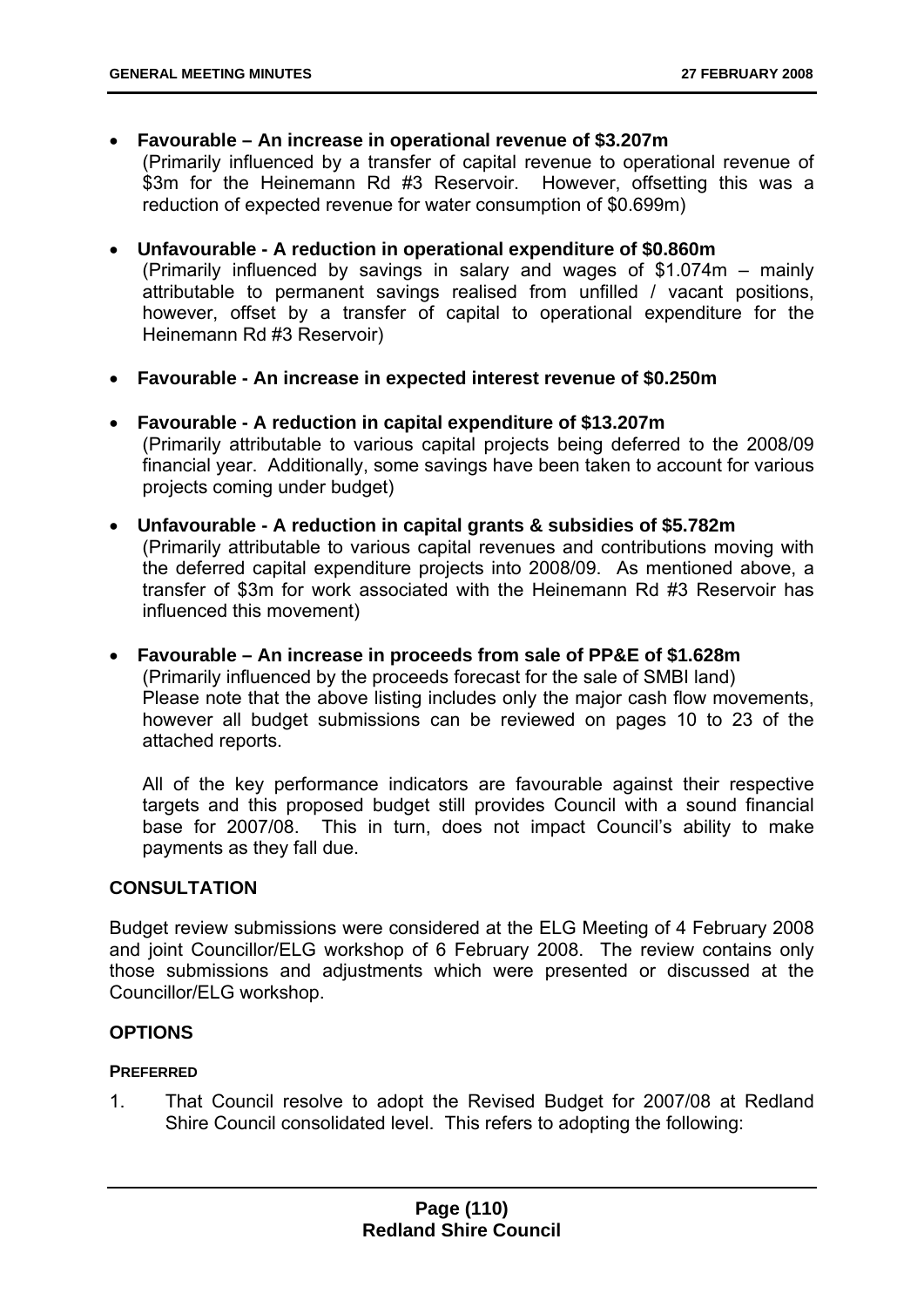- a) RSC Budgeted Statement of Cash Flows Page 2 of attachments;
- b) RSC Statement of Financial Position (Balance Sheet) Page 3 of attachments;
- c) RSC Operating and Capital Funding Statement Page 4 of attachments;
- d) RSC Strategic Priority Operating and Capital Funding Statement Page 24 of attachments; and
- 2. To meet the requirements of Section 520 of the Local Government Act 1993, that Council resolve to adopt the Redland Water & Waste Operating and Capital Funding Statement - Page 7 of the attached financial information.

#### **ALTERNATIVE**

That Council resolve to not adopt the revised budget for 2007/08 as presented in the Officer's Recommendation below.

## **OFFICER'S/COMMITTEE RECOMMENDATION/ COUNCIL RESOLUTION**

| Moved by:    | Cr Williams       |
|--------------|-------------------|
| Seconded by: | <b>Cr Elliott</b> |

**That Council resolve as follows:** 

- **1. To adopt the Revised Budget for 2007/08 at Redland Shire Council consolidated level. This refers to adopting the following:** 
	- **a) RSC Budgeted Statement of Cash Flows Page 2 of attachments;**
	- **b) RSC Statement of Financial Position (Balance Sheet) Page 3 of attachments;**
	- **c) RSC Operating and Capital Funding Statement Page 4 of attachments;**
	- **d) RSC Strategic Priority Operating and Capital Funding Statement Page 24 of attachments; and**
- **2. To meet the requirements of Section 520 of the** *Local Government Act 1993***, that Council resolve to adopt the Redland Water & Waste Operating and Capital Funding Statement - Page 7 of the attached financial information.**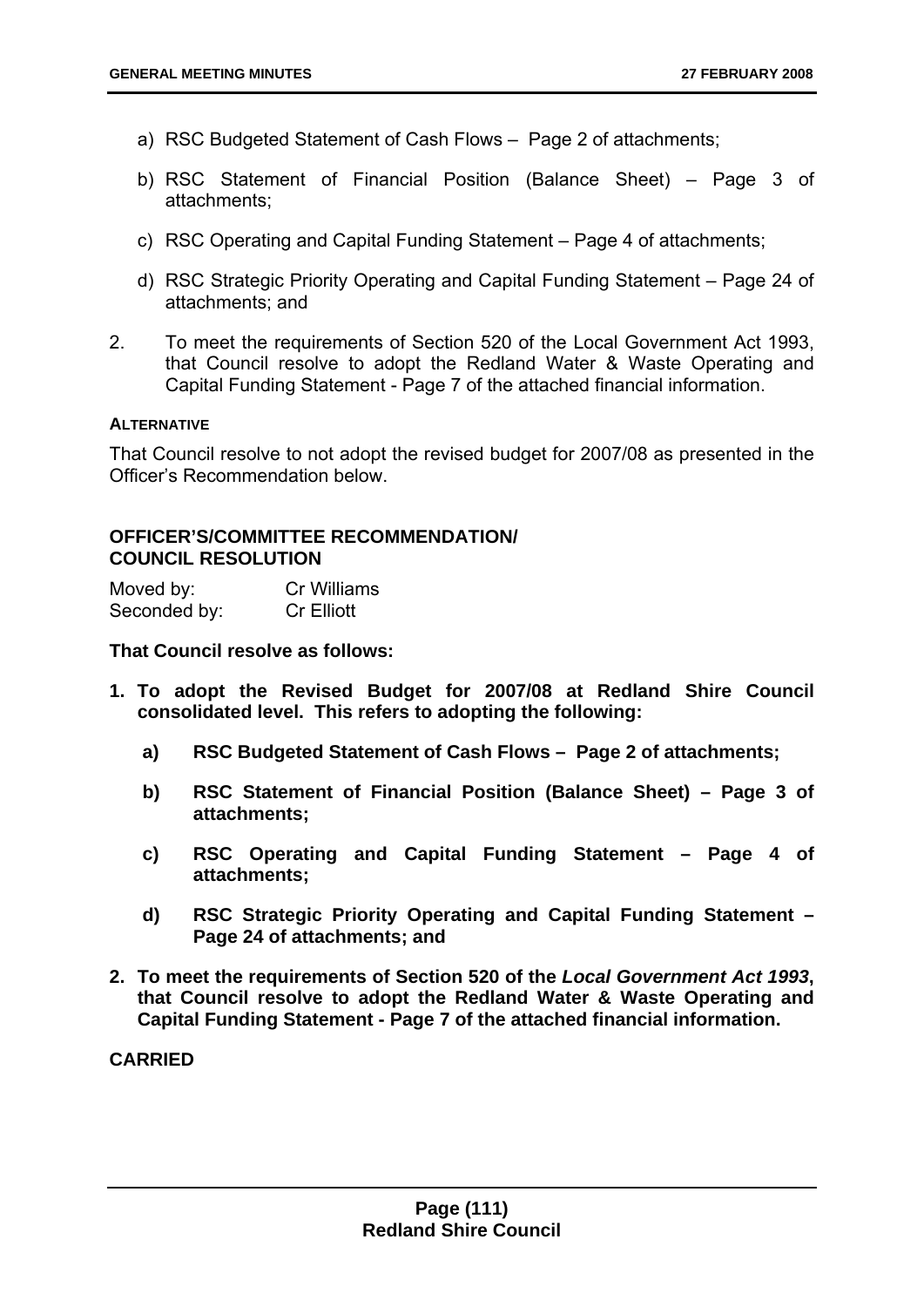## **13.2.4 DISPLAY OF LAND ZONE INFORMATION ON RATE NOTICE**

| <b>Dataworks Filename:</b>       | <b>R&amp;V Council Resolutions</b>                                   |
|----------------------------------|----------------------------------------------------------------------|
| <b>Responsible Officer Name:</b> | <b>Kerry Phillips</b><br><b>Manager Finance</b>                      |
| <b>Author Name:</b>              | <b>Noela Barton</b><br><b>Service Manager Revenue &amp; Recovery</b> |

## **EXECUTIVE SUMMARY**

The adoption of new differential rating categories for 2007/2008 financial period demonstrated that a small number of Bay Island land owners were confused about what a rating category was. It appeared there was a misconception that there was a link between the zoning of a property and the rating category. Subsequent to this, a request was received from the Council via the CEO for the zoning information to appear on the Rate Notice.

The rating category is established under the differential rating scheme applied by Council and used for the purpose of levying a general rate. The land zone means an identified geographical area that is based on land use allocations under the Redland Planning Scheme. Planning and building applications received by Council are assessed according to the provisions of the Redland Planning Scheme and other relevant legislation and Council policies.

Zoning information is available free on the RSC internet site. The public domain are able to navigate to the Planning & Development web page and have access to mapping information using the property address or Lot and Plan details, plus information is also available on the same web page through a property inquiry using the property address or property number.

Zone information has not appeared on the Rate Notice for more than 10 years. As a comparison exercise 10 other local governments, picked at random, were contacted to ascertain if zone information appeared on the Rate Notice. None included the zone information on the rate notice.

A number of issues currently exclude the easy placement of the land zone on the Rate Notice.

The Redland Planning Scheme has 24 zones, 55 sub-area zones and 12 overlays. The scheme is applied per land parcel and a land parcel may have one or more zones, sub-area zones, or overlays. A property record consists of one or more land parcels. Dependent on the zoning information that applies to a land parcel, a property record may have a substantial amount of zoning information attached that is all relevant in determining the development potential of the land.

Due to the amount of zone information available on each property in some cases it would extend the Rate Notice by one or more pages. This increases the cost to print significantly. Consideration has been given to how much information should be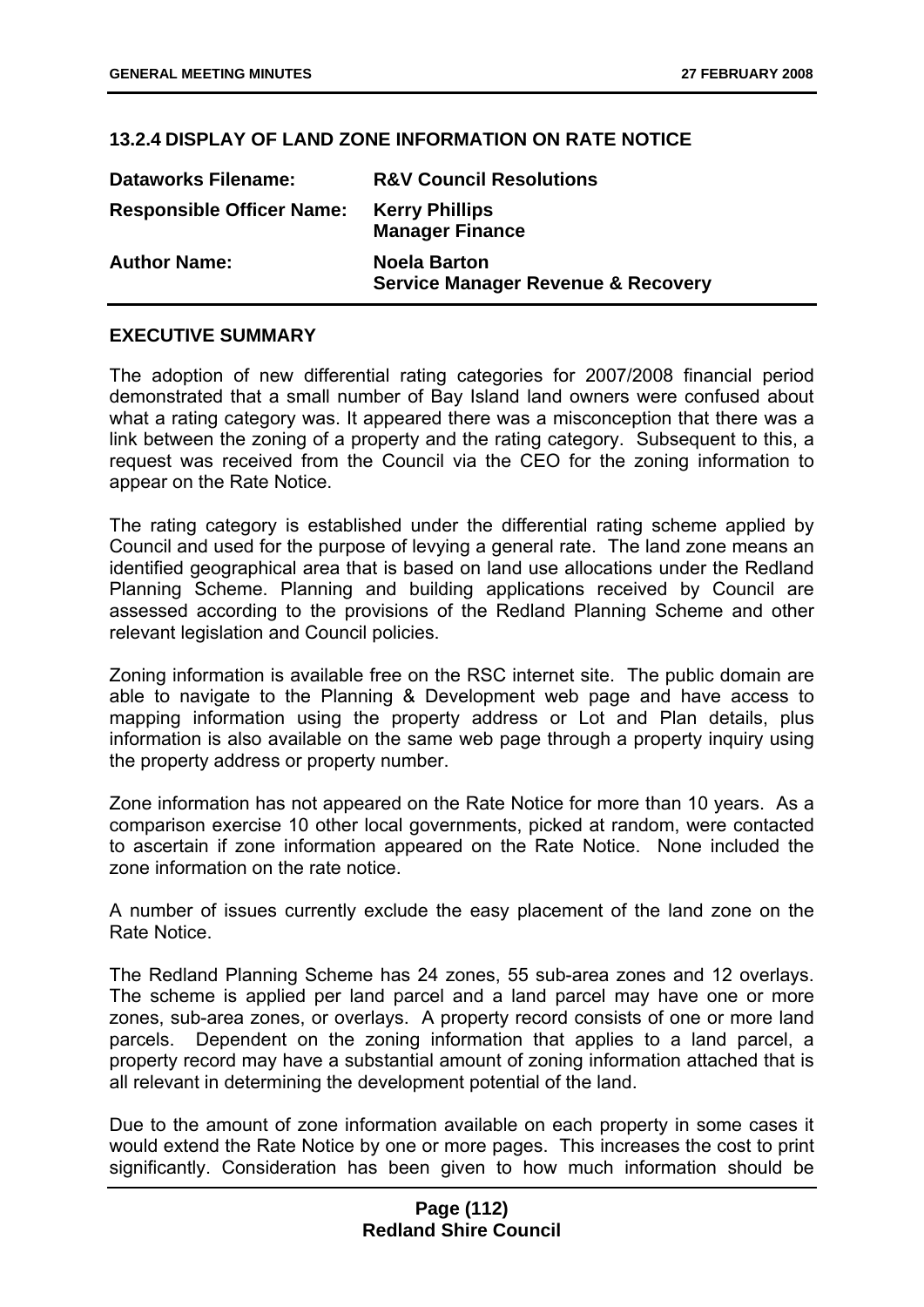displayed. Overlays provide extra information about the land parcel such as hazard, value, resource or amenity issues. An overlay on any part of a land parcel affects some types of development on that land parcel. While the overlay information is essential in regard to the development of the land it is considered highly impractical to include due to the large amount of data that applies to properties. Certain zones contain sub areas which may vary the:

- types of development expected to occur;
- level of assessment of some development; and
- assessment criteria for some development.

For example a dwelling house is recognised as a code assessable use in the conservation zone and would be expected to receive planning approval. However, within the Conservation zone sub area CN1, a dwelling house is identified as impact inconsistent and would be unlikely to receive the relevant planning approvals. Therefore, if information is to be provided in a printed document it should, as a minimum, contain information regarding both zoning and sub-areas.

To provide the zone and sub-area zone information would still require a large area on the Rate Notice to accommodate all property scenarios. The rate notice is an invoice, not a planning instrument. Its legislated purpose is to notify the land owner of the rates and charges levied on the property. The information currently displayed on the Rate Notice is primarily financial, with a small amount of information that enables the property owner to identify the parcel/s of land on which the rates and charges apply.

Three alternative options to including the zone information on the Rate Notice are:

- 1. Include the zone information in a separate document that is issued along with the Rate Notice in July annually. The estimated cost to accommodate one issue per annum is \$4,500.
- 2. Include on the Rate Search document a reference to conduct a Planning and Development Search for zoning information to ascertain the development potential of the land.
- 3. Council adopt differential rating categories for 2008/2009 that ensure no relationship can be drawn between the rating categories and the zone.

Council officers recommend that rather than introduce a new element to the Rate Notice when the information is available free on the RSC internet site that Council resolve to:

1. Include on the Rate Search document a reference to conduct a Planning and Development Search for zoning information to ascertain the development potential of the land; and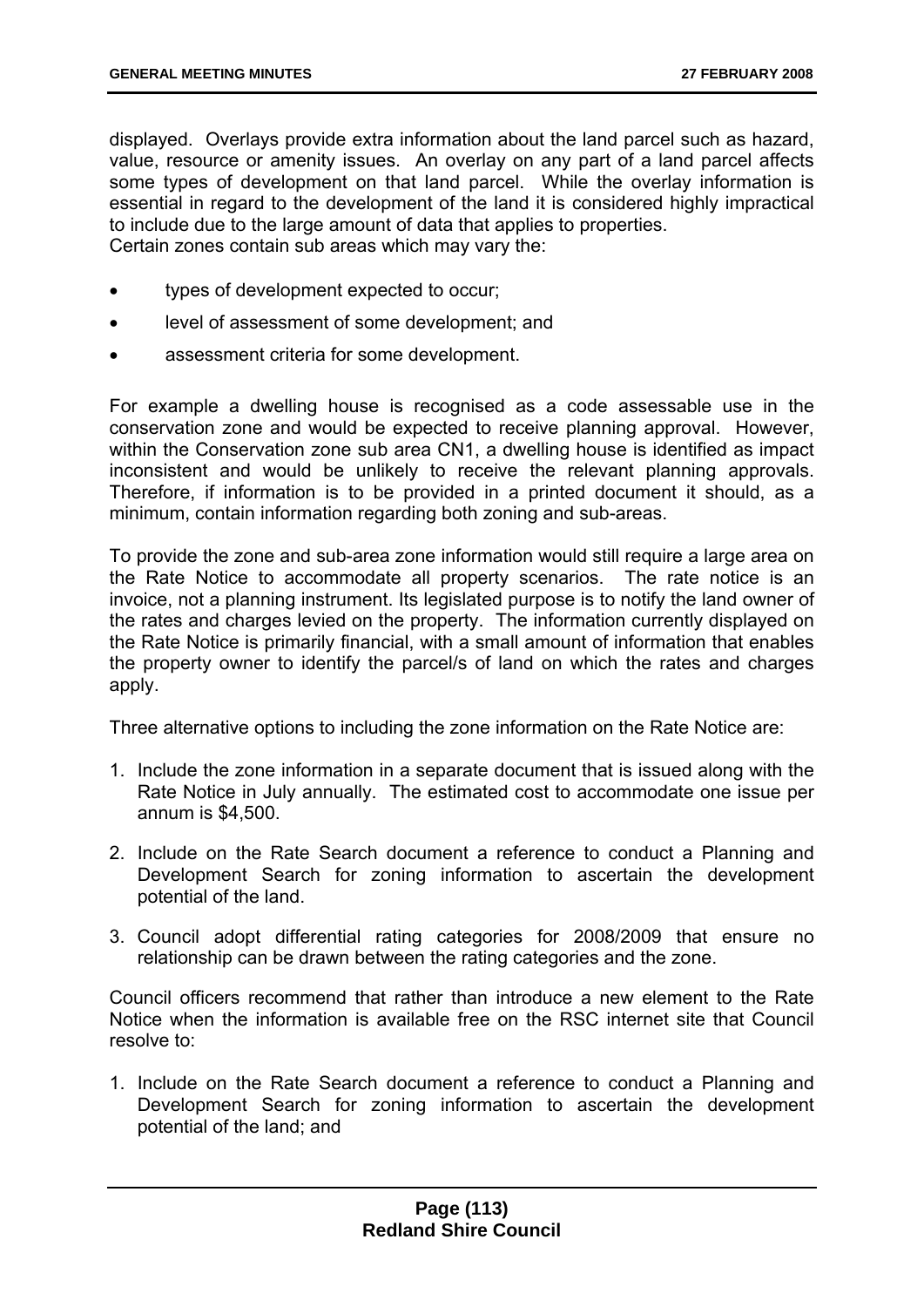2. Change the name of the differential rating categories for 2008/2009 to ensure no relationship can be drawn between the rating categories and the zone.

## **PURPOSE**

The purpose of this report is to inform Council of the issues concerning placement of zoning information on the Rate Notice and to make recommendation on how the matter is addressed.

## **BACKGROUND**

A request was received from Council via the CEO for the zoning information to appear on the Rate Notice.

## **ISSUES**

The adoption of new differential rating categories for 2007/2008 financial period demonstrated that a small number of Bay Island land owners were confused about what a rating category was. It appeared there was a misconception that there was a link between the zoning of a property and the rating category. Subsequent to this, a request was received via the CEO for the zoning information to appear on the Rate **Notice** 

The rating category is established under the differential rating scheme applied by Council and used for the purpose of levying a general rate. The land zone means an identified geographical area that is based on land use allocations under the Redland Planning Scheme. Planning and building applications received by Council are assessed according to the provisions of the Redland Planning Scheme and other relevant legislation and Council policies.

Zoning information is available free on the RSC internet site. The public domain are able to navigate to the Planning & Development web page and have access to mapping information using the property address or Lot and Plan details, plus information is also available on the same web page through a property inquiry using the property address or property number.

Zone information has not appeared on the Rate Notice for more than 10 years. As a comparison exercise 10 other local governments, picked at random, were contacted to ascertain if zone information appeared on the Rate Notice. None included the zone information on the rate notice. Councils contacted were: Brisbane City Council, Gold Coast City Council, Caboolture Shire Council, Maroochy Shire Council, Caloundra City Council, Logan City Council, Townsville City Council, and Cairns City Council.

A number of issues currently exclude the easy placement of the land zone on the Rate Notice.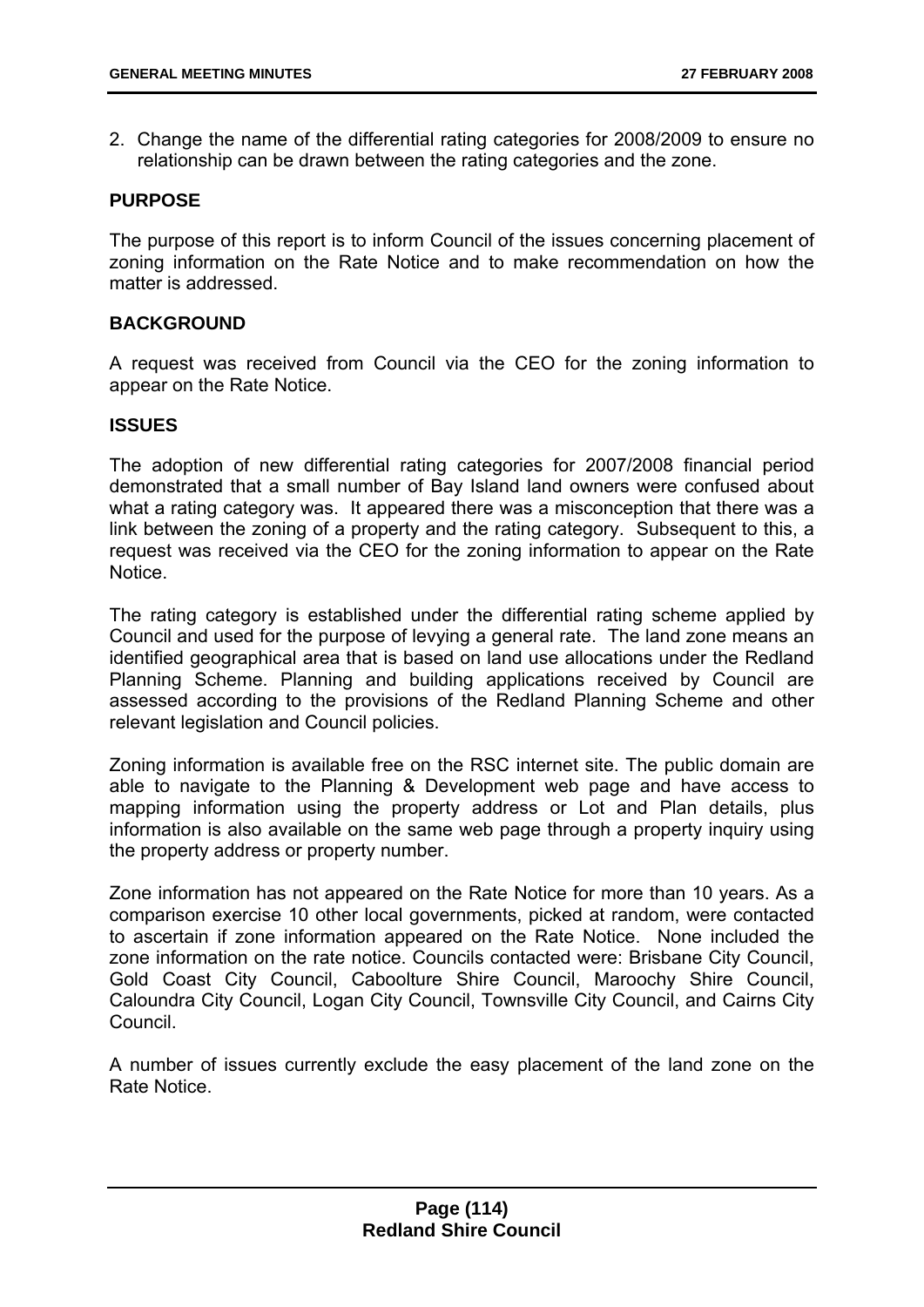## Land Zones

The Redland Planning Scheme adopted 15 March 2006 has 24 zones, 55 sub-area zones and 12 overlays. The scheme is applied per land parcel and a land parcel may have one or more zones, sub-area zones, or overlays. A property record consists of one or more land parcels. Excluding Council & State owned & occupied land we have approximately 60,343 rateable properties consisting of a single land parcel and 1,741 properties with more than one land parcel. Dependent on the zoning information that applies to a land parcel a property record may have a substantial amount of zoning information attached that is all relevant in determining the development potential of the land.

There are many examples in our database of properties where multiple zones apply. As an example, property number 293960, located at Sheldon, has one land parcel that is zoned - Environmental Protection, Community Purposes and Rural Non-Urban and a sub-area of CP3 - Educational Facility zone, plus it has 7 overlays. Property number 2385, located at Cleveland, has 8 land parcels, 4 are zoned Urban Residential, 4 are zoned Open Space and each land parcel has 1 or more overlays that apply.

## Amount of Zone Information Recorded

Due to the amount of zone information available on each property consideration has been given to how much zone information should be recorded on the Rate Notice as in some cases it would extend the Rate Notice by one or more pages. This increases the cost to print significantly.

Overlays provide extra information about the land parcel such as, hazard, value, resource or amenity issues. An overlay on any part of a land parcel affects some types of development on that land parcel. While the overlay information is essential in regard to the development of the land it is considered highly impractical to include due to the large amount of data that applies to properties.

Certain zones contain sub areas which may vary the:

- types of development expected to occur;
- level of assessment of some development; and
- assessment criteria for some development.

For example a dwelling house is recognised as a code assessable use in the conservation zone and would be expected to receive planning approval. However, within the Conservation zone sub area CN1, a dwelling house is identified as impact inconsistent and would be unlikely to receive the relevant planning approvals. Therefore, if information is to be provided in a printed document it should, as a minimum, contain information regarding both zoning and sub-area.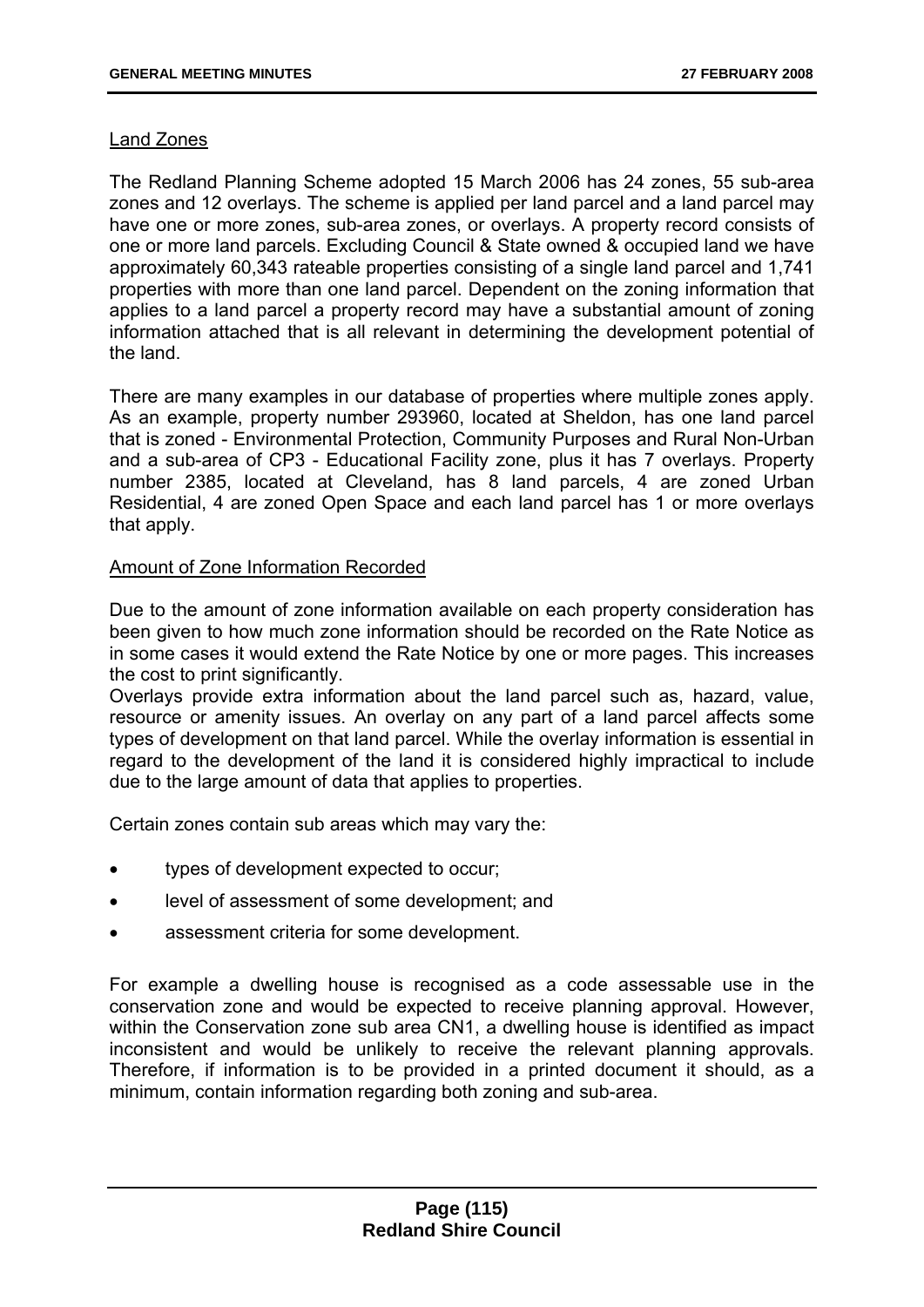## Alternative Options to placement on the Rate Notice

To provide the zone and sub-area zone information would still require a large area on the Rate Notice to accommodate all property scenarios.

The rate notice is an invoice, not a planning instrument. Its legislated purpose is to notify the land owner of the rates and charges levied on the property. The information currently displayed on the Rate Notice is primarily financial, with a small amount of information that enables the property owner to identify the parcel/s of land on which the rates and charges apply.

Council officers are concerned that by placing the zoning information on or with the Rate Notice that uninformed ratepayers or buyers may rely on the information to establish the development potential of the land, when full development potential can only be assessed with consultation of Schedule 8 of IPA, the Redlands Planning Scheme and relevant Council policies.

Council officers suggest three alternative options to including the zone information on the Rate Notice:

- 1. Include the zone information in a separate document that is issued along with the Rate Notice in July annually. The estimated cost to accommodate one issue per annum is \$4,500.
- 2. Include on the Rate Search document a reference to conduct a Planning and Development Search for zoning information to ascertain the development potential of the land.
- 3. Council adopt differential rating categories for 2008/2009 that ensure no relationship can be drawn between the rating categories and the zone.

Council officers recommend that rather than introduce a new element to the Rate Notice when the information is available free on the RSC internet site, that Council resolve to:

- 1. Include on the Rate Search document a reference to conduct a Planning and Development Search for zoning information to ascertain the development potential of the land; and
- 2. The name of the differential rating categories for 2008/2009 be changed to ensure no relationship can be drawn between the rating categories and the zone.

# **RELATIONSHIP TO CORPORATE PLAN**

The recommendation in this report primarily supports Council's strategic priority to support the organisation's capacity to deliver services to the community by building a skilled, motivated and continually learning workforce, ensuring our assets and finances are well managed, our corporate knowledge is captured and used to best advantage, and that we market and communicate our services effectively.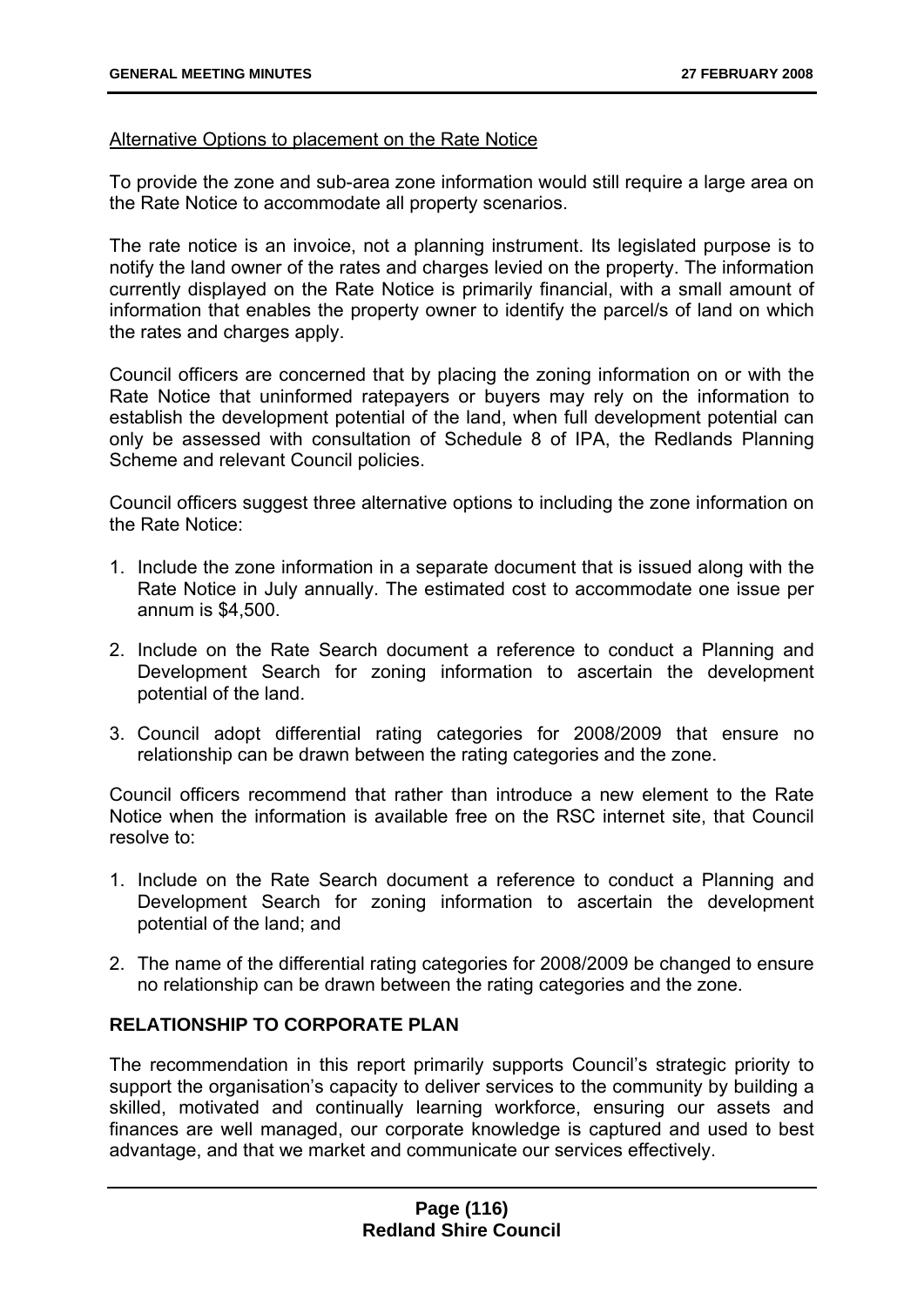# **FINANCIAL IMPLICATIONS**

A quote has been obtained from our current Rate Notice printer to produce a document with the zone information. The estimated cost is \$4,517 per rate run.

## **PLANNING SCHEME IMPLICATIONS**

The Land Use Planning Group was consulted and it is considered that the outcome of recommendations in this report will not require any amendments to the Redlands Planning Scheme.

# **CONSULTATION**

- General Manager Corporate Services;
- Rating Services;
- Land Use Planning;
- Information Systems.

# **OPTIONS**

#### **PREFERRED**

That Council resolve as follows:

- 1. To include on the Rate Search document a reference to conduct a Planning and Development Search for zoning information to ascertain the development potential of the land; and
- 2. To change the name of the differential rating categories for 2008/2009 to ensure no relationship can be drawn between the rating categories and the zone.

## **ALTERNATIVE**

In addition to the free zoning information that is available on the RSC internet site, the zone and zone sub-area information is printed on a separate document that is issued along with the Rate Notice in July annually.

## **OFFICER'S/COMMITTEE RECOMMENDATION/ COUNCIL RESOLUTION**

| Moved by:    | Cr Williams       |
|--------------|-------------------|
| Seconded by: | <b>Cr Elliott</b> |

## **That Council resolve as follows:**

**1. To include on the Rate Search document a reference to conduct a Planning and Development Search for zoning information to ascertain the development potential of the land; and**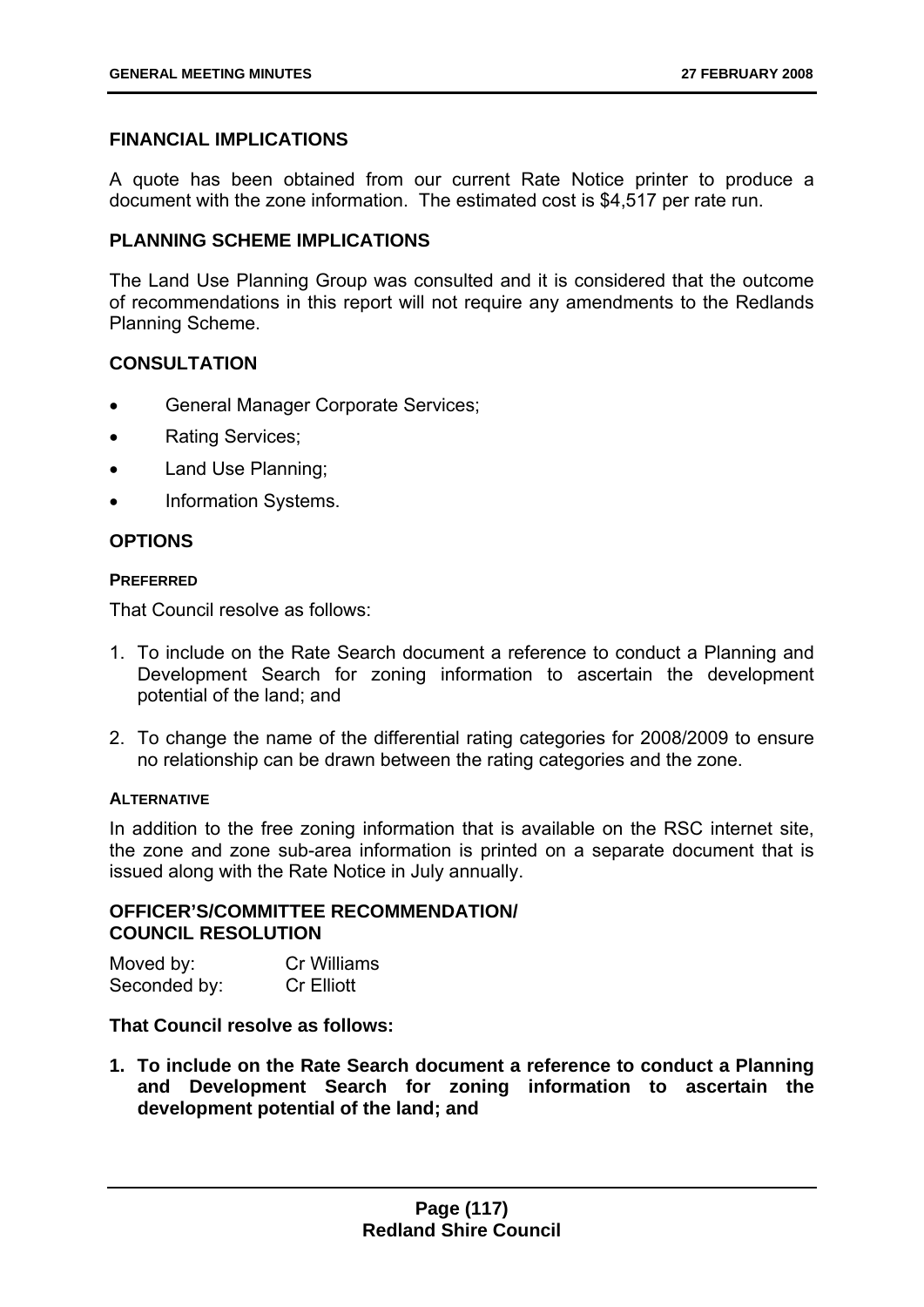**2. To change the name of the differential rating categories for 2008/2009 to ensure no relationship can be drawn between the rating categories and the zone.**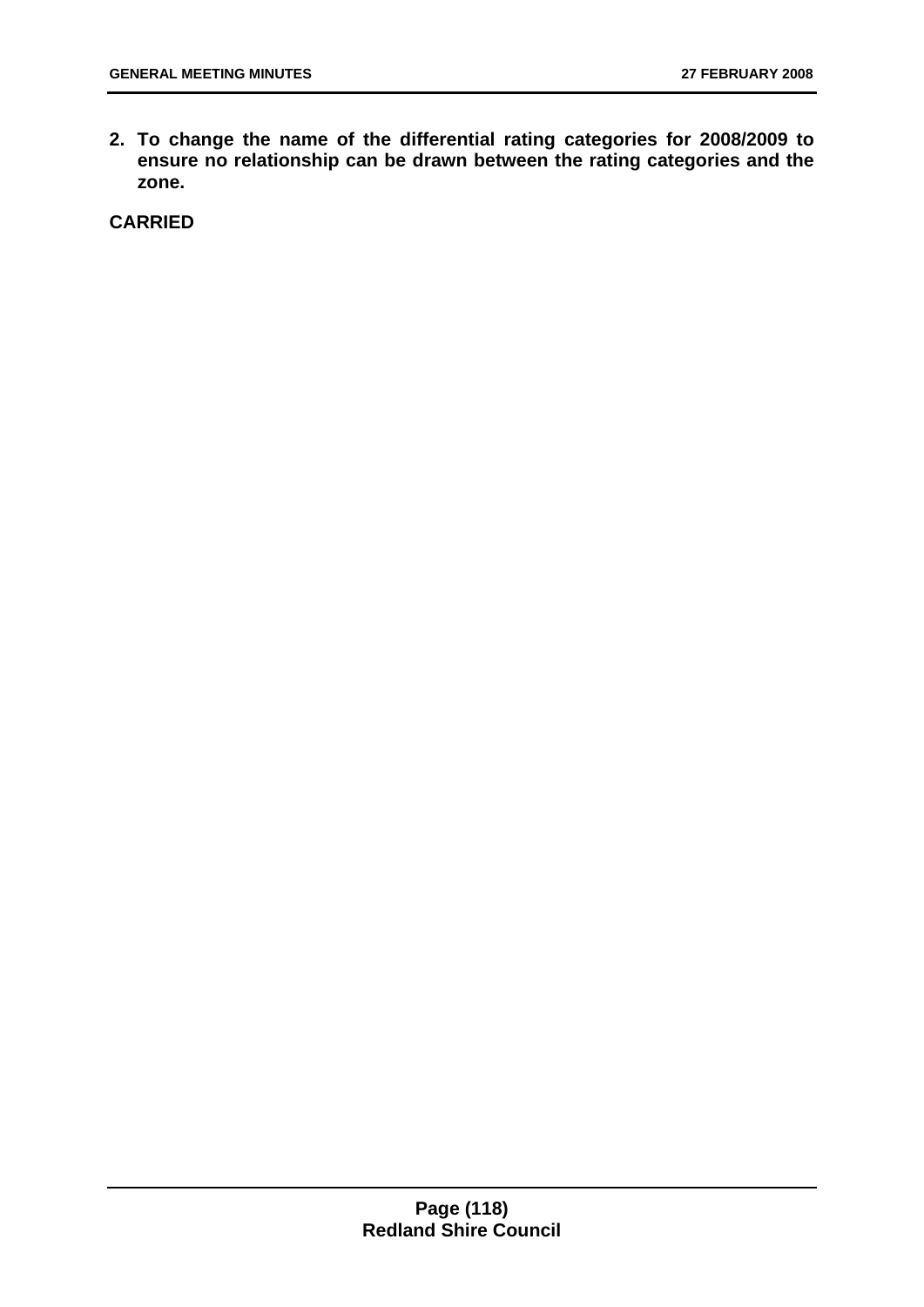# **13.2.5 SALE OF LAND FOR OVERDUE RATES**

| <b>Dataworks Filename:</b>       | <b>R&amp;V Sale for Overdue Rates</b>                                |
|----------------------------------|----------------------------------------------------------------------|
| <b>Attachments:</b>              | <b>Sale of Land for Overdue Rates - Att A</b>                        |
| <b>Responsible Officer Name:</b> | <b>Kerry Phillips</b><br><b>Manager Finance</b>                      |
| <b>Author Name:</b>              | <b>Noela Barton</b><br><b>Service Manager Revenue &amp; Recovery</b> |

## **EXECUTIVE SUMMARY**

A review of properties with rates and charges outstanding greater than 3 years has been conducted.

Section 1040 of the *Local Government Act 1993* provides Council with the power to sell properties in instances defined by section 1039 - where the rates remain unpaid for:

- 1. Vacant land or land used solely for commercial purposes where Council has obtained judgment – 1 year;
- 2. A mining claim 3 months; and
- 3. All other 3 years.

The 23 properties identified in Schedule A are suitable to consider for sale of land for overdue rates. All properties are located on Russell Island, 21 are vacant land and 2 are residential properties which will be sold as vacant possession being the responsibility of the purchasers. The properties share the following characteristics:

- Current zoning SR (Southern Moreton Bay Islands (SMBI) Residential);
- Drainage constraints none known;
- Rate balance greater than 3 years overdue;
- Unimproved Capital Value greater than the outstanding rates and charges.

It is considered that any vacant Bay Island land that is offered for sale at auction should have a property assessment conducted prior to the auction so the result can be offered to potential bidders. These costs are not recoverable by Council as expenses.

Council officers recommend that Council resolve to:

- 1. Commence proceedings for the sale of land described in Schedule A dated 20 February 2008 on which overdue rates remain unpaid for a period of 3 years or longer;
- 2. Offer the land for auction, if the amount of all overdue rates levied on the land and all expenses incurred for the intended sale, have not been paid;
- 3. Obtain a market value on all land that will be offered for sale by auction;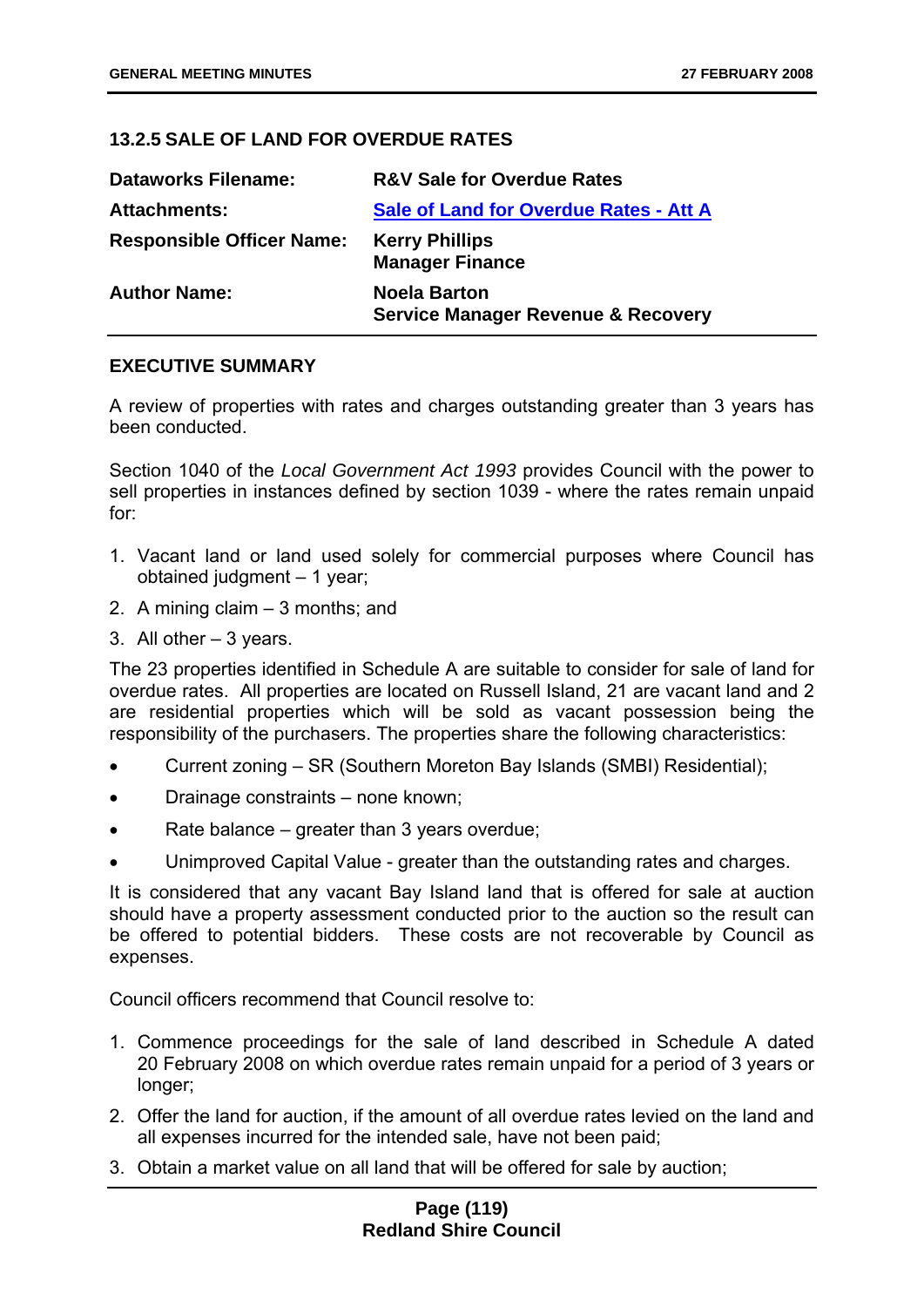- 4. Use the lesser of the market value and the Unimproved Capital Value on each property offered at auction as the reserve price;
- 5. Carry out a property assessment on all vacant land offered for sale to ensure prospective buyers are aware of development potential; and
- 6. Approve use of the Council Seal by the Mayor and Chief Executive Officer to sign Transfer Documents for land sold at this auction in accordance with Section 38 of the *Local Government Act 1993.*

## **PURPOSE**

To request that Council resolve to recover unpaid rates and charges through the sale of land for overdue rates on the properties listed in Schedule A attached.

# **BACKGROUND**

A review of properties with rates outstanding greater than 3 years has been conducted. Section 1040 of the *Local Government Act 1993* provides Council with the power to sell properties where rates remain unpaid for:

- 1. Vacant land or land used solely for commercial purposes where Council has obtained judgment – 1 year;
- 2. A mining claim 3 months; and
- 3. All other 3 years.

# **ISSUES**

A review of properties with rates and charges outstanding greater than 3 years has been conducted.

Section 1040 of the *Local Government Act 1993* provides Council with the power to sell properties in instances defined by section 1039 - where the rates remain unpaid for:

- 1. Vacant land or land used solely for commercial purposes where Council has obtained judgment – 1 year;
- 2. A mining claim 3 months; and
- 3. All other 3 years.

The 23 properties identified in Schedule A are suitable to consider for sale of land for overdue rates. All properties are located on Russell Island; 21 are vacant land and 2 are residential properties that will be sold as vacant possession being the responsibility of the purchasers. The properties share the following characteristics:

- Current zoning SR (Southern Moreton Bay Islands (SMBI) Residential);
- Drainage constraints none known;
- Rate balance greater than 3 years overdue;
- Unimproved Capital Value greater than the outstanding rates and charges.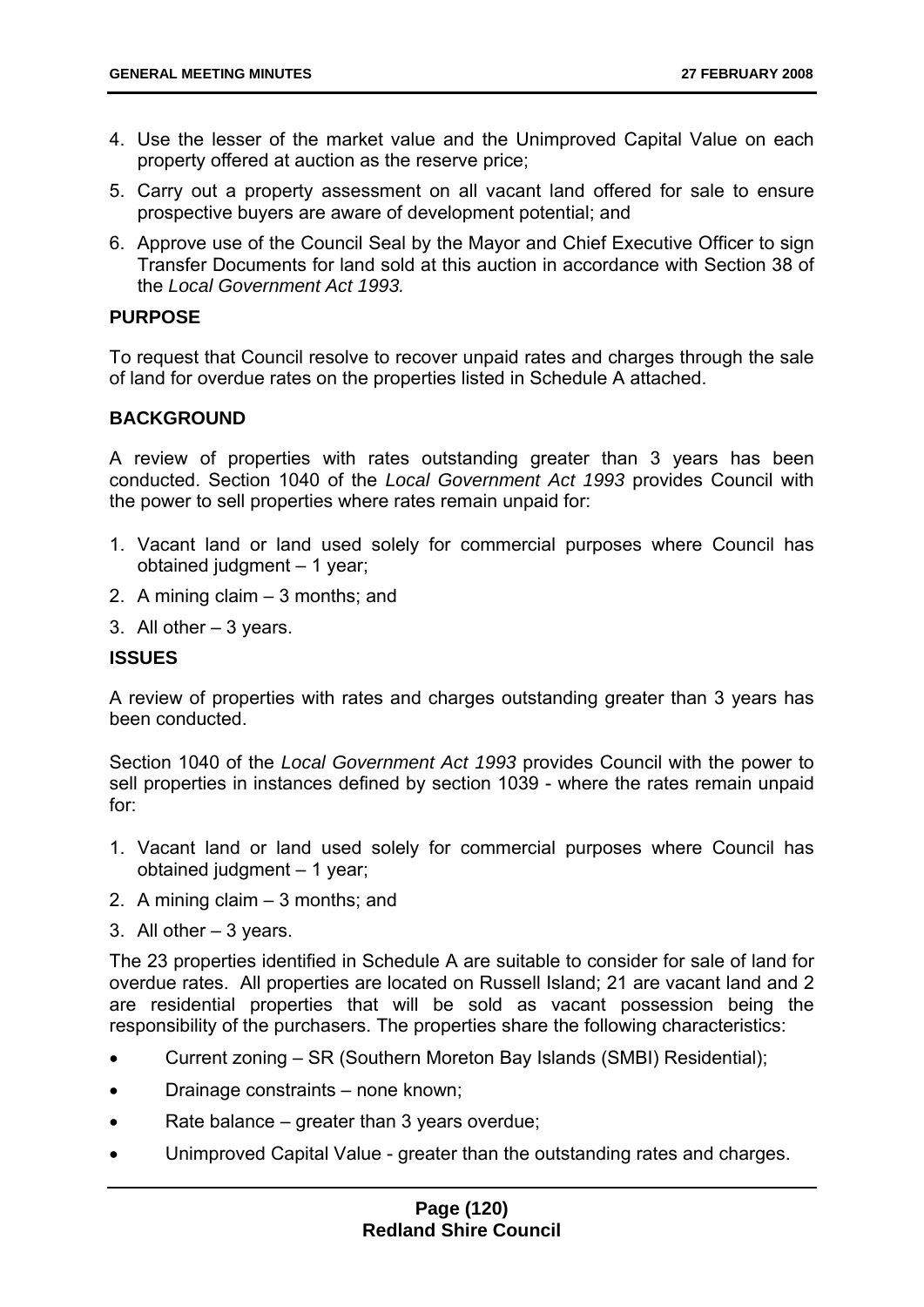It is considered that any vacant Bay Island land that is offered for sale at auction should have a property assessment conducted prior to the auction so the result can be offered to potential bidders. These costs are not recoverable by Council as expenses.

Council officers recommend that Council resolve to:

- 1. Commence proceedings for the sale of land described in Schedule A dated 20 February 2008 on which overdue rates remain unpaid for a period of 3 years or longer;
- 2. Offer the land for auction, if the amount of all overdue rates levied on the land and all expenses incurred for the intended sale, have not been paid;
- 3. Obtain a market value on all land that will be offered for sale by auction;
- 4. Use the lesser of the market value and the Unimproved Capital Value on each property offered at auction as the reserve price;
- 5. Carry out a property assessment on all vacant land offered for sale to ensure prospective buyers are aware of development potential; and
- 6. Approve use of the Council Seal by the Mayor and Chief Executive Officer to sign Transfer Documents for land sold at this auction in accordance with Section 38 of the Local Government Act 1993.

## Sale of Land for Overdue Rates

The process involved in a sale of land for overdue rates is:

- 1. Council must resolve to sell the land by resolution;
- 2. Once resolved a Notice of Intention must be given to the owner of the land and each encumbrancee, lessee or trustee with an interest in the land;
- 3. After giving notice, if the overdue amount is not paid, Council has a period of 3 to 6 months (mining claims are 1 to 6 months) to commence procedures to sell the land;
- 4. Land intended for sale must first be offered for sale by auction. A reserve price must be arrived at and this may either be the market value of the land, or the higher of the following: a) overdue rates or b) the unimproved capital value of the land. It is recommended that the lesser of the Market Value and the Unimproved Capital Value is used as the reserve price;
- 5. If the reserve price is not reached at the auction, Council may enter into negotiations with the highest bidder to sell the land by agreement. The negotiated price must be greater than the highest bid for the land at the auction. If the land is not sold either at auction or through negotiations the land is taken to be sold to Council at the reserve price.

**Note**: At any stage through this process if the overdue rates and all expenses incurred by Council for the intended sale are paid, then the sale for overdue rates proceedings must cease.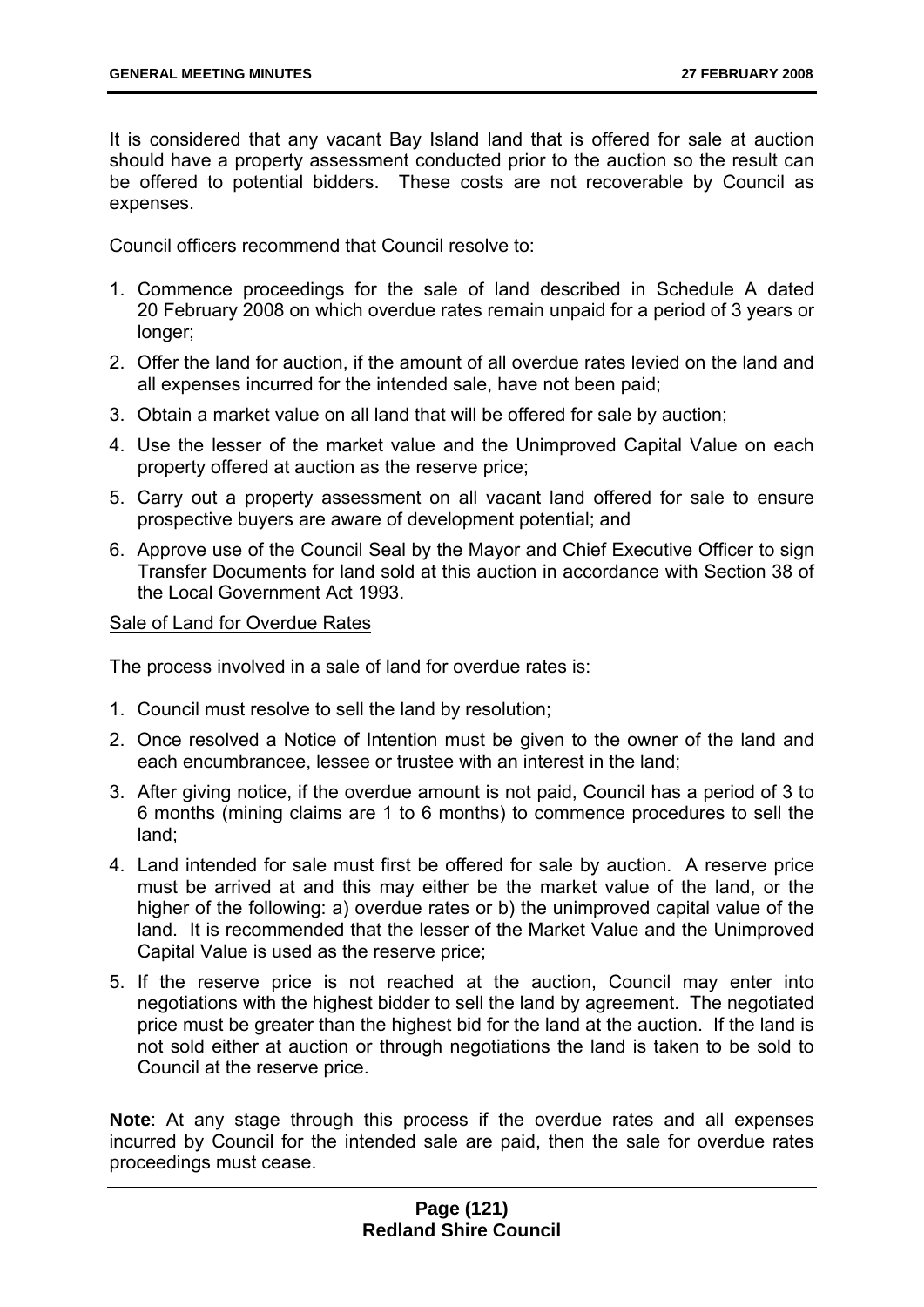# Development potential of Bay Island Land

Council officers recommend that a property assessment be carried out on all vacant land to be offered for sale at auction to ensure prospective buyers are aware of the development potential to circumvent any possibility of negative press if a development issue arose at a later date.

# **RELATIONSHIP TO CORPORATE PLAN**

The recommendation in this report primarily supports Council's strategic priority to support the organisation's capacity to deliver services to the community by building a skilled, motivated and continually learning workforce, ensuring assets and finances are well managed, corporate knowledge is captured and used to best advantage, and that services are marketed and communicated effectively.

## **FINANCIAL IMPLICATIONS**

There is a financial implication to Council if the land is not sold at auction, as the land will be taken to be sold to Council at the reserve price.

# **PLANNING SCHEME IMPLICATIONS**

The Land Use Planning Group was consulted and it is considered that the outcome of recommendations in this report will not require any amendments to the Redlands Planning Scheme.

# **CONSULTATION**

- General Manager Corporate Services;
- Manager Financial Services;
- Principal Advisor Urban and Rural Planning;
- Property Services Manager;
- Integrated Commercial Team Leader;
- Plumbing Certification Team Leader;
- Team Coordinator Debtor Management.

# **OPTIONS**

## **PREFERRED**

Council officers recommend that Council resolve as follows:

- 1. To commence proceedings for the sale of land described in Schedule A dated 20 February 2008 on which overdue rates remain unpaid for a period of 3 years or longer;
- 2. To offer the land for auction, if the amount of all overdue rates levied on the land and all expenses incurred for the intended sale, have not been paid;
- 3. To obtain a market value on all land that will be offered for sale by auction;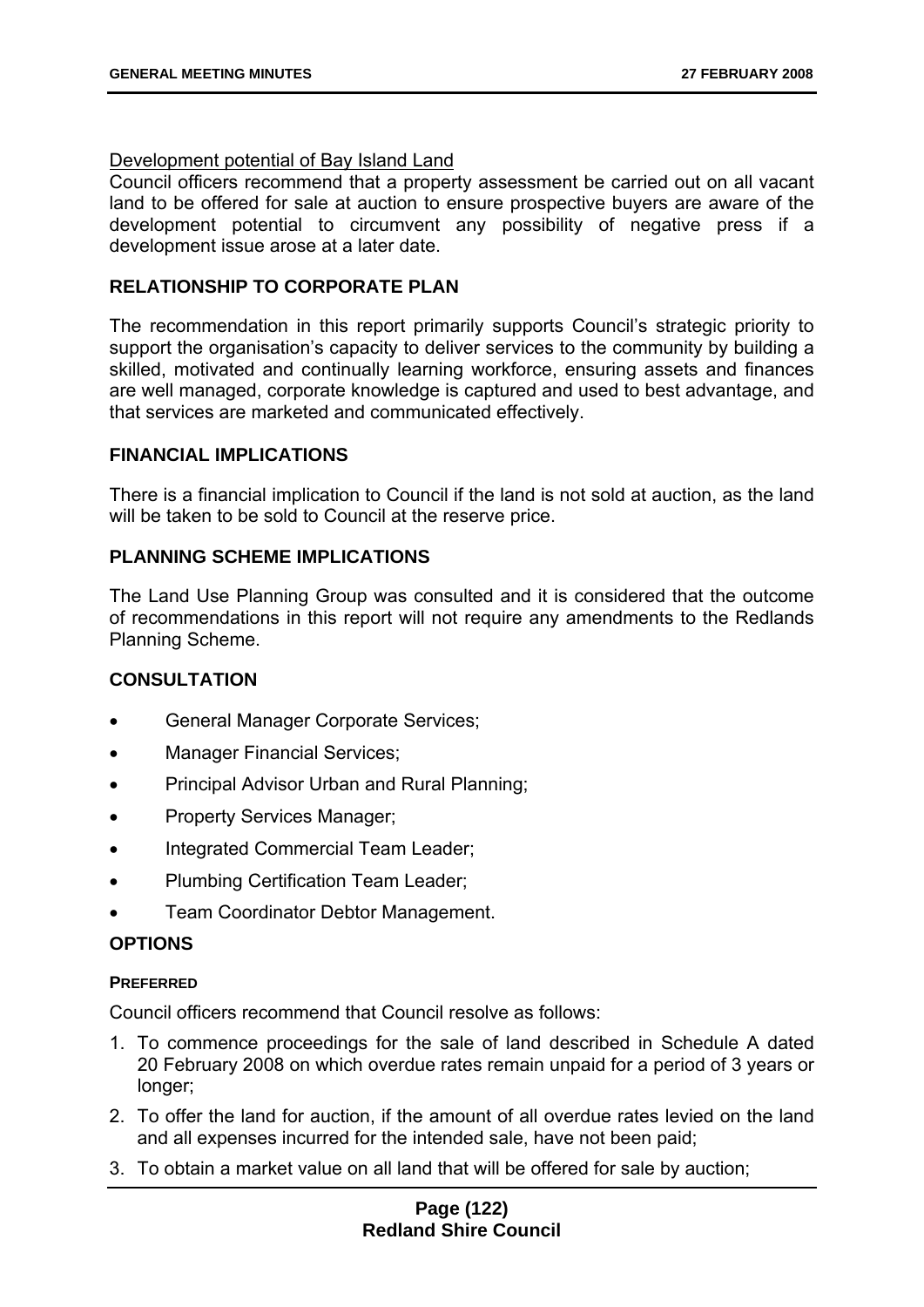- 4. To use the lesser of the market value and the Unimproved Capital Value on each property offered at auction as the reserve price;
- 5. To carry out a property assessment on all vacant land offered for sale to ensure prospective buyers are aware of development potential; and
- 6. To approve use of the Council Seal by the Mayor and Chief Executive Officer to sign Transfer Documents for land sold at this auction in accordance with Section 38 of the *Local Government Act 1993.*

# **ALTERNATIVE**

Continue to pursue property owners for rate arrears through collection activity such as: phone, letter and legal action.

## **OFFICER'S/COMMITTEE RECOMMENDATION/ COUNCIL RESOLUTION**

| Moved by:    | <b>Cr Williams</b> |
|--------------|--------------------|
| Seconded by: | <b>Cr Elliott</b>  |

**That Council resolve as follows:** 

- **1. To commence proceedings for the sale of land described in Schedule A dated 20 February 2008 on which overdue rates remain unpaid for a period of 3 years or longer;**
- **2. To offer the land for auction if the amount of all overdue rates levied on the land and all expenses incurred for the intended sale have not been paid;**
- **3. To obtain a market value on all land that will be offered for sale by auction;**
- **4. To use the lesser of the market value and the Unimproved Capital Value on each property offered at auction as the reserve price;**
- **5. To carry out a property assessment on all vacant land offered for sale to ensure prospective buyers are aware of development potential; and**
- **6. To approve use of the Council Seal by the Mayor and Chief Executive Officer to sign Transfer Documents for land sold at this auction in accordance with Section 38 of the** *Local Government Act 1993***.**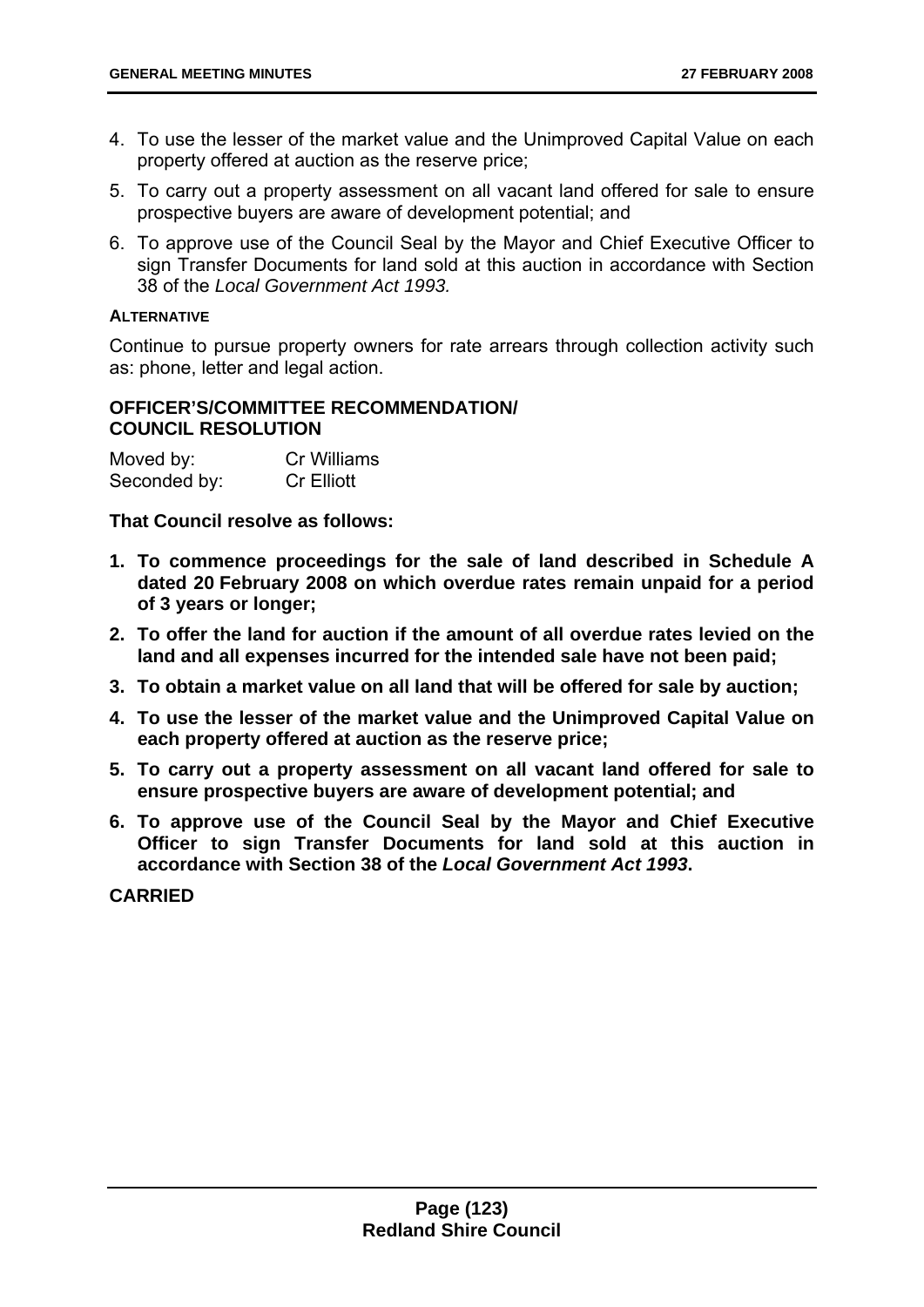## **13.2.6 CLEVELAND LIBRARY RESTAURANT**

| <b>Dataworks Filename:</b>       | P.163335                                                                           |
|----------------------------------|------------------------------------------------------------------------------------|
| <b>Responsible Officer Name:</b> | <b>Brian Lewis</b><br><b>Manager Corporate Acquisitions Fleet &amp; Facilities</b> |
| <b>Author Name:</b>              | <b>Mery Elliott</b><br><b>Property Services Manager</b>                            |

## **EXECUTIVE SUMMARY**

At its meeting held on 30 January 2008, Council granted approval for tenders to be called for the leasing of the restaurant in the Cleveland Library building. Council also granted approval to waive rental under the old lease from 1 February 2008 to 1 March 2009. Rental was owing to 1 February 2008 and the original report suggested that all rental owing to 1 February 2008 would be recovered.

## **PURPOSE**

The purpose of the report is to obtain approval from Council for the recovery of rent outstanding by taking possession of all equipment, furniture and fittings in the restaurant.

## **BACKGROUND**

Council have been attempting to recover outstanding rental from the previous lessees for some months to no avail. Problems with service of warrants etc have been encountered due to the inability to locate the previous lessees. Even if the warrants are served, there is no guarantee that all the debt will be recovered.

Council has the legal right to recover the debt by taking possession of all operational equipment, furniture and fittings which is owned by the previous lessees and which has been agreed to by the lessees. The equipment will then be sold to the successful tenderer for the amount owing under the lease.

The other option to recover the debt is far more fraught with problems. First of all, a Statement of Claim has to be served on the lessees. Council has been endeavouring to do this for some months without success, as the lessees are either interstate or overseas. If and when the claim is served, a Judgement needs to be given by the relevant Court. Following Judgement, an Enforcement Hearing is then called and a Statement of Assets is inspected with a view to taking possession by way of Warrant of Execution. Following the Warrant of Execution and the seizure of the goods and equipment, a Bailiff's Auction is then held. The amount recovered at a Bailiff's Auction is generally far less than market value.

## **RELATIONSHIP TO CORPORATE PLAN**

The recommendation primarily supports Council's strategic priority to ensure the long term financial viability of the Shire and provide public accountability in financial management.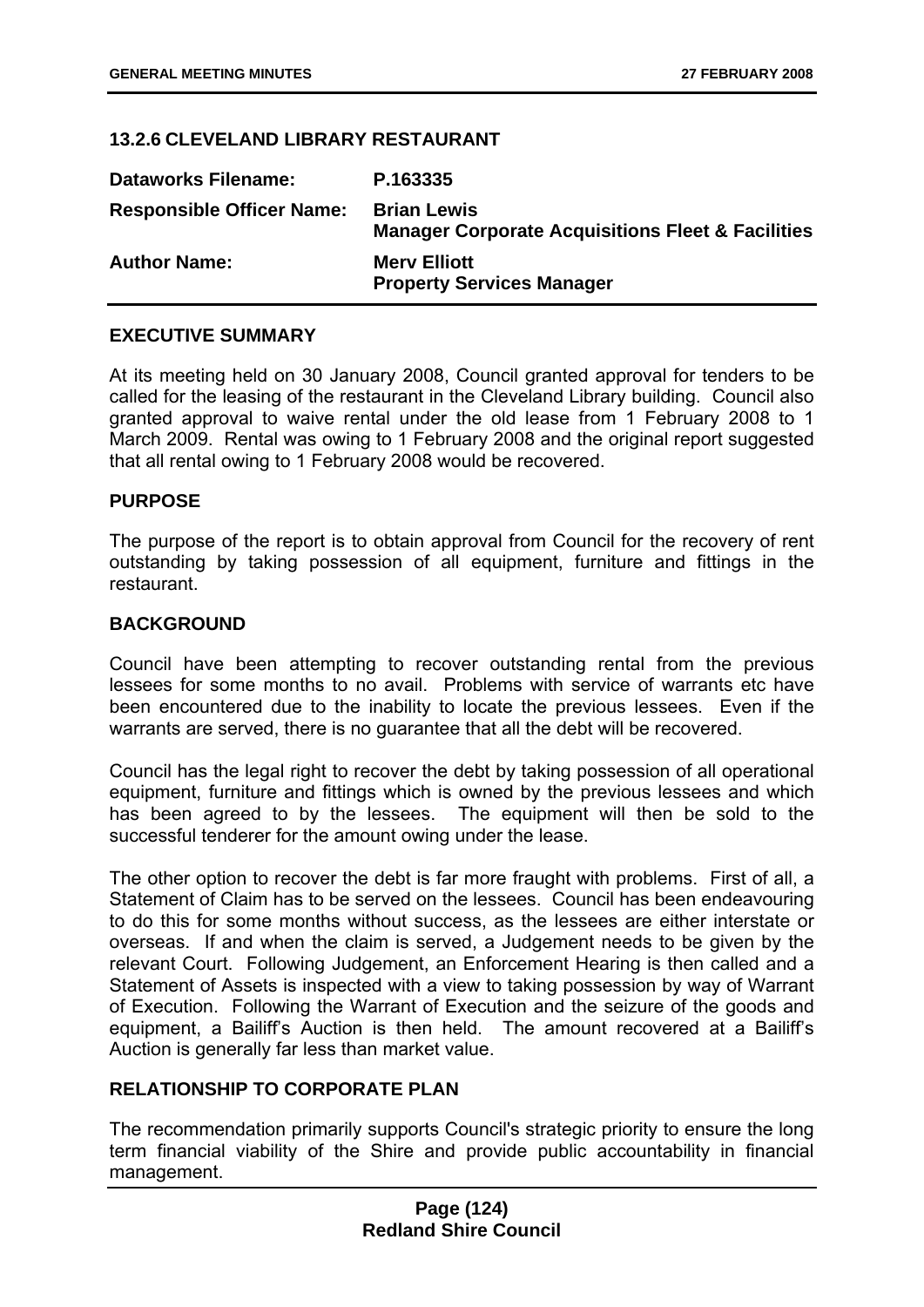# **FINANCIAL IMPLICATIONS**

None identified in respect to the resolution.

# **CONSULTATION**

Property Services Manager has consulted with Council's Solicitors.

# **OPTIONS**

## **PREFERRED**

That Council resolve as follows:

- 1. To enter into an agreement with the previous lessees of the Cleveland Library restaurant to take possession of all operational equipment, furniture and fittings located in the Cleveland Library restaurant;
- 2. To waive all rental and expenses owing in respect to the previous lease;
- 3. To include the sale of all operational equipment, furniture and fittings in the tender for the new lease arrangements; and
- 4. To delegate authority to the Mayor and Chief Executive Officer to sign and seal all necessary documentation.

## **NOT PREFERRED**

That Council resolve to recover all outstanding rent and expenses in respect to the Cleveland Library restaurant by way of Judgement, Enforcement Hearing, Warrant of Execution and Bailiff's Auction.

## **OFFICER'S/COMMITTEE RECOMMENDATION/ COUNCIL RESOLUTION**

| Moved by:    | <b>Cr Williams</b> |
|--------------|--------------------|
| Seconded by: | <b>Cr Elliott</b>  |

**That Council resolve as follows:** 

- **1. To enter into an agreement with the previous lessees of the Cleveland Library restaurant to take possession of all operational equipment, furniture and fittings located in the Cleveland Library restaurant;**
- **2. To waive all rental and expenses owing in respect to the previous lease;**
- **3. To include the sale of all operational equipment, furniture and fittings in the tender for the new lease arrangements; and**
- **4. To delegate authority to the Mayor and Chief Executive Officer to sign and seal all necessary documentation.**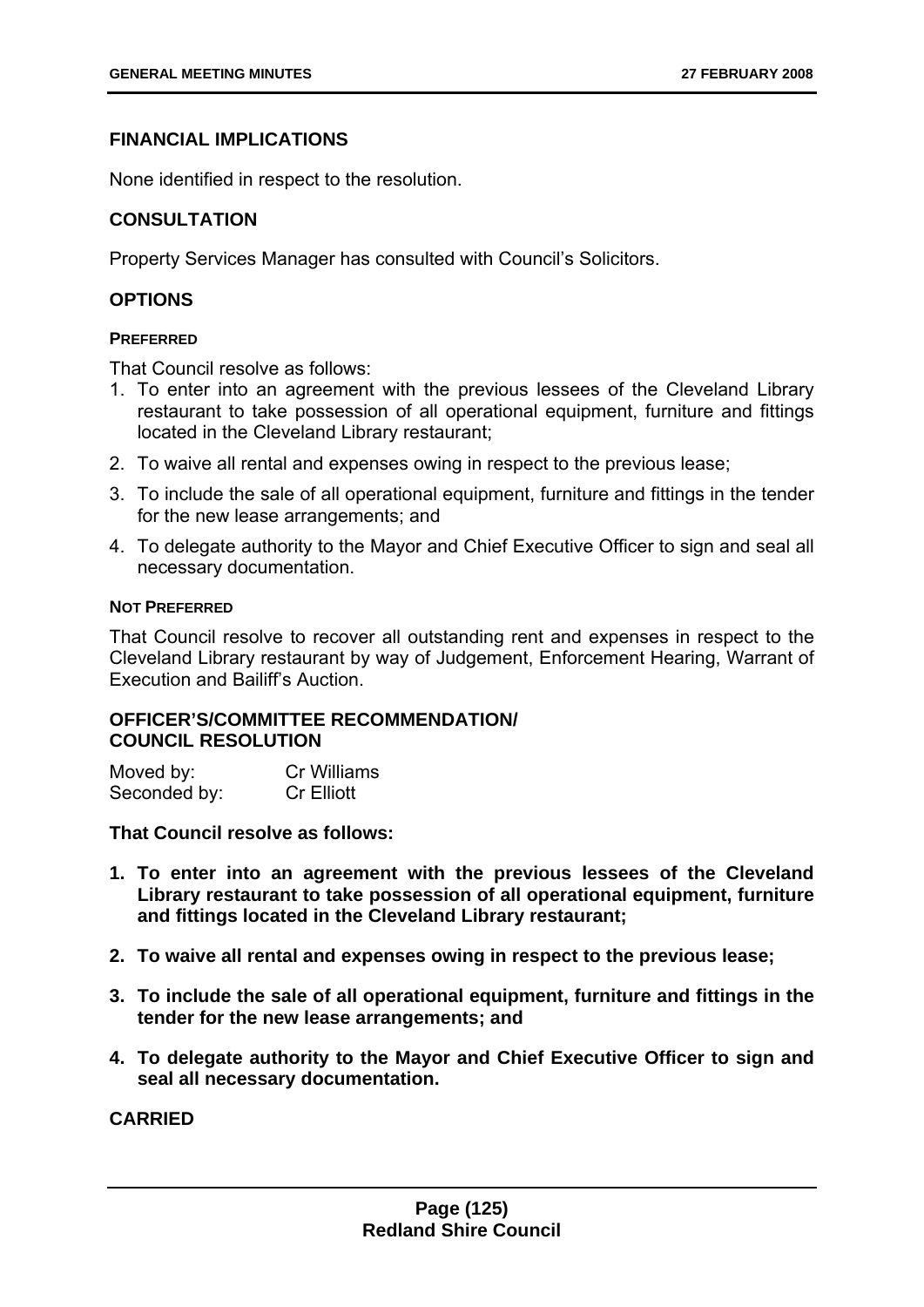# **13.2.7 EXTENSION OF LEASE AREA - AMITY POINT COMMUNITY CENTRE**

| <b>Dataworks Filename:</b>       | P.100450                                                                           |
|----------------------------------|------------------------------------------------------------------------------------|
| <b>Attachments:</b>              | <b>Aerial Photograph - Amity Pt Community Centre</b>                               |
| <b>Responsible Officer Name:</b> | <b>Brian Lewis</b><br><b>Manager Corporate Acquisitions Fleet &amp; Facilities</b> |
| <b>Author Name:</b>              | <b>Mery Elliott</b><br><b>Property Services Manager</b>                            |

## **EXECUTIVE SUMMARY**

The Amity Point Community Centre hold the lease over Council land at Claytons Road, Amity Point on which is constructed a community centre building. The building encompasses a lease area of 770sqm and a request has been made to extend the lease area by approximately 6m on the club's western, eastern and southern boundaries to allow for the enclosure of an existing open veranda and the construction of an open veranda and kitchen facility.

Preliminary discussions with the Department of Natural Resources & Water have indicated that they will grant approval to the proposal.

# **PURPOSE**

Council approval is required under the *Local Government Act* to the lease of any Council land and therefore this report will recommend that Council grant approval to the extension of the lease area.

## **BACKGROUND**

The Amity Point Community Centre Incorporated holds an existing lease of 770sqm of Council land for the purposes of community centre which is constructed on this site. The lease expires in the year 2021. The Club has requested a minor extension to the lease area to allow for a further extension to the building. This request is in line with existing Council policy and has the support of the local Councillor and Manager Community and Social Planning.

## **ISSUES**

Council holds in trust, under the *Land Act*, Lot 19 on SL806442 containing 20 hectares. The Amity Point Community Centre site containing 770sqm is located on the western boundary of the site. The balance of the land is utilised for sporting and recreational purposes. The extension of the lease by approximately 6 metres will not affect any of the sporting or recreational activities on the balanced land. The Department of Natural Resources & Water has given preliminary approval to the extension. T he extension is also in accordance with the recently approved Management Plan for the site.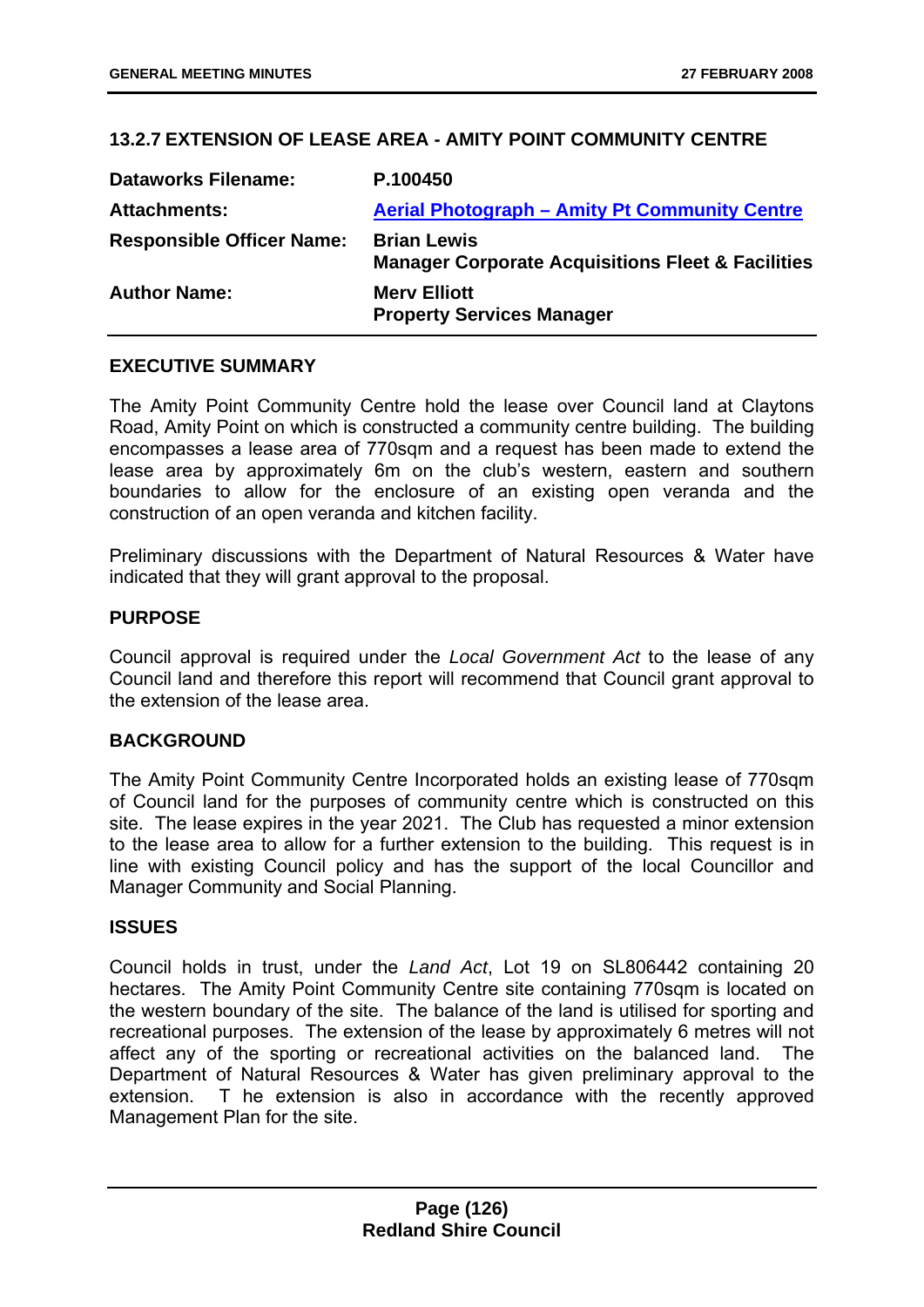# **RELATIONSHIP TO CORPORATE PLAN**

The recommendation primarily supports Council's strategic priority to build safe, strong and self reliant communities with access to community services, infrastructure and opportunities for participation in community life.

# **FINANCIAL IMPLICATIONS**

All costs of lease preparation will be met by the applicant.

# **CONSULTATION**

Property Services Manager has consulted with the local Councillor and the Manager Community and Social Planning.

## **OPTIONS**

## **PREFERRED**

It is recommended that Council resolve as follows:

- 1. To grant approval to the extension of the lease area on Lot 19 SL806442 by an area of approximately 6 metres on the western, eastern and southern boundaries of the lease site;
- 2. That all costs associated with legal, survey and other expenses related to amending the lease area be met by the applicant;
- 3. That approval be obtained from the Department of Natural Resources & Water to the extension of the lease area; and
- 4. To delegate authority to the Mayor and Chief Executive Officer to sign and seal all necessary documentation.

## **ALTERNATIVE**

## **NOT PREFERRED**

That Council not agree to the extension of the lease area.

## **OFFICER'S/COMMITTEE RECOMMENDATION/ COUNCIL RESOLUTION**

| Moved by:    | <b>Cr Williams</b> |
|--------------|--------------------|
| Seconded by: | <b>Cr Elliott</b>  |

**That Council resolve as follows:** 

- **1. To grant approval to the extension of the lease area on Lot 19 SL806442 by an area of approximately 6 metres on the western, eastern and southern boundaries of the lease site;**
- **2. That all costs associated with legal, survey and other expenses related to amending the lease area be met by the applicant;**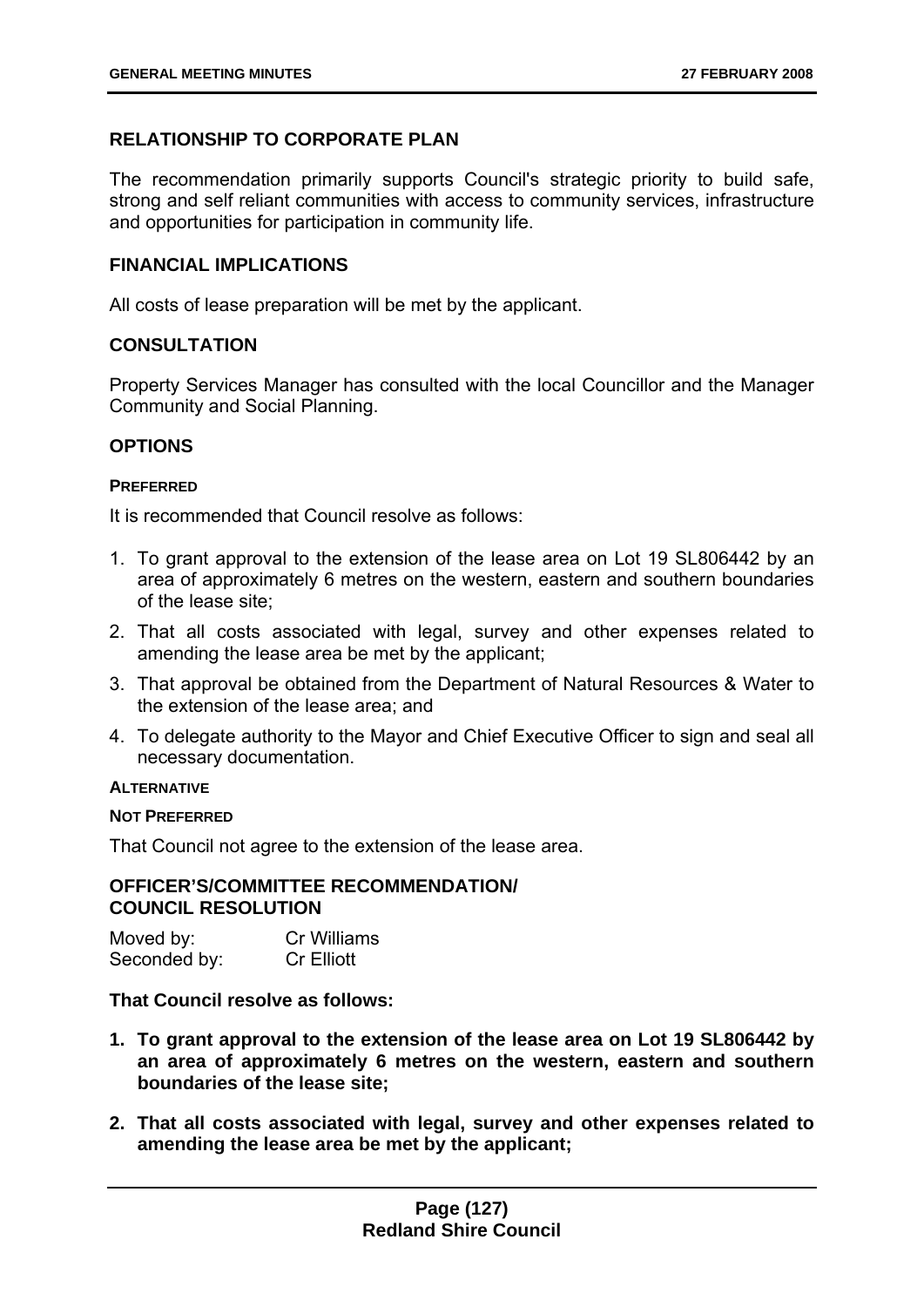- **3. That approval be obtained from the Department of Natural Resources & Water to the extension of the lease area; and**
- **4. To delegate authority to the Mayor and Chief Executive Officer to sign and seal all necessary documentation.**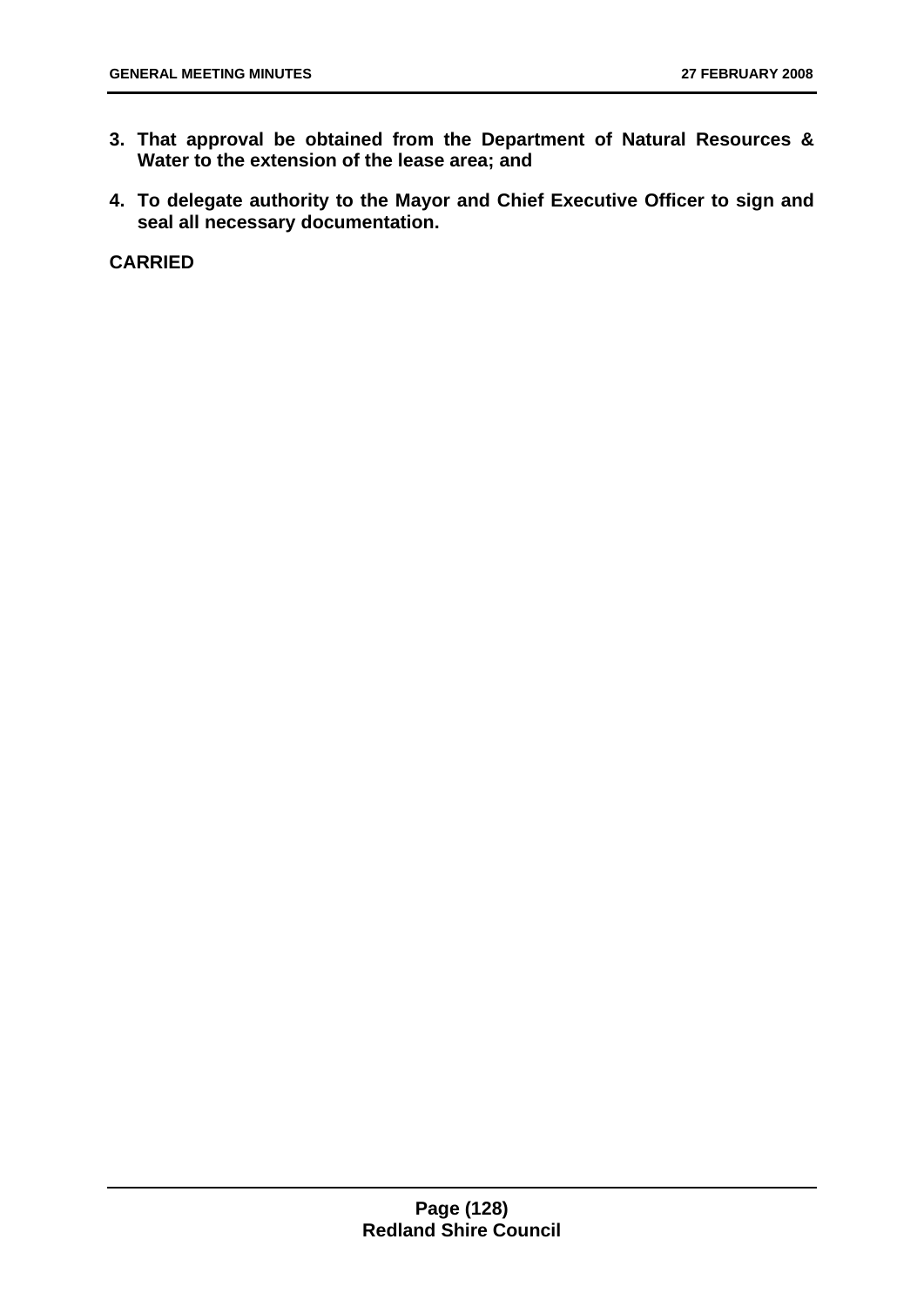## **13.2.8 NORTH STRADBROKE ISLAND RUGBY LEAGUE & ALLSPORTS CLUB INC -FORMERLY NSI ALLSPORTS & SOCIAL ASSOC INC**

| <b>Dataworks Filename:</b>       | P.200864                                                                           |
|----------------------------------|------------------------------------------------------------------------------------|
| <b>Attachments:</b>              | Site Plan – NSI Rugby League & Allsports Club<br>Inc.                              |
| <b>Responsible Officer Name:</b> | <b>Brian Lewis</b><br><b>Manager Corporate Acquisitions Fleet &amp; Facilities</b> |
| <b>Author Name:</b>              | <b>Merv Elliott</b><br><b>Property Services Manager</b>                            |

#### **EXECUTIVE SUMMARY**

The North Stradbroke Island All Sports & Social Association Inc. (The Club) have a lease from Council for the period 3 June 1991 to 2 June 2021 over land at Dunwich described as Part Lot 1 on D904.14 and Lot 2 on D9048. The leased area is improved with a club house that is built over the  $474m<sup>2</sup>$  of the lease area. The Club has applied for an extension of the lease area.

## **BACKGROUND**

The Club has requested an extension of the lease area from  $474m^2$  to 1,036m<sup>2</sup> to cater for future expansion. The Club's main objective is to provide sports opportunities and facilities for the youth of North Stradbroke Island and in recent years this goal has been extended to include opportunities for youth on the Bay Islands.

Membership has increased from 12 in 1991 to 763 in 2007 and has resulted in immense strain on the resources of the club house, built many years ago within the existing lease area. In recent years, activities have been increased to cater for senior citizens.

Other factors influencing the request for extra space and facilities are the new smoking laws and the diversification of the Club's activities which sometimes results in two activities taking place at the same time and insufficient space being available for both activities.

## **ISSUES**

#### Land Management Plan

The Dunwich Sport & Recreation Reserve Land Management Plan has been recently approved by Council. T he report describes the facilities within the reserve as:

The Dunwich reserve is a designated Camping and Sport & Recreation Reserve. The Reserve is described as Lot 1 on D90414 and Lot 12 on CP865858 and situated at 2 Ballow Road, Dunwich, which is located in the centre of Dunwich, west of Ballow Road, between Cunningham and Junner Streets, on the Moreton Bay foreshore. The reserve is occupied by the North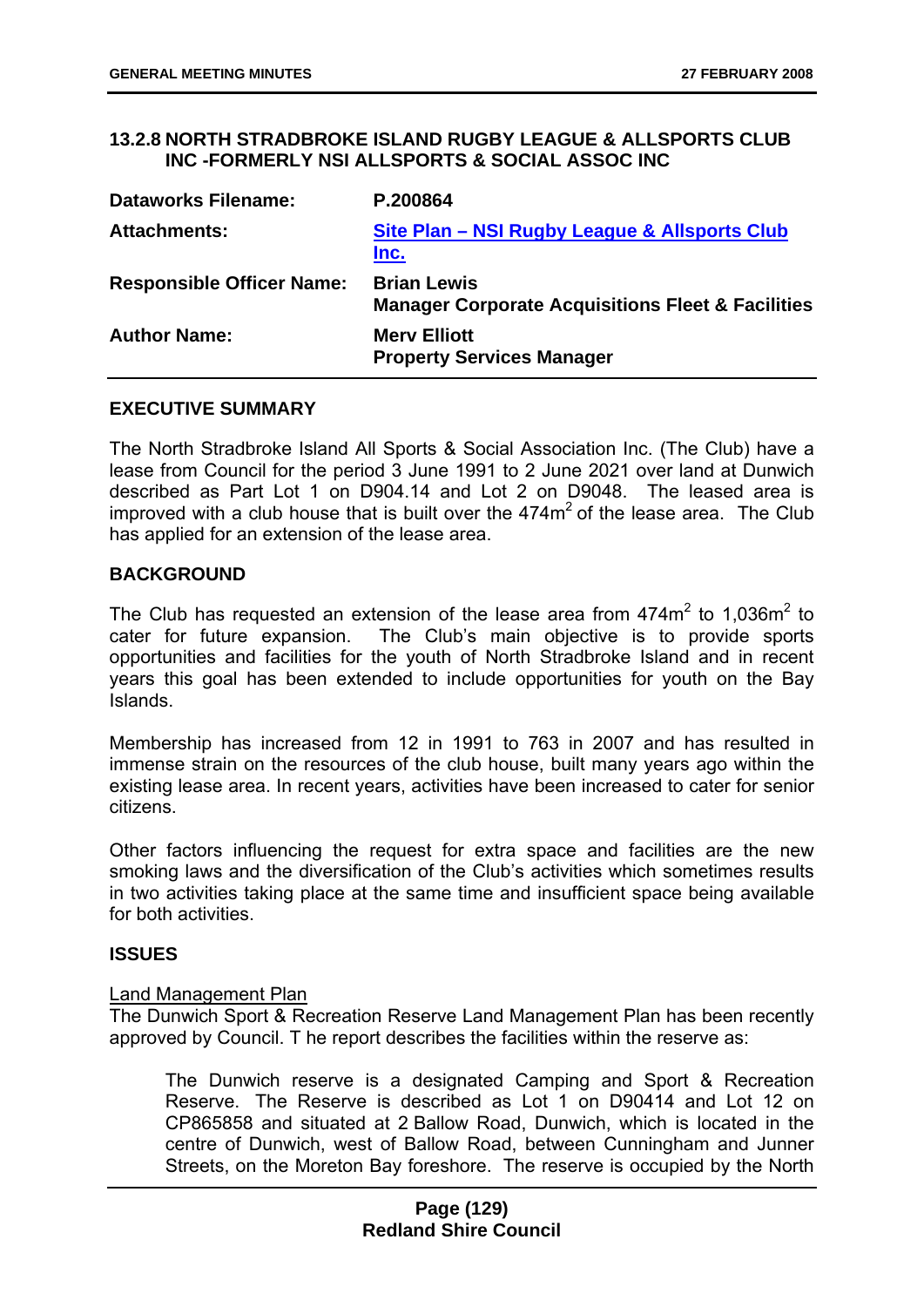Stradbroke Island All Sports and Social Association under a 30 year lease agreement which expires in 2021. The Reserve is also occupied by the Tourist Information Association which shares office space with Straddie Holiday Parks.

Facilities within the reserve include:

- a clubhouse comprising of a kitchen, dining area, poker machines, squash court, umpire change rooms, meeting area, gym and storage;
- Fenced outdoor multipurpose courts;
- Fenced oval with night lights and cricket pitch;
- Two sheds:
- Car parks;
- Picnic pergolas and BBQs:
- Swimming enclosure;
- Playground;
- Historical ruins.

The Reserve provides a host of sport and recreation opportunities for the community, inclusive of tennis, rugby league, touch football, social cricket, basketball, fitness training, social events, weddings and balls, skate park, picnics and barbecues, water play and swimming, dog exercising and walking.

The long term vision for the Dunwich Sport and Recreation Reserve is for:

a high quality, attractive sport and recreation Reserve which will become a major focus for rugby league, indoor sport, recreation and social activities for the Dunwich community and visitors to North Stradbroke Island.

One of the features and recommendations contained within this report is to expand the lease area of the Club to include proposed extensions and entry redesign.

Approval of the extension of the lease area is consistent with Council policy and procedures for granting of leases and is also consistent with the approved management plan for the subject reserve.

## **RELATIONSHIP TO CORPORATE PLAN**

The recommendation primarily supports Council's strategic priority to build safe, strong and self reliant communities with access to community services, infrastructure and opportunities for participation in community life.

## **FINANCIAL IMPLICATIONS**

All costs are to be met by the Club.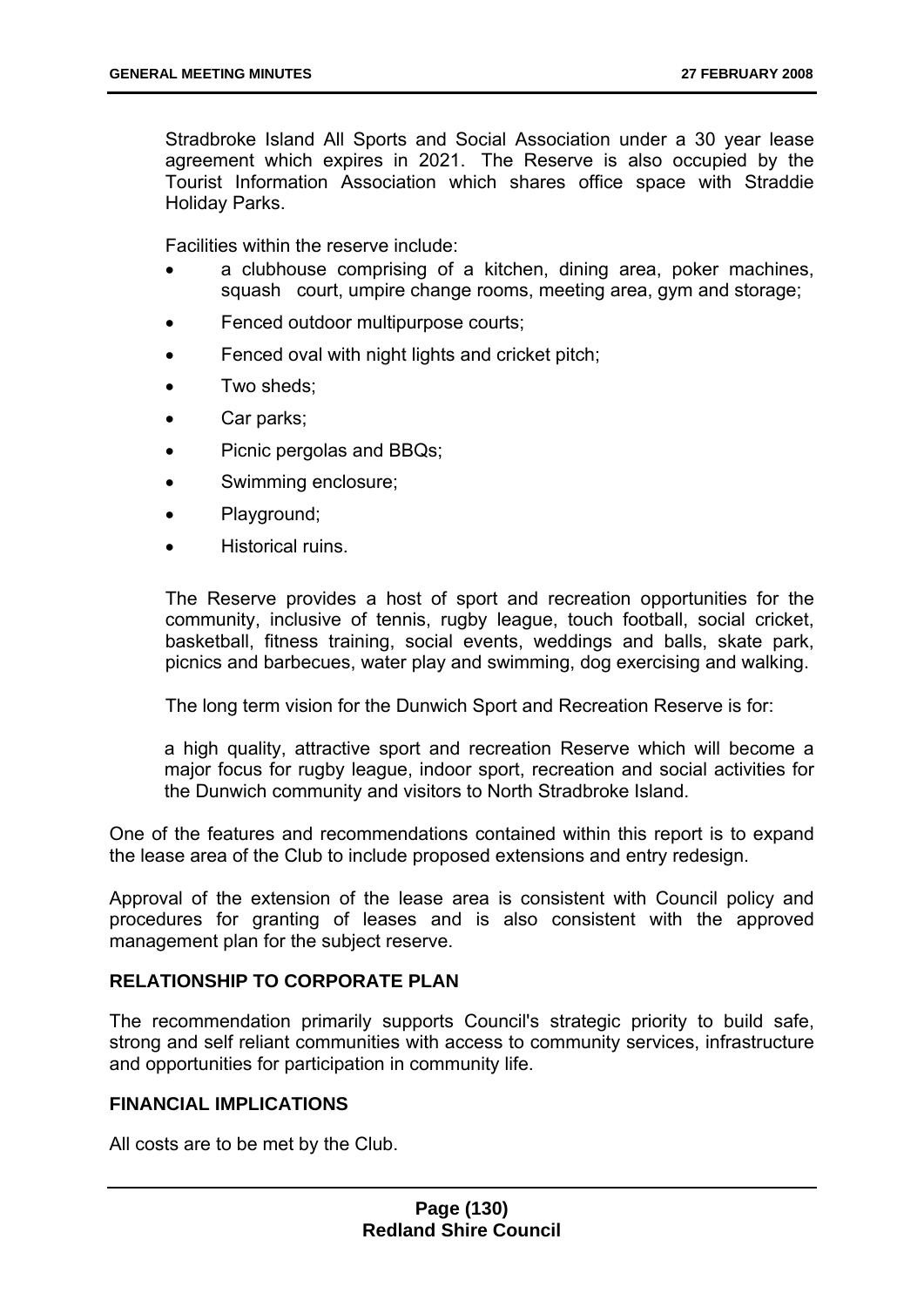# **CONSULTATION**

Property Service Manager has consulted with local Councillor and Senior Adviser Sport & Recreation.

# **OPTIONS**

## **PREFERRED**

That Council resolve as follows:

- 1. To grant approval to the North Stradbroke Island Rugby League & All Sports Club Inc. for an extension of the lease area as shown on the plan attached;
- 2. To grant a new lease subject to Department of Natural Resources & Water approval to the North Stradbroke Island Rugby League & All Sports Club Inc. in accordance with Council approved policy in respect to leases to community/sporting clubs; and
- 3. To delegate authority to the Mayor and Chief Executive Officer to sign and seal all necessary documentation.

#### **ALTERNATIVE**

That Council not agree to the extension of the lease area.

## **OFFICER'S/COMMITTEE RECOMMENDATION/ COUNCIL RESOLUTION**

Moved by: Cr Williams Seconded by: Cr Elliott

**That Council resolve as follows:** 

- **1. To grant approval to the North Stradbroke Island Rugby League & All Sports Club Inc. for an extension of the lease area as shown on the plan attached;**
- **2. To grant a new lease subject to Department of Natural Resources & Water approval to the North Stradbroke Island Rugby League & All Sports Club Inc. in accordance with Council approved policy in respect to leases to community/sporting clubs; and**
- **3. To delegate authority to the Mayor and Chief Executive Officer to sign and seal all necessary documentation.**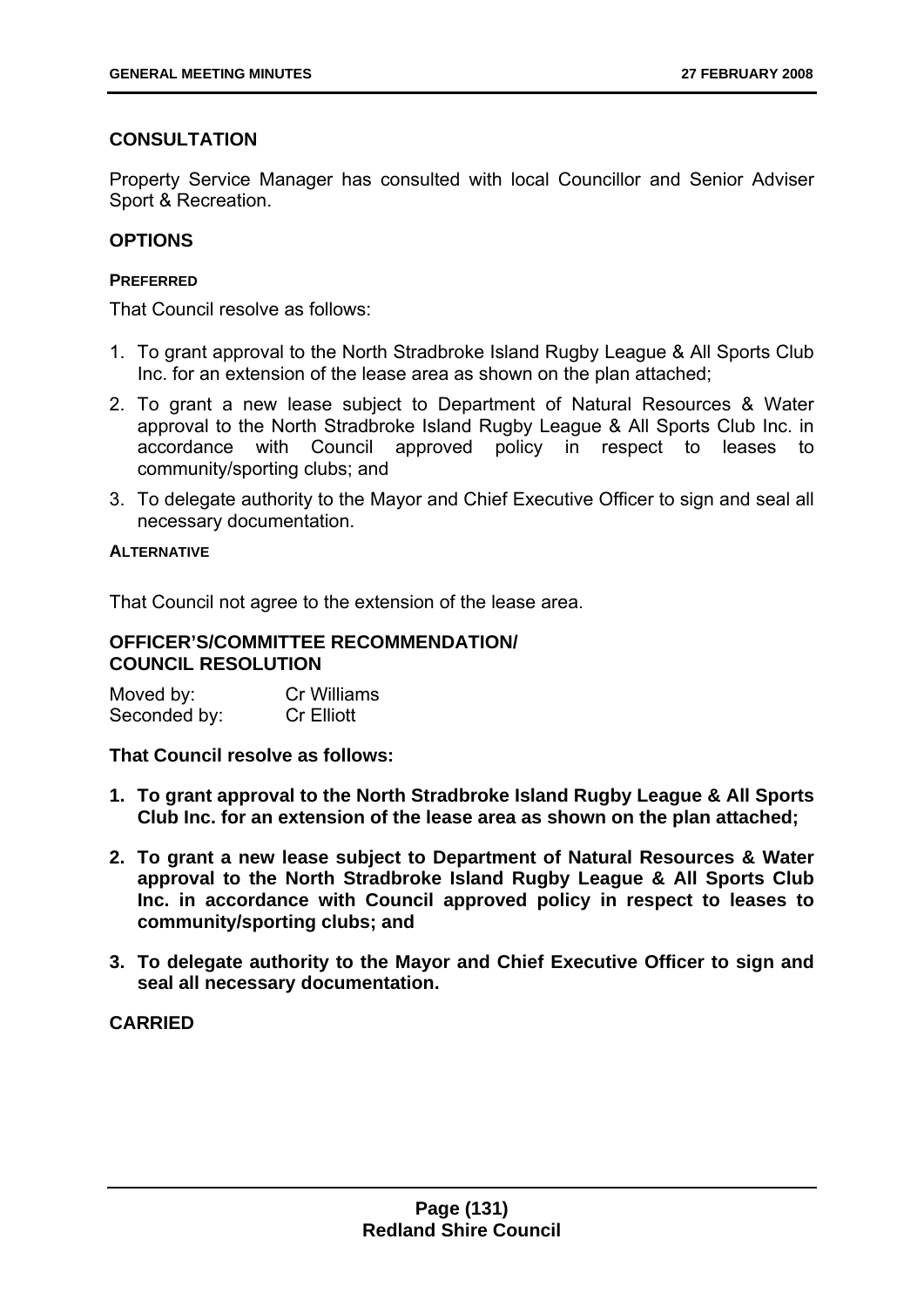# **13.2.9 REDLANDS UNITED FOOTBALL CLUB INC. - TRUSTEE LEASE - CLEVELAND SHOWGROUNDS**

| <b>Dataworks Filename:</b>       | P.121608                                                                           |
|----------------------------------|------------------------------------------------------------------------------------|
| <b>Attachments:</b>              | Aerial Photograph - Redlands United Football<br><b>Club</b>                        |
| <b>Responsible Officer Name:</b> | <b>Brian Lewis</b><br><b>Manager Corporate Acquisitions Fleet &amp; Facilities</b> |
| <b>Author Name:</b>              | <b>Merv Elliott</b><br><b>Property Services Manager</b>                            |

## **EXECUTIVE SUMMARY**

The Redlands United Football Club Inc. hold a term lease from the Department of Natural Resources & Water over their clubhouse situated at the Cleveland Showgrounds. The lease is between the Club and DNRW. The Club has made application to Council for Council to take trusteeship of the site from DNRW and enter into a trustee lease with the Club.

#### **PURPOSE**

To recommend to Committee that Council accept trusteeship of the land.

## **BACKGROUND**

The Redlands United Football Club Inc. is one of the few clubs within the Shire that lease property directly from DNRW. Most clubs within the Shire lease land directly from Council.

The Club has requested to lease the property directly from Council. To achieve this outcome, DNRW are required to agree to set the subject land aside as a Reserve under the control of Council. DNRW recently approved two similar applications from Council, i.e. North Stradbroke Island Golf Club Inc. and Redlands Multi Sports Club Inc. The advantage to Council with what is proposed is that Council will become the owner of the facility. The advantage to the Club is that the rental will be substantially lower than what is currently being charged by DNRW.

Council holds in trust the adjoining Showground, therefore it is appropriate to rationalise Council's property holdings into one entity.

# **RELATIONSHIP TO CORPORATE PLAN**

The recommendation primarily supports Council's strategic priority to build safe, strong and self reliant communities with access to community services, infrastructure and opportunities for participation in community life.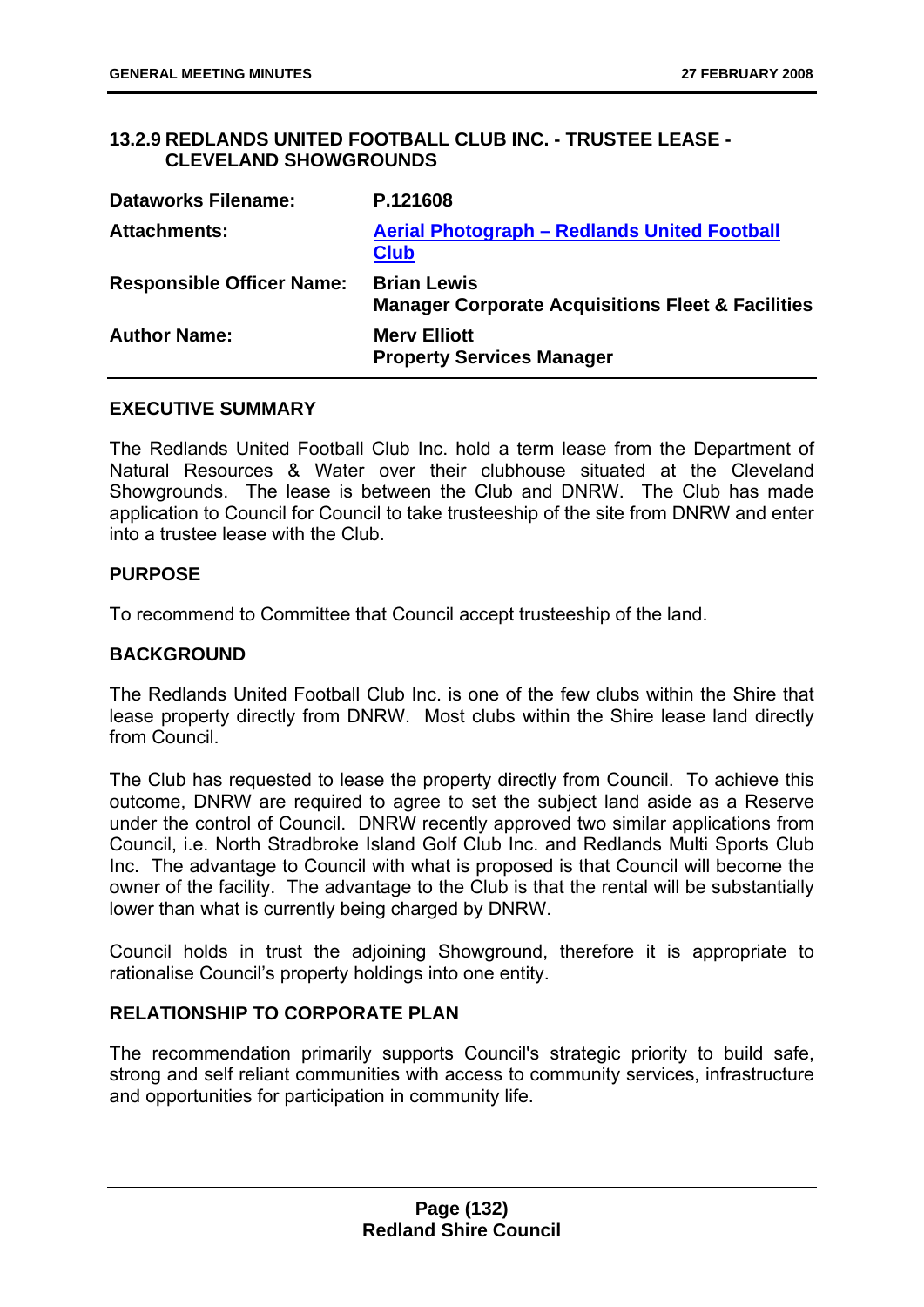# **FINANCIAL IMPLICATIONS**

Costs of this proposal will be met by the Club and income to Council will be generated in accordance with Council's recently adopted policy on leasing.

## **CONSULTATION**

Property Services Manager has consulted with Cr Ogilvie and Senior Adviser Sport & Recreation.

## **OPTIONS**

#### **PREFERRED**

That Council resolve as follows:

- 1. To accept trusteeship of Lot 2 CP864383 as a Reserve stipulated by the Department of Natural Resources & Water;
- 2. To enter into a lease with Redlands United Football Club Inc. in accordance with current policy; and
- 3. To delegate authority to the Mayor and Chief Executive Officer to sign and seal all necessary documentation.

#### **ALTERNATIVE**

That Council not agree to accept trusteeship of Lot 2 CP864383 as a Reserve, in which case the current term lease by the Redlands United Football Club Inc. will continue.

## **OFFICER'S/COMMITTEE RECOMMENDATION/ COUNCIL RESOLUTION**

| Moved by:    | <b>Cr Williams</b> |
|--------------|--------------------|
| Seconded by: | <b>Cr Elliott</b>  |

**That Council resolve as follows:** 

- **1. To accept trusteeship of Lot 2 CP864383 as a Reserve stipulated by the Department of Natural Resources & Water;**
- **2. To agree to enter into a lease with Redlands United Football Club Inc. in accordance with current policy; and**
- **3. To delegate authority to the Mayor and Chief Executive Officer to sign and seal all necessary documentation.**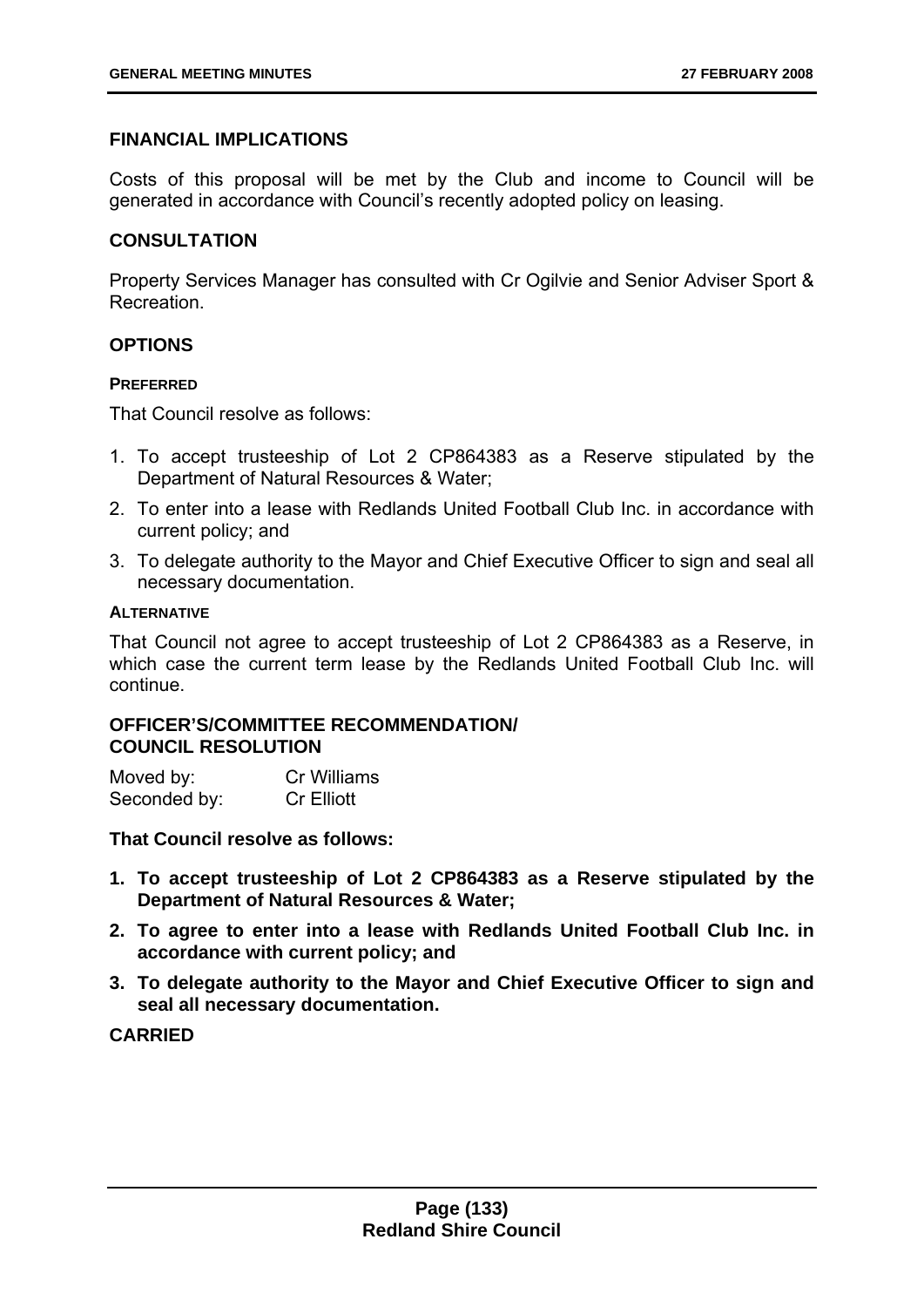# **13.3 CUSTOMER SERVICES**

## **13.3.1 CLEVELAND SHOWGROUNDS IMPROVEMENTS – DELEGATED AUTHORITY**

| <b>Dataworks Filename:</b>       | Project No. 42169<br><b>Cleveland Showgrounds Site Entry, Plaza Roof &amp;</b><br><b>Trail</b>    |
|----------------------------------|---------------------------------------------------------------------------------------------------|
| <b>Responsible Officer Name:</b> | <b>Michelle Pipia</b><br><b>Acting Group Manager, Project Delivery Group</b>                      |
| <b>Author Name:</b>              | <b>Nigel Carroll</b><br><b>Acting Service Manager, Project Management</b><br><b>Services Unit</b> |

## **EXECUTIVE SUMMARY**

The Cleveland Showgrounds Improvements project forms part of the implementation of the priorities in the Cleveland Showgrounds Master Plan.

The project includes design and construction of:

- 1. Paved site entry statement and plaza which will form a new central spine and entrance for the Showgrounds;
- 2. A large freestanding metal roof canopy over the central section which will provide an all weather display and event space which links the entrance, Albert Morris Pavilion and the proposed future multi purpose pavilion;
- 3. A heritage trail throughout the showgrounds; and
- 4. Other associated minor works including a retaining wall and landscape works.

Council applied for and was successful in obtaining \$486,825.00 funding under the Queensland 150<sup>th</sup> Legacy Infrastructure Program (Q150) for this project.

It is a requirement of the Q150 funding to deliver this project by 31 December 2008. To expedite the project to meet the funding timeframes, it is recommended to delegate authority to the Chief Executive Officer to make, vary and discharge all contracts over \$500,000 inclusive of GST for the Cleveland Showgrounds improvements project, in accordance with the requirements of the *Local Government Act 1993*.

## **PURPOSE**

To seek Council approval to delegate authority to the Chief Executive Officer to make, vary and discharge all contracts over \$500,000.00 inclusive of GST for the Cleveland Showgrounds improvements project in accordance with the requirements of the *Local Government Act 1993*.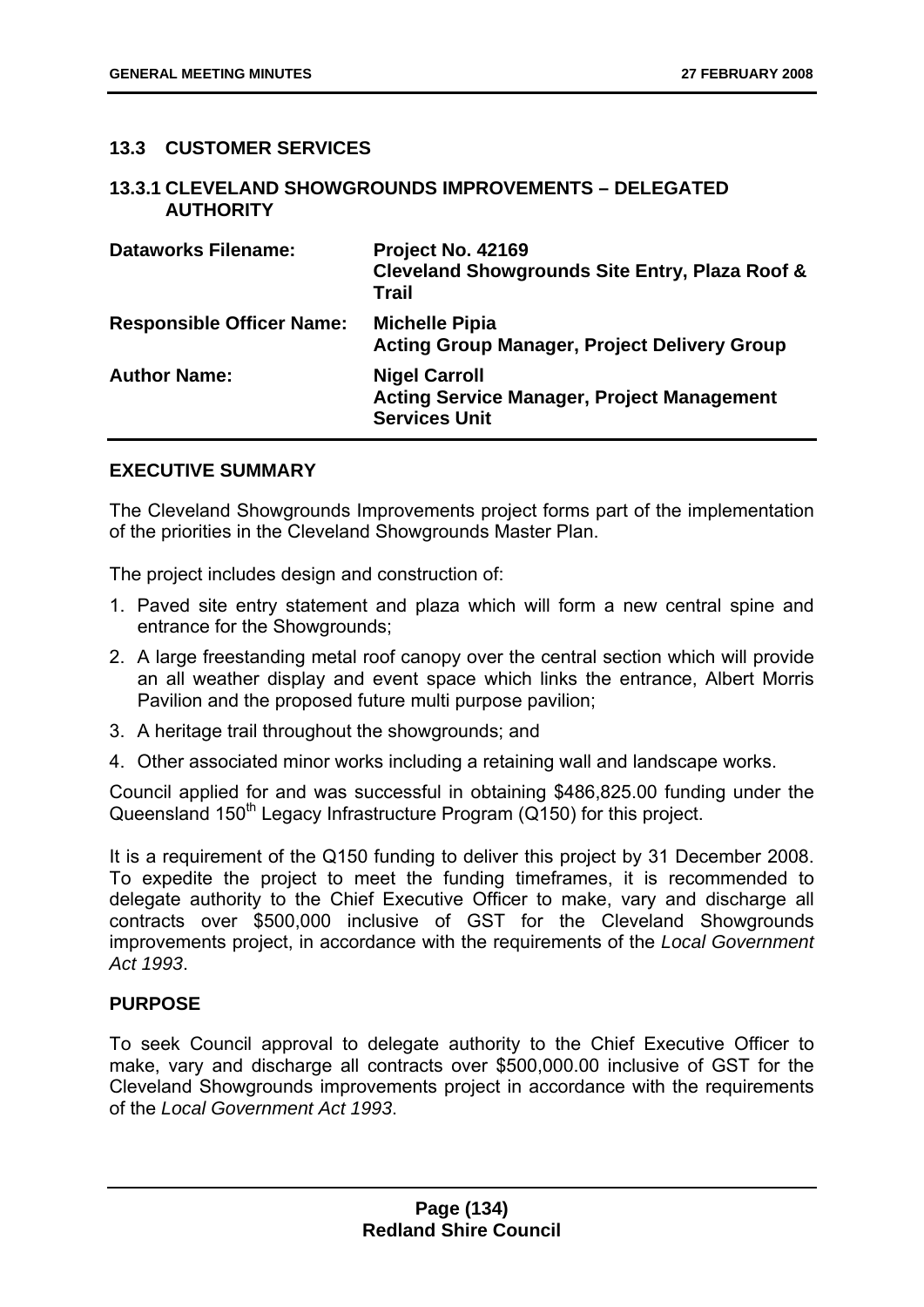# **BACKGROUND**

The Cleveland Showgrounds Improvements project forms part of the implementation of the priorities in the Cleveland Showgrounds Master Plan. The Master Plan was developed through a comprehensive consultation process with the community, Council and user groups.

The project includes design and construction of:

- 1. Paved site entry statement and plaza which will form a new central spine and entrance for the Showgrounds;
- 2. A large freestanding metal roof canopy over the central section which will provide an all weather display and event space which links the entrance, Albert Morris Pavilion and the proposed future multi purpose pavilion;
- 3. A heritage trail throughout the showgrounds; and
- 4. Other associated minor works including a retaining wall and landscape works.

Subsequent to the development of the Master Plan, Council applied for and was successful in obtaining  $$486,825.00$  funding under the Queensland  $150<sup>th</sup>$  Legacy Infrastructure Program (Q150) for this project. As outlined in the guidelines for this funding program, it is necessary for approved projects to be completed by 31 December 2008. The Q150 projects will become part of the State-wide and Local Community celebrations in 2009 to celebrate Queensland's  $150<sup>th</sup>$  anniversary since separation as a colony from New South Wales.

# **ISSUES**

The delegation to the Chief Executive Officer is being sought to expedite the procurement process due to the requirement of the Q150 funding agreement, that the project is to be completed by 31 December 2008.

# **RELATIONSHIP TO CORPORATE PLAN**

The recommendation primarily supports Council's strategic priority to build safe, strong and self reliant communities with access to community services, infrastructure and opportunities for participation in community life.

## **FINANCIAL IMPLICATIONS**

The budget for this project is \$1,233,565.00. The amount of \$208,550.00 has been allocated in the 2007/08 budget year to allow for preliminary project expenses and the design costs. Any funds not spent in 2007/08 will be carried forward into 2008/09 financial year. The 2008/09 Capital Works Program currently has a proposed budget allocation of \$1,025,015.00 of which  $$486,825.00$  is the Queensland 150<sup>th</sup> Legacy Infrastructure Program (Q150) funding.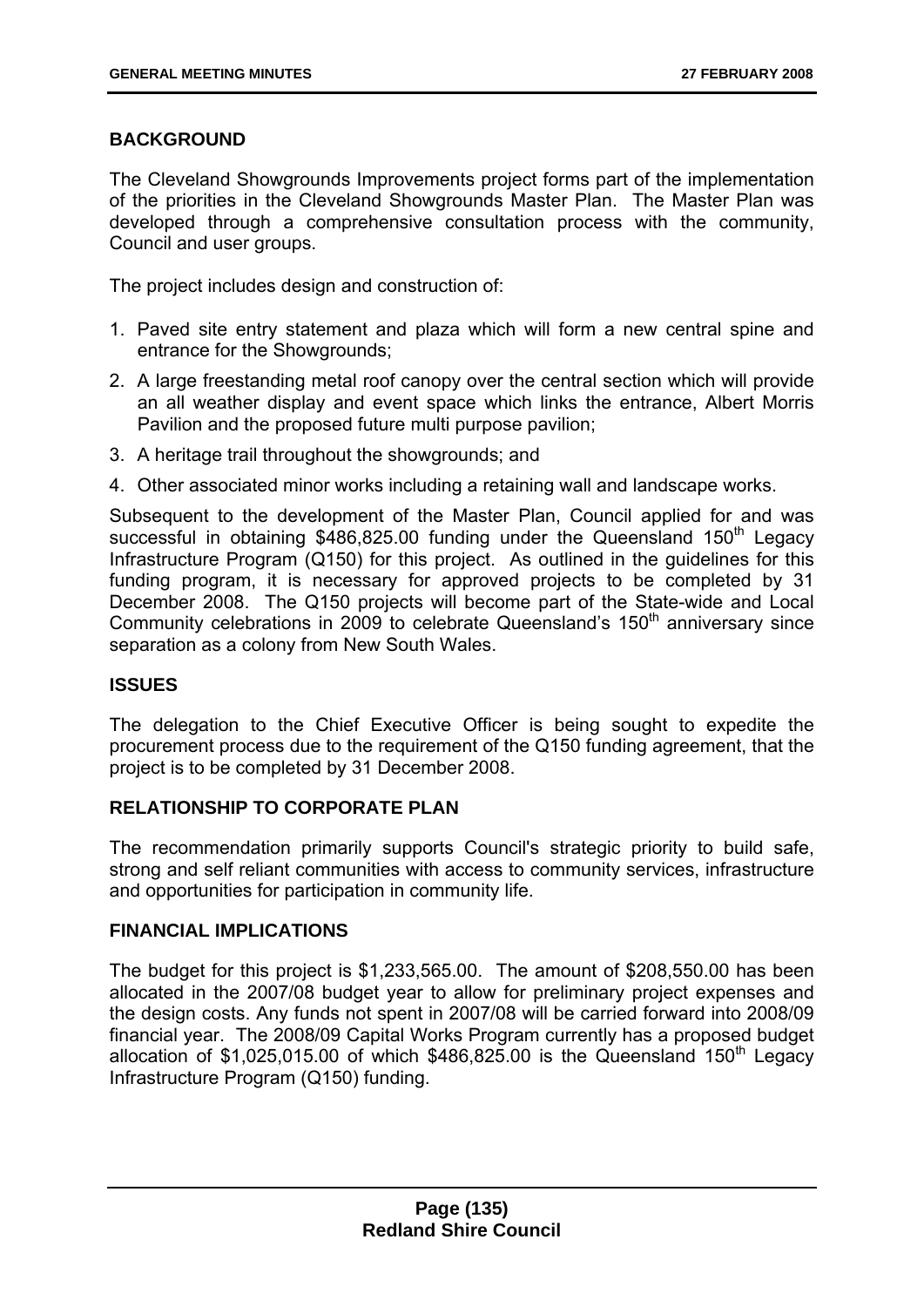|                     | 2007/08      | 2008/09      | <b>TOTAL</b>   |
|---------------------|--------------|--------------|----------------|
| <b>Budget</b>       | \$208,550.00 | \$538,190.00 | \$746,740.00   |
| $(Q150)$ Funding    |              | \$486,825.00 | \$486,825.00   |
| <b>Total Budget</b> |              |              | \$1,233,565.00 |

## **PLANNING SCHEME IMPLICATIONS**

The Land Use Planning Group was consulted and it is considered that the outcome of recommendations in this report will not require any amendments to the Redlands Planning Scheme.

## **CONSULTATION**

The Service Manager Project Management Services Unit, Manager Project Delivery Group and Manager Legal Services have been consulted in the preparation of this report.

## **OPTIONS**

#### **PREFERRED**

That Council resolve to delegate authority to the Chief Executive Officer to make, vary and discharge all contracts over five hundred thousand dollars (\$500,000.00) inclusive of GST for the Cleveland Showgrounds Improvements project, in accordance with the requirements of the *Local Government Act 1993*.

#### **ALTERNATIVE**

That Council resolve to not delegate this authority, which may result in delays with the project which could jeopardise the Q150 funding.

## **OFFICER'S/COMMITTEE RECOMMENDATION/ COUNCIL RESOLUTION**

| Moved by:    | <b>Cr Williams</b> |
|--------------|--------------------|
| Seconded by: | <b>Cr Elliott</b>  |

**That Council resolve to delegate authority to the Chief Executive Officer to make, vary and discharge all contracts over five hundred thousand dollars (\$500,000.00) inclusive of GST for the Cleveland Showgrounds Improvements project, in accordance with the requirements of the** *Local Government Act 1993***.**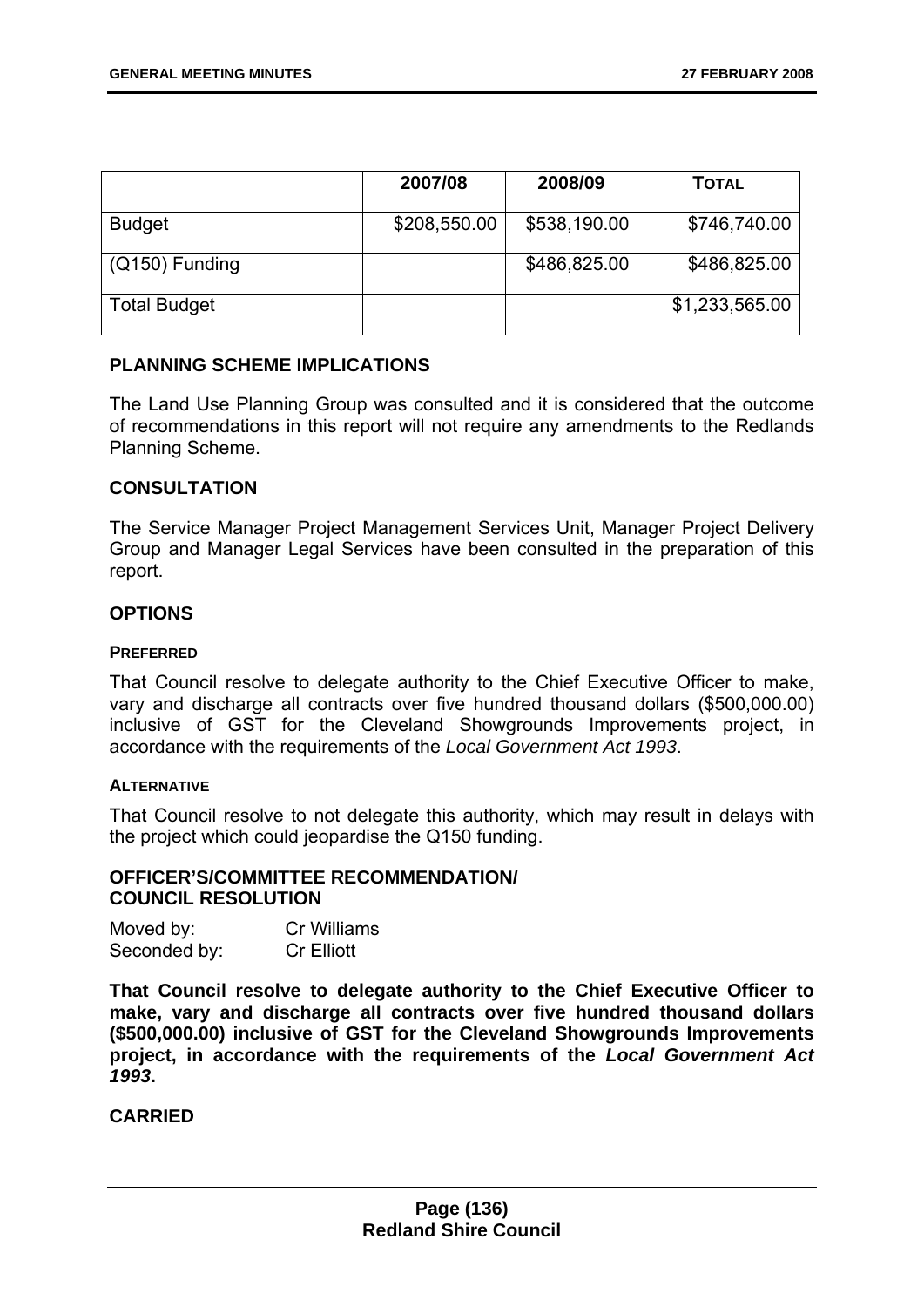## **13.3.2 PROPOSED ROAD OPENING FROM LOT 1 ON RP 30620 AND LOT 261 ON S311779**

| <b>Dataworks Filename:</b>       | 45370                                                                                                                          |
|----------------------------------|--------------------------------------------------------------------------------------------------------------------------------|
| <b>Attachments:</b>              | <b>PDG-45370 Proposed Works</b><br><b>Proposed New Road from Lot 1 on RP30620</b><br>Proposed New Road from Lot 261 on S311779 |
| <b>Responsible Officer Name:</b> | <b>Jason Masters</b><br><b>Acting Survey Services Manager</b>                                                                  |
| <b>Author Name:</b>              | <b>Michelle Steel</b><br><b>Survey Administration Officer</b>                                                                  |

#### **EXECUTIVE SUMMARY**

Due to the proposed bitumen widening at Double Jump Road, Mount Cotton from Mount Cotton Road to Warren St, two separate road openings are required to facilitate the rehabilitation and widening of this road. The widening will allow for safer use of the road for traffic including higher visibility around corners and also provide improvements with traffic flow.

A truncation of approximately 301m² will be required from Council owned Lot 1 on RP30620. The existing road already encroaches on this parcel and on commencement of the proposed works, in particular the drainage and earthworks batters, it will further encroach into the existing property boundaries. The new boundary alignment is designed to match neatly with existing property boundaries.

A second truncation of approximately 4275m² will be required from privately owned Lot 261 on S311779. The existing road already, in part, encroaches on this parcel. The future alignment will be approximately 10m from the existing property boundary and will match adjoining properties.

This report recommends the dedication of part of Council owned Lot 1 on RP30620 for road purposes and that the Mayor and Chief Executive Officer be authorised to sign and seal all relevant documentation in accordance with the *Land Title Act 1994*. In addition, it is recommended that the Chief Executive Officer negotiate to purchase part of Lot 261 on S311779. If negotiations to purchase are unsuccessful then Council proceed to resume the land under the *Acquisition of Land Act 1967.* The acquired land is then dedicated as road pursuant to Section 51 of the *Land Title Act 1994.* 

## **PURPOSE**

- 1. To seek Council approval to dedicate approximately 301m² of Lot 1 on RP30620 to road as shown on drawing AD001-1-1 pursuant to Section 51 of the *Land Title Act 1994;*
- 2. To seek Council approval for the Chief Executive Officer to negotiate with the owner of the subject lot to acquire part of the land located at Lot 261 on S311779,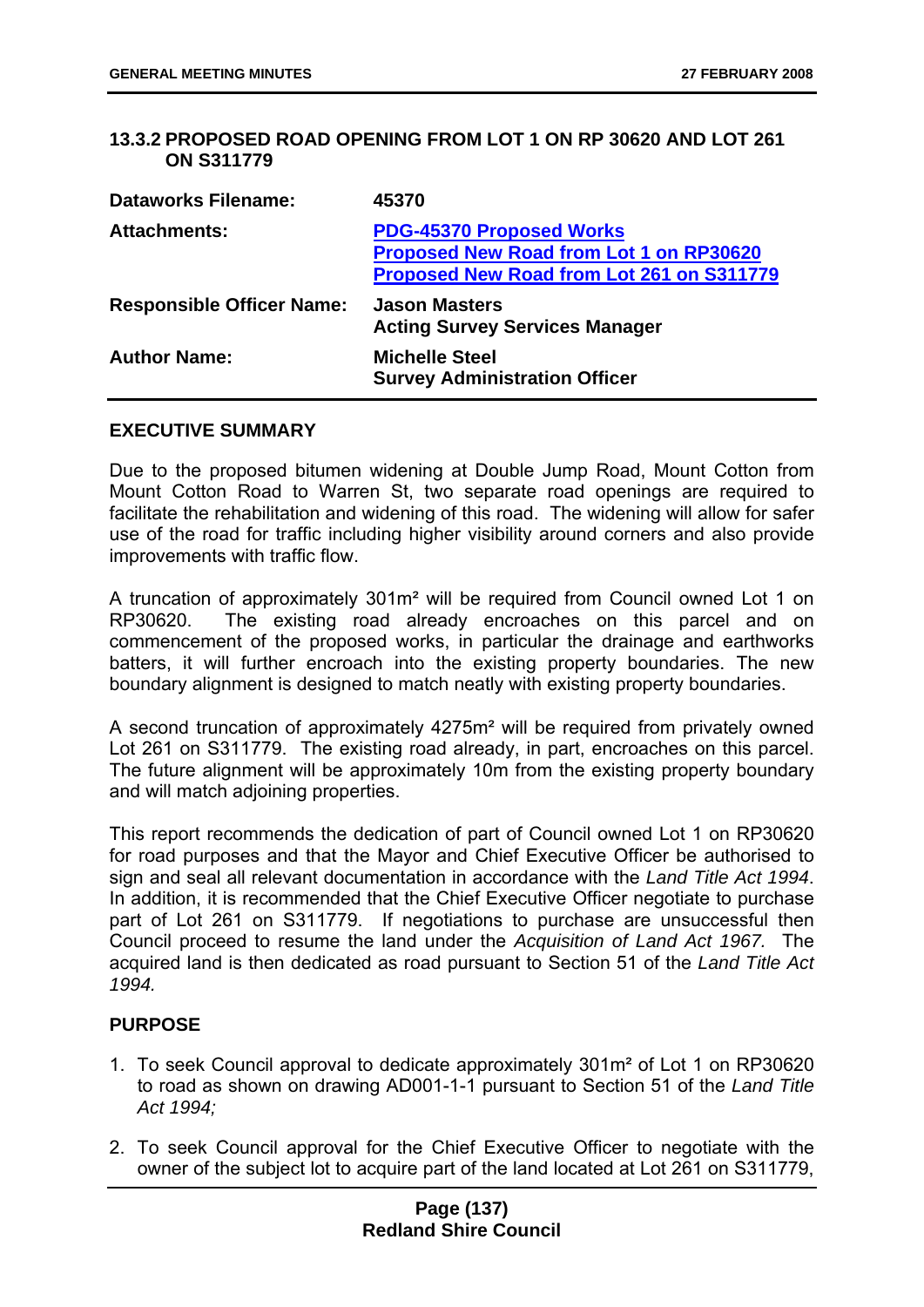as shown on drawing A D001-2-1, for road purposes, pursuant to Section 36(2)(b) of the *Local Government Act 1993*;

3. That if negotiations to acquire the land were unsuccessful, the Chief Executive Officer be delegated authority to proceed with resumption action under Section 5(1)(b) of the Acquisition of Land Act 1967.

## **BACKGROUND**

As part of the 08/09 Roadworks Program, the rehabilitation and widening of Double Jump Road, Mount Cotton will be completed. As this is a popular and busy road, the widening will allow for higher visibility and improved safety as well as improvements with traffic flow.

The proposed widening, in particular the drainage and earthworks batters, will further encroach on both Lot 1 on RP30620 and Lot 261 on S311779. The acquisitions are designed to facilitate the proposed works to Council standards and rectify the existing encroachments. The new property boundaries will match in neatly with adjoining property boundaries once the land is acquired.

## **ISSUES**

In order to upgrade and widen the existing road, it is proposed to dedicate approximately 301m² from Council owned land and approximately 4275m² from privately owned land as road. The widened road will improve safety and accommodate any new services that may be required.

Any works for road widening should consider all environmental issues, with particular attention to vegetation protection in the first instance and where the vegetation loss is unavoidable, the appropriate offsets will be provided.

# **RELATIONSHIP TO CORPORATE PLAN**

The recommendation primarily supports Council's strategic priority to provide and maintain water, waste services, roads, drainage and support the provision of transport and waterways infrastructure.

## **FINANCIAL IMPLICATIONS**

It is anticipated that the survey and legal costs associated with the road widening for Council owned Lot 1 on RP30620 will be in the order of \$3,500.

The survey and legal costs associated with the road widening for privately owned Lot 261 on S311779 will be in the order of \$6,500. The valuation, legal costs and compensation will be approximately \$20,000.

The total cost for the new road land actions will be \$30,000. Both land actions will need to proceed to facilitate the rehabilitation and widening works and the budget will be allocated from the Capital Works project funding.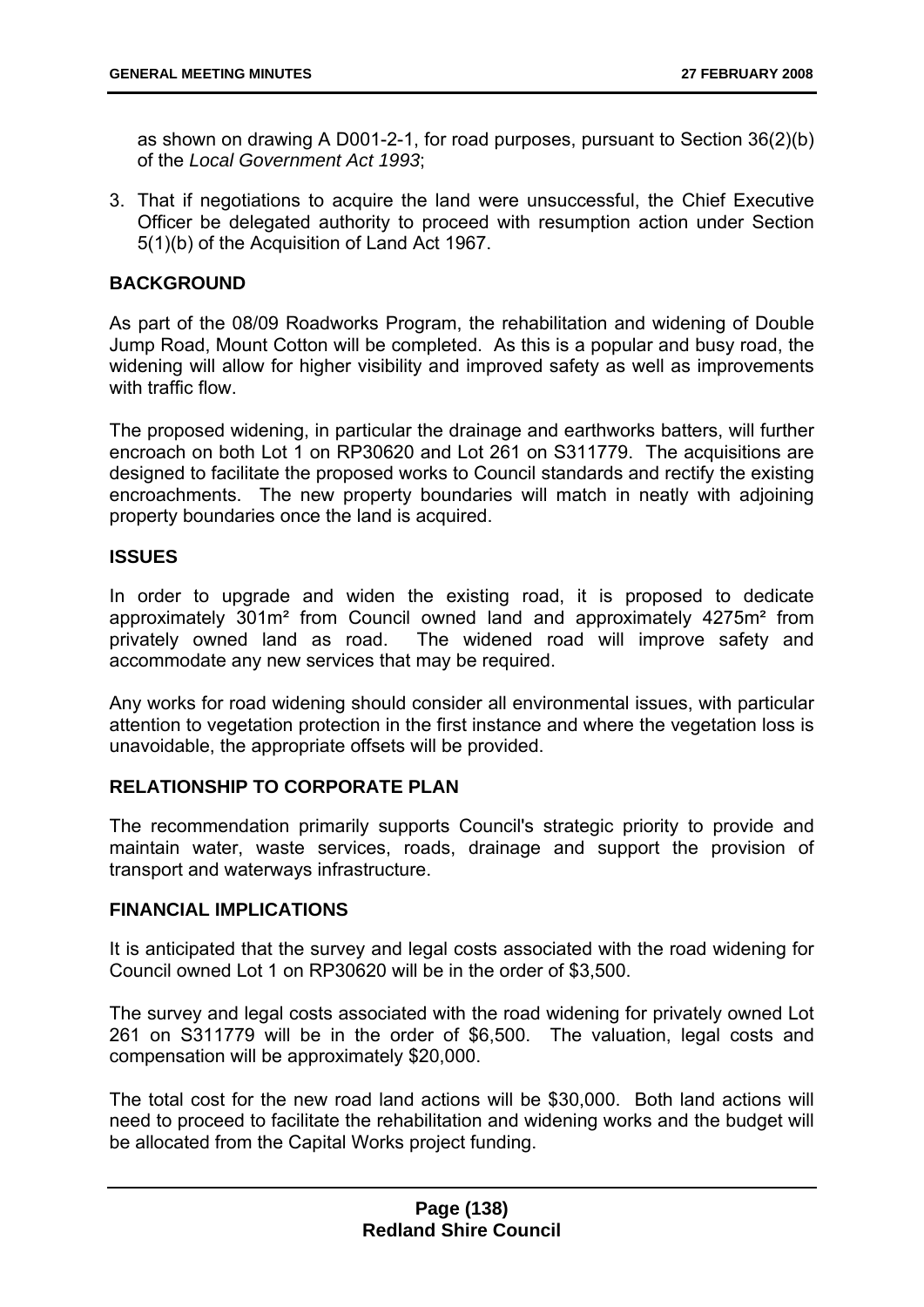# **PLANNING SCHEME IMPLICATIONS**

The Land Use Planning Group was consulted and it is considered that the outcome of recommendations in this report will not require any amendments to the Redlands Planning Scheme.

# **CONSULTATION**

Consultation has occurred with the following officers:

- Manager Infrastructure Planning;
- Planning Engineer for Redland Water & Waste;
- Manager Land Development;
- Property Services Manager;
- Principal Advisor for Urban and Rural Planning;
- Survey Services Manager;
- Principal Senior Design Technician;
- Manager Environmental Management;
- Manager Customer Service and Business Performance;
- Manager Operations and Maintenance.

# **OPTIONS**

# **PREFERRED**

That Council resolve as follows:

- 1. To dedicate part of Lot 1 on RP30620 as road under Section 51 of the *Land Title Act 1994*;
- 2. To acquire part of Lot 261 on S311779 for road purposes;
- 3. That the Chief Executive Officer be delegated authority to negotiate the purchase of part of Lot 261 on S311779, pursuant to Section 36(2) (b) of the *Local Government Act 1993*;
- 4. If negotiations are unsuccessful with the owner, that the Chief Executive Officer be delegated authority to proceed with resumption action under Section 5(1)(b) of the *Acquisition of Land Act 1967* and the acquired land is then dedicated as road pursuant to Section 51 of the *Land Title Act 1994*; and
- 5. That the Mayor and Chief Executive Officer be authorised to sign and seal any documentation relating to these matters.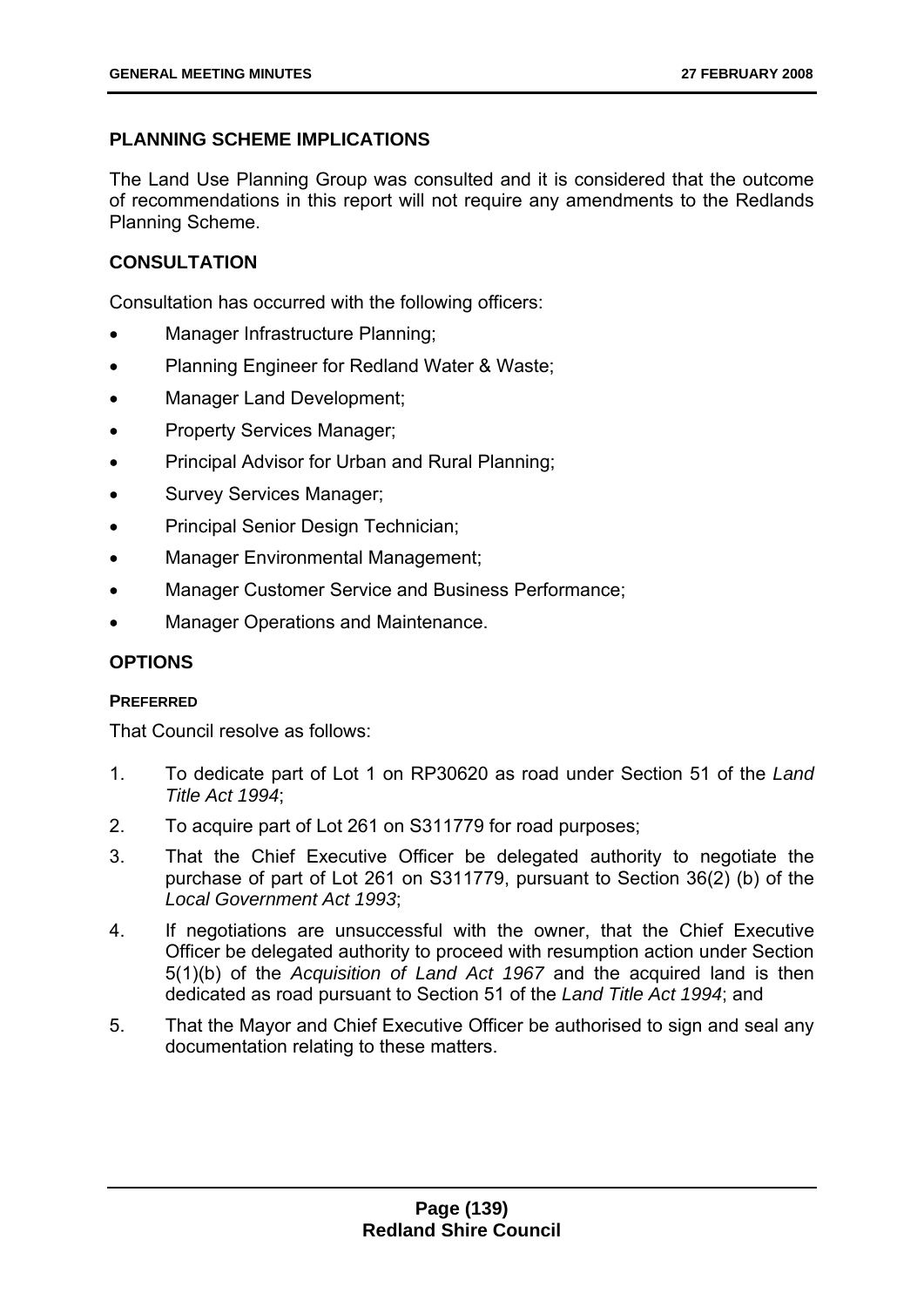## **ALTERNATIVE**

That Council resolve to not dedicate both Lot 1 on RP30620 and Lot 261 on S311779 as road, resulting in the rehabilitation and widening works not proceeding and the issues of safety, traffic flow and existing encroachments still remain.

# **OFFICER'S/COMMITTEE RECOMMENDATION/ COUNCIL RESOLUTION**

| Moved by:    | <b>Cr Williams</b> |
|--------------|--------------------|
| Seconded by: | <b>Cr Elliott</b>  |

## **That Council resolve as follows:**

- **1. To dedicate part of Lot 1 on RP30620 as road under Section 51 of the**  *Land Title Act 1994***;**
- **2. To acquire part of Lot 261 on S311779 for road purposes;**
- **3. That the Chief Executive Officer be delegated authority to negotiate the purchase of part of Lot 261 on S311779, pursuant to Section 36(2) (b) of the** *Local Government Act 1993***;**
- **4. If negotiations are unsuccessful with the owner, that the Chief Executive Officer be delegated authority to proceed with resumption action under Section 5(1)(b) of the** *Acquisition of Land Act 1967* **and the acquired land is then dedicated as road pursuant to Section 51 of the** *Land Title Act 1994***; and**
- **5. That the Mayor and Chief Executive Officer be authorised to sign and seal any documentation relating to these matters.**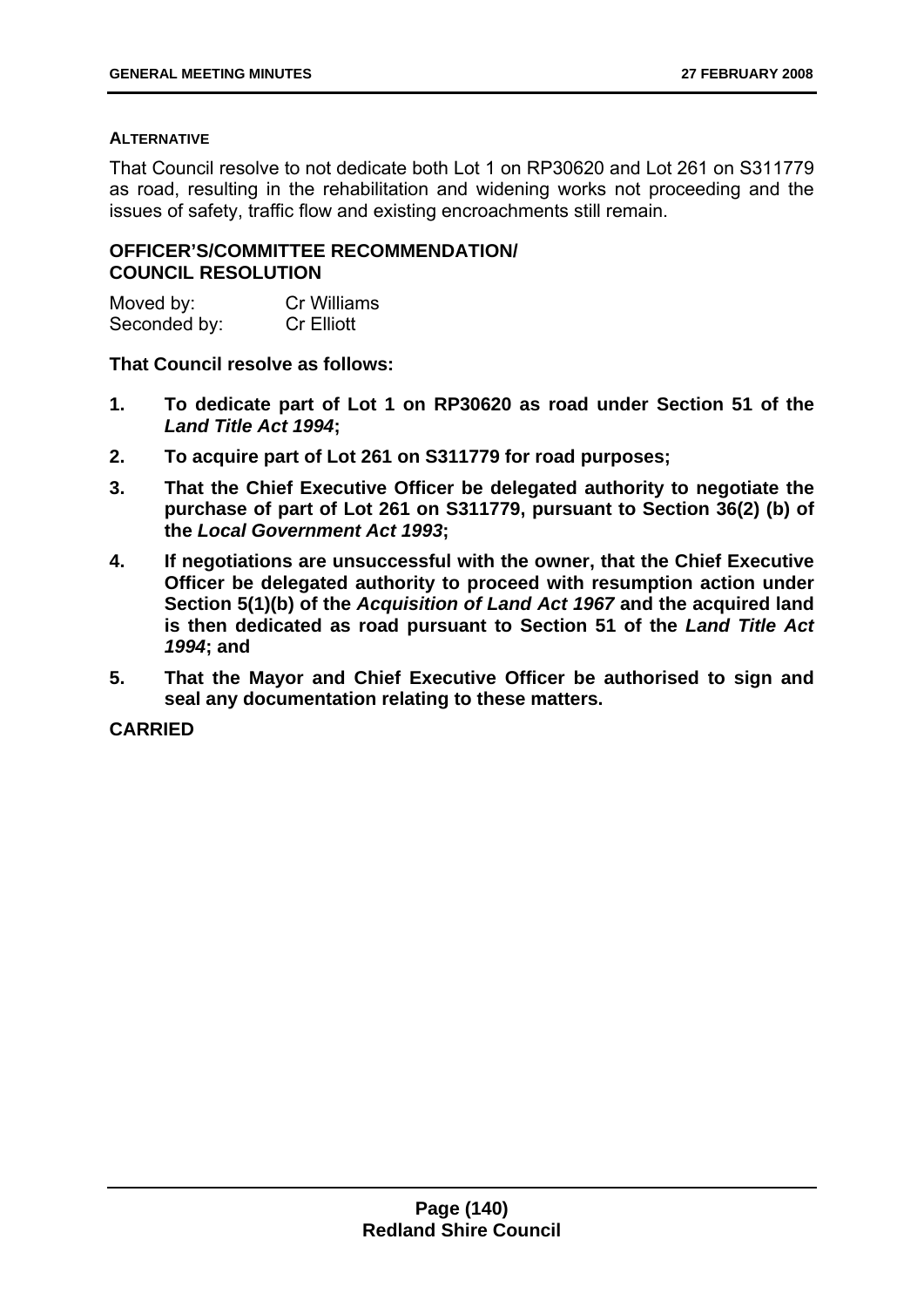## **13.3.3 LOCAL DISASTER MANAGEMENT PLAN VOLUME 10 - PUBLIC HEALTH**

| <b>Dataworks Filename:</b>       | <b>CS Local Disaster Management Plan</b>                                 |
|----------------------------------|--------------------------------------------------------------------------|
| <b>Attachments:</b>              | Local Disaster Management Plan Volume 10 -<br><b>Public Health</b>       |
| <b>Responsible Officer Name:</b> | Joseph Casabella<br><b>Service Manager Health and Environment</b>        |
| <b>Author Name:</b>              | <b>Emily Fletcher</b><br><b>Environmental Health Project Coordinator</b> |

## **EXECUTIVE SUMMARY**

The first nine volumes of the Local Disaster Management Plan (LDMP) were approved and adopted by Council on 31 January 2007 as required under the *Disaster Management Act 2003*. Volume 10 (Public Health) is now complete and forms an integral part of Council's preparedness for a natural disaster. It will be reviewed annually and updated as required.

## **PURPOSE**

The purpose of this report is to seek Council approval for Volume 10 (Public Health) of the Local Disaster Management Plan, under the Disaster Management Act 2003.

### **BACKGROUND**

The Disaster Management Act 2003, commenced by proclamation on 31 March 2004, provides the legislative basis for disaster management arrangements in **Queensland** 

The primary focus of Queensland's disaster management arrangements is to mitigate the effects of disasters on the community wherever possible or practical, while preparing to respond when disasters do occur.

The Disaster Management Act requires local government to develop, review and approve a Local Disaster Management Plan (LDMP). Redland Shire Council's LDMP was approved by Council in January 2007 (Volumes 1-9). Further Volumes were to be added as deemed necessary or following further studies.

The existing nine Volumes cover various aspects of Emergency Management, including:

- LDMP Volume 1 Emergency Management
- LDMP Volume 2 Operations and Support
- LDMP Volume 3 Community Recovery and Welfare
- LDMP Volume 5 Fire Management Strategy (Mainland and SMBI)
- LDMP Volume 6 North Stradbroke Fire Management Plan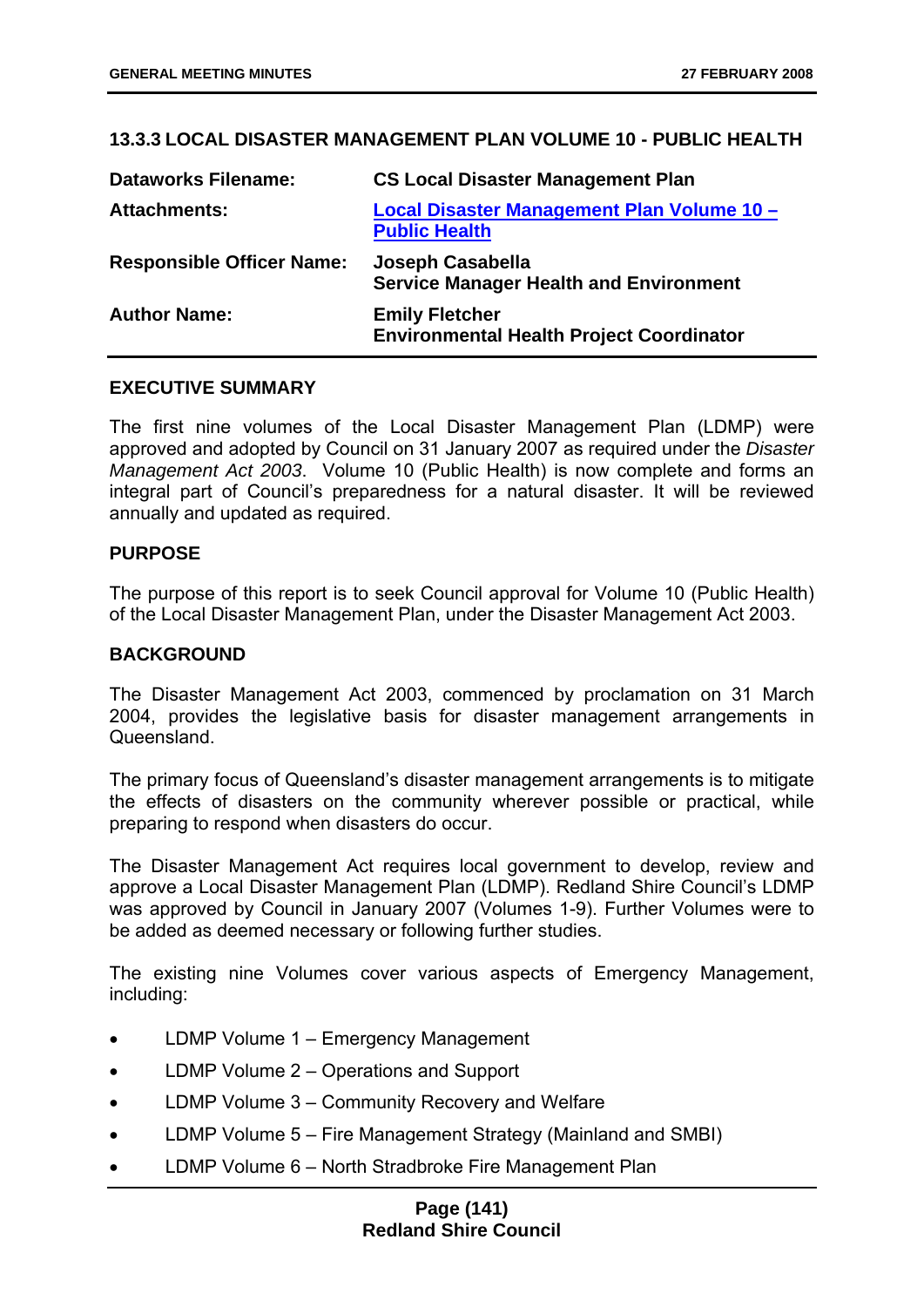- LDMP Volume 7 Natural Disaster Risk Management Study
- LDMP Volume 8 Evacuation
- LDMP Volume 9 Communications Strategy

It was identified that a public health sub plan will be beneficial to the Redlands, and following the recommendations of the Australian Institute of Environmental Health for all local governments to have a public health sub plan for disaster management, LDMP Volume 10 Public Health was developed.

Council employed a consultant to assist in the development of Volume 10 Public Health. The project was funded by a grant received from Emergency Management Australia's Working Together to Manage Emergencies, Local Grants Scheme.

The Plan is in line with national standards and adheres to the guidelines of the Australian Institute of Environmental Health for the development of Public Health Sub Plans for Disaster Management.

## **Aim of the Plan**

In any emergency event, public health risks or incidents can add to the hazards confronting the community and emergency personnel. Plans must be prepared in advance to enable such risks to be eliminated or mitigated.

The Redland Shire Council (Council) Public Health Emergency Management Plan is a sub plan of the Redland Shire Council Emergency Management Plan and operates within the context of Commonwealth, State and Council disaster management arrangements.

The Public Health Sub Plan may also operate in conjunction with the regional and/or State Public Health Plans, without activation of other local arrangements.

The Public Health Sub Plan records local public health disaster management arrangements. This includes notification, identification of available resources and specific instructions as to how resources should be used.

Officers with roles and responsibilities in Council emergencies should have a comprehensive knowledge of the Public Health Sub Plan, prior to an emergency.

The Public Health Sub Plan should be read in conjunction with the Redland Shire Council Disaster Management Plan and all other Sub Plans.

## **Scope of the Plan**

The Public Health Sub Plan applies to emergencies that are a direct consequence of a natural disaster causing disruption to essential services. It can also be used as a guide for Council's support role in specific public health emergencies. It applies to specific settings such as emergency relief centres, where public health risks need to be managed.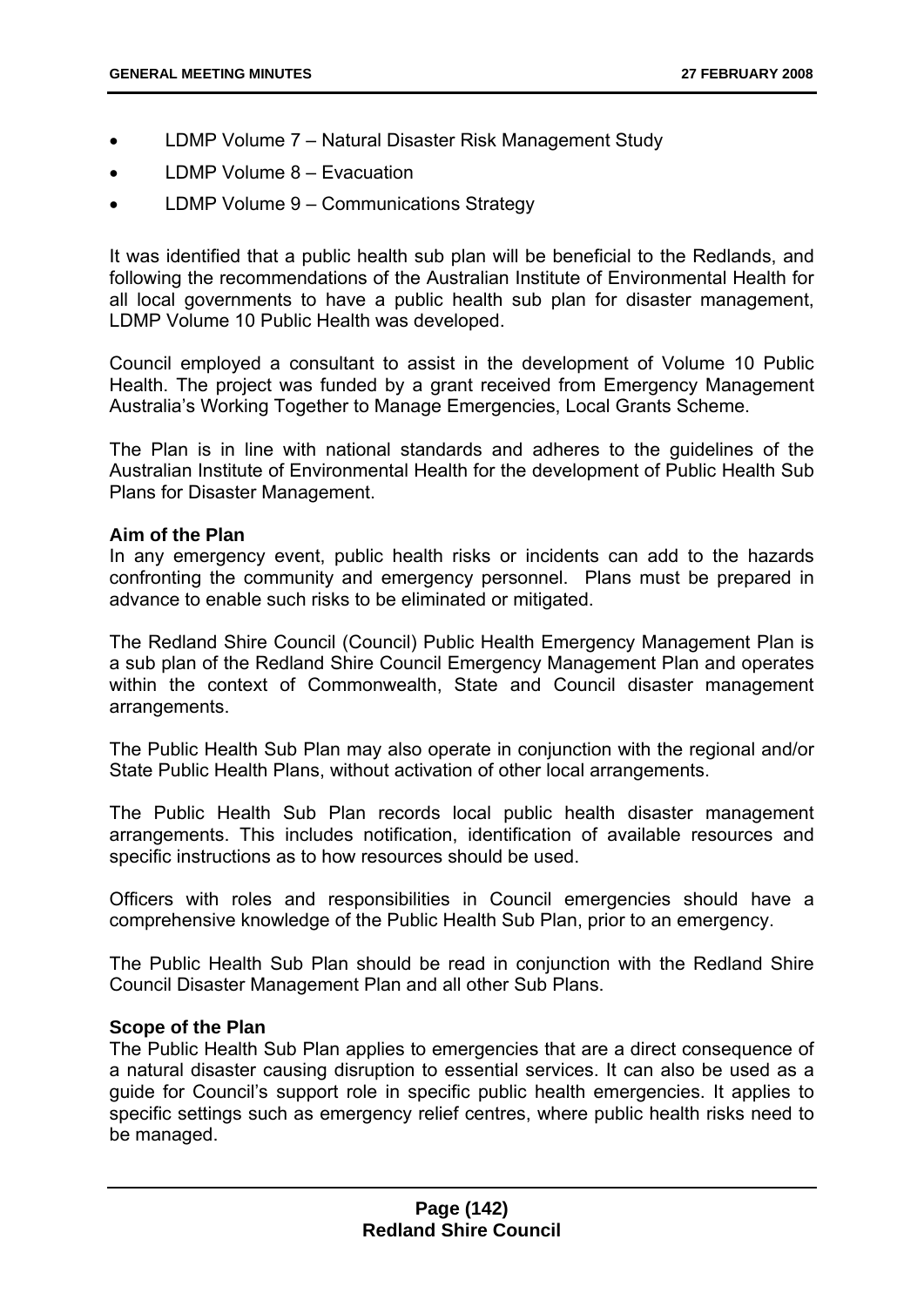The Public Health Sub Plan includes contact directories, activation and communication procedures and the roles and responsibilities of Council environmental health officers and other external agencies providing public health and related services in an emergency. It covers planning, training of staff and available resources.

Standard operating procedures (SOPs) address some key activity areas, including post impact assessment following an emergency, guidelines for managing public health risks in an emergency, assessing emergency affected housing, emergency relief centre venues and activating and managing emergency relief centres.

The Public Health Sub Plan does not specifically include other emergency situations that may arise from causes other than natural disasters.

In summary the Public Health Sub Plan addresses the following public health risk areas:

- Providing safe and adequate water;
- Shelter:
- Food safety and hygiene;
- Providing emergency ablution facilities;
- Wastewater treatment;
- Refuse collection and disposal;
- Vermin and vector control;
- Infectious disease control:
- Personal hygiene;
- Disposal of human bodies.
- Disposal of dead stock/animals
- Disinfection of buildings
- Power supplies

The plan covers all of the Redland Shire area, and Moreton Bay Islands including:

- North Stradbroke Island (part of RSC);
- Coochiemudlo Island (RSC);
- Macleay Island (RSC);
- Lamb Island (RSC);
- Karragarra Island (RSC);
- Russell Island (RSC);
- Moreton Island (BCC);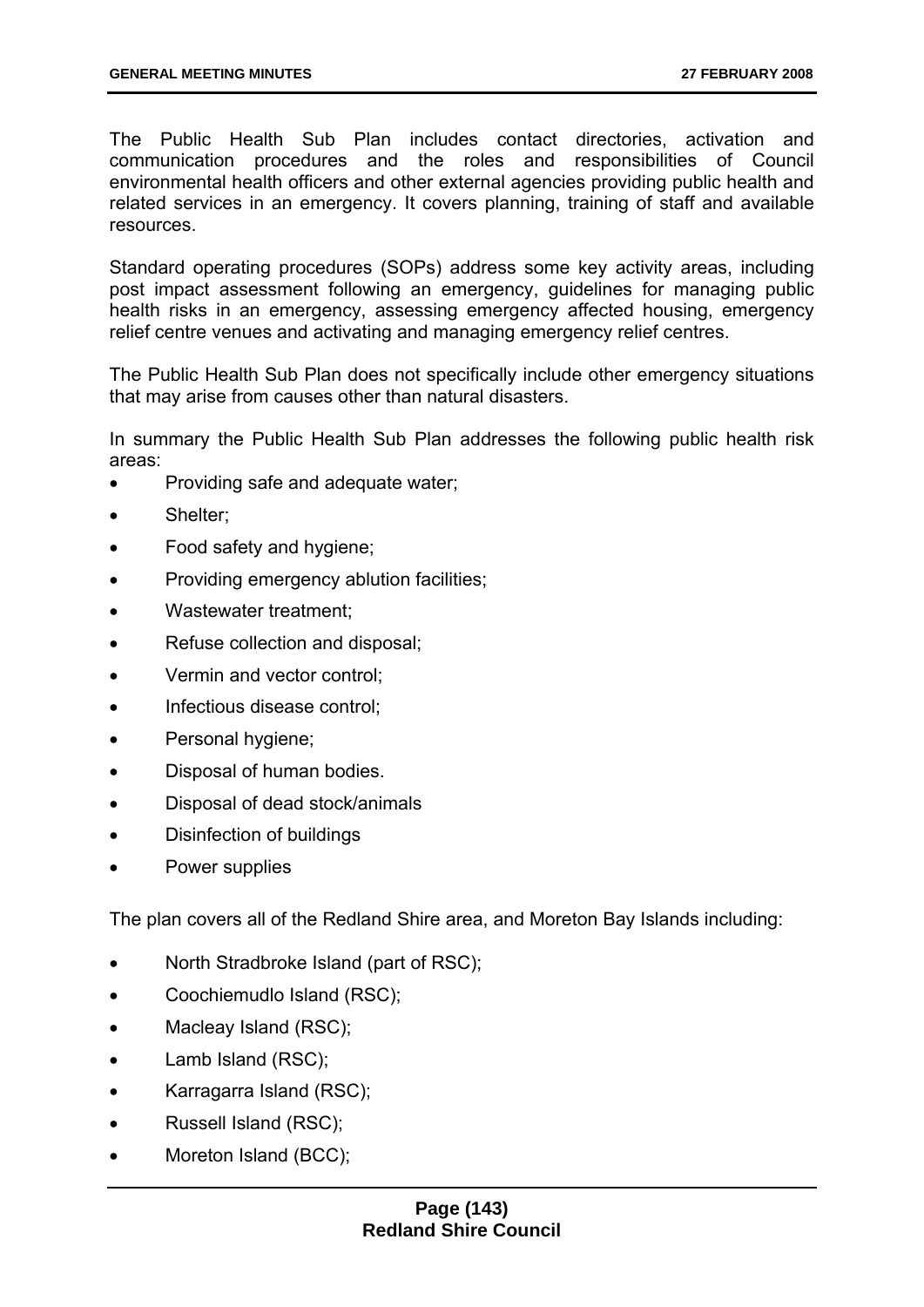- South Stradbroke Island (GCCC);
- Other small islands such as Peel (RSC) and St Helena (BCC).

# **Planning Principles**

Council has the responsibility to:

- consider all relevant information regarding the hazard, the public health risks upon the community, and means for the elimination or mitigation of these;
- develop arrangements for the timely and effective response to a public health disaster or emergency, particularly in respect of the responsibilities of Council's Health and Environmental Services division and the coordination of Council activities with those of Queensland Health (Brisbane Southside);
- Generally, information available in other Volumes of the LDMP has not been duplicated in this Plan.

# **Distribution**

Once Volume 10 has been approved by Council it will be distributed on compact disk to relevant agencies, including Emergency Services and Government departments in the South East Queensland region. It will also be available to the public on the Councils web site and in libraries.

## **Reviews and Updates**

All Local Disaster Management Plans will be reviewed, and where necessary updated on an annual basis. Major revisions will be routinely presented to Council for formal approval.

# **RELATIONSHIP TO CORPORATE PLAN**

The recommendation primarily supports Council's strategic priority to build safe, strong and self reliant communities with access to community services, infrastructure and opportunities for participation in community life.

# **FINANCIAL IMPLICATIONS**

The consultant used in the development of Volume 10 was funded under a Federal Grant from Emergency Management Australia.

# **PLANNING SCHEME IMPLICATIONS**

It is considered that the outcome of recommendations in this report will not require any amendments to the Redlands Planning Scheme.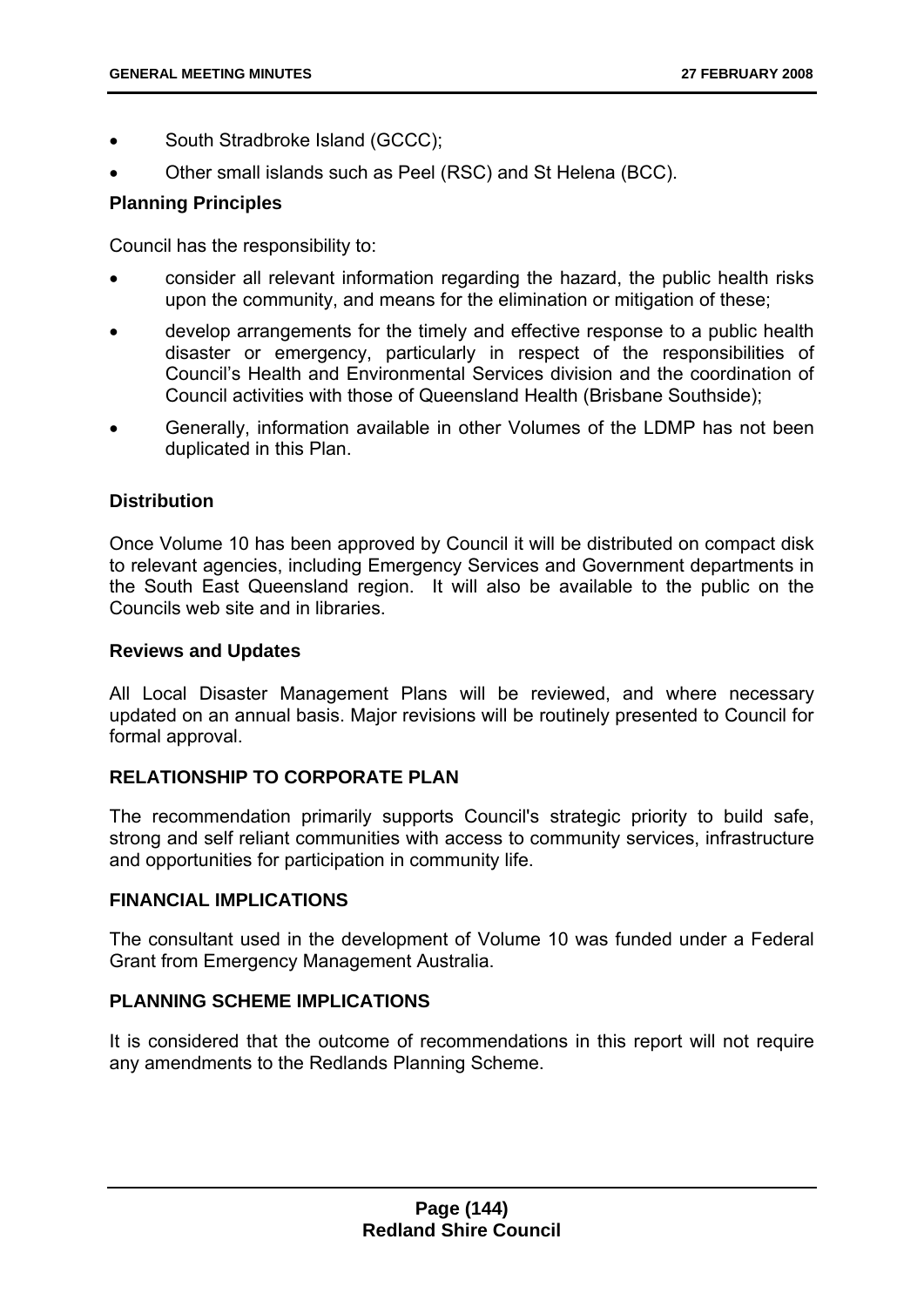## **OFFICER'S/COMMITTEE RECOMMENDATION/ COUNCIL RESOLUTION**

Moved by: Cr Williams Seconded by: Cr Elliott

**That Council resolve to approve and adopt Local Disaster Management Plan Volume 10 – Public Health, as attached.**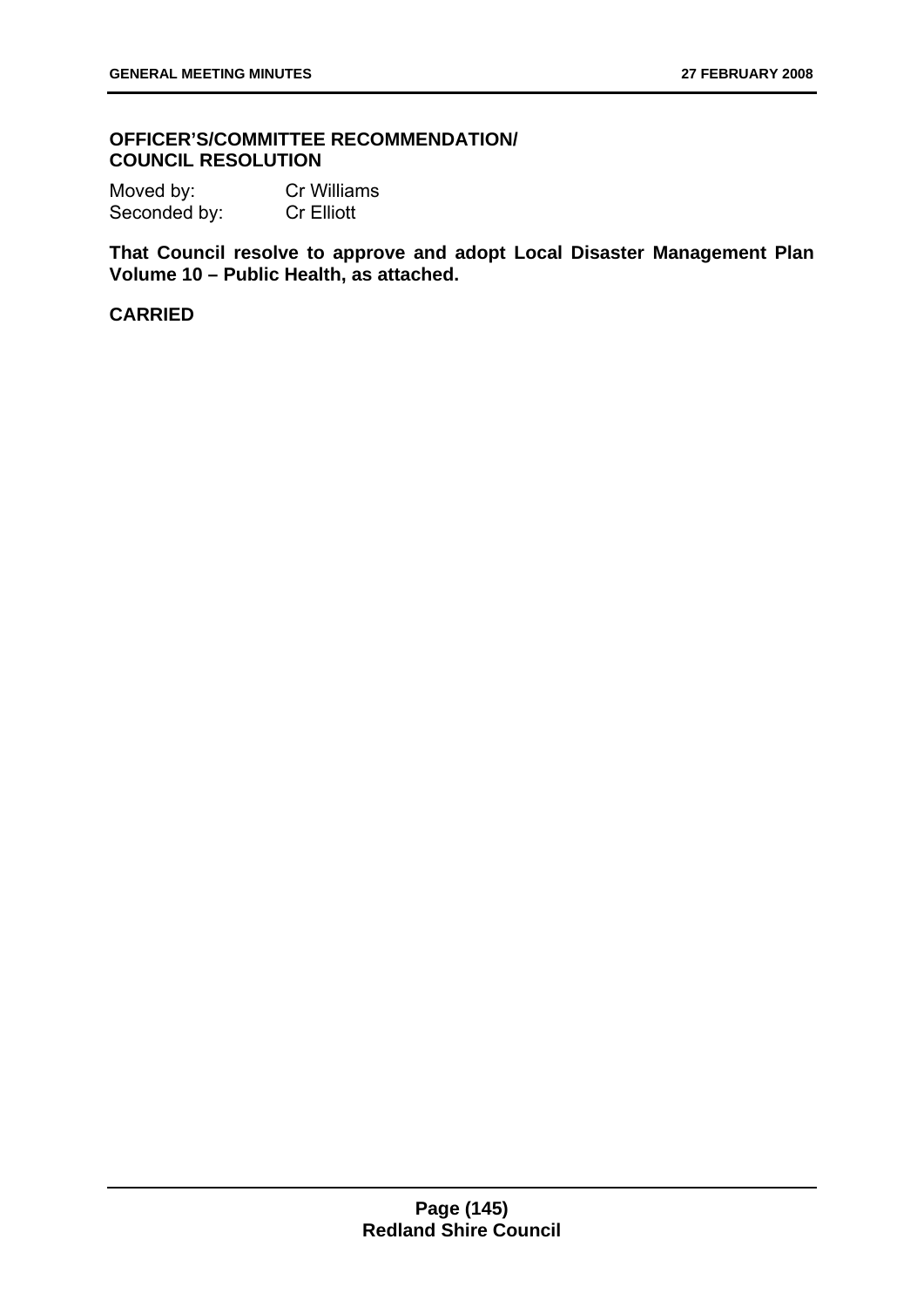## **13.4 PLANNING AND POLICY**

### **13.4.1 MONTHLY BALANCED SCORECARD FOR JANUARY 2008**

| <b>Dataworks Filename:</b>       | <b>GOV - Corporate Balanced Scorecard Monthly</b><br><b>Report To Committee</b>               |
|----------------------------------|-----------------------------------------------------------------------------------------------|
| <b>Attachment:</b>               | <b>Balanced Scorecard- January 2008</b>                                                       |
| <b>Responsible Officer Name:</b> | <b>Warren Van Wyk</b><br><b>Manager Corporate Planning Performance &amp; Risk</b>             |
| <b>Author Name:</b>              | <b>Grant Bennett</b><br><b>Service Manager Corporate Planning &amp;</b><br><b>Performance</b> |

### **EXECUTIVE SUMMARY**

The monthly Corporate Balanced Scorecard report, as attached, provides a high level overview of Council's performance in key areas of Council business.

This report provides the performance results and comments for the month of January 2008. Performance is shown in one of four ranges: Outstanding (green), above standard (yellow), satisfactory (orange) or unsatisfactory (red). The overall rating for each Perspective is determined by the relative weightings of each KPI it includes.

The overall rating for Redland Shire Council for the month of January 2008 is Outstanding.

### **PURPOSE**

To provide Council with the Corporate Balanced Scorecard report for the month of January 2008.

### **BACKGROUND**

The performance management framework for Redland Shire Council includes the requirement for reports to Council on a monthly and quarterly basis as follows:

- The monthly Corporate Balanced Scorecard (BSC) report to Council of overall organisational performance. This report comprises a concise set of high level KPI's that have been developed to reflect organisational performance against financial, customer, internal/business processes, and people and learning perspectives. This report provides Council with a monthly snapshot on how the organisation is performing in key areas of our business.
- A more detailed quarterly operational plan performance report that focuses on performance at a program level. This report comprises a summary of performance against all KPI's and more detailed comments from Managers about performance that falls above or below an acceptable range.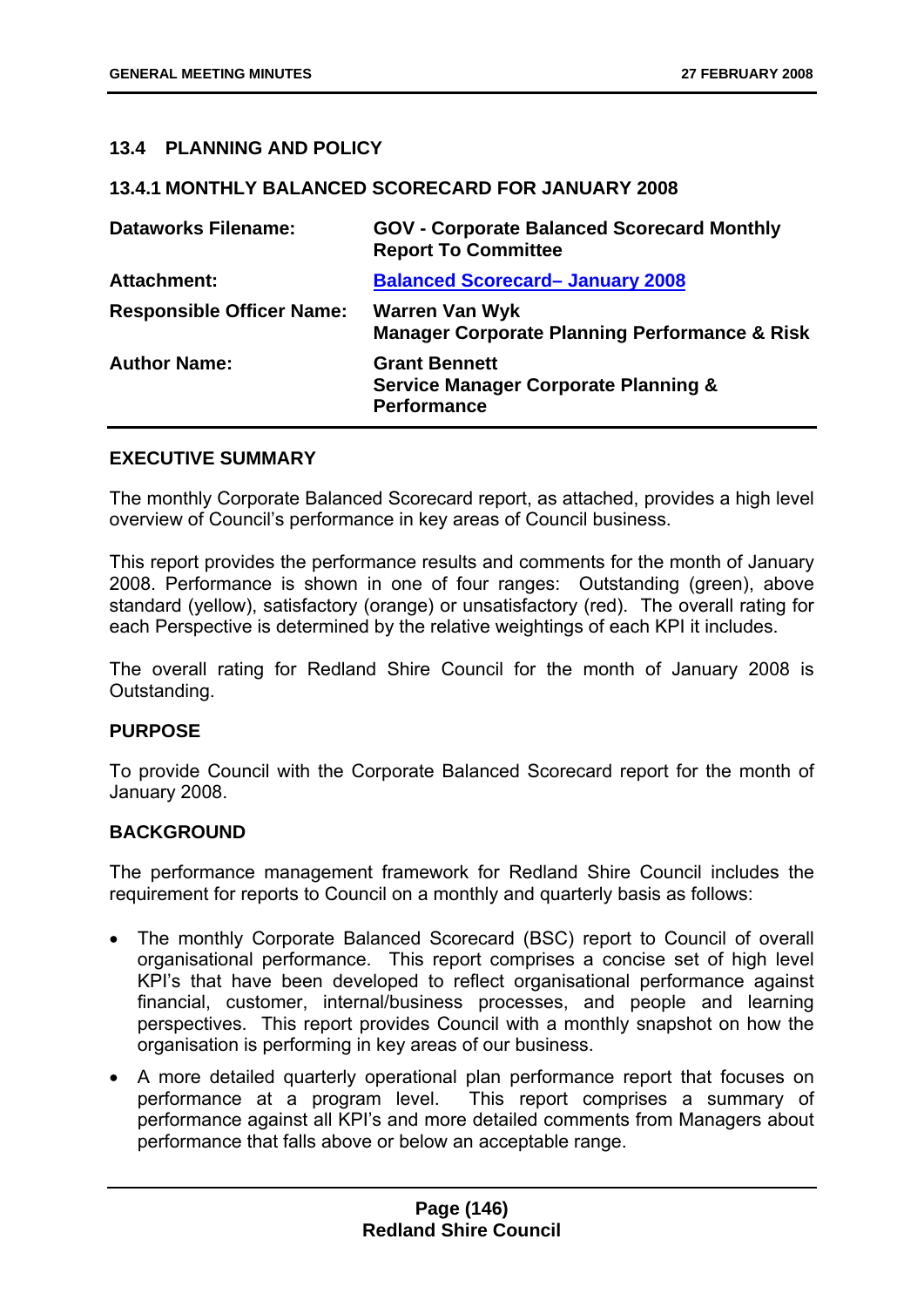# **ISSUES**

The following comments provide an overview of performance under each scorecard perspective and the associated key performance indicators.

## **Financial Perspective**

December Rating: Outstanding

Proven Earnings Before Interest Tax & Depreciation (EBITD) Savings to Budget (weighting 20%) rated at the outstanding level, with a budget of \$22 million actual \$29.1 million. The favourable variance is mainly due to timing of completion of the Heinemann Road Reservoir, timing issues with goods and services, and employee costs. Full details are provided in the monthly finance report.

Cash Levels Within Targets (weighting 8%) rated in the above standard range with the result remaining steady at 4.9 months.

The Capital Works Program Financial Performance KPI (weighting 12%) compares expenditure on finalised projects with budget. The current result is a 12.47% saving, although this is expected to come back to around 8% next month when the results of the budget review come into effect. PDG projects continue to be delivered with savings, with a budget of \$7,896,979 and actual expenditure of \$7,258,743.

## **Customer Perspective**

December Rating: Outstanding

Capital Works Program Practical Completion (weighting 15%) reports on the % of capital project milestones achieved compared to plan. PDG is currently managing 356 capital works projects, and have achieved 396 milestones. 81 projects have reached practical completion. Redland Water and Waste continues to be ahead of target with 26 milestones due and 29 achieved. In Corporate Services, Information Management and Corporate Assets, Fleet and Facilities all planned milestones have been met.

Compliance with the Australian Drinking Water Guidelines (ADWG, weighting 2.5%): Drinking water quality fully complied (100%) with all 4 key ADWG parameters: e-coli levels, turbidity, pH levels, and manganese levels.

Compliance with our EPA Licence for Wastewater (weighting 2.5%) currently rates as satisfactory, with 2 non-conformances during January at Capalaba WWTP that were caused by illegal dumping of trade waste (diesel based substance) into the system. Despite this, due to the increased volume of flow in December and January, the total % complaint flow improved slightly.

Development Application Assessment Performance Index Timeliness (weighting 10%) achieved an above standard rating. This index reflects the performance of each of the 3 categories of applications - Integrated Commercial, Land Development and Development Assessment. Recent staff recruitments have assisted to meet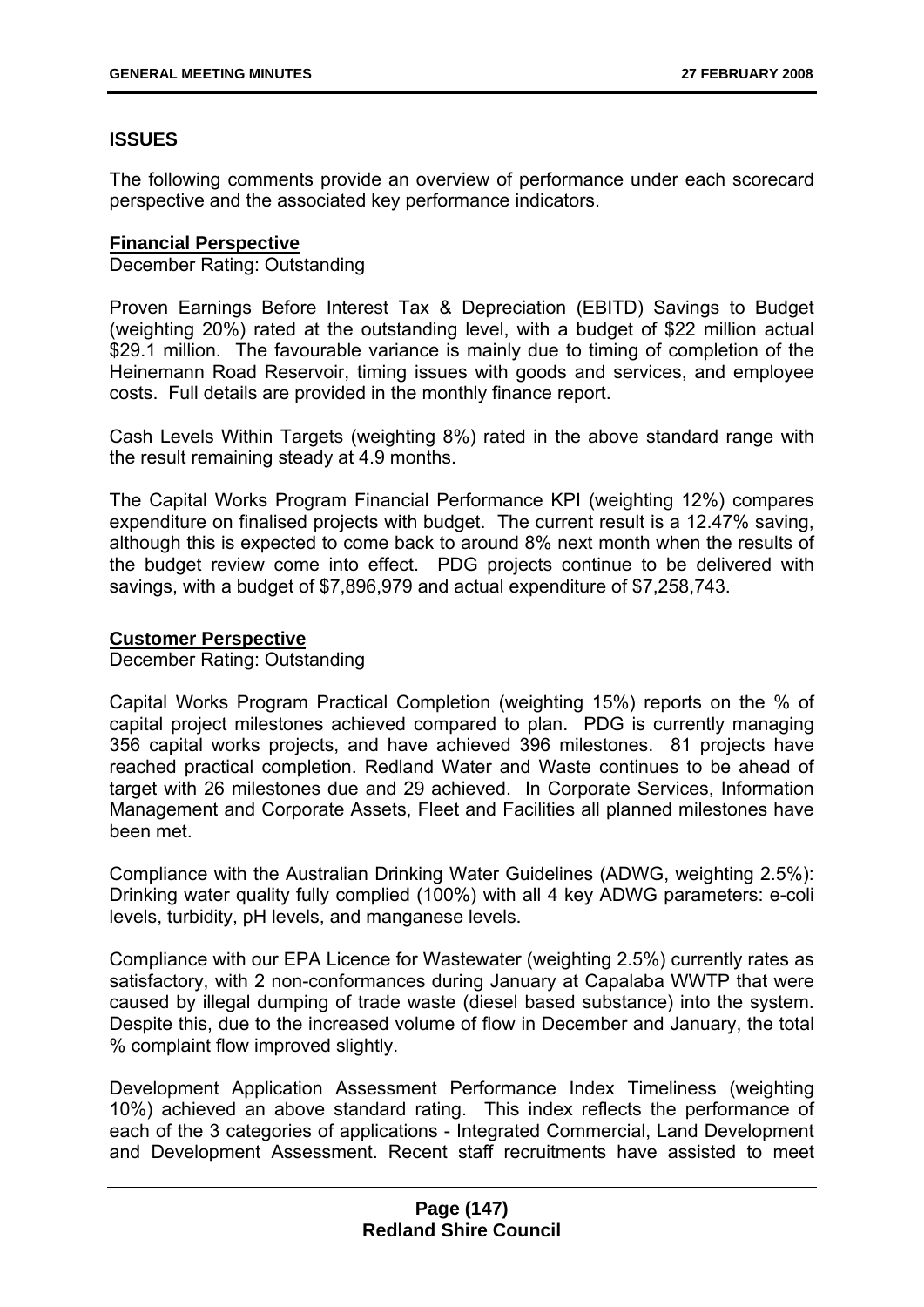deadlines and continued monitoring of staff resources will help to ensure continued performance.

### **Internal Perspective**

December Rating: Outstanding

Asset Management Plans Actions Completed (weighting 7.5%) was above standard with 93% completed on time.

% of Internal Audit Actions Completed within agreed timeframes (weighting 7.5%), continues to rate as outstanding with 100% of audit recommendations completed on schedule.

### **People & Learning Perspective**

December Rating: Above standard

% of Funded Workplace Health and Safety Management Plan Actions (weighting 10%) rated as above standard. The new Workplace Health and Safety plan has now been endorsed and all audit actions are progressing as planned.

The Lost Time Injury Frequency Rate (weighting 5%) is expressed as a rolling 12 month average and rated as above standard. There was only one minor injury during January.

### **RELATIONSHIP TO CORPORATE PLAN**

The recommendation in this report primarily supports Council's strategic priority to provide a clear organisational direction supported by effective leadership and a framework of policies, plans and strategies that are responsive to the community's needs and which promote accountable and ethical standards of practice.

### **FINANCIAL IMPLICATIONS**

No direct financial implications arise from this report. The report does contain several indicators that either reflects financial performance to date, or which will have had a direct or indirect impact on financial performance.

### **PLANNING SCHEME IMPLICATIONS**

It is considered that the outcome of recommendations in this report will not require any amendments to the Redlands Planning Scheme.

### **CONSULTATION**

The data and comments in the report were provided by relevant managers and were compiled by the Corporate Planning, Performance and Risk Group.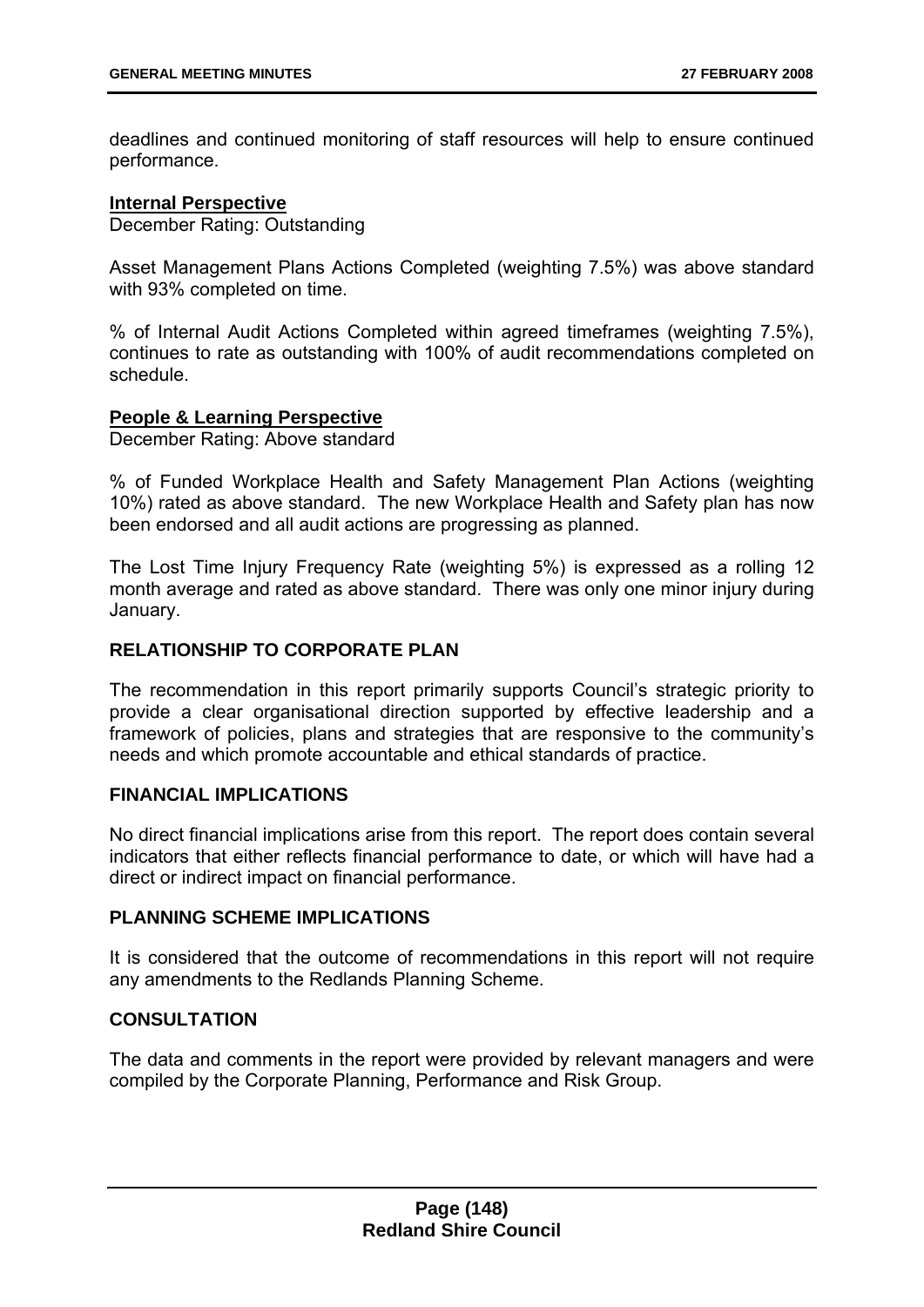## **OPTIONS**

### **PREFERRED**

That Council resolve to note the Corporate Balanced Scorecard for the month of January 2008, as attached.

### **ALTERNATIVE**

That Council resolve to note the Corporate Balanced Scorecard for January 2008 and request additional information.

# **OFFICER'S/COMMITTEE RECOMMENDATION/ COUNCIL RESOLUTION**

| Moved by:    | <b>Cr Williams</b> |
|--------------|--------------------|
| Seconded by: | <b>Cr Elliott</b>  |

**That Council resolve to note the Corporate Balanced Scorecard for the month of January 2008, as attached.**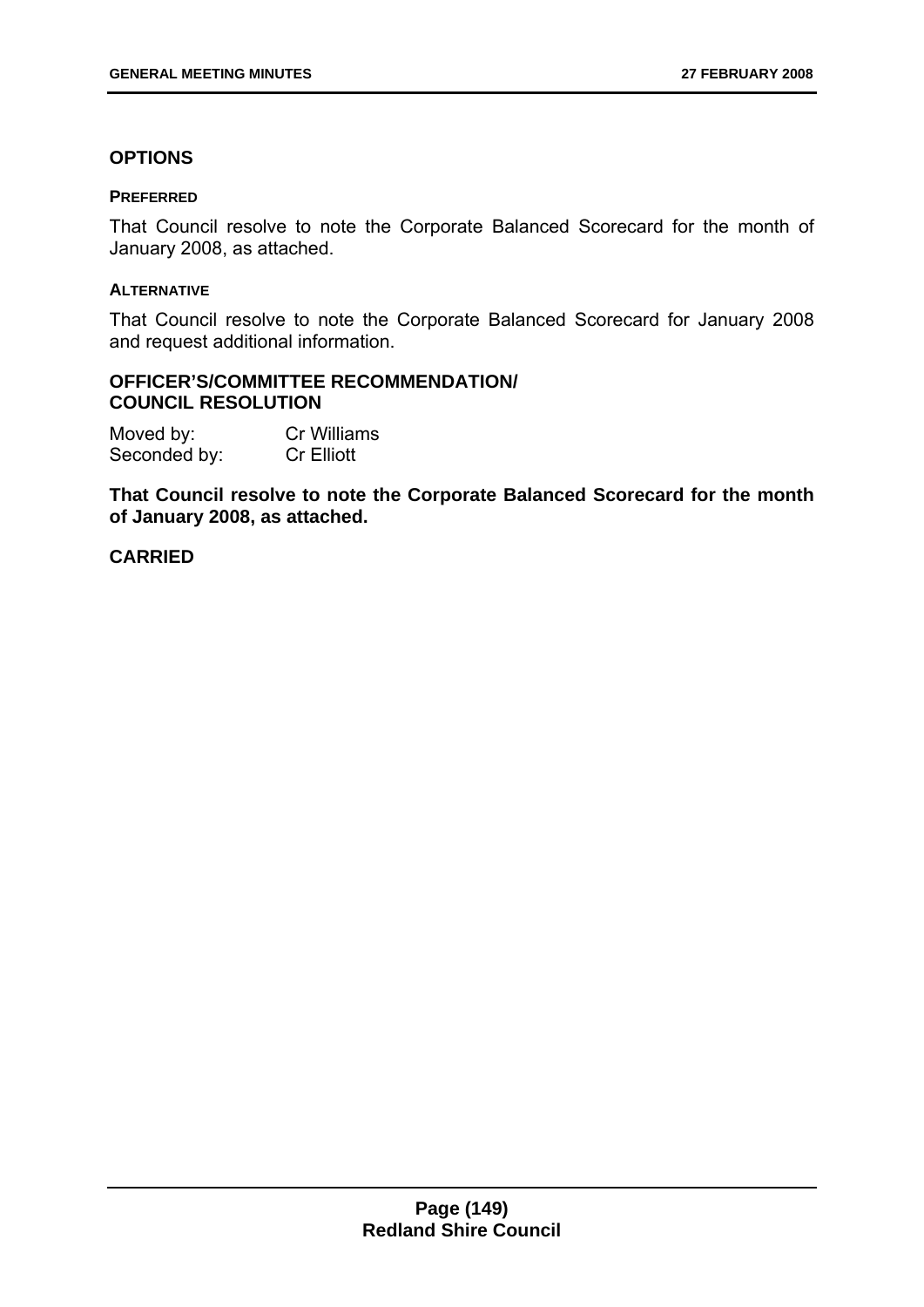# **13.4.2 QUARTERLY OPERATIONAL PLAN REPORT FOR DECEMBER 2007**

| <b>Dataworks Filename:</b>       | <b>Gov- Corporate Performance Reporting Quarterly</b>                                         |
|----------------------------------|-----------------------------------------------------------------------------------------------|
| <b>Attachment:</b>               | <b>Quarterly Operational Plan Report - December</b><br>2007                                   |
| <b>Responsible Officer Name:</b> | Warren van Wyk<br>Manager, Corporate Planning, Performance &<br><b>Risk</b>                   |
| <b>Author Name:</b>              | <b>Grant Bennett</b><br><b>Service Manager Corporate Planning &amp;</b><br><b>Performance</b> |

## **EXECUTIVE SUMMARY**

The Corporate Plan for 2006 – 2010 was adopted by Council on 21 December 2005. In June 2007 the Corporate Plan was refined to reduce overlap between programs, to simplify terminology and to reduce the number of internally focused strategic priorities. Implementation of the Corporate Plan occurs through the annual Operational Plan.

The 2007-08 Operational Plan, as adopted in June 2007 and amended in October 2007, highlights to the Council and the community the key initiatives that Council will pursue this financial year towards achievement of the Corporate Plan's long term objectives.

In line with the *Local Government Finance Standard 2005*, the 2007-08 Operational Plan sets out the Key Outputs that will be delivered during the 2007-08 financial year for each of the Strategies in the Corporate Plan, and the Key Performance Indicators (KPI's) for those Outputs. This quarterly report shows the actual achievements to date towards delivering on those KPI's, and by doing so also ensures that Council meets its obligations to monitor progress on delivering its Corporate and Operational Plans as required by the *Local Government Act 1993.* 

The reporting system is designed to rate performance against each KPI in one of four ranges:

- Outstanding Green (or  $\dot{\alpha}$  in the summary);
- Above Standard Yellow  $(v)$ ;
- Satisfactory Orange  $($ \triangle );
- Unsatisfactory Red  $(x)$ .

# **PURPOSE**

This report ensures Council complies with the requirements of the *Local Government Act* and enables Council to monitor its business performance against its approved Operational Plan.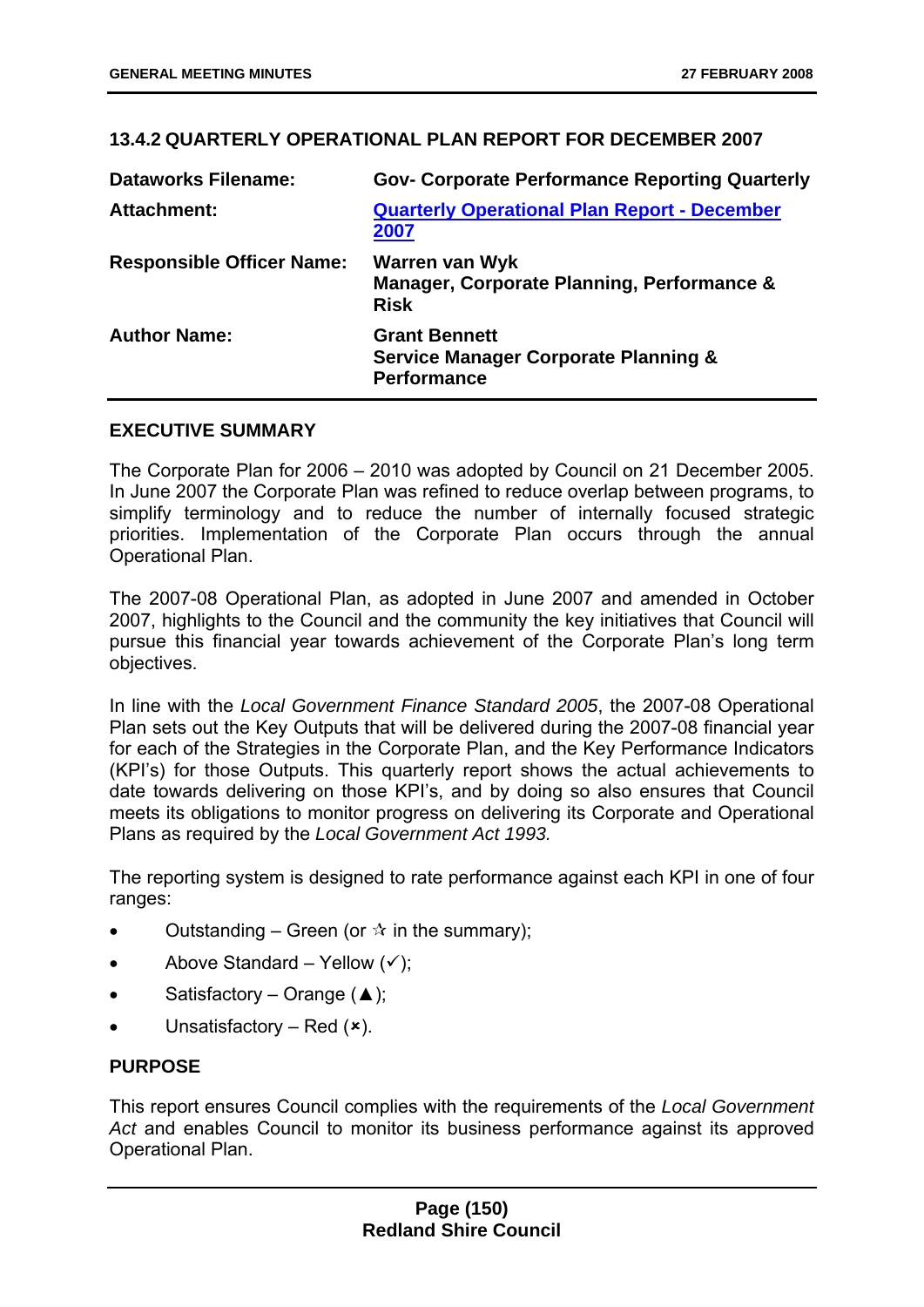## **BACKGROUND**

The Corporate Plan 2006 – 2010 includes 127 Strategies. To ensure a more strategic focus is maintained and reports are manageable, Council identified in this year's Operational Plan only the most significant Outputs scheduled to occur this year for each Strategy. For some Strategies there are no Key Outputs identified this year because they, either have been delivered in the previous financial year or are scheduled to be delivered in later years of the Corporate Plan.

This is the normal "exceptions" based report which focuses on KPI's performing in the unsatisfactory or outstanding ranges. A full report detailing results for all KPI's is available from the Corporate Planning Performance & Risk Group (CPPR) and will be posted on the intranet. A copy of the 2007-08 KPI Register; which includes comprehensive details of all KPI's including detailed definitions, sources of data, calculation methodology, targets each quarter, responsible officers and associated information; is available from CPPR and has been provided in the Councillors resource area for information.

The targets for some KPI's are shown in the report as Satisfactory 0, Above Standard 1 and Outstanding 2. This indicates that there were no planned action/s in the relevant quarter. These ranges are required due to limitations with the current reporting software, and allow the system to assign scores when an actual result is entered.

## **ISSUES**

Overall Performance – December Quarter (refer to the Attachment p.7)

Performance against the Operational Plan as a whole rated in the outstanding range this quarter.

The overall performance of all strategic priorities this quarter was outstanding.

#### KPI Performance Summary

There are 115 KPI's that are reportable in the Operational Plan for the 2007-08 year. These KPI's rated as follows:

- Outstanding 87 KPI's (71%)
- Above Standard  $-2$  KPI's  $(2\%)$
- Satisfactory  $-18$  KPI's (16%)
- Unsatisfactory 8 KPI's (7%) performed below expected levels.

Summary comments on the performance against each Strategic Priority follow. Comments on specific KPI's are included where an unsatisfactory result has occurred this quarter.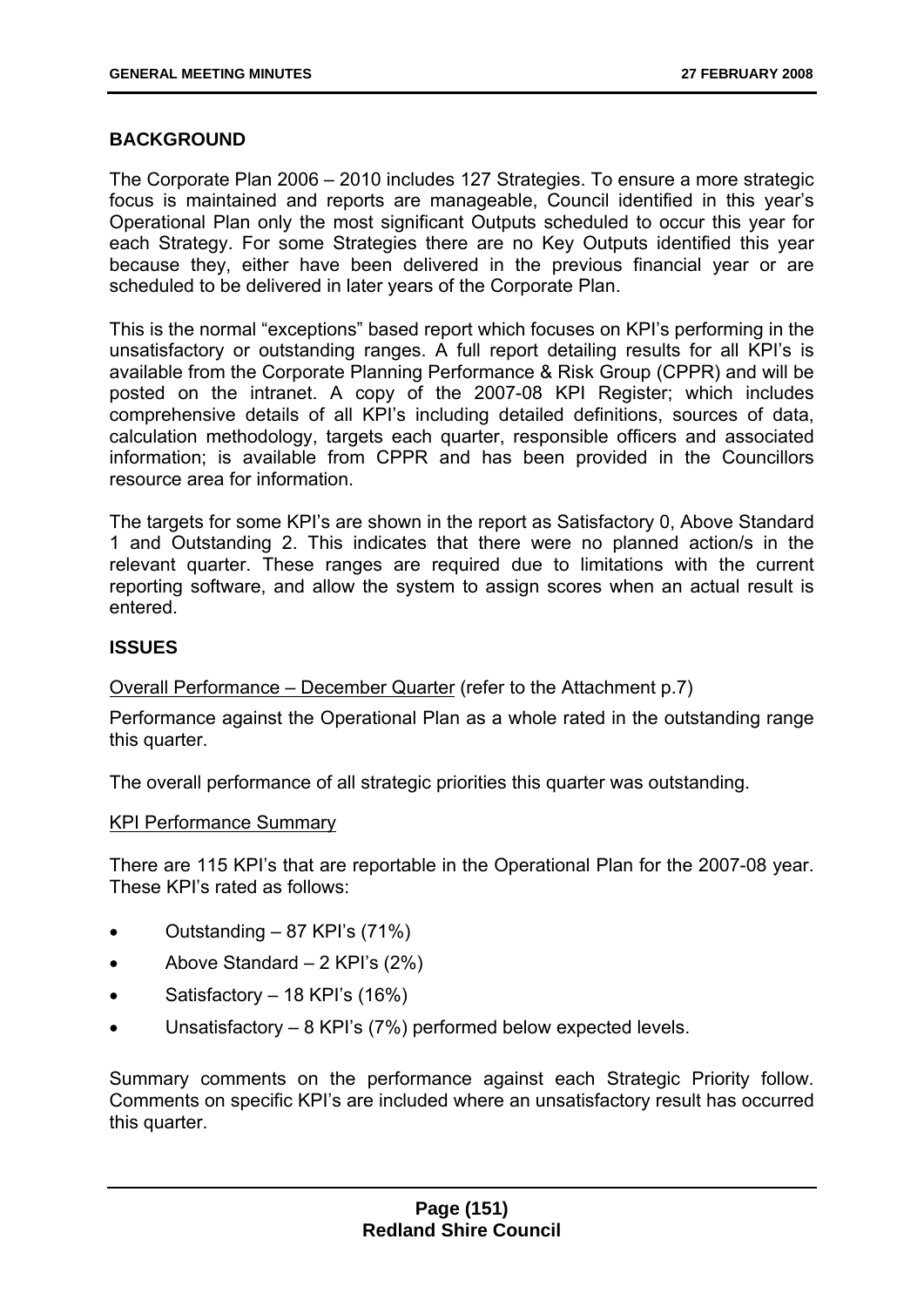Natural Environment (refer to the Attachment pp. 8 - 12)

- Environmental Performance and Biodiversity Programs performed at an outstanding level with all key initiatives either on or ahead of their delivery schedule.
- Coastal & Waterways program rated above standard with initiatives proceeding as scheduled.

Land Use (refer to the Attachment pp. 13-17)

Council should note that the process of gaining approvals and commitments from the State Government for a number of Land Use projects and initiatives is affected by decisions of the State Government to put many significant matters on hold until after the local government elections have been completed.

- The Rural Landscape & Green Space and Integrated Planning Programs rated as outstanding and all initiatives are meeting or exceeding planned milestones.
- Local Area Planning and Program achieved a satisfactory result with all initiatives on target to meet planned milestones.
- Development Assessment program met targets, with DA's overall being processed within timeframes.

Essential Services (refer to the Attachment pp.18-30)

- Water Supply, Wastewater, Transport, Roads and Drainage Programs achieved an outstanding rating, with all projects bar one, which rated satisfactory, performing at the outstanding level.
- Waste Management Program and Marine Facilities programs achieved an above standard rating this quarter, with most projects progressing to schedule. The exceptions were the project to support the strategy to develop waste reduction and recycling opportunities for construction and demolition waste: Council decided to defer this project until a private DA for a waste facility has been finalised. The development of a Council position on marina infrastructure is behind schedule due mainly to the complexity in establishing the responsibility for maintaining these assets. A draft Council position is being prepared and should be ready by the end of the next quarter.

Community Health & Wellbeing (refer to the Attachment pp.30 -42)

- Arts and Culture, Strong Communities and Disaster Management Programs achieved an outstanding rating. The only initiative behind schedule was the Community Action Plan, which has yet to be finalised with the indigenous community but is expected to be back on track by the end of the year.
- Sport and Recreation and Community Health and Safety Programs achieved an above standard result, with most KPI's well on target. The recreation program review experienced delays out of our control – the State Government has not yet released its grants program as scheduled; and the Community Safety Committee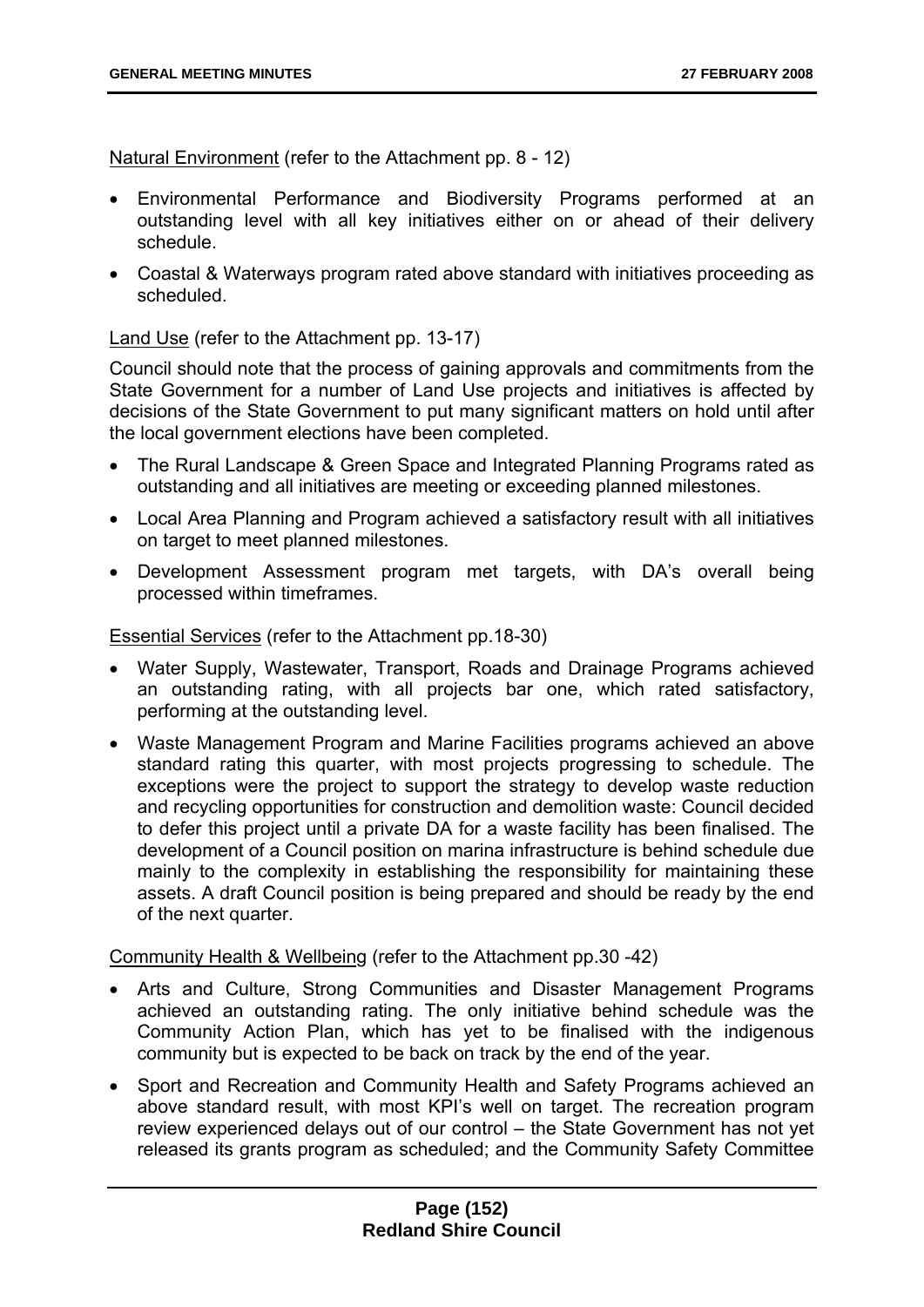priority project is behind schedule due to the resignation of the Community Safety **Officer** 

Economic Prosperity (refer to the Attachment pp.43-47)

- Business Attraction and Tourist Development Programs rated in the outstanding range. All initiatives are on schedule.
- Business Retention and Expansion Program achieved an above standard rating this quarter. Key Outputs are progressing to schedule.

Governance (refer to the Attachment pp.48 - 53)

- Governance and Financial Planning and Disclosure Programs rated in the outstanding range. All initiatives are on schedule.
- Strategic Planning Program rated in the above standard range with all initiatives which were due on schedule. Some initiatives do not commence until future quarters.

Corporate Services (refer to the Attachment pp.54 – 63)

- Treasury, Asset Management, Marketing and Communications and Human Resource Management programs all achieved an outstanding result with most initiatives progressing well. The only KPI behind target is the Updated Remuneration and Benefits Strategy, which is being addressed with the allocation of a dedicated resource, which will bring this project in on target by the end of the year.
- Information Management and Learning Programs rated as above standard with the vast majority of initiatives on schedule. Some initiatives are scheduled to commence later in the year. A delay in the development of the leadership development program has occurred due to priority being given to completing elearning modules, and the "Dataworks" interface has been put on hold due to the takeover of the product vendor, and as a result other options are now being investigated.
- Organisational Improvement program rated as satisfactory, whilst the change leadership program is on schedule, the tender process for the leadership development program for senior management is behind schedule as resources have been dedicated to the e-learning project.

# **RELATIONSHIP TO CORPORATE PLAN**

The recommendation in this report primarily supports Council's strategic priority to provide a clear organisational direction supported by effective leadership and a framework of policies, plans and strategies that are responsive to the community's needs and which promote accountable and ethical standards of practice.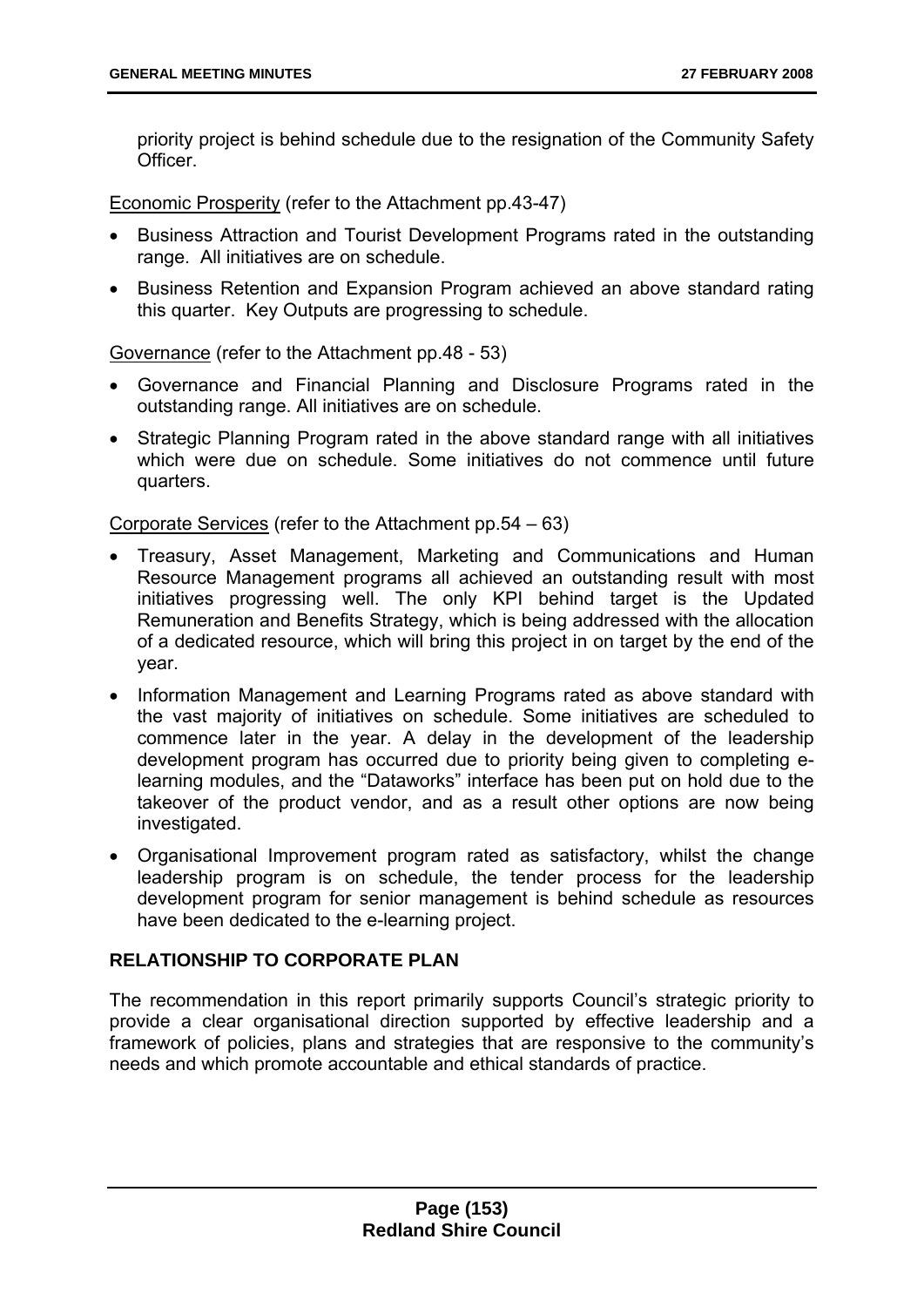## **FINANCIAL IMPLICATIONS**

No direct financial implications arise from this report. The report does contain several indicators that either reflects financial performance to date or which will have had a direct or indirect impact on financial performance.

## **PLANNING SCHEME IMPLICATIONS**

It is considered that the outcome of recommendations in this report will not require any amendments to the Redlands Planning Scheme.

## **CONSULTATION**

The data and comments in the report were provided by relevant managers and were compiled by the Corporate Planning, Performance and Risk Group.

### **OPTIONS**

### **PREFERRED**

That Council resolve to note the attached Operational Plan Report for the 2007 December Quarter, as attached.

### **ALTERNATIVE**

That Council resolve to note the Operational Plan Report for the 2007 December Quarter and seek additional information.

# **OFFICER'S/COMMITTEE RECOMMENDATION/ COUNCIL RESOLUTION**

Moved by: Cr Williams Seconded by: Cr Elliott

**That Council resolve to note the attached Operational Plan Report for the 2007 December Quarter, as attached.**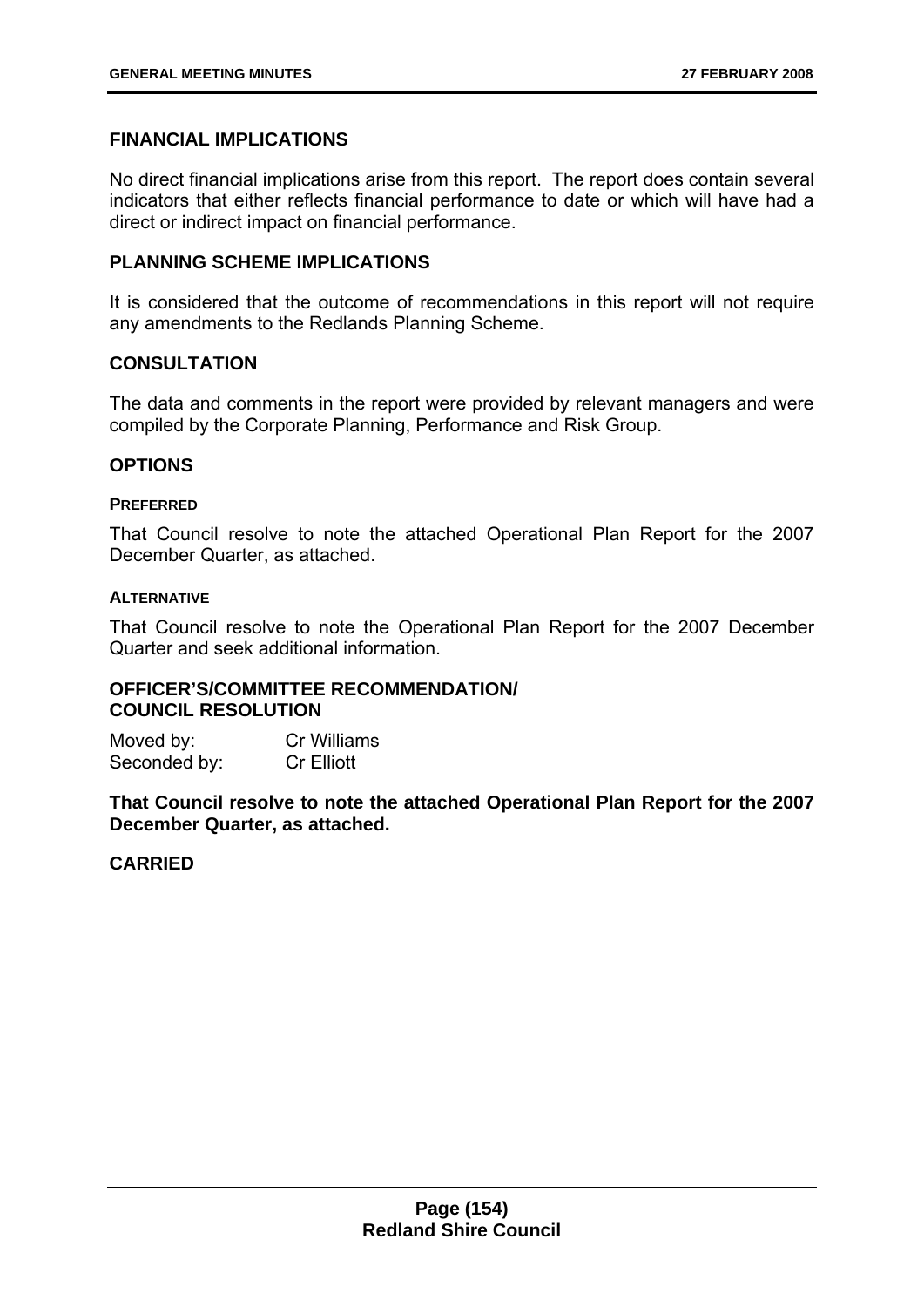## **13.5 TENDERS FOR CONSIDERATION**

The following tenders were presented for consideration:

## **13.5.1 MOSQUITO AERIAL TREATMENT CONTRACT**

| <b>Dataworks Filename:</b>       | <b>PH Programs - PH Arboviral (Mosquito) Control</b>                   |
|----------------------------------|------------------------------------------------------------------------|
| <b>Responsible Officer Name:</b> | Joseph Casabella<br><b>Team Leader Health and Environment</b>          |
| <b>Author Name:</b>              | <b>Emily Schmid</b><br><b>Environmental Health Project Coordinator</b> |

### **EXECUTIVE SUMMARY**

The contract for the Aerial Application of Mosquito Control Agents was advertised for tender on 15 December 2007. Council received two applications for the provision of services:

- 1. McDermott Aviation;
- 2. Air Work Helicopters.

The contract is for a period of two years, with the option to extend for a further two years.

Council's previous contract for the aerial application of mosquito control agents was for a period of five years from 1997, and was extended for a further five years to November 2007. The contract was with McDermott Aviation.

For the previous ten year contract McDermott Aviation developed a good rapport with Council. They displayed commitment and have a significant understanding and knowledge of our systems, the area and treatment sites and methods.

Both applicants have quoted competitive prices. The price variation formulas were significantly different with McDermott's being more reliable and cost effective in the long term, even though their basic quotation per hectare is only slightly more expensive.

The approximate cost per annum is anticipated to be \$200,000. The two year contract plus the two year extension will be approximately \$800,000.

### **PURPOSE**

Redland Shire is characterised by a diverse range of environments including bushlands, freshwater wetlands and the Moreton Bay Islands, which provide a variety of ecosystems for our flora and fauna. These environments also provide significant breeding sites for mosquitoes. Nuisance is also affected by rapidly growing

## **Page (155) Redland Shire Council**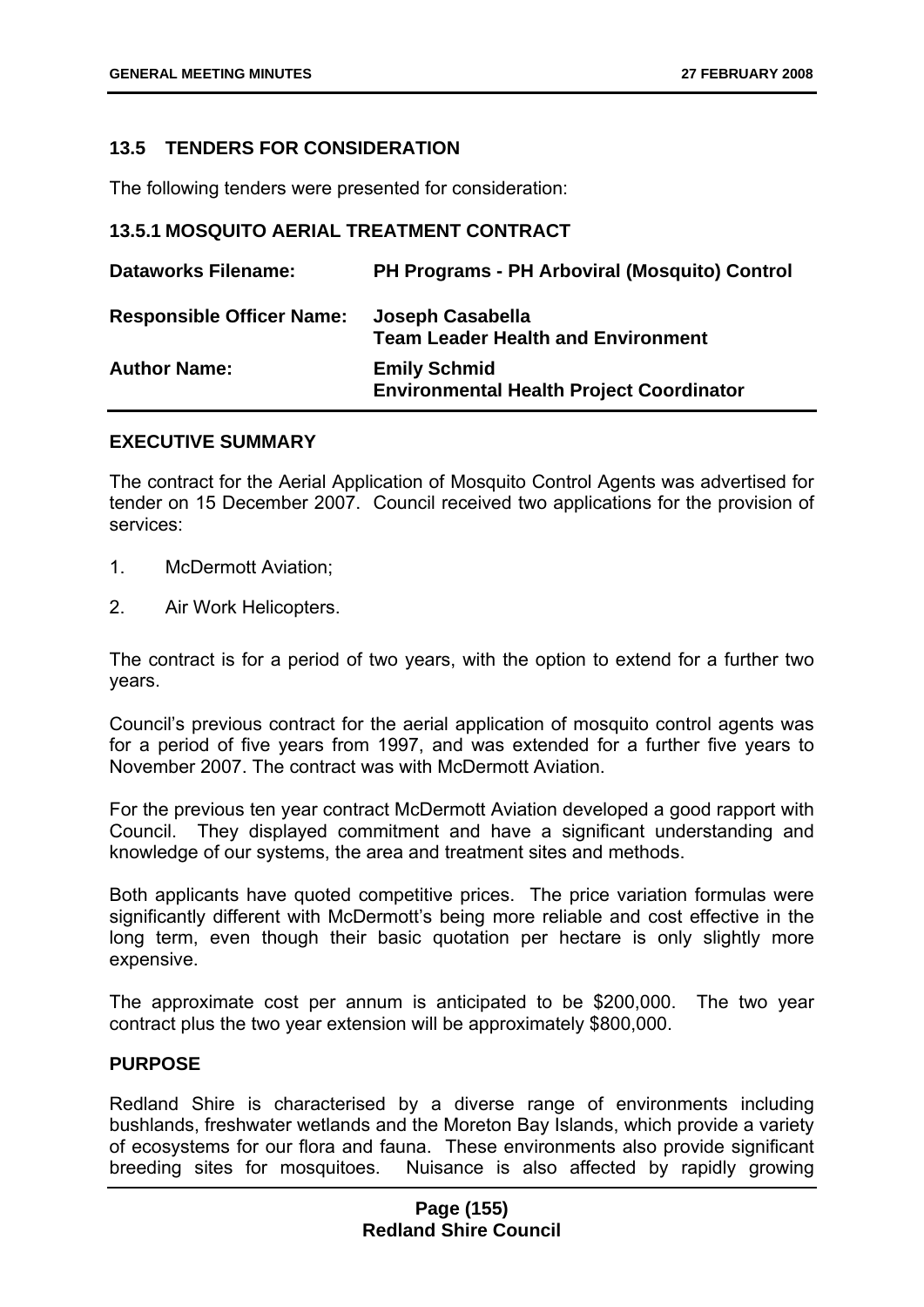population in the Shire. Under the *Public Health Act 2005*, mosquitoes are defined as a designated pest.

### **BACKGROUND**

### **History**

The previous contract that was awarded to McDermott Aviation was for a period of five years from 1997 and was extended for a further five years, ending in November 2007. McDermott's have provided a quality service and value for money and Council has developed a good rapport with this company. McDermott's Aviation intimately knows the Shire, the treatment and breeding areas, our operating systems and procedures.

The previous contract was calculated on a per hour basis with the new contract being charged on a per hectare basis. The basis for this decision was formed on research and efficiencies that benefit council such as:

- Reduction in pilot error and the application time being dependent upon pilot competency. A per hectare rate eliminates the time factor and results in a saving to Council.
- Improvement and qualification of land mass and size via GIS, improving the accuracy of breeding areas.
- GPS positions and IT improvement allowing improved management of treatment sites.
- Simpler and easier budget and financial management of costs based on land size will result in an accurate costing. A per hour rate treatment would vary more than a fixed area treatment. Costs are more controlled.

Surrounding Councils and other SEQ Councils that utilise McDermott Aviation for mosquito treatment include Gold Coast, Caloundra, Maroochy, Noosa and Hervey Bay. Brisbane City Council have previously utilised McDermott Aviation; however, the contract has expired and is currently out for tender.

### Tender Deliverables

McDermott Aviation fulfil and exceed the Tender Deliverables and scored the highest (94.5%) in the criteria assessment.

- McDermott Aviation has a variety of short and long range helicopters available with a fast 2-6 hour response time for the Contract to meet our needs, including in the event of an emergency:
	- o Five x Bell 47T / KH4 (short range);
	- o Two x Bell 206L (long range);
	- o Three x Bell 204 (long range).
- McDermott's have the necessary loading, mixing and CASA approved calibrated equipment and application systems: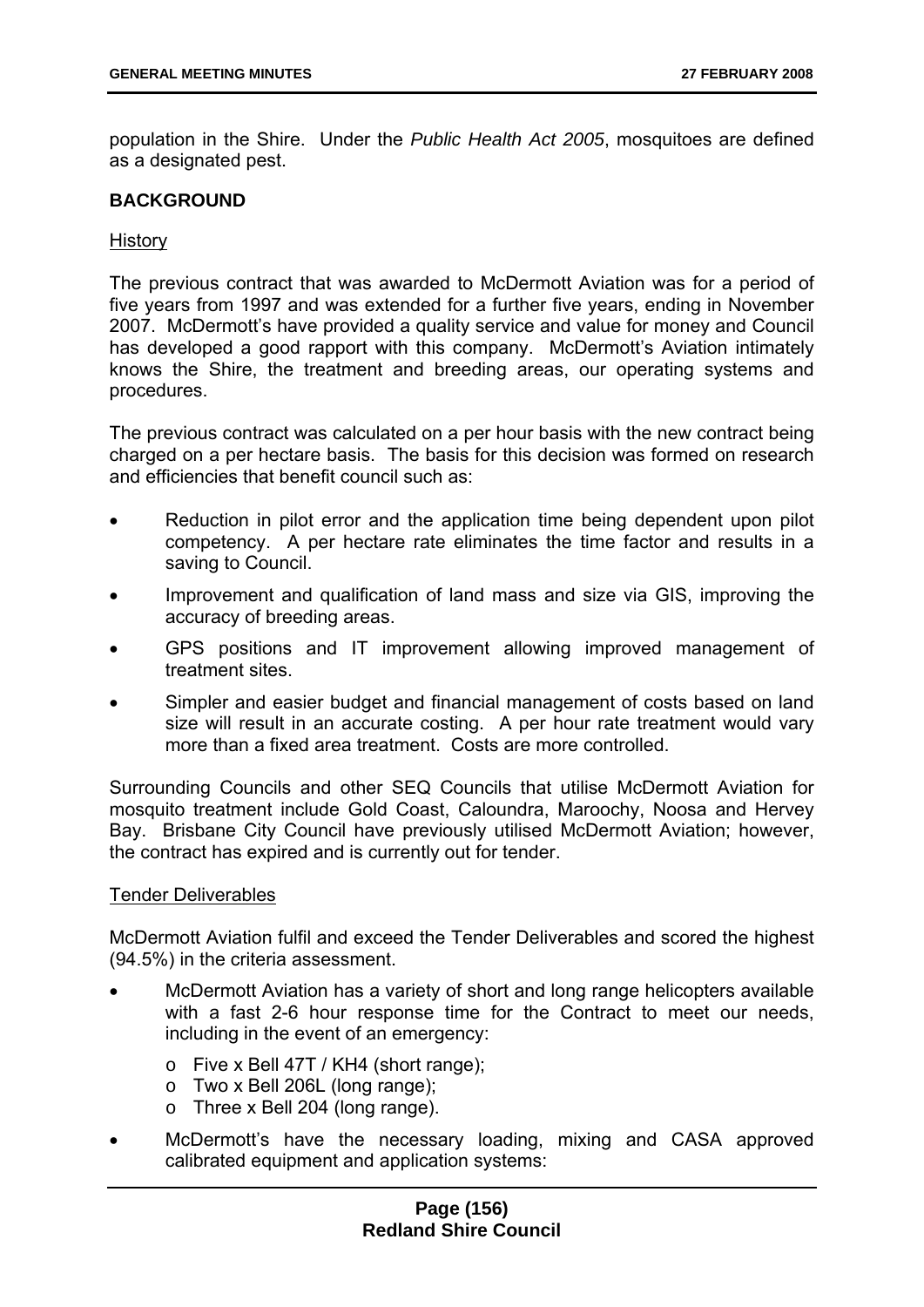- o Isolair on board airborne solid application equipment;
- o Isolair spray system;
- o Micronairs rotary atomisers beecomist;
- o Underslung bucket.
- The Safety Management Plan, Environmental Management Policy and Environmental Plan have been reviewed and evaluated to be at an exceptional standard.
- 11 pilots and 10 ground crew are available for treatments, with all pilots having the necessary certification, qualifications and experience, including:
	- o Spraysafe;
	- o Chemical rating;
	- o Dangerous Goods Certification;
	- o Flying in the Wires Obstruction Course;
	- o Combined experience in aerial mosquito control applications of 73 years.
- Data recording systems are adequate and capable of being overlayed into a Geographical Information System.
- McDermott's are certified for Quality Assurance to ISO9001:2000.
- They have all the necessary insurance, including Public Liability to \$10 million, Product Liability to \$10 million, Motor Vehicle Third Party Property Damage, Work Cover and Aviation Liability to \$20 million.

### Cost

McDermott Aviation's tendered quote ranged from \$22.00+GST per hectare for solid applications at 3 kg per hectare for the first 200ha (\$16.00+GST thereafter), to \$34.00+GST per hectare for Low Volume liquid applications at 6L per hectare for the first 200ha (\$25.00+GST thereafter). This is outlined in Table 1.

| Agent                   | <b>Application rate</b><br>per ha | Cost per ha for<br>first 200ha (GST<br>excl) \$ | Cost per ha for<br>additional areas<br>above 200ha (GST<br>excl) \$ |
|-------------------------|-----------------------------------|-------------------------------------------------|---------------------------------------------------------------------|
| Solid                   | 3kg                               | 22                                              | 16                                                                  |
| Solid                   | 4kg                               | 25                                              | 18                                                                  |
| Liquids                 | 3L                                | 22                                              | 16                                                                  |
| <b>Ultra Low Volume</b> | Up to $3L$                        | 22                                              | 16                                                                  |
| Low Volume              | 4L                                | 25                                              | 18                                                                  |
| Low Volume              | 5L                                | 30                                              | 22                                                                  |
| Low Volume              | 6L                                | 34                                              | 25                                                                  |

**Table1: Per hectare rates tendered by McDermott Aviation** 

Ferrying costs range from \$660.00 (incl GST) per hour for the Bell 47, to \$990.00 for the Bell 206L, and \$1,145.00 for the Bell 204. Maximum ferrying time is 2 hours, 1.3 hours and 1.1 hours, respectively.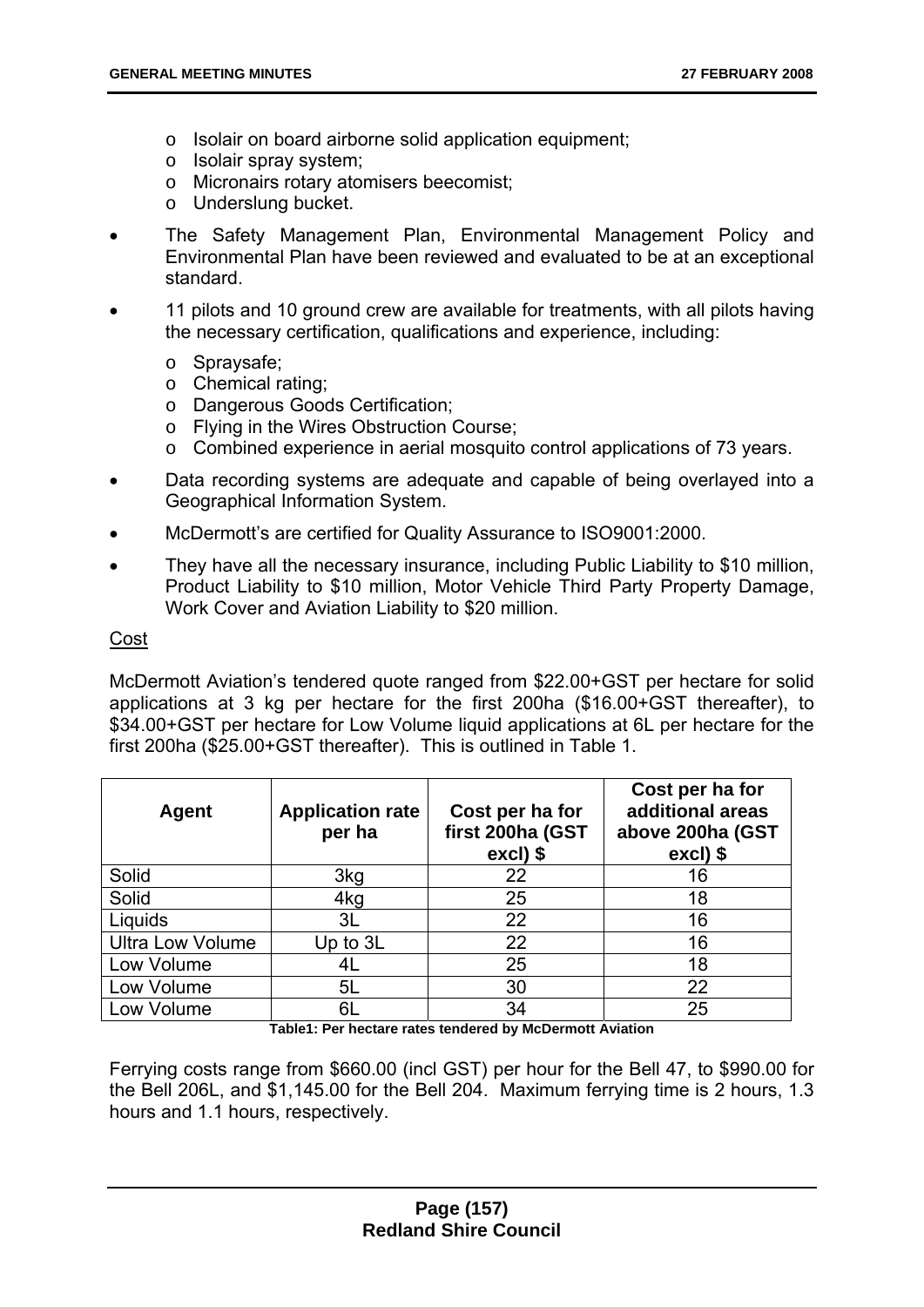The price variation formula submitted by McDermott Aviation takes into consideration the price variations in labour, aviation fuel, spare parts, insurance, office and R&D.

The approximate cost per annum is anticipated to be \$200,000. The two year contract plus the two year extension will be approximately \$800,000.

The previous contract was for a period of five years from 1997 and was extended a further five years, ending in November 2007. The previous contract was with McDermott Aviation.

### **ISSUES**

### Corporate Policy POL-2710 Mosquito and Biting Midge Management

The Shire has approximately 710ha of salt marsh mosquito production areas that are currently treated. Treatment is a larvicide, targeting mosquitoes in the larvae stage. The frequency of treatment is primarily dependent upon season, tidal activity and rain events.

There are seven main species of mosquitoes that affect the Shire. Treatment is required for both health and nuisance value. Mosquitoes breed in upper inter-tidal salt marshes and mangrove areas, freshwater pools or artificial containers. The major mosquito nuisance affecting the Redlands is the salt marsh-breeding *Aedes vigilax*. This mosquito is an efficient vector of Ross River virus and Barmah Forest virus and has been noted to travel distances of up to 50 kms from breeding sites.

Historically, the primary role of the mosquito management program has been the short-term physical control of mosquitoes through the application of mosquito control agents. In recent years, the mosquito management program has broadened to investigate and provide longer terms control through habitat modification (Runnelling).

## **RELATIONSHIP TO CORPORATE PLAN**

The recommendation primarily supports Council's strategic priority to build safe, strong and self reliant communities with access to community services, infrastructure and opportunities for participation in community life.

### **FINANCIAL IMPLICATIONS**

The Mosquito Management annual budget for aerial contract treatments averages \$200,000 for an average season. Depending on type of seasonal activity and treatment frequency this cost may exceed the predicted annual budgeted amount.

# **PLANNING SCHEME IMPLICATIONS**

The Land Use Planning Group was consulted and it is considered that the outcome of recommendations in this report will not require any amendments to the Redlands Planning Scheme.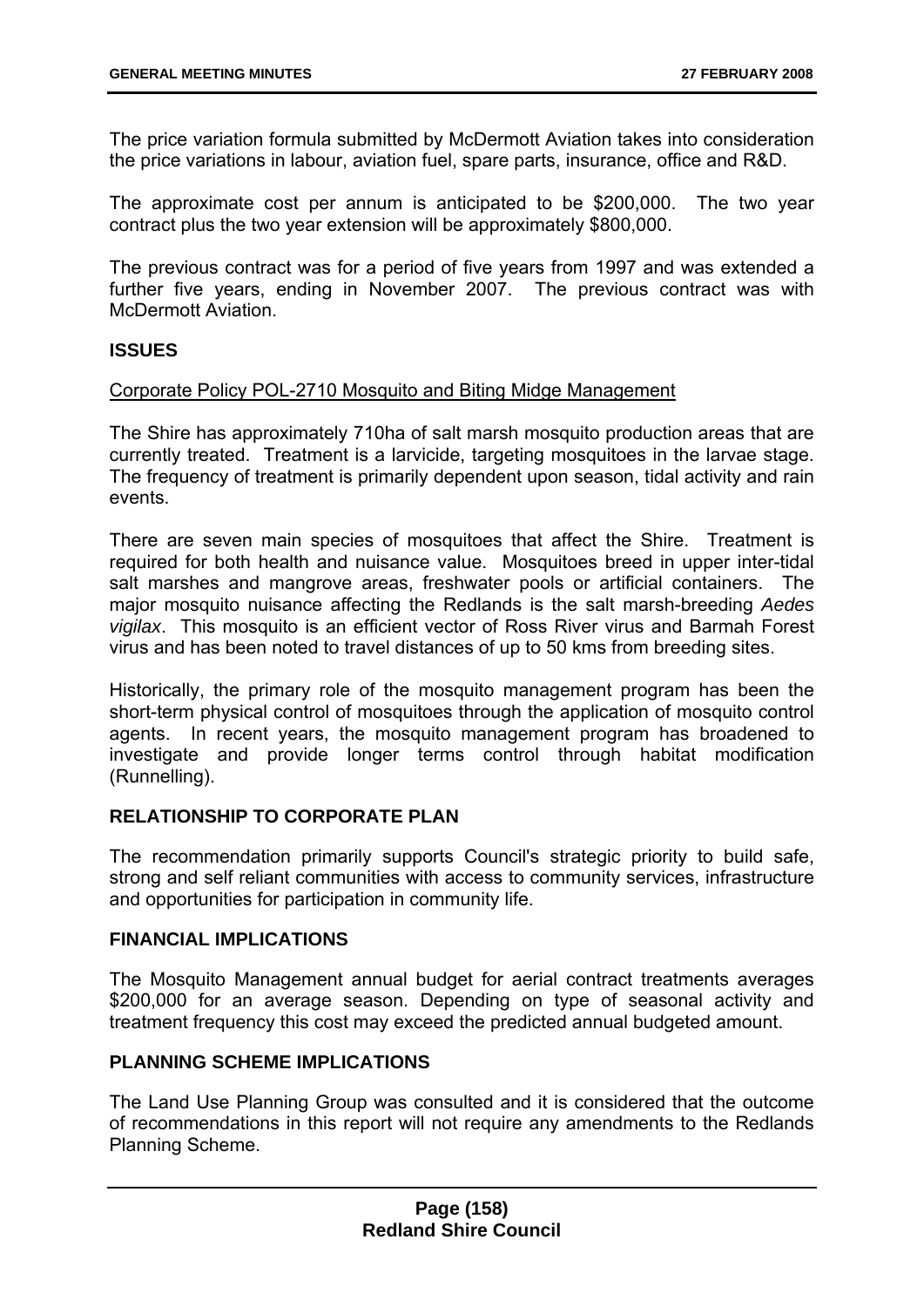## **OFFICER'S/COMMITTEE RECOMMENDATION/ COUNCIL RESOLUTION**

Moved by: Cr Williams Seconded by: Cr Elliott

**That Council resolve to approve McDermott Aviation as the successful Tenderer and award the Contract for the Aerial Application of Mosquito Control Agents for Redland Shire.**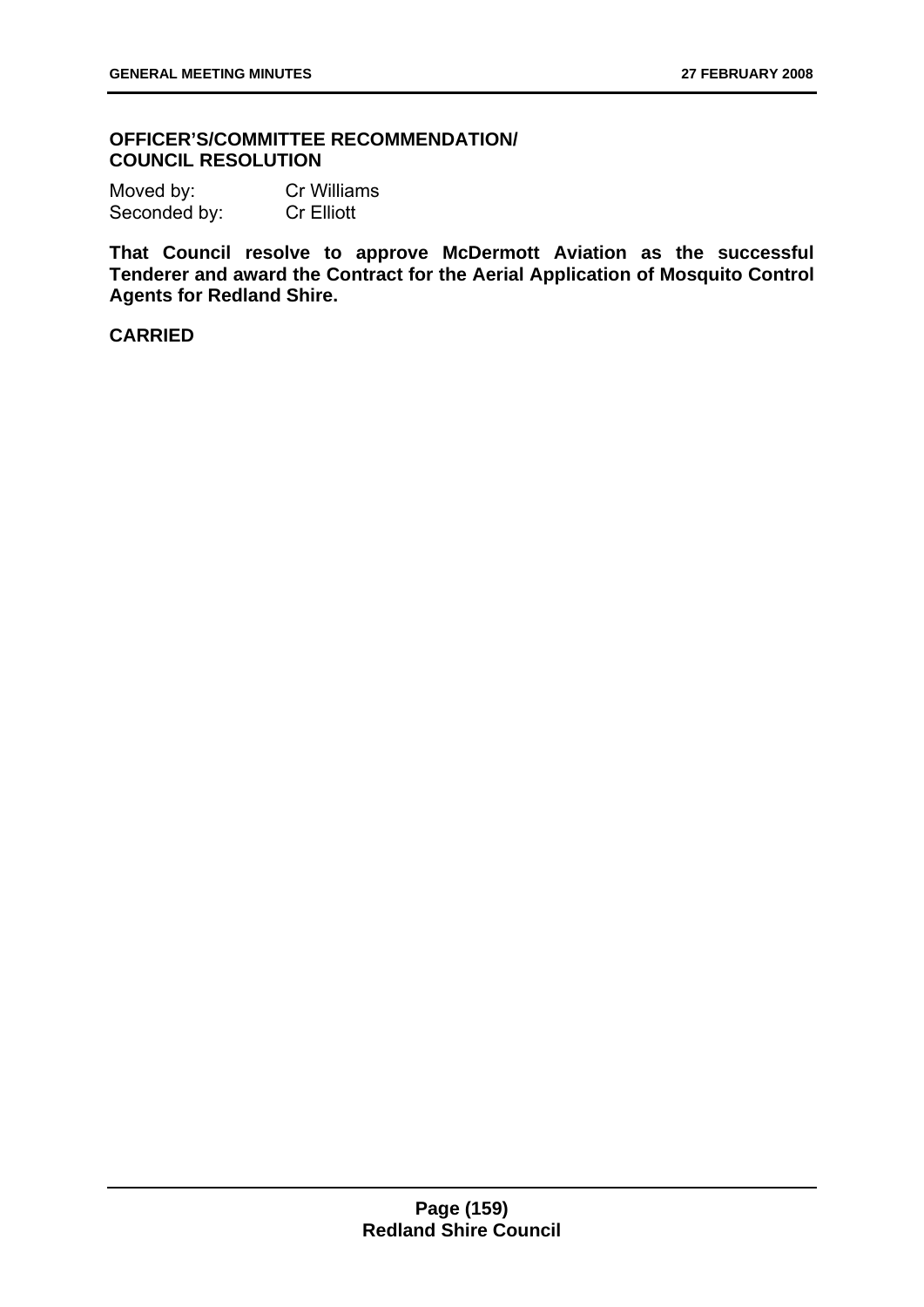## **13.5.2 PROVISION OF MAINTENANCE TO THE FUEL REDUCTION ZONES 1158- 2008-PCO**

| <b>Dataworks Filename:</b>       | <b>FM Tendering Supply Services</b>                           |
|----------------------------------|---------------------------------------------------------------|
| <b>Responsible Officer Name:</b> | <b>Lex Smith</b><br><b>Manager Operations and Maintenance</b> |
| <b>Author Name:</b>              | Jillian Jones<br><b>Procurement Coordinator</b>               |

### **EXECUTIVE SUMMARY**

The previous contract for these services – contract 2317 expired on 31 January 2008.

In accordance with section 484(1) of the *Local Government Act 1993,* Council invited tenders for the Provision of Maintenance to the Fuel Reduction Zones.

The tender was advertised in the Courier Mail on 5 January 2008.

Twenty eight (28) documents were issued and submissions were received from the following contractors:

- Lewis Lawns Pty Ltd;
- T & H Levai Pty Ltd;
- Richard Heaps;
- Imita Ridge Pty Ltd t/as Bayside Slashing;
- Brisbane City Works;
- Vegsol Pty Ltd.

This report presents the evaluation of tenders received. The tender considered to be the most advantageous to Council is being recommended under Sections 481, 483, 484 and 490 of the *Local Government Act* relating to tendering, and the principles governing the making of contracts.

### **PURPOSE**

To seek Council approval to award a contract to Imita Ridge Pty Ltd., t/as Bayside Slashing, for Provision of Maintenance to the Fuel Reduction Zones for an annual value of \$167,064 exclusive of GST, commencing 1 March 2008 for a period of two (2) years with the option to extend for a further three (3) one (1) year periods.

### **BACKGROUND**

The Contract covers general maintenance of nominated Council's Parks and Conservation Fuel Reduction Zones. Maintenance of Fuel Reduction Zones includes, but is not limited to, grass cutting/trimming, tree trimming/removal, removal

## **Page (160) Redland Shire Council**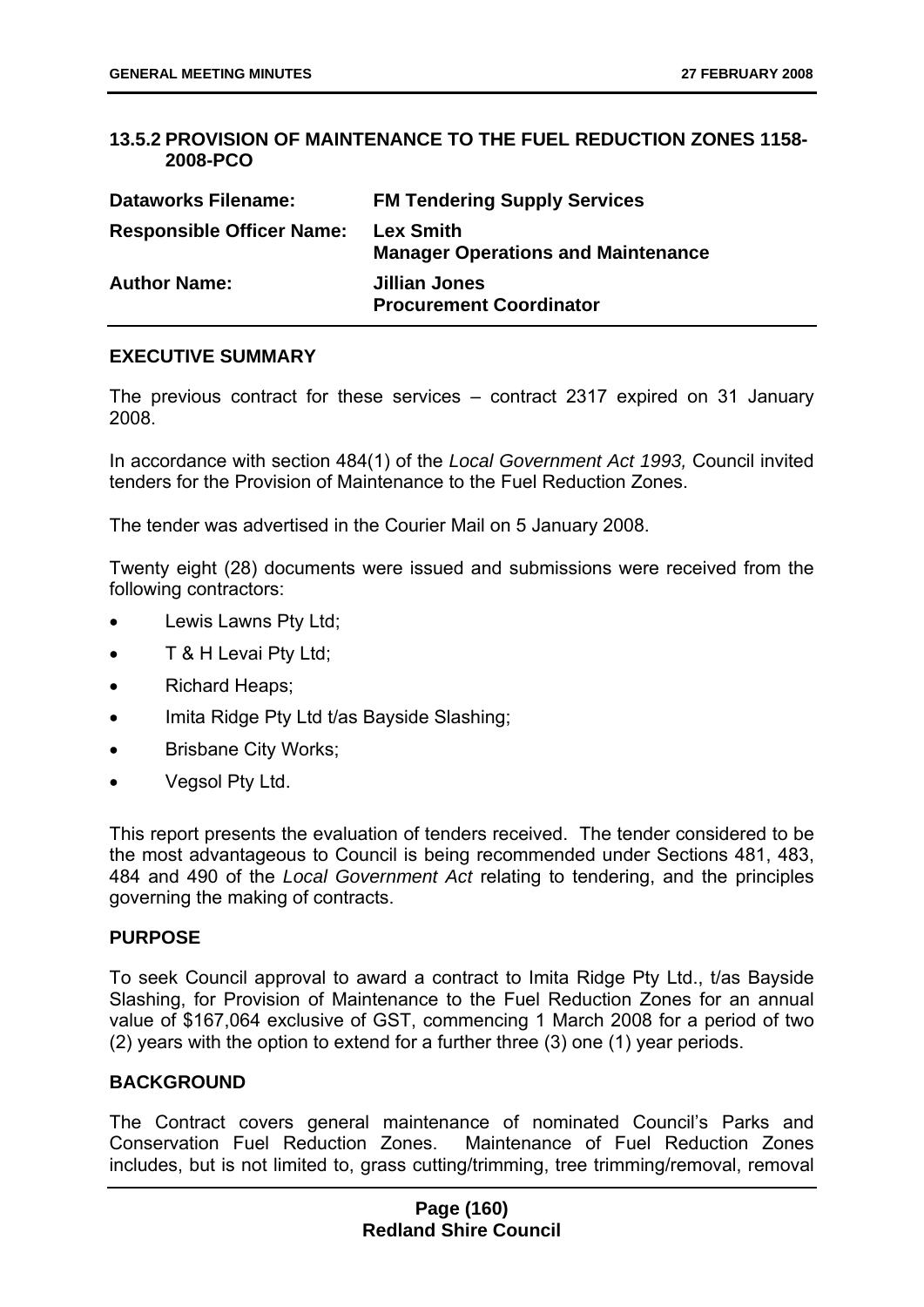of tree ground debris (branches and larger sticks), rubbish removal and reporting of activities undertaken.

Tenderers were asked to respond to the requirements below and the evaluation was weighted as follows:

| <b>TENDER EVALUATION CRITERIA</b> |                                                        |               |                                |                    |                          |
|-----------------------------------|--------------------------------------------------------|---------------|--------------------------------|--------------------|--------------------------|
|                                   | <b>Mandatory Criteria</b><br><b>Tender Deliverable</b> |               | <b>Evaluation</b>              |                    |                          |
|                                   |                                                        |               | <b>Attachment in Section B</b> |                    | Weightings               |
| $\bullet$                         | Form of Tender                                         | Tender        |                                | Deliverable        |                          |
|                                   |                                                        |               | Attachment - A                 |                    |                          |
|                                   | <b>Other Criteria</b>                                  |               | <b>Tender Deliverable</b>      |                    | <b>Evaluation</b>        |
|                                   |                                                        |               | <b>Attachment in Section B</b> |                    | Weightings               |
| $\bullet$                         | <b>Risk and Benefit to RSC</b>                         | All           | Tender                         | Deliverable        |                          |
|                                   |                                                        |               | Attachments                    |                    |                          |
| $\bullet$                         | <b>Statement of Non Compliance</b>                     | <b>Tender</b> |                                | Deliverable        |                          |
|                                   |                                                        |               | Attachment - B                 |                    |                          |
| $\bullet$                         | <b>Tendered Sum</b>                                    | Tender        |                                | Deliverable        | 30%                      |
|                                   |                                                        |               | Attachment $- C$               |                    |                          |
| $\bullet$                         | Insurances                                             | Tender        |                                | Deliverable        | $\overline{a}$           |
|                                   |                                                        |               | Attachment - D                 |                    |                          |
| $\bullet$                         | <b>Referees</b>                                        | Tender        |                                | Deliverable        | 15%                      |
|                                   |                                                        |               | Attachment - E                 |                    |                          |
| $\bullet$                         | Previous Experience with RSC                           | <b>Tender</b> |                                | Deliverable        | $\overline{\phantom{0}}$ |
|                                   |                                                        |               | Attachment - F                 |                    |                          |
| $\bullet$                         | Notice of Sub Contractors                              | Tender        |                                | Deliverable        |                          |
|                                   |                                                        |               | Attachment - G                 |                    |                          |
| $\bullet$                         | Safety Management Plan                                 | <b>Tender</b> |                                | Deliverable        | $\overline{\phantom{0}}$ |
|                                   |                                                        |               | Attachment - H                 |                    |                          |
| $\bullet$                         | <b>Environmental Management Plan</b>                   | Tender        |                                | Deliverable        |                          |
|                                   |                                                        |               | Attachment-I                   |                    |                          |
| $\bullet$                         | <b>General Operational Capability and</b>              | Tender        |                                | <b>Deliverable</b> | 55%                      |
|                                   | Experience                                             |               | Attachment - J                 |                    |                          |

For those areas without an evaluation weighting these were assessed as either acceptable or not acceptable to Council.

Please refer to Appendix A Summary of Tender Evaluation for details of the evaluation and Appendix B for the Evaluation Scoring.

# **ISSUES**

Clarifications were sought from all suppliers ranging from missing referee details to safety management plan incomplete information.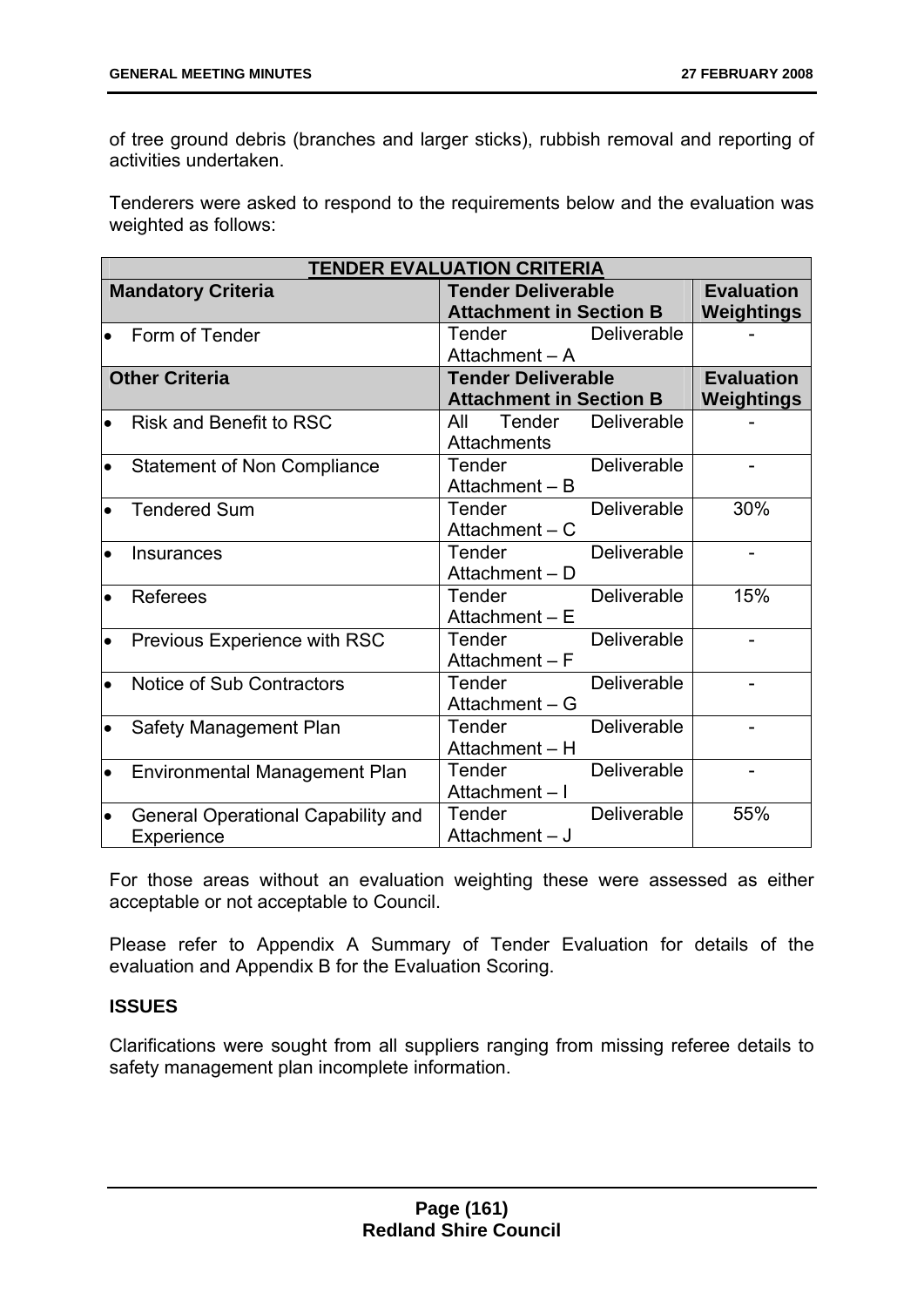# **RELATIONSHIP TO CORPORATE PLAN**

The recommendation primarily supports Council's strategic priority to ensure the long term financial viability of the Shire and provide public accountability in financial management.

# **FINANCIAL IMPLICATIONS**

Parks and Conservation has sufficient funds in the 2007/08 budget for these services and will budget accordingly for the 2008/09 year.

The cost per annum for the sites included in this service is \$167,064 exclusive GST, with a potential, if all three one year options to extend are taken up, to take the contract value to \$835,320 exclusive GST, over the maximum five year period.

This contract is linked to Queensland CPI for non fuel related costs and to a variation formula for fuel costs for the annual review. The figures above are subject to this review.

# **CONSULTATION**

Consultation has occurred with:

- Senior Conservation Officer:
- Conservation Fire Management Officer;
- Procurement Coordinator.

Workplace Health and Safety were consulted to ensure the suitability of the supplier's safety management plans and safe work method statements.

## **OFFICER'S/COMMITTEE RECOMMENDATION/ COUNCIL RESOLUTION**

| Moved by:    | Cr Williams       |
|--------------|-------------------|
| Seconded by: | <b>Cr Elliott</b> |

**That Council resolve as follows:** 

- **1. To award the contract to Imita Ridge Pty Ltd, t/as Bayside Slashing, for Provision of Maintenance to the Fuel Reduction Zones for an annual value of \$167,064 exclusive of GST, commencing 1 March 2008 for a period of two years, with the option to extend for a further three (3) one (1) year periods;**
- **2. To delegate authority to the Chief Executive Officer to:** 
	- **a. Make, vary and discharge the contract in accordance with the agreed contract terms for any changes; and**
	- **b. Sign all relevant documentation.**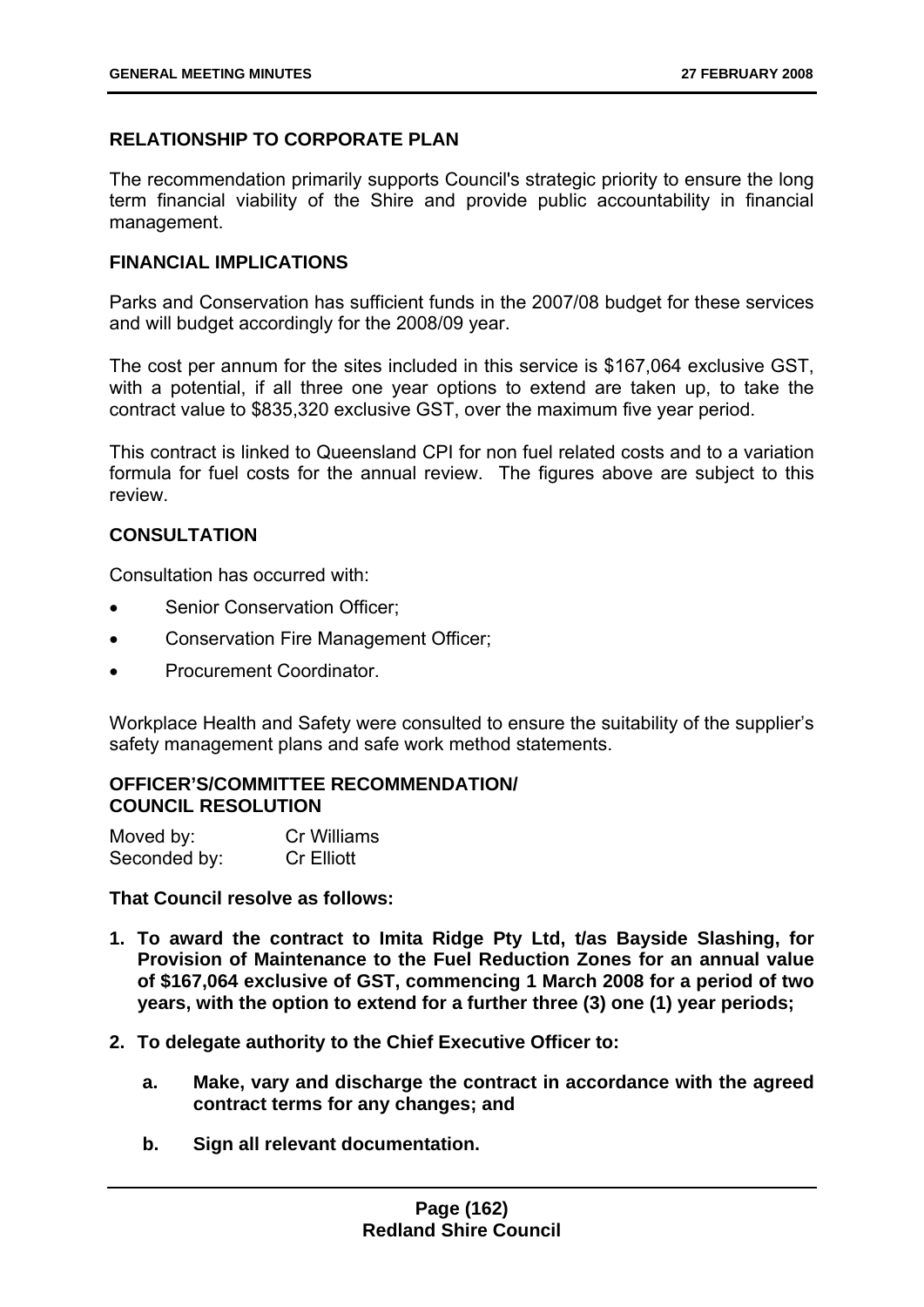**3. That the documents "Summary of Tender Evaluation" and "Evaluation Scoring" remain confidential.**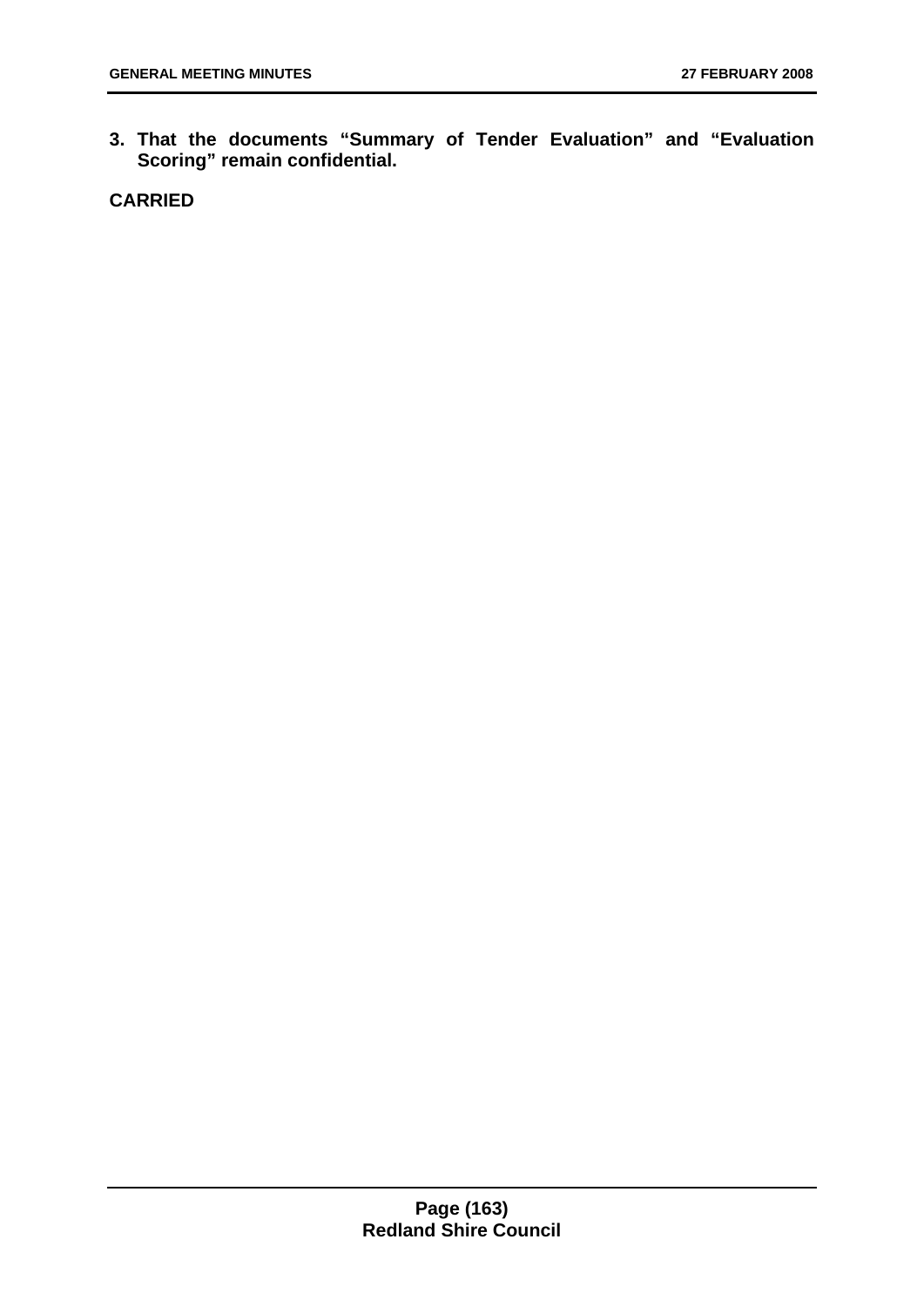# **13.6 GENERAL BUSINESS**

The following items of general business were raised:

- 1. Cr Elliott raised several electoral issues including location of pre-poll stations.
- 2. Cr Murray enquired about Council's practice in respect to the archiving of records.

## **COMMITTEE RECOMMENDATION/ COUNCIL RESOLUTION**

Moved by: Cr Williams Seconded by: Cr Elliott

**That the general business items be noted.**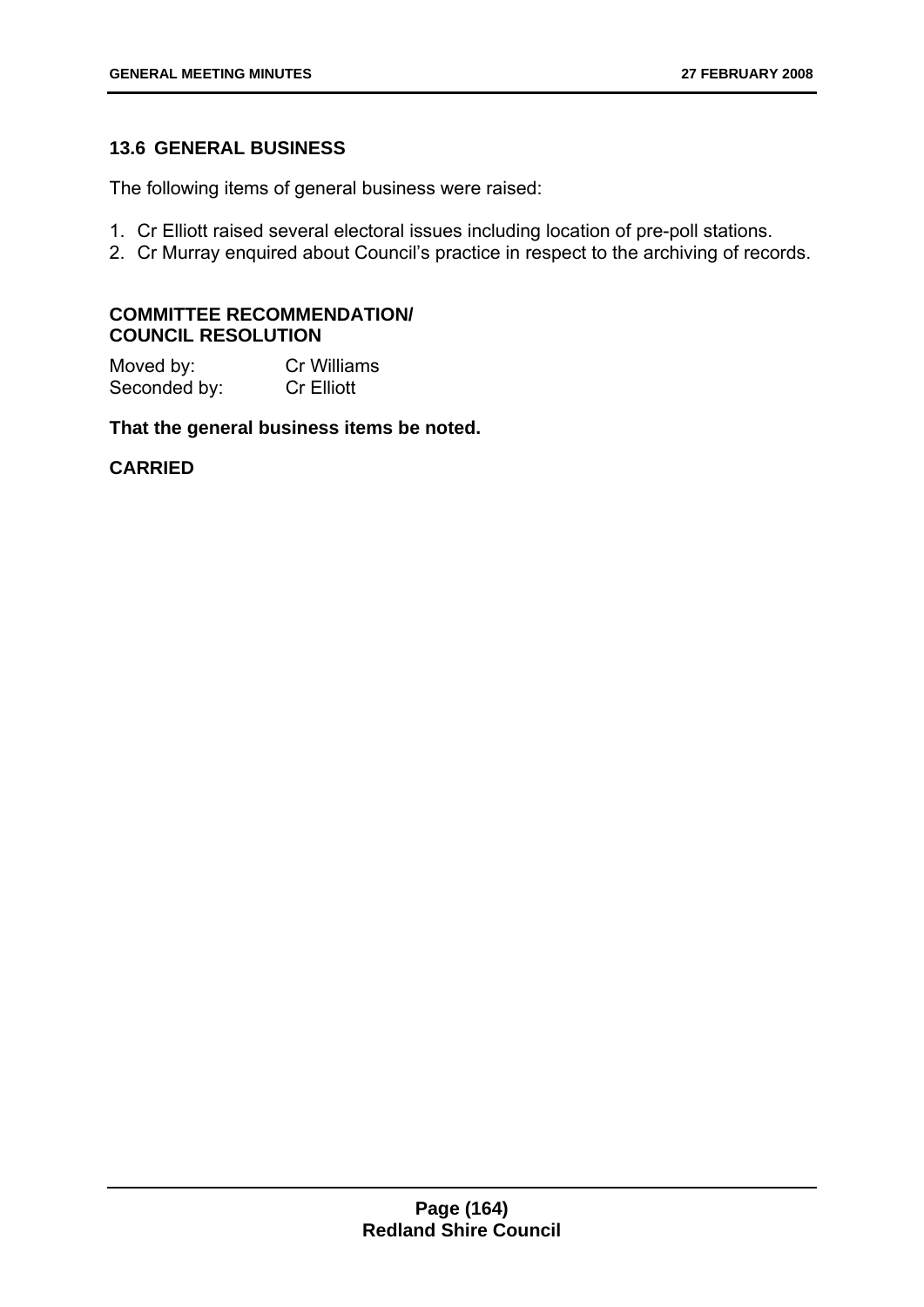## **14 MAYORAL MINUTE**

## **14.1 SPONSORSHIP – REDLAND FOUNDATION LIMITED**

### **Background**

The Redland Foundation Limited (RFL), a philanthropic community organisation, was registered in January 2008 to encourage individuals, families, companies, trusts and institutions to invest in the Redland's future quality of life. RFL is a not for profit company limited by guarantee and managed by a local Board of Directors with a strong commitment to the Redland community. Funds are kept in trust with the income to be used for grants.

The RFL is registered under the *Commonwealth Corporations Act 2001* and will operate as a Deductible Gift Recipient (DGR) under Australian Taxation Office guidelines, allowing donations to be tax deductible.

There are sufficient funds in the Mayor's Community Fund to support this request.

The Mayor declared a conflict of interest in the Mayoral Minute in that he is one of three people appointed to see the establishment of the Redland Foundation Limited through to a general meeting to appoint a board.

### **COUNCIL RESOLUTION**

Moved by: Cr Seccombe

**That the Redland Foundation Limited be sponsored in the amount of \$5,000 excluding GST from the Mayor's Community Fund. Due to the nature of this sponsorship the requirement under GL-2035 relating to written quotations is not able to be met.**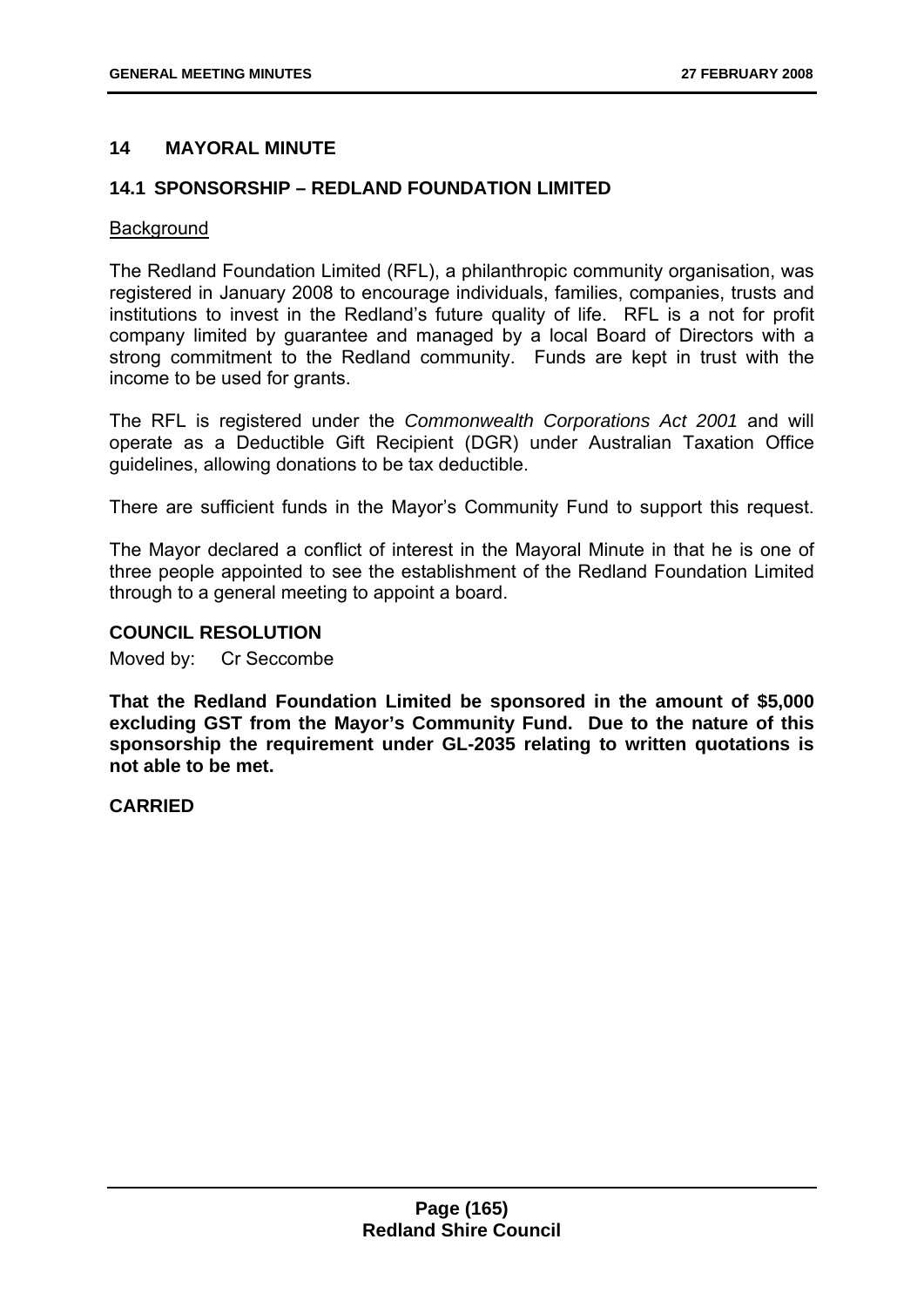## **15 DIRECT TO COUNCIL REPORTS**

### **15.1 REPORT FROM CUSTOMER SERVICES**

# **15.1.1 DELEGATED AUTHORITY - ENVIRONMENTAL PROTECTION ACT 1994 ANTI-LITTER PROVISIONS**

| <b>Dataworks Filename:</b>       | L & E Litter and Rubbish Control                             |
|----------------------------------|--------------------------------------------------------------|
| <b>Attachments:</b>              | <b>EPA Instrument of Delegation</b>                          |
| <b>Responsible Officer Name:</b> | <b>Timothy Donovan</b><br><b>Manager Assessment Services</b> |
| <b>Author Name:</b>              | <b>Thorbjorg Dunn</b><br><b>Team Leader - CMR Team</b>       |

## **EXECUTIVE SUMMARY**

The Queensland Government has amended the *Environmental Protection Act 1994* to allow for stronger, more flexible and enforceable anti-litter provisions, particularly in relation to littering offences involving a vehicle.

Local governments, the Environmental Protection Agency (EPA) and Queensland Parks and Wildlife Service will be responsible for implementing the new laws, which commenced on 11 February 2008.

The EPA has issued Council with an Instrument of Delegation (attached) which enables Council to delegate these powers to the Chief Executive Officer, to subdelegate to appropriately qualified employees of Council.

It is recommended that in accordance with section 516(2) of the *Environmental Protection Act 1994*, Council delegate to the Chief Executive Officer, the power to appoint authorised persons pursuant to section 445(1)(c) of the *Environmental Protection Act 1994*.

### **PURPOSE**

The purpose of this report is to request that Council delegate the power to appoint authorised persons to enforce the new anti-litter provisions of the *Environmental Protection Act 1994*.

## **BACKGROUND**

- Parliament passed new litter laws in October 2007;
- The EPA have advised that there is a three-month amnesty period before the new laws commence;
- The new laws commenced on 11 February 2008;
- The EPA have conferred the power to appoint authorised persons under the *Environmental Protection Act 1994* to Council by way of an Instrument of Delegation;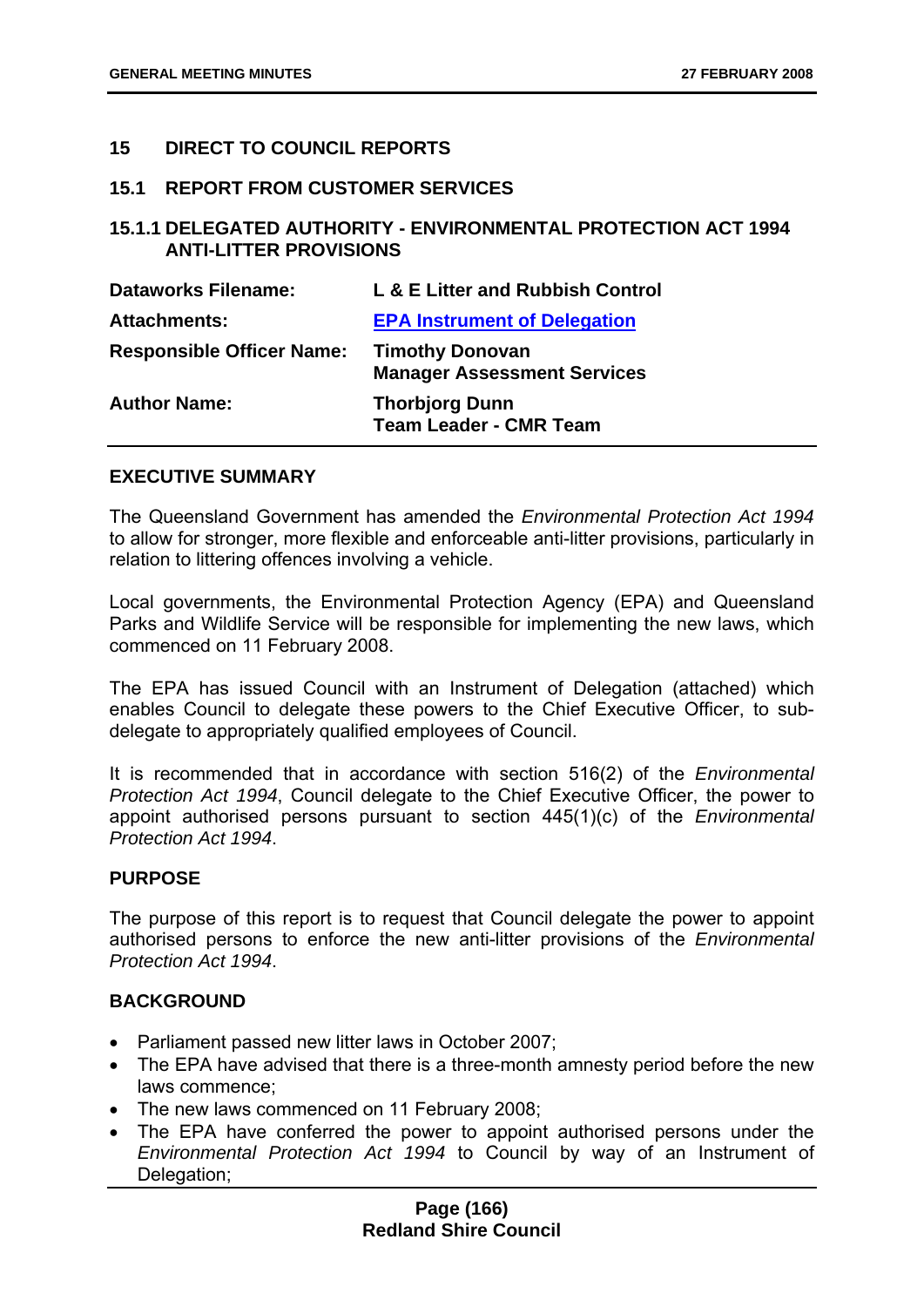• To ensure the efficient administration of this matter, it is recommended that Council delegate the power to appoint authorised persons to the Chief Executive **Officer** 

# **ISSUES**

In October 2007 Parliament passed the *Environmental Protection Amendment Bill 2007* amending the *Environmental Protection Act 1994* to create a new part for offences relating to depositing litter. These new laws commenced on 11 February 2008.

The Environmental Protection Agency has issued the attached Instrument of Delegation to Council, which replaces previous Instrument of 2 March 2001 and provides the appropriate powers to local government authorised officers to enforce the new laws.

Section 63 of the *Environmental Protection Regulation 1998* states that employees of a local government appointed as authorised officers by the local government's Executive Officer are an approved class of person for section 445 of the *Environmental Protection Act 1994*. This allows local government authorised officers to enforce provisions of the Act. The attached Instrument of Delegation states the specific sections that may be enforced.

# **RELATIONSHIP TO CORPORATE PLAN**

The recommendation in this report primarily supports Council's strategic priority to provide a clear organisational direction supported by effective leadership and a framework of policies, plans and strategies that are responsive to the community's needs and which promote accountable and ethical standards of practice.

### **FINANCIAL IMPLICATIONS**

There are no financial implications associated with the delegation of powers to the Chief Executive Officer.

### **PLANNING SCHEME IMPLICATIONS**

It is considered that the outcome of recommendations in this report will not require any amendments to the Redlands Planning Scheme.

### **CONSULTATION**

The author consulted with the Manager Legal Services, Regulatory and Health Services Manager and Team Leader Local Laws, who all agreed that for administrative efficiency, these powers should be delegated to the Chief Executive Officer, for sub-delegation to appropriate council officers.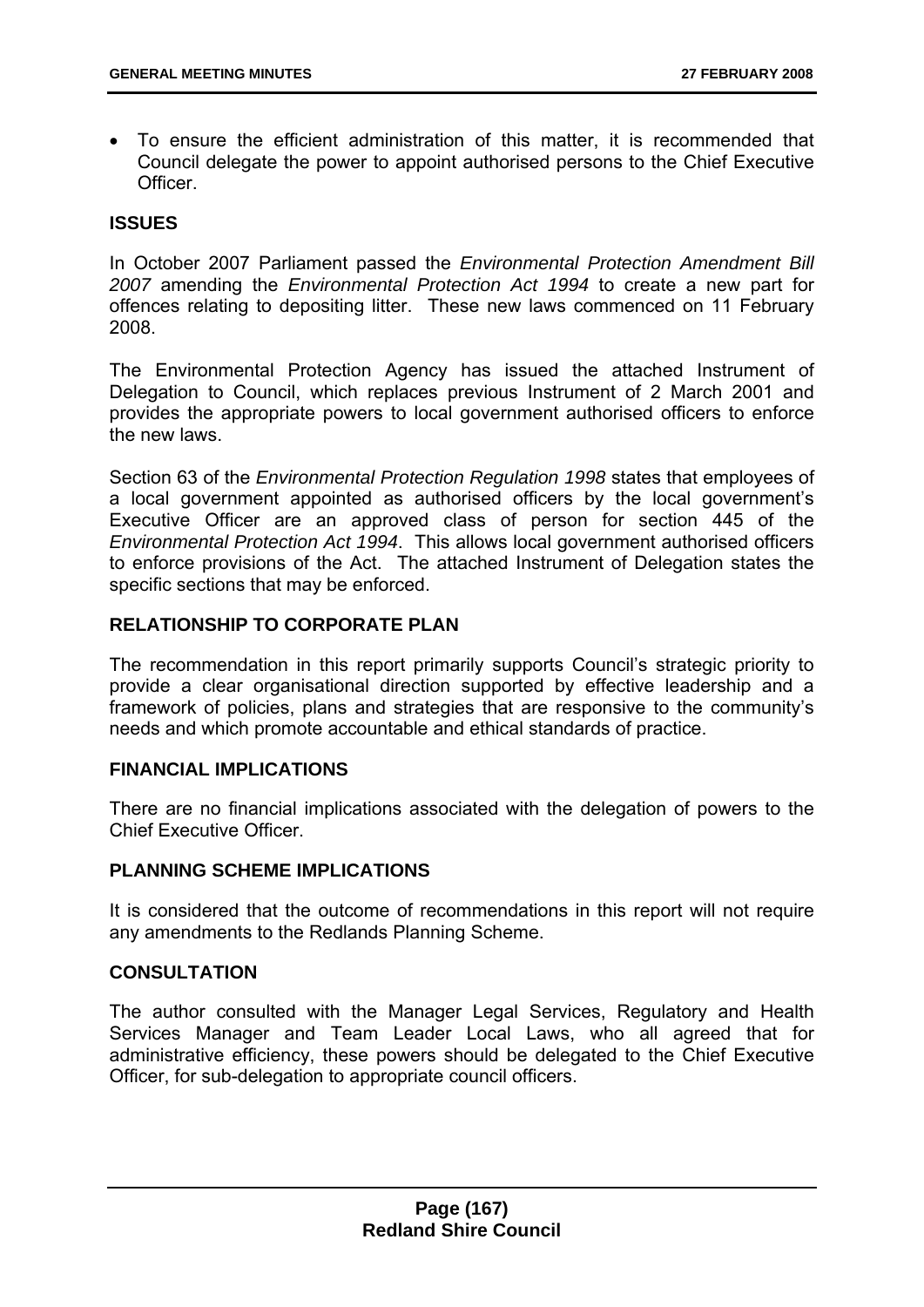# **OPTIONS**

### **PREFERRED**

That Council resolve as follows:

- 1. To delegate authority to the Chief Executive Officer the power:
	- a. To appoint authorised persons pursuant to section 445(1)(c) of the *Environmental Protection Act 1994*;
	- b. To issue an identity card to each authorised person pursuant to section 448 of the *Environmental Protection Act 1994*; and
	- c. to issue certificates pursuant to section 490 of the *Environmental Protection Act 1994;*
- 2. That the above powers be subject to the following limitations:
	- a. That the only powers under the *Environmental Protection Act 1994* the authorised person who is appointed is to exercise are:
		- i. Sections 440J, 452, 453, 455, 456, 457, 459, 460, 461, 462, 463A, 463, 464, 465 and 466 of the *Environmental Protection Act 1994*; and
		- ii. Only to be used in relation to those matters referred to in section 440D of the Environmental Protection Act 1994 and section 68 of the Environmental Protection (Waste Management) Regulation 2000; and
	- b. That the certificates issued pursuant to section 490 of the Environmental Protection Act 1994 are only used in respect of Court proceedings in relation to those matters referred to in section 440D of the Environmental Protection Act 1994 and section 68 of the Environmental Protection (Waste Management) Regulation 2000.

### **ALTERNATIVE**

To not delegate these powers to the Chief Executive Officer and leave the powers to appoint authorised persons with Council.

### **OFFICER'S RECOMMENDATION/ COUNCIL RESOLUTION**

| Moved by:    | Cr Beard   |
|--------------|------------|
| Seconded by: | Cr Ogilvie |

**That Council resolve as follows:** 

- **1. To delegate to the Chief Executive Officer the power:** 
	- **a. To appoint authorised persons pursuant to section 445(1)(c) of the**  *Environmental Protection Act 1994***;**
	- **b. To issue an identity card to each authorised person pursuant to section 448 of the** *Environmental Protection Act 1994***; and**
	- **c. to issue certificates pursuant to section 490 of the** *Environmental Protection Act 1994***;**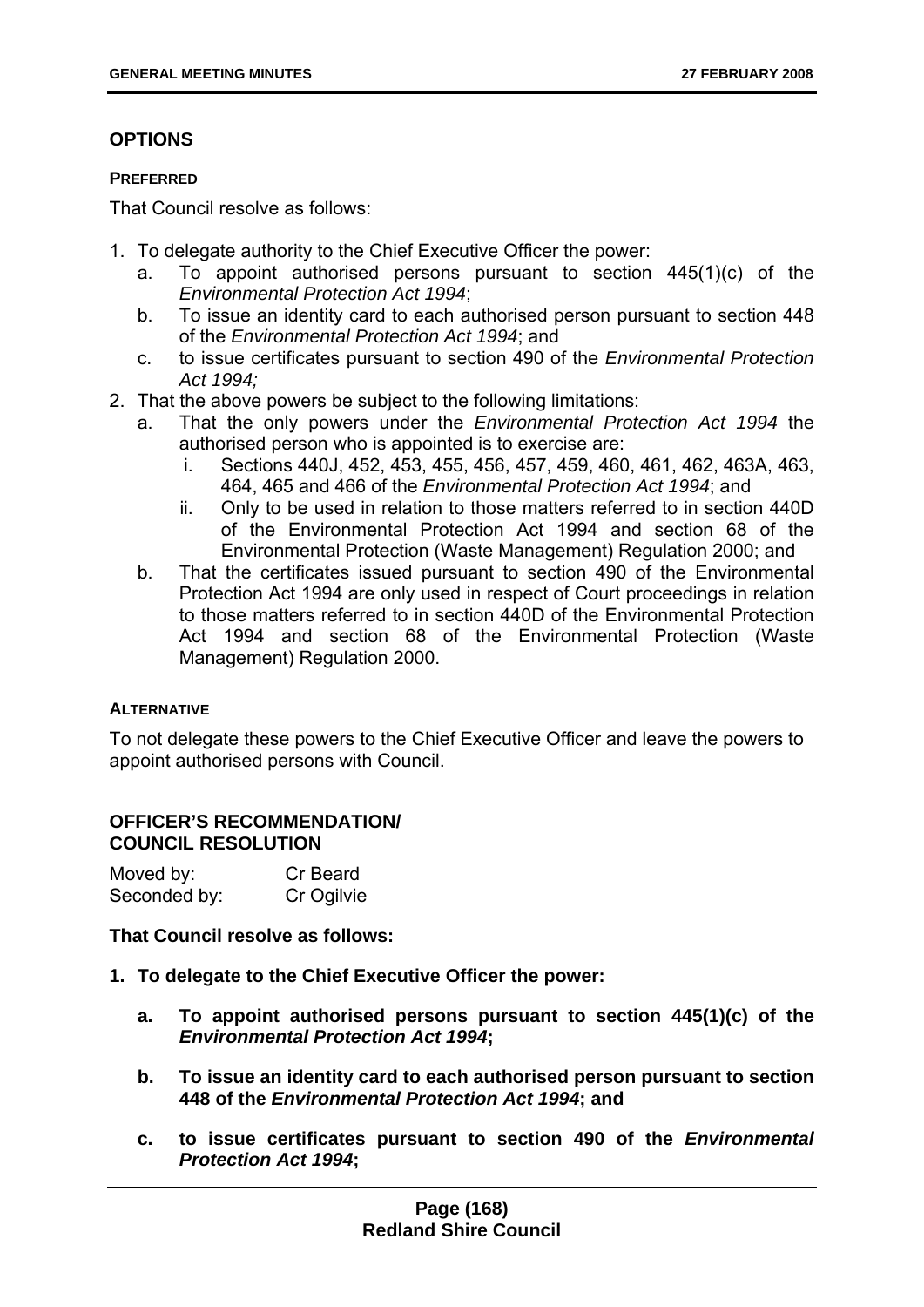- **2. That the above powers be subject to the following limitations:** 
	- **a. That the only powers under the** *Environmental Protection Act 1994* **the authorised person who is appointed is to exercise are:** 
		- **i. Sections 440J, 452, 453, 455, 456, 457, 459, 460, 461, 462, 463A, 463, 464, 465 and 466 of the** *Environmental Protection Act 1994***; and**
		- **ii. Only to be used in relation to those matters referred to in section 440D of the** *Environmental Protection Act 1994* **and section 68 of the** *Environmental Protection (Waste Management) Regulation 2000***; and**
	- **b. That the certificates issued pursuant to section 490 of the**  *Environmental Protection Act 1994* **are only used in respect of Court proceedings in relation to those matters referred to in section 440D of the** *Environmental Protection Act 1994* **and section 68 of the**  *Environmental Protection (Waste Management) Regulation 2000***.**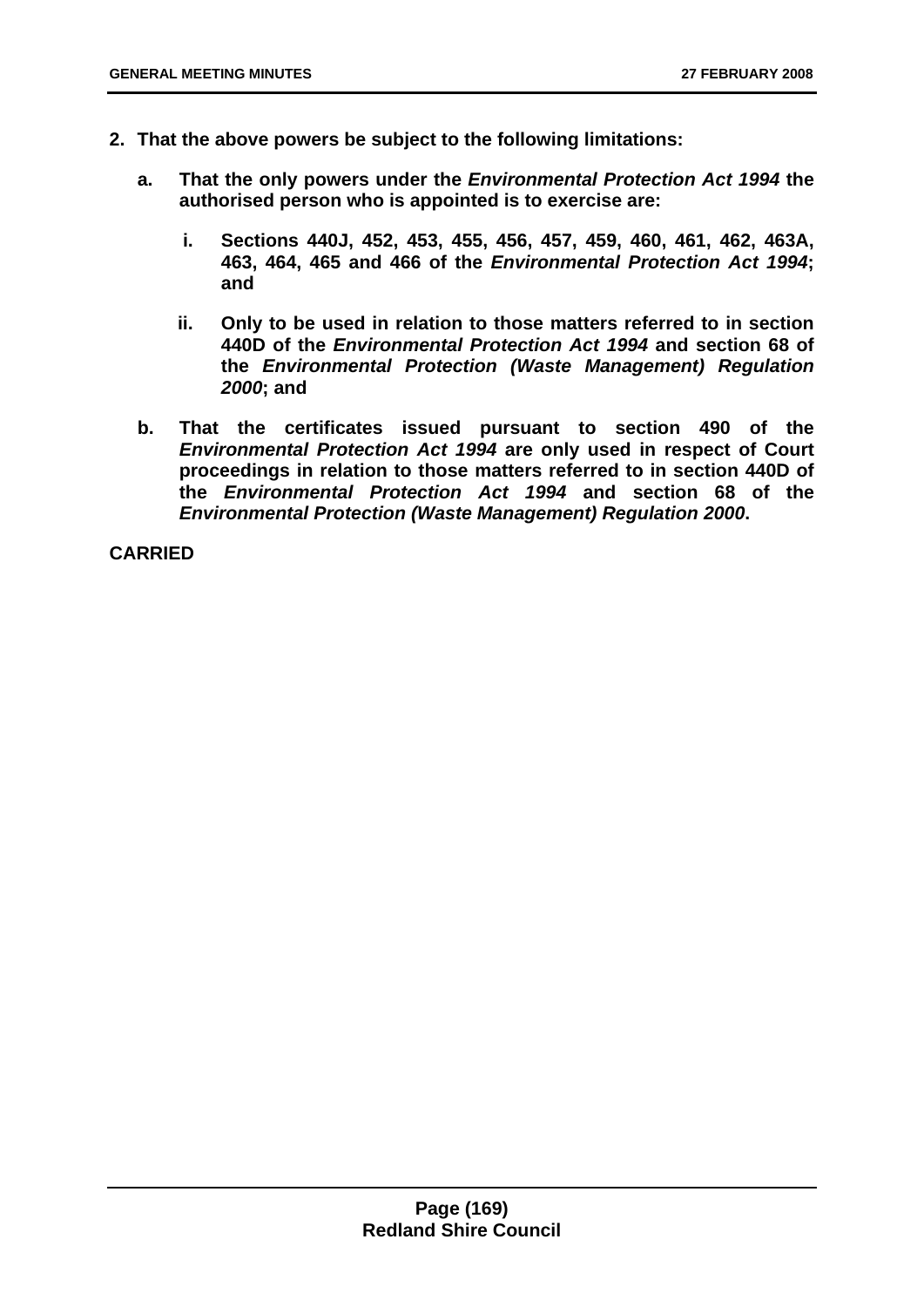Cr Bowler declared a conflict of interest in the following item and remained in the Chamber for the discussion and decision on this item.

## **15.2 REPORT FROM CHIEF EXECUTIVE OFFICER**

### **15.2.1 CODE OF CONDUCT MATTER RELATING TO CR TONI BOWLER**

| <b>Dataworks Filename:</b>       | <b>GOV Councillors - Code of Conduct</b>                                                                                                                                      |
|----------------------------------|-------------------------------------------------------------------------------------------------------------------------------------------------------------------------------|
| <b>Attachments:</b>              | <b>Att 1 Conduct Review Panel Report</b><br><b>Att 2 Letter from Nathan Lawyers</b><br><b>Att 3 Independent Legal Advice</b><br><b>Att 4 Email Response from CRP Convenor</b> |
| <b>Responsible Officer Name:</b> | <b>Susan Rankin</b><br><b>Chief Executive Officer</b>                                                                                                                         |
| <b>Author Name:</b>              | <b>Susan Rankin</b><br><b>Chief Executive Officer</b>                                                                                                                         |

## **EXECUTIVE SUMMARY**

Attached is a report and recommendations from the SEQ Code of Conduct Panel dealing with a Code of Conduct referral concerning Cr Toni Bowler.

This matter deals with a formal complaint by a shire resident that Cr Bowler was absent from Council on personal business without providing appropriate prior notice to Council in accordance with a Council guideline dealing with Councillor Attendance, and also that the Councillor was, therefore, unavailable to represent her constituents. The complaint also makes other allegations in relation to behaviour of Cr Bowler inappropriately attempting to interfere with a building matter.

### **PURPOSE**

To provide Council with the report from the SEQ Code of Conduct Panel for Council's consideration and decision regarding this matter.

### **BACKGROUND**

The complainants had a building application with Council for the construction of a shed. This application had issues to resolve with respect to the placement of the shed and clearing of associated vegetation. The complainants were unsatisfied with Council's treatment of their application and made a written complaint to the CEO regarding the matter.

This original complaint was investigated in accordance with Council's Complaint Management policy and guideline by the Manager Internal Audit, who was subsequently able to mediate a resolution which was agreeable to all parties.

Cr Bowler is the complainants' Divisional Councillor and was absent overseas during this time and also during the period when their original complaint was investigated.

## **Page (170) Redland Shire Council**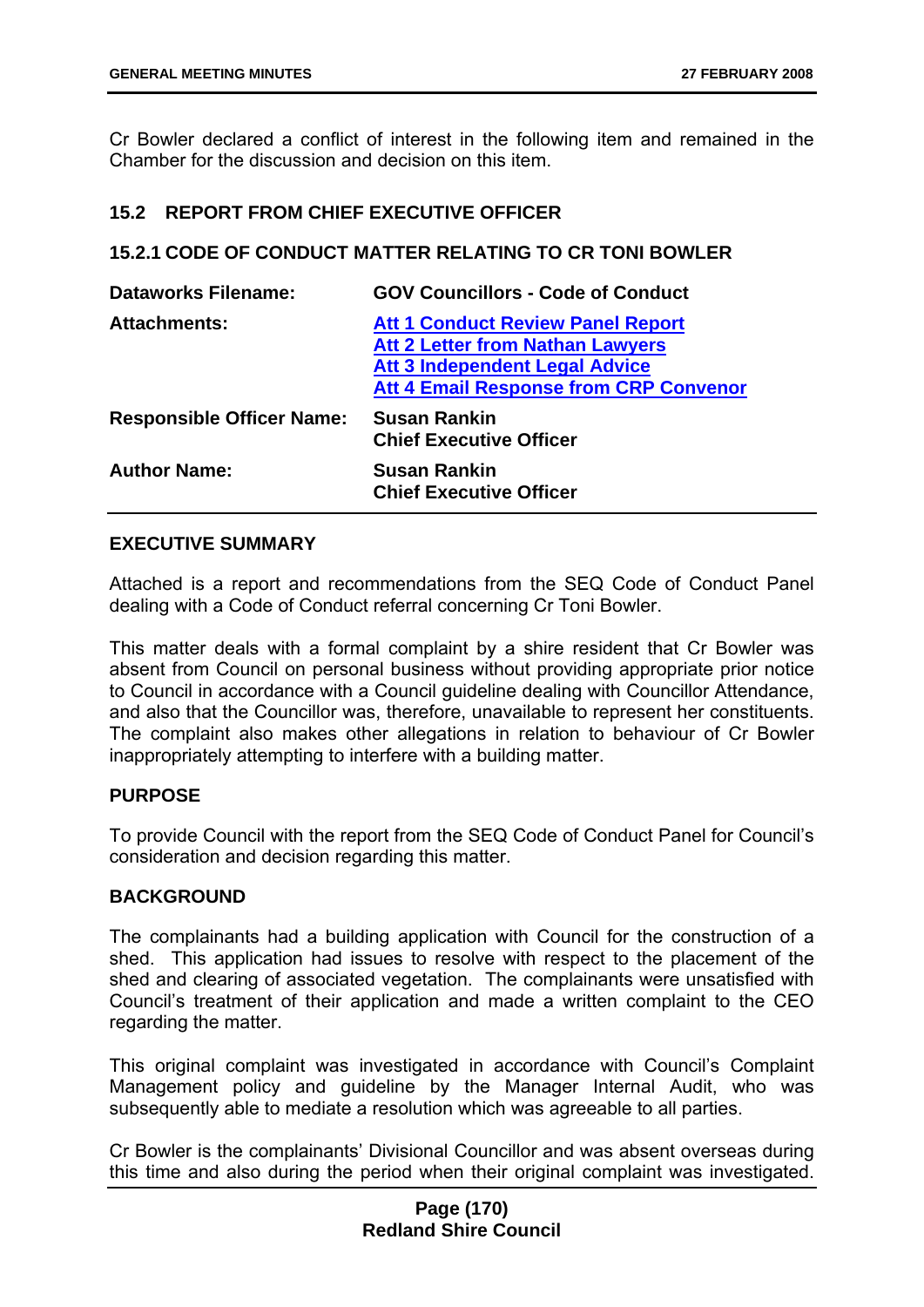Prior to the finalisation of the decision on the shed application, Cr Bowler called the matter to Council for final determination, as she is entitled to do as the Divisional **Councillor** 

Based on Cr Bowler's alleged behaviour in this matter, the complainants lodged a second written complaint in relation to Cr Bowler under the Councillor Code of Conduct.

As the Manager Internal Audit had previously been successful in mediating an outcome to the original complaint she was requested to contact the complainants to see if mediation was an alternative and to clarify the substantive allegations of the complaint.

The complainants advised that mediation was not a course of action they wished to pursue and the matter was subsequently referred to the Convenor of the SEQ Code of Conduct Panel. The initial referral was for advice as to whether or not, based on her experience as Convenor, she considered this matter was of a trivial nature. The Convenor advised that she did not consider the matter trivial and provided several examples in relation to the Code which she believed may be considered by the panel. Therefore, the matter was formally referred to the Convenor for appropriate action.

Details of the process and consideration of this matter are contained in the Panel's report (Attachment 1) which was received at 9pm on 12 February 2008. A copy of this report was provided to Cr Bowler at 10am on 13 February 2008.

On 21 February a response was received from Nathan Lawyers, who are representing Cr Bowler in this matter. A copy of their correspondence is also attached for Council's information (Attachment 2). Given the nature of some of the comments in the Nathan Lawyers correspondence, independent advice was obtained and a copy of this advice is also attached for Council's information (Attachment 3). A copy of the response from the Convenor of the SEQ Panel to Nathan Lawyers is also attached for noting (Attachment 4).

The matter is now presented to Council in Accordance with section 250S of the *Local Government Act 1993* for Council's decision.

# **RELATIONSHIP TO CORPORATE PLAN**

The recommendation in this report primarily supports Council's strategic priority to provide a clear organisational direction supported by effective leadership and a framework of policies, plans and strategies that are responsive to the community's needs and which promote accountable and ethical standards of practice.

# **FINANCIAL IMPLICATIONS**

There are no financial implications associated with implementing the recommendations of this report.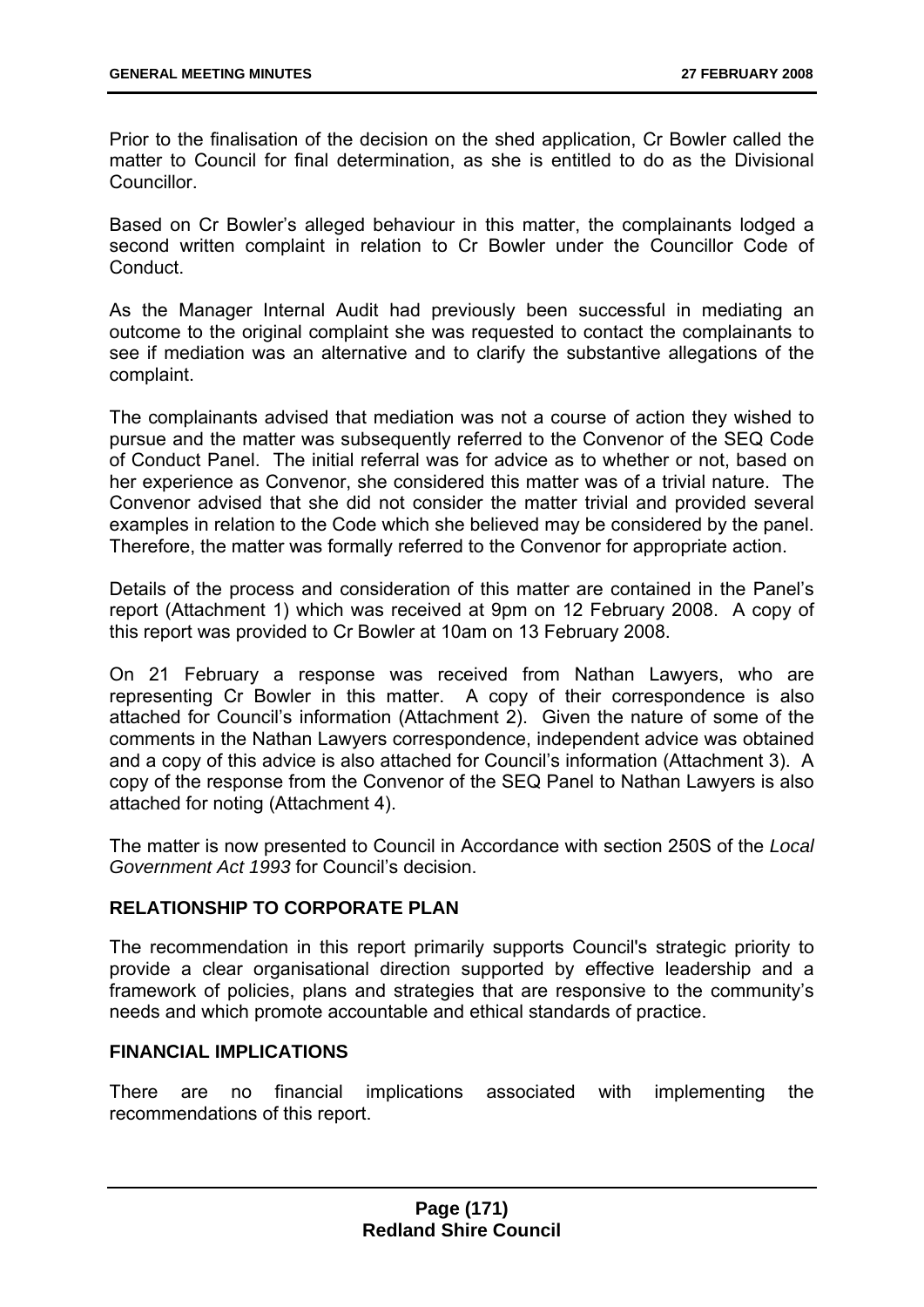# **CONSULTATION**

Consultation has occurred with the Convenor of the SEQ Code of Conduct Panel and Panel members.

# **OPTIONS**

## **OPTION 1**

Council resolve to accept the recommendations of the SEQ Code of Conduct Panel, namely that:

- 1. the Councillor be given a written reprimand for her breach of section 8.1.3 of the Councillor Code of Conduct;
- 2. the Chief Executive Officer Provide written advice to Chairs of Committees and General Meetings of the need for care and rigour in the recording of absences of councillors from scheduled meetings; and
- 3. the Chief Executive Officer take appropriate action so as to ensure that councillors are properly briefed in relation to the need for councillors to give a full-time commitment to their role and to attend Council meetings whenever required.

# **OPTION 2**

Council resolve not to accept the recommendations of the SEQ Code of Conduct Panel and make some other resolution regarding this matter.

# **COUNCIL RESOLUTION**

Moved by: Cr Beard Seconded by: Cr Ogilvie

**That this item be deferred to the first General Meeting of Council after the March 2008 Election.**